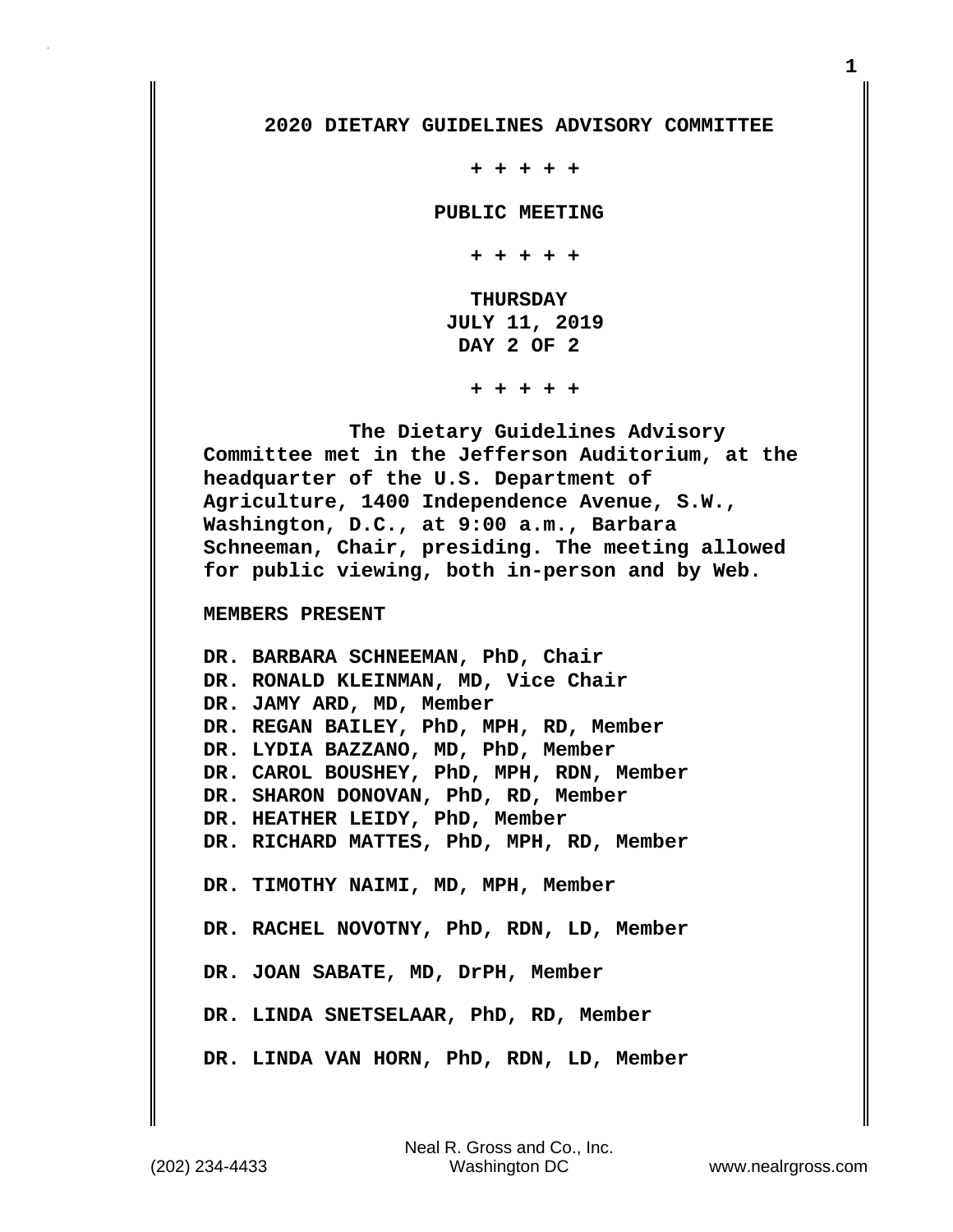**PUBLIC ORAL COMMENTERS**

**ALBERT LEAR, International Bottled Water Association ALEXANDRA LEWIN-ZWERDLING, International Food Information Council ALISON WEBSTER, National Potato Council AMIE HAMLIN, Coalition for Healthy School Food AMY LANOU, University of North Carolina Asheville ASHA SUBRAMANIAN, Community Family Physician AUDREY LAWSON-SANCHEZ, Balanced BECKY DOMOKOS-BAYS, School Nutrition Association BECKY GARRISON, American Pulse Association CAROLINE TRAPP, University of Michigan School of Nursing CHRISTIE DEL CASTILLO-HEGYI, Fed is Best Foundation CASEY GALLIMORE, North American Meat Institute CATHERINE SHANAHAN, Family Physician CHRISTINE NAJJAR, Pounds Transformation CLARA LAU, National Cattlemen's Beef Association COLLEN MARSH, University of North Carolina, Gillings School of Global Public Health DARLENA BIRCH, National WIC Association DARREN SCHMIDT, The Nutritional Healing Center of Ann Arbor DAYLE HAYES, Nutrition for the Future, Inc. DIANE WELLAND, Juice Products Association DOTSIE BAUSCH, Switch4Good ERIC ADAMS, Brooklyn Borough Hall ERIC O'GREY, Private Citizen ERIC SODICOFF, PMA Medical Specialists FARIDA MOHAMEDSHAH, Institute of Food Technologists GALE FERRANTO, Buona Foods and Bella Mushroom Farms GARTH DAVIS, Mission Weight Management Center GEORGIA EDE, Practicing Psychiatrist**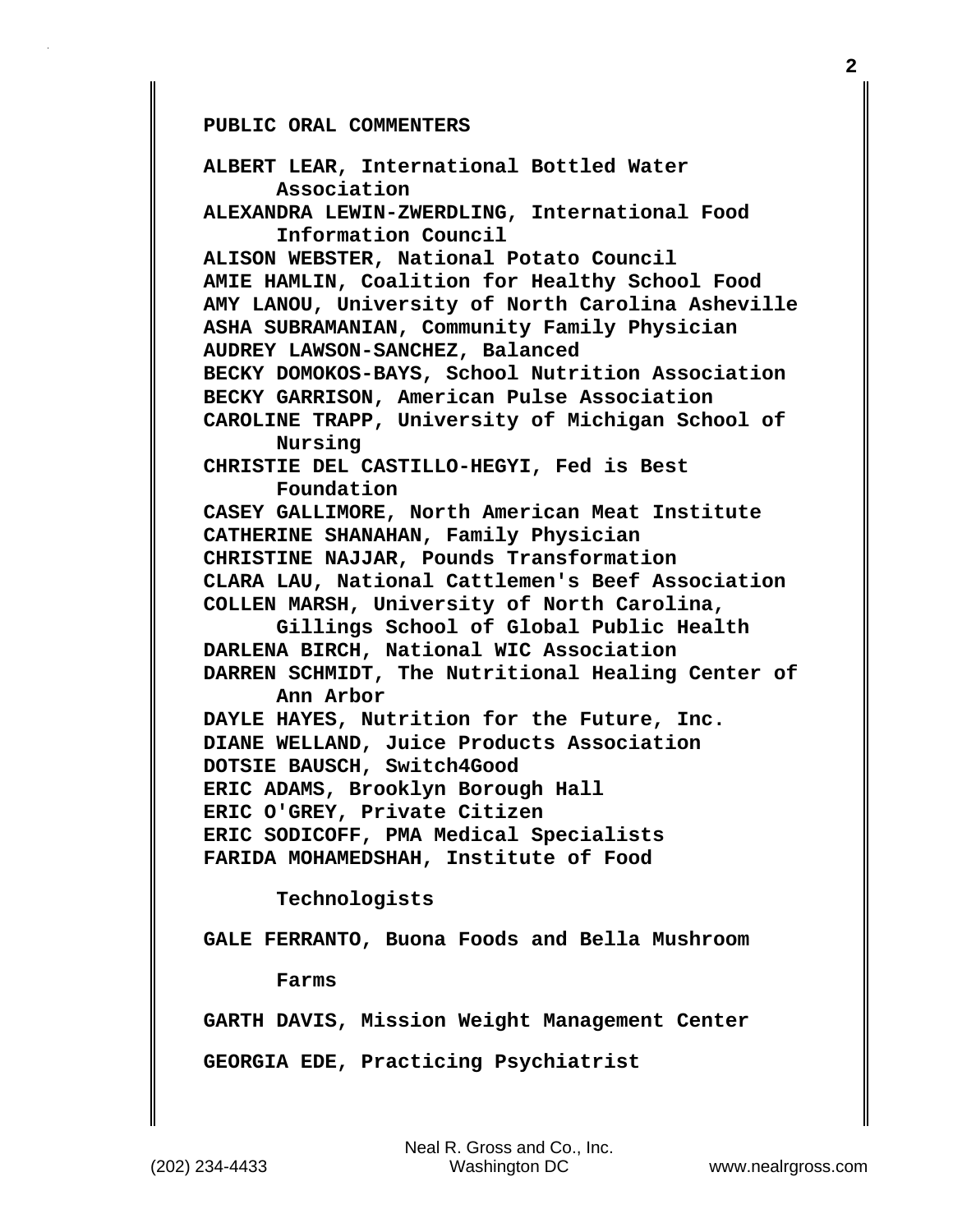**GUY JOHNSON, McCormick Science Institute HAIUYEN NGUYEN, Council for Responsible Nutrition JAMES BAILES JR., Cabell Huntington Hospital JAMIE KANE, Zucker School of Medicine at Hofstra/Northwell JASMINE WESTBROOKS, EatWell Exchange JENNIFER LUTZ, True Health Initiative JESSICA HIXSON, SNAC International JESSI SILVERMAN, Center for Science in the Public Interest JILL NICHOLLS, National Dairy Council JILLIAN JOHNSON, Private Citizen JOHN COX, Soyfoods Association of North America JOHN KELLY, American College of Lifestyle Medicine JOY DUBOST, Unilever KAREN SEALANDER, American Dental Hygienists' Association KATHY WEIMER, Grain Chain KERRY FOLEY, Private Citizen LAURA ABSHIRE, National Restaurant Association LUCY SULLIVAN, 1,000 Days MARIE CAUDILL, Cornell University MAUREEN TERNUS, International Tree Nut Council Nutrition Research and Education Foundation MELISSA MAITIN-SHEPARD, American Institute for Cancer Research MEREDITH WHITMIRE, Defeat Malnutrition Today Coalition MICHAEL DODDS, Mars Wrigley MICHAEL GREGER, NutritionFacts.org MICKEY RUBIN, Egg Nutrition Center MIQUELA HANSELMAN, National Milk Producers Federation MILTON MILLS, Gilead Medical Group, Inc. MOLLIE VAN LIEU, United Fresh Produce Association NEIL COOPER, The Southeast Permanente Medical Group NICOLE MANU, The Good Food Institute**

**NINA TEICHOLZ, The Nutrition Coalition**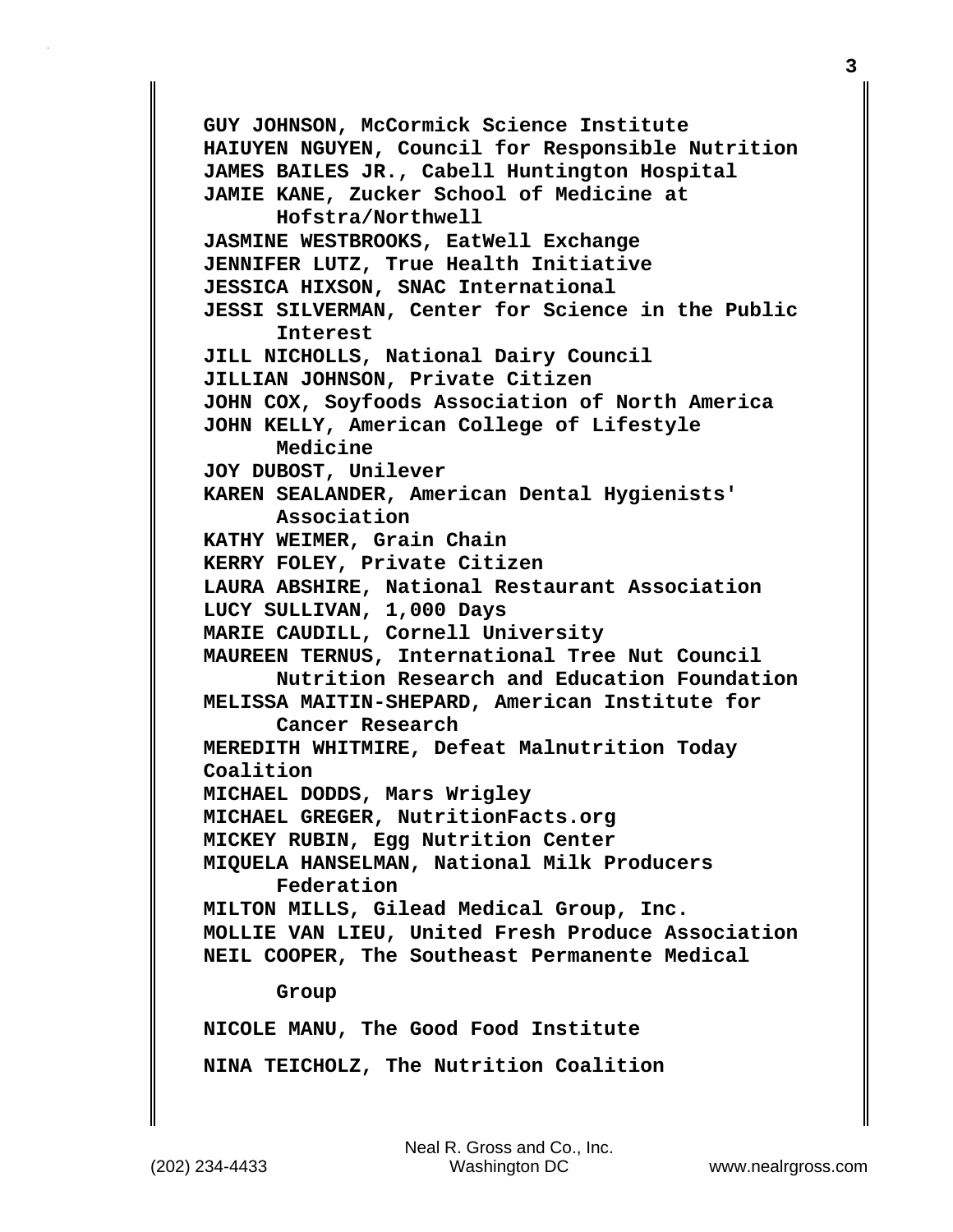**PAMELA POPPER, Wellness Forum Health**

**PEPIN TUMA, Academy of Nutrition and Dietetics**

**PRIYANKA WALI, Private Practice Physician**

**RANDY PHILIPP, Private Citizen**

**SALLY GREENBERG, National Consumers League**

**SARAH GOLDMAN, Johns Hopkins Center for a Livable Future**

**SARAH HALLBERG, Indiana University SARAH OHLHORST, American Society for Nutrition SARAH REINHARDT, Union of Concerned Scientists SEAN HENNESSY, The Humane Society of the United**

 **States**

**SHERENE CHOU, Plant Based Foods Association**

**SUSAN BORRA, Food Marketing Institute**

**SUSAN LEVIN, Physicians Committee for Responsible Medicine**

**SUSAN WOLVER, Virginia Commonwealth University**

**TAMARA HAZBUN, IU Health Arnett**

**TAYLOR WALLACE, Produce for Better Health**

 **Foundation**

**TED BARNETT, Rochester Lifestyle Medicine**

 **Institute**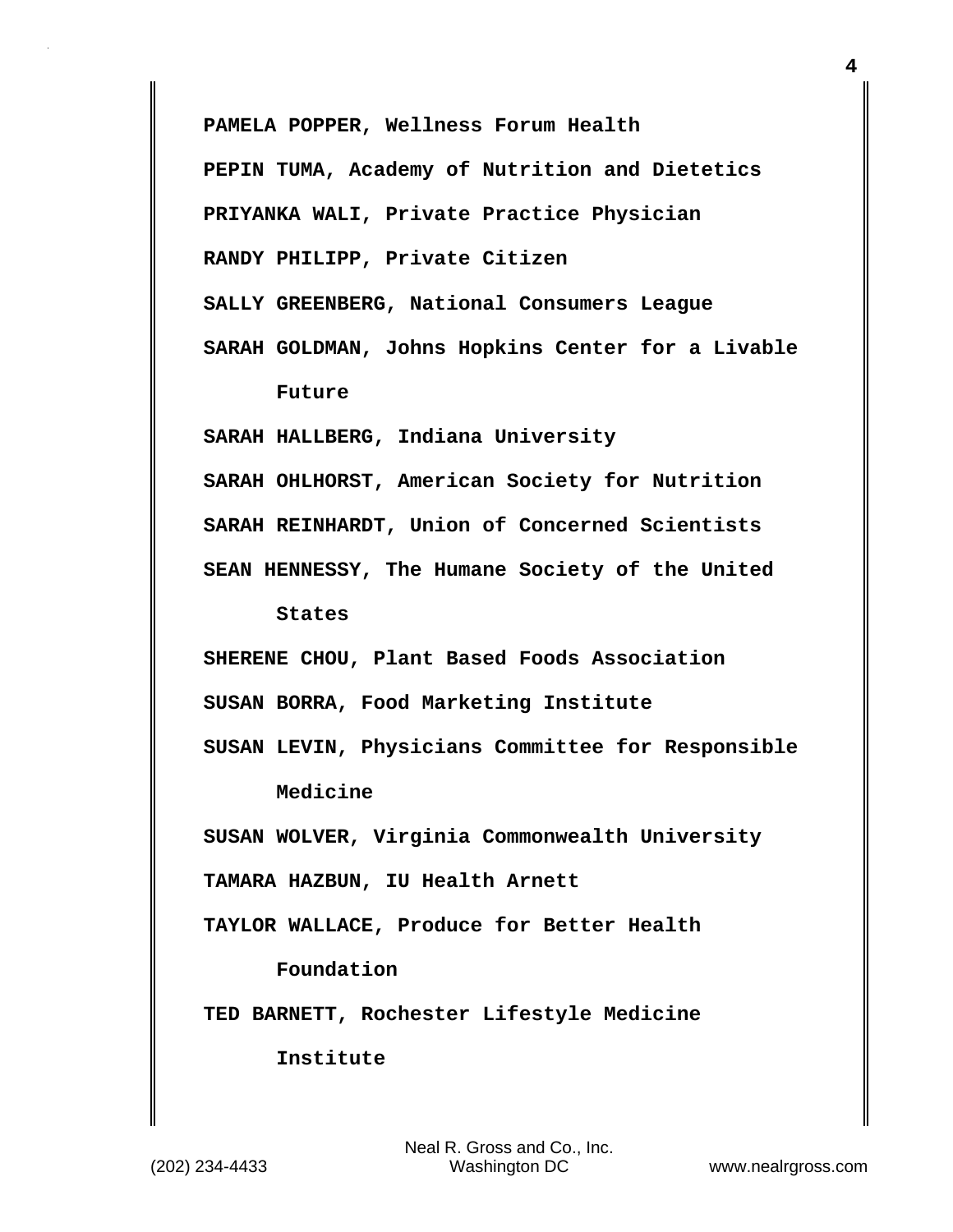## **CONTENTS**

| Opening Remarks. 6                               |  |
|--------------------------------------------------|--|
| Brandon Lipps, JD, Acting Deputy Under Secretary |  |
| Food, Nutrition, and Consumer Services           |  |
| US Department of Agriculture                     |  |
|                                                  |  |
| Public Comments. 13 $\,$                         |  |
|                                                  |  |
|                                                  |  |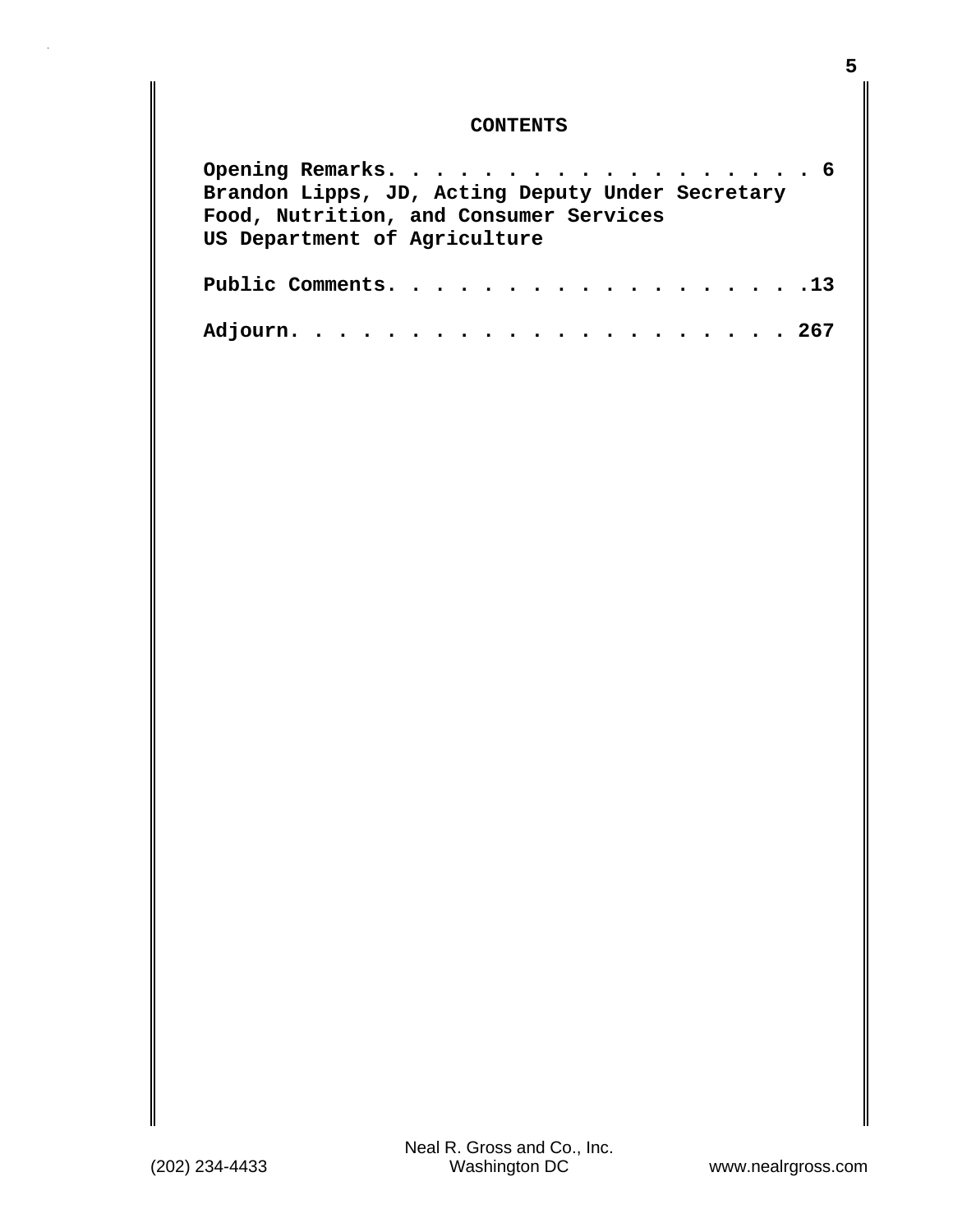| 1  | $P-R-O-C-E-E-D-I-N-G-S$                           |
|----|---------------------------------------------------|
| 2  | $8:31$ a.m.                                       |
| 3  | DR. STOODY: Okay. Good morning and                |
| 4  | welcome to day 2 of meeting 2 of the 2020 Dietary |
| 5  | Guidelines Advisory Committee. I want to welcome  |
| 6  | the committee and the public. Again, we had over  |
| 7  | 1,000 people who registered for this meeting,     |
| 8  | around 200 to 300 to register to attend in person |
| 9  | and over 700 registered to attend online. And we  |
| 10 | appreciate your engagement in the Dietary         |
| 11 | Guidelines process.                               |
| 12 | I'm going to welcome Mr. Brandon Lipps            |
| 13 | who is our Acting Deputy Under Secretary for the  |
| 14 | Food, Nutrition and Consumer Services.            |
| 15 | MR. LIPPS: Thanks, Eve. Good                      |
| 16 | morning, everybody.                               |
| 17 | (Chorus of good morning.)                         |
| 18 | MR. LIPPS: Let's try again.<br>Good               |
| 19 | morning, everybody.                               |
| 20 | (Chorus of good morning.)                         |
| 21 | MR. LIPPS: Very good. We're going to              |
| 22 | have a lively bunch today. On behalf of           |
|    |                                                   |

**6**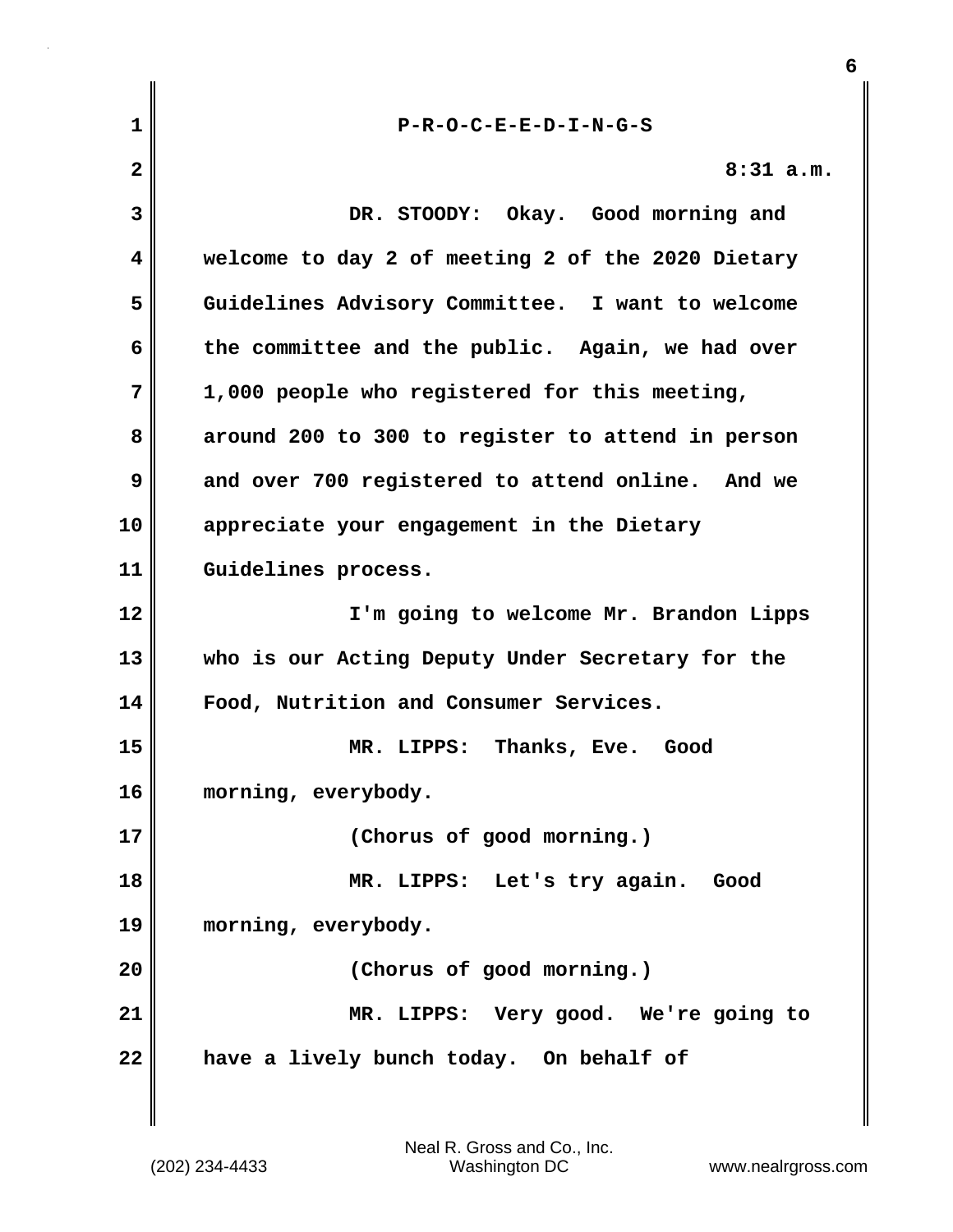**1 Secretary Perdue, my colleague Dr. Scott 2 Hutchins, and our partners at the Department of 3 Health and Human Services, I want to welcome 4 everybody to day 2 of the second meeting of the 5 Dietary Guidelines Advisory Committee. 6 As Eve said, my name is Brandon Lipps. 7 I serve as the Administrator of the Food and 8 Nutrition Service and as Acting Deputy Under 9 Secretary of the Food, Nutrition and Consumer 10 Services mission area at USDA. 11 We're focused today on giving the 12 public an opportunity to provide oral comments 13 here directly face to face with the advisory 14 committee. While your comments are to the 15 committee, I want you to know that we will have 16 representatives from HHS and USDA here all day as 17 well. 18 This morning is dedicated to hearing 19 from each of you. Your voice matters in this 20 process. We believe this open dialogue is 21 critical to the success of the 2020-2025 Dietary 22 Guidelines. We are so pleased that so many of**

(202) 234-4433 Washington DC www.nealrgross.com Neal R. Gross and Co., Inc.

**7**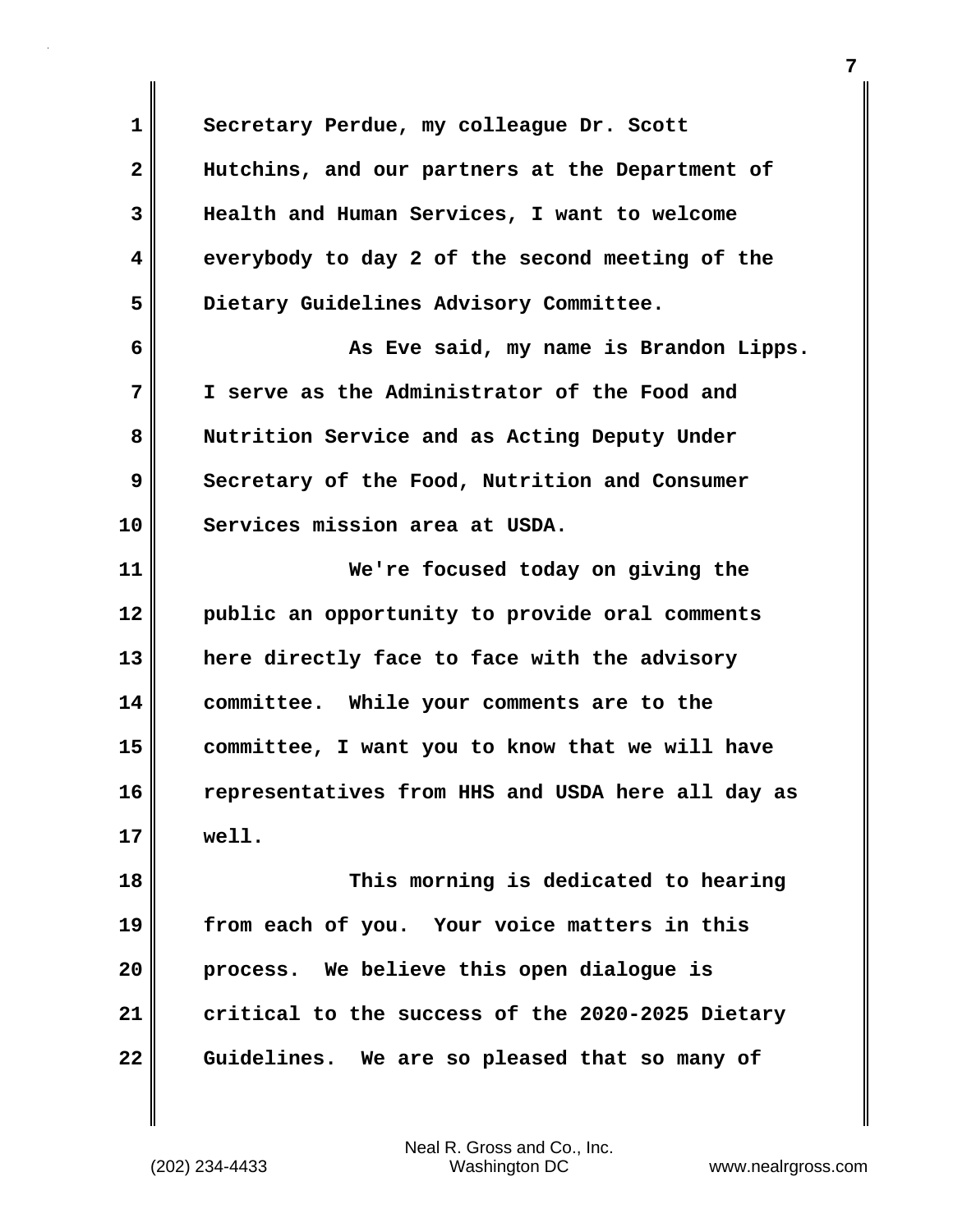**1 you chose to participate today and we thank you 2 for the time that you took out of your busy 3 schedules to communicate directly with the 4 committee.**

**5 We know more people wanted to provide 6 comments today than we had time for, and we wish 7 that we could fit everyone in. The good news is 8 that this round we have a second opportunity.**

**9 For the first time in the Dietary 10 Guidelines advisory process, there are two 11 opportunities to provide oral comments to the 12 advisory committee. Today, which is the first 13 opportunity to hear from the public early in the 14 committee's work has happened in previous 15 processes.**

**16 There's now a second opportunity at a 17 later meeting before the committee writes and 18 presents its draft report at its final meeting. 19 That second opportunity to provide oral comments 20 to the committee will be at meeting 4 which will 21 be on January 23rd and 24th in Houston, Texas. 22 It's important to us that we hear from**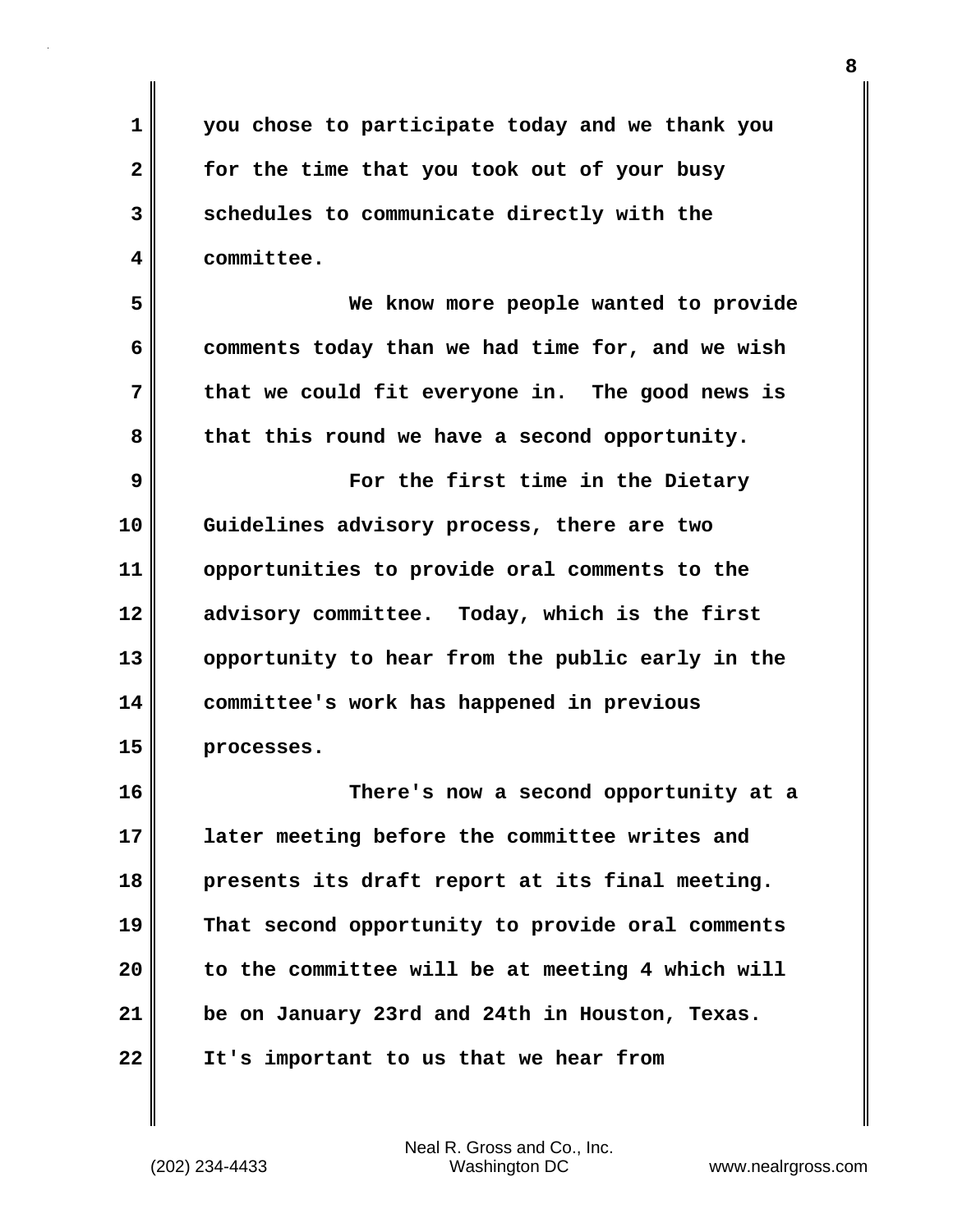**1 stakeholders across the country. So we thought 2 it was important to get outside the D.C. bubble 3 and speak with the people whose lives could be 4 impacted by these guidelines.**

**5 In December, be on the lookout for our 6 announcement for the registration for that 7 meeting to provide oral comments. If you haven't 8 signed up at DietaryGuidelines.gov to get our 9 updates, please do that. Our email updates are 10 our primary means to get word to you with 11 announcements as soon as we have them.**

**12 I would also like to quickly remind 13 you about our ongoing call for public comments to 14 the advisory committee. We opened this call last 15 March, and it will remain open for you to submit 16 your comments to the committee throughout the 17 course of their work into 2020. You can find 18 more information and find that link again at 19 DietaryGuidelines.gov.**

**20 We do review each and every one of 21 these comments, and we will consider them as we 22 draft the 2020-2025 Dietary Guidelines. So**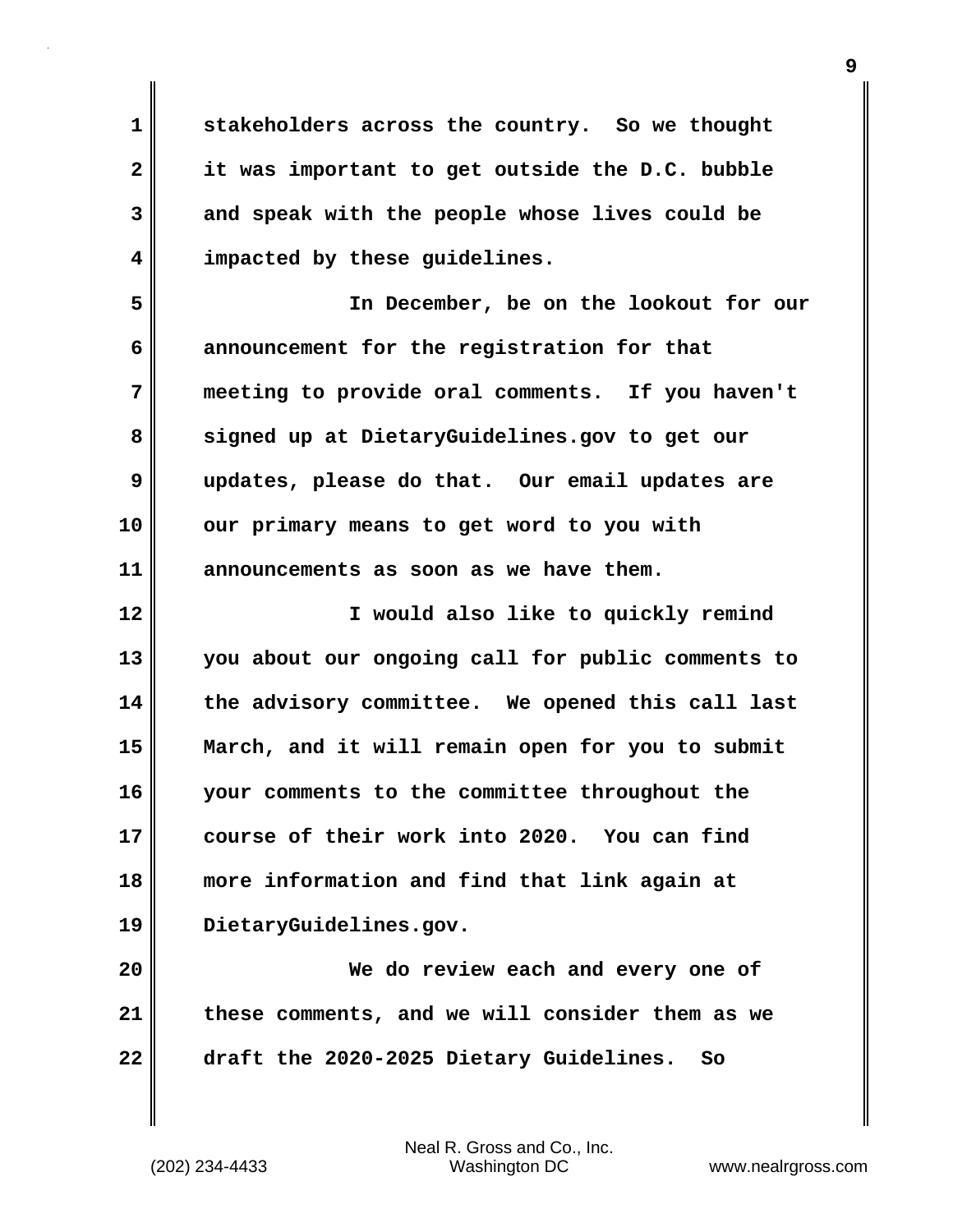**1 please do visit our website and ensure that your 2 voice is heard in this process.**

**3 Again, I want to thank everybody for 4 joining us here today in person and for those who 5 are joining us via live webcast for staying 6 engaged in our process to develop the next 7 edition of the Dietary Guidelines for Americans. 8 I want to pause for a moment and thank 9** our committee members who have spent much time **10 working on this process since the last meeting 11 and are here today to hear directly from you. 12 Let's give them a round of applause. 13 (Applause.) 14 MR. LIPPS: And I want to thank the 15 committee specifically who's volunteering their 16 time for this process for agreeing to take time 17 out of their busy schedules, not only to do all 18 of the work of this committee, but very 19 importantly, to hear directly from the public on 20 two occasions this round. So thank you for that. 21 Also thank you to the HHS and USDA 22 staff who put so much time to ensuring that the**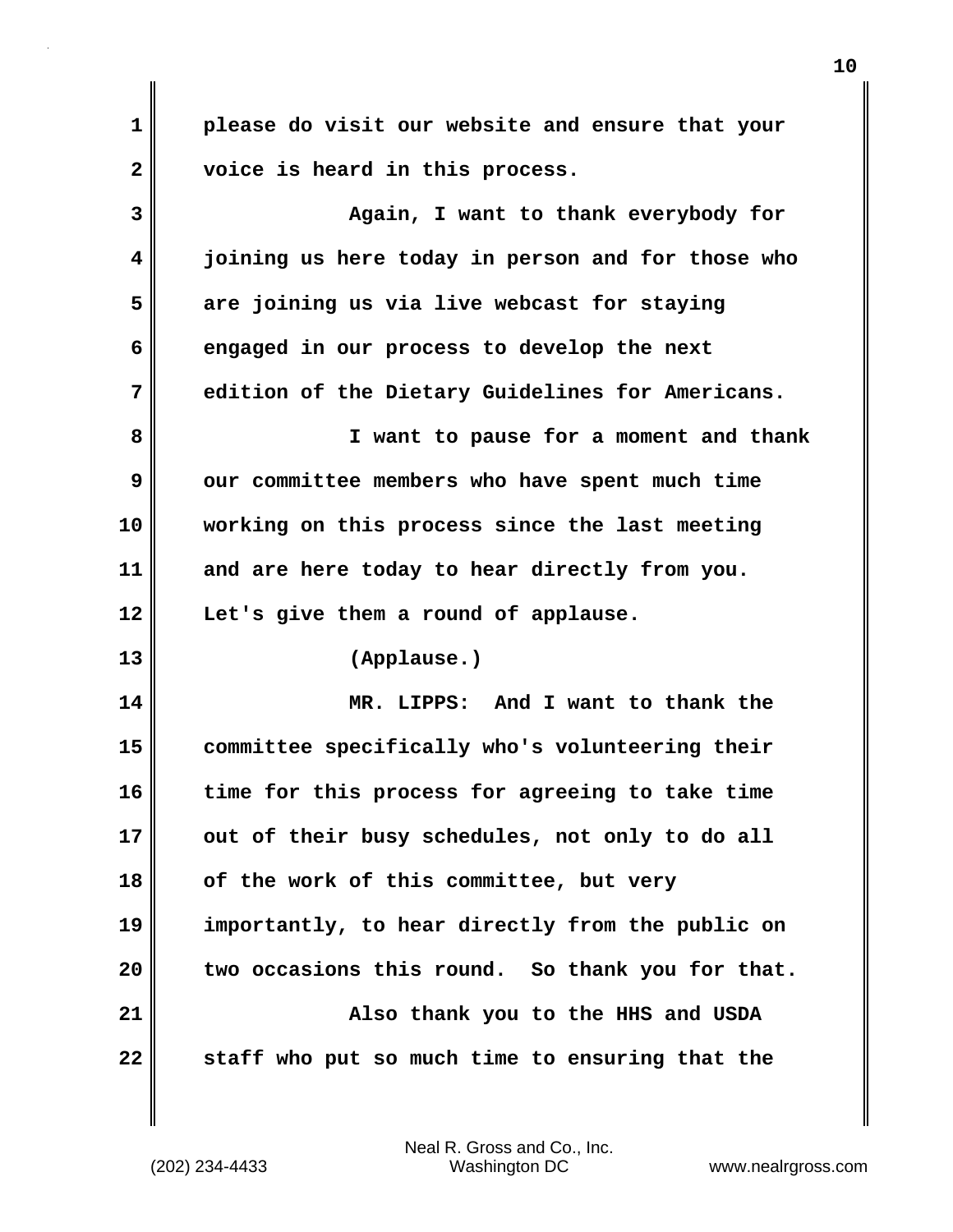**1 process for the Dietary Guidelines for America is 2 open and transparent process for the public to 3 participate in.**

**4 With that, let's get started. We have 5 a very important process today. Somebody is 6 going to lay that out for you. If you're 7 planning to present comments, you need to listen 8 carefully. I would like to welcome Janet de 9 Jesus from our partner at HHS, Office of Disease 10 Prevention and Health Promotion, who will provide 11 more information on today's oral process. 12 Thank you all very much. 13 (Applause.) 14 MS. DE JESUS: Good morning. 15 (Chorus of good morning.) 16 MS. DE JESUS: I'm going to give brief 17 instructions for the oral comment session, and 18 then we can get started. So individuals that are 19 registered to provide oral comments to the 20 committee will be able to provide three minutes 21 total of comments. There are 72 speakers 22 registered to provide comments and another 9**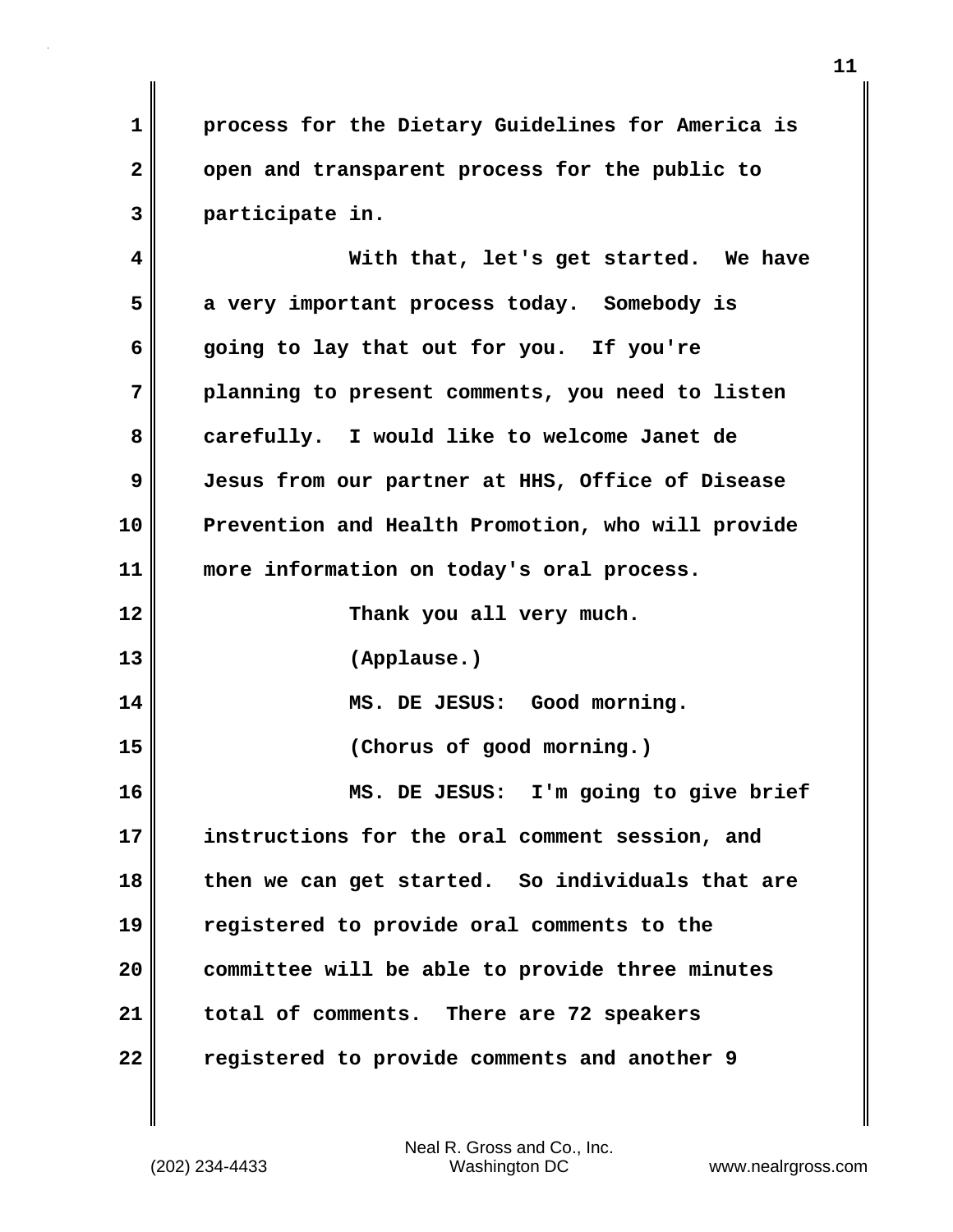**1 individuals on the standby list, that if time 2 permits, will be able to provide their comments. 3 We will move swiftly through the 4 commenters in hopes that everyone will be able to 5 participate. Individuals providing comments are 6 on both sides of the auditorium in their assigned 7 seats with odd numbers on the left and even 8 numbers on the right. We will start with number 9** one on the left, move to number two on the right, **10 and go back and forth. 11 Staff are situated in the auditorium 12 to help with the process. And we have an 13 announcer, Kellie Casavale, that will call your 14 number. Once your number is called, please step 15 forward to the microphone. State your name and 16 affiliation, and proceed with your remarks. 17 A timekeeper seated at the front of 18 the stage will start the three-minute timer. 19 Okay. And when your allotted time is finished, 20 please conclude your remarks. We're really 21 appreciative of that. 22 To keep the process moving**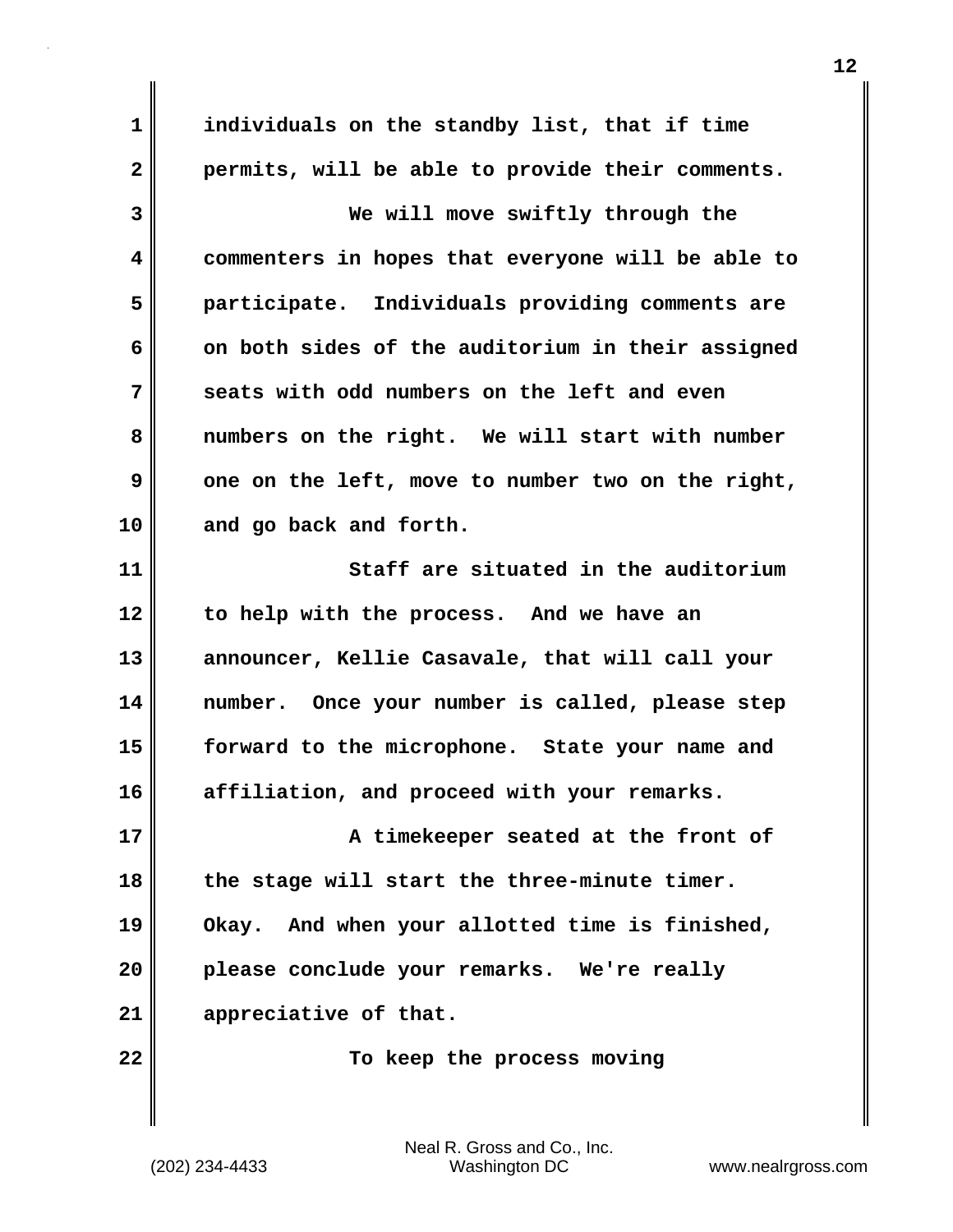**1 efficiently, staff on each side of the auditorium 2 will have three people line up at the tape on 3 each side. So when your number is called, you 4 can step forward to the microphone. Once you are 5 finished, feel free to return to your seat or any 6 other seat designated for the public. Or you can 7 also leave if you wish. 8 On a final note, this is being 9 recorded. The video of this morning's public 10 comment session will be posted on the website at 11 DietaryGuidelines.gov. So thank you for your 12 participation and we can now have the first 13 groups line up and get started. 14 Thank you. 15 DR. CASAVALE: Commenter number 1. 16 MR. WALLACE: Hello. My name is 17 Taylor Wallace with Think Healthy Group in George 18 Mason University, and I'm providing comment on 19 behalf of the Produce for Better Health 20 Foundation, a nonprofit organization focused on 21 fostering an environment where people can enjoy 22 more fruits and vegetables in all forms and**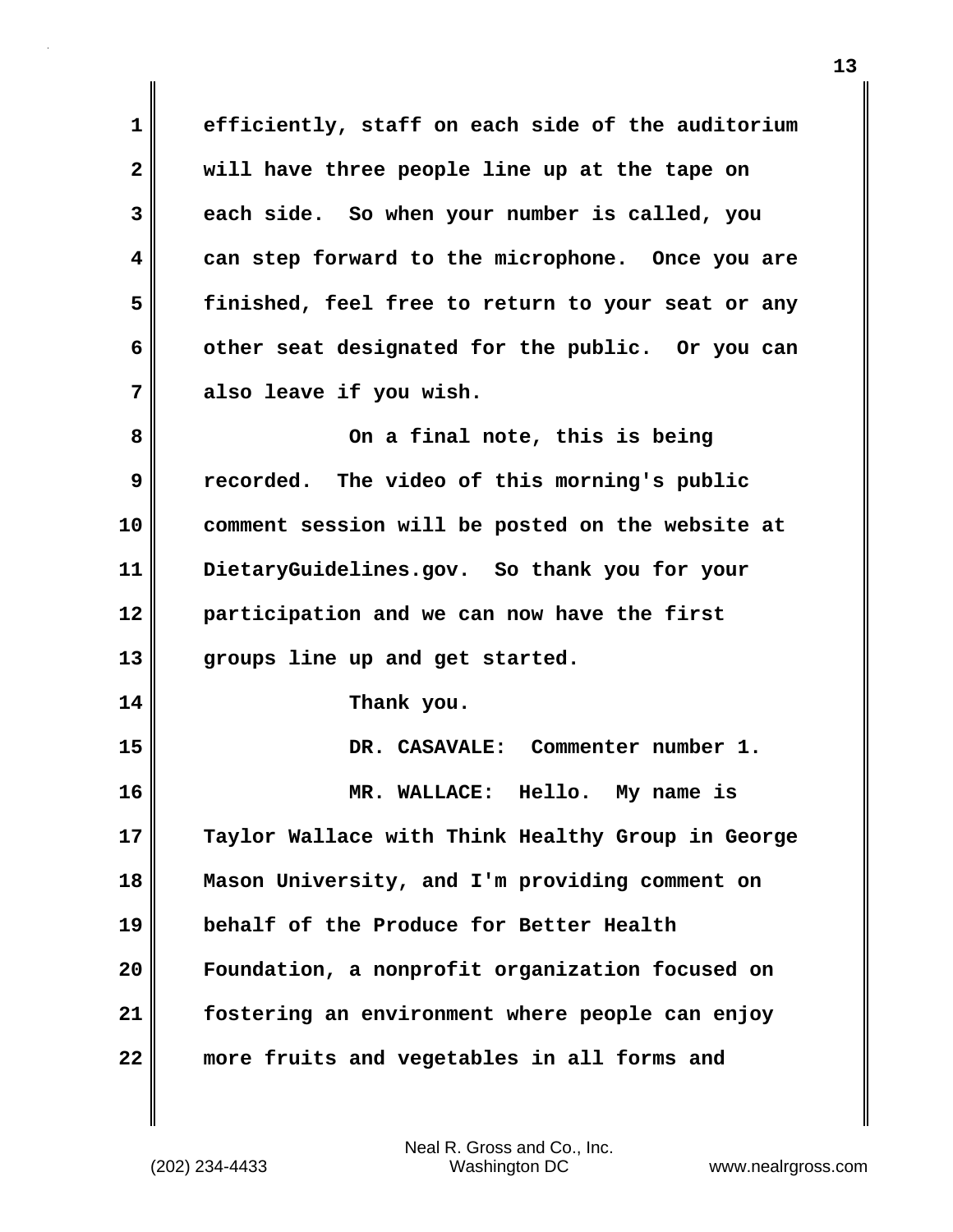**1 varieties at every eating occasion.**

| $\overline{\mathbf{2}}$ | Fruits and vegetables have                        |
|-------------------------|---------------------------------------------------|
| 3                       | traditionally solidified their place in Dietary   |
| 4                       | Guidelines due to their dense micronutrient       |
| 5                       | content and low energy density. However, over     |
| 6                       | the last decade, significant scientific evidence  |
| 7                       | suggest that fruits and vegetables have benefits  |
| 8                       | beyond helping to provide basic nutrient          |
| 9                       | requirements in humans.                           |
| 10                      | Therefore, the PBH Foundation                     |
| 11                      | commissioned a comprehensive umbrella review to   |
| 12                      | summarize the current clinical and observational  |
| 13                      | evidence on the potential health effects of       |
| 14                      | fruits and vegetables in all forms to inform      |
| 15                      | public research priorities and to offer public    |
| 16                      | health messaging strategies that are reflective   |
| 17                      | of the current science.                           |
| 18                      | The expert review authored by myself              |
| 19                      | and 12 other nutrition scientists which just      |
| 20                      | published in Critical Reviews in Food Science and |
| 21                      | Nutrition this last week has been submitted to    |
| 22                      | the USDA evidence analysis library and examines   |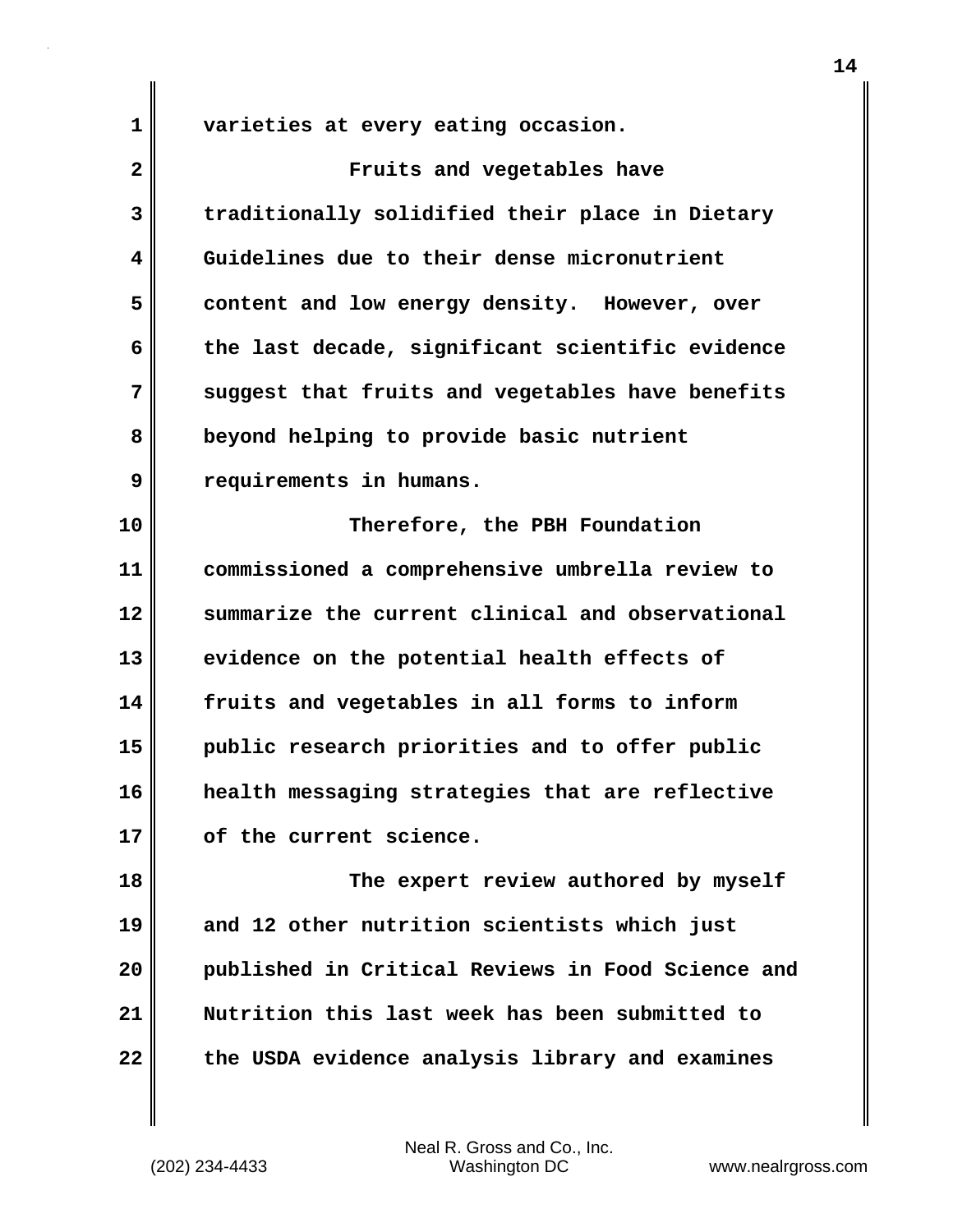**1 more than 100 systematic reviews on the topic. 2 Today, I'll briefly address a few of the key 3 findings.**

**4 The science is clear. Public health 5 recommendations including the Dietary Guidelines 6 should continue to advocate for at least five 7 servings of fruits and vegetables in all forms** 8 each day to reduce disease risk.

**9 Fruits and vegetables do more than 10 just help people meet basic nutrient 11 requirements. There is strong evidence that 12 shows consuming up to five servings each day as 13 fresh, frozen, canned, dried, and 100 percent 14 juice can help reduce disease risk, particularly 15 cardiovascular disease, the number one killer of 16 Americans.**

**17 Data from the systematic reviews also 18 support intake of certain types of fruits and 19 vegetables, particularly cruciferous vegetables, 20 dark green leafy vegetables, citrus fruits, and 21 dark colored berries which have superior effects 22 on biomarkers, surrogate endpoints, and chronic**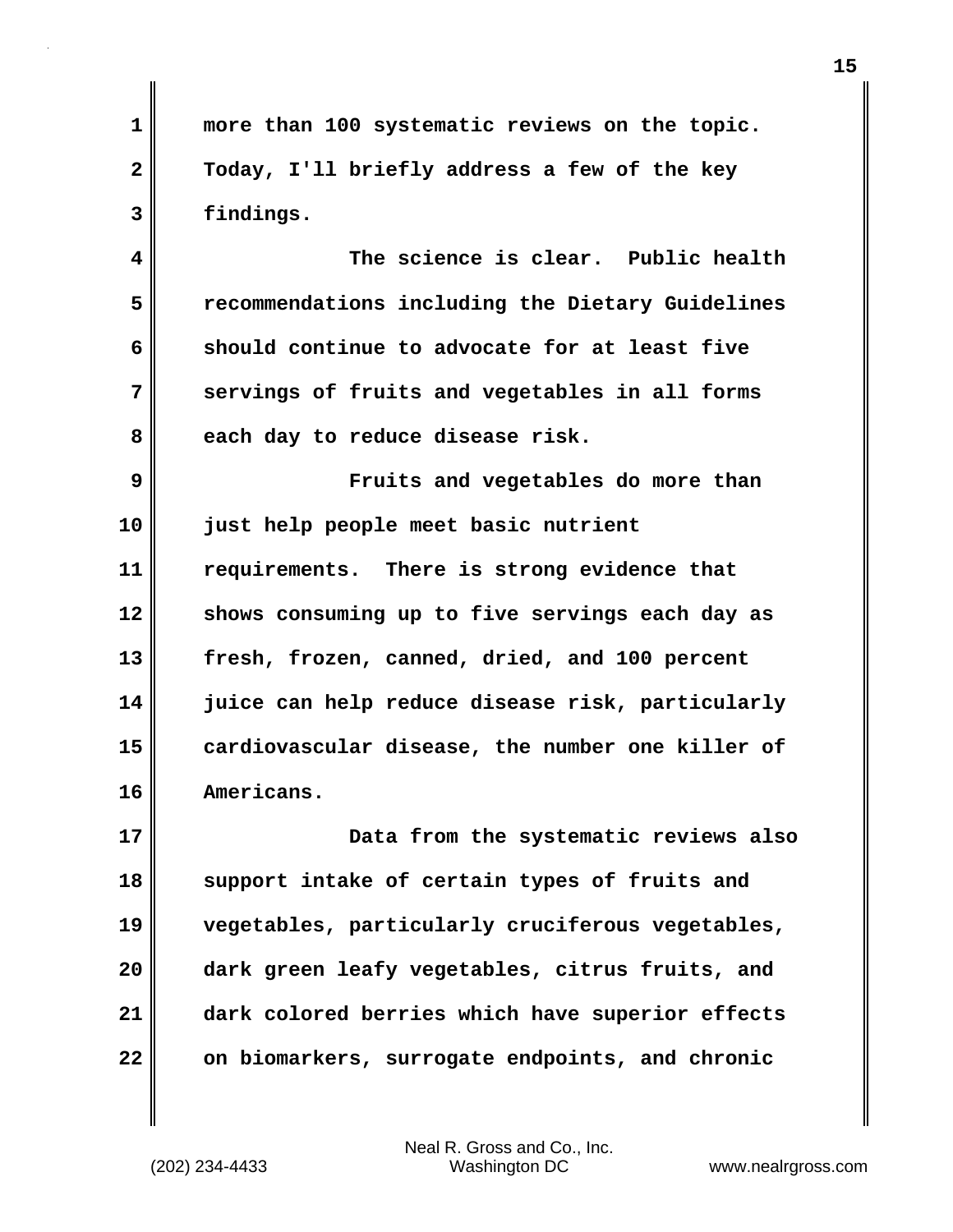**1 disease outcomes. And this is likely due to 2 their bioactive contents. And colleagues, it is 3 really critical that we start to look at 4 bioactives such as flavonoids in our Dietary 5 Guidelines.**

**6 All forms of fruits and vegetables 7 play a role in health, and there's strong 8 evidence that supports the need for more 9 practical, realistic advice to help people enjoy 10 five or more servings more often. At a time when 11 people are increasingly told what not to consume 12 for a healthy diet, let's encourage them to focus 13 on what could be one of the most important things 14 they can do for their health. Enjoy more fruits 15 and vegetables in all forms for healthier happier 16 lives. Have a plant.**

**17 DR. CASAVALE: Commenter number 2. 18 MS. REINHARDT: Good morning. My name 19 is Sarah Reinhardt. I'm a public health 20 dietician. I'm the lead analyst of food systems 21 and health at the Union of Concerned Scientists 22 in Washington, D.C.**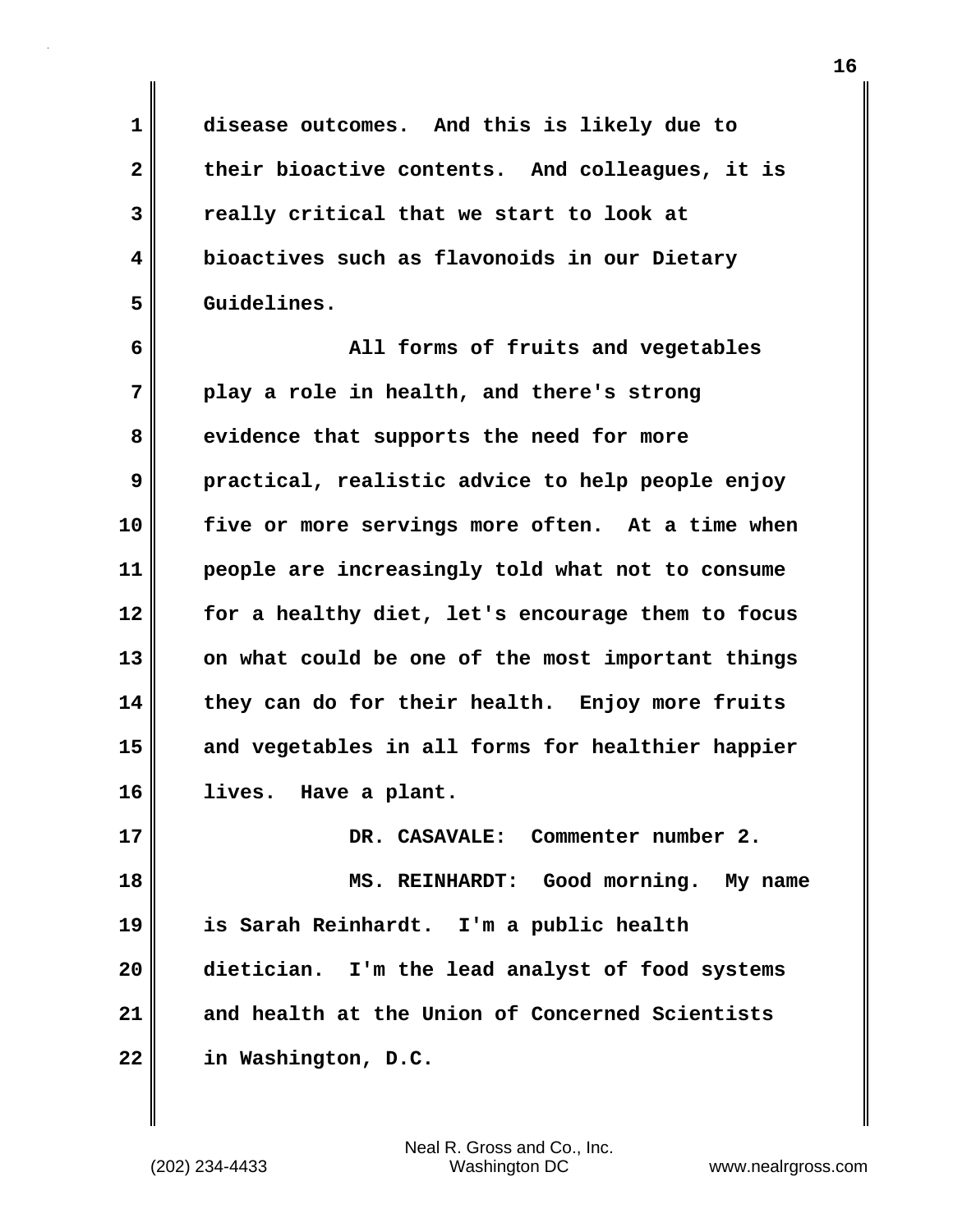**1 I want to thank the members of the 2 committee for lending your time and your 3 expertise to this process. Thank you to the 4 staff at USDA and HHS for the work that you do to 5 make this process transparent and accessible to 6 the public. 7 There is vast untapped potential to** 8 save lives and health care dollars through better **9 nutrition in this country. Last month, the Union 10 of Concerned Scientists released a report finding 11 that if adults were able to meet current dietary 12 recommendations for fruits and vegetables, we 13 could prevent 110,000 deaths from cardiovascular**

**14 disease and decrease medical costs by 32 billion 15 in a single year.**

**16 If adults were drinking one less sugar 17 sweetened beverage per day, we could prevent 18 19,000 deaths from type 2 diabetes and cut 16 19 billion in health care costs each year. And if 20 adults were following science-based 21 recommendations to eat little to no processed 22 meat, we could prevent nearly 4,000 deaths from**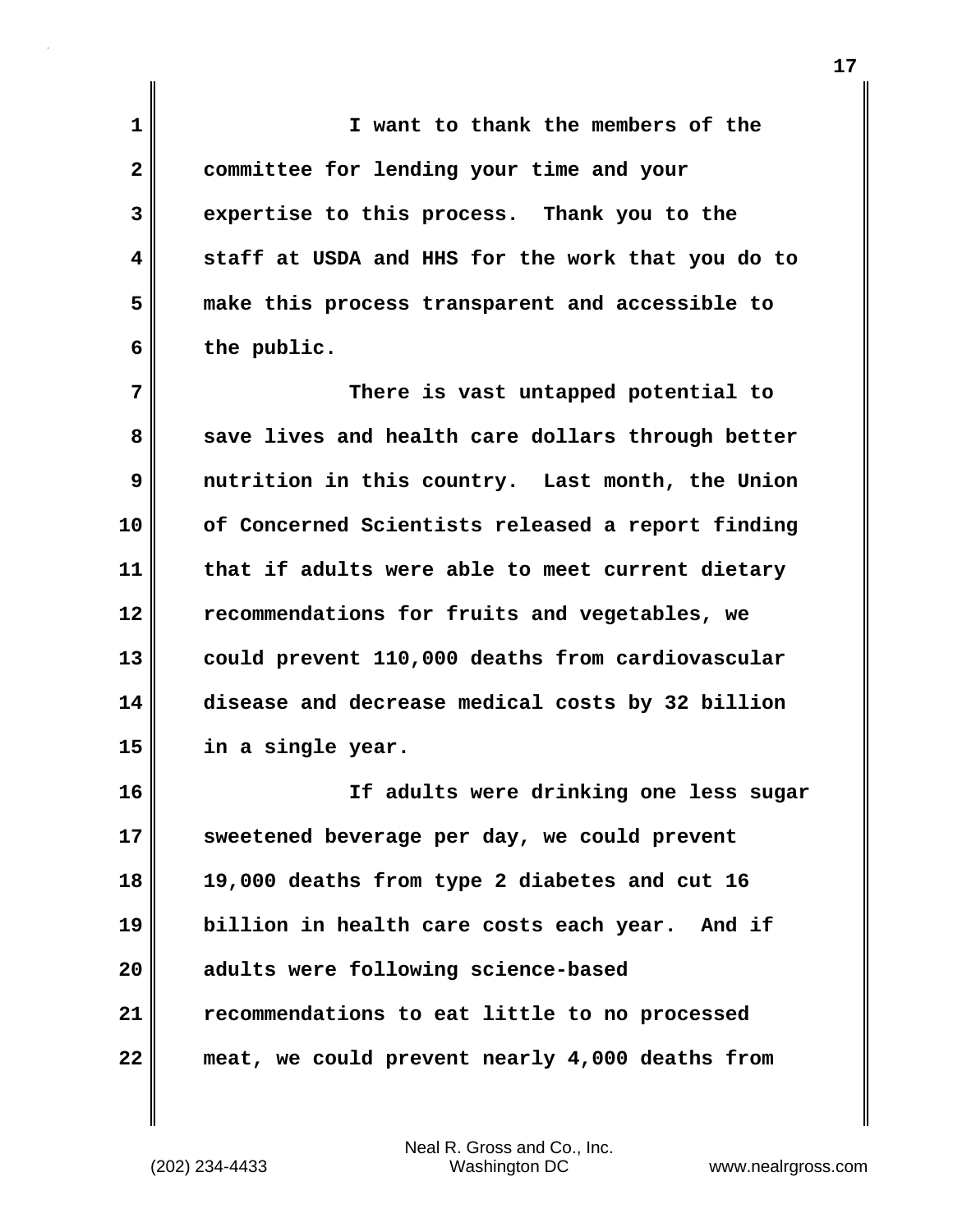**1 colorectal cancer and save 1.5 billion in health 2 care spending.**

**3 Based on these findings, the Union of 4 Concerned Scientists has several key 5 recommendations. One, the USDA and HHS must 6 ensure effective implementation of the Dietary 7 Guidelines to translate science-based 8 recommendations to meaningful results in 9 communities across the country. 10 Currently, there's insufficient 11 investment and enforcement to integrate the 12 Guidelines across all federal agencies carrying** 13 out food nutrition programs as required by the **14 National Nutrition Monitoring and Related 15 Research Act. 16 Two, recommendations contained in the 17 committee's scientific report and the resulting 18 Dietary Guidelines must be consistent with the 19 best available nutrition research to protect**

**21 literature supports recommendations to consume 22 little to no processed meat and to limit added**

**20 public health. For example, the current**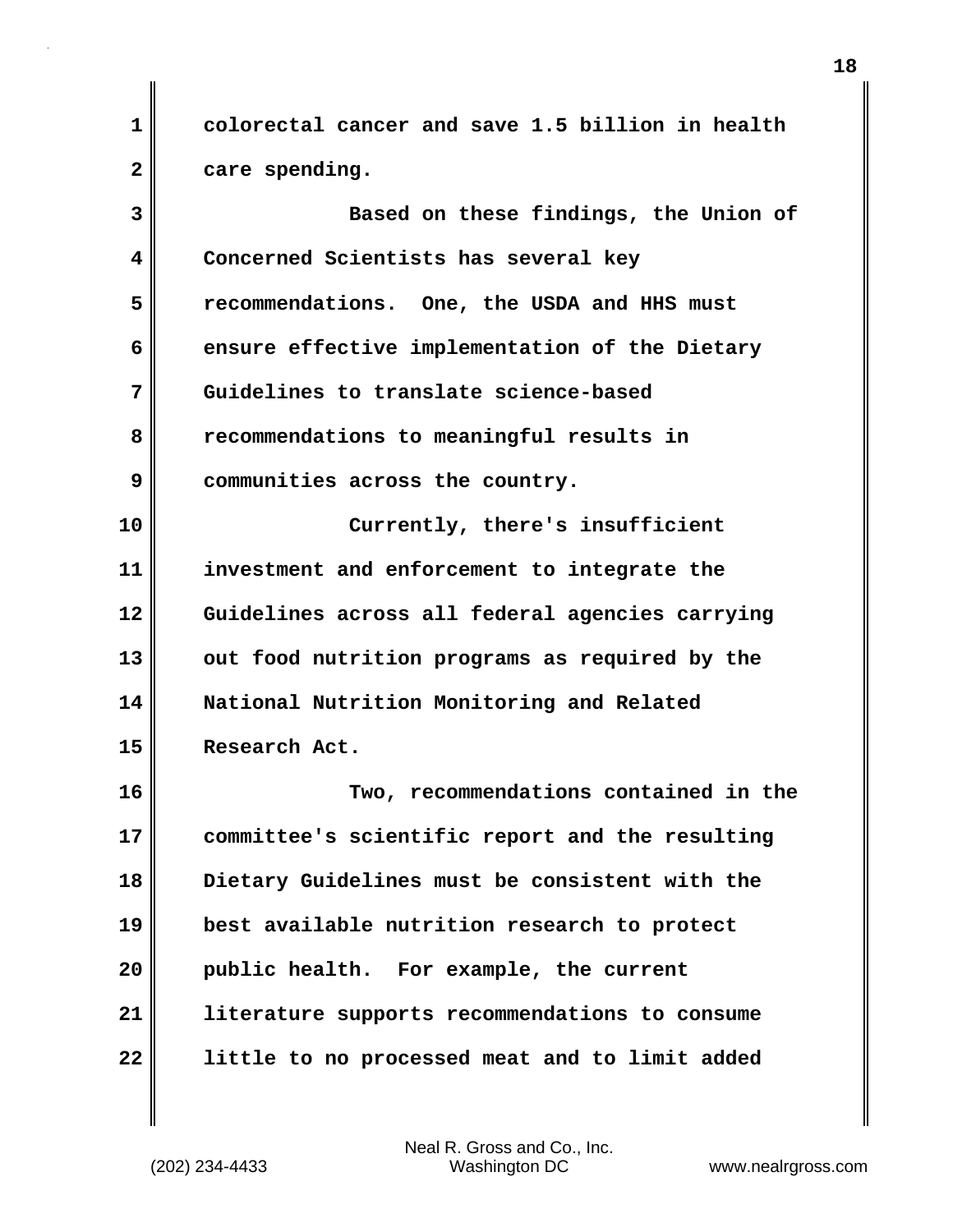**1 sugar to, on average, no more than six percent of** 2 total daily calories.

**3 Number three, to make decisions based 4 on the best available research, the committee 5 must have access to the best available research. 6 We urge the USDA and HHS Secretaries to allow the 7 committee as in previous cycles to include high 8 quality external systematic reviews and meta 9 analyses in its evidence review process. 10 Lastly, I'll leave you with a 11 recommendation that we plan on addressing in 12 forthcoming research. There is now overwhelming 13 scientific evidence of the link between our diets 14 and our changing climate. And for many, the 15 consequences of climate change are already being 16 felt. 17 It is irresponsible for the Dietary 18 Guidelines to continue to ignore the 19 preponderance of evidence surrounding 20 sustainability and diet. Doing so will threaten 21 public health for generations to come. We urge**

**22 the committee to carefully review this body of**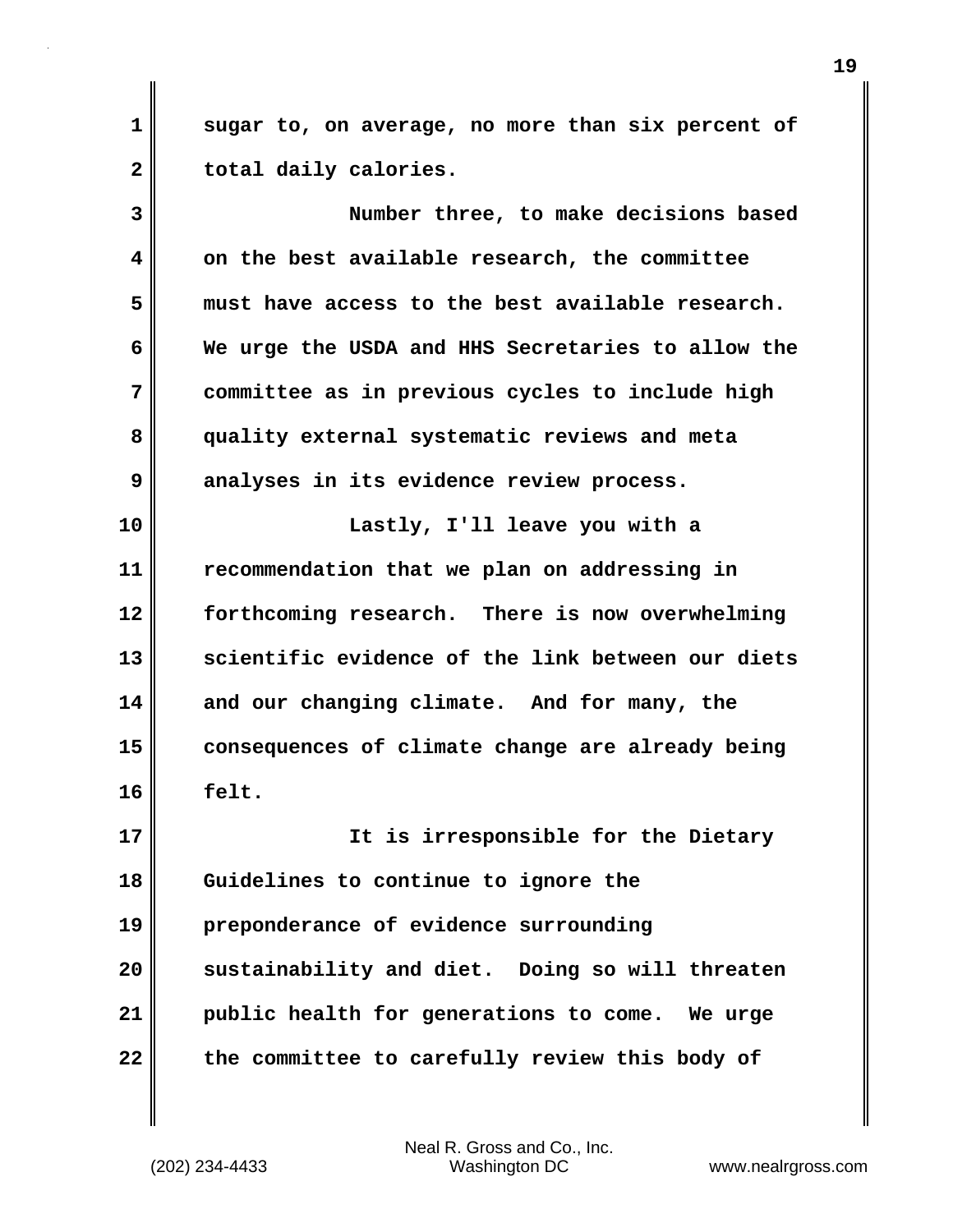**1 literature and include relating findings in your 2 final report. 3 Thank you. 4 DR. CASAVALE: Thank you. Commenter 5 number 3. 6 MS. HIXSON: Hi. My name is Jessica 7 Hixson, and I'm the Director of Government 8 Affairs for SNAC International. Founded in 1937, 9** SNAC International is the leading international

**10 trade association for the snack industry. SNAC 11 represents over 400 companies worldwide, 12 including snack industry suppliers, marketers, 13 and manufacturers in both the traditional and 14 emerging snack categories. SNAC greatly 15 appreciates the opportunity to provide comment to 16 the DGAC.**

**17 As the leading trade association for 18 the snack industry, we closely monitor snacking 19 trends. According to the Hartman Group, 90 20 percent of consumers snack multiple times per day 21 and seven percent only snack, not consuming any 22 meals at all.**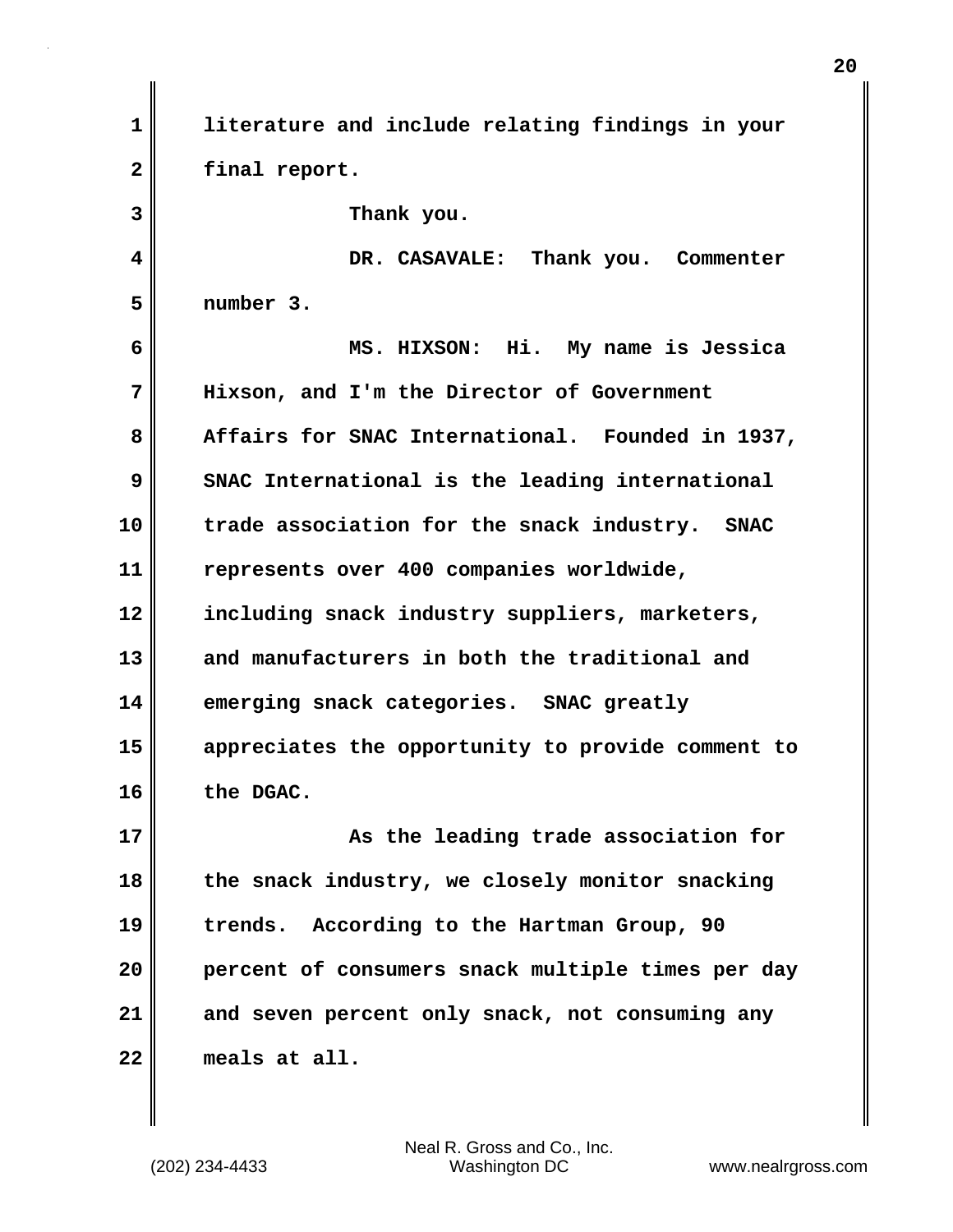| 1  | According to IRI data, the average                   |
|----|------------------------------------------------------|
| 2  | consumer snacks more than two and a half times       |
| 3  | per day. Snacking is even more prevalent in          |
| 4  | younger generations with 92 percent of               |
| 5  | Millennials and Generation Z replacing at least      |
| 6  | one meal per week with a snack with the majority     |
| 7  | reporting they snack three or more times per day.    |
| 8  | According to a recently released                     |
| 9  | Nielsen Survey, while satisfying hunger between      |
| 10 | meals continues to be the top reason to snack,       |
| 11 | nutritional reasons are a close second.<br><b>We</b> |
| 12 | understand work is underway to review frequency      |
| 13 | of eating which raises questions about snacking.     |
| 14 | Given that NHANES studies consider any               |
| 15 | food or beverage consumed outside a meal to be       |
| 16 | characterized as a snack and because snacking is     |
| 17 | an undefined term in the literature. And without     |
| 18 | a government definition, comparison across           |
| 19 | studies is very challenging. This sentiment was      |
| 20 | reiterated in the subcommittee's conversations       |
| 21 | around key definitions yesterday.                    |
| 22 | While there is research that snacking                |

(202) 234-4433 Washington DC www.nealrgross.com Neal R. Gross and Co., Inc.

 $\mathbf{I}$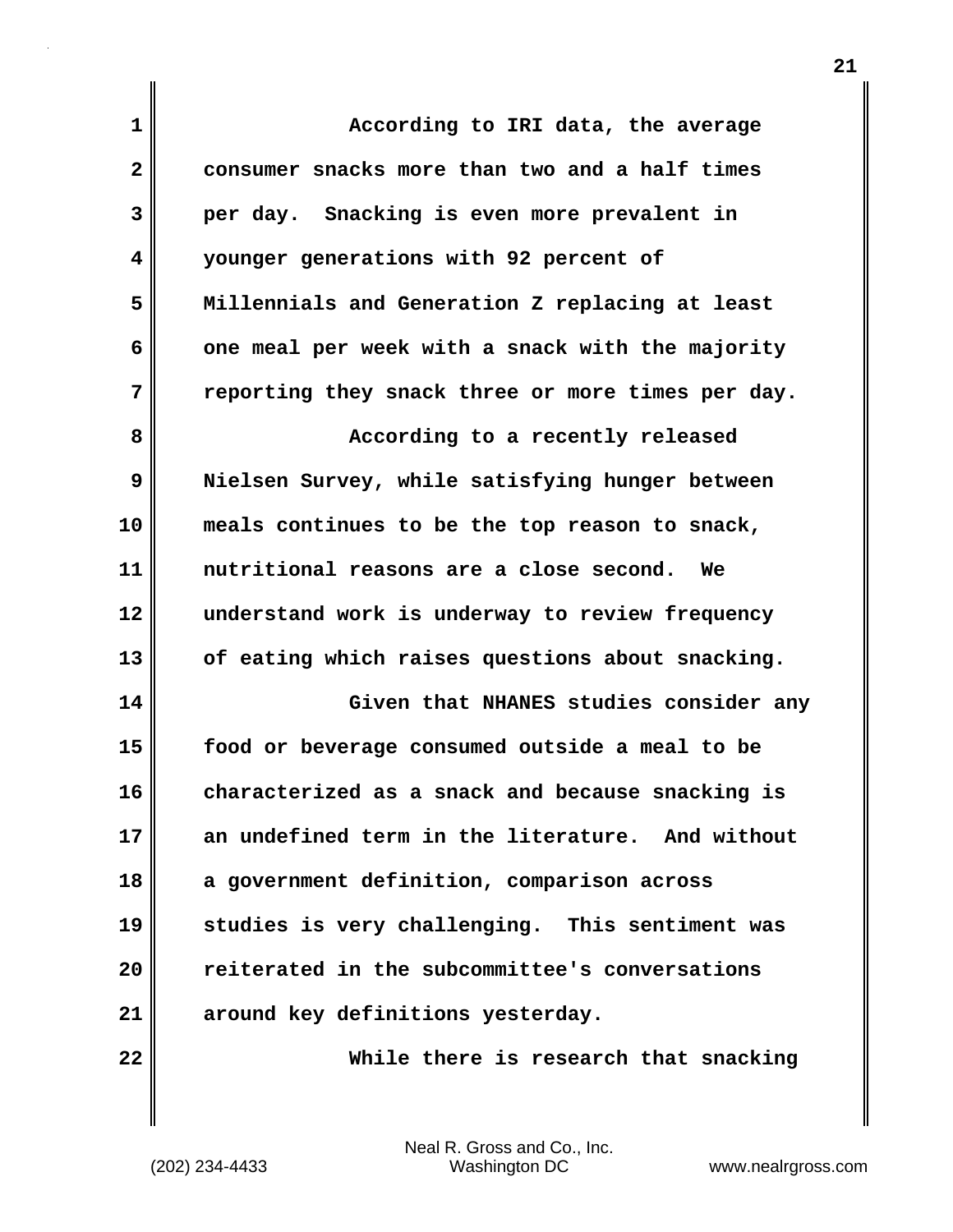**1 can increase intake of calories generally, we 2 want to note to the committee that our 3 forthcoming written comments will identify a 4 large number of studies that found snacking or 5 more frequent eating is beneficial to health 6 throughout the life stages as well as a positive 7 contributor to appetite, mood and cognition, and 8 nutrient contribution.**

**9 A 2017 national study found that due 10 to the driving force of Millenials, better for 11 you snack options are more mainstream and have 12 become widely available nationwide. While 20 13 years ago, it may have been challenging for snack 14 producers to make healthier options taste as good 15 as indulgent options, the snack industry is** 16 constantly evolving. And with new technology and **17 flavor profiles, our members are able to provide 18 consumers with nutritious options that taste 19 good.**

**20 Consumer preferences are changing and 21 health trends are increasingly evident. The 22 increase in snacking occasions can be an**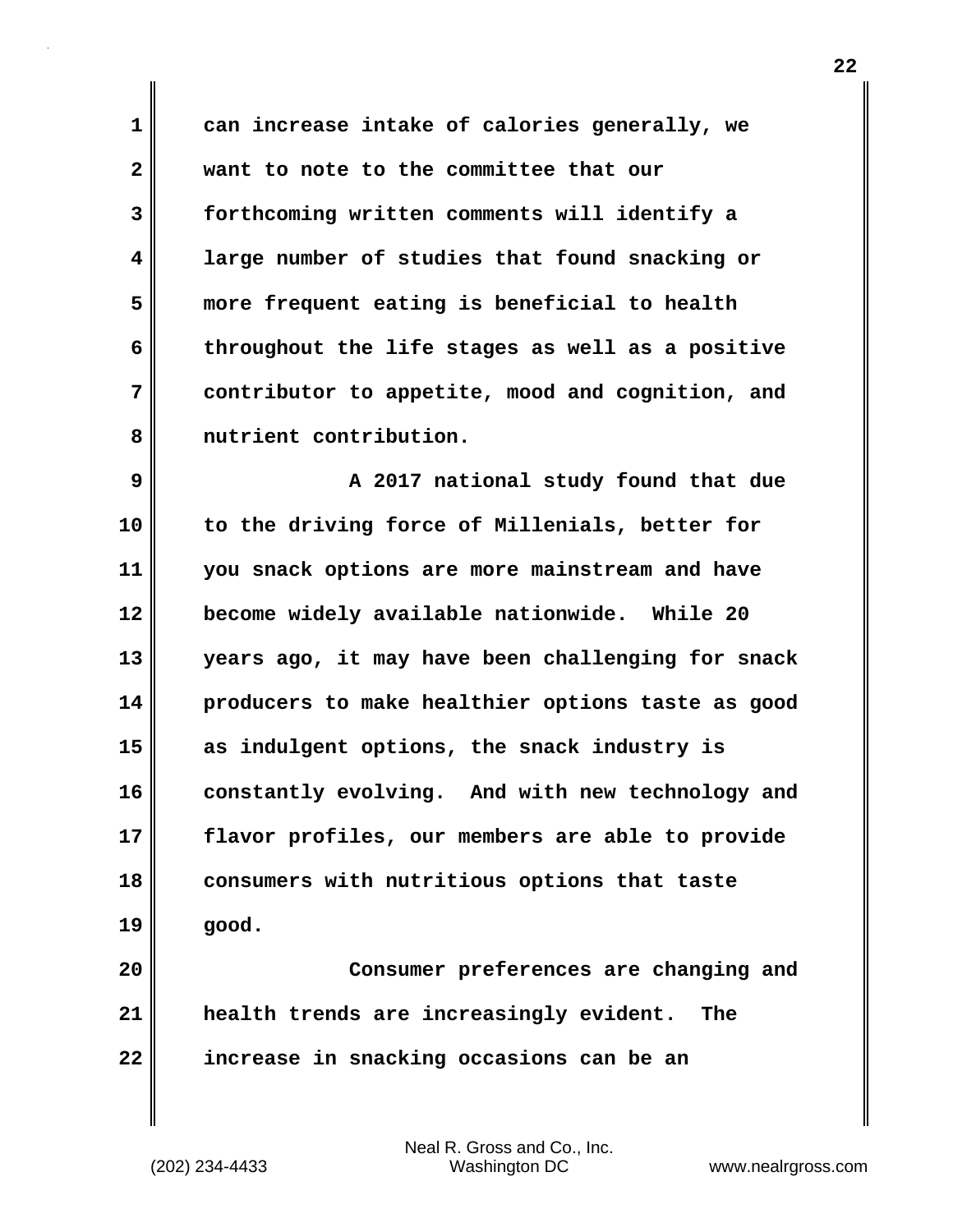**1 opportunity to promote food groups to encourage 2 given that nearly 60 percent of consumers are 3 either highly likely or likely to purchase better 4 for you on the go snacks.**

**5 Our industry is working to meet new 6 demands for natural minimally processed foods 7 that incorporate real fruits, vegetables, nuts, 8 seeds, pulses, and more. We look forward to 9 providing you with more information of snacks and 10 snacking over the next few months. Again, we 11 want to thank the committee for their important 12 work and we look forward to working with you. 13 DR. CASAVALE: Commenter number 4.**

**14 MS. MAITIN-SHEPARD: Good morning. My 15 name is Melissa Maitin-Shepard. And on behalf of 16 the American Institute for Cancer Research, thank 17 you for the opportunity to provide comments 18 today. AICR is the leading U.S. authority on the 19 link between diet, weight, physical activity, and 20 cancer prevention and survival.**

**21 As part of the World Cancer Research 22 Fund International Network, AICR funds, gathers,**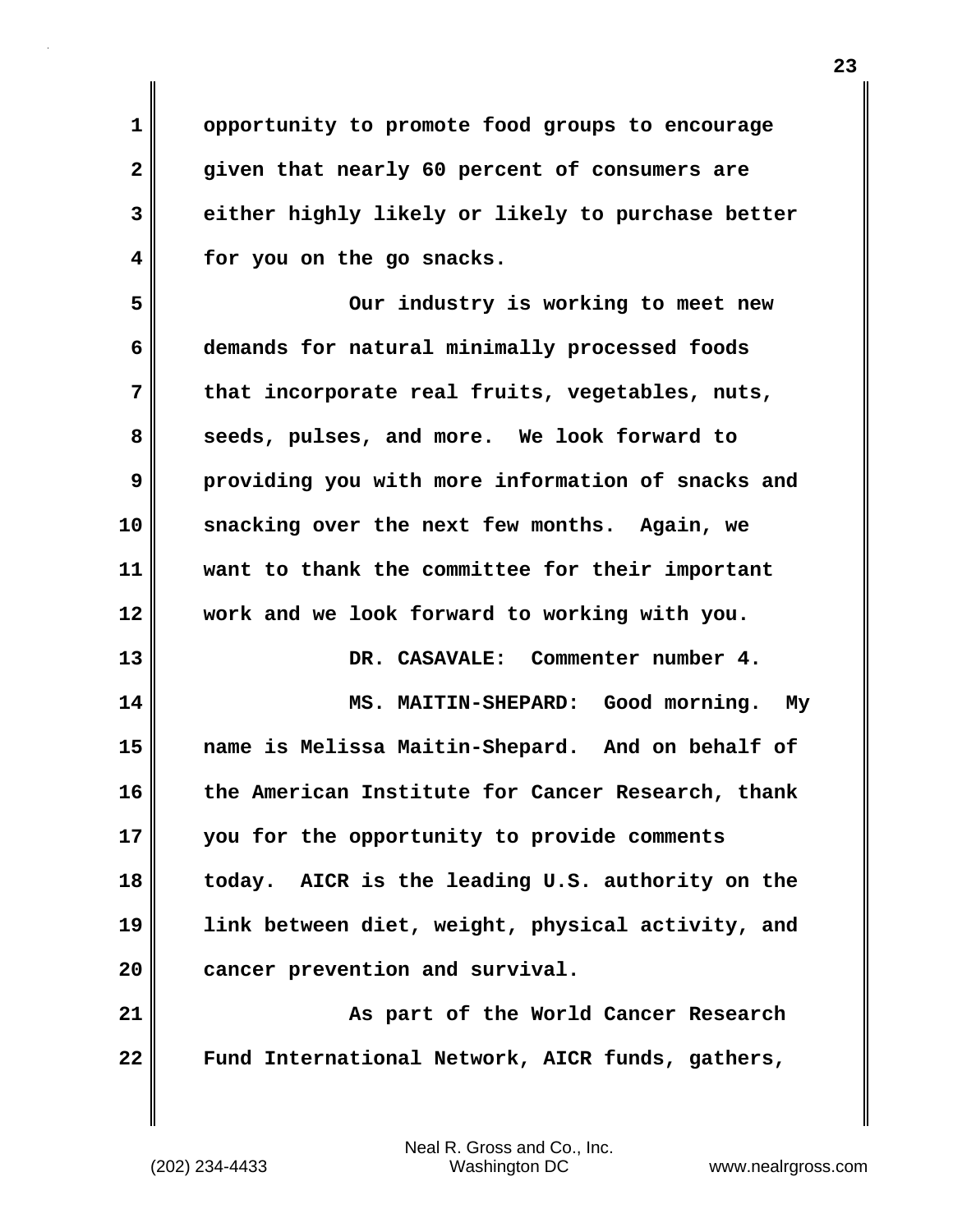**1 and comprehensively analyzes global scientific 2 research on the roles of diet, weight, and 3 physical activity and cancer risk and publishes 4 expert reports that are trusted authoritative 5 scientific resources that underpin current cancer 6 prevention recommendations and policy priorities. 7 AICR** strongly recommends that the DGAC **8 make full use of existing high quality systematic 9 reviews and meta analysis conducted by 10 researchers and organizations outside of the 11 federal government. We believe that a 12 determination to explicitly exclude the use of** 13 scientifically sound external research will **14 reduce the efficiency and effectiveness of the 15 DGAC process. 16 Several of the DGAC's research 17 questions have been addressed by existing high 18 quality reviews and meta analyses and these 19 reports provide particularly important 20 information concerning the relevant dose response 21 relationships. 22 For example, the DGAC's research**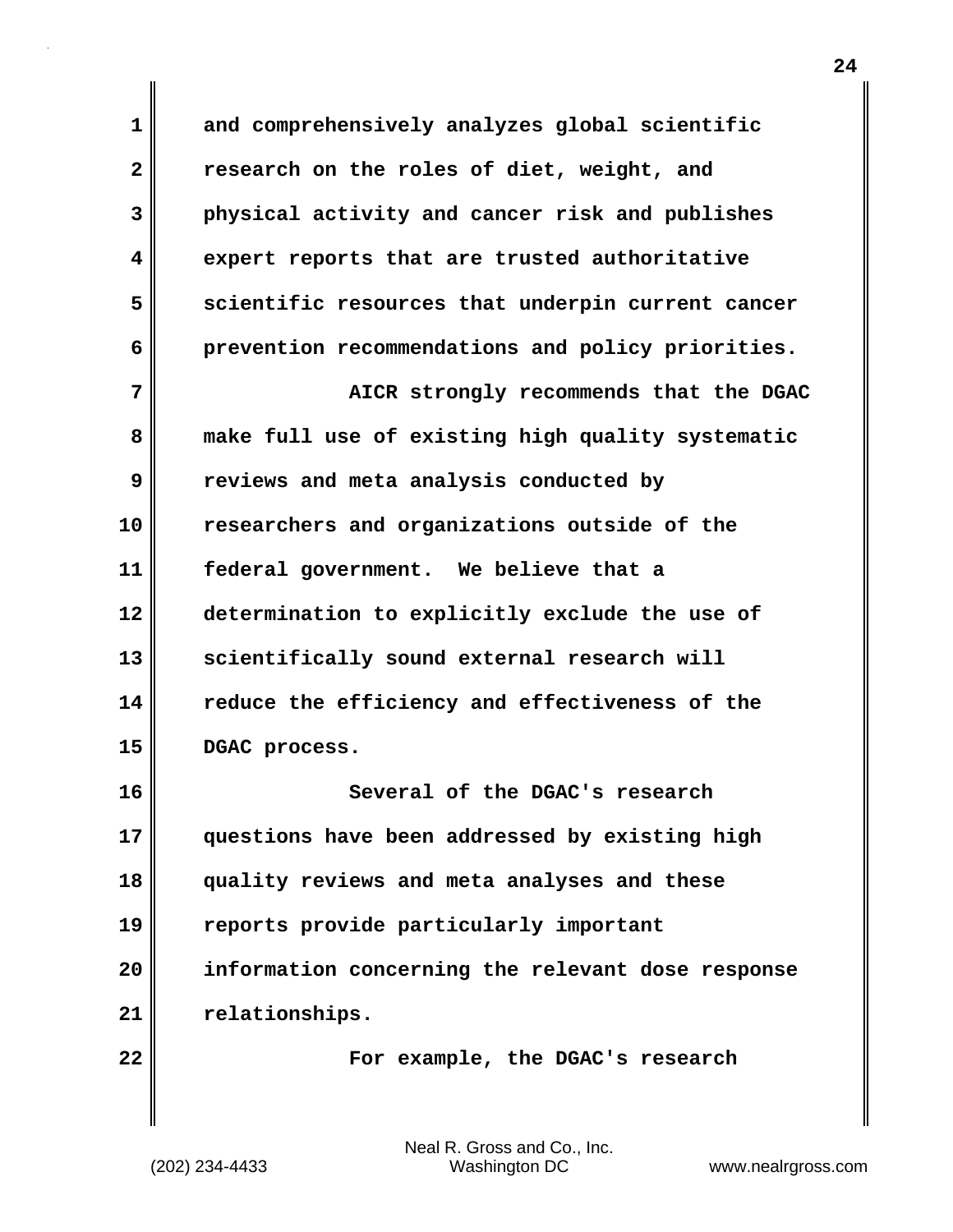**1 question on the connection between alcohol 2 consumption and cancer risk can be addressed by 3 meta analyses on the relationship between alcohol 4 consumption and six types of cancer which show 5 that the level of consumption associated with 6 increased risk differs substantially by cancer 7 type. This conclusion may not be reached using a** 8 systematic literature review alone.

**9 Excluding the use of high quality 10 systematic reviews and meta analyses is an 11 unnecessary and inefficient departure from the 12 evidence review process used by the 2015 DGAC 13 which utilized existing systematic reviews, meta 14 analyses, or reports to answer 45 percent of its 15 research questions.**

**16 The National Academies' committee that 17 reviewed the process to update the Dietary 18 Guidelines recommended the use of existing 19 research that is relevant, timely, and high 20 quality. Instead of unnecessarily duplicating 21 existing research, we recommend that NESR more 22 efficiently focus its time on updating existing**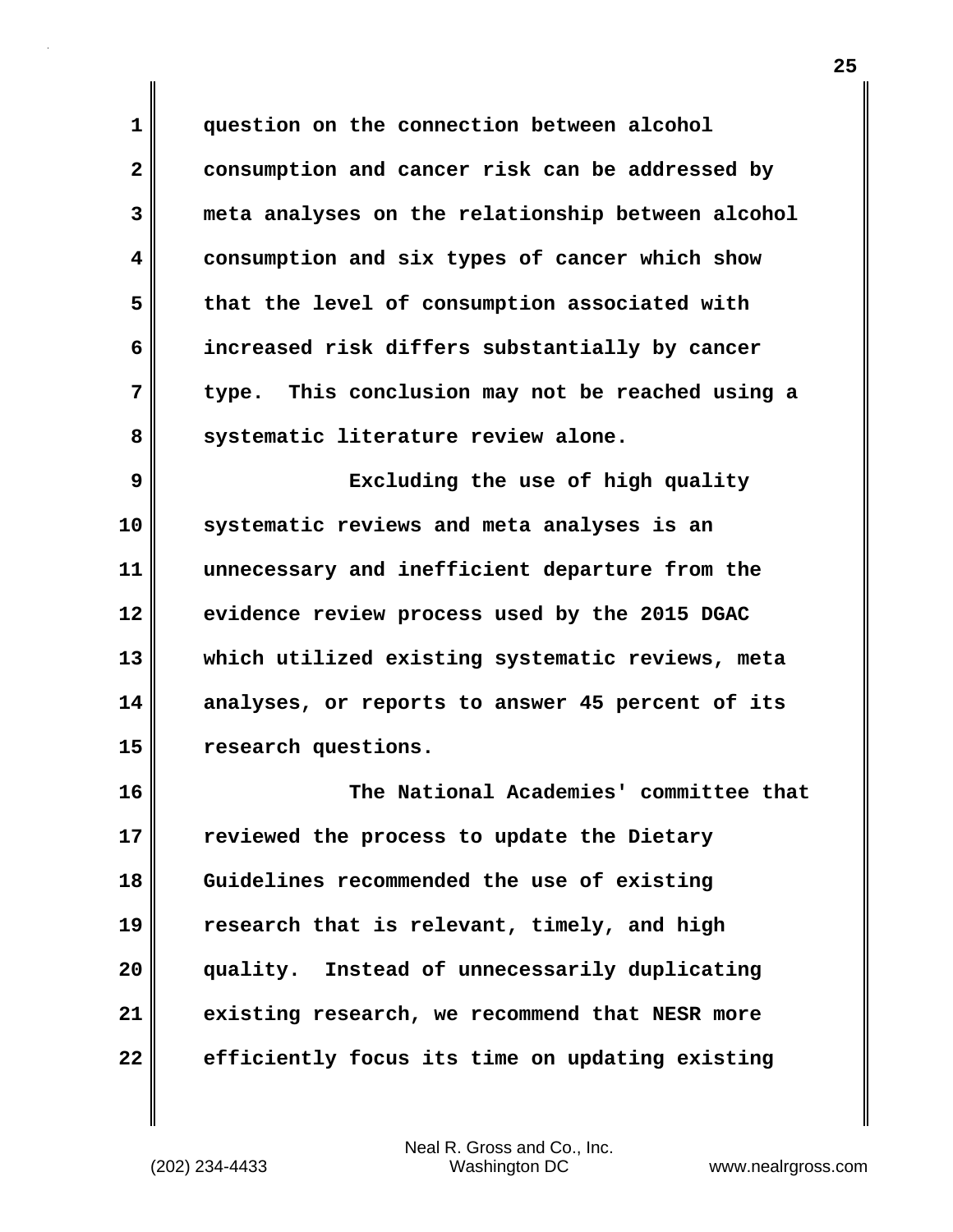**1 high quality systematic reviews and develop new** 2 ones only where they do not already exist. **3 We will be submitting a letter to the 4 docket with this recommendation that has been 5 signed by more than 25 national organizations, 6 including the American Society for Nutrition, the 7 Academy of Nutrition and Dietetics, the American 8 Heart Association, and the American Diabetes 9 Association. 10 And in addition, AICR will provide 11 detailed written comments with recommendations 12 regarding methodology, research conclusions, and 13 their implications for each of the DGAC's 14 scientific questions related to the risk of 15 cancer or excess weight. 16 Thank you for considering our 17 comments. 18 DR. CASAVALE: Commenter number five. 19 DR. DUBOST: Good morning. I'm Dr. 20 Joy Dubost, head of nutrition at Unilever and 21 appreciate the opportunity to provide oral 22 comments.**

**26**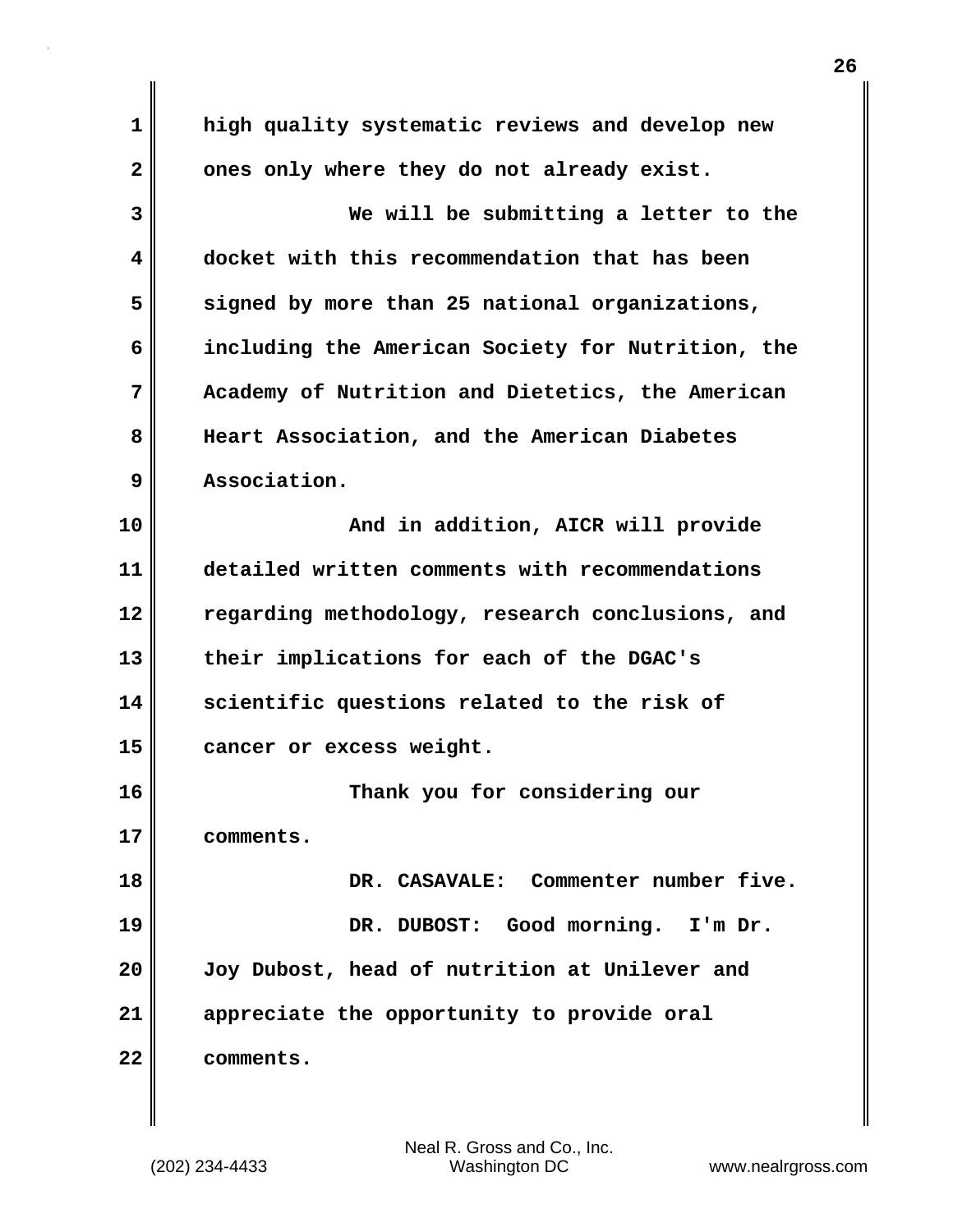**1 Americans do not always consider 2 beverage intake part of their total caloric 3 intake or dietary pattern. However, we know that 4 beverage consumption has a direct impact on 5 health and we would like to highlight two major 6 points related to beverages. 7 First, we believe there's a gap in the**

**8 current Dietary Guidelines in providing clear 9 overarching guidance and more specific 10 recommendations on beverage consumption. The 11 current Guidelines are limited by not fully 12 detailing specific types and amounts that should 13 be consumed as part of a healthy dietary pattern.**

**14 With this, we encourage the committee 15 to include a comprehensive analysis of types and 16 amounts of beverages within dietary patterns and 17 their impact on specific health outcomes based on 18 clinical consequences. This would include 19 beverages that not only achieve nutrient and food 20 group recommendations but also bioactives such as 21 flavonoids which have demonstrated clinical 22 significance. We recommend that USDA and HHS**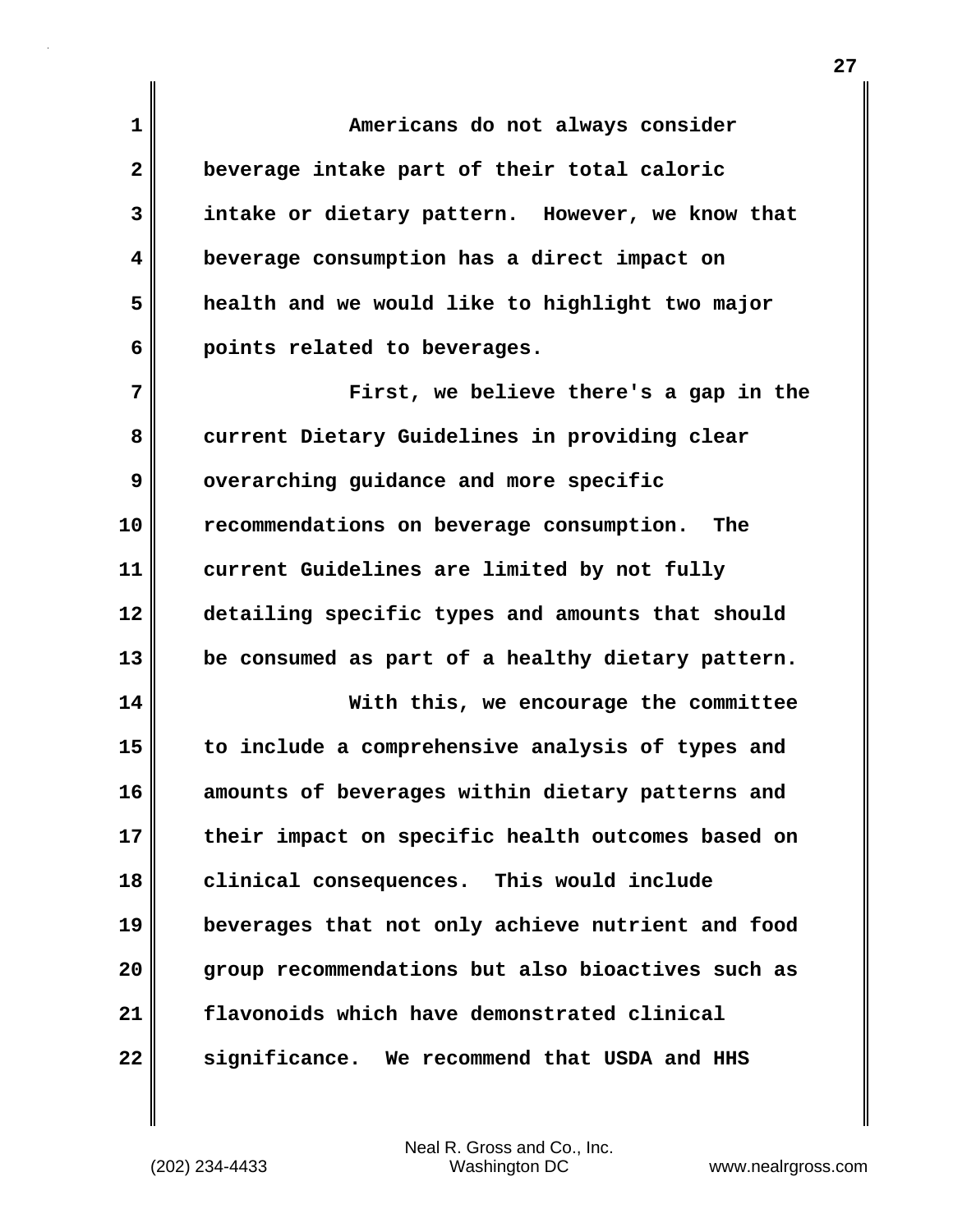**1 provide healthy beverage guidelines including 2 those that deliver bioactive components 3 associated with optimal health.**

**4 Second, we know beverages have an 5 important role in optimizing health. An example 6 of this would be unsweetened tea which is the 7 second most commonly consumed beverage in the 8 world. The current preponderance of evidence 9 suggests that long-term consumption of tea 10 flavonoids may provide health benefits with the 11 strongest associations being the promotion of 12 cardiovascular health which is important as 13 cardiovascular disease is the leading cause of 14 death in the U.S.**

**15 Of the many dietary sources, tea is 16 the major flavonoid source in the American diet. 17 A new systematic review and meta analysis 18 recently accepted with edits into the Annals of 19 Internal Medicine indicates a linear dose 20 response relationship between tea flavonoid 21 intake levels and risk of all-cause mortality. 22 The linear meta regression model**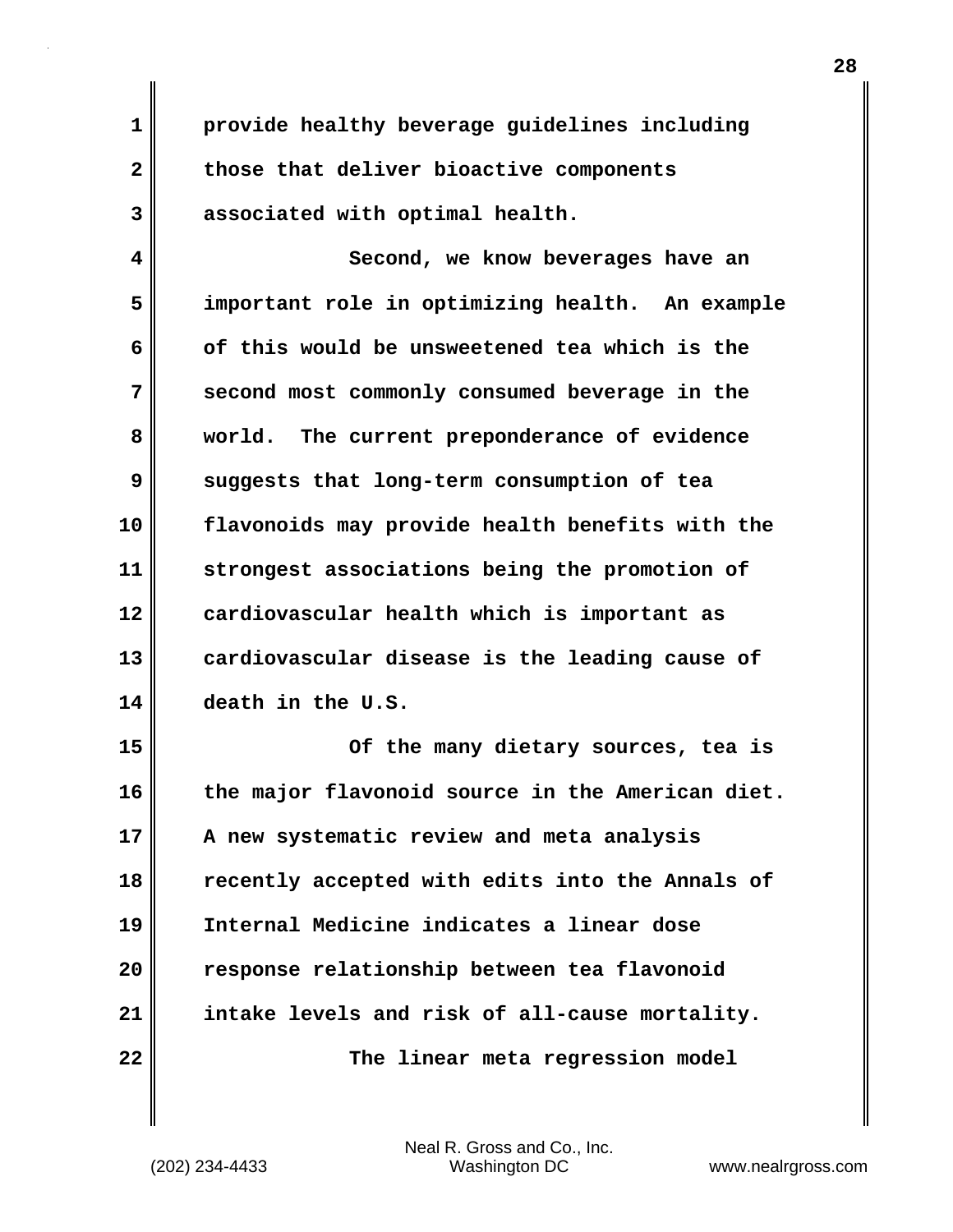**1 showed that with each up of daily green or black 2 tea consumption, there was a two percent reduced 3 risk for all-cause mortality. There was also a 4 linear dose response relationship between tea 5 flavonoid intake levels and risk of 6 cardiovascular mortality. The linear meta 7 regression models showed that with each cup of 8 daily green or black tea consumption, there was a 9** three to four percent reduced risk for **10 cardiovascular mortality. 11 Overall, the preponderance of 12 scientific evidence supporting the role of 13 unsweetened tea in a healthy dietary pattern is 14 strong based on clinical evidence. This data is 15 robust and supports a case that unsweetened tea 16 can be included as a beverage to encourage as 17 part of a healthy dietary pattern. 18 We recommend that USDA and HHS help 19 shape Americans' beverage consumption by 20 recommending unsweetened tea as a primary 21 beverage option. We look forward to engagement 22 in the Dietary Guidelines process.**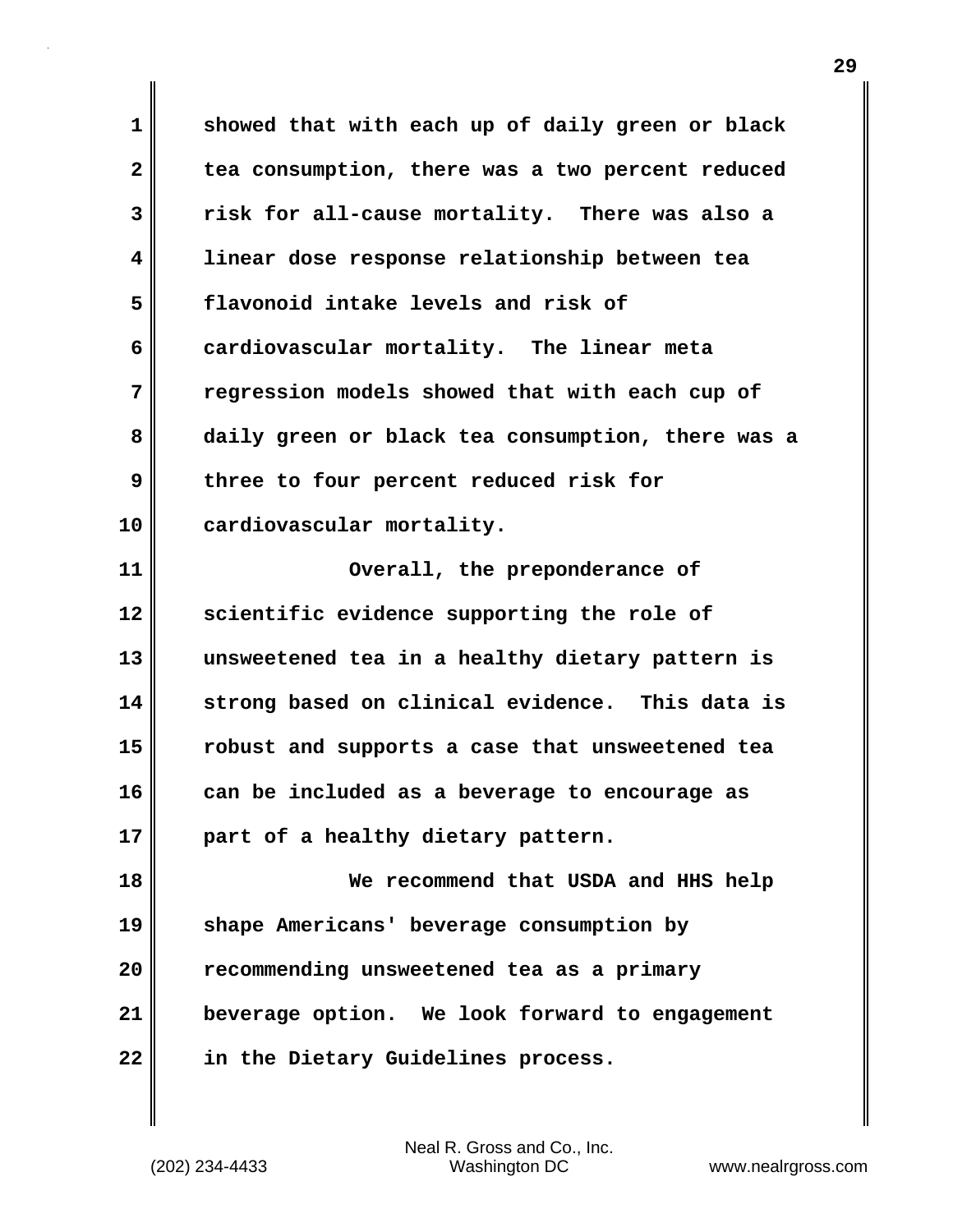| $\mathbf{1}$ | Thank you.                                        |
|--------------|---------------------------------------------------|
| $\mathbf{2}$ | DR. CASAVALE: Commenter 6.                        |
| 3            | MS. GARRISON: Good morning. My name               |
| 4            | is Becky Garrison, and I'm a registered dietician |
| 5            | speaking on behalf of the American Pulse          |
| 6            | Association and our U.S. pulse industry           |
| 7            | affiliates. We appreciate the hard work that      |
| 8            | goes into developing the Dietary Guidelines and   |
| 9            | welcome this opportunity to comment today.        |
| 10           | The U.S. pulse industry implores all              |
| 11           | parts of the U.S. government who are responsible  |
| 12           | for initiatives, programs, policies, and dietary  |
| 13           | guidance to use the correct terminology when it   |
| 14           | comes to pulses.                                  |
| 15           | By definition, the term pulse refers              |
| 16           | to the dry edible seed of a legume pod. Pulses    |
| 17           | include lentils, chickpeas, dried peas, and dried |
| 18           | Pulses are nutritionally unique in that<br>beans. |
| 19           | they are an excellent source of folate and        |
| 20           | dietary fiber as well as a good source of         |
| 21           | potassium, iron, protein, magnesium, and zinc.    |
| 22           | Compared to other legumes, pulses                 |

**30**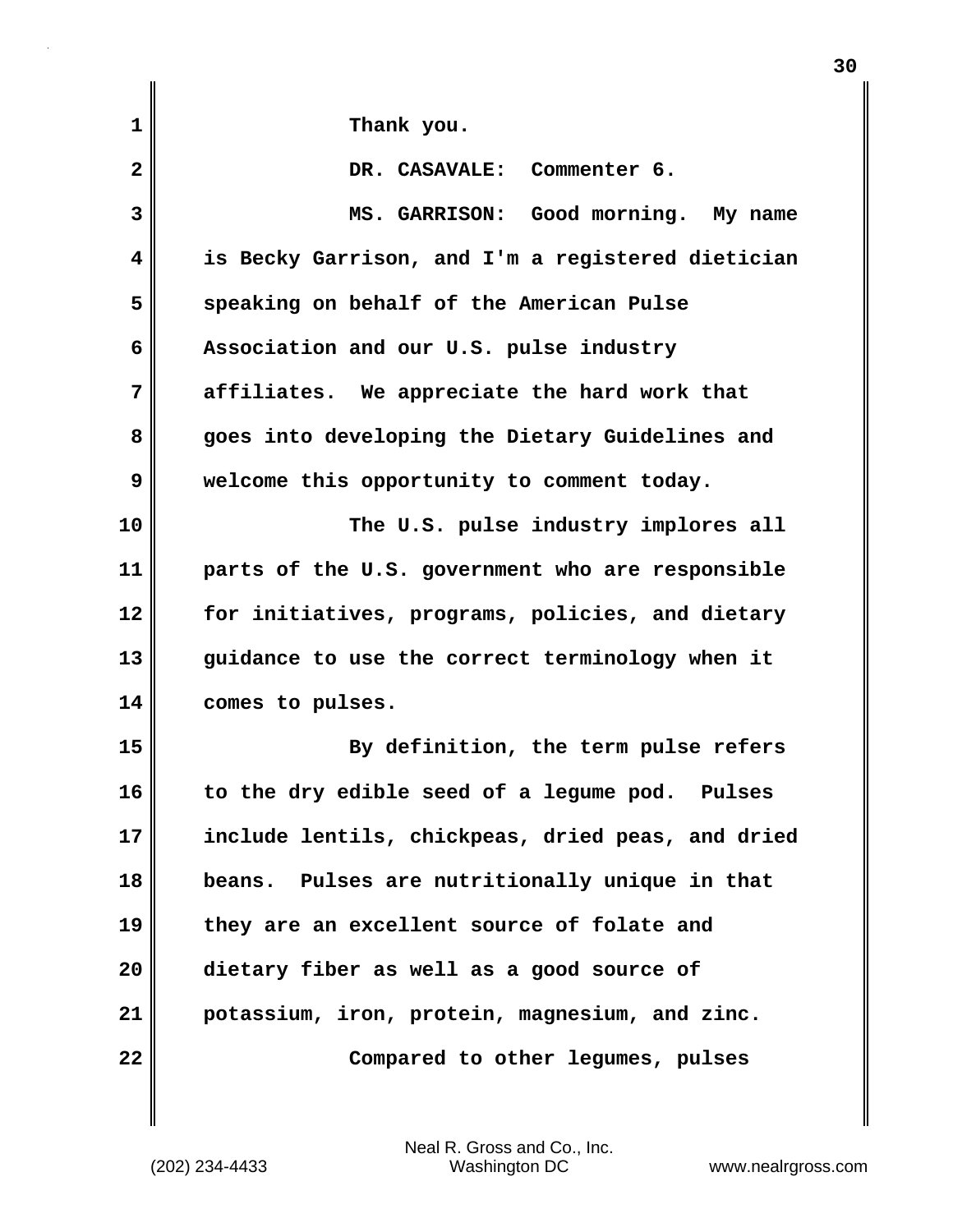| 1            | often have a higher protein and fiber content     |
|--------------|---------------------------------------------------|
| $\mathbf{2}$ | while maintaining a lower fat content.            |
| 3            | Additionally, pulses are harvested dry which      |
| 4            | makes them economically accessible and contribute |
| 5            | to food security at all levels.                   |
| 6            | Despite the clear and distinct                    |
| 7            | definitions for the terms, legumes and pulses,    |
| 8            | the DGA have referred to the legumes category in  |
| 9            | a variety of ways over the past 15 years. The     |
| 10           | most recent edition in 2015 uses the category     |
| 11           | nomenclature legumes with beans and peas in       |
| 12           | parentheses. And with the exception of soy        |
| 13           | beans, all foods listed in this current category  |
| 14           | are more specifically pulses.                     |
| 15           | Additionally, the current category                |
| 16           | does not include foods such peanuts and fresh     |
| 17           | beans that the broader name of legumes would      |
| 18           | denote. Therefore, pulses or pulses and soy       |
| 19           | beans would be the correct terminology being      |
| 20           | referred to by the language currently used in the |
| 21           | DGA.                                              |
| 22           | Along with multiple terminology                   |
|              |                                                   |

(202) 234-4433 Washington DC www.nealrgross.com Neal R. Gross and Co., Inc.

 $\mathbf{I}$ 

**31**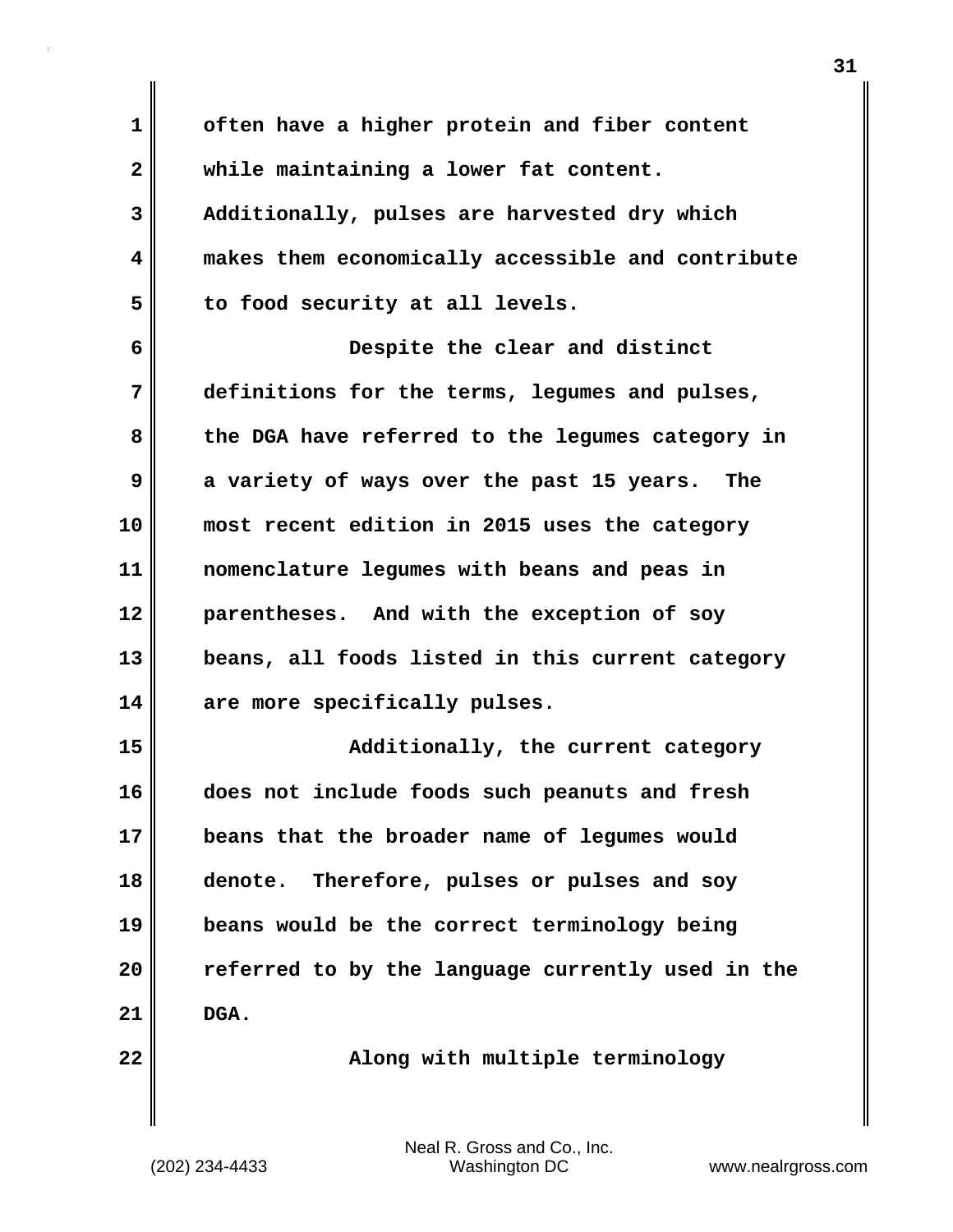**1 changes over the last 15 years, the consumption 2 amounts recommended for pulses have consistently 3 decreased also. Based on a review of the 4 literature, we struggle to understand the 5 scientific basis for the DGA decreasing 6 consumption of this category.**

**7 In 2005, the DGA recommendation for 8 this category was set at three cups a week for a 9 2,000 calorie diet. In 2010, it dropped to 1.5 10 cups a week for a 2,000 calorie diet and three 11 cups a week for a 3,000 calorie diet. Then in 12 2015, the recommendation continued at 1.5 cups a 13 week for a 2,000 calorie diet, but no 14 recommendation for the higher calorie category 15 was made.**

**16 In summary, we ask that the DGAC 17 correct and standardize the food category 18 terminology in its upcoming report from legumes 19 with beans and peas in parentheses to pulses and 20 soy beans. And in the interest of the public, we 21 strongly recommend the DGAC clearly defines 22 pulses and recognizes the benefits of pulses**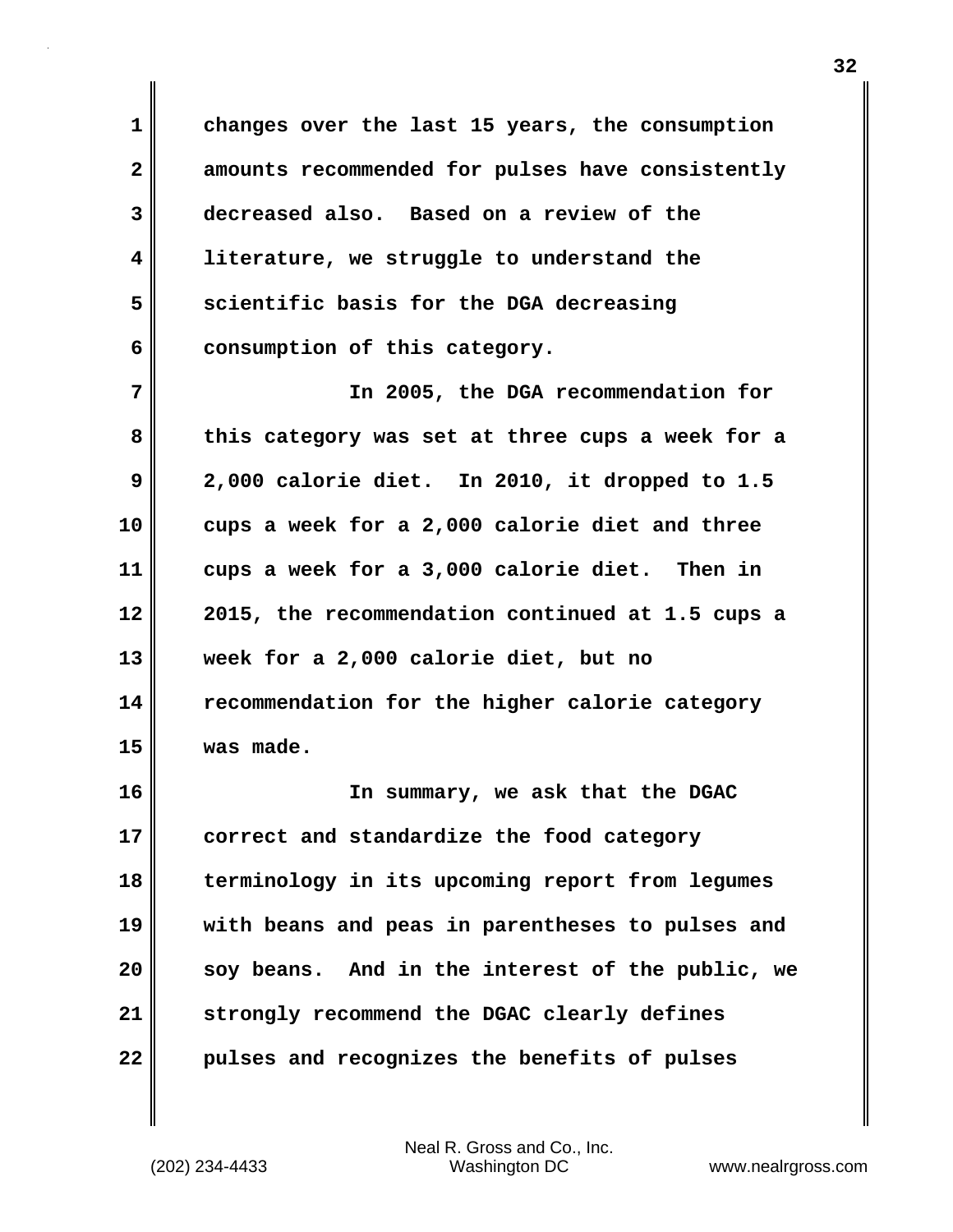**1 within the report. 2 Lastly, we recommend that DGAC update 3 its dietary pattern recommendation to include 4 three cups of pulses per week for all Americans 5 as it was in 2005. 6 Again, the American Pulse Association 7 and our affiliate groups greatly appreciate the 8 opportunity to comment and strongly support this 9 forthcoming initiative. 10 Thank you. 11 DR. CASAVALE: Commenter 7. 12 MS. MANU: Good morning, committee 13 members. And thank you for the opportunity to 14 speak today. My name is Nicole Manu, and I'm 15 from The Good Food Institute. GFI is a 16 Washington, D.C. based nonprofit organization 17 supporting the market of plant-based and cell-18 based meat, eggs, and dairy. 19 The health benefits of a diet rich in 20 plant-based food are supported by overwhelming 21 scientific and medical evidence. Therefore, the 22 committee should recommend a stronger emphasis on**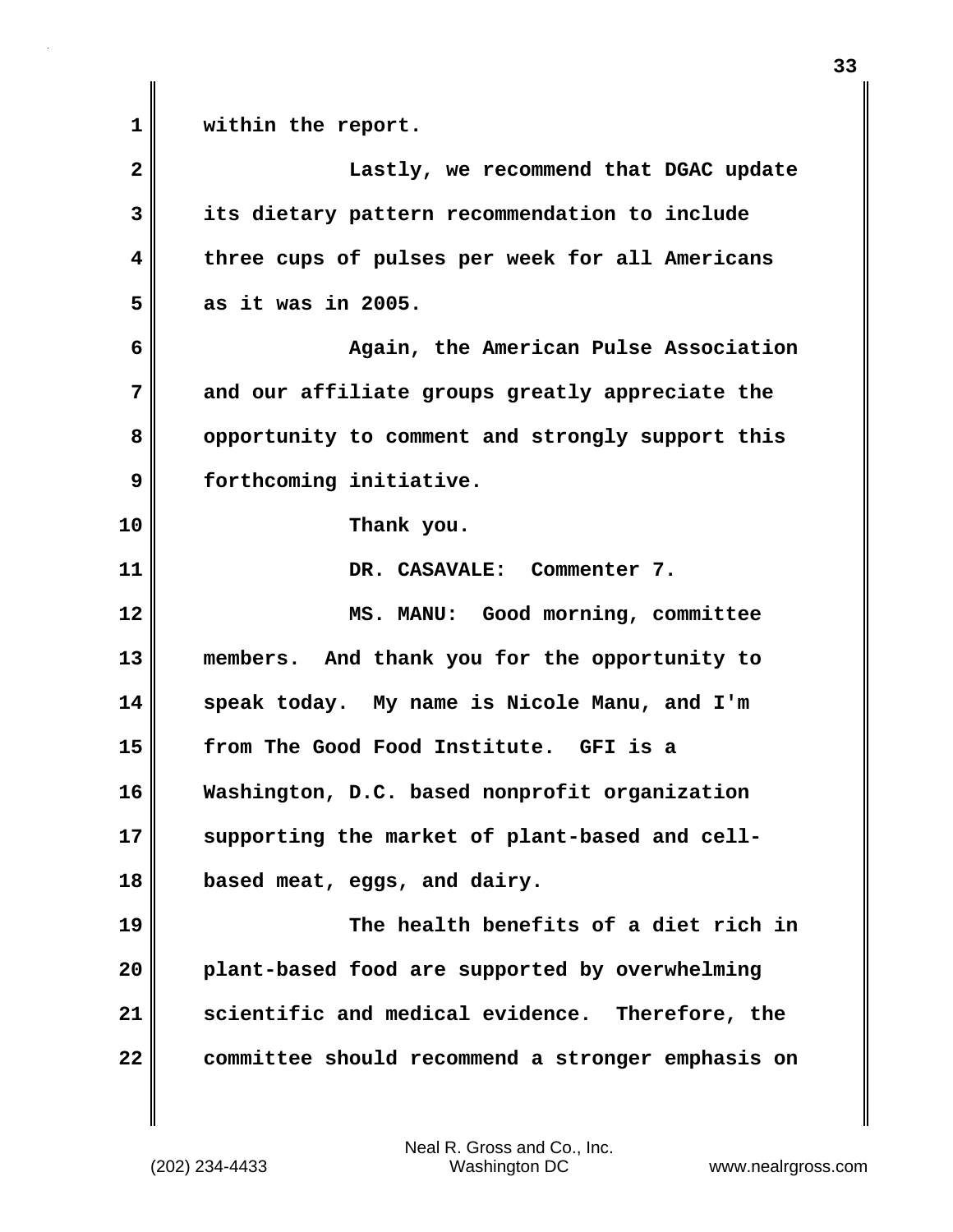**1 plant-based foods in the 2020 Dietary Guidelines 2 for Americans.**

**3 In particular, a range of new and 4 innovative plant-based foods are now in the 5 market that can make it easier for the public to 6 make healthy food choices. Additionally, the 7 Guidelines should encourage a consumption of 8 nonanimal-based proteins to all Americans rather 9 than only highlighting them in the healthy 10 vegetarian eating pattern. 11 Plant-based meats present one 12 opportunity for the committee to recommend a 13 greater variety of plant-based foods in the 14 upcoming Guidelines. Plant-based meats provide a 15 direct replacement for animal meat. They include**

**16 both products that seek to replicate the taste 17 and texture of animal meat as well as plant 18 products that serve as functional meat 19 replacements.**

**20 Many plant-based meats have just as 21 much or more protein than animal meat while 22 containing less sodium and saturated fat. For**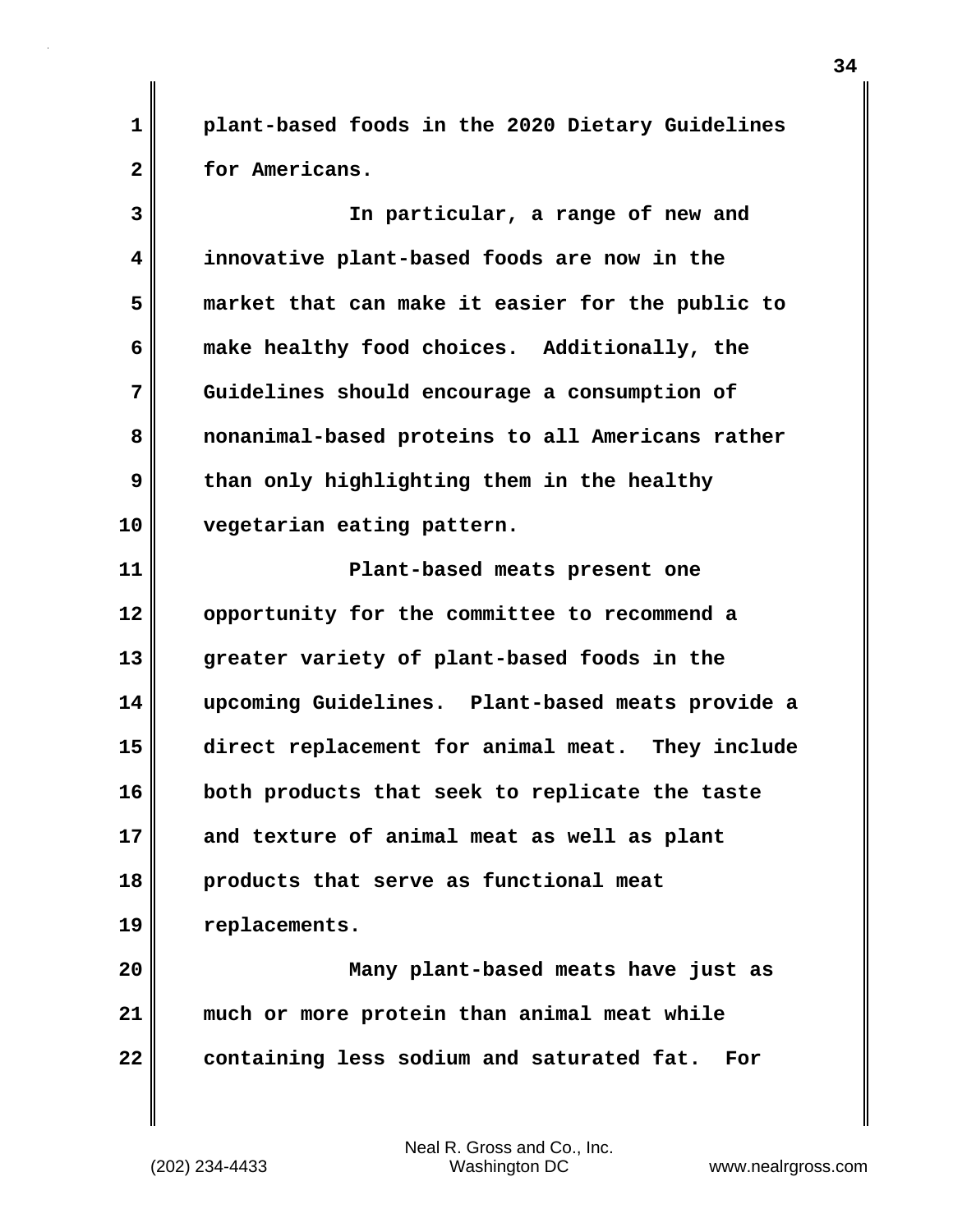**1 example, both wheat-based seitan and soy-based 2 tempeh have over 20 grams of protein per 100 3 grams and minimal or no saturated fat. USDA 4 recently credited tempeh in child nutrition 5 programs noting that the update will allow 6 program operators to diversify menus. 7** Several brands of plant-based meat **8 that closely mimic the taste and texture of 9 animal meat also contain high amounts of protein 10 and even significant amounts of dietary fiber 11 which is not present in animal meats. 12 Plant-based milks present another 13 opportunity for the committee to recommend a 14 greater variety of plant-based foods in the 15 upcoming Guidelines. There are many more widely 16 available plant-based milks today than there were 17 five years ago. 18 For example, hemp milk, oat milk, and 19 pea milk are typically fortified with calcium and 20 vitamin D to levels comparable to cow's milk. 21 Pea milk also contains more potassium than cow's 22 milk with the same amount of protein.**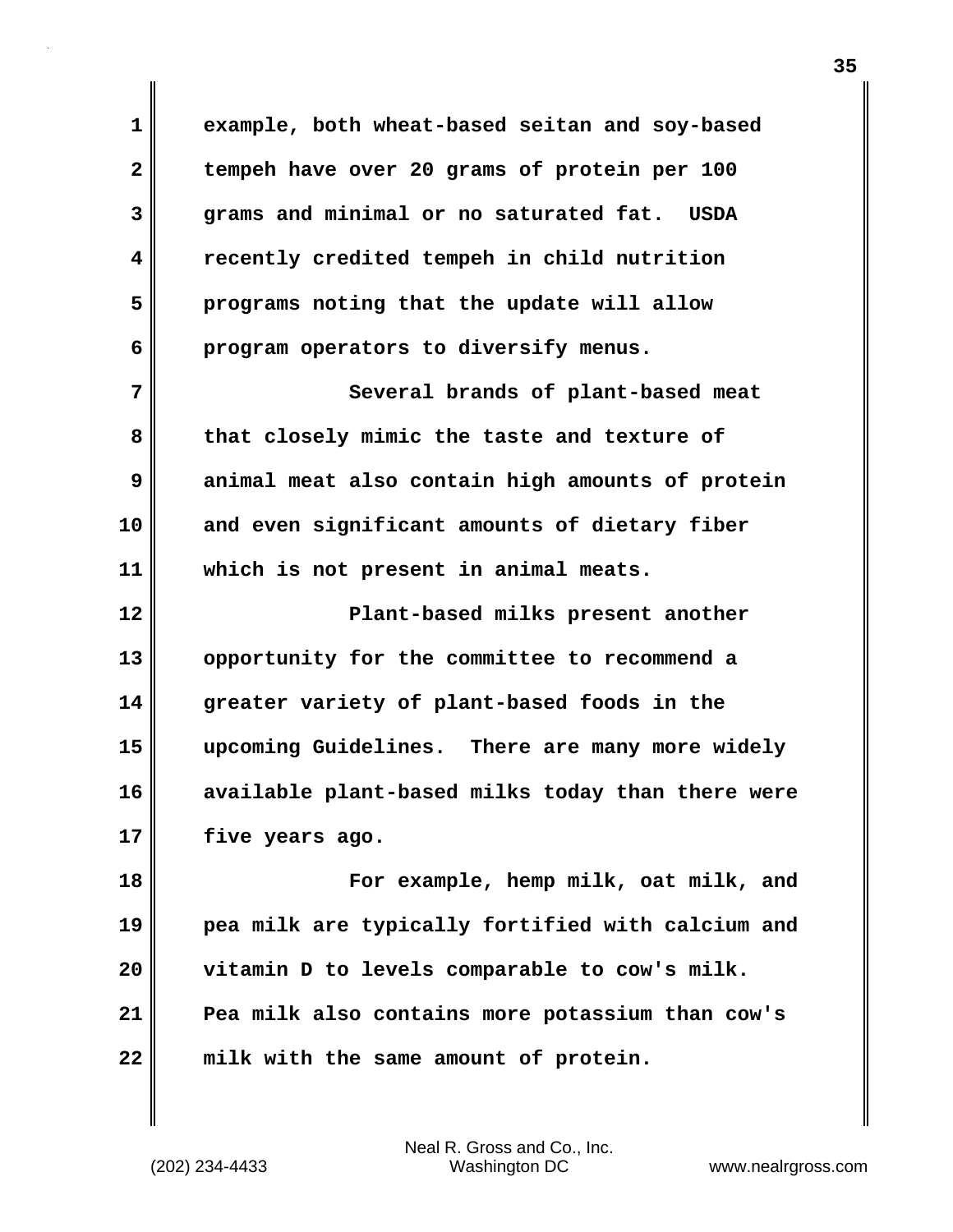| 1  | And in addition to these, water lentil            |
|----|---------------------------------------------------|
| 2  | milk, an emerging plant-based milk option, is     |
| 3  | expected to have considerable amounts of          |
| 4  | naturally occurring calcium and iron. Including   |
| 5  | a broader range of plant-based foods in the       |
| 6  | Dietary Guidelines will be beneficial to all      |
| 7  | Americans, but especially to groups who do not    |
| 8  | eat animal projects because of health concerns or |
| 9  | ethical or religious beliefs. And many of people  |
| 10 | of color who commonly cannot consume conventional |
| 11 | dairy because of lactose intolerance.             |
| 12 | We urge the committee to be guided by             |
| 13 | the plentiful scientific and medical evidence     |
| 14 | highlighting the health benefits of plant-based   |
| 15 | foods to strengthen the Guideline's emphasis on   |
| 16 | these foods.                                      |
| 17 | Thank you again for the opportunity to            |
| 18 | speak today, and we look forward to participating |
| 19 | in the future as the 2020 Dietary Guidelines for  |
| 20 | Americans continue to be developed.               |
| 21 | Thank you.                                        |
| 22 | DR. CASAVALE: Commenter 8.                        |
|    |                                                   |

 $\mathbf{I}$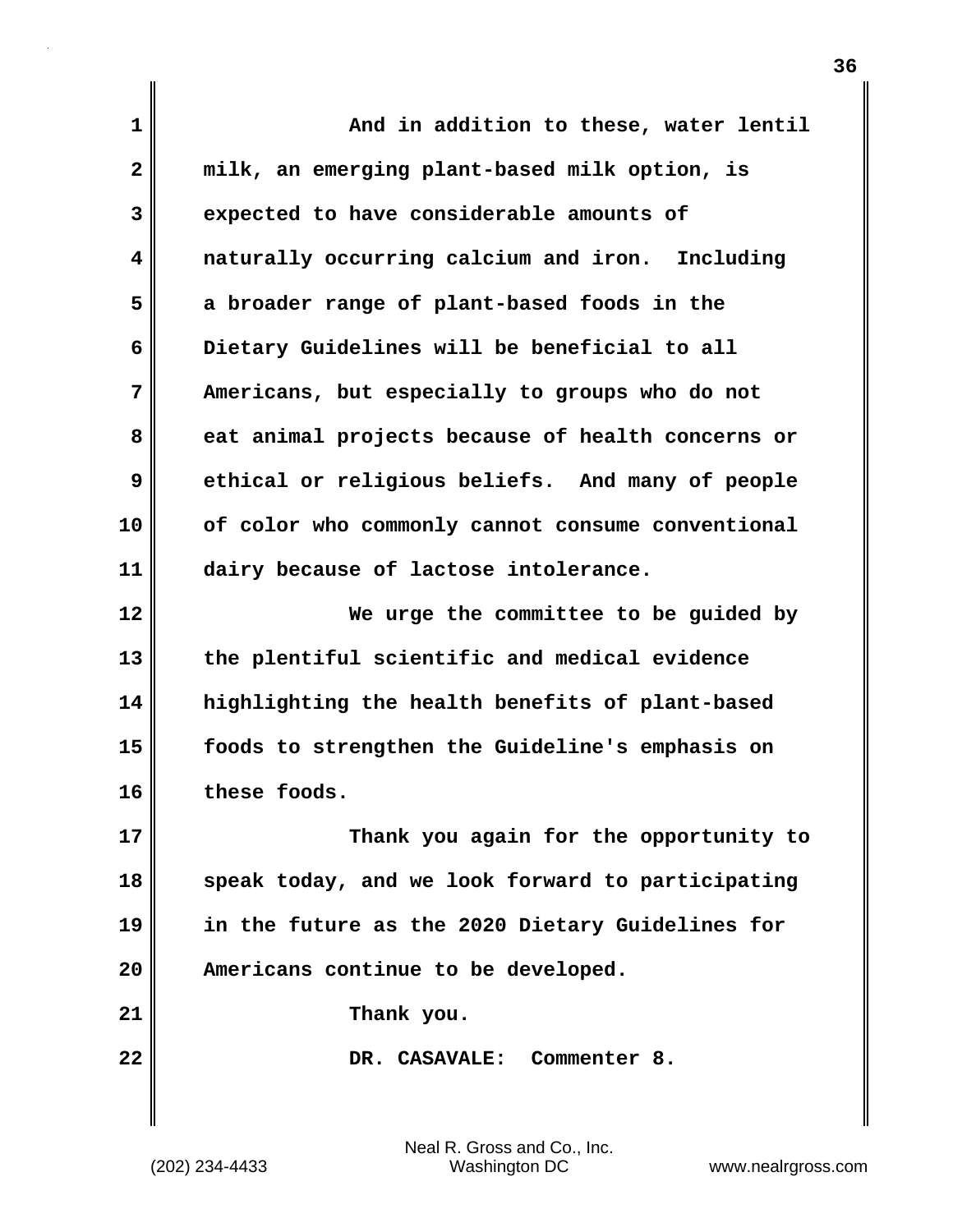| 1            | DR. WOLVER: Good morning. My name is              |
|--------------|---------------------------------------------------|
| $\mathbf{2}$ | Dr. Susan Wolver, and I'm a general internist     |
| 3            | practicing primary care and obesity medicine at   |
| 4            | Virginia Commonwealth University in Richmond      |
| 5            | speaking on my own behalf. Thank you for          |
| 6            | allowing me the opportunity to speak, and thank   |
| 7            | you for your commitment to improving the health   |
| 8            | of our nation.                                    |
| 9            | I am here to implore you to consider              |
| 10           | the mounting evidence in support of a low         |
| 11           | carbohydrate diet as a viable and necessary       |
| 12           | approach in the new Dietary Guidelines.<br>I've   |
| 13           | been practicing medicine for 30 years.            |
| 14           | The first 24 were a cycle of seeing               |
| 15           | patients with their uncontrolled chronic          |
| 16           | conditions, tweaking medications while watching   |
| 17           | them gain weight and their diseases worsening.    |
| 18           | That was in spite of my continually recommending  |
| 19           | exercise and a diet of whole grains, fruits,      |
| 20           | vegetables, lean meats, and low fat dairy.<br>But |
| 21           | it never worked, and I mean never.                |
| 22           | In those 24 years, two people lost                |

(202) 234-4433 Washington DC www.nealrgross.com Neal R. Gross and Co., Inc.

 $\mathbf{I}$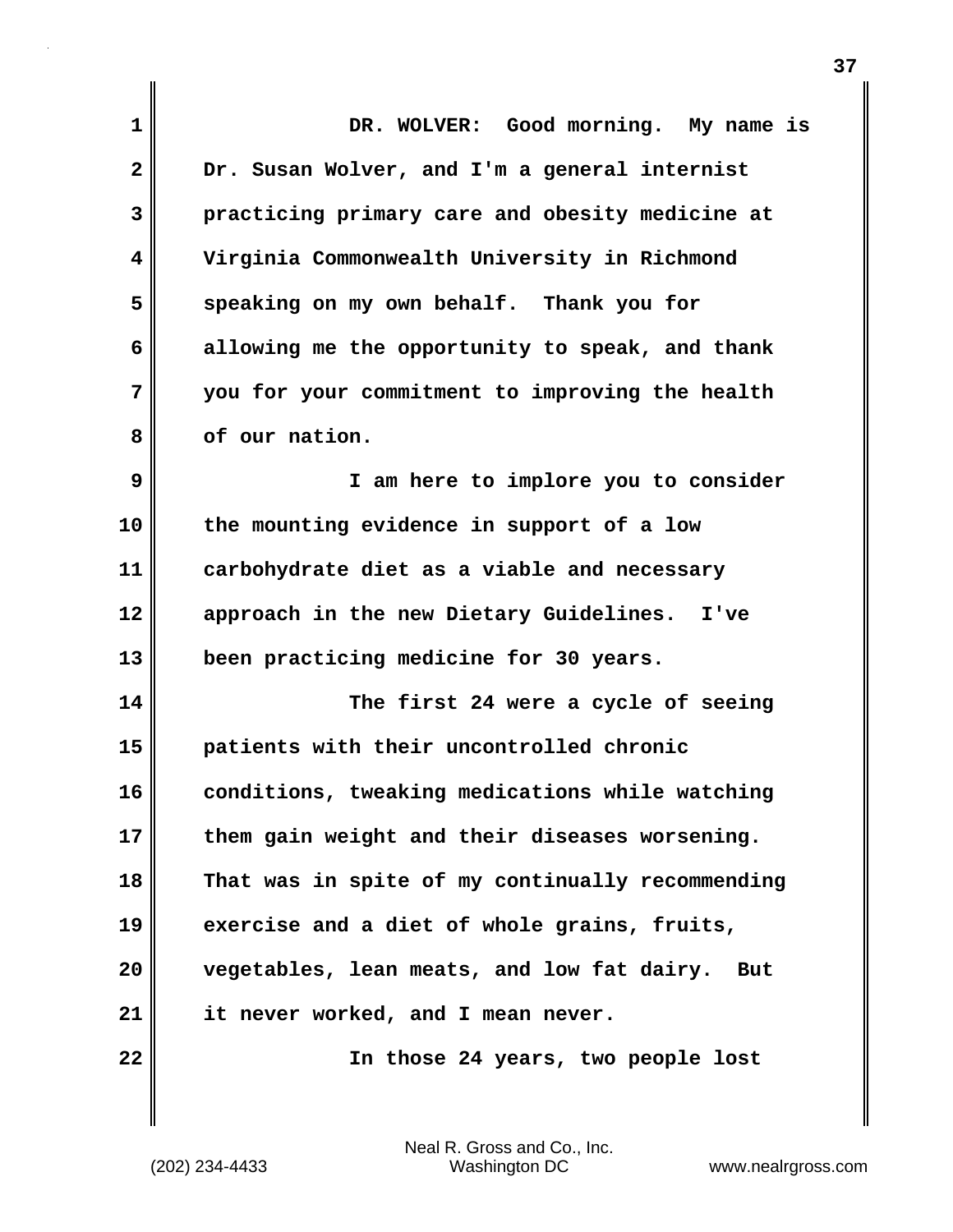**1 weight and one gained it back. And then when I 2 got to be middle aged and that same advice no 3 longer worked for me, I realized that my advice 4 might be wrong. I tried a low carb ketogenic 5 diet, lost weight effortlessly, and tried it with 6 my patients who were desperate for help.**

**7 Patients like a young woman with newly 8 diagnosed out of control diabetes. She ate 9 perfectly according to the Guidelines, and 10 standard advice would have been to eat less, move 11 more, and start insulin. She would have been 12 relegated to a lifetime of needles, weight gain, 13 and the psychological impact of living with a 14 chronic disease. Instead, I taught her a low 15 carb diet. And in just three months, she was 16 barely in the pre-diabetic range, lost 25 pounds** 17 and was overjoyed.

**18 More than 90 percent of the patients 19 who come to me on insulin are able to discontinue 20 it. In April, the American Diabetes Association 21 said, and I quote, reducing overall carbohydrate 22 intake for individuals with diabetes has**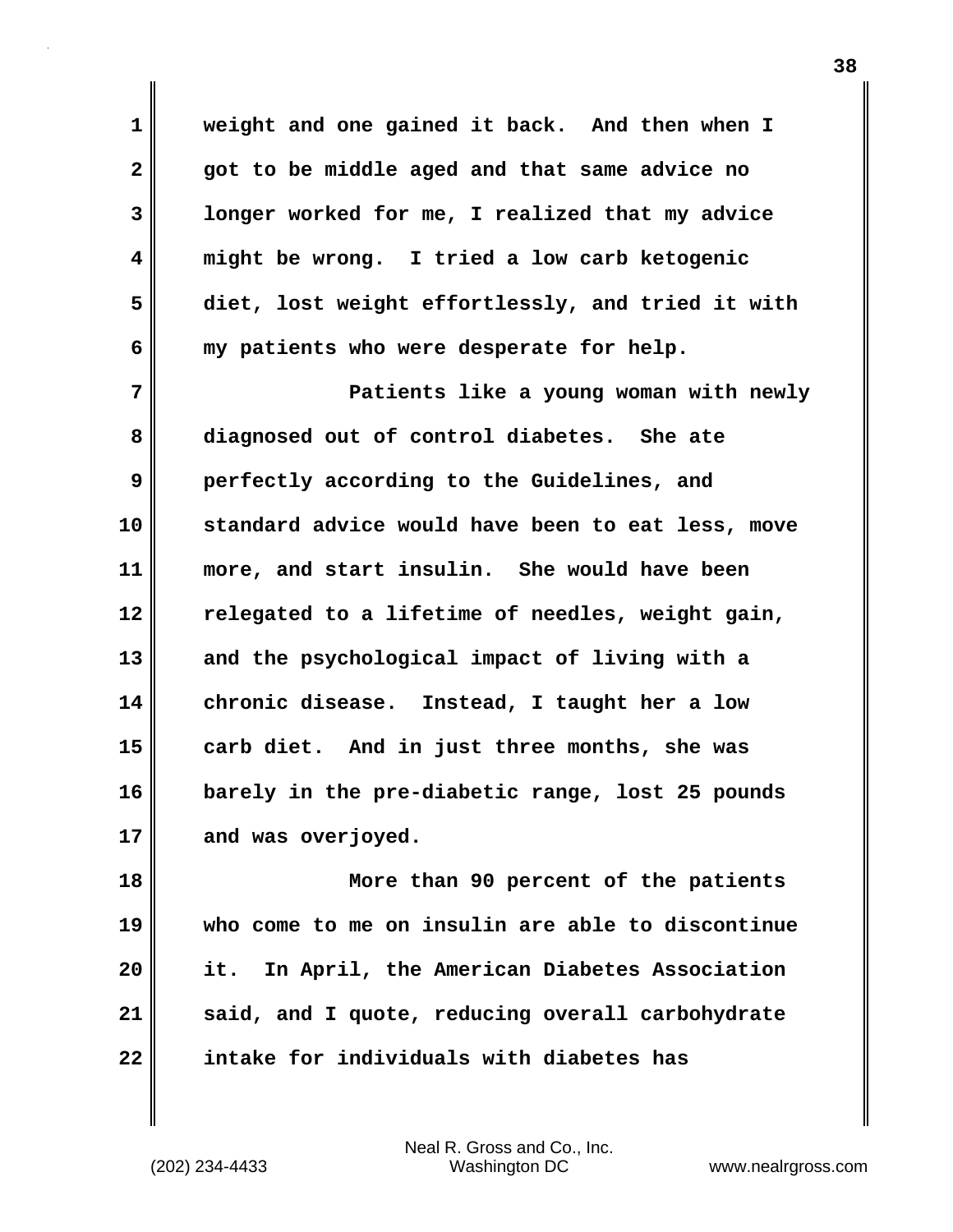**1 demonstrated the most evidence for improving 2 glycemia.**

**3 But a low carb diet is beneficial not 4 just for patients with established disease. A 5 recent study by the University of North Carolina 6 showed that a full 88 percent of the nation has 7 at least one of the five components of the 8 metabolic syndrome. Results from my patients and 9 studies like the A to Z Trial prove that a low 10 carbohydrate diet not only has better weight loss 11 than standard dietary advice but better 12 improvement in every component of the metabolic 13 syndrome. 14 Nearly 1,500 people have come through 15 my weight loss clinic over the past six years 16 with an average weight loss of 12 percent at nine 17 months and have kept it off for at least 18 18 months with a reduction in medication burden, 19 improvement in blood pressure, fatty liver 20 disease, sleep apnea, arthritis, and enhancement**

**21 in quality of life.**

**22 I was so burned out from doing the**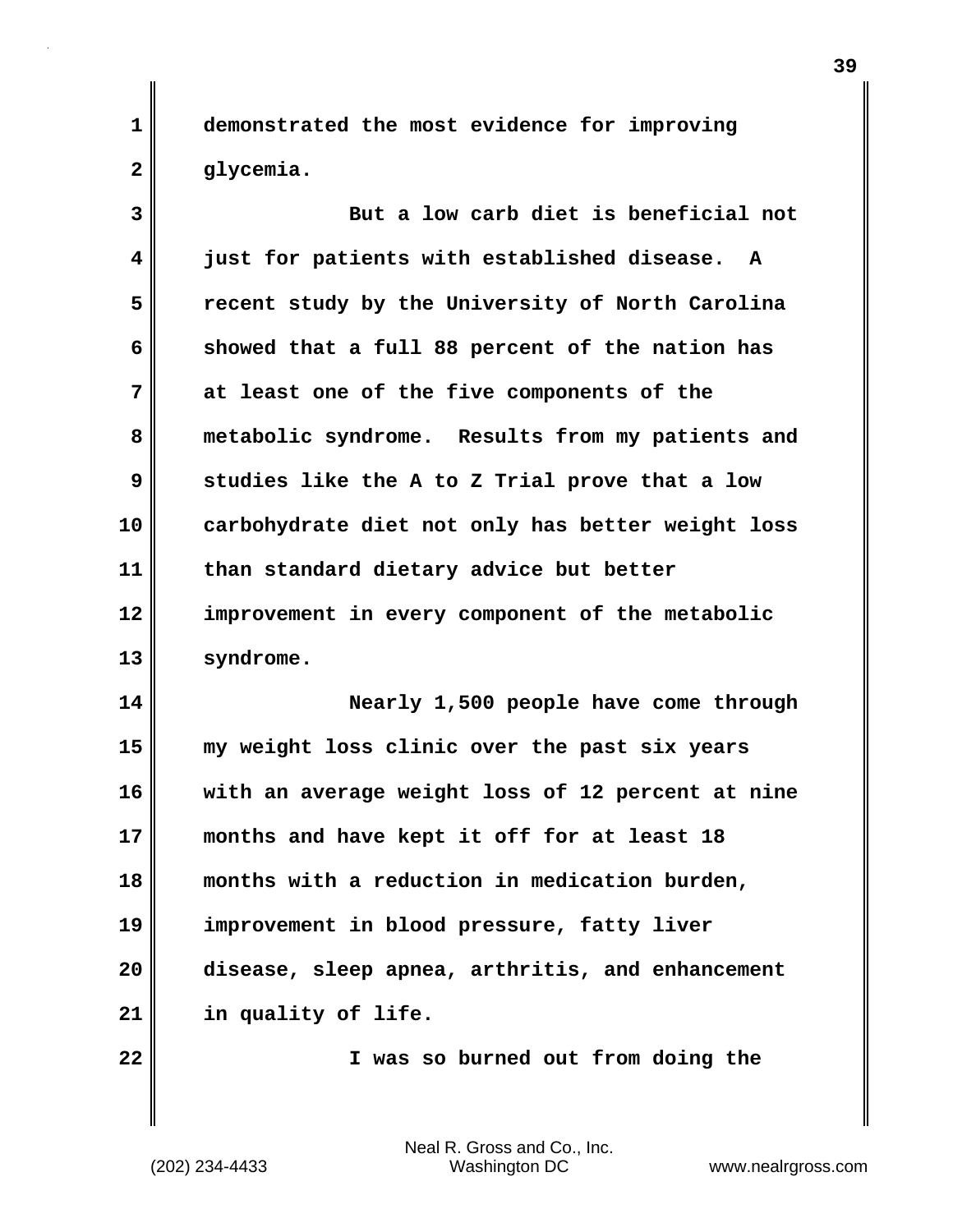**1 same thing over and over and not getting results. 2 I am now excited about practicing medicine again 3 knowing I can help my patients improve their 4 health. But we are tired of having to defend a 5 low carbohydrate diet as a valid dietary choice. 6 It is working for us, is supported by irrefutable 7 medical evidence, and demands a place in the 8 Guidelines. 9 Thank you. 10 DR. CASAVALE: Commenter 9. 11 MR. HENNESSY: Morning. My name is 12 Sean Hennessy. I'm here today representing The 13 Humane Society of the United States, the nation's 14 most effective animal charity. 15 Humane Society represents cats and 16 dogs, but we also help all other animals, 17 including farm animals. One of our major goals 18 is to create a more humane food system. So The 19 Humane Society promotes the three Rs, reduce the 20 amount of animal products you eat, replace those 21 animal products with plant-based foods, and 22 refine any remaining animal foods to pick more**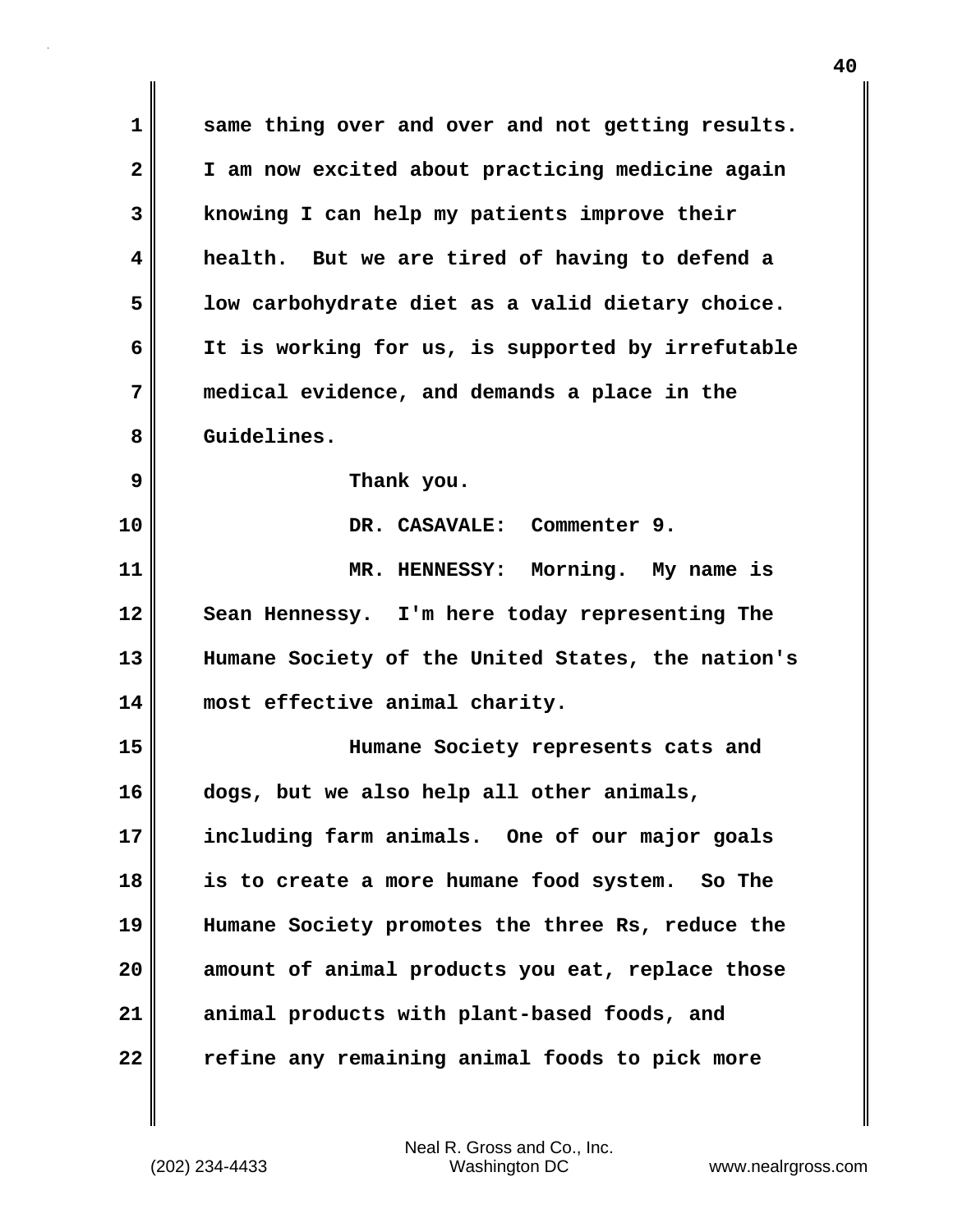**1 humane options like cage free and free range**  $2 \parallel$  eggs.

**3 Today, I'd like to give you three 4 reasons to promote a high fiber healthful diet to 5 fuel Americans. First, as a former USDA staff 6 member, I'm proud to applaud the USDA for their 7 recent decision to credit tempeh as a meat 8 alternative in the child nutrition programs.**

**9 I also commend USDA for naming the 10 protein section in MyPlate as a protein section 11 rather than a meat section as well as including 12 plant-based milk as an option in the dairy 13 section. The 2015 to 2020 Guidelines include a 14 healthy vegetarian eating pattern and specify it 15 can be vegan too.**

**16 But given our staggering obesity rate, 17 a plant-based diet should be the default option 18 with animal products as an alternative, not the 19 other way around. Further, nutrition experts at 20 the Harvard School of Public Health recommend 21 that USDA adopt Harvard's version of MyPlate by 22 replacing the dairy section with a water section.**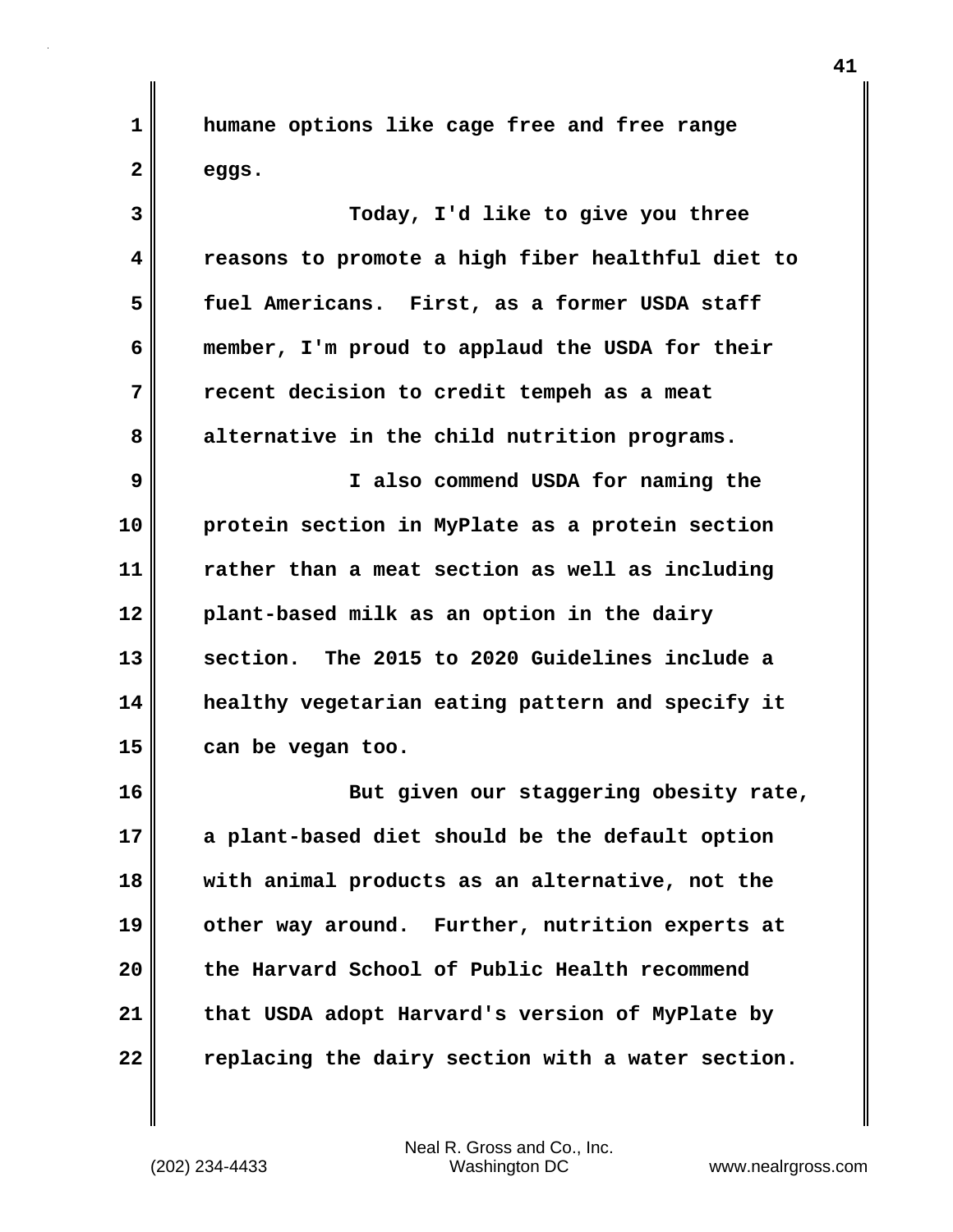| $\mathbf{1}$ | Second, The Guardian reported China is            |
|--------------|---------------------------------------------------|
| $\mathbf{2}$ | working on reducing meat consumption 50 percent   |
| 3            | by 2030 through Dietary Guidelines to improve     |
| 4            | public health. And my colleagues at Humane        |
| 5            | Society International just praised Canada for,    |
| 6            | quote, letting evidence, not industry, inform the |
| 7            | latest food guide, end quote. Canada is           |
| 8            | encouraging their citizens to eat a higher        |
| 9            | proportion of fruits, vegetables, grains, and     |
| 10           | legumes. We should do the same.                   |
| 11           | And third, plant powered diets rich in            |
| 12           | fiber are becoming very popular including for     |
| 13           | athletes performing at the highest levels such as |
| 14           | tennis star Serena Williams and Olympic weight    |
| 15           | lifter Kendrick Farris. We need to give our kids  |
| 16           | a fighting chance at growing up to be just as     |
| 17           | strong as them. And we need to stop telling       |
| 18           | Americans to eat foods that will make them obese. |
| 19           | Please clearly recommend more plants and less     |
| 20           | meat.                                             |
| 21           | Thank you for your work in creating a             |
| 22           | better future for all of us.                      |

 $\mathbf{I}$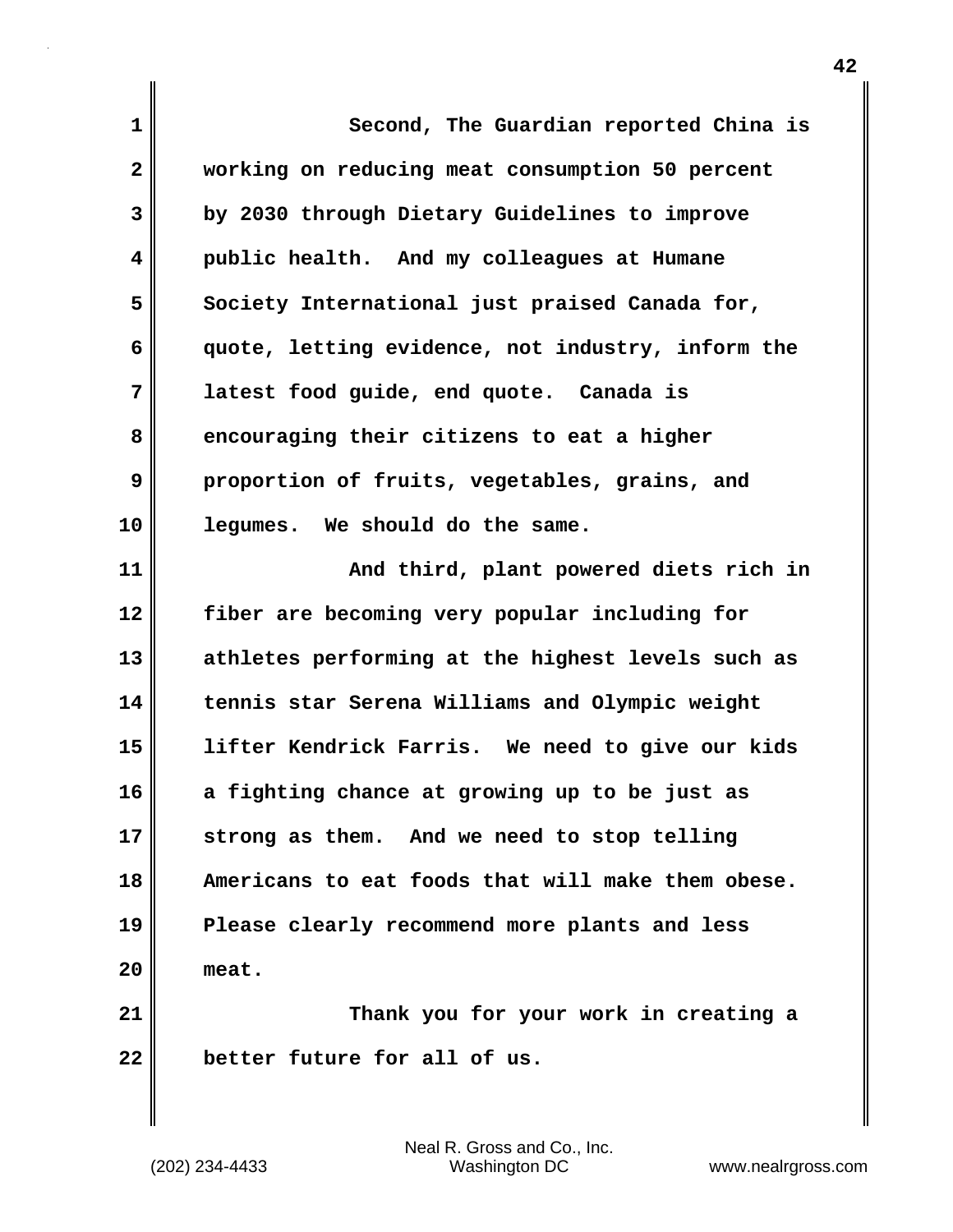| 1  | DR. CASAVALE: Commenter 10.                       |
|----|---------------------------------------------------|
| 2  | MS. SILVERMAN: My name is Jessi                   |
| 3  | Silverman. Thank you for the opportunity to       |
| 4  | share comments on behalf of the Center for        |
| 5  | Science in the Public Interest.                   |
| 6  | CSPI is a nonprofit consumer advocacy             |
| 7  | organization that provides science-based food and |
| 8  | nutrition advice and led efforts to secure the    |
| 9  | nutrition facts panel and added sugar disclosures |
| 10 | on that panel, calorie labeling on chain          |
| 11 | restaurant menus, elimination of artificial trans |
| 12 | fat from food, improvements to school lunches,    |
| 13 | and the removal of sugary drinks from schools     |
| 14 | amongst other things.                             |
| 15 | CSPI will submit detailed written                 |
| 16 | comments on many of the questions that the DGAC   |
| 17 | will address. Today I will briefly make five      |
| 18 | points.                                           |
| 19 | First, strong evidence supports the               |
| 20 | dietary pattern recommended by the 2015 DGAC      |
| 21 | which is a diet, quote, higher in vegetables,     |
| 22 | fruits, whole grains, low or nonfat dairy,        |
|    |                                                   |

 $\mathsf I$ 

**43**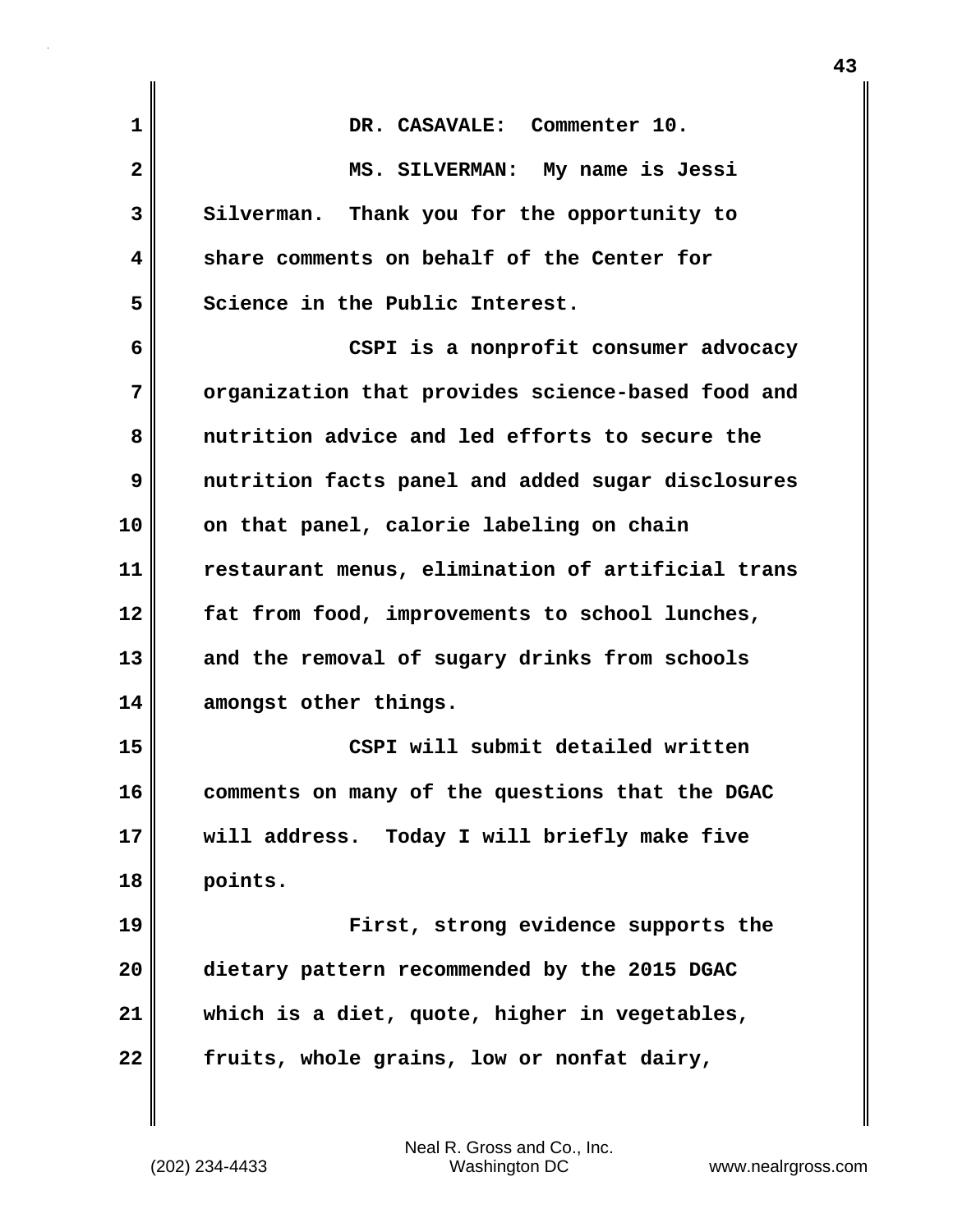**1 seafood, legumes and nuts, moderate in alcohol 2 among adults, lower in red and processed meat, 3 and low in sugar sweetened foods and drinks and 4 refined grains. That dietary pattern is likely 5 to reduce the risk of heart attacks and strokes 6 as well as type 2 diabetes and some cancers. 7** Second, the strongest evidence **8 consistently has found that replacing saturated 9 fats with unsaturated fats reduces the risk of 10 heart disease and the best evidence does not 11 justify a switch from low fat to high fat dairy. 12 That evidence includes high quality observational 13 data and randomized controlled trials that 14 measure both heart disease outcomes and LDL 15 cholesterol, a well established cause of 16 cardiovascular disease. 17 Third, while every Dietary Guidelines 18 since 1980 recommended limiting sugar, the 2015 19 Guidelines set a target of no more than 10 20 percent of calories from added sugars. That**

**22 to weight gain in children and adults in**

(202) 234-4433 Washington DC www.nealrgross.com Neal R. Gross and Co., Inc.

**21 advice should continue because sugary drinks lead**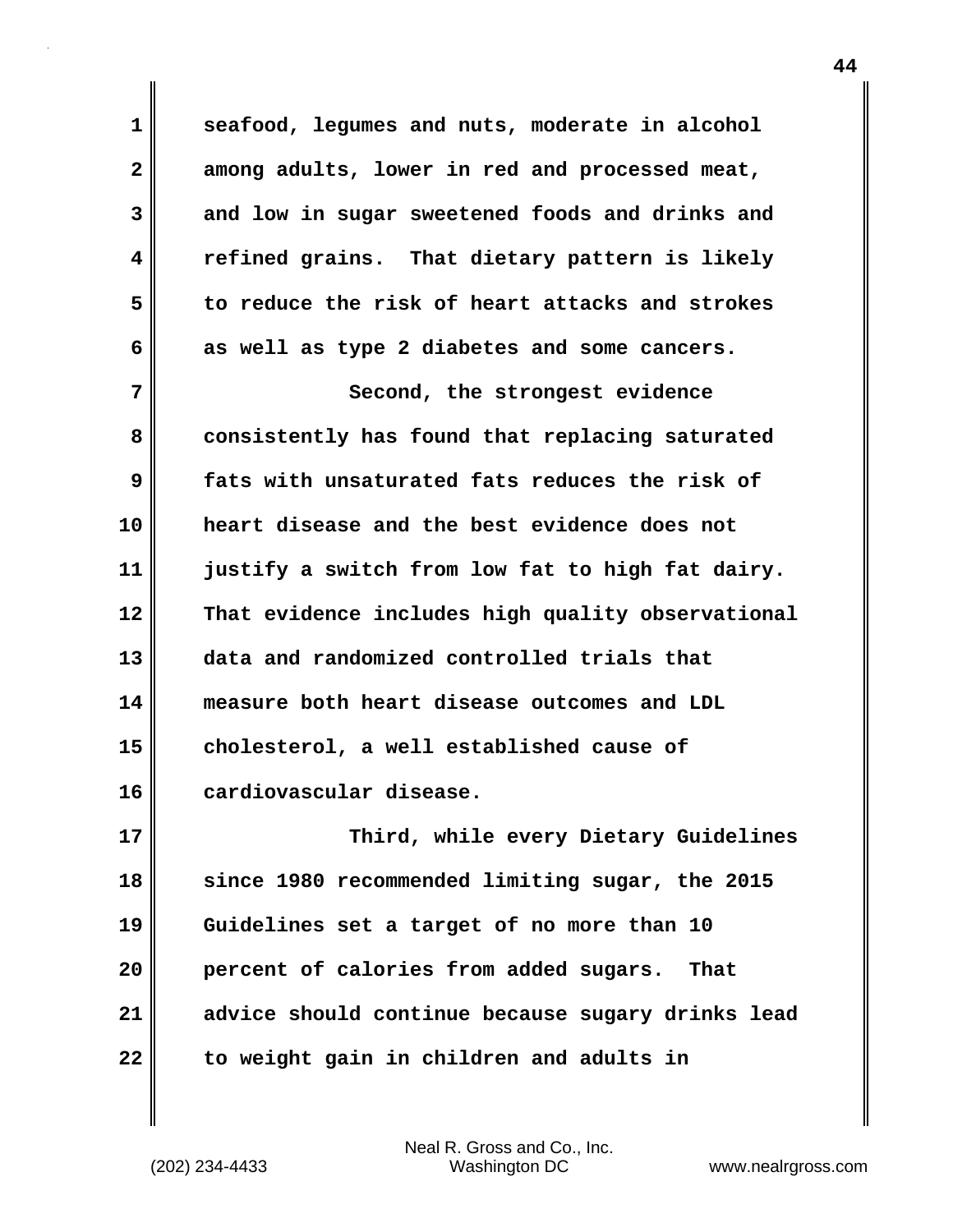**1 randomized controlled trials and are linked to a 2 higher risk of heart disease, type 2 diabetes, 3 and tooth decay.**

**4 In addition, excessive consumption of 5 sugary foods and beverages make it difficult to 6 meet nutrient and food group recommendations 7 without exceeding calorie needs.**

**8 Fourth, a variety of diets, including 9 low carbohydrate, DASH, and Mediterranean, can 10 lead to weight loss. That conclusion is 11 supported by numerous trials and by health 12 authorities like the American Heart Association, 13 American College of Cardiology, and the Obesity 14 Society.**

**15 Finally, the obesity epidemic is not 16 a result of the wrong dietary advice as some 17 assert. Rather, poor public health is largely 18 due to our toxic food environment which surrounds 19 us 24-7 with super size burgers, fries, shakes, 20 pizzas, nachos, cookies, and sodas. Not just at 21 restaurants but at movie theaters, shopping 22 malls, gas stations, convenience stores, and**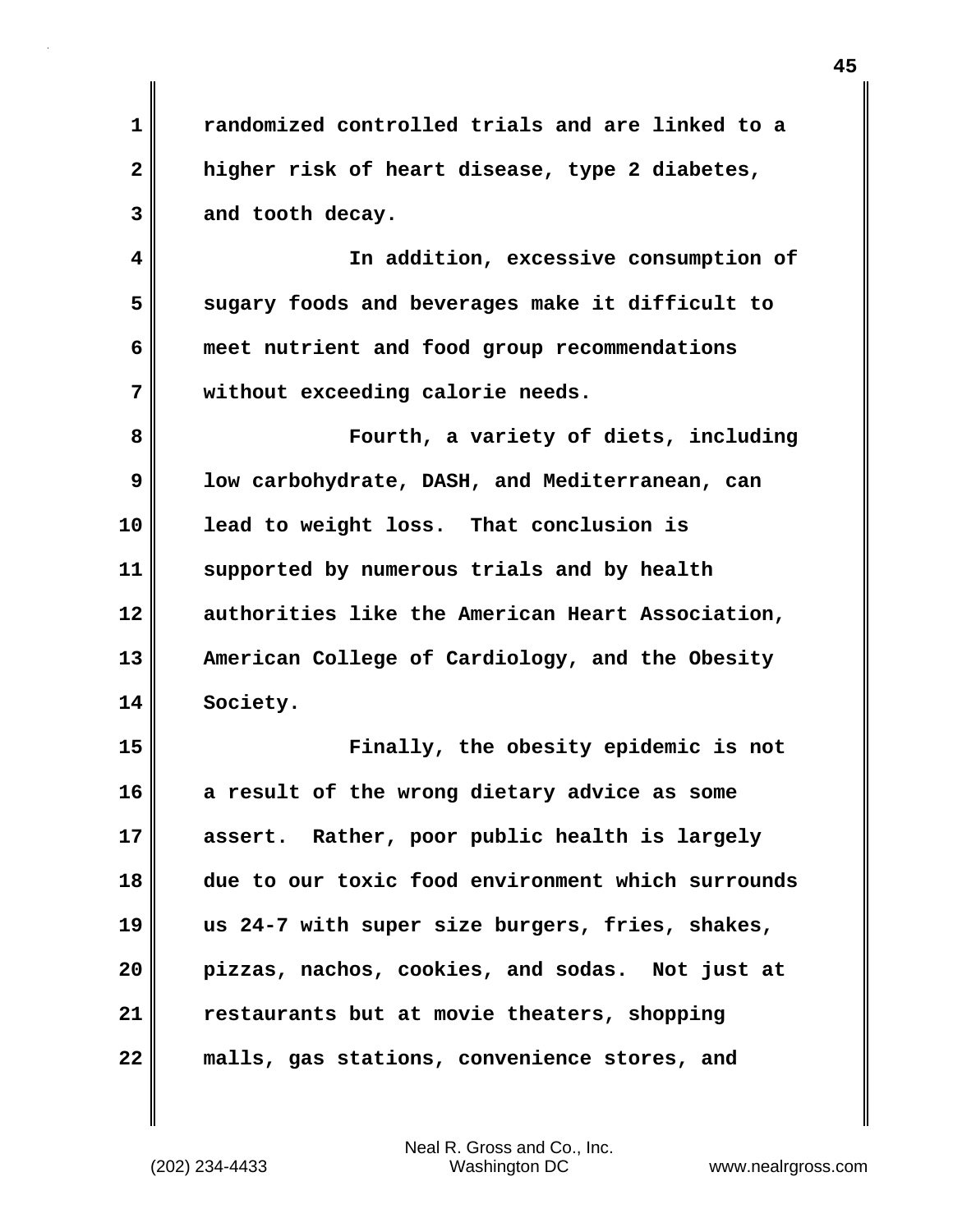| $\mathbf{2}$ | As it has in previous editions, the               |
|--------------|---------------------------------------------------|
| 3            | committee should provide recommendations for      |
| 4            | policies and food system changes to support the   |
| 5            | ability of families and individuals to eat        |
| 6            | according to its recommendations.                 |
| 7            | Thank you.                                        |
| 8            | DR. CASAVALE: Commenter 11.                       |
| 9            | MS. HAMLIN: Good morning. Thank you               |
| 10           | for your work and this opportunity. I am Amie     |
| 11           | Hamlin, Executive Director of the Coalition for   |
| 12           | Healthy School Food. We help schools around the   |
| 13           | country introduce plant-based foods to cafeteria  |
| 14           | menus and provide nutrition education. We are     |
| 15           | proud to have a formal partnership with New York  |
| 16           | City, the nation's largest school district.       |
| 17           | The USDA school meal programs are                 |
| 18           | based on the U.S. Dietary Guidelines. Thus,       |
| 19           | positive changes to the Guidelines will influence |
| 20           | the 30 million meals served each day in our       |
| 21           | nation's schools.                                 |
| 22           | First, I want to emphasize the                    |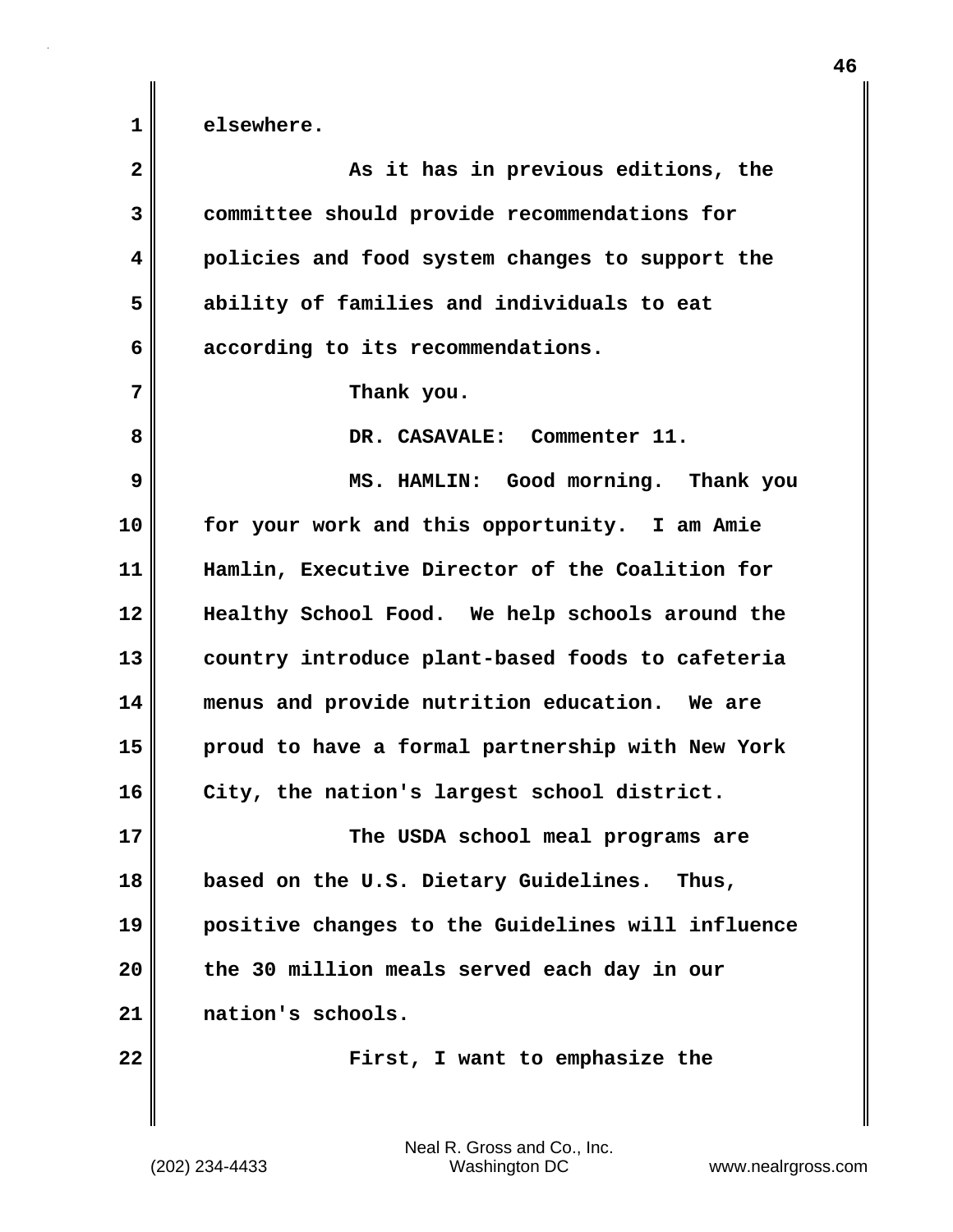**1 importance of meat alternatives, especially 2 beans, lentils, tofu, and tempeh and request that 3 the Guidelines place more emphasis on plant-based 4 main dishes. 5 Plant-based entrees are a healthy 6 choice for all children, but most schools are not 7 offering any other than PB&J. What is common on** 8 school menus is processed meat such as deli **9 slices, pepperoni, sausage, and hot dogs. But 10 processed meats are classified as Group A 11 carcinogens by the World Health Organization. 12 They have no place in our diet. 13** Since many children count on school **14 meals for their nourishment and children are more 15 susceptible to carcinogens than adults, we ask 16 the committee to discourage the consumption of 17 processed meats and plainly state that they cause 18 cancer. 19 Second, we urge you to remove dairy as 20 a food group. Schools are required to offer 21 milk, but research shows that milk does not build 22 strong bones. What's more, people of color have**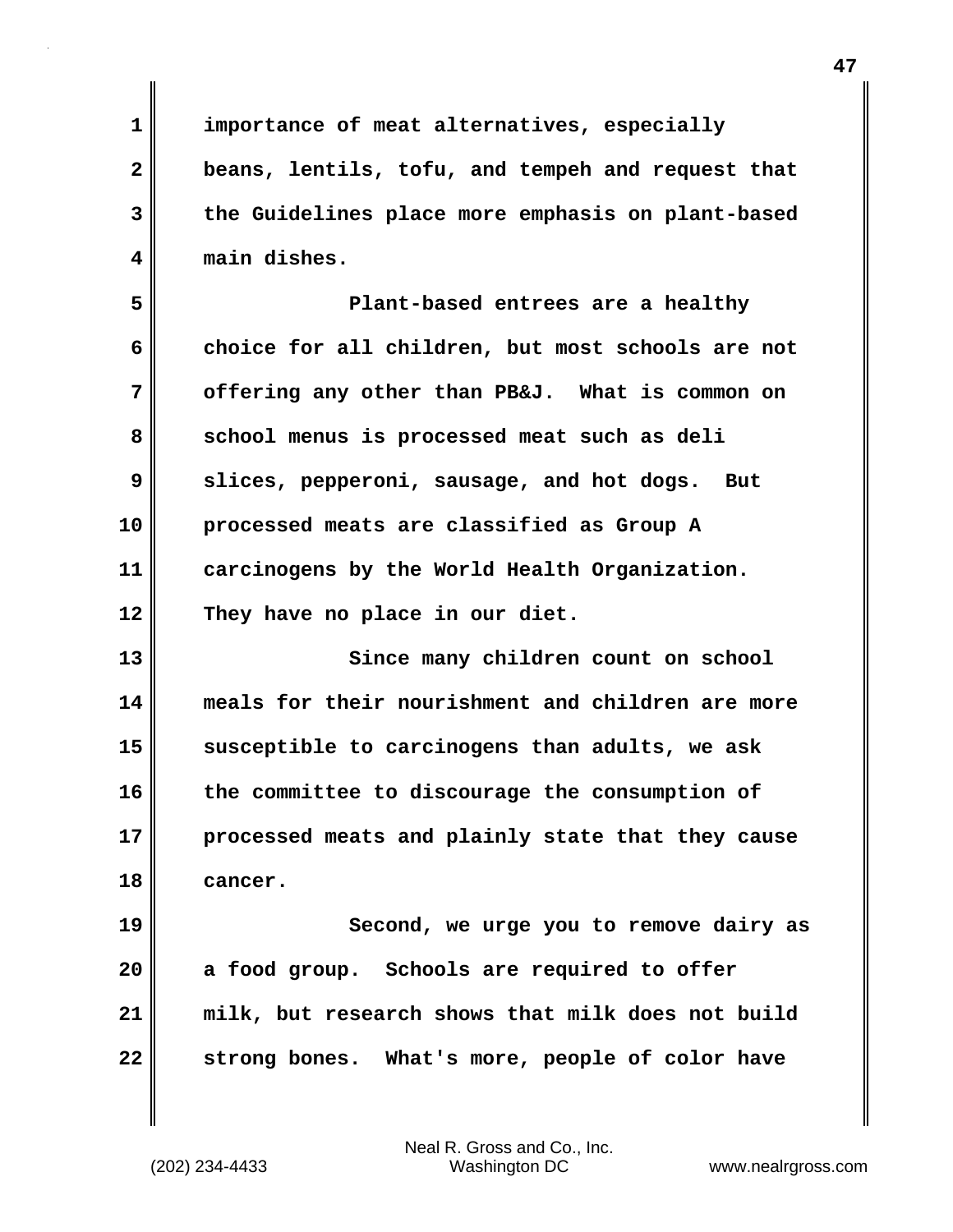**1 high rates of lactose intolerance. Humans simply 2 have no need for milk past the age of weaning, 3 much less milk from another species. For our 4 Guidelines to be encouraging consumption by 5 people whose normal biology does not tolerate it 6 is frankly a form of racial bias.**

**7 Another common problem is chronic** 8 constipation in children from undiagnosed dairy **9 allergies. So we encourage you to remove the 10 dairy as a food group and add a calcium group and 11 encourage greens, beans, and other high calcium 12 plant foods as well as exercise for bone 13 strength. At the very least, the Guidelines 14 should promote the inclusion of nondairy milks 15 wherever cow's milk is offered.**

**16 Third, we recommend the Guidelines 17 address the issue of processed foods because 18 unfortunately limits on calories, sodium, and fat 19 still leave too much room for artificial and 20 fiber deficient ingredients. Virtually all foods 21 displayed at school food expos are processed. 22 At a recent conference where we served**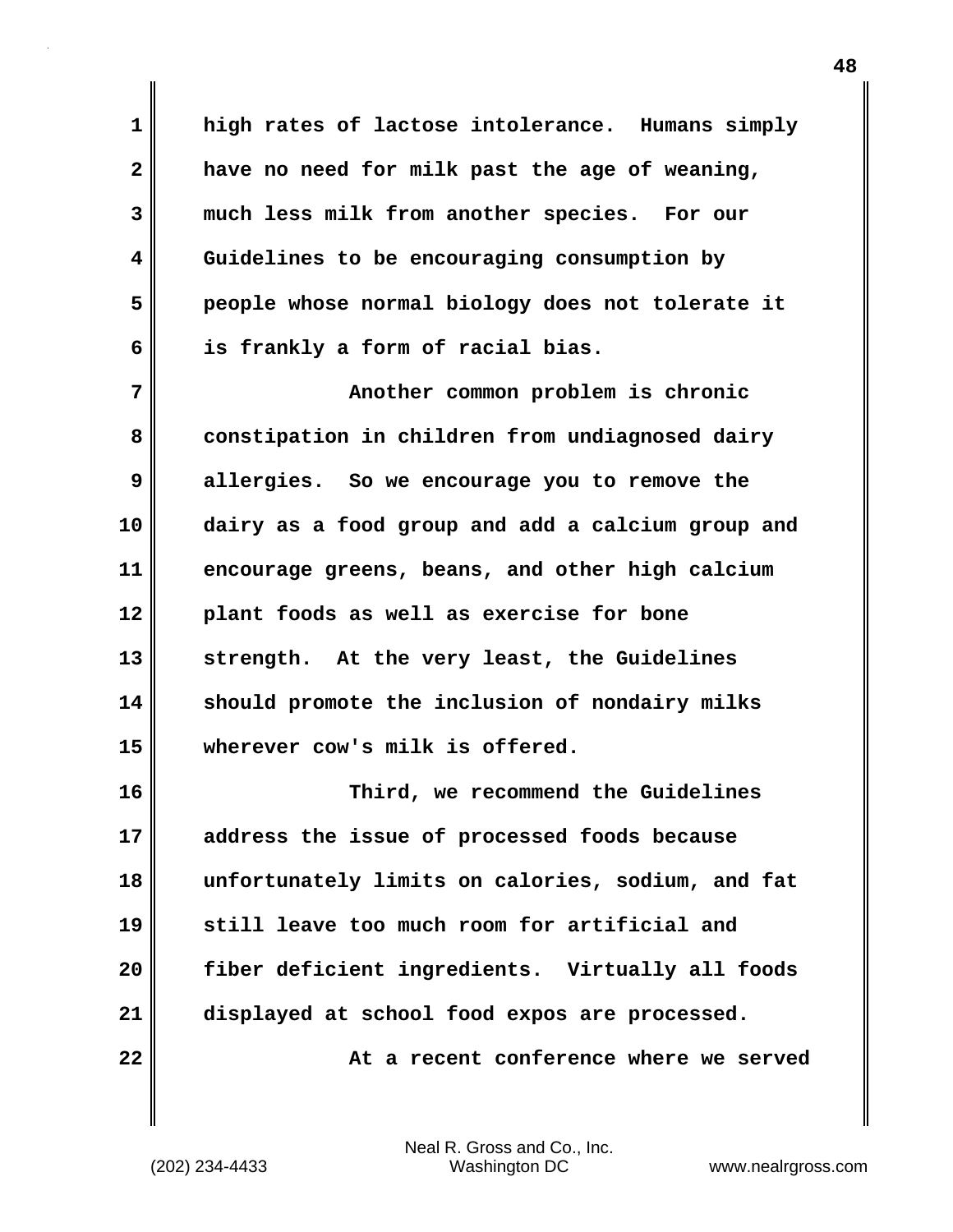**1 main dishes made from scratch, one employee of a 2 food company said to me, I don't mean to be a 3 wise guy, but you're actually cooking food. What 4 are you selling? I told him we're selling good 5 health. 6 Finally, I want to urge the committee 7 to consider the role of animal agriculture on the 8 climate crisis in your recommendations. 9 Thank you for your attention to these 10 important matters which could make a huge 11 difference for all people in United States, 12 especially our nation's children. 13 DR. CASAVALE: Commenter 12. 14 MS. LEVIN: My name is Susan Levin. 15 I'm a registered dietician at the nonprofit 16 Physicians Committee for Responsible Medicine and 17 the nonprofit primary care clinic, Barnard 18 Medical Center. 19 I am here today to ask the committee 20 and ultimately the USDA to follow the path of 21 evidence-based guidelines that have been improved 22 upon, but not perfected by recent iterations of**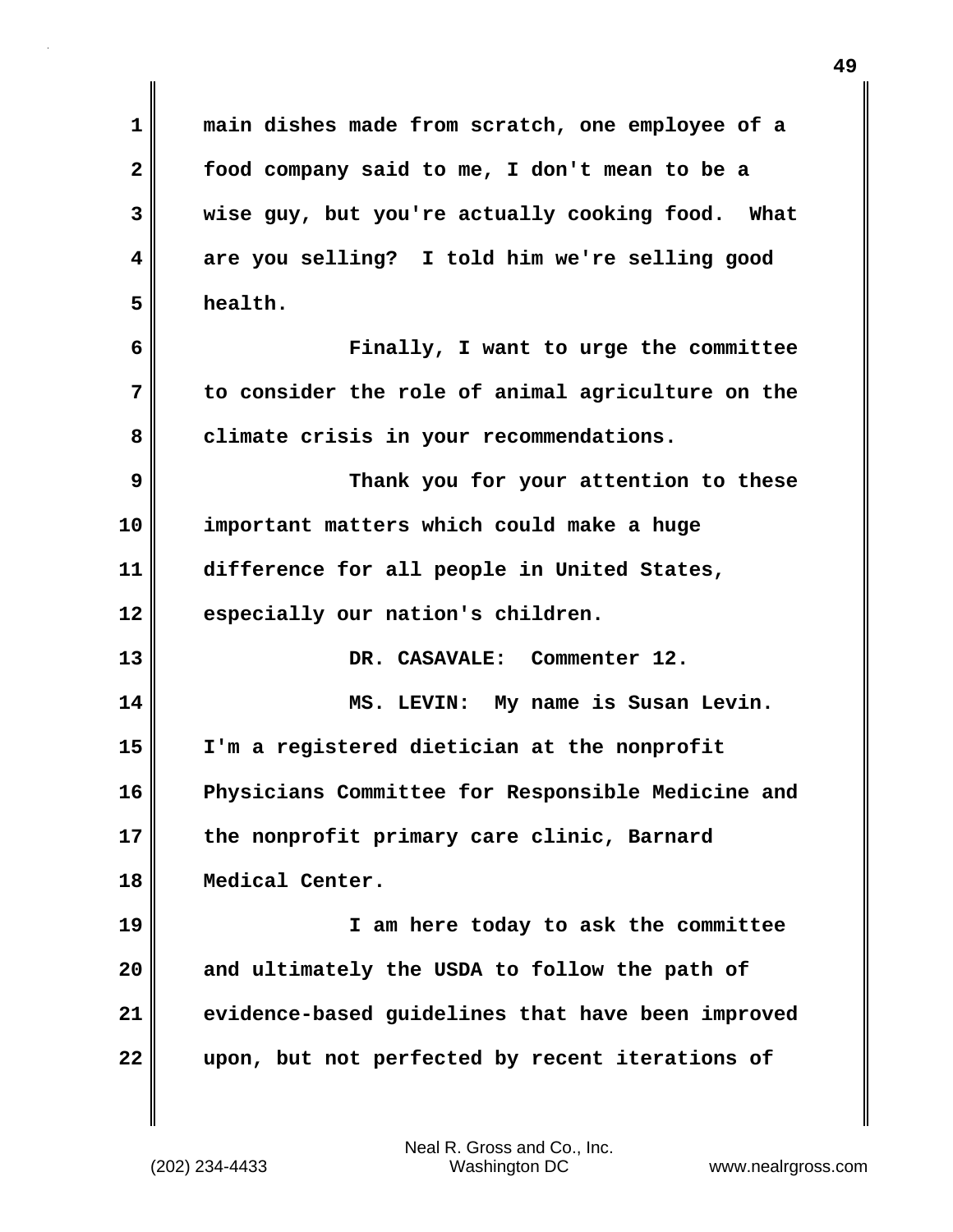**1 the committee's report. More diligence for facts 2 and scrutiny against the pressures of industry is 3 needed.**

**4 One of the most outdated 5 recommendations by the Dietary Guidelines is its 6 commercially-oriented push for Americans to 7 consume dairy. What may have started as an 8 attempt to stabilize dairy prices has become a 9 serious health problem for many and has 10 justifiably been criticized as racist practice 11 for two reasons.**

**12 First, dairy products are not well 13 digested, if digested at all by most people who 14 are not white. And further, as the leading 15 source of saturated fat in the diet, dairy 16 products contribute to chronic diseases including 17 heart disease and prostate cancer that 18 disproportionately harm or kill people of color. 19 In later childhood or early adulthood, 20 the majority of Black, Asian, and Native American 21 people lose the lactase enzymes that digest the 22 lactose sugar in milk and other dairy products.**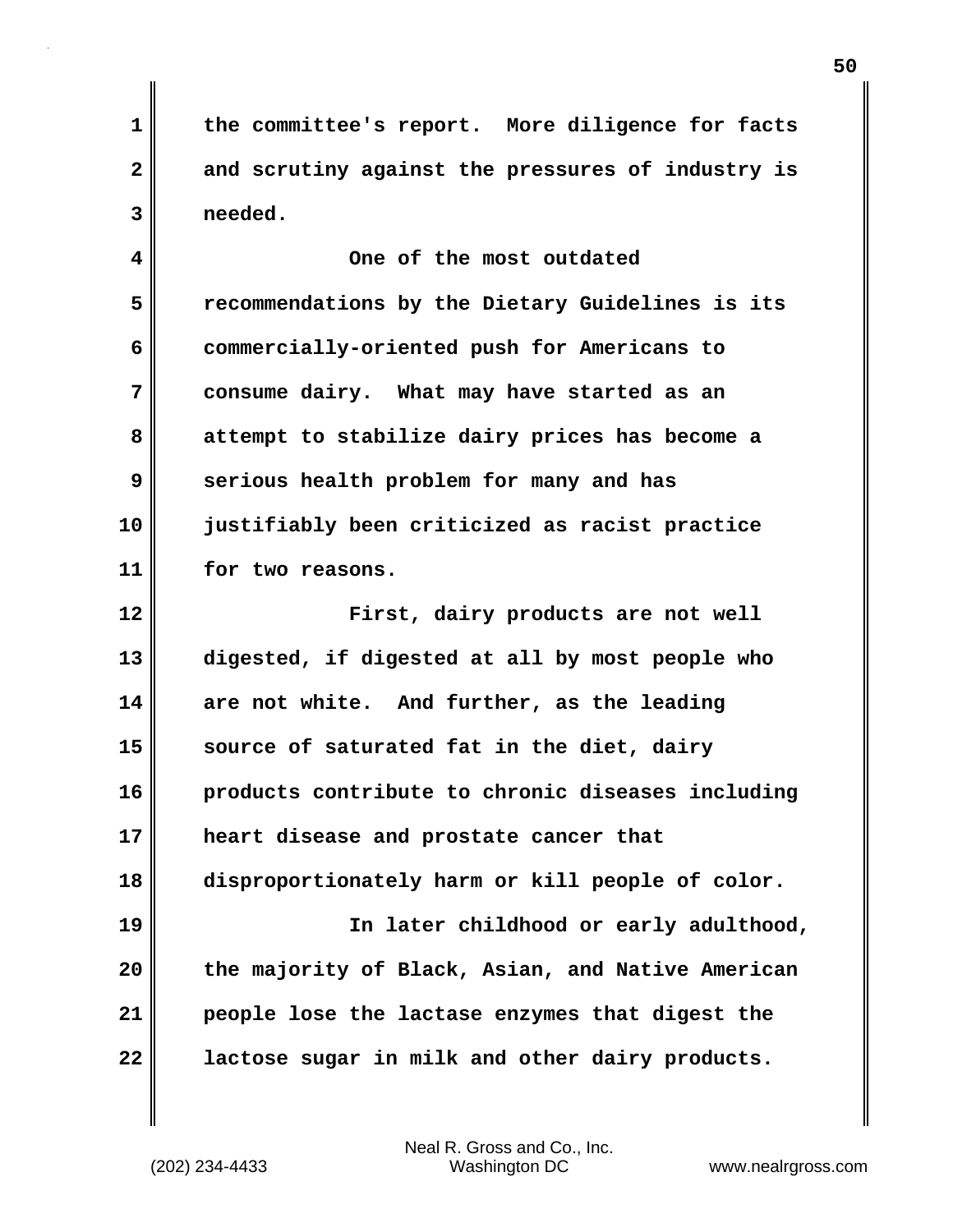**1 Commonly referred to as lactose intolerance, this 2 is not a disease but is rather the normal human 3 condition.**

**4 Due to the prevalence of lactose 5 intolerance and the symptoms it causes, milk** 6 consumption should not be recommended. Americans **7 are well past accepting northern European centric 8 dietary recommendations that do not work well for 9 most people. The Dietary Guidelines need to 10 reflect and respect that change.**

**11 The American Medical Association's 12 official policy is that the USDA should, quote, 13 include culturally effective guidelines and 14 recognize that lactose intolerance is a common 15 and normal condition among many Americans. And 16 then go on to say that the Dietary Guidelines for 17 Americans should clearly indicate that dairy 18 products are optional.**

**19 As a dietician who has repeatedly 20 corrected ailing patients' misconceptions about 21 the necessity of milk in the diet, I ask you to 22 make that information available to all as soon as**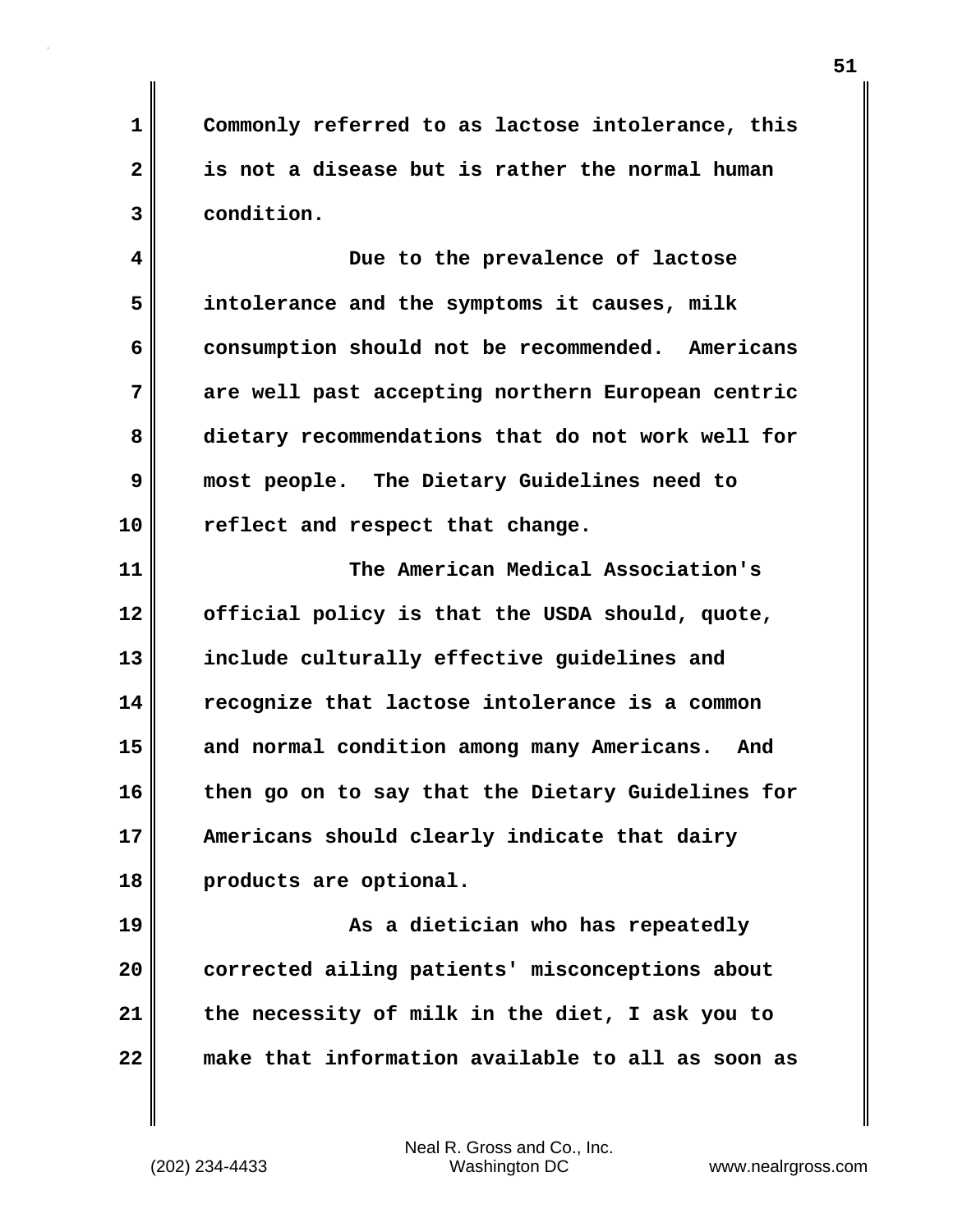**1 possible. This should not be suppressed 2 information that protects industry while harming 3 people. 4 Let us look to our neighbors to the 5 north. Canada's decision to remove milk from a 6 prominent position in the Canadian food guide is 7 a testament to that nation's ability to support 8 and respect science and its multi-cultural 9 population. America should be no less aware and 10 no less accountable to all of its people. 11 Thank you. 12 DR. CASAVALE: Commenter 13. 13 DR. WALI: Good morning to everyone in 14 the committee and thank you for this opportunity 15 to speak. I'm Dr. Priyanka Wali. I'm a 16 practicing physician from California who 17 specializes in obesity medicine. I have treated 18 thousands of patients who suffer from obesity and 19 obesity related complications such as diabetes 20 and metabolic syndrome. 21 I work on the front lines, and I use 22 nutritional plans as a therapeutic tool for my**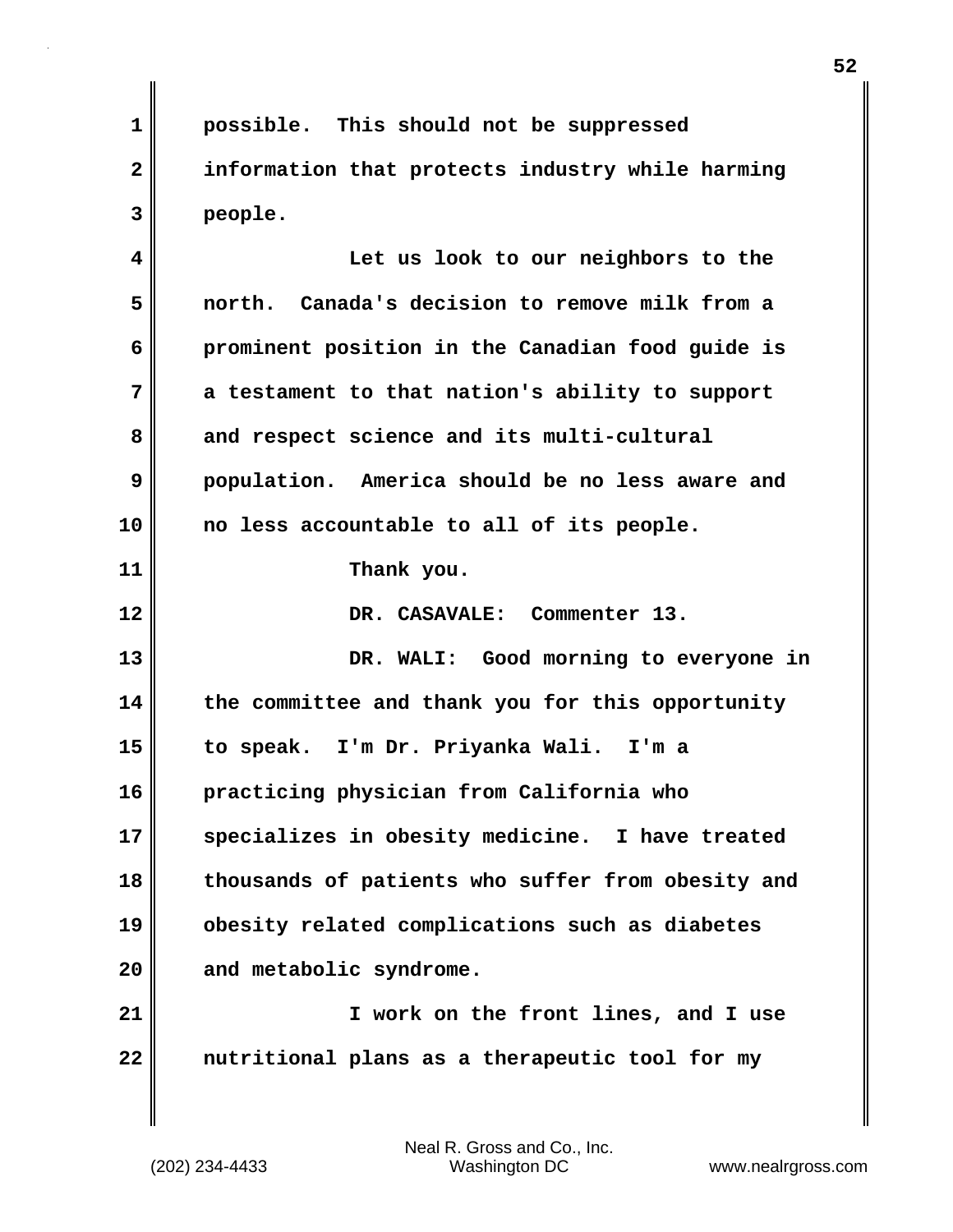**1 practice every day. I'm here because I'm very 2 concerned that the current nutritional guidelines 3 do not reflect the current health status of our 4 nation.**

**5 If laughter was the best medicine, 6 then the nutritional guidelines are best practice 7 because they're a joke. A joke that's fallen 8 flat. And I believe that's because the committee 9 has forgotten the number one rule when it comes 10 to joke writing, know your audience.**

**11 Well, let me tell you about your 12 audience. One in five Americans has diabetes. 13 One in three has pre-diabetes. This is a disease 14 that will kill you slowly by eating away at your 15 brain, your vision, your vital organs. We 16 suspect that 50 percent of Americans right now 17 have pre-diabetes. They just don't even know it. 18 These are diseases caused by high 19 insulin levels which is caused by eating 20 carbohydrates. And I doesn't matter if it comes**

**22 fruit juice. A carb is a carb is a carb.**

**21 from whole grain or cane sugar or 100 percent**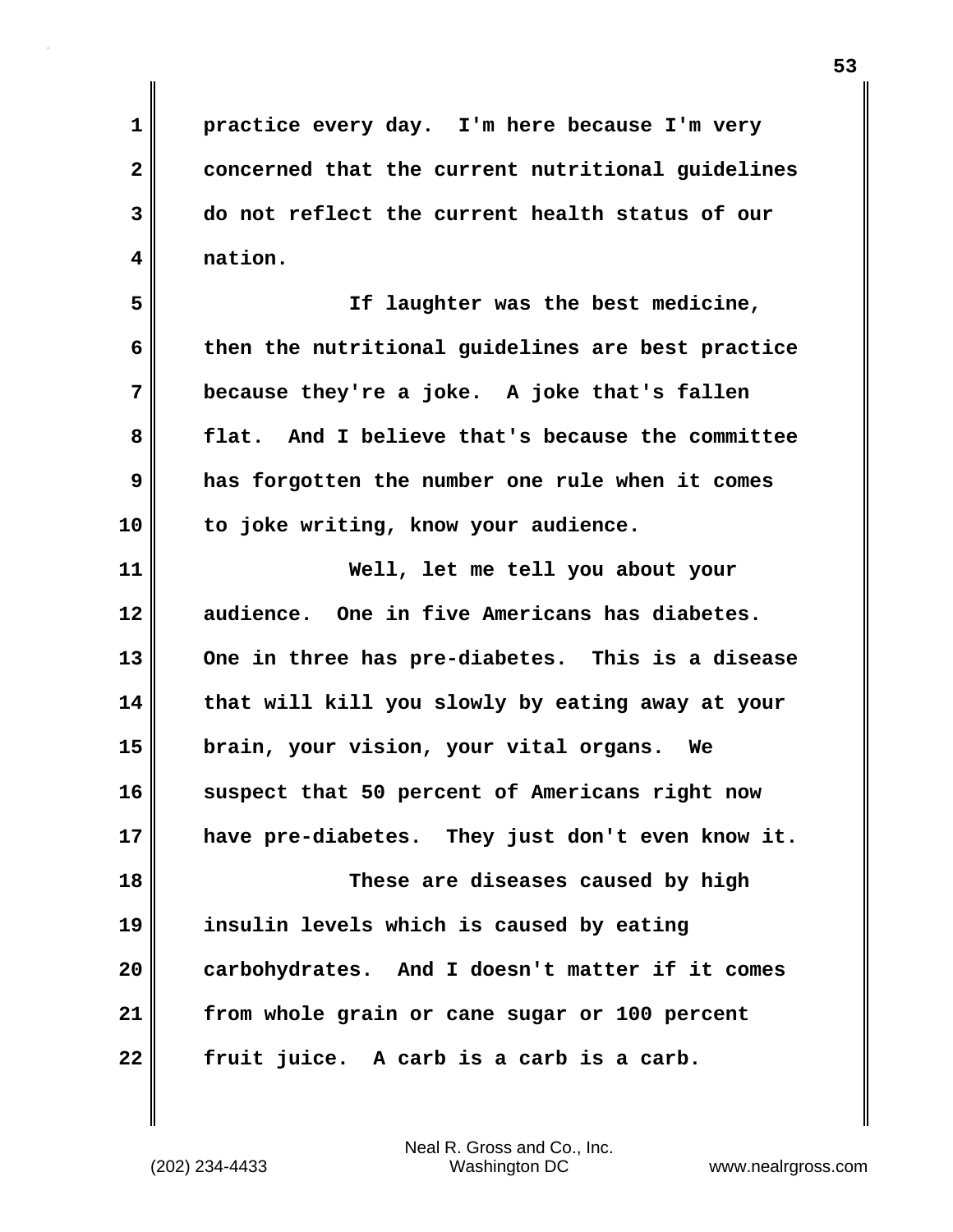**1 If you have pre-diabetes or diabetes, 2 you are essentially carbohydrate intolerant. 3 Meaning when you put carbs in your body, it 4 becomes affecting your hormones. You become 5 hormonally imbalanced and you become sick. These 6 are the medical facts. 7 The current Guidelines advise that 8 consuming no more than 10 percent of calories 9 from excess sugar. How can we make this 10 recommendation if we know that half the country 11 is carbohydrate intolerant. It's like if you 12 know someone had a life threatening food 13 allergen, you wouldn't tell them, well, avoid the 14 food allergen but you can eat up to 10 percent of 15 your calories of that allergen. 16 You would tell them no. Avoid this 17 allergen at all costs. So why would it be any 18 different with sugar if there are people in this 19 country who are carbohydrate intolerant and**

**20 that's half the country?**

**21 Please change the excess sugar limit 22 recommendation from 10 percent to zero percent.**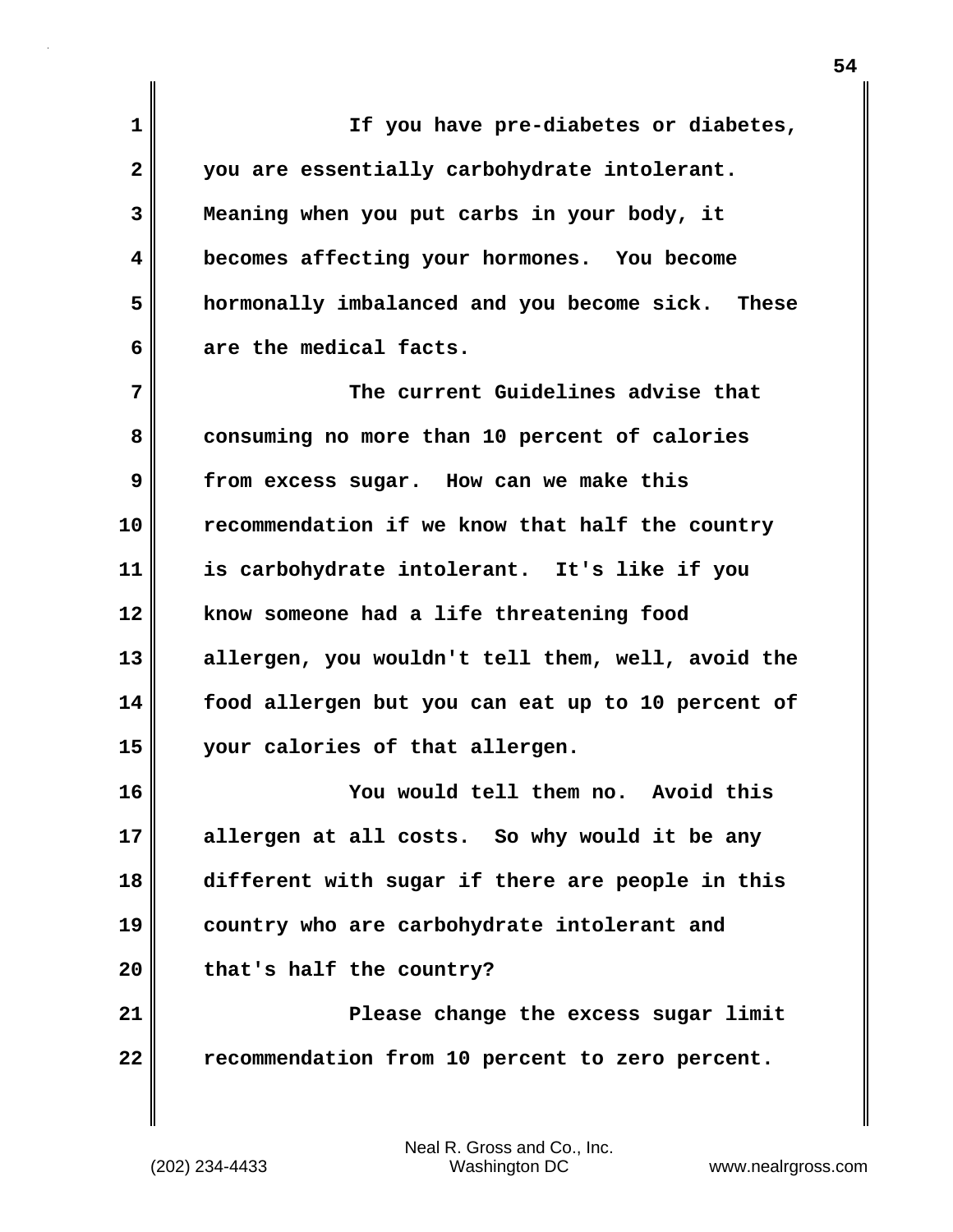**1 Please reduce the recommended carbohydrate intake 2 by half to reflect the current health status of 3 our nation.**

**4 The Guidelines are a joke now, but 5 they don't have to be. The Guidelines should be 6 medicine because food is medicine. I've seen it 7 in my practice with my patients. And right now, 8 we are prescribing the wrong medicine for our 9 country.**

**10 Thank you.**

**11 DR. CASAVALE: Commenter 14. 12 MS. GALLIMORE: Good morning. I'm 13 Casey Gallimore, Director of Regulatory and 14 Scientific Affairs at the North American Meat 15 Institute whose members produce the vast majority 16 of beef, pork, lamb, and poultry in the United 17 States. 18 Consumer health and safety are the 19 driving forces in the production of meat and 20 poultry products. Our industry is committed to 21 offering nutrient dense protein food products**

**22 while working continuously to produce safe and**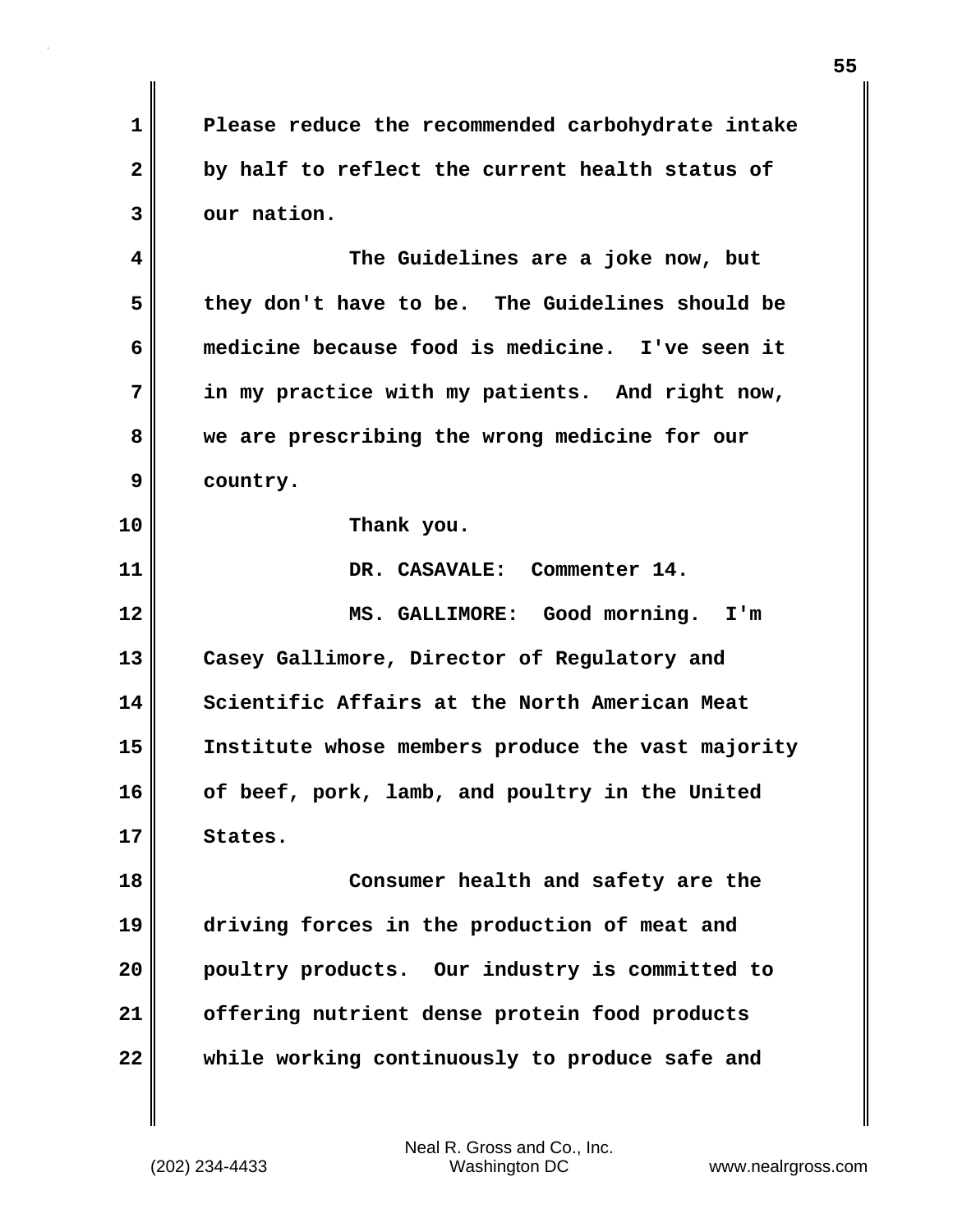**1 wholesome food. The Meat Institute appreciates 2 the opportunity to provide comment in the 2020 3 Dietary Guidelines Advisory Committee. 4 Protein is an essential nutrient and 5 is critical for development. Meat and poultry 6 products provide consumers with a convenient, 7 direct, and balanced dietary source of all 8 essential amino acids. Per serving, meat, 9 poultry, and fish provide more protein than 10 dairy, eggs, legumes, cereals, vegetables, or 11 nuts. 12 Protein is critical for developing, 13 maintaining, and repairing strong muscles, is 14 vital for growth in brain development in 15 children, and is essential to prevent muscle loss 16 in the aged. 17 Meat and poultry products are 18 important sources of micronutrients such as iron, 19 zinc, selenium, vitamins B12, B6, thiamine, 20 riboflavin, niacin, and potassium, nutrients 21 essential in all life stages including the first 22 critical 1,000 days growth and development**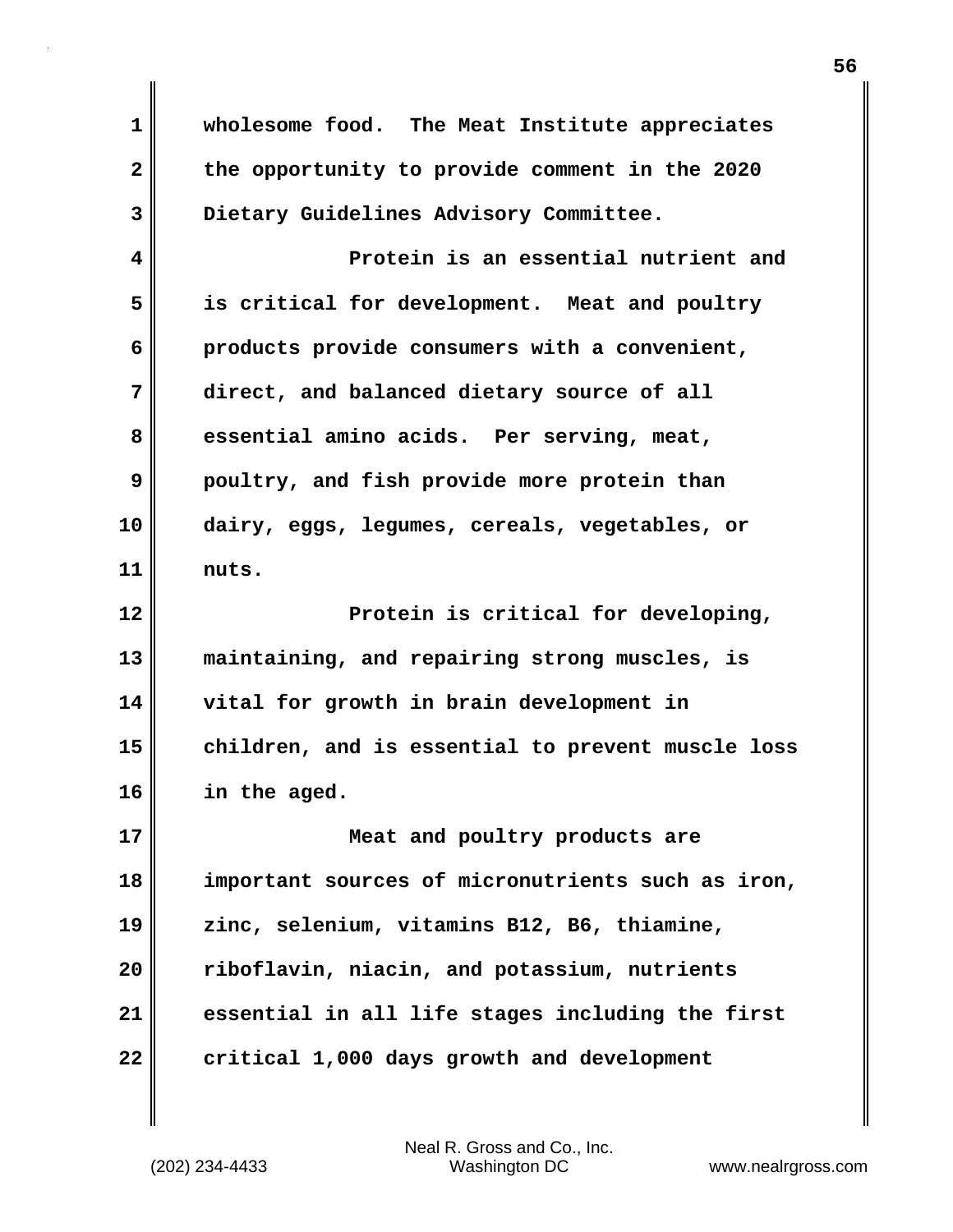| $\mathbf 1$  | periods like childhood and adolescence,           |
|--------------|---------------------------------------------------|
| $\mathbf{2}$ | throughout adulthood, and older years to maintain |
| 3            | physical function, enhancing quality of life.     |
| 4            | The iron and zinc in beef, pork, lamb,            |
| 5            | poultry, and fish are more bioavailable than from |
| 6            | other sources, meaning they are more easily       |
| 7            | absorbed and utilized by the body. The high iron  |
| 8            | content in meat and poultry products is important |
| 9            | to certain subpopulations including teenage girls |
| 10           | and pregnant women who are at higher risk for     |
| 11           | anemia. Although iron supplements may be an       |
| 12           | option, the heme iron in meat is the most         |
| 13           | absorbable form.                                  |
| 14           | It is clear meat and poultry play in              |
| 15           | an integral role in ensuring adequate vitamin and |
| 16           | mineral intake.<br>The superior nutrient          |
| 17           | contributions in meat and poultry products must   |
| 18           | be recognized relative to plant-based protein     |
| 19           | sources. It is inappropriate and a disservice to  |
| 20           | the public to consider beans or tofu as           |
| 21           | equivalent to meat and poultry products from a    |
| 22           | nutrition and health perspective because they're  |

 $\mathbf{I}$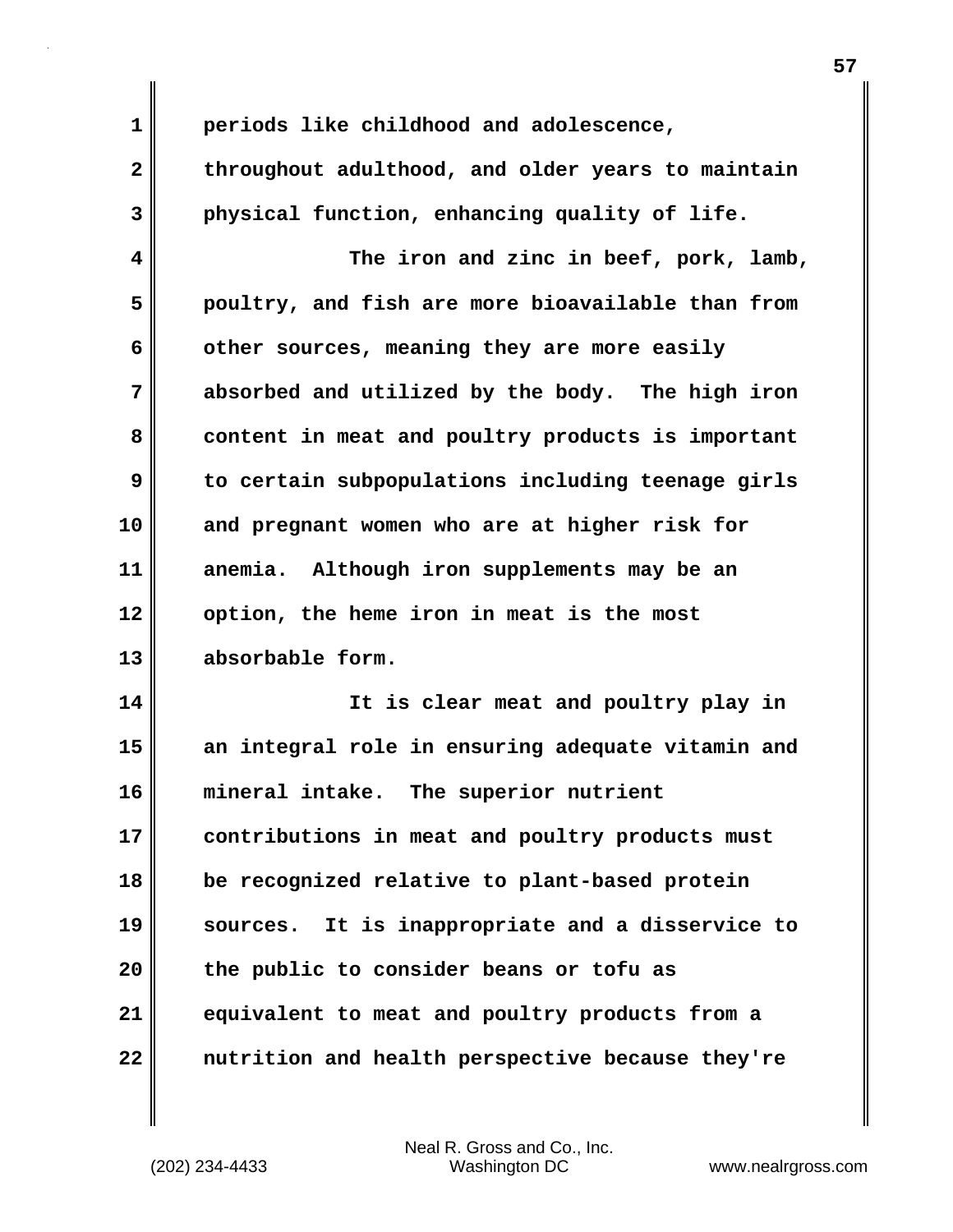**1 not.**

| $\mathbf{2}$ | Americans would need to consume many              |
|--------------|---------------------------------------------------|
| 3            | more calories to reach the level of nutrients     |
| 4            | found in meat and poultry products define the     |
| 5            | responsible portion size notion. Nutrient dense   |
| 6            | foods like lean meats and poultry contribute to   |
| 7            | meeting food group recommendations within calorie |
| 8            | and sodium limits and enable consumers to more    |
| 9            | easily meet their macronutrient needs.            |
| 10           | Although the Meat Institute supports              |
| 11           | including meat and poultry in the diet, it's      |
| 12           | understood that those products can be a part of   |
| 13           | the diet, not the entire diet. Balance, variety,  |
| 14           | and moderation in the dietary pattern in          |
| 15           | combination with an active lifestyle are the keys |
| 16           | to positive health outcomes.                      |
| 17           | The Dietary Guidelines are the                    |
| 18           | foundation for nutritional policies and are       |
| 19           | intended to measurably improve the health of      |
| 20           | Americans. The Meat Institute supports dietary    |
| 21           | guidance that is practical, achievable, and       |
| 22           | affordable. The Meat Institute looks forward to   |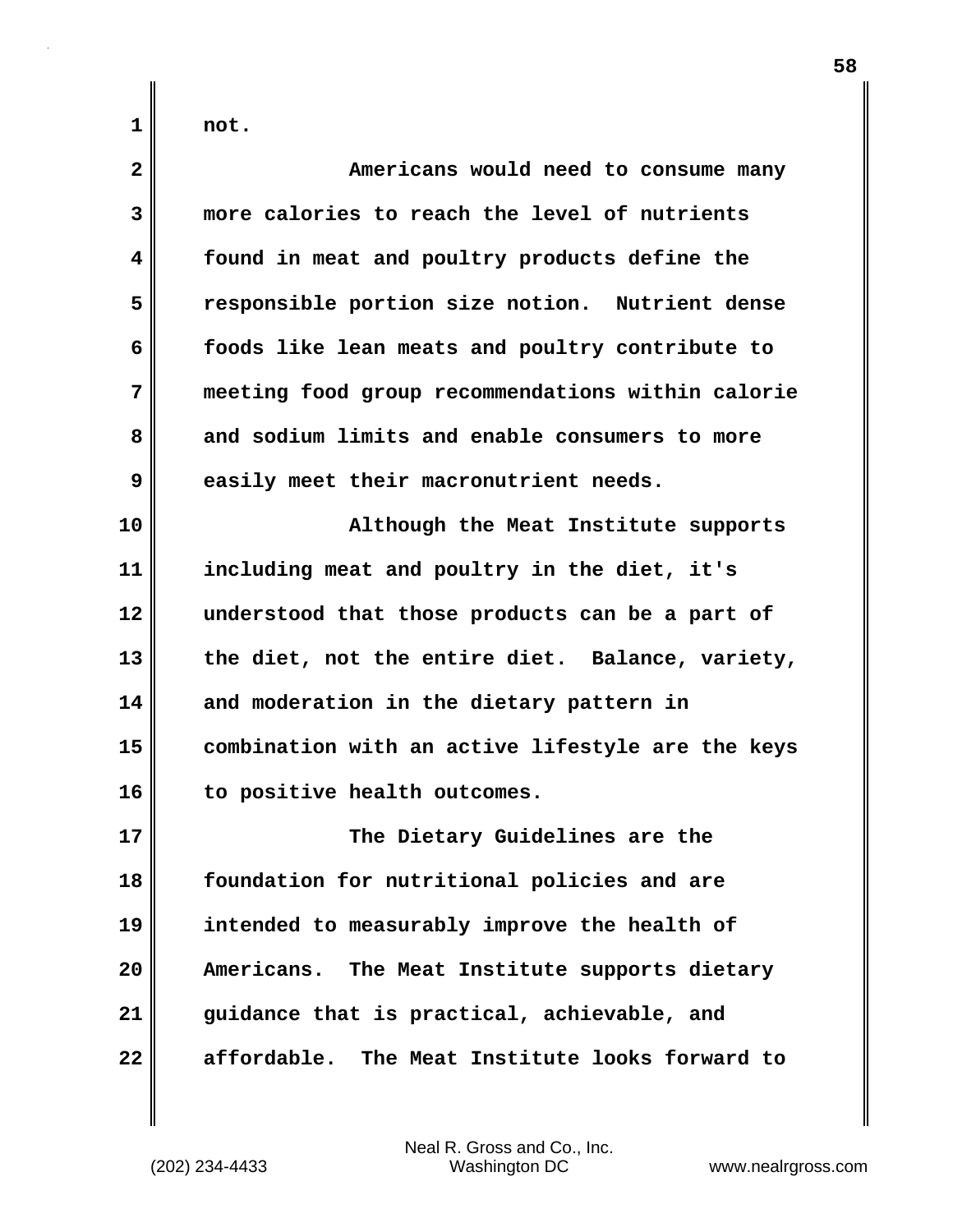| $\mathbf 1$  | submitting more detailed comments through the     |
|--------------|---------------------------------------------------|
| $\mathbf{2}$ | committee's deliberations.                        |
| 3            | Thank you.                                        |
| 4            | DR. CASAVALE: Commenter 15.                       |
| 5            | DR. LAU: Good morning. I'm Clara Lau              |
| 6            | -- Dr. Clara Lau, Director of Human Nutrition     |
| 7            | Research for the National Cattlemen's Beef        |
| 8            | Association, a contractor to the Beef Checkoff    |
| 9            | which oversees research funded by beef farmers,   |
| 10           | ranchers, and importers to understand beef's role |
| 11           | in healthy lifestyles.                            |
|              |                                                   |
| 12           | Beef is a foundational food that                  |
| 13           | nourishes and optimizes health at every life      |
| 14           | stage. Beef is a nutrient rich high quality       |
| 15           | protein food Americans enjoy eating as part of a  |
| 16           | While the RDA for protein which<br>healthy diet.  |
| 17           | was developed to meet minimum requirements,       |
| 18           | evidence suggests that protein intake higher than |
| 19           | the RDA but within the AMDR may help adults       |
| 20           | achieve and maintain a healthy weight, muscle     |
| 21           | mass, and reduce the risk of sarcopenia.          |

(202) 234-4433 Washington DC www.nealrgross.com Neal R. Gross and Co., Inc.

 $\mathbf{I}$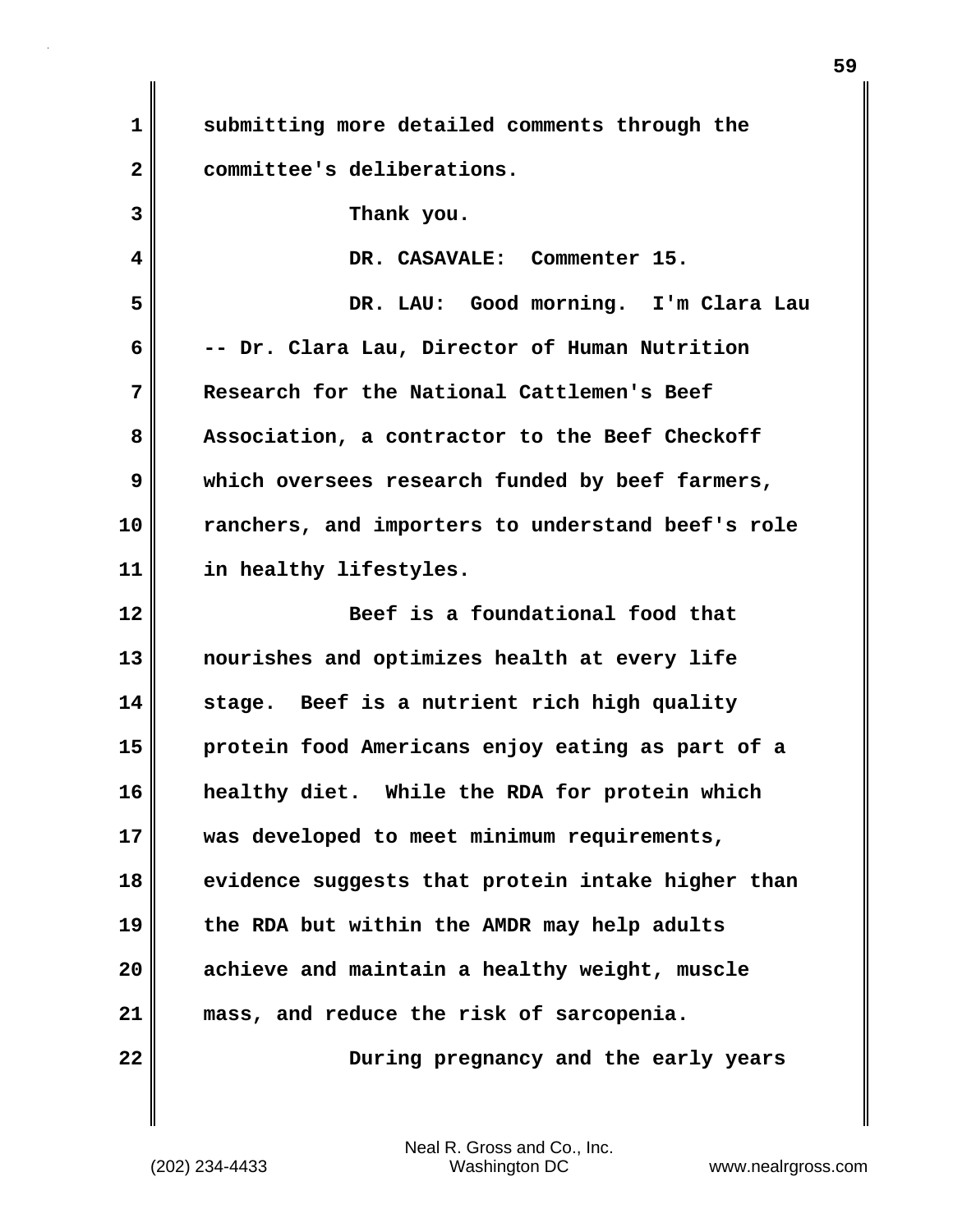**1 of life, beef delivers the necessary protein, 2 zinc, choline, B vitamins, and iron which leading 3 health organizations such as AAP recognize for 4 supporting physical growth and neurocognitive 5 development in infants and children. 6 Americans eat beef within Dietary 7 Guidelines. In fact, Americans eat an average of 8 1.7 ounces of beef per day. And beef is leaner 9 than ever before with more than 38 cuts meeting 10 USDA's definition for lean. 11 As more Americans are overweight and 12 obese, we need every calorie to count. Americans 13 are getting fewer calories and less fat from 14 nutrient rich beef which contributes five percent 15 of total calories and 15 percent of total protein 16 to daily diets. No other protein food delivers 17 the same package of 10 essential nutrients at 10 18 percent or higher than their respective daily 19 values per serving. 20 Beef can be the principle protein food 21 in heart healthy diets such as DASH and the 22 Mediterranean style pattern. Over 20 gold**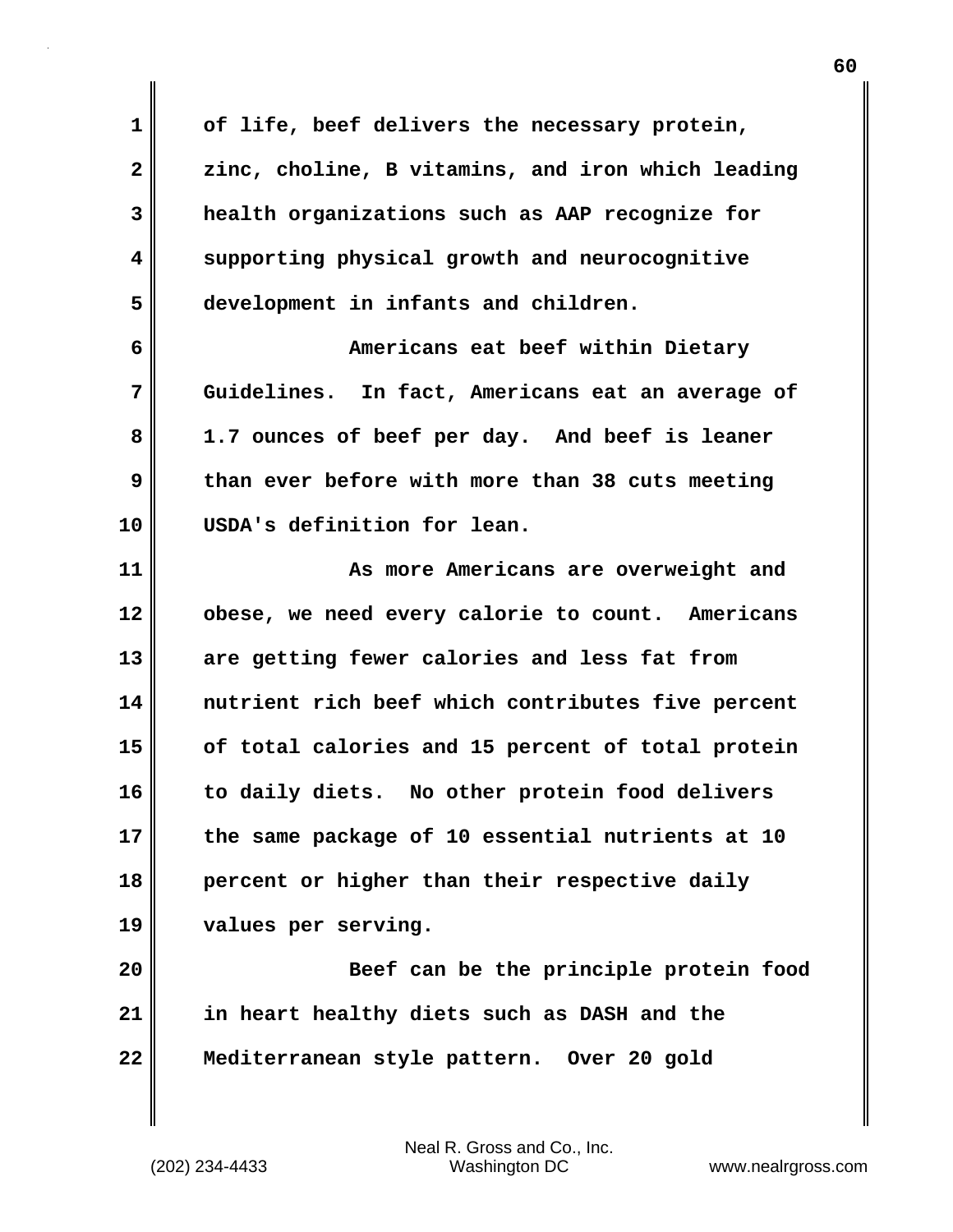**1 standard studies have shown that beef contributes 2 favorably to heart health and other positive 3 health outcomes.**

**4 There is a need to systematically 5 review the totality of evidence using best 6 practices that are thorough, transparent, and 7 relevant. Reliance on dietary patterns have 8 limited ability to discern individual food 9 recommendations. And in 2015 resulted in the 10 exclusion of randomized clinical trials or RCTs 11 of beef and heart healthy diets. On the other 12 hand, data from well designed RCTs where beef is 13 included in healthy diets can balance this 14 challenge.**

**15 People follow dietary guidance that 16 recognizes personal preferences, habits, and 17 cultural beliefs. Americans have enjoyed beef 18 for centuries, and it's part of most Americans' 19 diets, traditions, and celebrations.**

**20 To close, beef is a foundational food 21 that nourishes at every life stage. Calorie for 22 calorie, no other protein food delivers the same**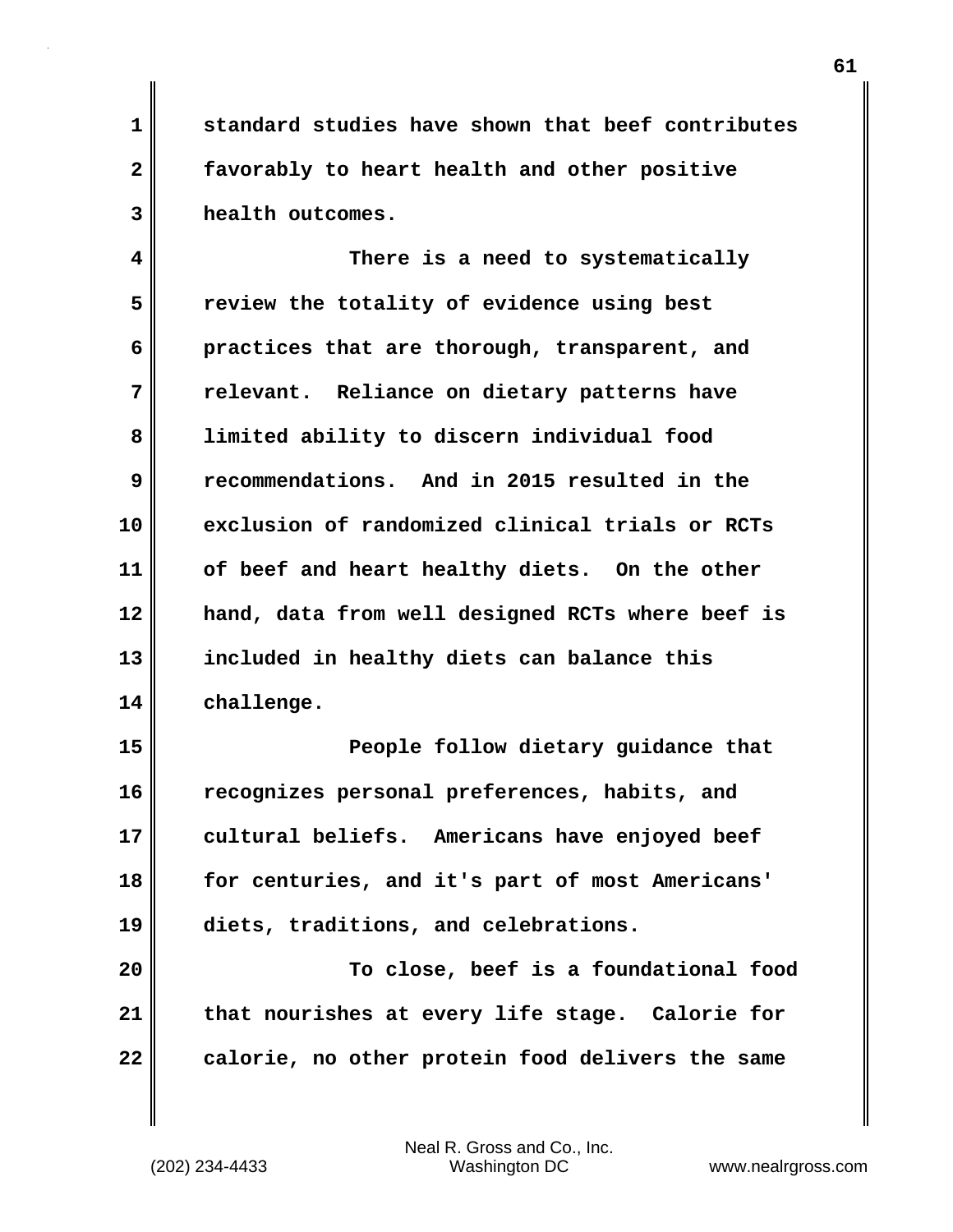**1 package of essential nutrients. Beef is the top 2 protein choice for most Americans, yet they are 3 not overconsuming, but rather eating within 4 Guidelines. 5 High quality evidence shows there's an 6 opportunity to help Americans enjoy more beef and 7 healthy dietary patterns. Thank you. 8 DR. CASAVALE: Commenter 16. 9 MS. SANCHEZ: Good morning. My name 10 is Audrey Lawson-Sanchez, and I'm here on behalf 11 of the public health and nutrition advocacy 12 organization I run called Balanced. But there 13 are a few things I could say as a professional 14 that many of my colleagues will say later or have 15 already said. 16 So I stand here in my most important 17 role and that's as a mother. I don't think it's 18 an overstatement to say it is exceptionally 19 difficult to parent in 2019. And I'm sure many 20 of you understand the challenges. And in no 21 places are those challenges more pronounced than 22 at the kitchen table or the lunchroom.**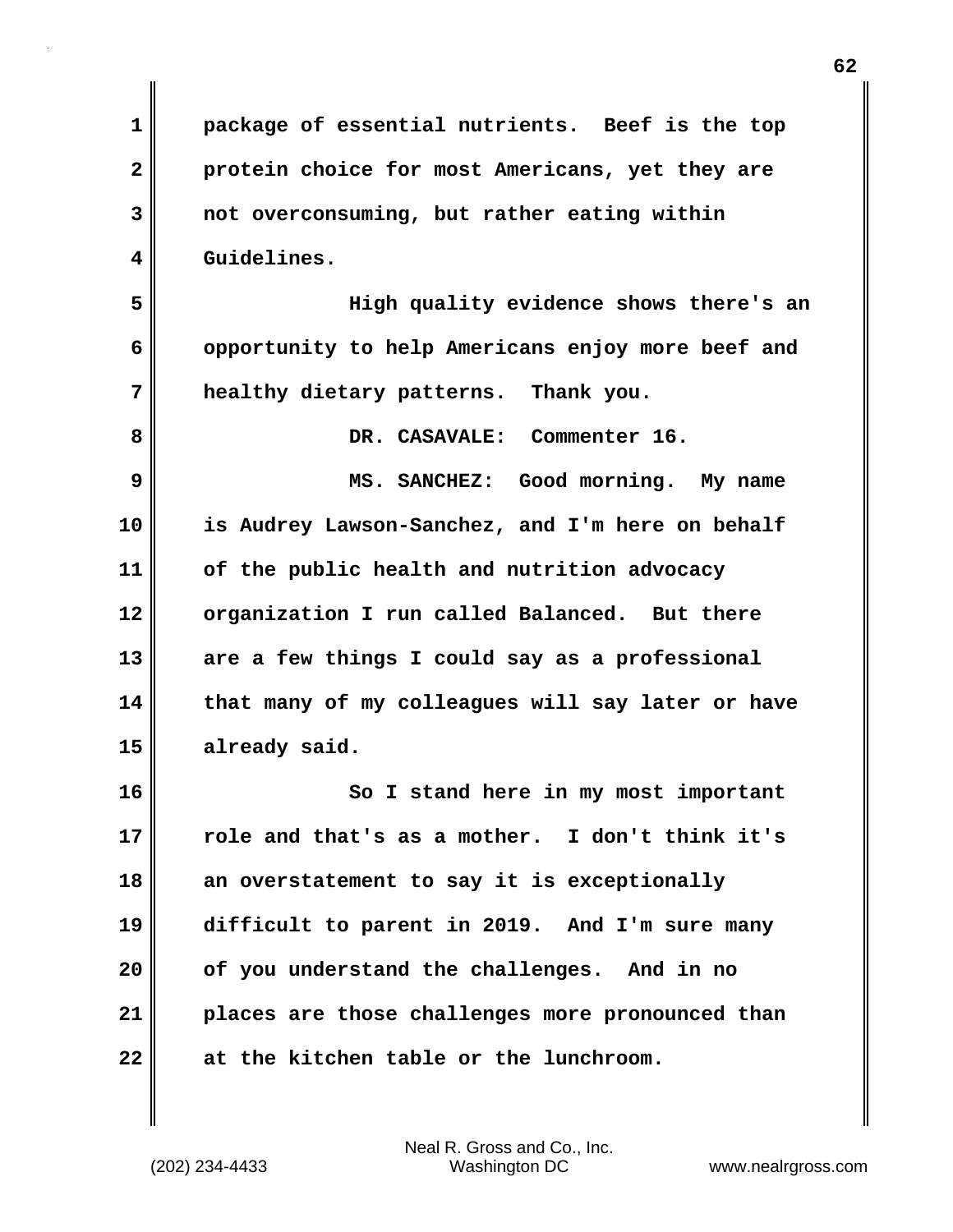| 1            | And I know you all know how hard it is            |
|--------------|---------------------------------------------------|
| $\mathbf{2}$ | to teach children what to eat, how to eat, and    |
| 3            | how to develop those lifelong healthy skills.     |
| 4            | And arguably it is harder now than it has ever    |
| 5            | been or than it has been in recent history        |
| 6            | because as our diets have become -- as our food   |
| 7            | system and our diets have become increasingly     |
| 8            | imbalanced, our children and our families have    |
| 9            | grown increasingly less healthy.                  |
| 10           | Our children and our families are                 |
| 11           | overconsuming ultra processed foods, foods high   |
| 12           | in cholesterol, saturated fat, sodium, sugar in   |
| 13           | excess but empty calories. And I don't have to    |
| 14           | tell you that our families are experiencing       |
| 15           | unprecedented rates of diet related disease and   |
| 16           | they're affecting our children younger and        |
| 17           | younger with this generation of children being    |
| 18           | the first in over 200 years to have a predicted   |
| 19           | life span shorter than that of their parents.     |
| 20           | And listen, I'm a realist.<br>I                   |
| 21           | understand the limitations that the Dietary       |
| 22           | Guideline recommendations have on the behavior of |

 $\mathbf{I}$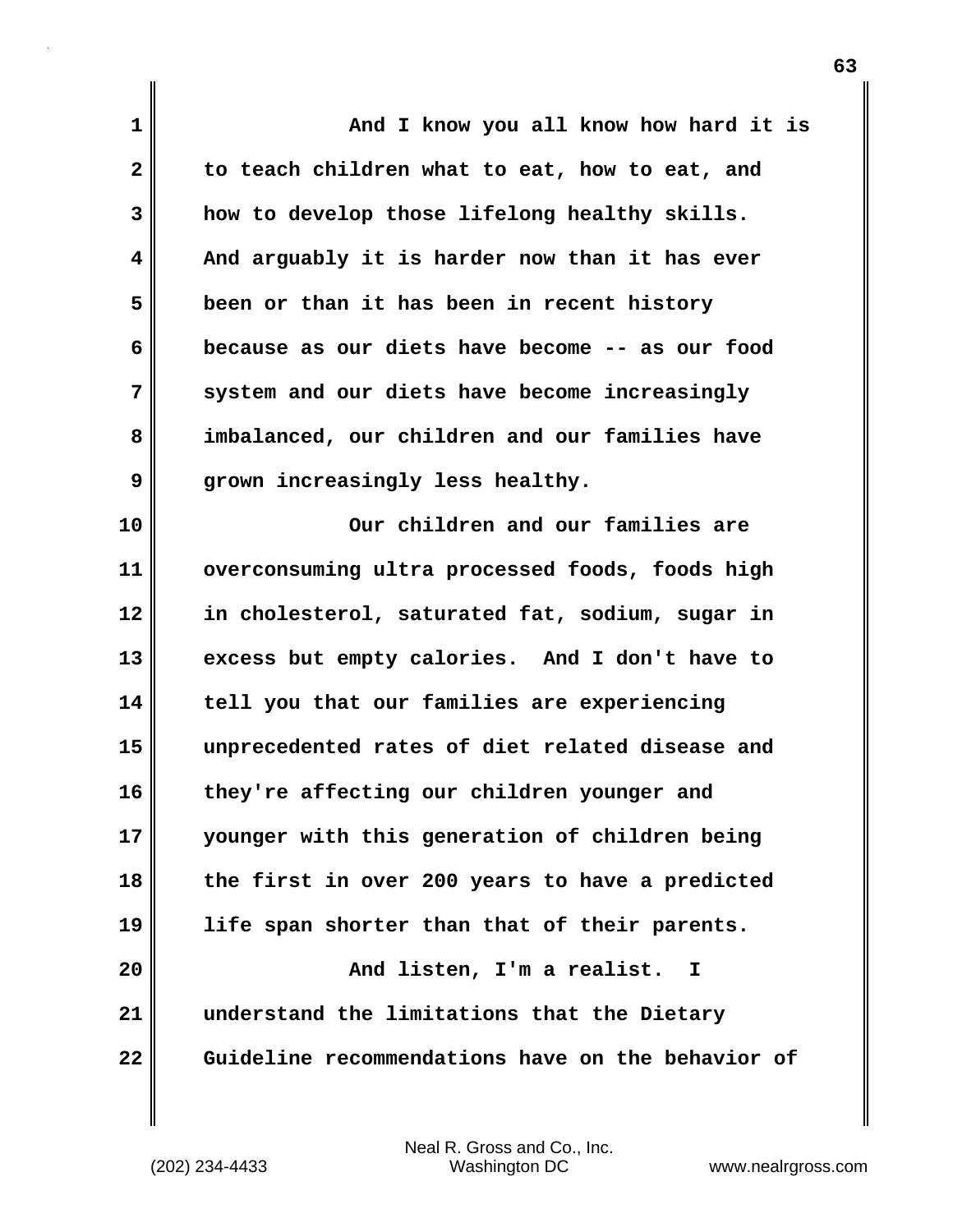**1 everyday Americans. But I also understand the 2 profound impact the Dietary Guidelines have in 3 places that matter so much like schools and 4 hospitals when we're talking about what our most 5 vulnerable populations eat or have access to on a 6 regular basis.**

**7 And so now is not the time to settle 8 for the status quo or to build a consensus around 9 minimally good enough. It's certainly not the 10 time to allow any part of the food industry to 11 influence Dietary Guidelines. Now is a time for 12 bold evidence based Dietary Guidelines that put 13 the health of our children and our families 14 first.**

**15 And so I ask you today as you develop 16 and build these Guidelines to think about your 17 own families, to think about your own children, 18 and build the Guidelines that you would want for 19 them, the guidelines that you live by, the 20 guidelines that dictate the sort of food that you 21 eat. Because I promise you this. What you want 22 for your families, everyone wants for their**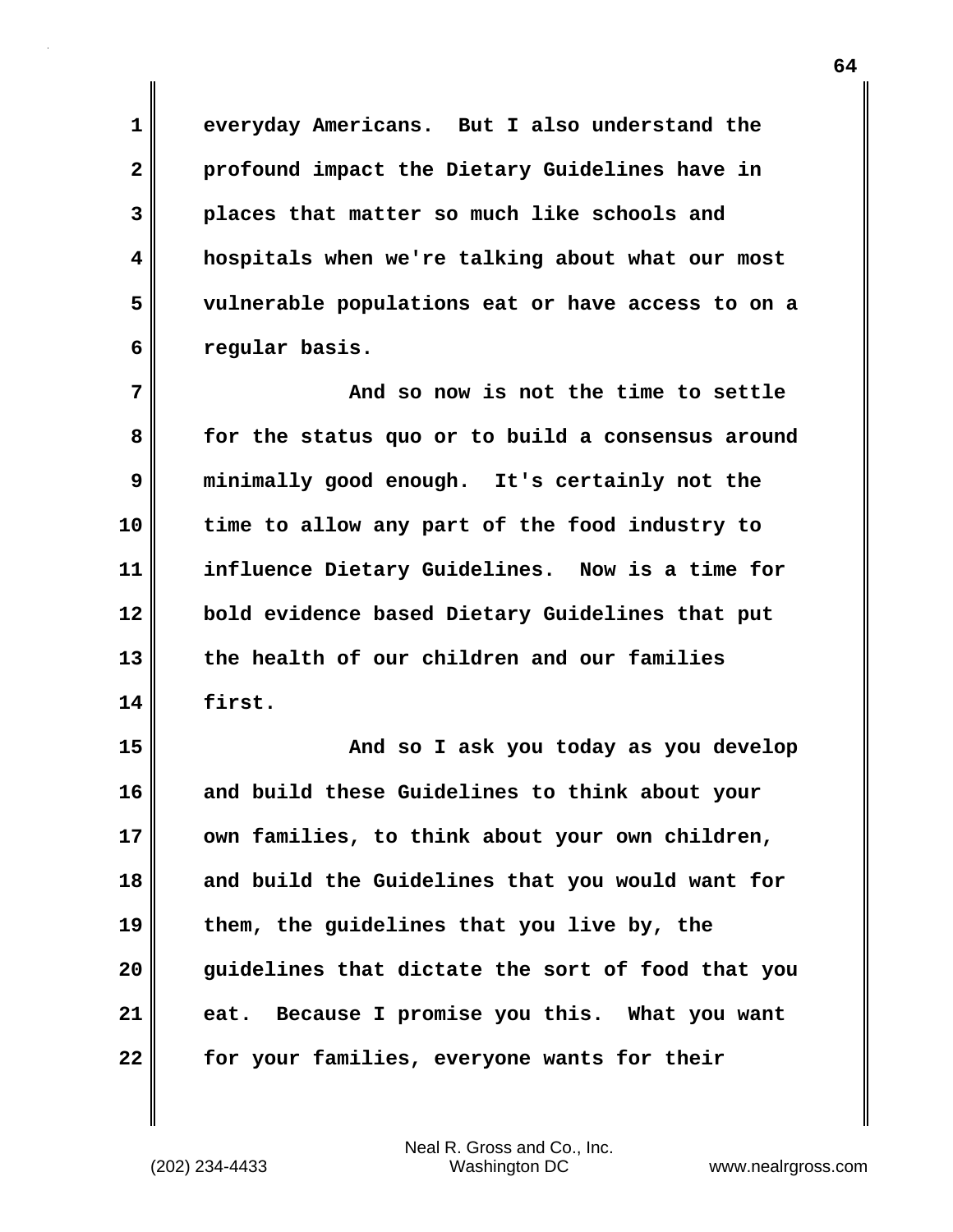| $\mathbf 1$  | family. And that is a long, healthy, nourished    |
|--------------|---------------------------------------------------|
| $\mathbf{2}$ | lives.                                            |
| 3            | Thank you.                                        |
| 4            | DR. CASAVALE: Commenter 17.                       |
| 5            | MS. VAN LIEU: Good morning. My name               |
| 6            | is Mollie Van Lieu, and I'm with the United Fresh |
| 7            | Produce Association. Thanks to each of you on     |
| 8            | the committee as well as the staff at USDA and    |
| 9            | HHS for your dedication to this process.          |
| 10           | First, I will of course emphasize the             |
| 11           | evidence continues to support dietary patterns    |
| 12           | recommended by earlier Guidelines around eating a |
| 13           | diet higher in fruits and vegetables.             |
| 14           | Unfortunately, we know that the fact is that most |
| 15           | Americans struggle to meet the Dietary            |
| 16           | Guideline's recommendations. Nevertheless, they   |
| 17           | are important.                                    |
| 18           | The good news is there is evidence                |
| 19           | showing success when the Guidelines are followed. |
| 20           | Recent data shows that two to four year olds      |
| 21           | participating in the WIC program since 2010       |
| 22           | showed declining rates of obesity after a steady  |

 $\mathbf{l}$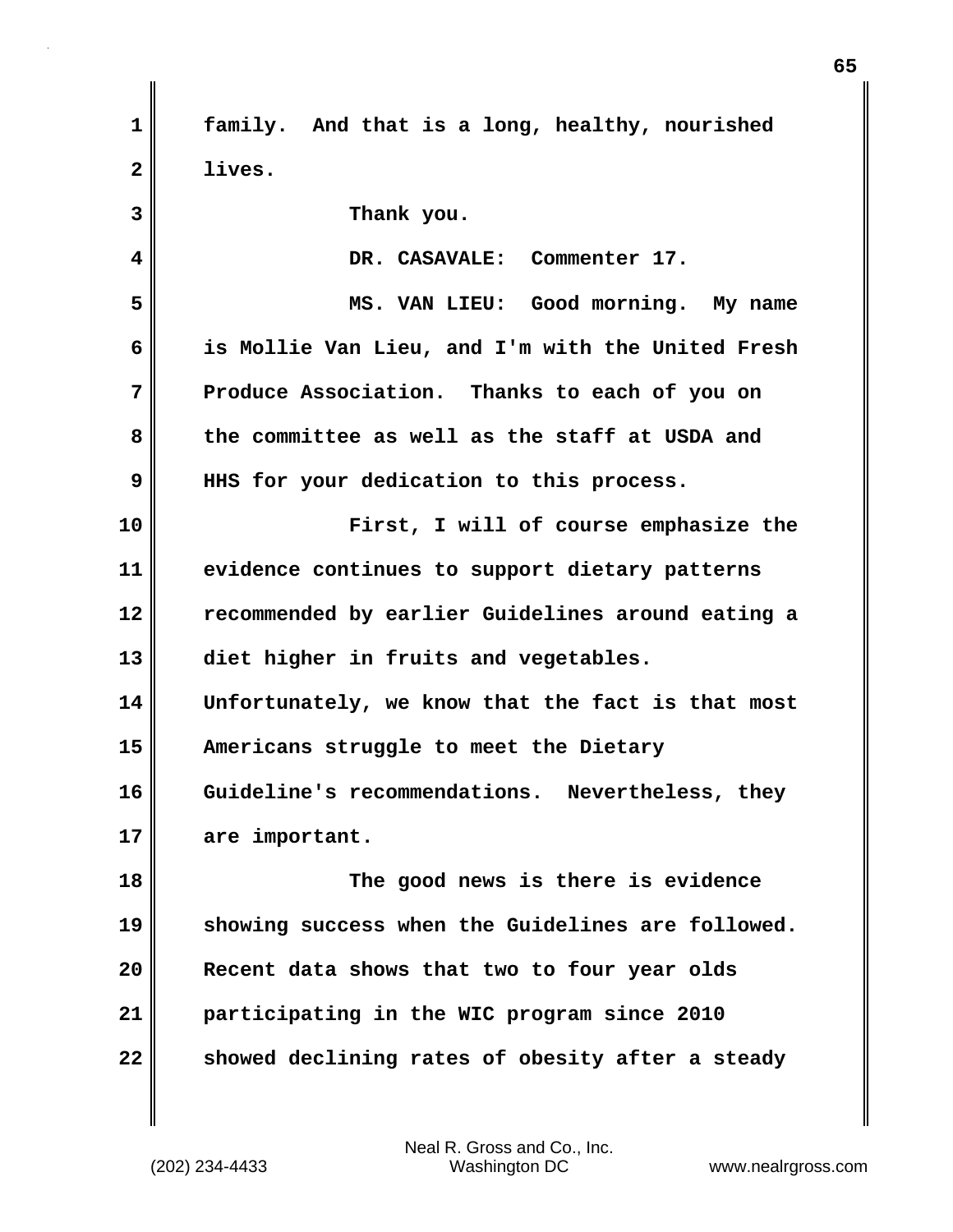**1 rise in earlier decades.**

| $\mathbf{2}$ | In 2009, WIC updated its food package             |
|--------------|---------------------------------------------------|
| 3            | to align with the Dietary Guidelines including a  |
| 4            | voucher enabling recipients to purchase a wide    |
| 5            | variety of fruits and vegetables. Further data    |
| 6            | shows that these families are maintaining their   |
| 7            | healthy shopping habits when their families age   |
| 8            | out of the WIC food package.                      |
| 9            | Beyond WIC, CDC data indicates that               |
| 10           | there has been a 67 percent increase in           |
| 11           | children's consumption of fruits in forms that    |
| 12           | are consistent with the DGA recommendations. And  |
| 13           | in the national school meals program with its     |
| 14           | updates to nutrition standards in 2012 to align   |
| 15           | with the DGA, evaluation data shows that children |
| 16           | are eating more fruits and vegetables in the      |
| 17           | program than they were pre-standards.<br>The      |
| 18           | Federal Fresh Fruit and Vegetable Program also    |
| 19           | has proven to increase consumption in children.   |
| 20           | So we know that change is possible,               |
| 21           | particularly institutionally. But there is still  |
| 22           | more we need to understand and appreciate the     |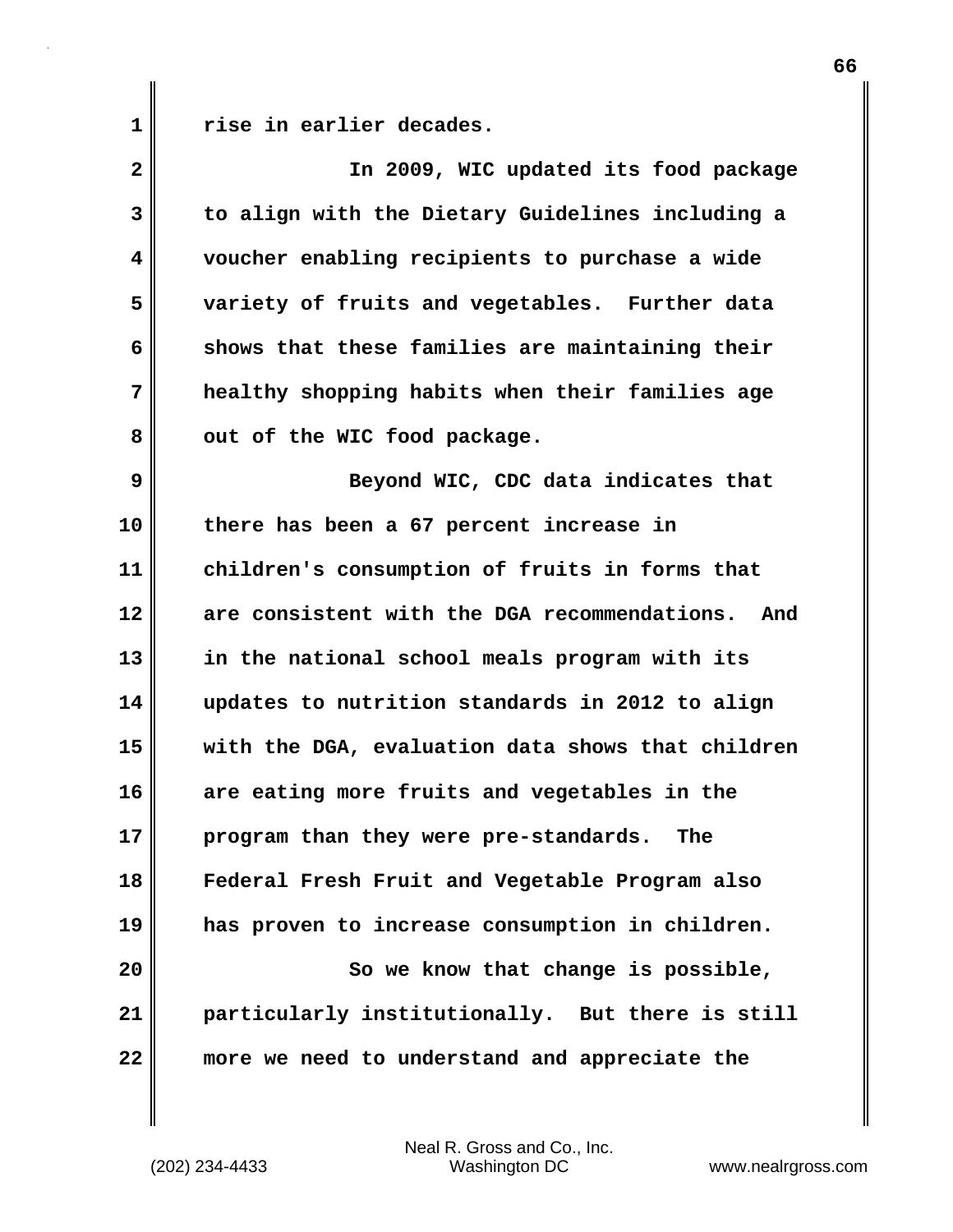**1 broad range of questions being considered. One 2 in particular that is being asked by the data 3 analysis in food pattern modeling cross cutting 4 working group is around how dietary intake and 5 patterns track across life stages.**

**6 For fruits and vegetables in 7 particular, we know that in the early years of a 8 child's life, they meet or are closer to meeting 9 intake recommendations than older youth and 10 certainly more than adults. Understanding which 11 foods are instead being consumed throughout these 12 transition and life stages and why could help us 13 implement systems changes needed to increase 14 consumption and better assure alignment with 15 recommendations.**

**16 We strongly encourage the committee to 17 consider these needs. Thank you.**

**18 DR. CASAVALE: Commenter 18. 19 MS. LANOU: Good morning. My name is 20 Amy Lanou. I am the Executive Director of the 21 North Carolina Center for Health and Wellness at 22 University of North Carolina Asheville. I'm here**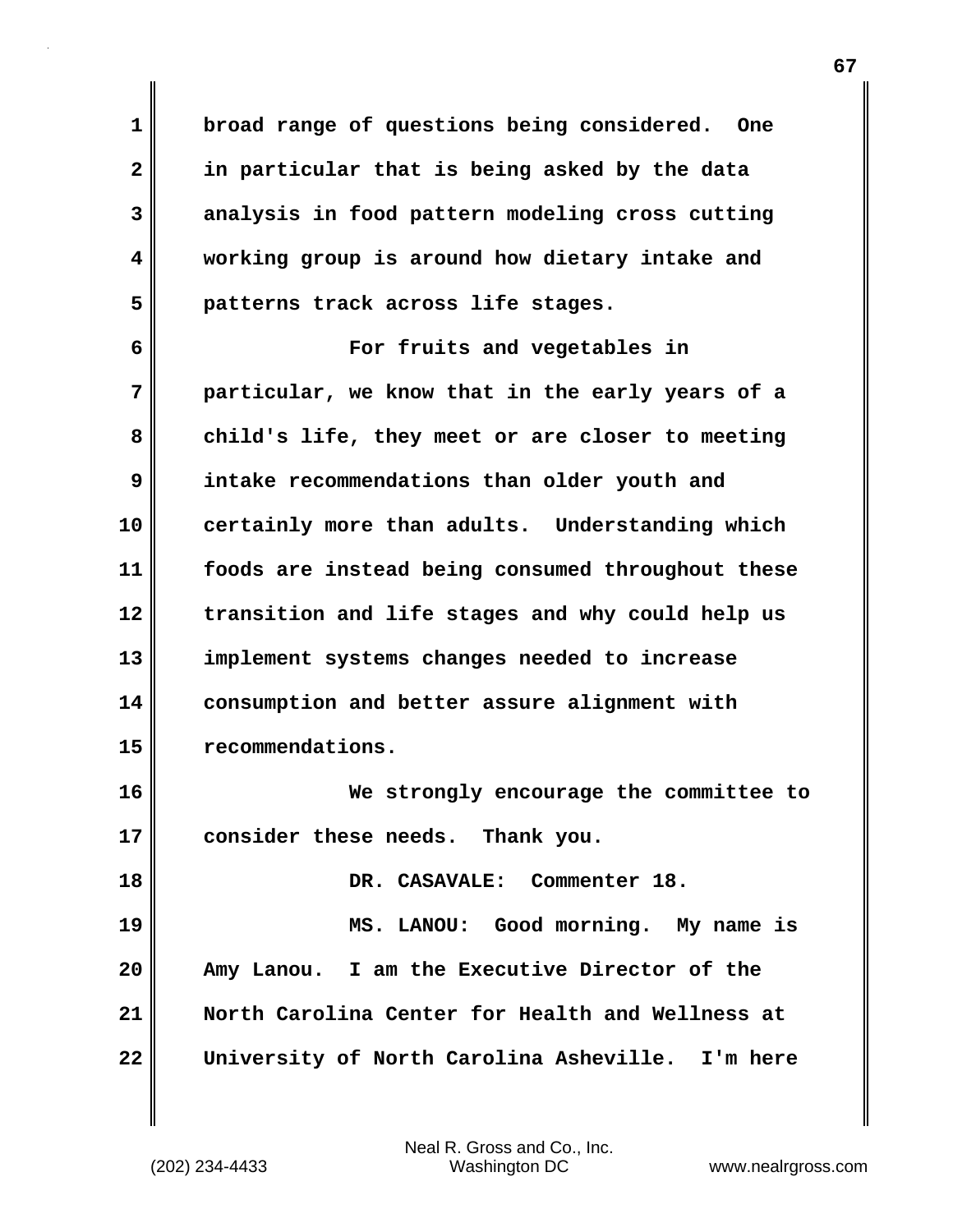1 on behalf of myself.

| 2  | As a nutrition professional and a                   |
|----|-----------------------------------------------------|
| 3  | university professor, I've been giving oral         |
| 4  | comments to this esteemed body for 20 years.<br>And |
| 5  | each time I have urged the committee to focus on    |
| 6  | foods rather than nutrients, to improve the         |
| 7  | usability of the Guidelines, to emphasize plant-    |
| 8  | based and vegan dietary patterns for prevention     |
| 9  | of chronic disease, and to reduce the emphasis on   |
| 10 | milk and to warn about dangers of recommending      |
| 11 | high protein and carbohydrate restricted diets.     |
| 12 | I am delighted to hear the committee                |
| 13 | addressing questions about dietary patterns and     |
| 14 | considering foods as well as nutrients.<br>In       |
| 15 | keeping with tradition, here are my                 |
| 16 | recommendations for 2020.                           |
| 17 | The 2020 Guidelines should make a                   |
| 18 | clear distinction between whole foods that          |
| 19 | contain healthy carbohydrates, fruits,              |
| 20 | vegetables, beans or pulses, and whole grains,      |
| 21 | and those that contain highly processed             |
| 22 | carbohydrates, the added sugars, white flour, and   |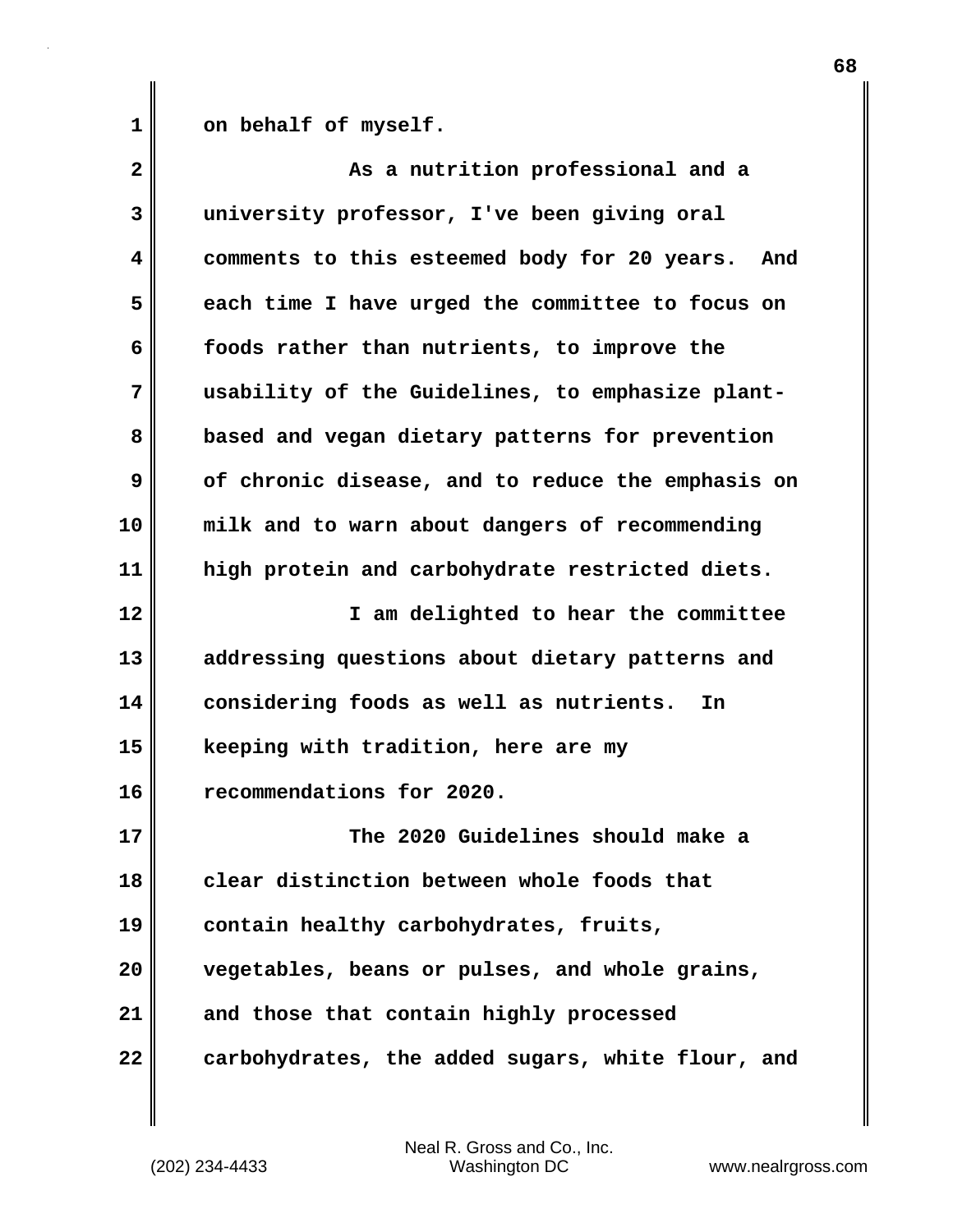1 **foods** made from them.

| $\overline{\mathbf{2}}$ | Perhaps we need two different words to             |
|-------------------------|----------------------------------------------------|
| 3                       | describe these categories of carbohydrates.        |
| 4                       | Consumers clearly need help distinguishing         |
| 5                       | between disease promoting diets that are built     |
| 6                       | from processed white bread topped with cancer      |
| 7                       | causing processed meats covered with highly        |
| 8                       | salted fatty dairy slices served with sugar laden  |
| 9                       | water, and those that are health promoting and     |
| 10                      | built from fruits, vegetables, legumes and         |
| 11                      | pulses, and whole grains.                          |
| 12                      | These latter diets, vegetarian, vegan,             |
| 13                      | and whole food plant-based dietary patterns are    |
| 14                      | high in carbohydrates, fiber, and are nutrient     |
| 15                      | They also contain appropriate amounts of<br>dense. |
| 16                      | protein, and as you will be reminded by your       |
| 17                      | systematic review, are health supporting.          |
| 18                      | Second, avoid recommending low                     |
| 19                      | carbohydrate diets. Traditional dietary patterns   |
| 20                      | of China, Japan, Hawaii, and Native Americans      |
| 21                      | have been shown to reduce chronic disease risk.    |
| 22                      | Traditional diets are typically centered around a  |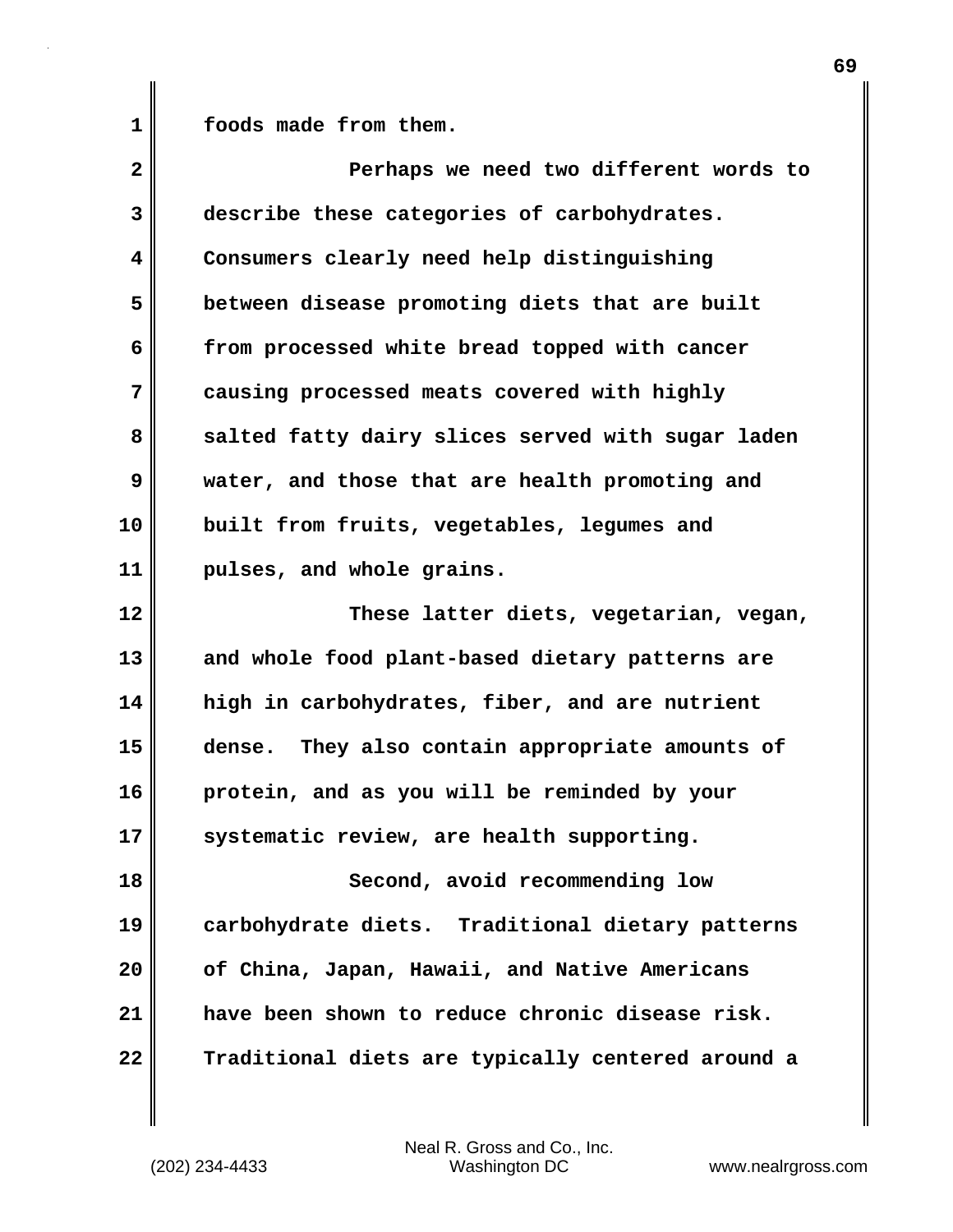**1 grain or a starchy vegetable. However, the idea 2 that a return to the diet of a paleolithic man 3 would somehow be helpful to recommend to the 4 general public to try to keep their bodies in a 5 ketogenic state to burn fat is irresponsible. 6 A focus on whole or minimally 7 processed foods is well substantiated. But the 8 avoidance of all or most grains, starchy 9 vegetables, and legumes is a recipe for disaster. 10 While low carb diets may have specific 11 applications for certain adult groups, they are 12 contraindicated for children and for the general 13 population. 14 And finally, dairy products should be 15 replaced by a healthful beverages group because 16 cow's milk is not necessary in the human diet. I 17 was pleased to learn yesterday that studies on 18 beverages will be systematically reviewed 19 together, hopefully lumping, quote, lacteal 20 secretions of bovine mammals together with water, 21 alcohol, soda, coffee, tea, and other fluids will 22 decrease cow's milk's stronghold on U.S.**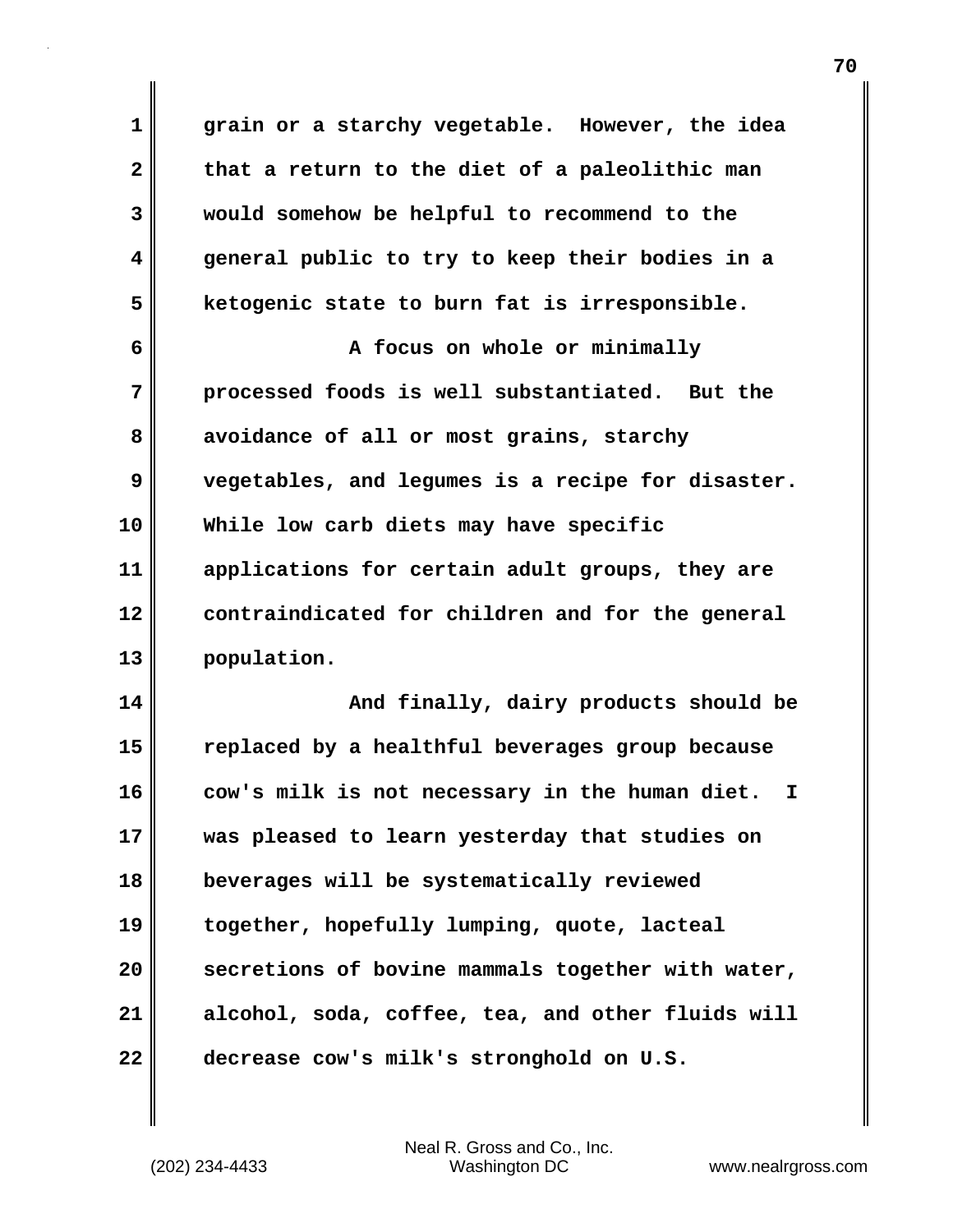| $\mathbf 1$  | nutrition policy.                                 |
|--------------|---------------------------------------------------|
| $\mathbf{2}$ | Thank you very much for this                      |
| 3            | opportunity to give expert oral testimony to this |
| 4            | esteemed body.                                    |
| 5            | DR. CASAVALE: Commenter 19.                       |
| 6            | MS. SULLIVAN: Good morning. My name               |
| 7            | is Lucy Sullivan and I'm the Executive Director   |
| 8            | of 1,000 Days, the leading nonprofit organization |
| 9            | working to ensure that women and children         |
| 10           | everywhere have the healthiest first 1,000 days.  |
| 11           | As you know, the first 1,000 days                 |
| 12           | between a woman's pregnancy and her child's       |
| 13           | second birthday are a window of opportunity to    |
| 14           | set the trajectory for a person's lifelong health |
| 15           | and to build the foundation of a baby's brain and |
| 16           | their future potential.                           |
| 17           | The first 1,000 days are also a period            |
| 18           | when food preferences and eating habits begin to  |
| 19           | take shape. It's why we at 1,000 days believe     |
| 20           | the B-24 Dietary Guidelines can play a critical   |
| 21           | role in building a healthier future for America.  |
| 22           | And not only are these the first ever set of      |

(202) 234-4433 Washington DC www.nealrgross.com Neal R. Gross and Co., Inc.

 $\mathbf{I}$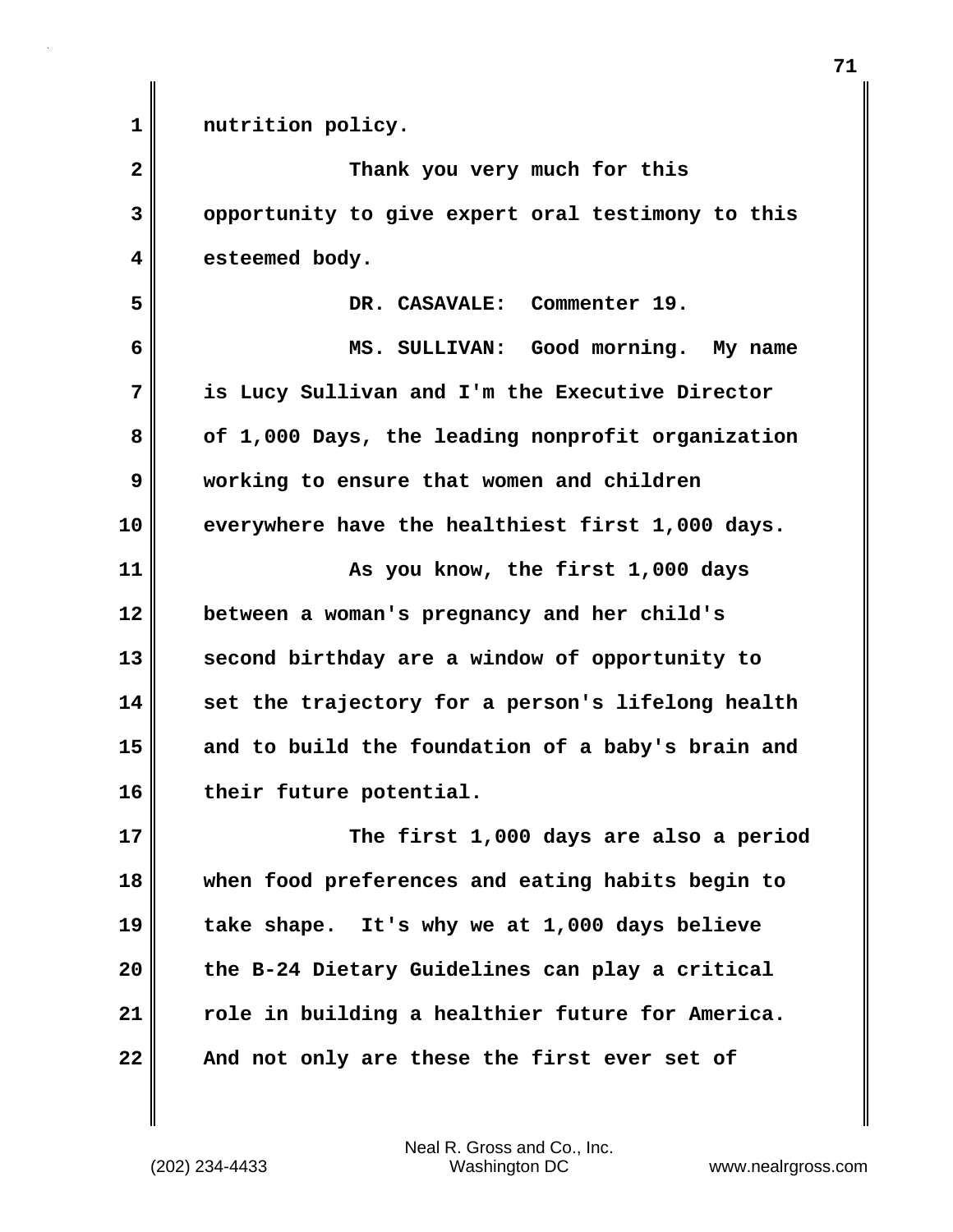| $\mathbf{1}$ | Dietary Guidelines for pregnant women and         |
|--------------|---------------------------------------------------|
| $\mathbf{2}$ | children under two in the U.S., they are actually |
| 3            | the first ever set of Dietary Guidelines of these |
| 4            | kind anywhere in the world, so no pressure.       |
| 5            | This is why the committee must ensure             |
| 6            | that the Guidelines are based on the best         |
| 7            | independent science and that these Guidelines are |
| 8            | protected from industry influence and             |
| 9            | interference. There is simply too much at stake   |
| 10           | for these particular guidelines to become a tool  |
| 11           | of private profit over public health.<br>The      |
| 12           | integrity of these guidelines along with the      |
| 13           | transparency in the process to develop them are   |
| 14           | of paramount importance.                          |
| 15           | It's critical that the guidelines                 |
| 16           | cover the following three areas.<br>First,        |
| 17           | nutrition during pregnancy and lactation, and     |
| 18           | this includes both foods to choose and foods to   |
| 19           | avoid and a message around eating twice as        |
| 20           | healthy, not twice as much. Expectant mothers     |
| 21           | want to know what foods are best for their        |
| 22           | health, not just the nutrients.                   |

 $\mathbf{l}$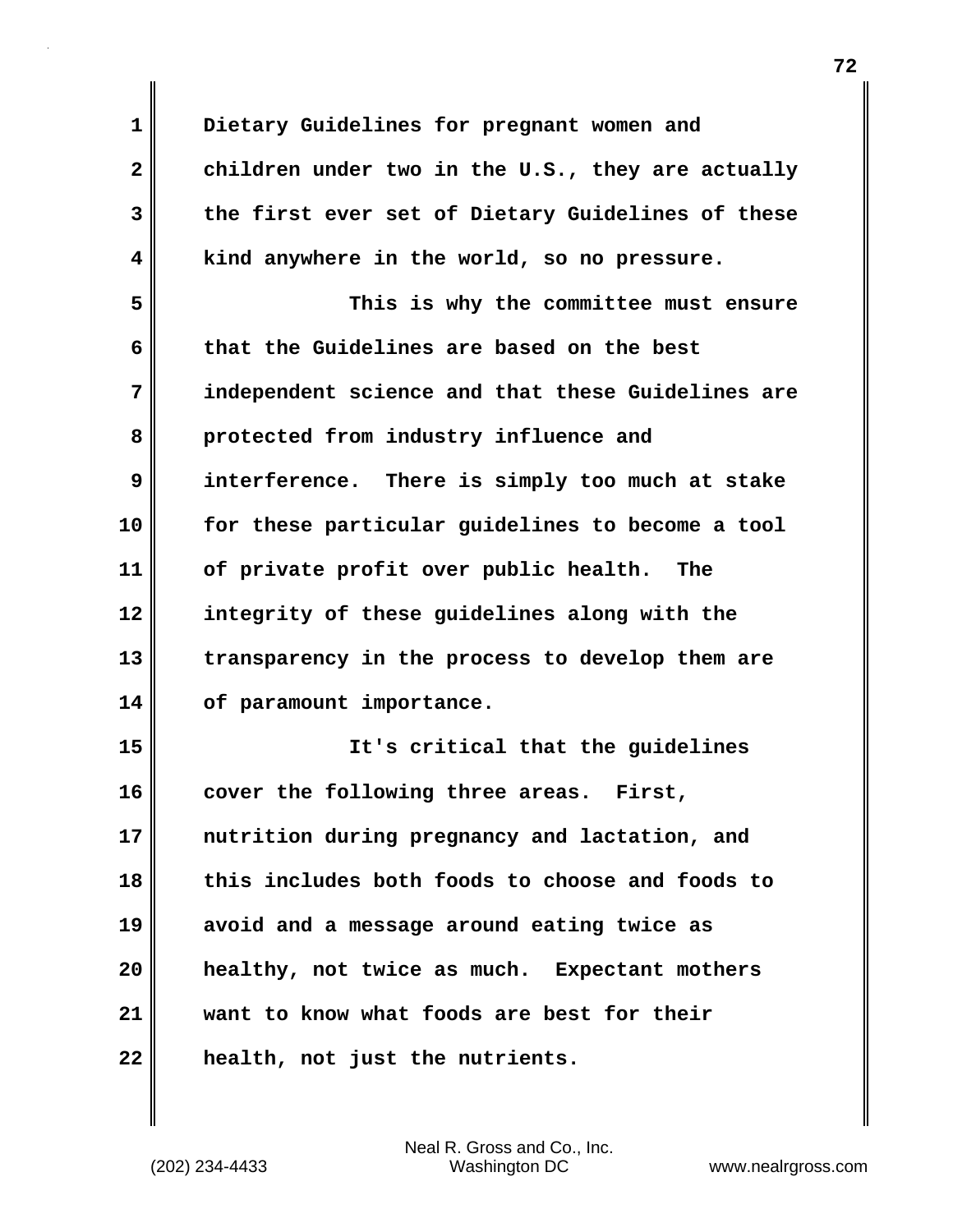**1** Second, consistent with the **2 longstanding recommendations from public health 3 authorities such as the World Health 4 Organization, the American College of 5 Obstetricians and Gynecologists, the American 6 Academy of Pediatrics. 7 The guidelines must reinforce that 8 breastfeeding is the best possible source of 9 nutrition for infants and that infants should be 10 breastfed exclusively for the first six months 11 followed by continued breastfeeding to at least 12 one year with the addition of appropriate 13 nutritious complementary food. 14 If breastfeeding is not available, 15 human donor milk is the next best alternative, 16 followed by infant formula if neither 17 breastfeeding nor human milk feeding are 18 available. 19 It's essential that the guidelines 20 also speak to the extraordinary health benefits 21 of breastfeeding to mothers, reducing the risk of 22 breast cancer, ovarian cancer, type 2 diabetes,**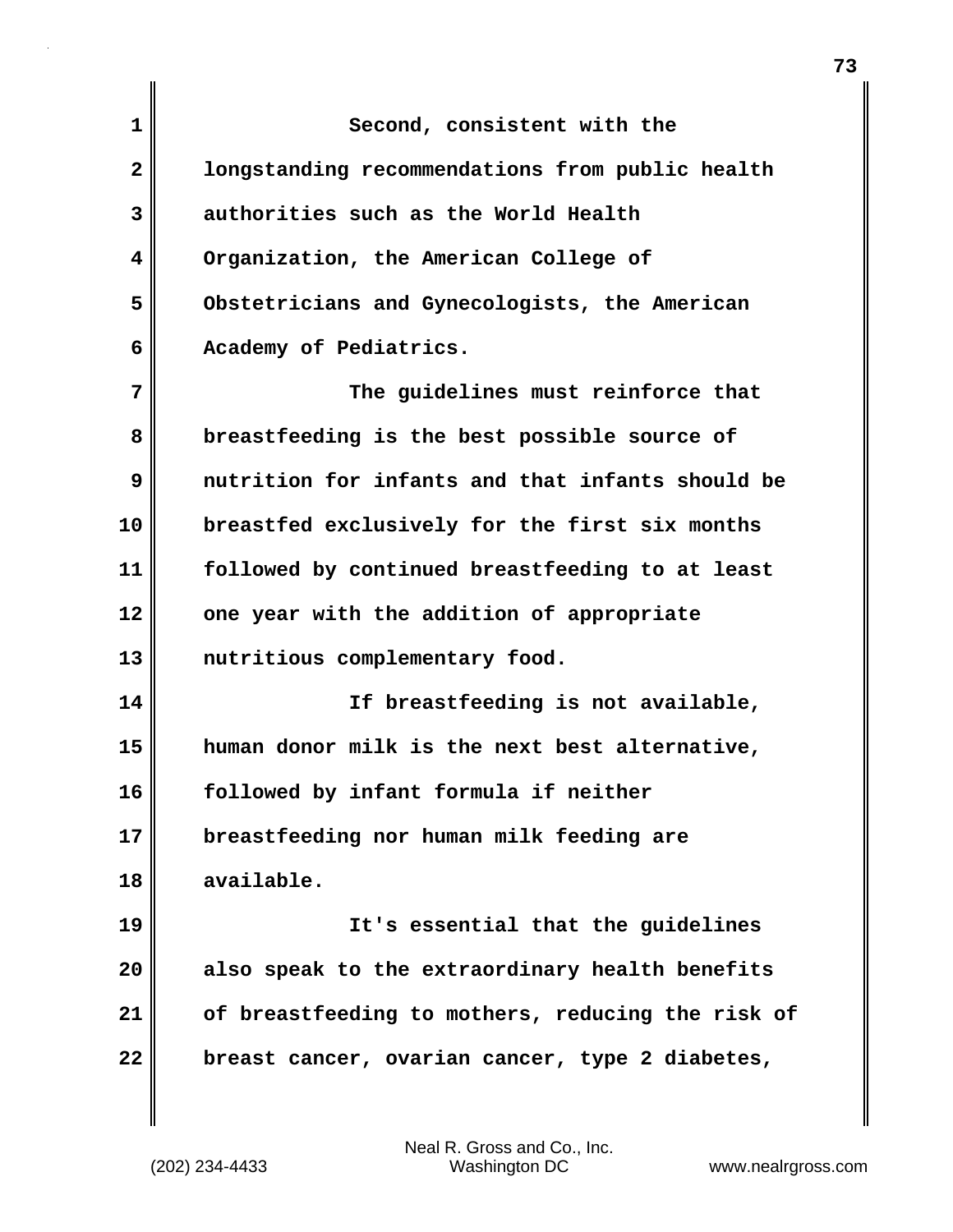**1 and high blood pressure. Breastfeeding also 2 plays a critical role in reducing this nation's 3 scandalous infant mortality rate as breastfeeding 4 reduces the rate of sudden infant death syndrome, 5 a leading cause of death among infants, 6 particularly black infants in the United States. 7 Third, clear guidance on introducing 8 a diverse diet of fruits, vegetables, meats, and 9 other complementary foods and the transition to 10 the family diet. 11 We know that the committee members 12 share our commitment to ensuring that every child 13 in America has a healthy first 1,000 days, and we 14 trust that the committee will carry out their 15 work with the upmost integrity and transparency. 16 Thank you to all of you for your service, and 17 thank you for the opportunity to provide comment. 18 DR. CASAVALE: Commenter 20. 19 DR. TRAPP: Hello. My name is Dr. 20 Caroline Trapp. I'm a nurse practitioner and 21 doctor of nursing practice who specializes in the 22 care of people with type 2 diabetes. And I'm an**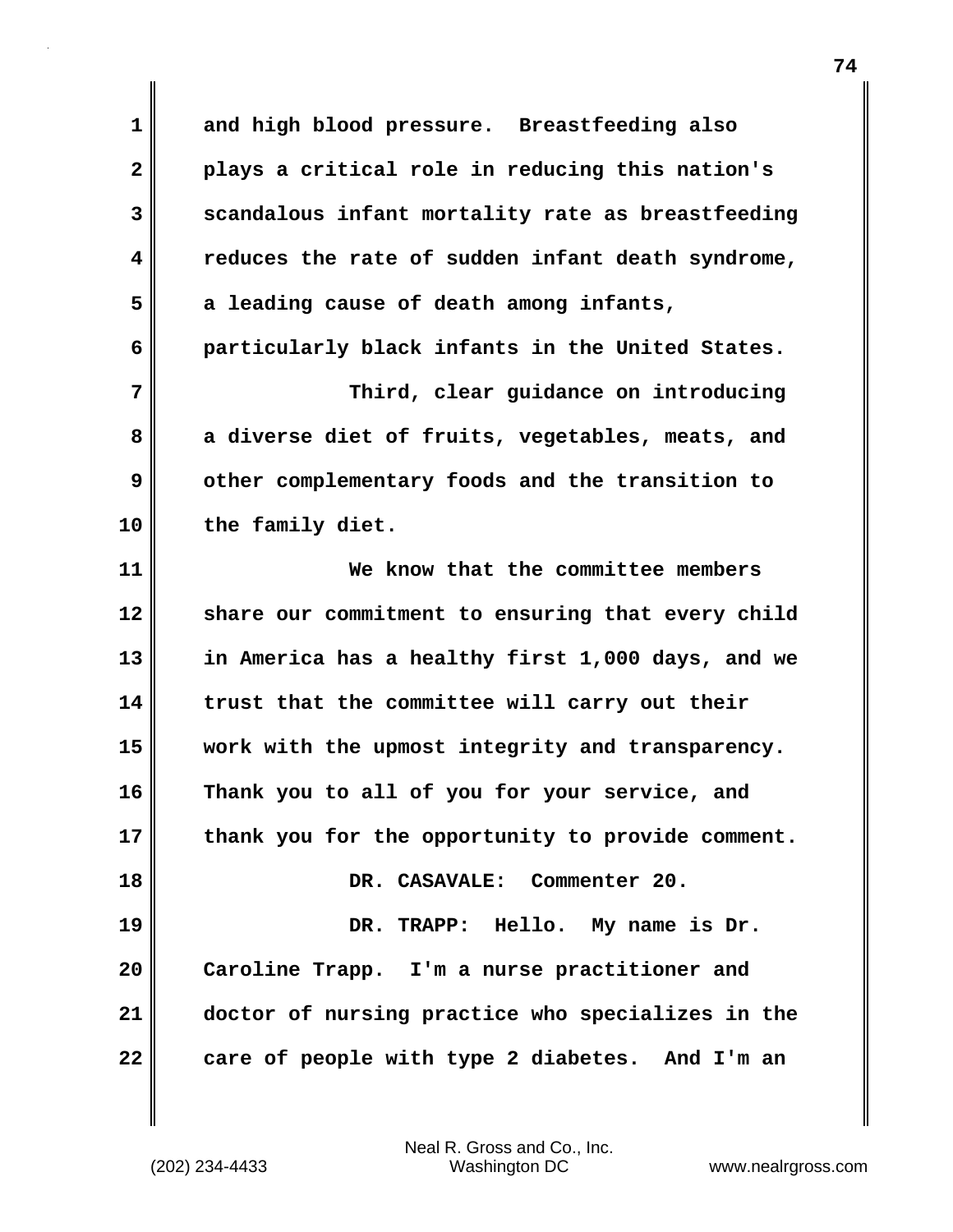**1 adjunct faculty member of the University of 2 Michigan School of Nursing.**

**3 I've traveled here today from Michigan 4 to speak to you about underconsumption of a 5 nutrient of concern for public health, fiber. My 6 number one concern is number two. Yes, I want to 7 talk to you about constipation.**

**8 We nurses are knowledgeable and 9 practical clinicians, and our patients talk to us 10 about this medical issue. In underserved 11 populations with limited access to fresh fruits, 12 vegetables, and whole grains, it is common to 13 have patients report having a bowel movement only 14 once or twice a week.**

**15 These are the same people who are at 16 risk for obesity, colorectal cancers, heart 17 disease, and type 2 diabetes -- all diseases that 18 are linked to overconsumption of meat and highly 19 processed foods and underconsumption of pulses 20 and other plants.**

**21 Constipation is not limited to people 22 with food insecurity. The CDC estimated in 2017**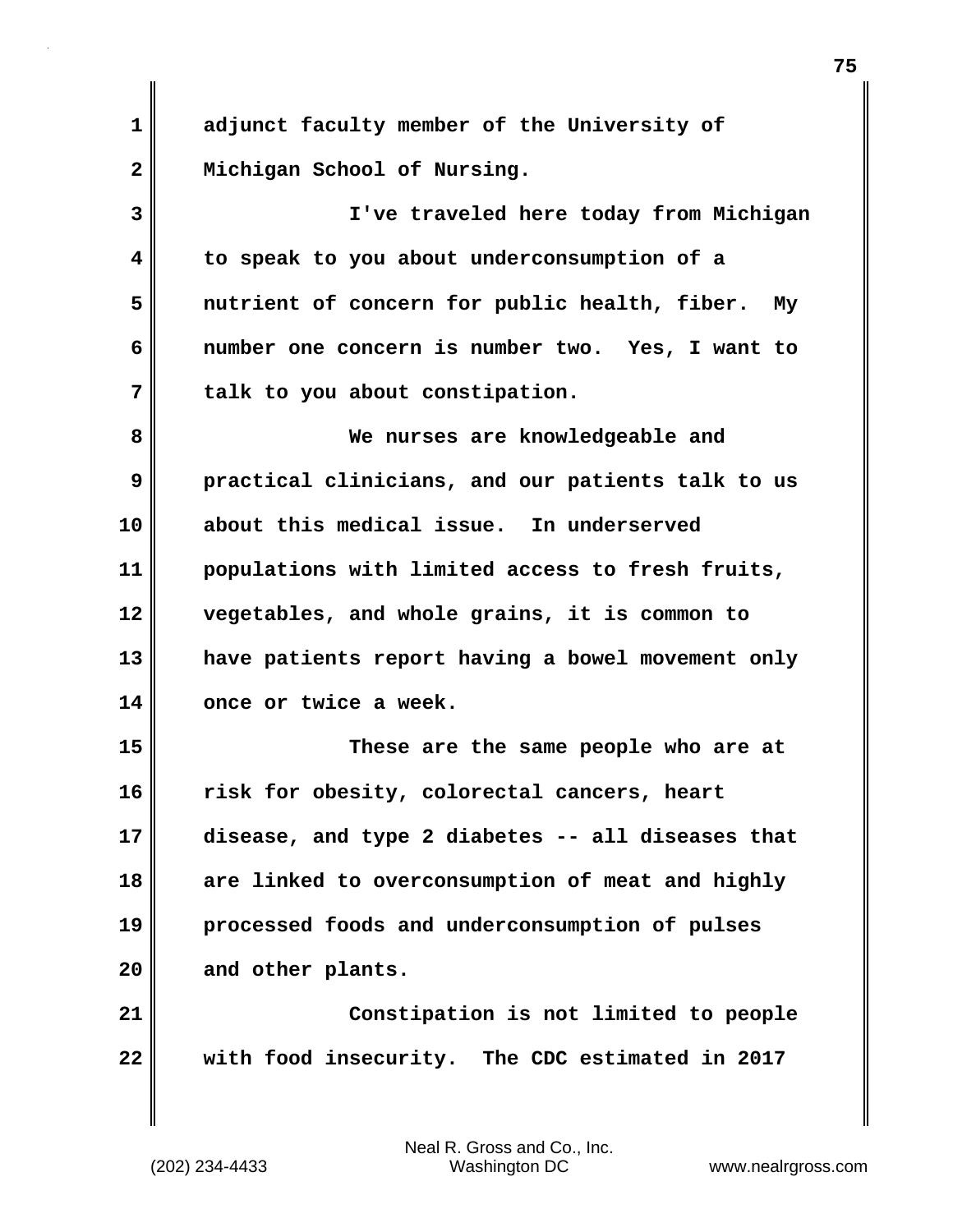**1 that only one in 10 adults eat enough fruits and 2 vegetables. Walk into any pharmacy or large 3 grocery across the U.S. and you will see multiple 4 shelves filled with laxatives.**

**5 Constipation is not the only concern** 6 of too little fiber. Foods are packaged and **7 foods high in fiber such as fruits, vegetables, 8 pulses, and whole grains also are high in other 9 critically important nutrients. Given the 10 nutrient density of plant foods, the only source 11 of dietary fiber, this committee could vast 12 improve the health of Americans in this way.**

**13 Summarize your 800-plus page report to 14 the USDA, HHS with just one sentence. All 15 Americans are advised to consume a fiber rich 16 diet, aiming for 30 to 40 grams of fiber per day 17 from whole foods. Studies have shown that the 18 more fiber the better. Less risk of developing 19 obesity, heart disease, type 2 diabetes, 20 depression, colorectal cancer, and even early 21 mortality.**

**22 Why are Americans eating too little**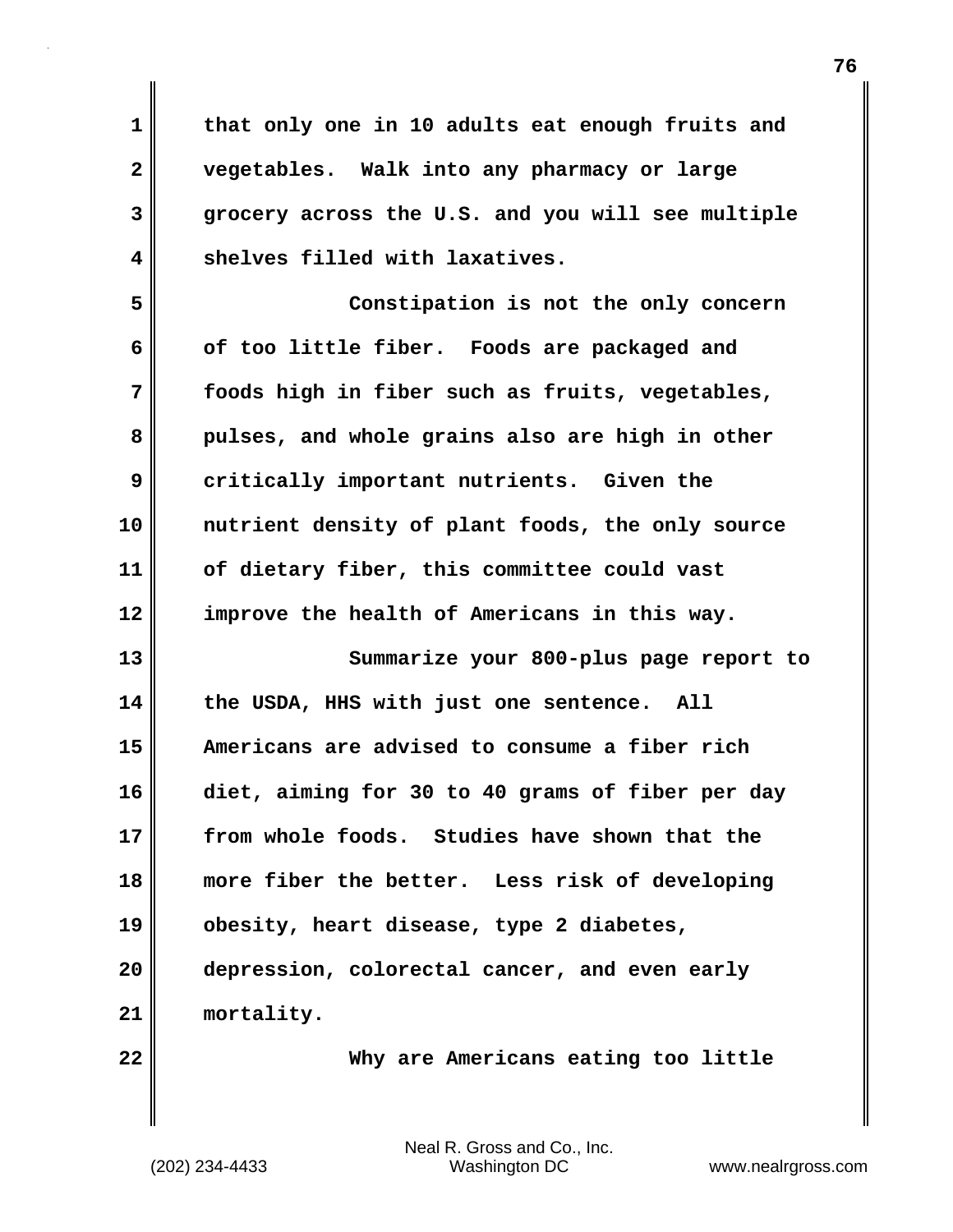**1 fiber? One reason is that industry has promoted 2 a fear of carbohydrates. We know that type 2 3 diabetes is not a result of eating too many 4 apples or sweet potatoes or even whole wheat 5 bread. But I have patients who have been led to 6 believe that all carbs are bad and that somehow a 7 greasy burger without a bun will save them. 8 I ask you to help reduce the nutrition 9 confusion and prioritize foods that are naturally 10 full of fiber. Replace the healthy vegetarian 11 pattern with a healthy whole food plant-based 12 pattern. Let's make America go again. 13 (Laughter.) 14 DR. CASAVALE: Commenter 21. 15 MS. BORRA: Thank you. Hard act to 16 follow. Well, good morning. My name is Sue 17 Borra. And as a registered dietician, I 18 appreciate the opportunity to provide comments to 19 you this morning on behalf of the Food Marketing 20 Institute. 21 We're the trade association 22 representing the entire retail food industry. We**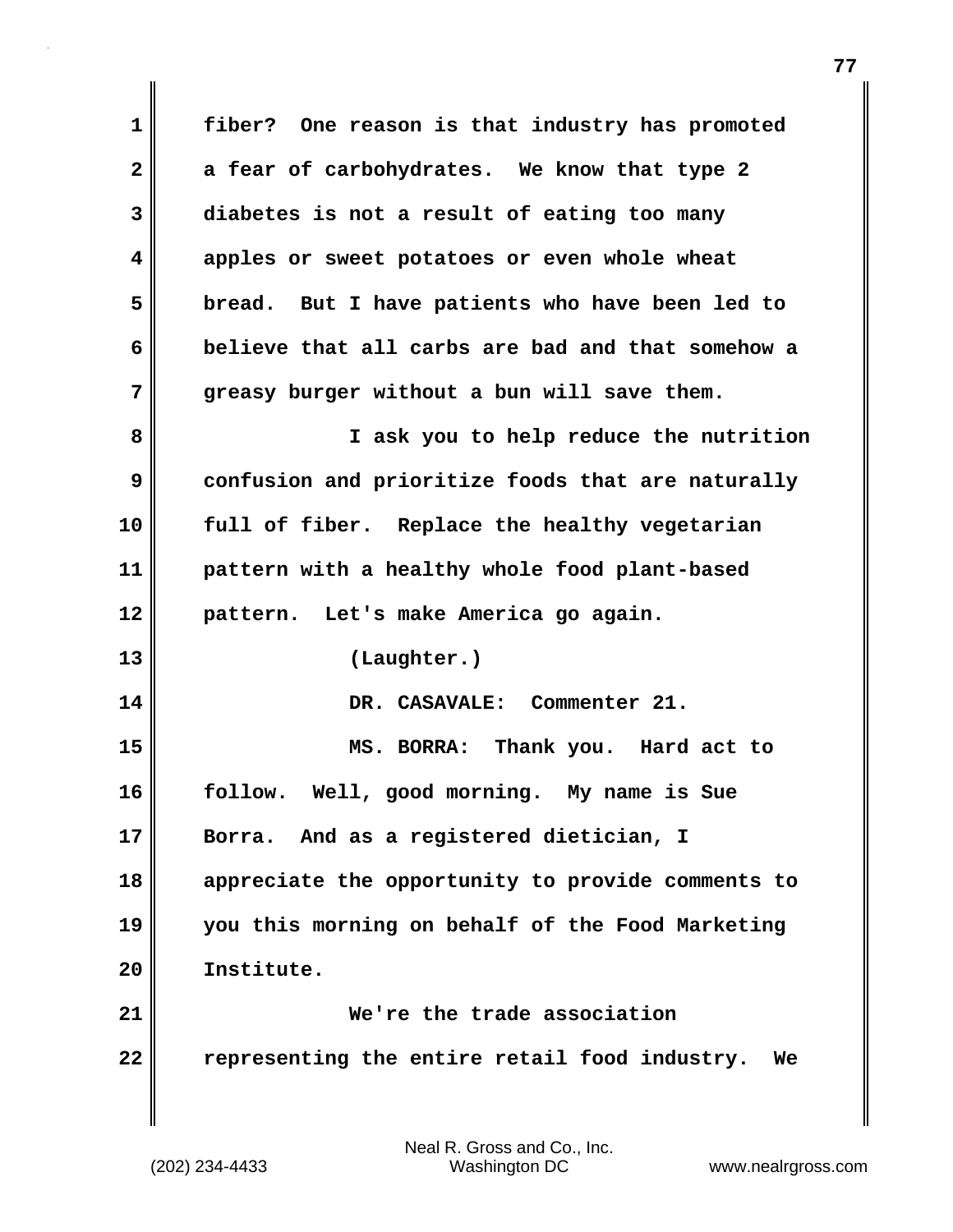**1 have single-owner grocery stores and large 2 multi-chain stores along with online operators. 3 In total, our FMI member companies operate or 4 sell about \$800 billion worth of groceries every 5 year as well as we have about 33,000 stores that** 6 **our consumers shop at.** 

**7 For the 2020 Dietary Guidelines, FMI 8 does support both the focus of a life stages 9 approach as well as the continued focus on what 10 we eat and drink over time. While we know 11 dietary guidance must be science based and 12 practical but more importantly, they must be 13 practical for consumers to apply to their 14 lifestyles in order to really achieve these 15 recommendations.**

**16 As this process moves forward, an 17 important question must be asked. How will the 18 Dietary Guidelines encourage and support 19 adherence to dietary patterns that are identified 20 as being most helpful for Americans? This is a 21 topic very near and dear to FMI members.**

**22**  $\parallel$  **22** As the supermarket industry has long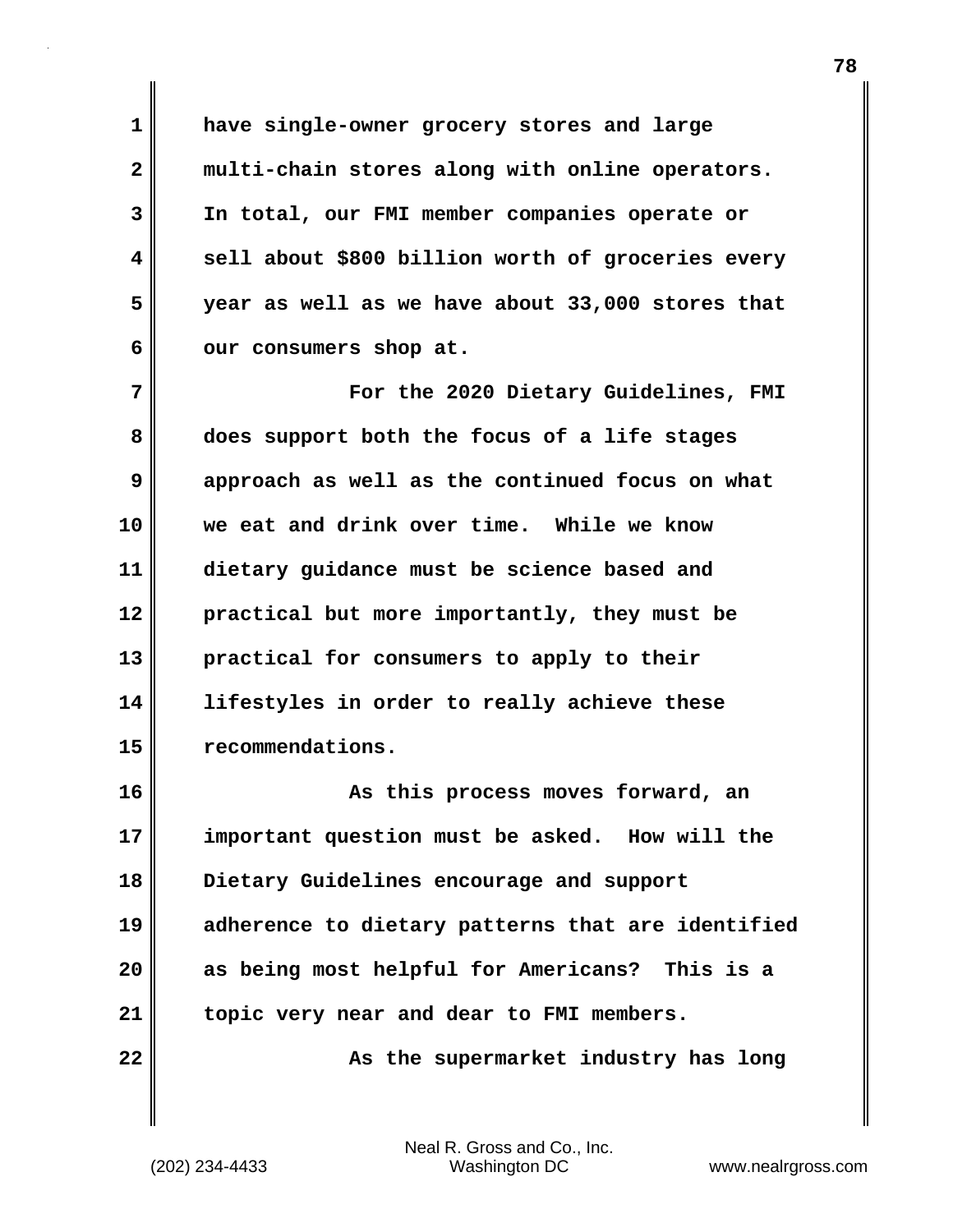**1 been committed to helping consumers achieve and 2 maintain a healthy balanced diet, retailers have 3 created a marketplace for nutrition and health 4 information. They continually strive to find new 5 and innovative ways to facilitate healthy choices 6 in their stores, and this will help improve 7 eating behaviors among our shoppers. 8 In fact, 95 percent of supermarkets 9 currently employ registered dieticians who assist 10 in identifying healthful choices at point of 11 purchase. They support the preparation of 12 nutritious meals through demonstrations, meal 13 kits, and much more. 14 All this positions food retailers in 15 a unique situation to really help consumers 16 achieve their health goals. However, we all know 17 adherence to the recommended patterns is as 18 important as the patterns themselves, which makes 19 it necessary for us to explore how and where 20 foods and meals that comprise dietary patterns 21 are consumed. 22 With that in mind, to improve the**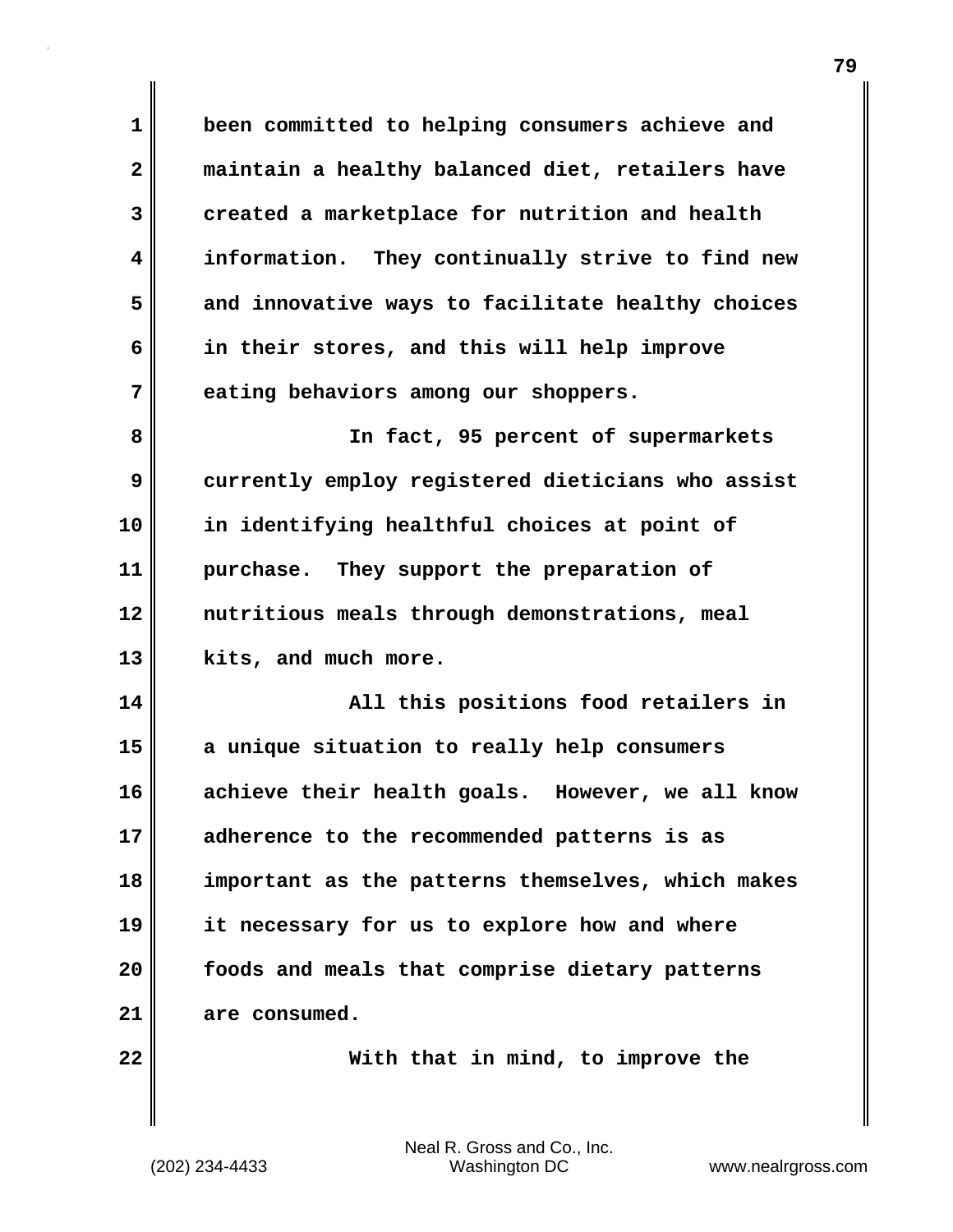**1 health of Americans, policy must include guidance 2 related to building healthy habits which starts 3 at the breakfast, lunch, and dinner table. 4 Existing research including FMI research 5 indicates that those who eat and cook at home eat 6 more fruits and vegetables and consume fewer 7 calories, fats, and sugars. 8 Furthermore, emerging research 9 indicates that children and adolescents that 10 share family meals at home are more likely to be 11 in a normal weight range and have healthier 12 dietary eating patterns as well as emotional 13 health benefits. 14 Two, previous additions of the Dietary 15 Guidelines provide suggestions to eat at home as 16 a way to lower calories. And FMI strongly 17 encourages this for the future. The committee 18 could also consider the importance of consuming 19 family meals at home based on existing and** 20 emerging research. **21 In conclusion, the next frontier to 22 benefit public health is truly identifying**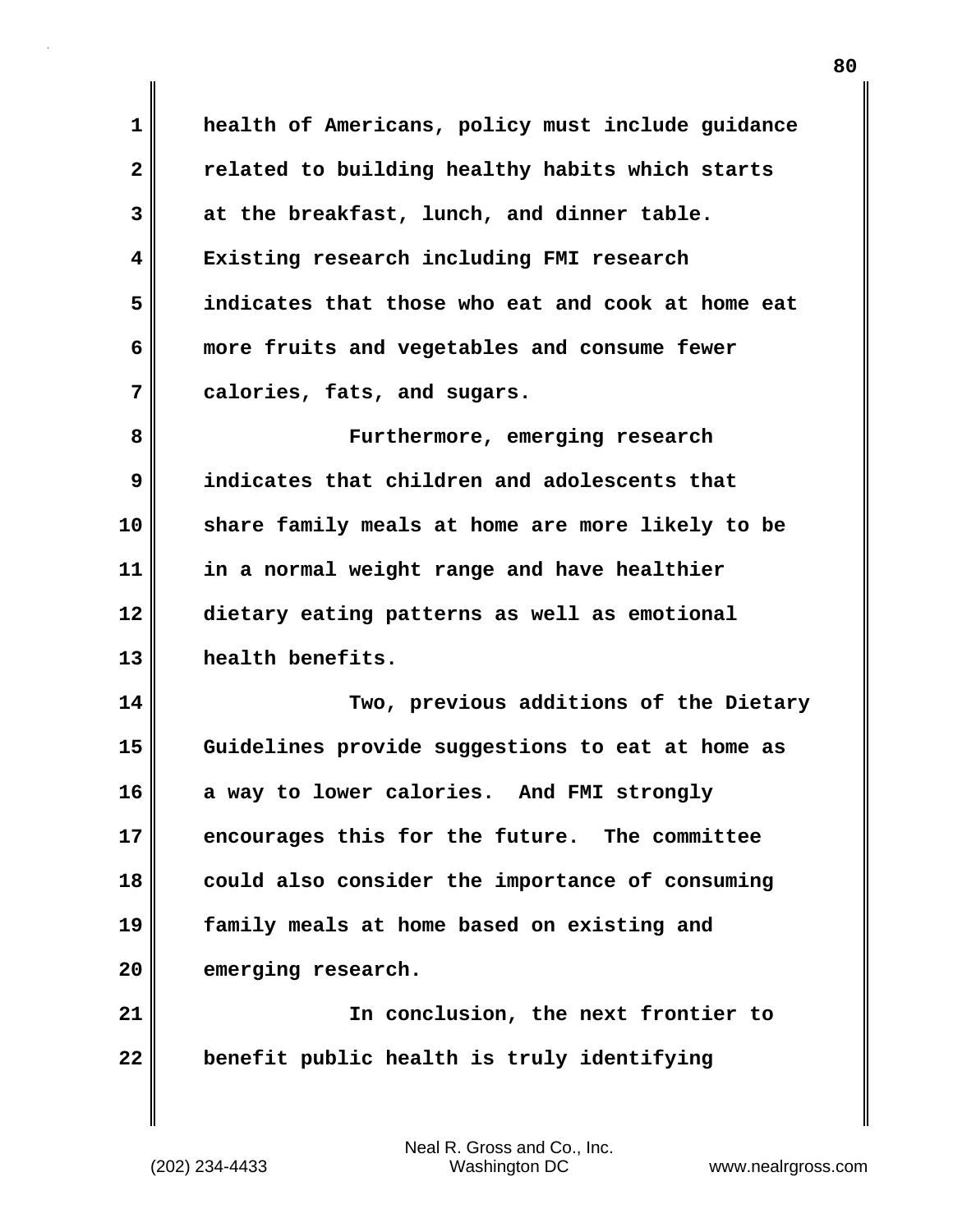**1 science-based approaches to increase adherence to 2 dietary guidance and encouraging family meals 3 consumed at home through guidance as a logical 4 approach to consider when developing guidance 5 that facilitates healthy lifestyles. 6 Thank you. 7 DR. CASAVALE: Commenter 22. 8 MS. HAYES: Thank you for the 9** opportunity to address the future Dietary **10 Guidelines for Americans. My name is Dayle 11 Hayes. I'm a registered dietician and president 12 for Nutrition for the Future, based in Montana. 13** As a consultant, I work with USDA **14 programs for pregnant women, infants, childcare, 15 and school-based nutrition programs as well as 16 agricultural commodity groups. In 2018, I was 17 the lead author for the Academy of Nutrition and 18 Dietetics position and practice papers on school 19 nutrition services. 20 My comments today specifically address 21 the work of the dietary pattern subcommittee and 22 the food pattern modeling working group, focused**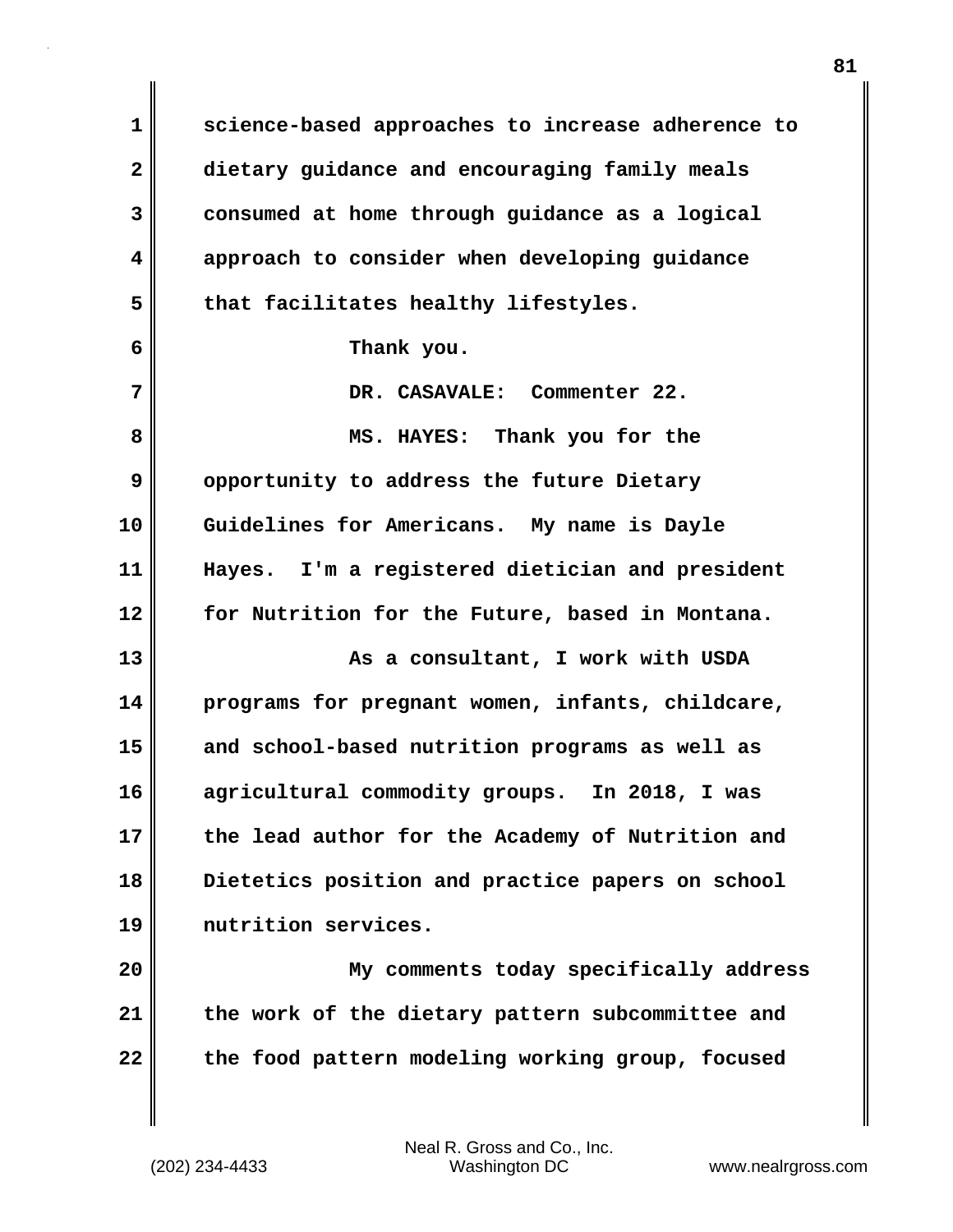**1 on accepted solutions and marketplace 2 implementation strategies that have shown success 3 helping to increase vegetable consumption. 4 We know that across all age groups, 5 consumers fail to meet the recommended minimum 6 daily servings of vegetables. Vegetable 7 consumption relative to recommendations is lowest 8 among boys 9 to 13 and girls 14 to 18. We also 9 know that there has been little significant 10 change in consumption over the past decade. 11 However, school nutrition programs are 12 collaborating with food manufacturers and USDA 13 foods to increase student consumption of 14 vegetables and pulses while reducing sodium.**  15 School meals based on the Dietary Guidelines are **16 served to more than 30 million students at lunch 17 daily and to another 14 million students at**

**18 breakfast.**

**19 School meal planners have learned how 20 to balance student acceptance with enhanced 21 nutrition, lowering fat, cholesterol, and sodium 22 by serving cost effective, flavorful entrees that**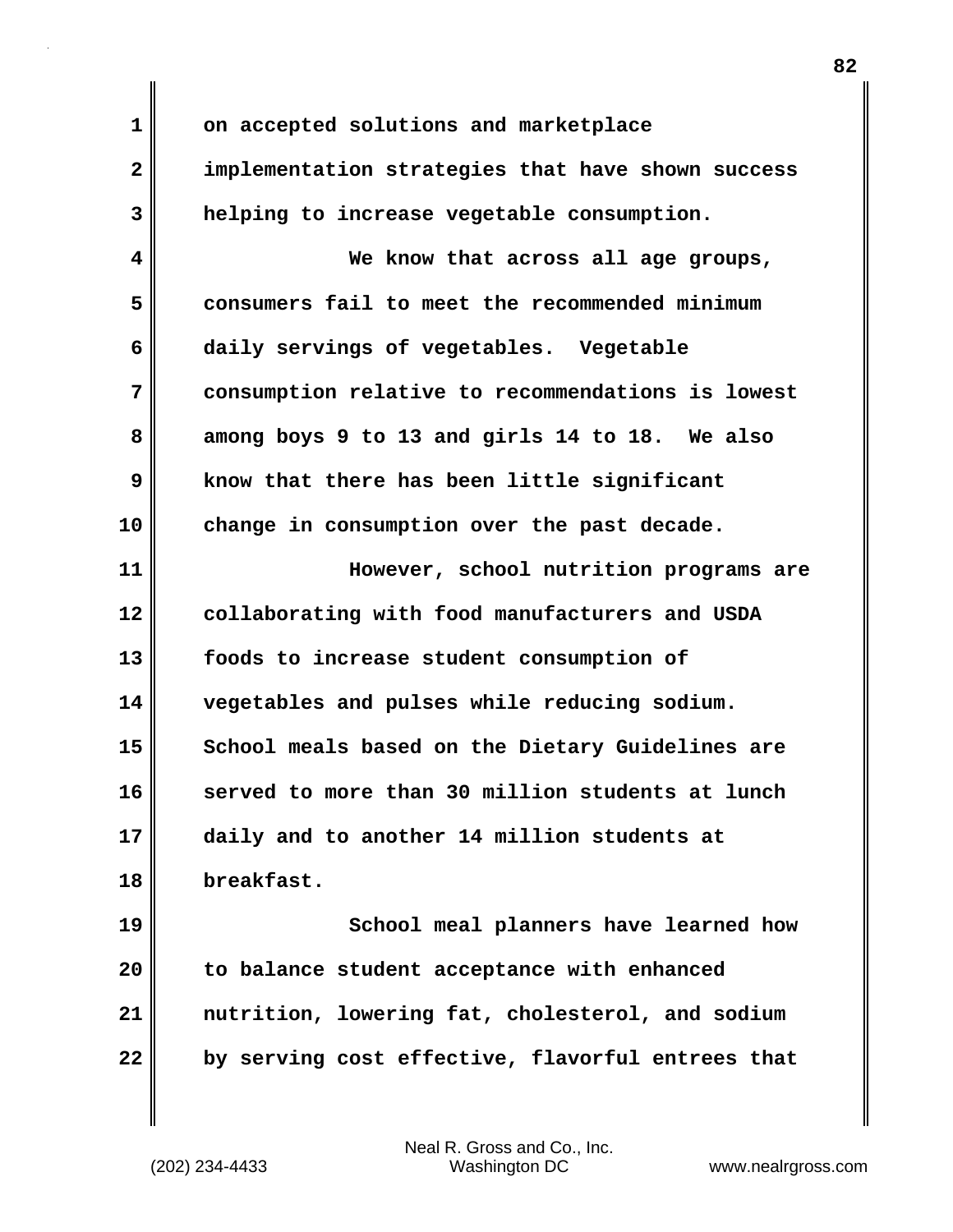**1 blend meat proteins with vegetables like 2 mushrooms, peppers, onions, and pulses. 3 This follows a strategy suggested in 4 the 2015 Dietary Guidelines. One realistic 5 option is to increase the vegetable content of 6 mixed dishes while decreasing the amounts of 7 other food components that are often over 8 consumed. 9 These efforts are influencing student 10 eating patterns at school and beyond. Blending 11 meat and vegetables also helps to reduce overall 12 food waste in schools and to establish an early 13 foundation for the healthy eating patterns that 14 are known to help reduce the burden of chronic 15 diseases. 16 A shining success story comes from 17 Cincinnati public schools, where Director Jessica 18 Shelly and her team serve nearly four million 19 school lunches yearly which includes over 178,000 20 blended beef and mushroom burger patties from an 21 Ohio-based food processor. All Cincinnati public 22 school lunches also include a salad bar with a**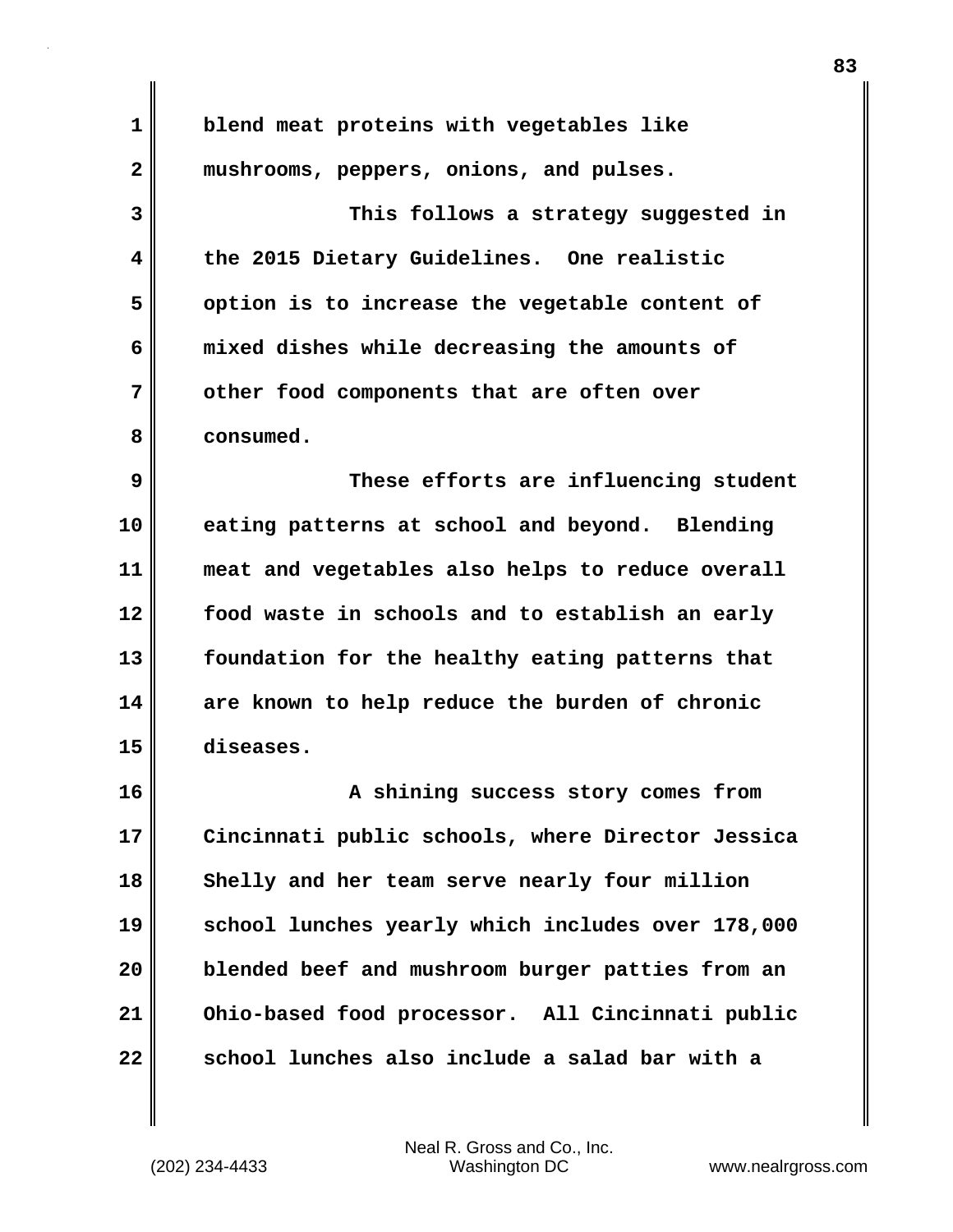**1 variety of fruits and vegetables, another Dietary 2 Guideline strategy allowing students to choose a 3 green salad or a vegetable as a side dish. 4 Thanks again for the opportunity to 5 illustrate how school districts are implementing 6 real world strategies to increase vegetable 7 intake by following dietary guidance. 8 DR. CASAVALE: Commenter 23. 9 MS. FERRANTO: Hi. Good morning. My 10 name is Gale Ferranto, and I am the President of 11 Buona Foods and Bella Mushroom Farms, a third 12 generation mushroom producer from Kennett Square, 13 Pennsylvania, the mushroom capital of the world. 14 The U.S. mushroom industry has spent 15 the past two decades investing in scientific 16 research to better understand the nutrient 17 composition and benefits of mushrooms. One 18 result of that research has been the creation of 19 a very practical culinary concept we call the 20 blend. 21 The idea that combining ground meat 22 with finely chopped mushrooms creates more**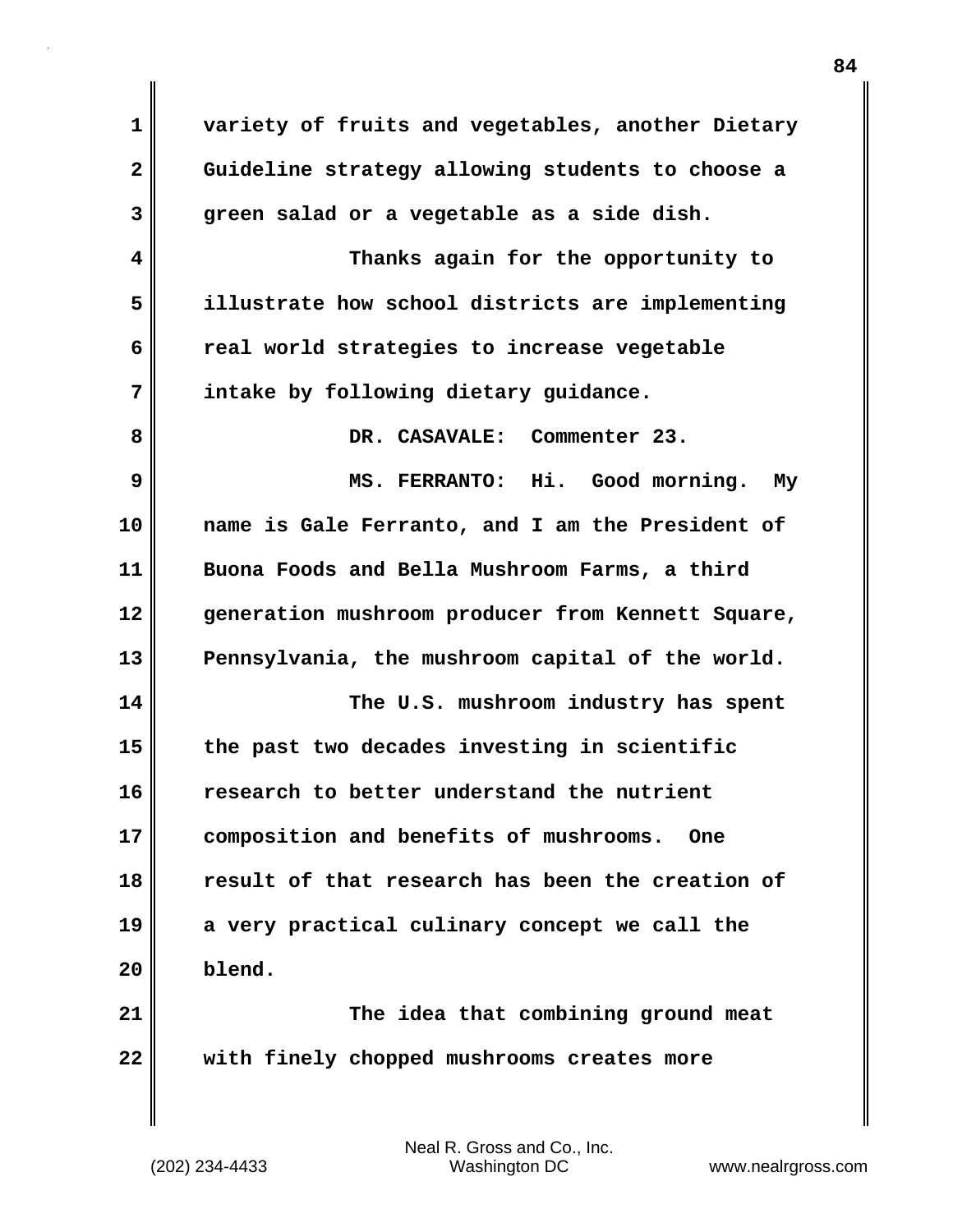**1 nutritious, delicious versions of iconic American 2 dishes such as burgers. A study published in the 3 Journal of Food Science explored the flavor 4 enhancing properties of mushrooms and found that 5 blending finely chopped mushrooms with ground 6 meat enhances flavor and nutrition.**

**7 For example, a traditional ground meat 8 recipe prepared with 50 percent mushroom and 50 9 percent meat can reduce calorie, saturated fat, 10 and sodium intake; add nutrients like vitamin D, 11 potassium, B vitamins, and antioxidants; and 12 enhance overall flavor thanks to mushrooms' 13 natural umami.**

**14 If the 2020 Dietary Guidelines once 15 again aimed to guide Americans to increase their 16 vegetable consumption while decreasing saturated 17 fat and sodium intake, I'd like to offer the 18 mushroom industry's blended concept as 19 inspiration.**

**20 It's a real life solution that now has 21 been adopted by hundreds of schools and colleges 22 and even embraced by fast food chains such as**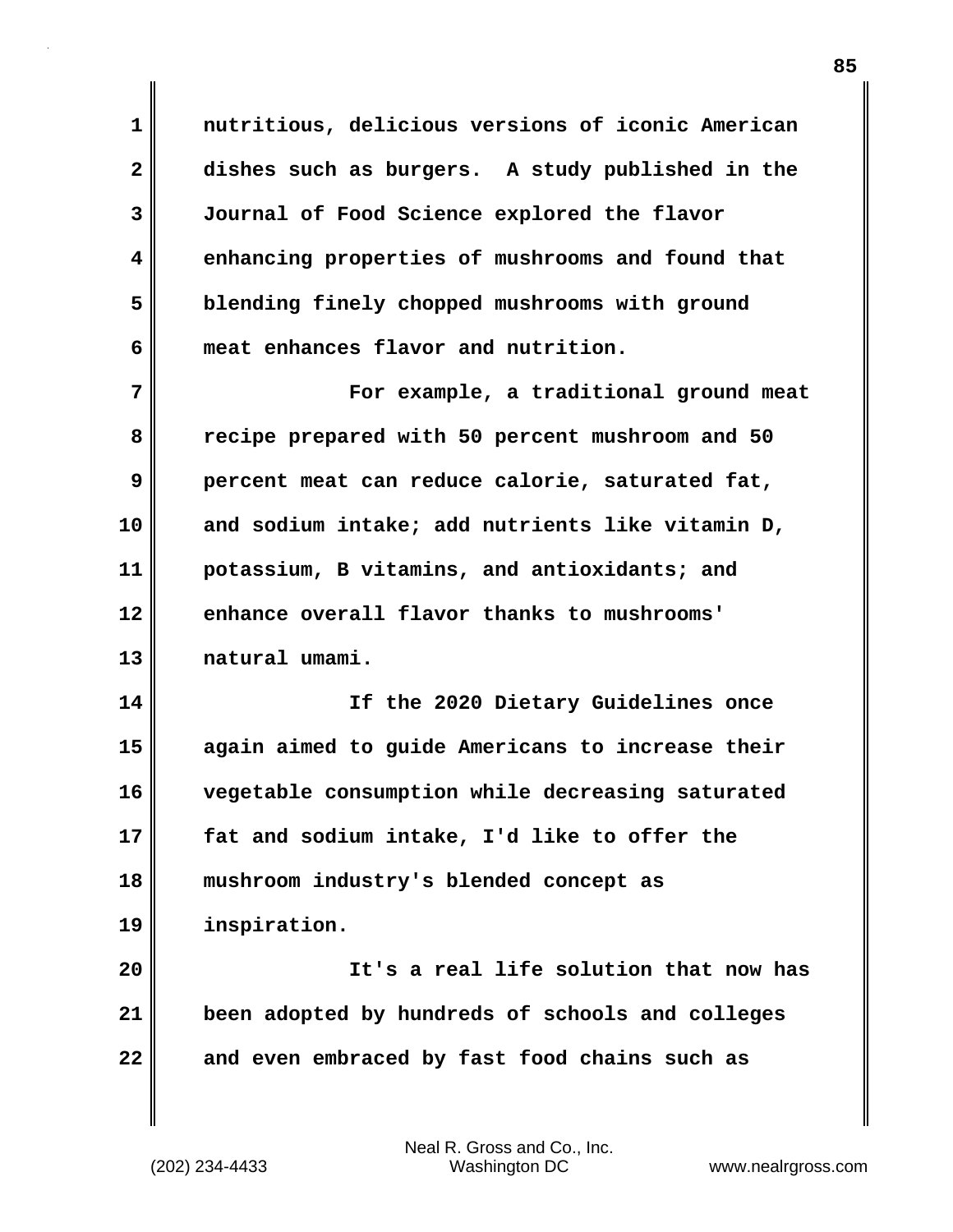**1 Sonic Drive-ins, which is the first national** 2 chain to adopt the blended burger to their menu. **3 Sonic is the nation's largest drive-in 4 restaurant, serving over three million customers 5 per day. 6 Americans want to enhance healthier 7 eating patterns, and simple ideas such as the 8 blend can make a positive impact by helping make 9 our favorite foods as nutritious as they are 10 delicious. 11 Thank you for your exploration and 12 consideration of solutions such as the blend and 13 mushrooms to guide Americans towards healthier 14 eating patterns. 15 DR. CASAVALE: Commenter 24. 16 MS. GOLDMAN: My name is Sarah 17 Goldman, and I am a researcher at the Johns 18 Hopkins Center for a Livable Future based at the 19 Bloomberg School of Public Health and the 20 Department of Environmental Health and 21 Engineering. The opinions expressed here today 22 are my own.**

**86**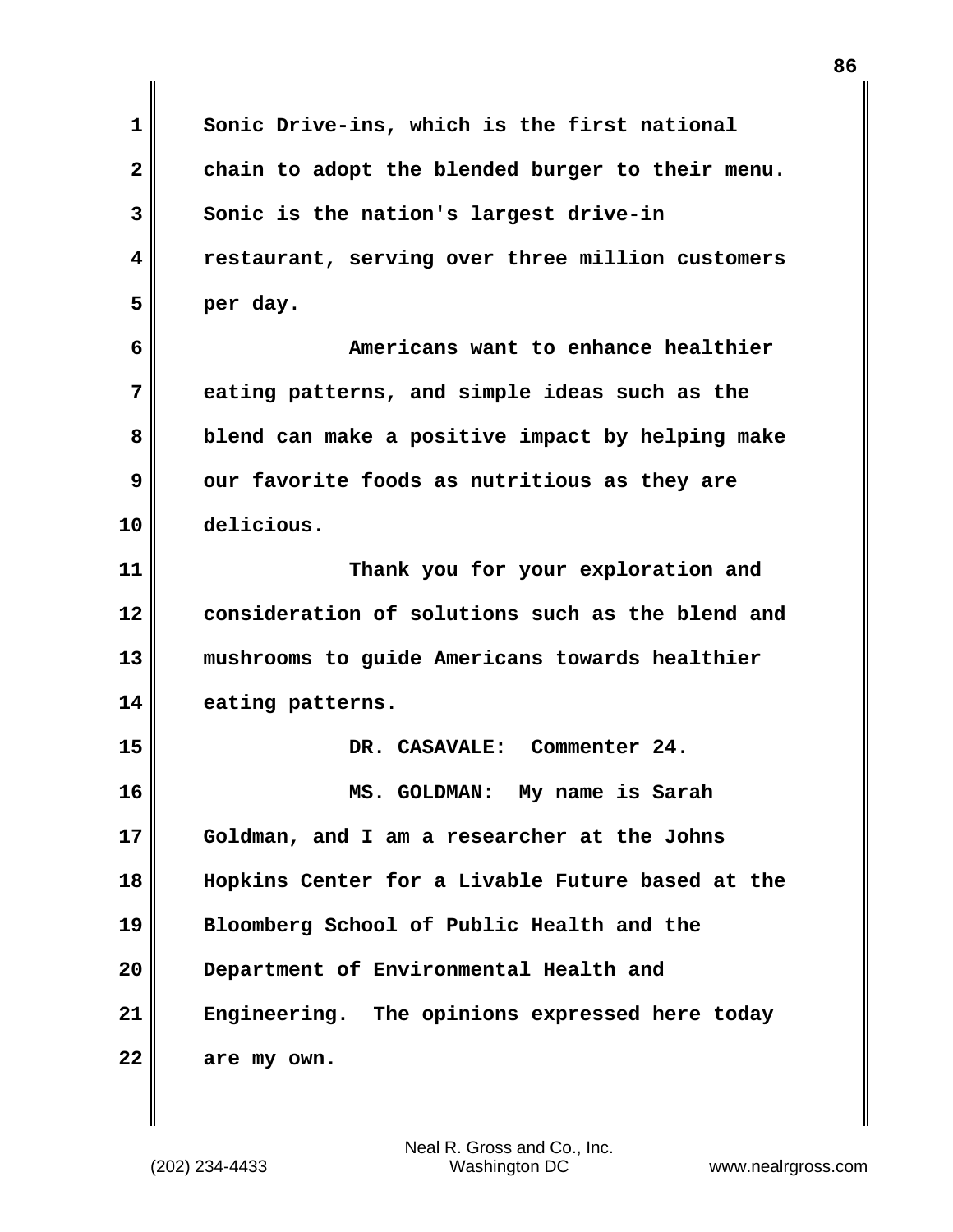**1 The Center for a Livable Future 2 investigates the interconnections among diet, 3 food production, public health, and the 4 environment. We recognize the important role 5 that the Dietary Guidelines for Americans plays 6 in promoting health, advising nutrition choices, 7 and informing policies and programs across the 8 United States. 9 Today I will discuss a few comments on 10 the questions included in the subsection 11 addressing dietary patterns and provide 12 additional recommendations related to the 13 integrity of the Dietary Guidelines development 14 process. More details and evidence related to 15 this comment will be submitted through our 16 written comments. 17 The Dietary Guidelines Advisory 18 Committee should explore the relationship between 19 dietary patterns high in red and/or processed 20 meats and chronic disease health outcomes, 21 particularly in comparison to dietary patterns 22 rich in fruits, vegetables, and plant-based**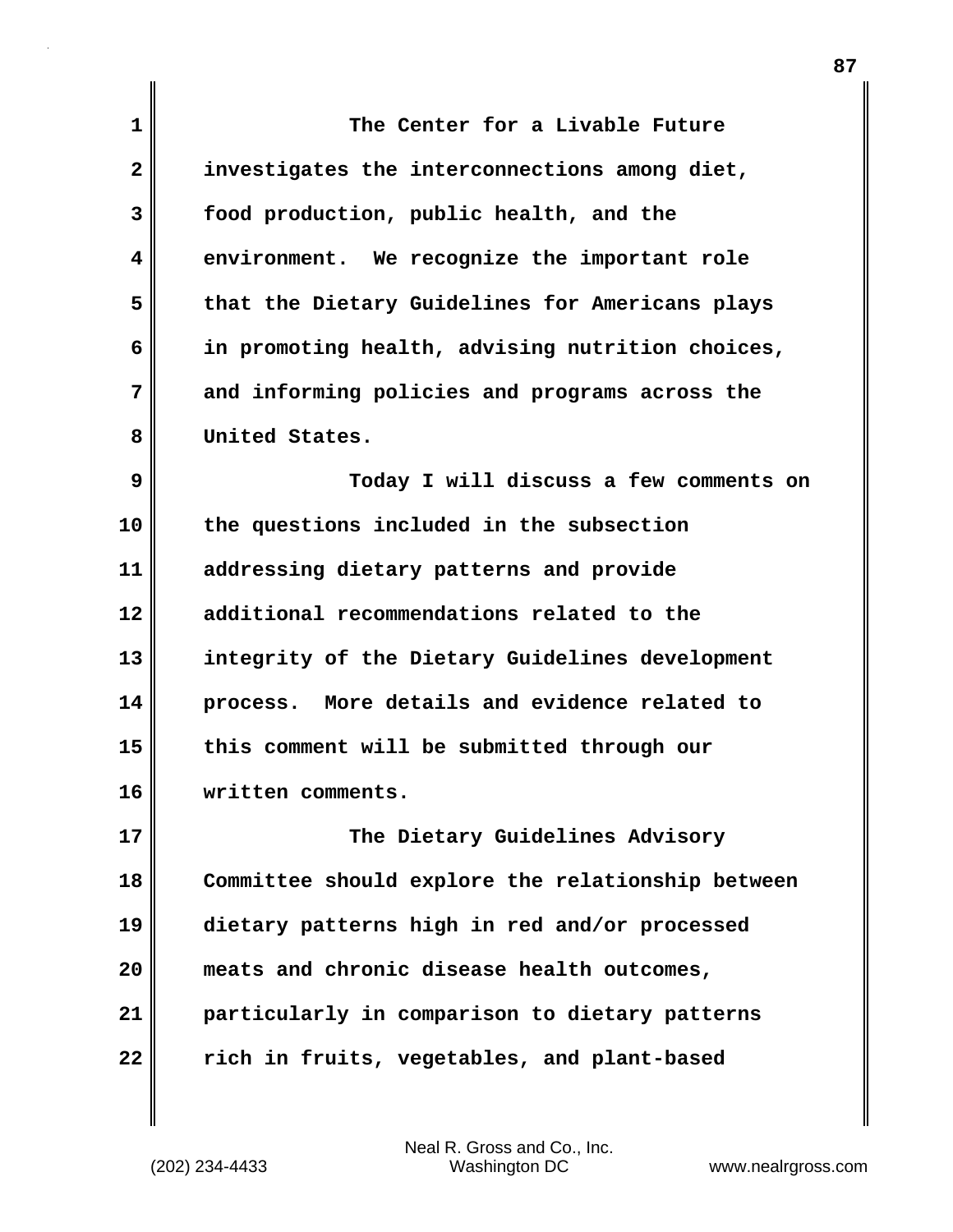**1 proteins.**

| $\overline{\mathbf{2}}$ | The committee should publish                      |
|-------------------------|---------------------------------------------------|
| 3                       | guidelines recommending limited consumption of    |
| 4                       | red and/or processed meats. There is strong       |
| 5                       | evidence from perspective studies and meta        |
| 6                       | analyses that moderate to high consumption of red |
| 7                       | meat and/or processed meat is associated with     |
| 8                       | risk of stroke, diabetes, heart failure,          |
| 9                       | colorectal cancer, and hypertension. However,     |
| 10                      | dietary patterns high in plant-based foods and    |
| 11                      | lower in animal-based foods can help prevent      |
| 12                      | these chronic disease conditions and promote      |
| 13                      | health.                                           |
| 14                      | The Dietary Guidelines Advisory                   |
| 15                      | Committee should also explore the other benefits  |
| 16                      | of diets higher in minimally processed            |
| 17                      | plant-based foods and lower in animal source      |
| 18                      | foods with a specific focus on the future of food |
| 19                      | security and publish guidelines that incorporate  |
| 20                      | the role of sustainable diets in assuring that    |
| 21                      | all Americans have future access to healthy       |
| 22                      | nutritious foods.                                 |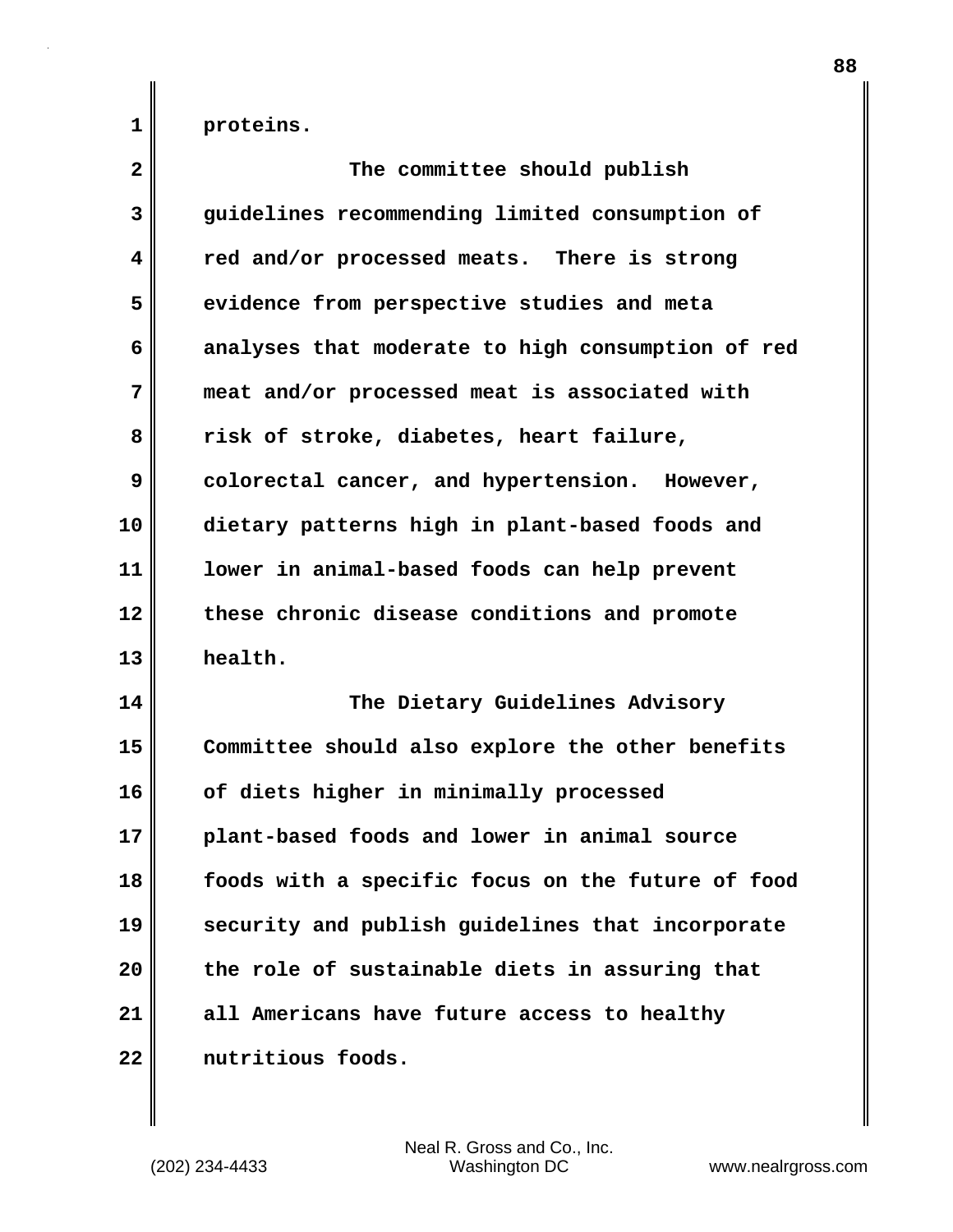| 1            | In 2015, the Dietary Guidelines                   |
|--------------|---------------------------------------------------|
| $\mathbf{2}$ | Advisory Committee found that a dietary pattern   |
| 3            | high in plant-based foods such as vegetables,     |
| 4            | fruits, whole grains, legumes, nuts, seeds, and   |
| 5            | lower in animal-based foods is more health        |
| 6            | promoting and is associated with less             |
| 7            | environmental impact than is the current average  |
| 8            | U.S. diet. The Dietary Guidelines for Americans   |
| 9            | should also incorporate the role of sustainable   |
| 10           | diets and assuring future access to healthy foods |
| 11           | for all Americans.                                |
| 12           | Finally, the Dietary Guideline should             |
| 13           | identify complementary programs and policies that |
| 14           | support healthy food access and address the root  |
| 15           | causes of diet related health disparities.        |
| 16           | Finally, the Dietary Guidelines                   |
| 17           | Advisory Committee, USDA, Department of Health    |
| 18           | and Human Services, and the U.S. Congress should  |
| 19           | take the necessary steps to ensure the integrity  |
| 20           | of the Dietary Guidelines for all Americans.      |
| 21           | Thank you.                                        |
| 22           | DR. CASAVALE:<br>Commenter 25.                    |
|              |                                                   |

(202) 234-4433 Washington DC www.nealrgross.com Neal R. Gross and Co., Inc.

 $\mathbf{I}$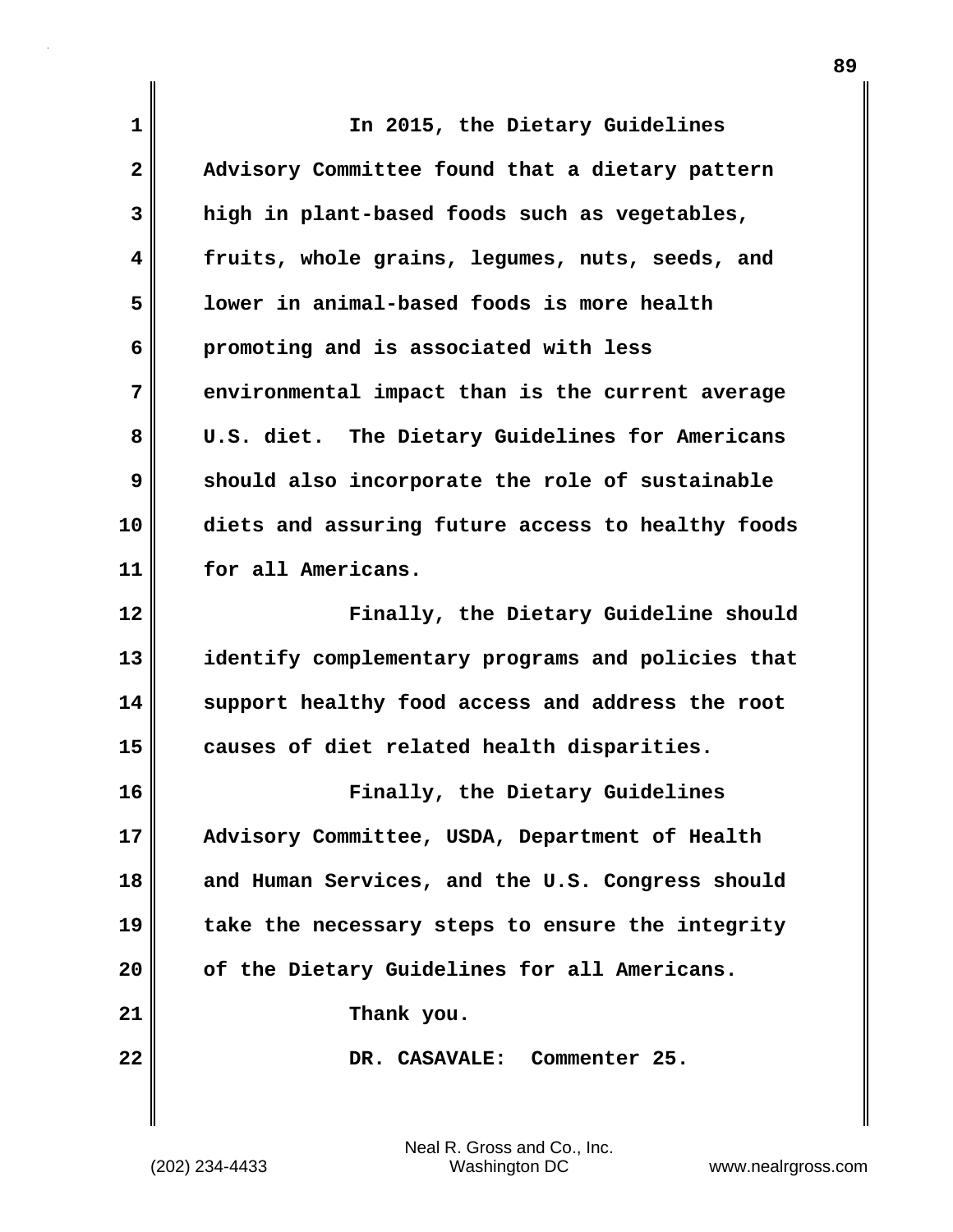| $\mathbf 1$ | MS. MARSH: My name is Colleen Marsh.              |
|-------------|---------------------------------------------------|
| 2           | I'm here on behalf of myself and those less       |
| 3           | informed. The topic of added sugar has brought    |
| 4           | me here from North Carolina. As a retired         |
| 5           | athlete and disabled veteran, I can attest to the |
| 6           | positive effects reducing dietary sugar has on    |
| 7           | inflammation and chronic pain.                    |
| 8           | As a pharmaceutical rep, I've                     |
| 9           | witnessed the degenerative effects of diabetes.   |
| 10          | And now as a public health master's student, I    |
| 11          | have a voice to advocate. Literature reviews      |
| 12          | from reputable sources show a correlation between |
| 13          | sugar intake and disease such as diabetes,        |
| 14          | cardiovascular disease, and cancers.              |
| 15          | It would be naive to single out sugar             |
| 16          | as the only dietary contributor to poor health,   |
| 17          | but it is a contributor to the development of     |
| 18          | chronic disease --- a contributor Americans are   |
| 19          | woefully uneducated about.                        |
| 20          | I'm here to ask that the 2020                     |
| 21          | Guidelines list the recommendation for sugar as   |
| 22          | they do the other contributors to metabolic       |

 $\mathbf{I}$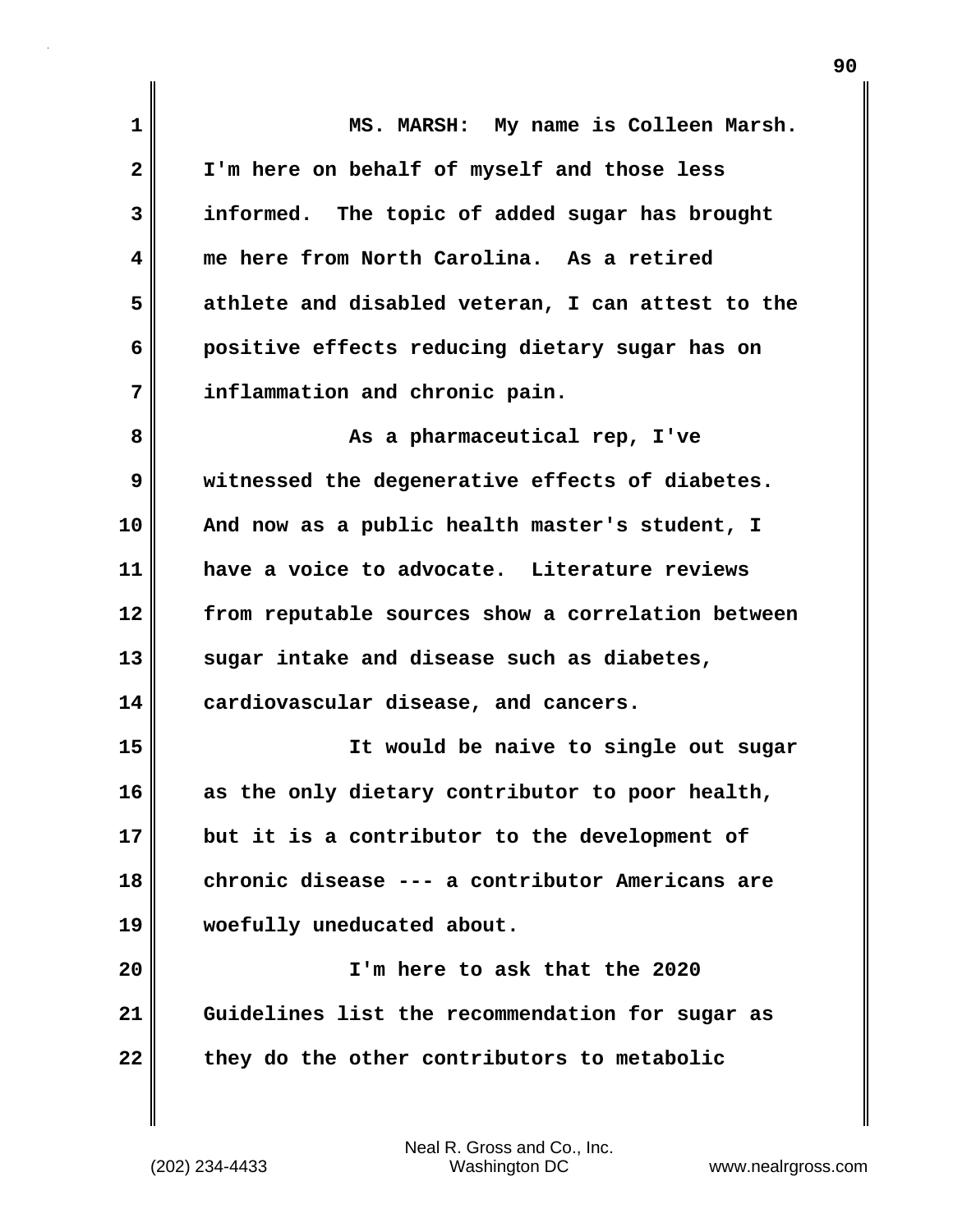**1 disease by listing the grams allowed per day. 2 Page 15 of the Guidelines' key recommendations 3 state, sugars should be limited to 10 percent of 4 caloric intake. 5 Listing the recommendations in this 6 way requires a knowledge of a 2,000 calorie diet 7 to then begin a two-step math problem. 8 Calculating the 10 percent of a 2,000 calorie 9 diet gives you 200 calories from sugar a day. 10 But since the nutrition labels report sugar 11 content in grams, we now need to know how many 12 grams are equal to 200 calories. 13 After calculating that multiple step 14 math problem, we find the USDA recommendation is 15 no more than 50 grams of sugar per day. The 16 American Heart Association recommends 25 grams 17 for women and 36 for men. The average 20 ounce 18 soda contains well over the 50 grams of sugar 19 recommended by the USDA Guidelines. 20 Many people know sugar is not good for 21 them, but most will never be able to quantify 22 exactly how poor a decision a 20 ounce soda is**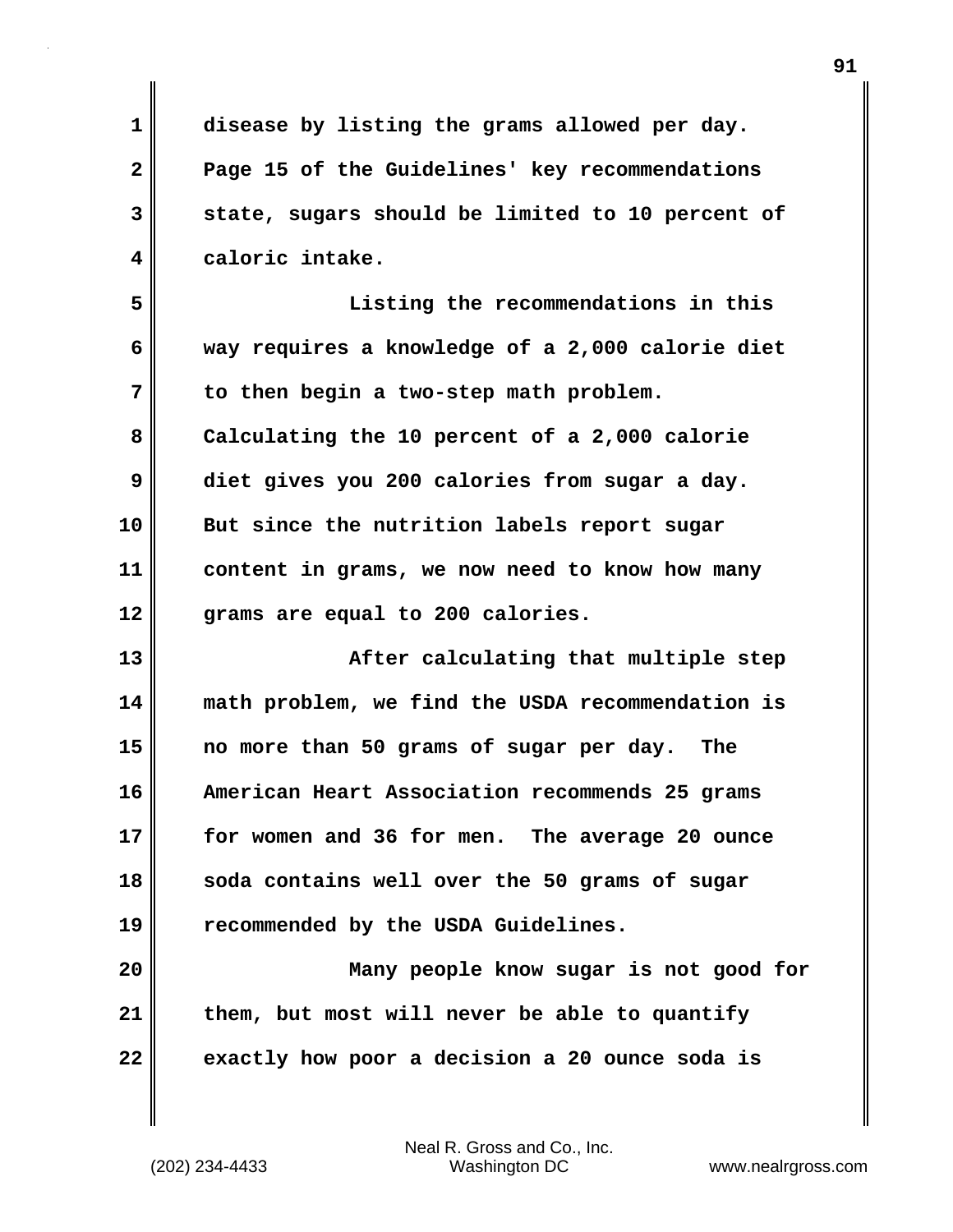**1 because the recommendations for sugar are 2 obscured by the manner in which the Dietary 3 Guidelines presents them.**

**4 The American Diabetes Association 5 states every 21 seconds another individual is 6 diagnosed with diabetes in the U.S. The Dietary 7 Guidelines should simplify the public's ability 8 to limit choices which develop chronic 9 preventable disease.**

**10 I'm asking the committee to be bold, 11 show leadership in the midst of external 12 pressures. I'm asking you to prioritize the 13 health of your fellow Americans and do it by 14 clearly listing the daily limit of sugar in grams 15 to demystify the key recommendations for healthy 16 eating patterns.**

**17 Thank you.**

**18 DR. CASAVALE: Commenter 26.**

**19 MR. ADAMS: Good morning. My name is 20 Eric Adams. I am not a dietician, not a doctor, 21 not a nutritionist. I'm a retired member of the 22 New York City Police Department.**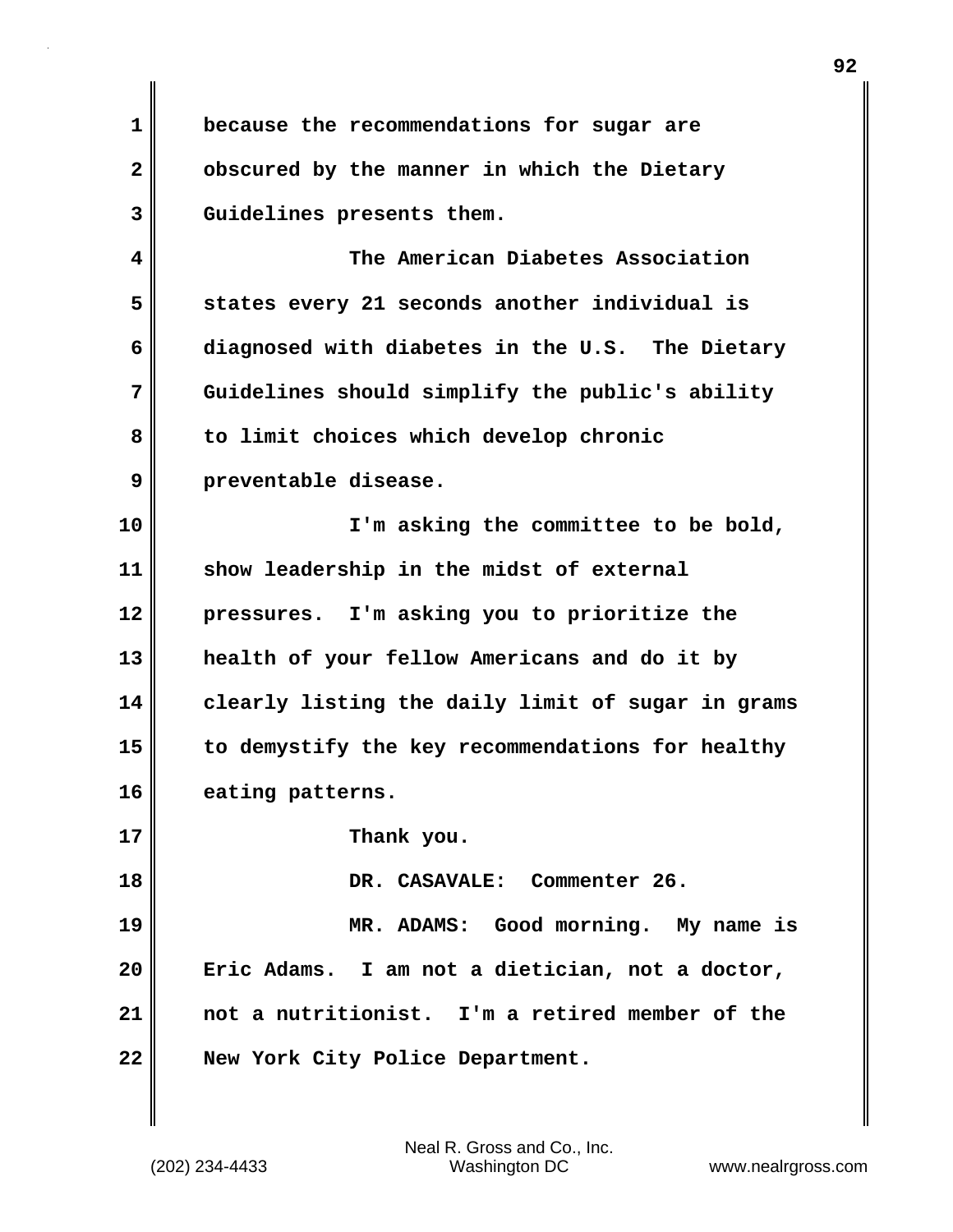| $\mathbf 1$  | For 22 years, I wore a bulletproof                |
|--------------|---------------------------------------------------|
| $\mathbf{2}$ | vest and protected the children and families of   |
| 3            | New York City. Three years ago I woke up and I    |
| 4            | could not see the alarm clock. I found out later  |
| 5            | that I was blind in one eye and I was going to    |
| 6            | lose my sight in the other.                       |
| 7            | After visiting five doctors, I learned            |
| 8            | the diagnosis was type 2 diabetes. I had what     |
| 9            | was considered to be permanent nerve damage in my |
| 10           | hands and feet, and I was told I was going to     |
| 11           | lose some limbs.                                  |
|              |                                                   |
|              | Not believing that and told that I was            |
| 12<br>13     | going to be on medicine the rest of my life, I    |
| 14           | decided to do research on my own. I had one       |
| 15           | skill and that was knowing how to do              |
| 16           | investigations, and I knew how to read. I         |
| 17           | learned from organizations such as PCRM that      |
| 18           | there was a way not only to live with chronic     |
| 19           | disease but to reverse chronic disease.           |
|              | After three weeks of going on a whole             |
| 20<br>21     | food plant-based diet, my eyesight returned.      |

(202) 234-4433 Washington DC www.nealrgross.com Neal R. Gross and Co., Inc.

 $\mathbf{I}$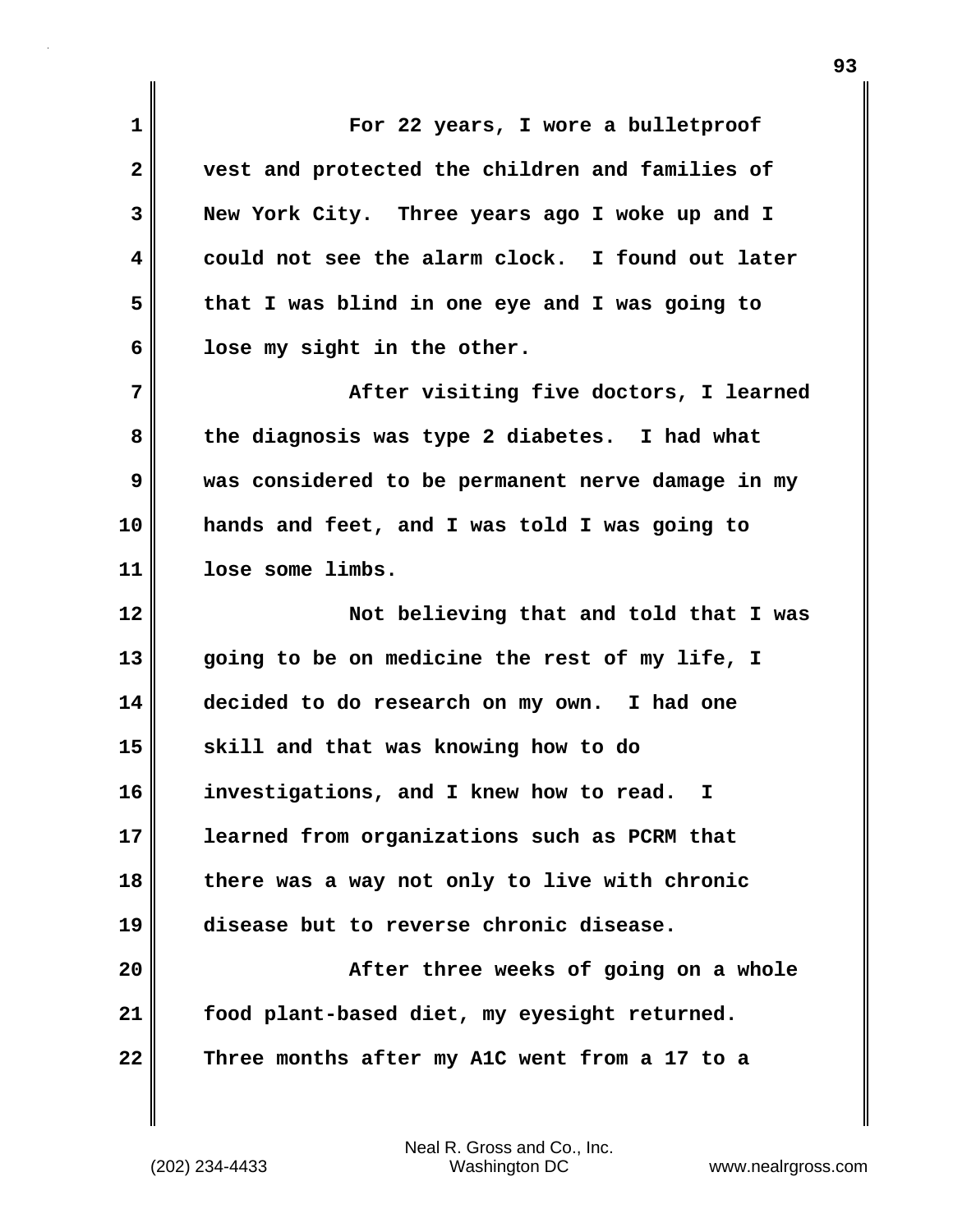| $\mathbf 1$    | 5.7, the nerve damage in my hands and feet went   |
|----------------|---------------------------------------------------|
| $\overline{2}$ | away. No medicine. No insulin. Only food.         |
| 3              | My mother pursued and followed the                |
| 4              | same whole food plant-based diet that I embraced. |
| 5              | Eighty years old, two months on it, 15 years      |
| 6              | diabetic, seven years on insulin. Mother is now   |
| 7              | off her insulin and has reversed her diabetes as  |
| 8              | well. She was taking nine medicines during that   |
| 9              | time, and she's now off those nine medicines.     |
| 10             | The real drug dealers are not those               |
| 11             | who are wearing baggy blue jeans on our corners.  |
| 12             | I've learned that the pharmaceutical companies    |
| 13             | that have our parents addicted to drugs.          |
| 14             | Each time I try to reverse this                   |
| 15             | condition, I'm told about the guidelines that you |
| 16             | give. I represent 2.6 million people. New York    |
| 17             | City has followed me, and now we no longer serve  |
| 18             | processed meat in our schools. We have a program  |
| 19             | at Bellevue Hospital which 600 people have signed |
| 20             | up for and starting the process of reversing      |
| 21             | their condition.                                  |
| 22             | It has never been my DNA. It was my               |
|                |                                                   |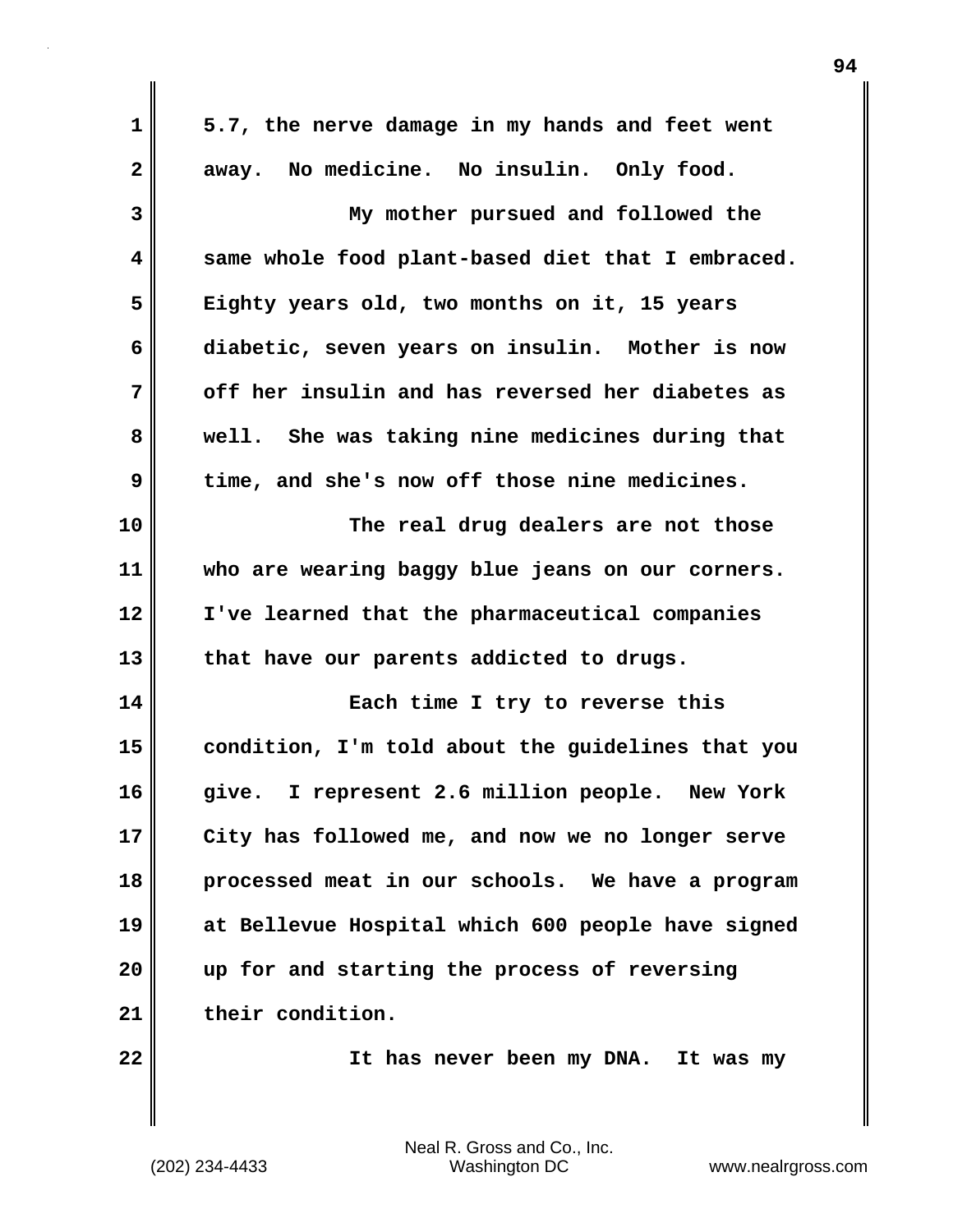| 1            | dinner. It's time to heal and not live with      |
|--------------|--------------------------------------------------|
| $\mathbf{2}$ | disease but reverse disease. Let's make          |
| 3            | Americans healthy again.                         |
| 4            | Thank you.                                       |
| 5            | DR. CASAVALE: Commenter 27.                      |
| 6            | MS. OHLHORST: Good morning. I'm                  |
| 7            | Sarah Ohlhorst with the American Society for     |
| 8            | Nutrition. ASN is a scientific professional      |
| 9            | society with more than 6,500 members who enhance |
| 10           | scientific knowledge and quality of life through |
| 11           | excellence in nutrition research and practice.   |
| 12           | ASN appreciates the life stage                   |
|              |                                                  |
| 13           | approach and suggests that the evidence review   |
| 14           | include the impact of diet on the metabolic and  |
| 15           | physiological changes that occur over the life   |
| 16           | course and during life stage transitions such as |
| 17           | with neurocognitive health.                      |
| 18           | ASN supports the continued use of a              |
| 19           | strong evidence-based approach, emphasizing a    |
| 20           | rigorous scientific process and transparency     |
| 21           | throughout, including the systematic review of   |
| 22           | all evidence considered on key topics.           |

 $\mathbf{I}$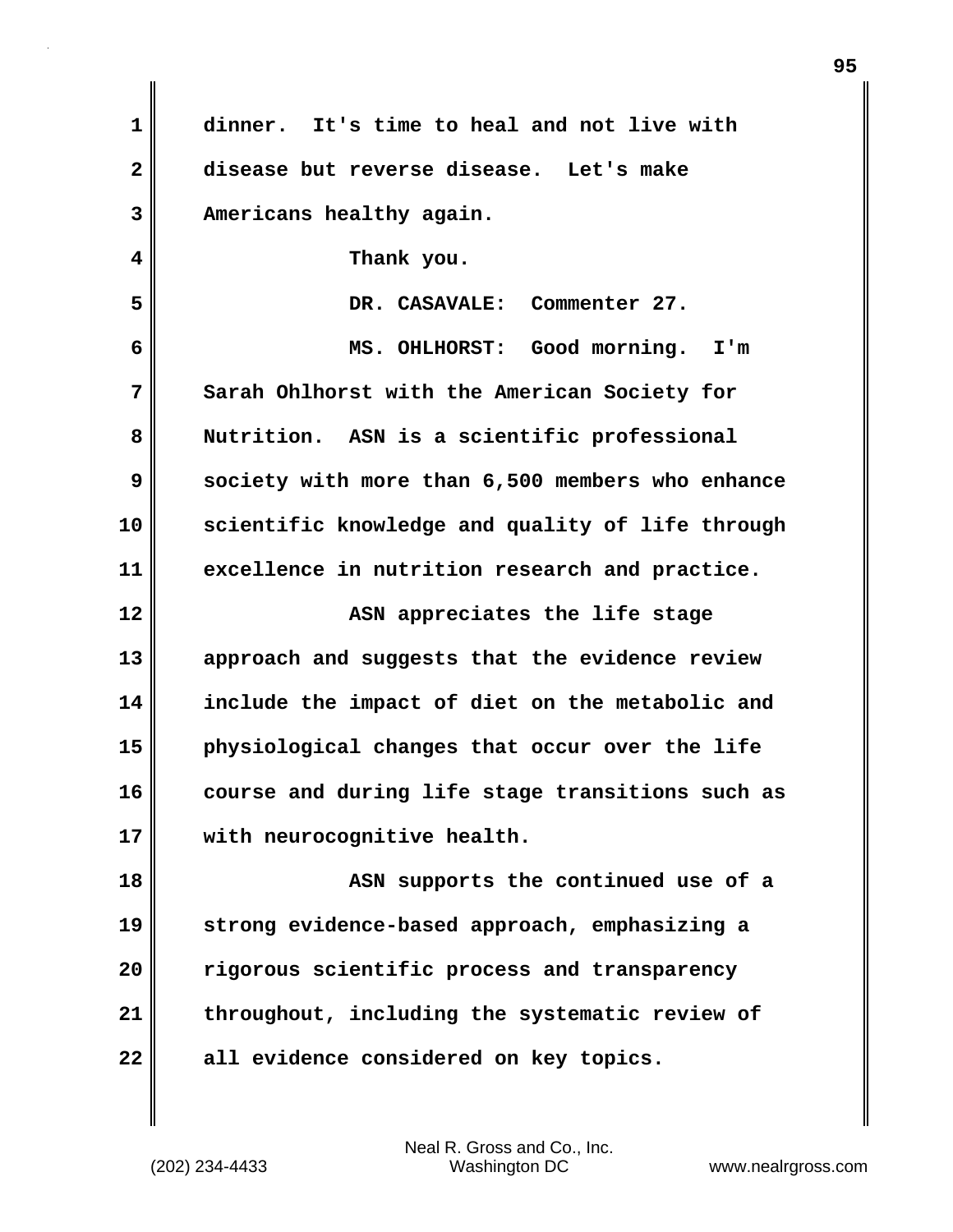**1 ASN encourages the DGAC to include 2 existing high quality systematic reviews and meta 3 analyses outside of those conducted using NESR 4 and the evidence review if they meet standards 5 established by USDA and HHS. 6 ASN appreciates the subcommittee's 7 efforts to standardize and harmonize your work 8 and suggests that sleep and screen time be 9 considered along with the diet and health impact**

**10 of eating occasions, frequency, and timing.**

**11 ASN recommends broadening the dietary 12 patterns considered and going beyond providing 13 guidance solely for specific nutrients. ASN 14 recommends addressing multicultural dietary 15 patterns to better include our diverse society, 16 including the role acculturation has on diet and 17 health. The DGA should advise Americans not just 18 on what to eat but provide guidance to help 19 individuals understand how to change their eating 20 and food behaviors in order to improve their 21 health.**

**22 ASN sees opportunity for the 2020 DGAs**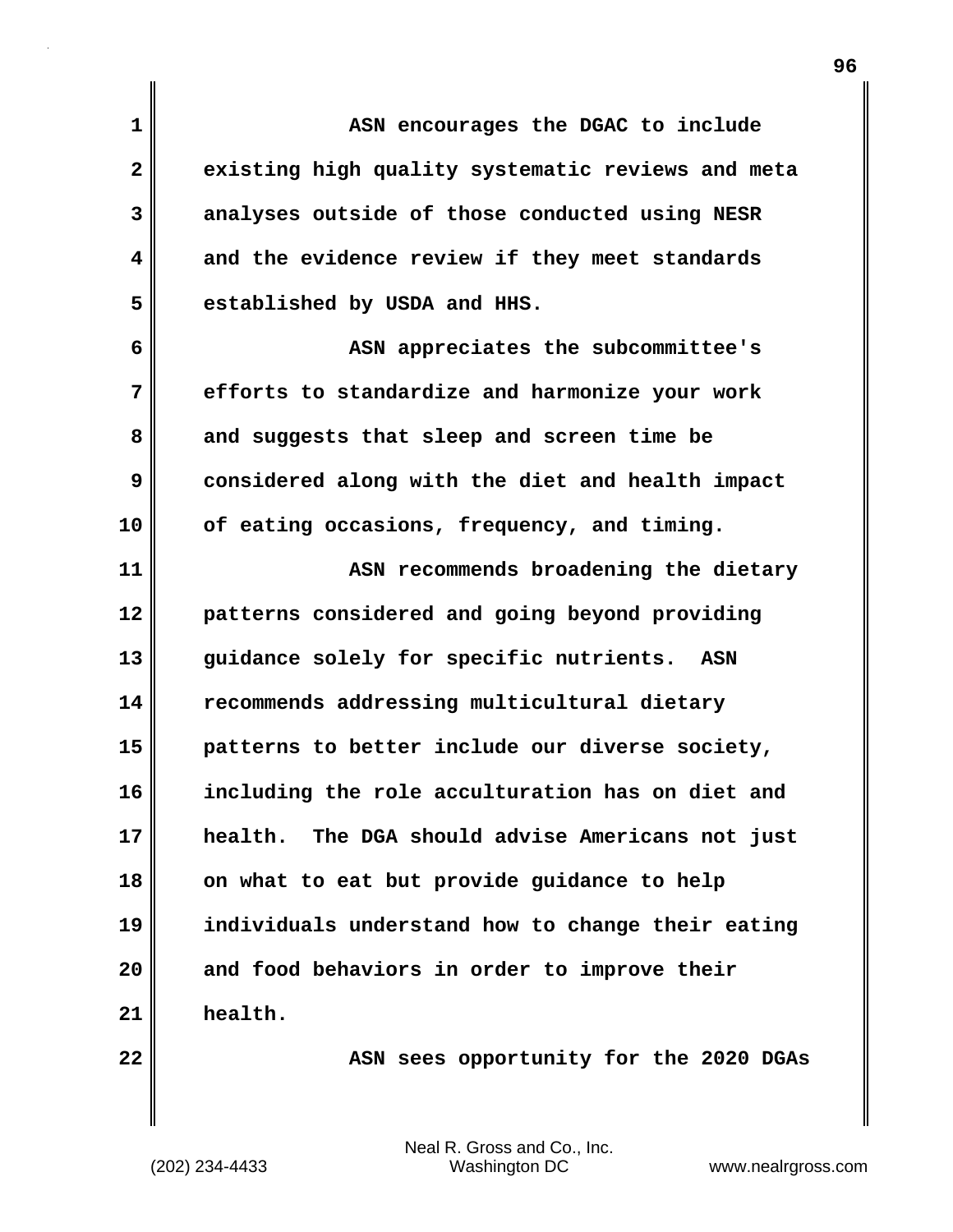**1 to continue to promote chronic disease prevention 2 and ensure nutritional sufficiency. ASN supports 3 the consideration of diet and nutritional 4 biomarkers for chronic disease endpoints when 5 developing guidance that addresses health and 6 disease.**

**7 However, the development of 8 recommendations should not be hindered or delayed 9 by the ongoing process of discovery and 10 validation of nutritional biomarkers for diet 11 related disease risk.**

**12 It's essential for the committee to 13 consider the role that dietary supplements play 14 and dietary intake of micronutrients and how 15 individuals may translate dietary guidance into 16 supplement usage, which could have both positive 17 and negative repercussions given that more than 18 50 percent of U.S. adults report using a dietary 19 supplement.**

**20 ASN appreciates your continued focus 21 on highlighting research needs. More 22 recommendations on how to implement the Dietary**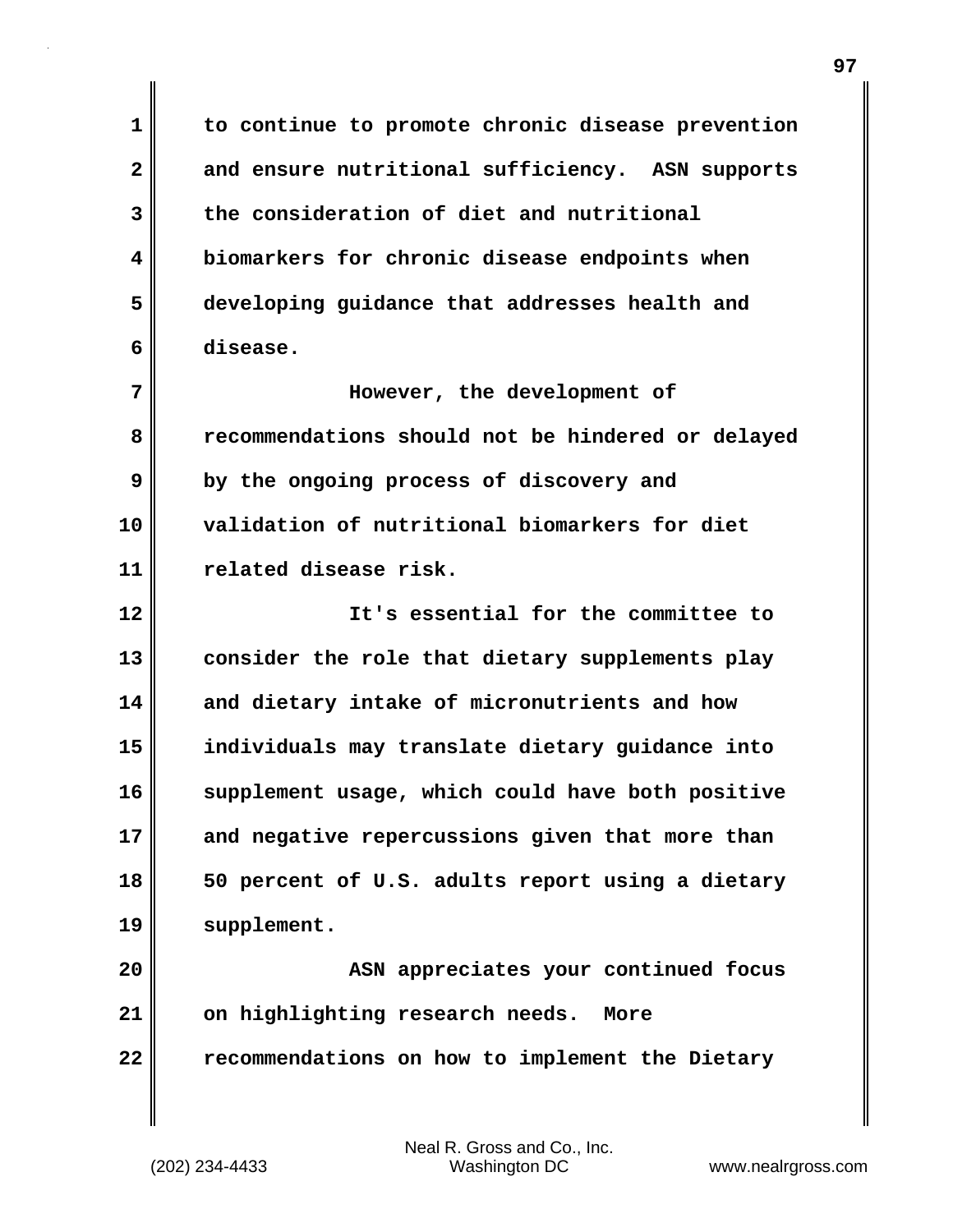**1 Guidelines in order to move Americans toward 2 compliance are needed, and ASN is happy to be a 3 collaborator with the USDA and HHS on that 4 process. 5 Thank you. 6 DR. CASAVALE: Commenter 28. 7 MS. TEICHOLZ: My name is Nina 8 Teicholz. I'm a science journalist and author of 9 the book, The Big Fat Surprise, the culmination 10 of a nearly ten-year full-time investigation into 11 the scientific basis for U.S. nutrition policy. 12 The failures of science and 13 policymaking that I discovered through that 14 investigation compelled me to create The 15 Nutrition Coalition, a nonprofit group dedicated 16 to the public interest. It receives no industry 17 support and is committed to ensuring that 18 Americans' Dietary Guidelines are based on solid 19 rigorous evidence. In other words, that they are 20 evidence based and trustworthy. 21 I have two main points today. First, 22 the Dietary Guidelines issued by USDA and HHS are**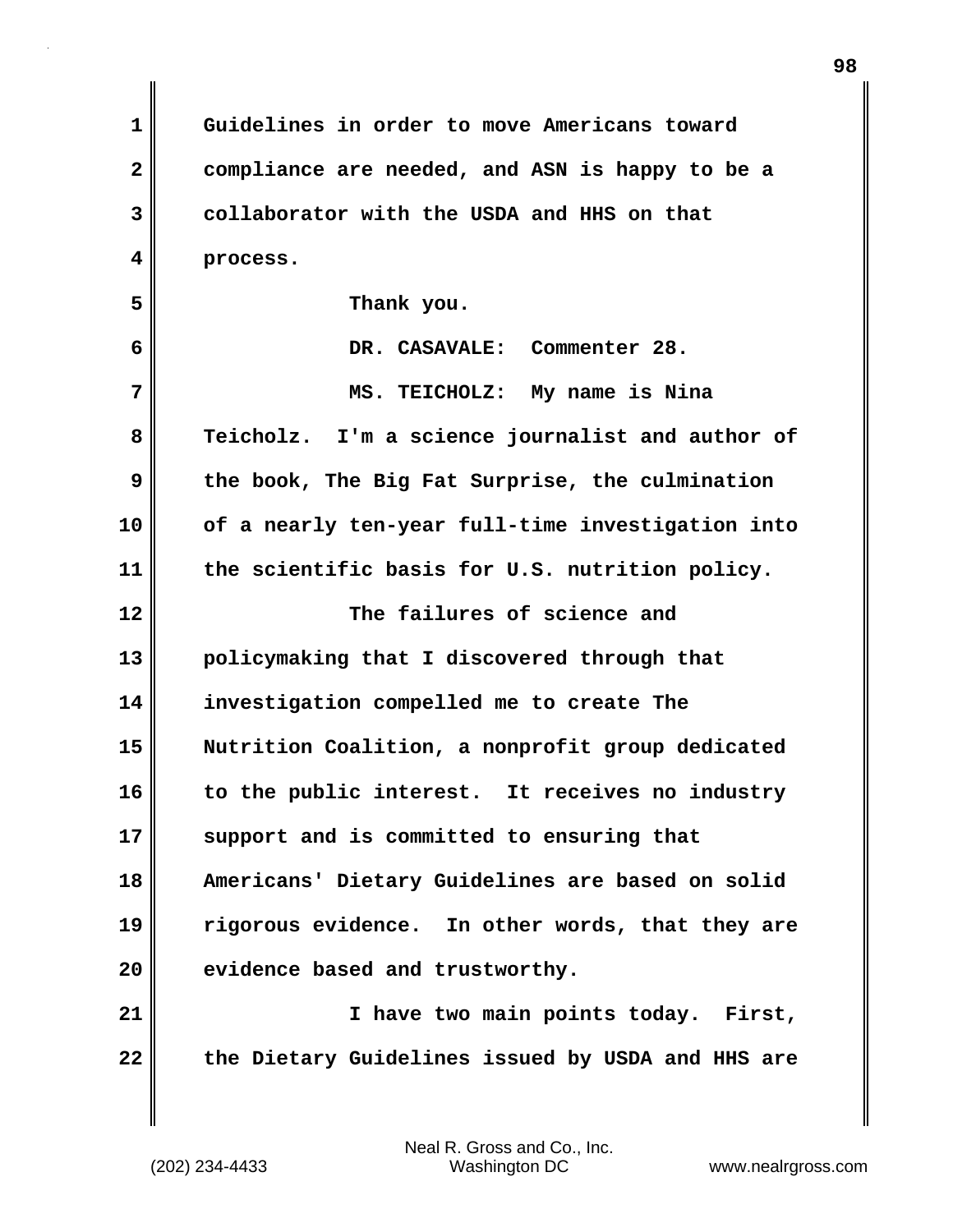**1 not based on the most rigorous evidence since 2 this evidence has -- since the launch of the 3 guidelines -- been ignored and/or excluded. 4 This fact is validated by an article 5 I wrote in the BMJ which was peer reviewed more 6 than once. It established that the Dietary 7 Guidelines for the past 35 years have ignored** 8 clinical trial evidence largely funded by our **9 government on more than 75,000 people tested in 10 experiments lasting up to 12 years. 11 This data from clinical trials is 12 considered the gold standard because it can 13 uniquely demonstrate causality. Unfortunately, 14 instead of informing our nation's nutrition 15 policy, this gold standard evidence has been 16 ignored. 17 Why? Once can only speculate. The 18 fact that none of these trials could confirm the 19 basic tenets of the Dietary Guidelines is indeed 20 a factor. Multiple trials did not confirm that a 21 diet restricted in fat or saturated fat could 22 protect against diet related diseases.**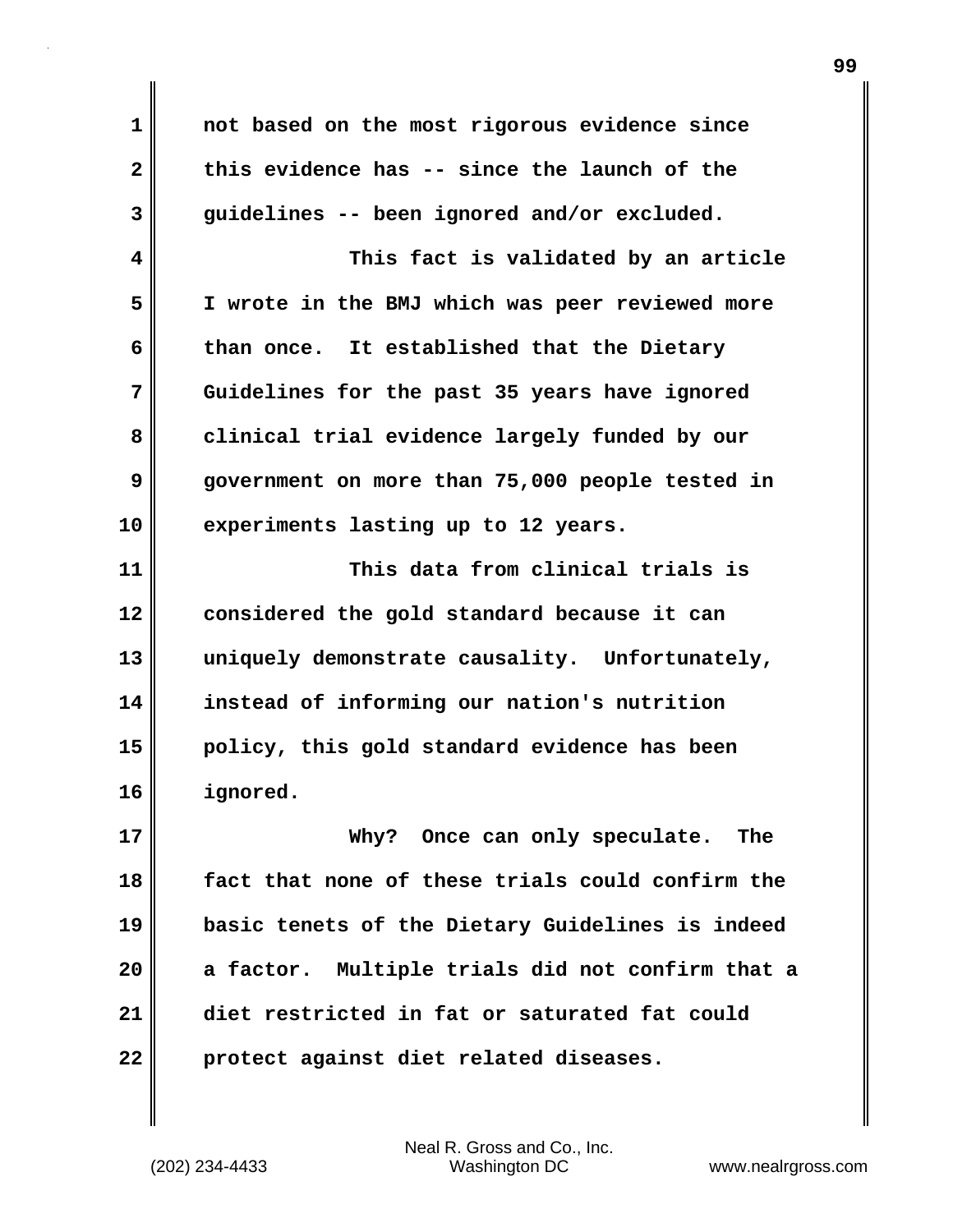| 1  | More recently, trials have shown that            |
|----|--------------------------------------------------|
| 2  | the guidelines' high level of carbohydrates is   |
| 3  | actually harmful for people with diet related    |
| 4  | diseases. These bodies of evidence all imply     |
| 5  | that the Guidelines needed to walk back some of  |
| 6  | its basic advice. Yet the Guideline experts      |
| 7  | ignore the evidence and carried on without       |
| 8  | change.                                          |
| 9  | During this time, rates of diet                  |
| 10 | related diseases have risen to epidemic          |
| 11 | proportions, now afflicting at least 60 percent  |
| 12 | of all Americans. Ignoring scientific evidence   |
| 13 | is not okay.                                     |
| 14 | In fact, the National Academies of               |
| 15 | Science Engineering and Medicine did the first   |
| 16 | ever outside peer review of the Dietary          |
| 17 | Guidelines and said in 2017 that the process     |
| 18 | established in the guidelines was not using the  |
| 19 | best practices for conducting systematic reviews |
| 20 | and "lacked scientific rigor." The Academies     |
| 21 | advise that the USDA adopt one of the            |
| 22 | international standards for reviewing the        |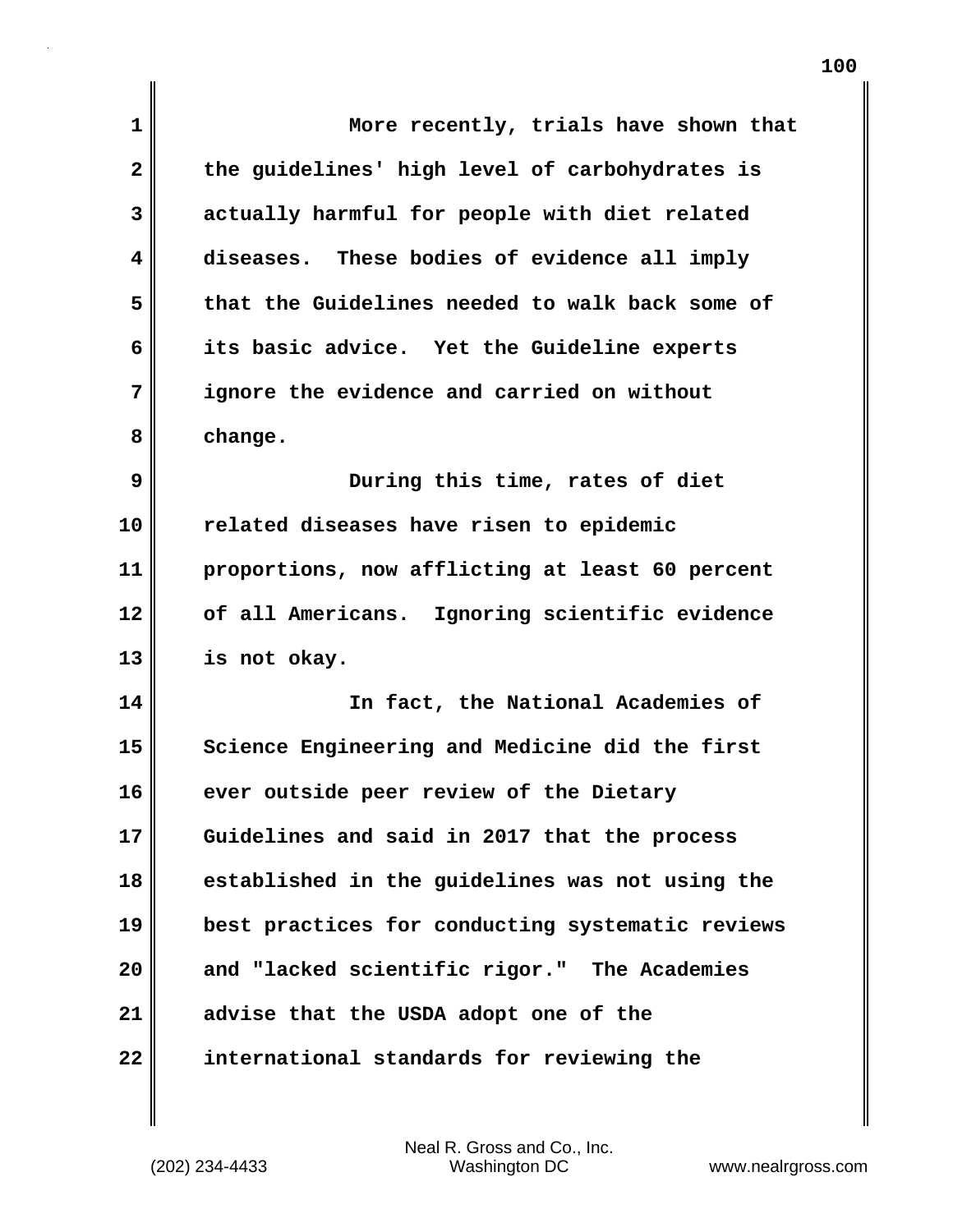**1 science.**

| $\mathbf{2}$ | USDA chose the Grade standard, and                |
|--------------|---------------------------------------------------|
| 3            | this is my second point today. The cofounder of   |
| 4            | Grade, distinguished professor Dr. Gordon Guyatt  |
| 5            | who is one of the world's top experts in          |
| 6            | evidence-based medicine recently submitted a      |
| 7            | public comment to USDA.                           |
| 8            | His point was USDA are not following              |
| 9            | the standards of Grade in fundamental ways. Most  |
| 10           | importantly, you are not making important         |
| 11           | distinctions between high and low quality         |
| 12           | evidence. Guyatt urged USDA not even to use the   |
| 13           | word, "Grade," because doing so would give the    |
| 14           | appearance of rigor where it did not exist.<br>It |
| 15           | would be illusory, he wrote.                      |
| 16           | Further, he cautioned that if USDA                |
| 17           | were to continue without proper methods for       |
| 18           | evaluating the evidence, this would result in     |
| 19           | recommendations that are "unlikely to be          |
| 20           | trustworthy."                                     |
| 21           | In sum, our current Dietary Guidelines            |
| 22           | are not trustworthy. They are based on weak       |
|              |                                                   |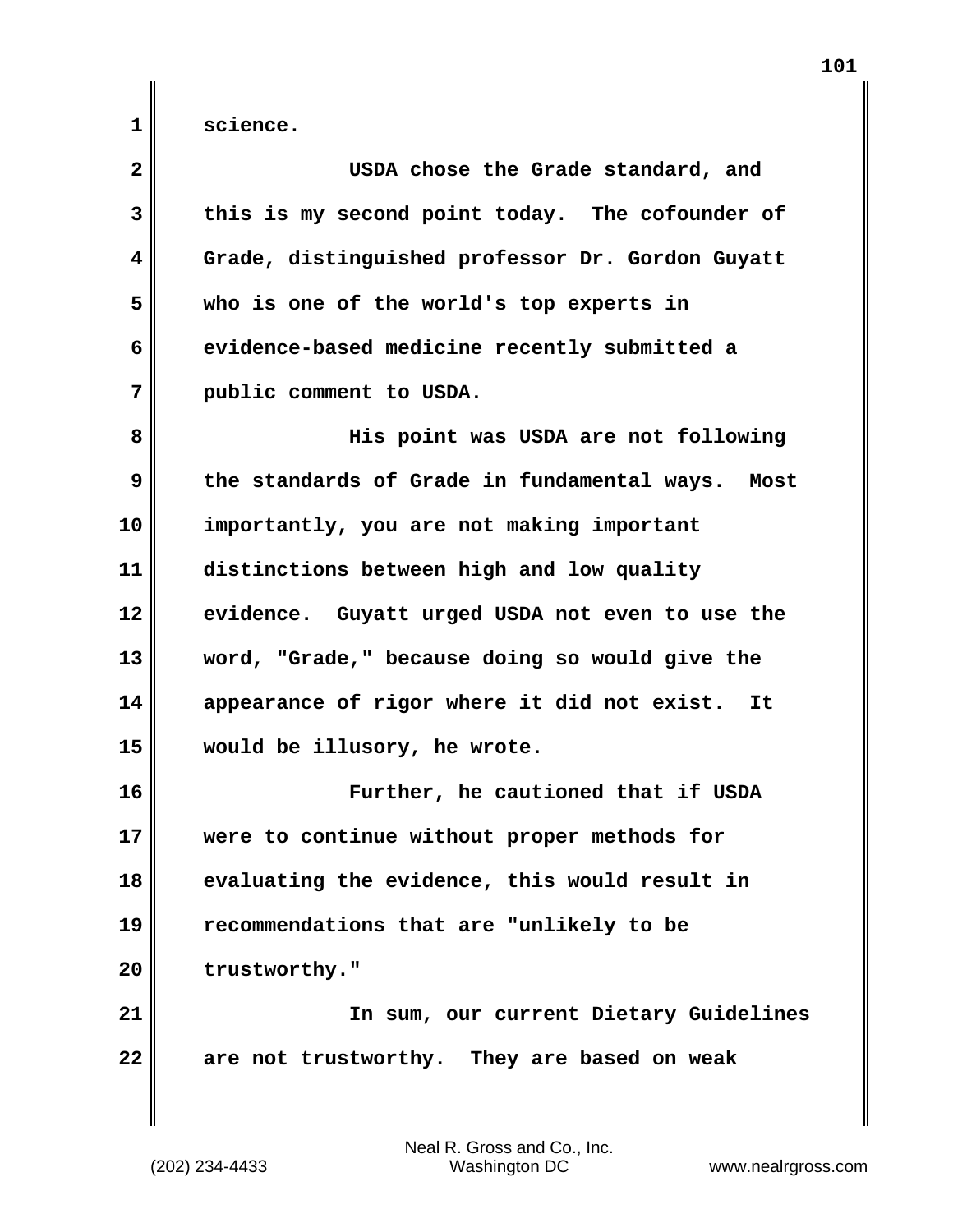**1 evidence and experts writing them have excluded 2 nearly all the rigorous evidence to the contrary. 3 USDA has been admonished by the National 4 Academies of Sciences and encouraged to improve. 5 And unfortunately, the Guidelines currently are 6 not on track -- 7 DR. CASAVALE: Thank you. Commenter 8 29, please. 9 MS. TEICHOLZ: -- to repeat the same 10 mistakes of the past. 11 DR. SCHMIDT: Hi. My name is Dr. 12 Darren Schmidt. I have a practice in Ann Arbor, 13 Michigan called The Nutritional Healing Center of 14 Ann Arbor. I speak on my own behalf. 15 So I've been teaching low carb to my 16 patients since 1998 and ketosis in the last four 17 years. And I quit taking insurance in 2005. I 18 actually have to get my patients well or else 19 they won't come and see me because they're paying 20 cash out of their pocket. 21** So I sat with you guys all day **22 yesterday, and I understand the complexities that**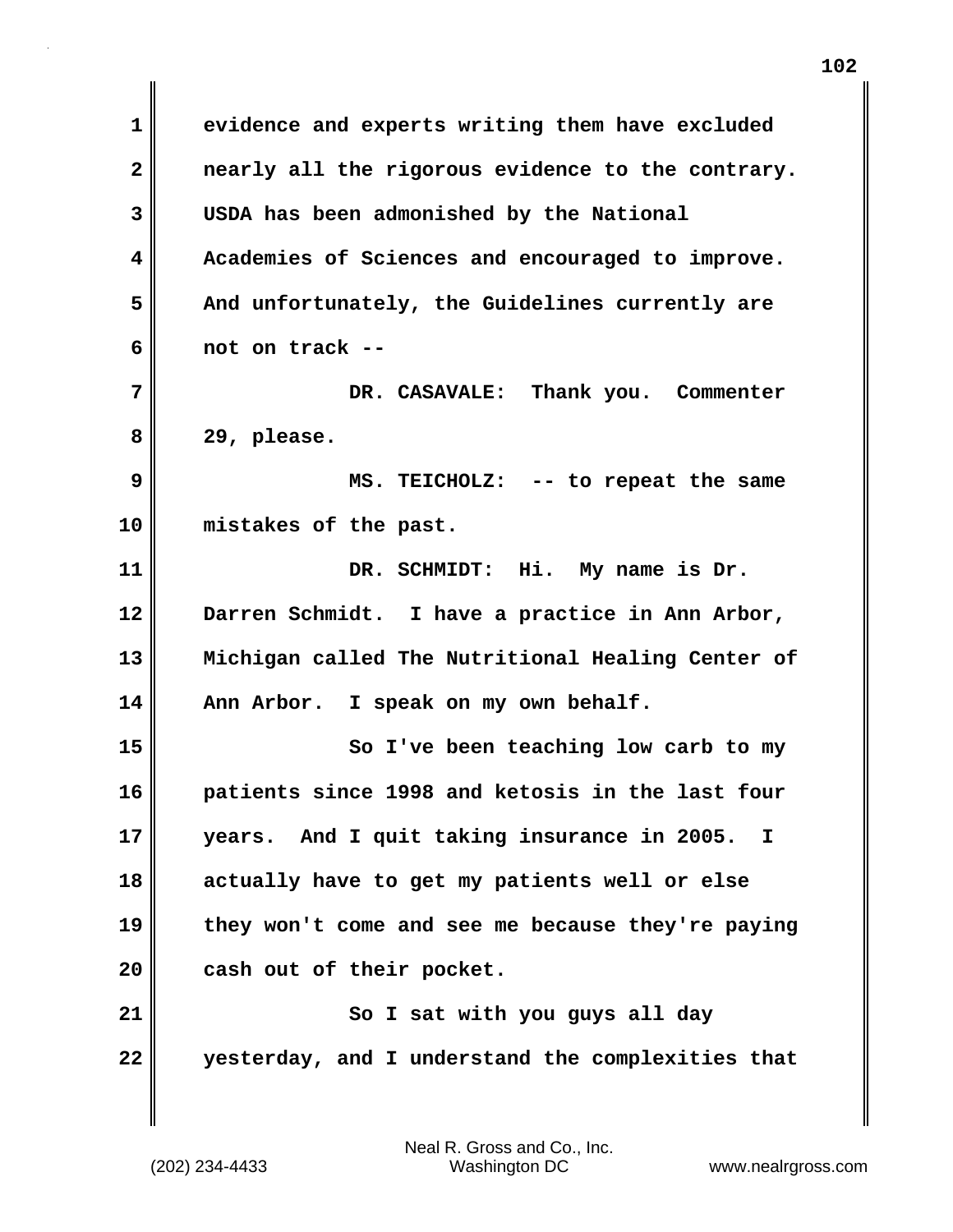**1 you're dealing with and all the moving parts. 2 And I thought, what can I share with you to help 3 you out with your job? So Heather, you had some 4 good points yesterday about low carb and 5 intermittent fasting. And Lydia, you said some 6 good things too. So let me share this with you. 7 Maybe this will help you out.**

**8** So there's an equation that I learned **9 like 15 years ago and it's this. It's quantity 10 plus quality equals vitality. Or quantity plus 11 quality equals health.**

**12** So initially with my care, I tell **13 people, eat these foods and eat that food. And 14 they would say, what about bananas or what about 15 pork? And I stopped answering the questions and 16 I said, fit your macros into these guidelines so 17 you can be plant based, you can be meat based, 18 whatever.**

**19 And so the quantity comes first in 20 that equation. The quantity of the macro 21 nutrients. So then quality comes second. So 22 lowering the carbs is vital. When you look at**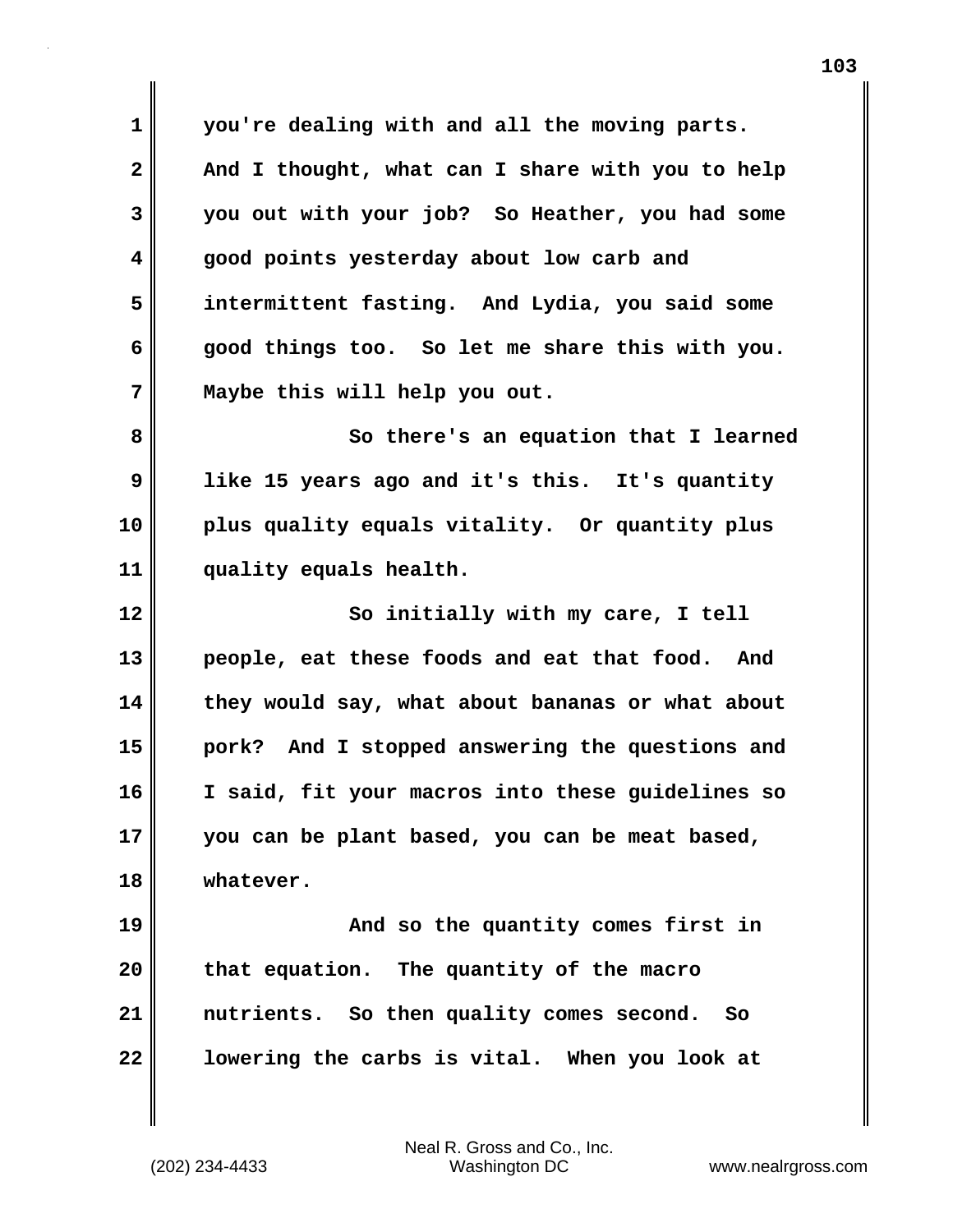**1 our current health situation, obesity and all** 2 that. And then people have to match what they **3 need for protein to be adequate protein or maybe 4 more. And then their fat grams can go up and 5 down. Of course, it's going to be healthy fat. 6 So that's what I want to share with 7 you. Quantity comes first, then quality equals 8 vitality. So that way people can choose whatever 9 foods that they're going to -- what they want to 10 match their lifestyle with. 11 And then when you do that, you're not 12 liable to upsetting special interests and also 13 then you look at the macros in the research with 14 the randomized control trials, the clinical 15 trials as opposed to epidemiology. You get the 16 causes with the RCTs and you'll see, for example, 17 the Public Health Collaboration of the UK. They 18 have investigated all these RCTs regarding low 19 carb versus low fat. And they show that low carb 20 wins 32 to nothing. 21** So when you work with a low carb **22 ideology, it's easier just to talk with the**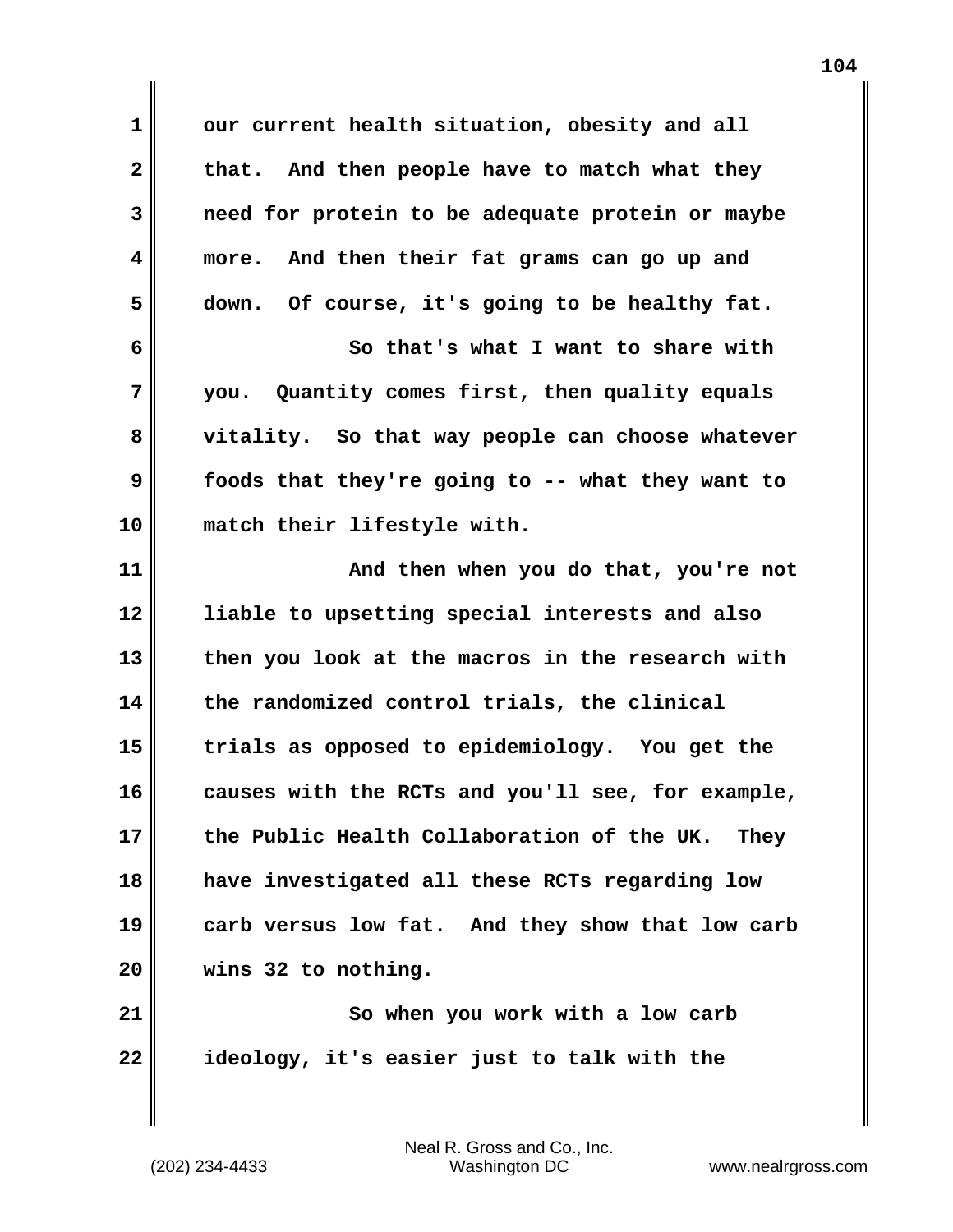**1 macronutrients. I hope this helps you out. And 2 if you want to discuss with me, I'm available to 3 you. 4 Thank you. 5 DR. CASAVALE: Commenter 30. 6 MS. WEBSTER: Good morning. And thank 7 you for the opportunity to comment as you work to 8 inform the next Dietary Guidelines for Americans. 9 My name is Alison Webster, and I'm a registered 10 dietician here today on behalf of the National 11 Potato Council which provides a unified voice for 12 U.S. potato growers and represents the interest 13 of the U.S. potato industry on national issues. 14 Potatoes are an important part of the 15 American diet at every life stage. As a 16 vegetable, they provide essential nutrition, have 17 the ability to be purchased in shelf stable forms 18 and can be prepared in a wide variety of ways for 19 consumption by the general population, including 20 those both young and old. 21 Although potatoes are a vegetable, 22 they have been historically stigmatized in past**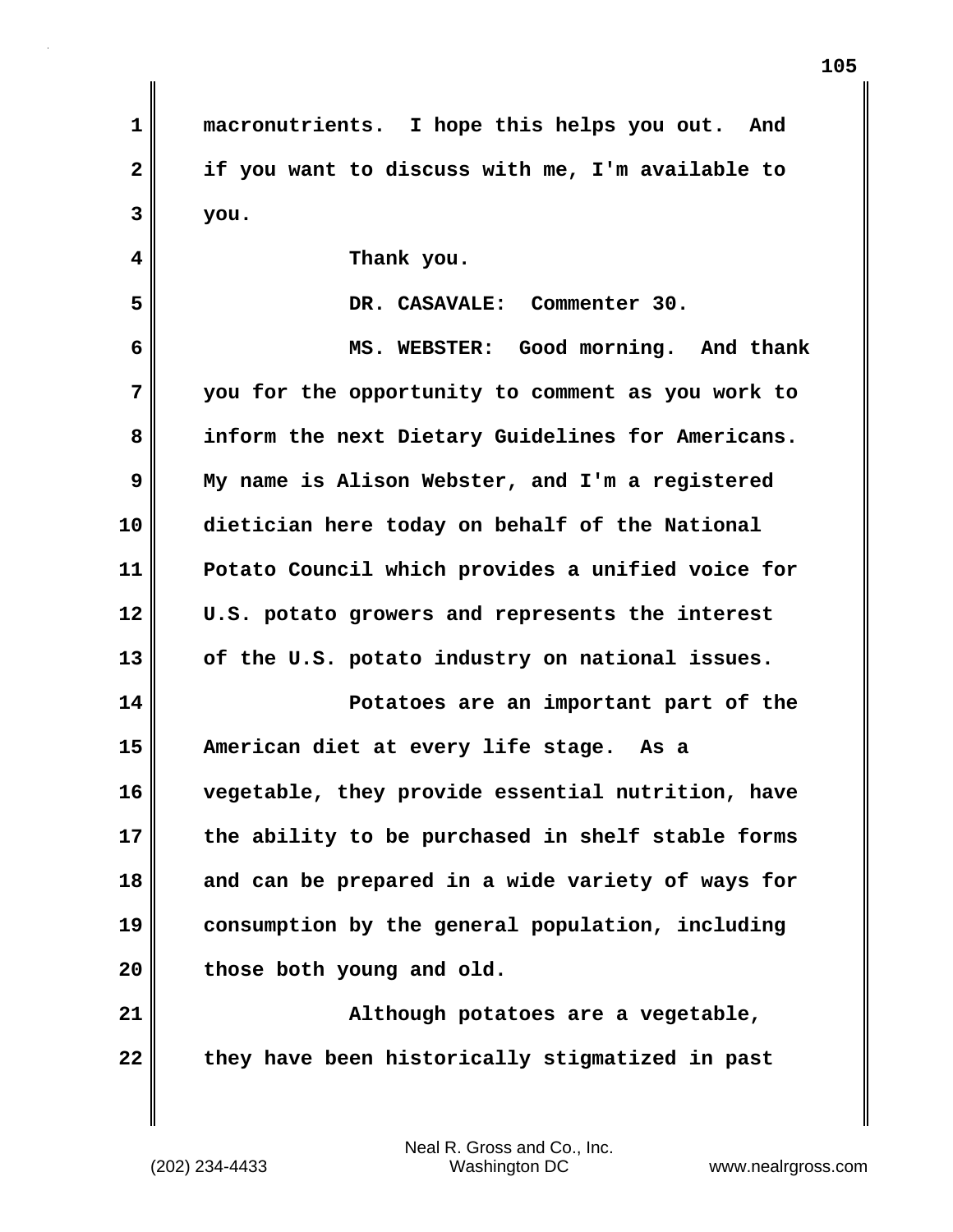**1 editions of the Dietary Guidelines. In the 2015 2 DGAC report, white potatoes are specifically 3 classified as a starchy vegetable, which has 4 become a disparaging term with repercussions 5 across many federal feeding programs. 6 For example, the Special Supplemental 7 Nutrition Program for Women, Infants, and 8 Children, also known as WIC, as well as the 9 National School Lunch and School Breakfast 10 Programs have been quick to remove or disparage 11 white potatoes. This is discouraging given that 12 white potatoes are high in both fiber and 13 potassium, two nutrients of public health concern 14 due to underconsumption as outlined in the past 15 edition of the Dietary Guidelines. 16 Additionally, potatoes provide a 17 number of other nutrients that are important to 18 human health, including protein and 19 carbohydrates, minerals such as iron, calcium, 20 and magnesium, as well as vitamin C and B6. 21 We are pleased to see the committee is 22 taking a life stage approach for this edition, as**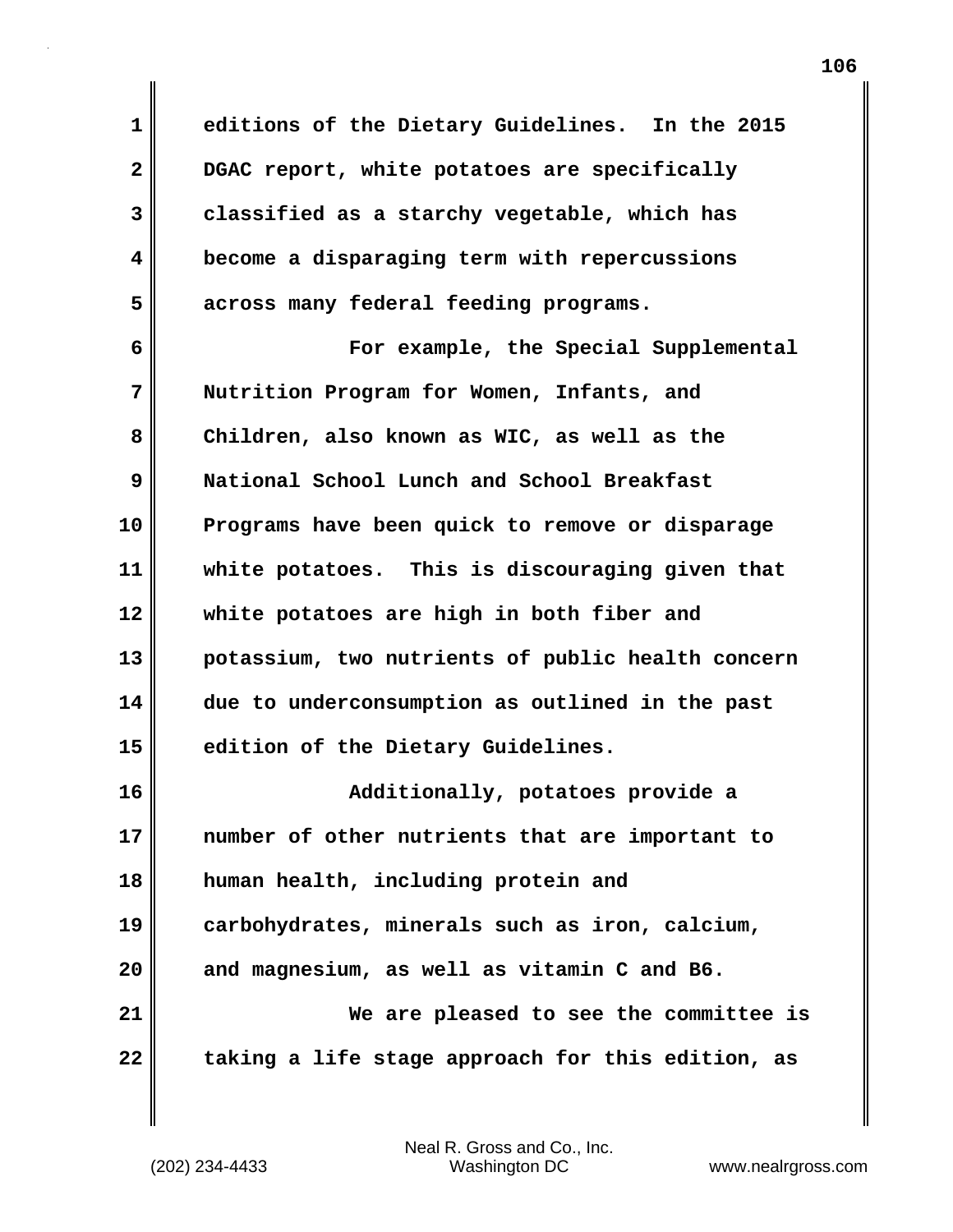**1 potatoes are helpful across all life stages. In 2 fact, it has been found that the consumption of 3 white potatoes improves potassium intake for both 4 women and children, which is important to note 5 because potassium continues to be an 6 underconsumed nutrient for nearly all WIC 7 demographics.**

**8 Further, an analysis of National 9 Health and Nutrition Examination Survey data 10 suggest that women between the ages 19 and 50 11 have less than optimal intake of vegetables, 12 which in turn leads to the lower than recommended 13 intakes of important nutrients. White potatoes 14 included as part of a healthy diet are noted as 15 one way to make up for these nutrient shortfalls, 16 especially in women of childbearing age.**

**17 Potatoes are a food enjoyed by the 18 American public, allowing them to serve as a 19 gateway vegetable and thereby having the ability 20 to increase overall vegetable consumption. The 21 Dietary Guidelines should represent 22 recommendations and promote dietary patterns that**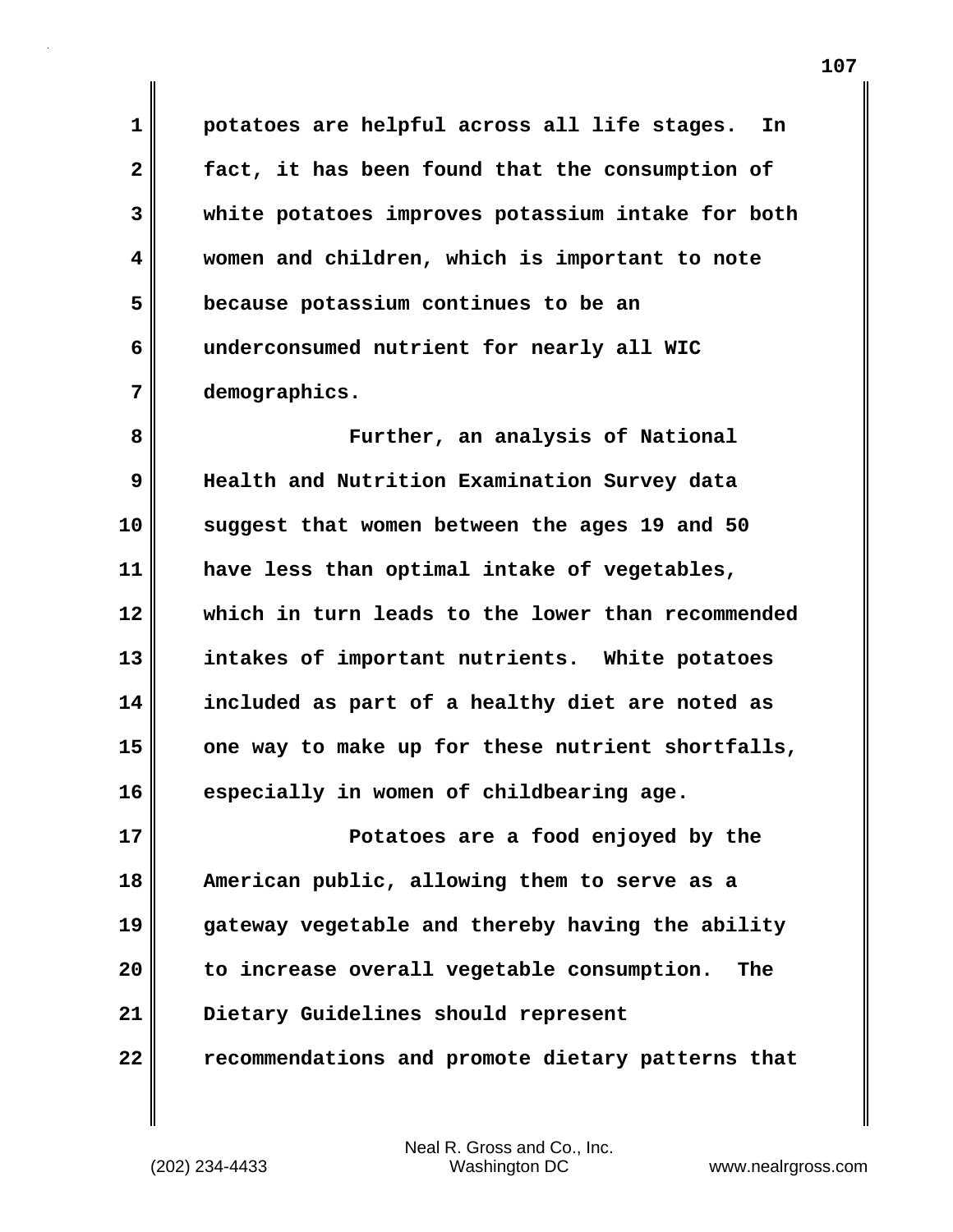**1 can be achieved by the American public in order 2 to lead to a healthier nation. Further support 3 for potato's role in the Dietary Guidelines can 4 be found in the comments of the National Potato 5 Council. 6 Thank you for your consideration. 7 DR. CASAVALE: Commenter 31. 8 DR. DOMOKOS-BAYS: Good morning. I am 9 Dr. Becky Domokos-Bays, a registered dietician 10 nutritionist and recently retired director for 11 Loudoun County Public Schools in Virginia. As 12 the past president of the School Nutrition 13 Association, I am pleased to comment on behalf of 14 our 58,000 members. 15 We invite the committee to visit our 16 school cafes. They are the best places to see 17 how the DGAs are shaping children's current and 18 lifelong eating habits. School nutrition 19 professionals provide approximately 5 billion 20 lunches and 2.5 billion breakfasts as well as 21 dinner, snacks, and summer meals to students. 22 Federal rules require these meals to**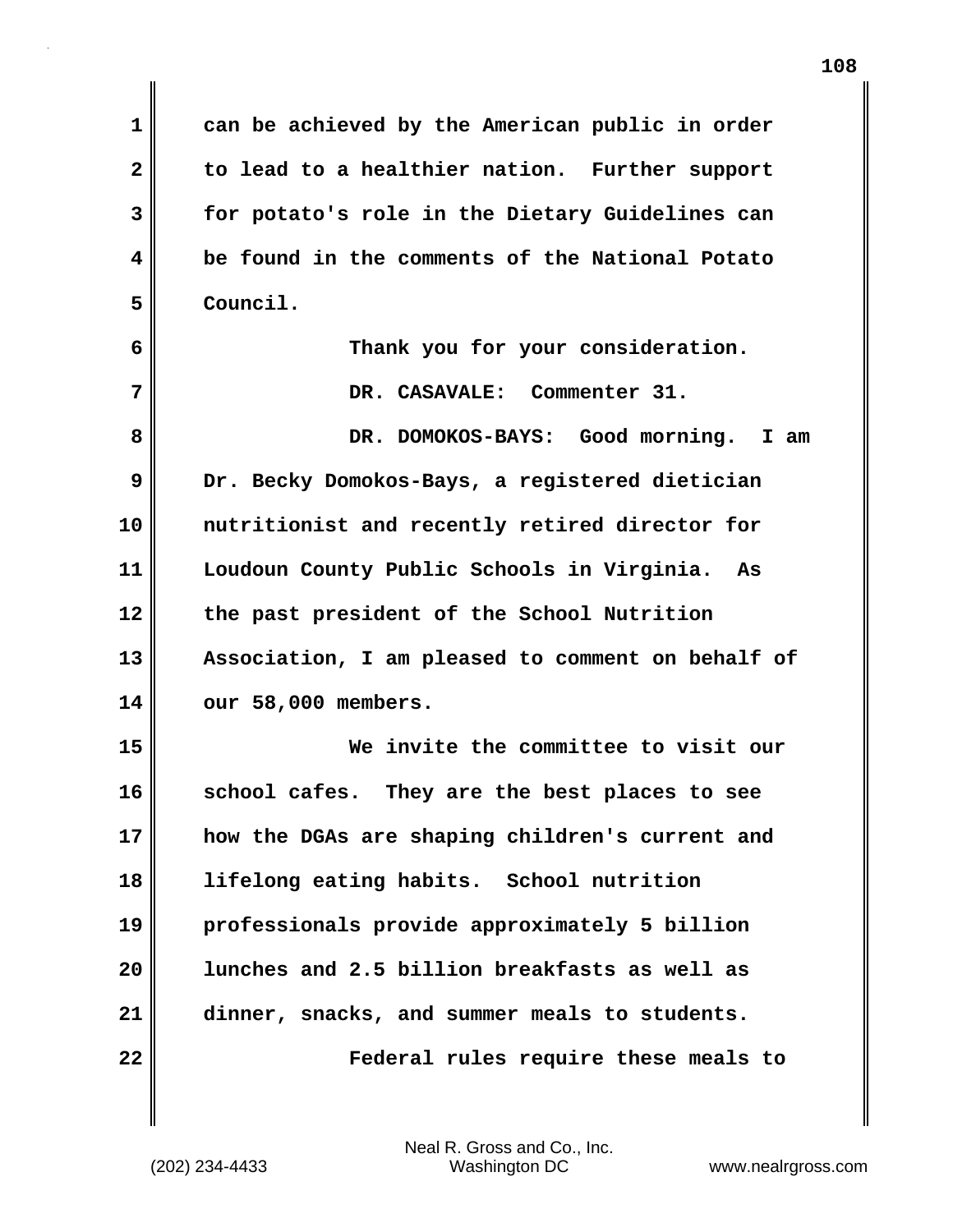**1 be prepared in accordance with the DGAs.** 

**2 Students select meals that expose them to a wide 3 variety of fruits, vegetables, whole grains, lean 4 protein, and dairy options they might not 5 otherwise experience.**

**6 The committee should know the 7 implementation of the DGAs the school nutrition 8 programs has presented some challenges. The 2015 9 edition of the DGA states, "The Guidelines embody 10 the idea that a healthy eating pattern is not a 11 rigid prescription but rather an adaptable frame 12 work in which individuals can enjoy foods that 13 meet their personal, cultural, and traditional 14 preferences and fit within their budget." 15 In practice, today's school nutrition 16 standards are extremely complex and have proven**

**17 to be overly prescriptive for schools. 18 Implementation of the DGAs has been challenged by**

**19 many factors including limited funding,**

**20 inadequate equipment or facilities, and 21 increasing labor cost. Students seldom have time 22 to consume their meals at school, thus**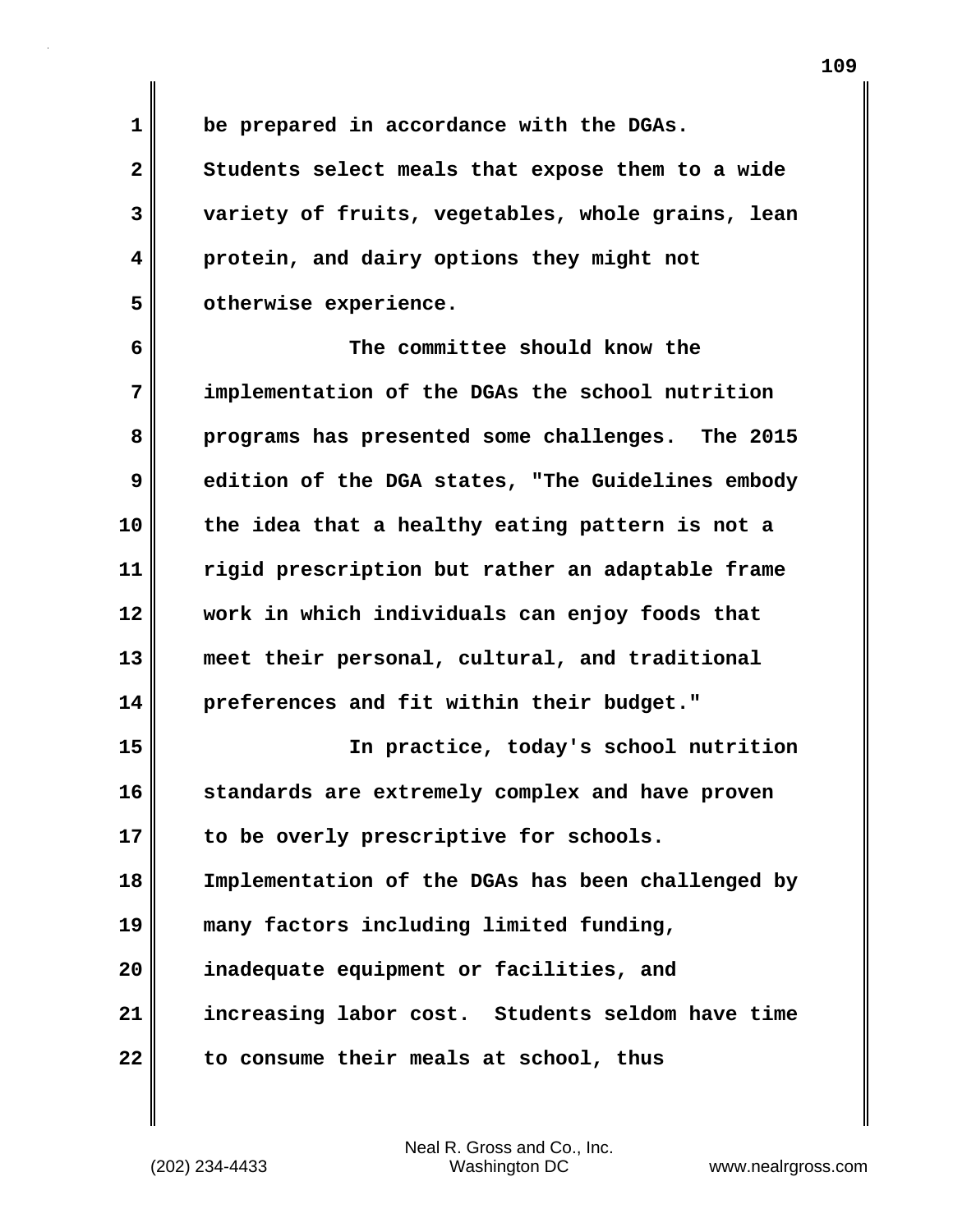1 contributing to wasted food.

| $\overline{\mathbf{2}}$ | Planning appealing nutritious menus               |
|-------------------------|---------------------------------------------------|
| 3                       | that balance strict calorie, fat, and sodium      |
| 4                       | limits while meeting daily and weekly component   |
| 5                       | and item requirements is like assembling an       |
| 6                       | elaborate puzzle. Schools must follow different   |
| 7                       | meal patterns for breakfast, lunch, snack,        |
| 8                       | supper, and summer meals.                         |
| 9                       | Each of these meal patterns have                  |
| 10                      | varying requirements for different grade or age   |
| 11                      | groups. Meanwhile, entrees and sides sold a la    |
| 12                      | carte must meet still different, equally complex  |
| 13                      | smart snack standards. While school nutrition     |
| 14                      | standards have saturated fats, smart snacks       |
| 15                      | limits total fat. As a result, healthy items      |
| 16                      | such as hummus and guacamole are prohibited on a  |
| 17                      | la carte menus.                                   |
| 18                      | Multiple sets of standards drive up               |
| 19                      | costs for school nutrition programs, both in food |
| 20                      | and resource allocation. School nutrition is a    |
| 21                      | narrow niche in the food supply chain.            |
| 22                      | Production of food items that must meet various   |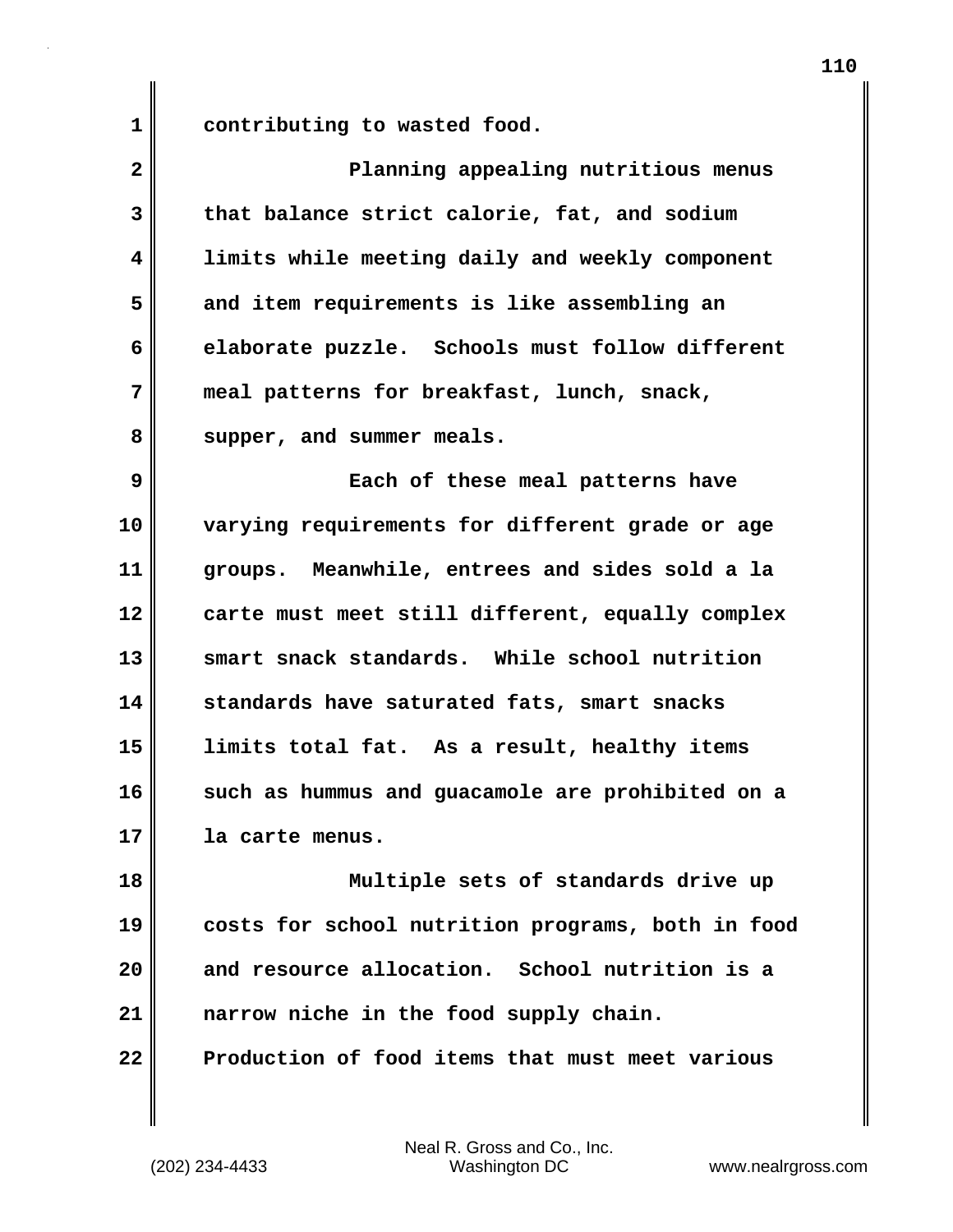**1 standards is a burden. Small and rural schools 2 often have limited access to a full line of items 3 that meet all the standards and appeal to 4 students.**

**5 Two million fewer students each day 6 receive a healthy school lunch since updated 7 standards took effect, an unfortunate loss in 8 light of research showing school meals are 9 significantly healthier than lunches from home or 10 elsewhere.**

**11 We appreciate USDA's efforts to 12 provide flexibility in the standards, and we 13 believe these changes will result in more 14 students consuming nutritious meals at school. 15 To succeed, the Guidelines must be practical, 16 affordable, and achievable too. Foods provided 17 to students must be taste appealing. Otherwise, 18 they won't eat them. Extreme limitations on 19 sodium nearly at therapeutic levels have less 20 students --**

**21 DR. CASAVALE: Thank you for your 22 comments.**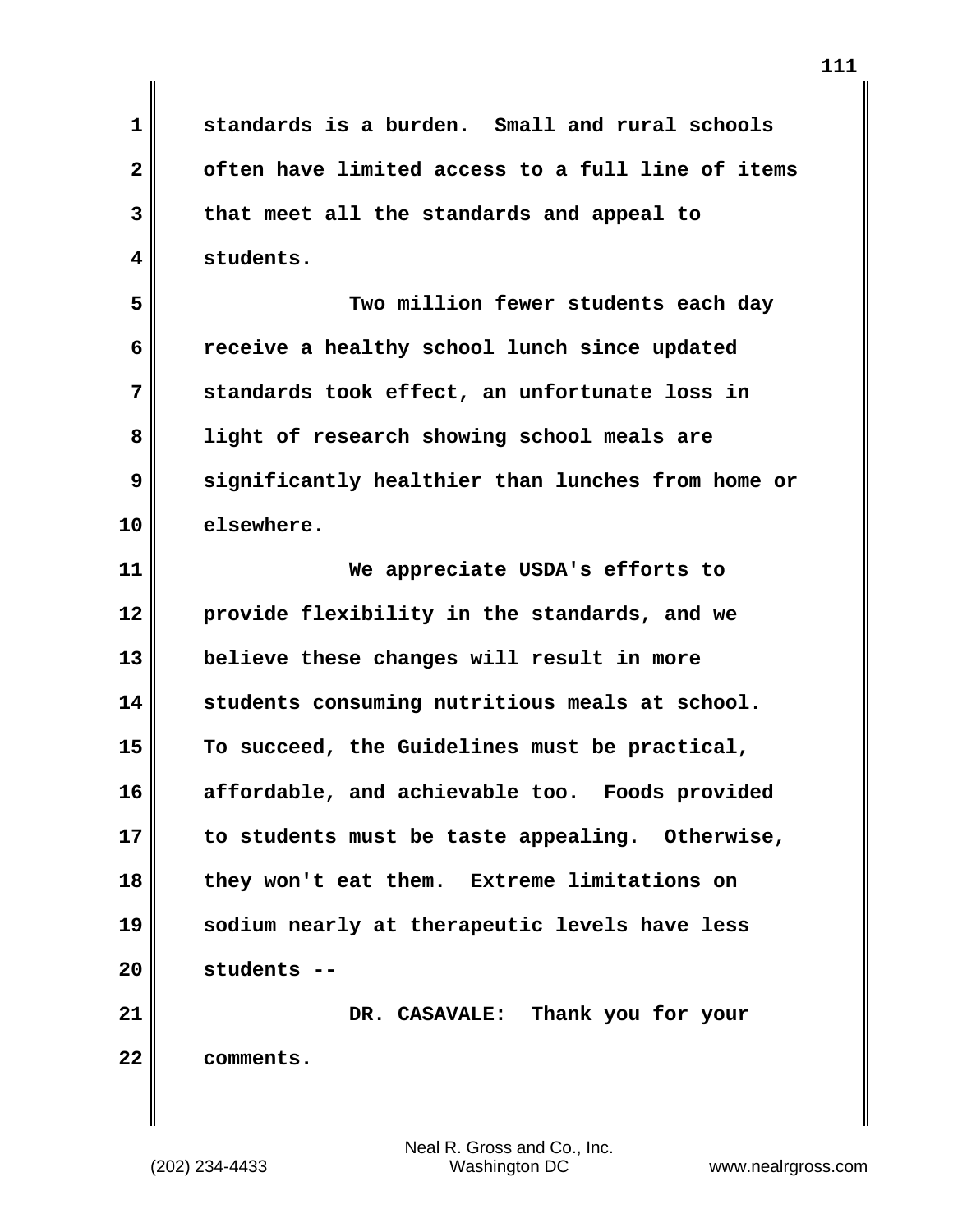| 1  | DR. DOMOKOS-BAYS: -- asking for more               |
|----|----------------------------------------------------|
| 2  | foods. Thank you.                                  |
| 3  | DR. CASAVALE: Commenter 32.                        |
| 4  | DR. RUBIN: Good morning. I'm Dr.                   |
| 5  | Mickey Rubin, Executive Director of the Egg        |
| 6  | Nutrition Center, the Science and Education        |
| 7  | Division of the American Egg Board representing    |
| 8  | America's egg farmers.                             |
| 9  | ENC supports research on the role of               |
| 10 | eggs in human nutrition. Thank you for the         |
| 11 | opportunity to offer comments as you review the    |
| 12 | latest science in the next edition of the Dietary  |
| 13 | Guidelines, including topics related to nutrition  |
| 14 | from birth to 24 months and neurocognition.        |
| 15 | As stated by the American Academy of               |
| 16 | Pediatrics 2018 recommendations on improving       |
| 17 | nutrition in the first 1,000 days, failure to      |
| 18 | provide key nutrients during this critical period  |
| 19 | of brain development may result in lifelong        |
| 20 | deficits.<br>Key nutrients to support brain health |
| 21 | identified by the AAP include protein, long chain  |
| 22 | polyunsaturated fatty acids, iron, zinc, folate,   |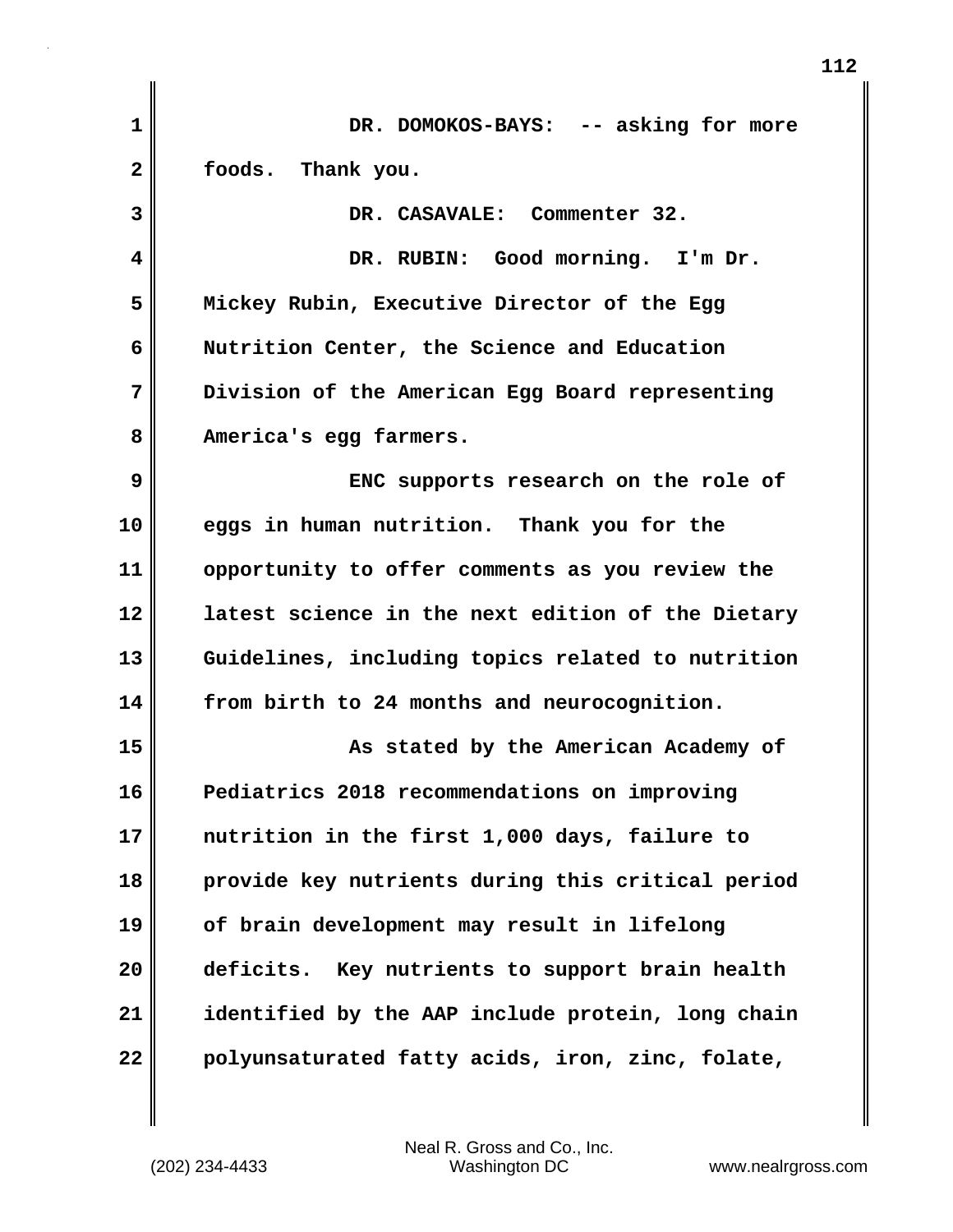**1 iodine, selenium, vitamins A, D, B6, and B12 as 2 well as choline.**

**3 Eggs have varying amounts of each of 4 these nutrients and are one of the most 5 concentrated sources of choline in the American 6 diet. Most Americans are well below the adequate 7 intake recommendation for choline, with only 8 about 8 percent of adults and 8.5 percent of 9 pregnant women meeting the AI. The 2015 DGA 10 listed choline among several underconsumed 11 nutrients, for which shifts to more healthy 12 eating patterns can help close nutrient gaps. 13 Maternal choline intake supports fetal 14 brain and spinal cord development and is 15 associated with reduced risk of neural tube 16 defects. And recent research has shown maternal 17 choline intake is associated with favorable 18 neurocognitive outcomes in children. In fact, a 19 recent clinical trial showed improved cognitive 20 performance in children of mothers that 21 supplemented choline during the third trimester 22 of pregnancy.**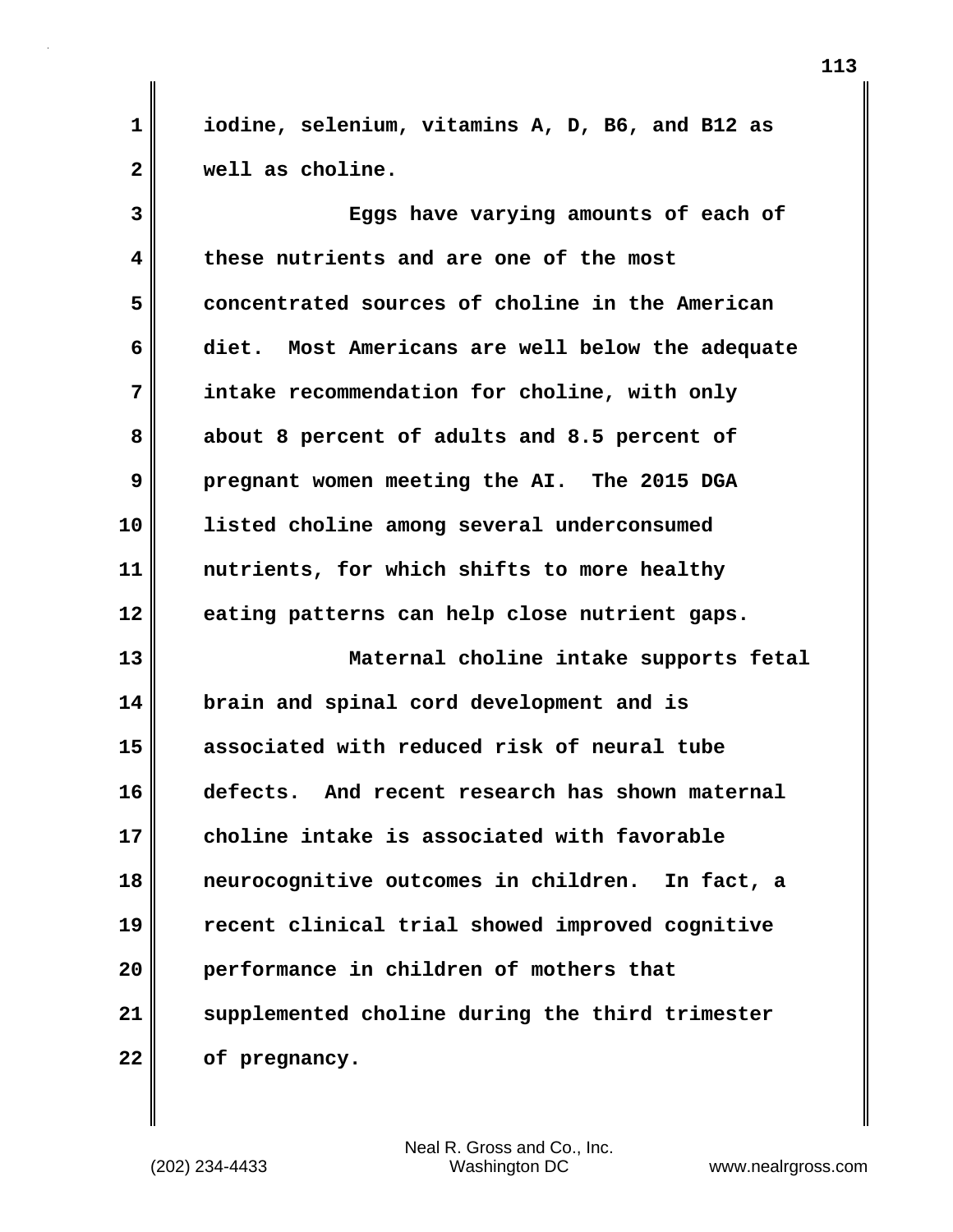| $\mathbf{1}$ | Furthermore, research from                        |
|--------------|---------------------------------------------------|
| $\mathbf{2}$ | observational cohorts has shown how choline       |
| 3            | intake throughout life may have lasting effects   |
| 4            | on cognition and prevention of cognitive decline. |
| 5            | Unfortunately, a recent survey                    |
| 6            | performed by the research firm Ipsos and          |
| 7            | commissioned by Egg Nutrition Center show low     |
| 8            | levels of awareness of choline among both new and |
| 9            | expecting mothers and the health professionals    |
| 10           | who care for them. Over 60 percent of these moms  |
| 11           | and over 40 percent of OB-GYNs and pediatricians  |
| 12           | were unfamiliar with choline.                     |
| 13           | The 2015 DGA listed eggs among other              |
| 14           | foods in food groups that are nutrient dense.     |
| 15           | Eggs are a good or excellent source of eight      |
| 16           | essential nutrients and are one of the few        |
| 17           | natural food sources of vitamin D, a nutrient of  |
| 18           | public health concern.                            |
| 19           | Eggs are also a bioavailable source of            |
| 20           | the carotenoids, lutein and zeaxanthin.<br>In     |
| 21           | infants, the observation that lutein is           |
| 22           | preferentially taken up by the developing brain   |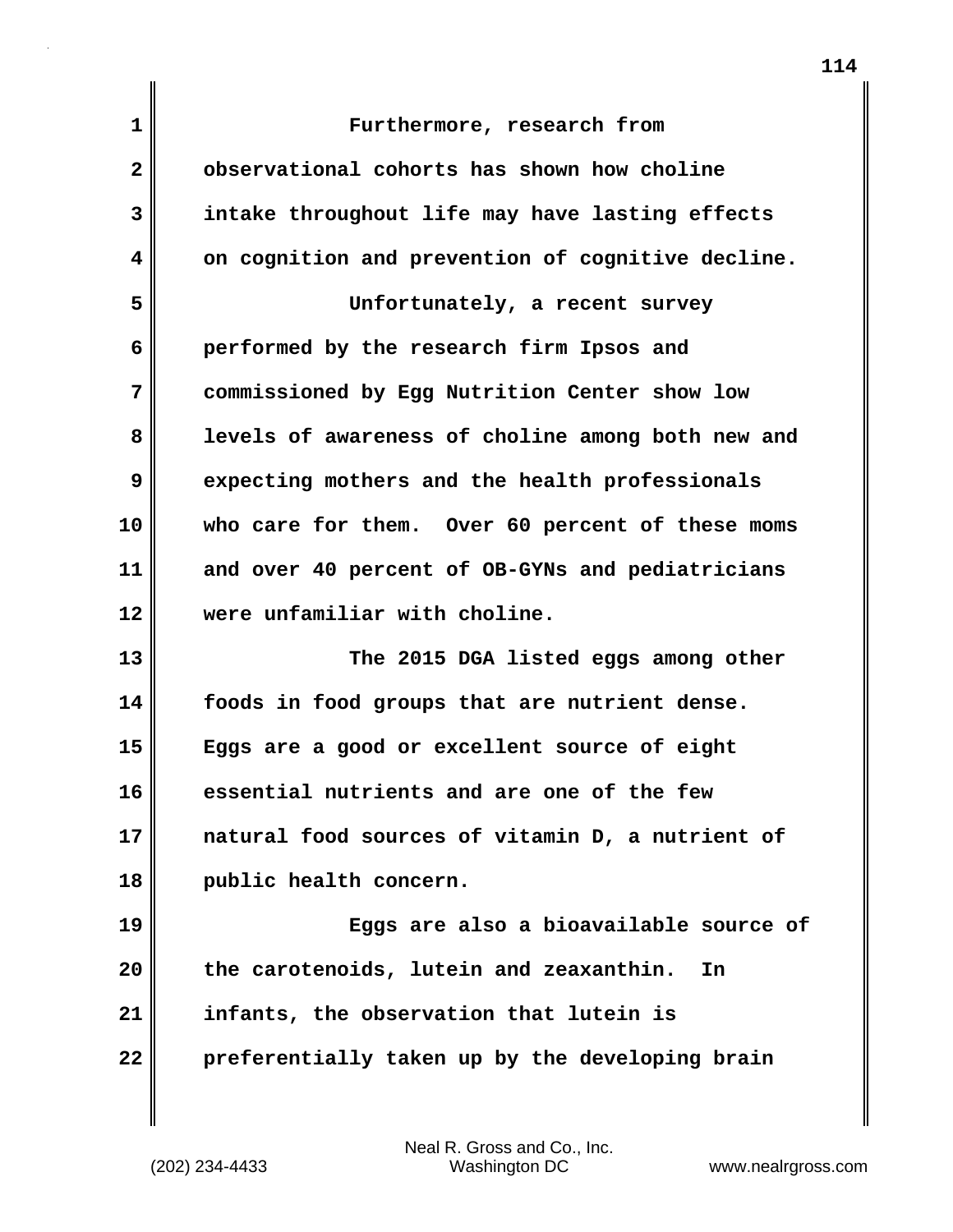**1 suggests a role in neurodevelopment while 2 emerging research also links lutein status to 3 cognitive performance in children and reduced 4 risk of mild cognitive impairment in middle aged 5 and older adults.**

**6 Finally, recent studies show that 7 pairing eggs with vegetables can increase the 8 absorption of carotenoids and vitamins compared 9 to consuming vegetables alone. As Americans are 10 increasingly using eggs as a carrier for 11 vegetables, these recent studies suggest a 12 benefit of this combination beyond simply 13 encouraging more vegetable consumption. 14 We look forward to providing you with 15 additional information through written comments. 16 Thank you. 17 DR. CASAVALE: Commenter 33. 18 DR. DEL CASTILLO-HEGYI: My name is 19 Dr. Christie del Castillo-Hegyi. I represent 20 over 700,000 supporters of the Fed is Best 21 Foundation. A nonprofit organization's mission 22 is to advocate for safe breastfeeding practices.**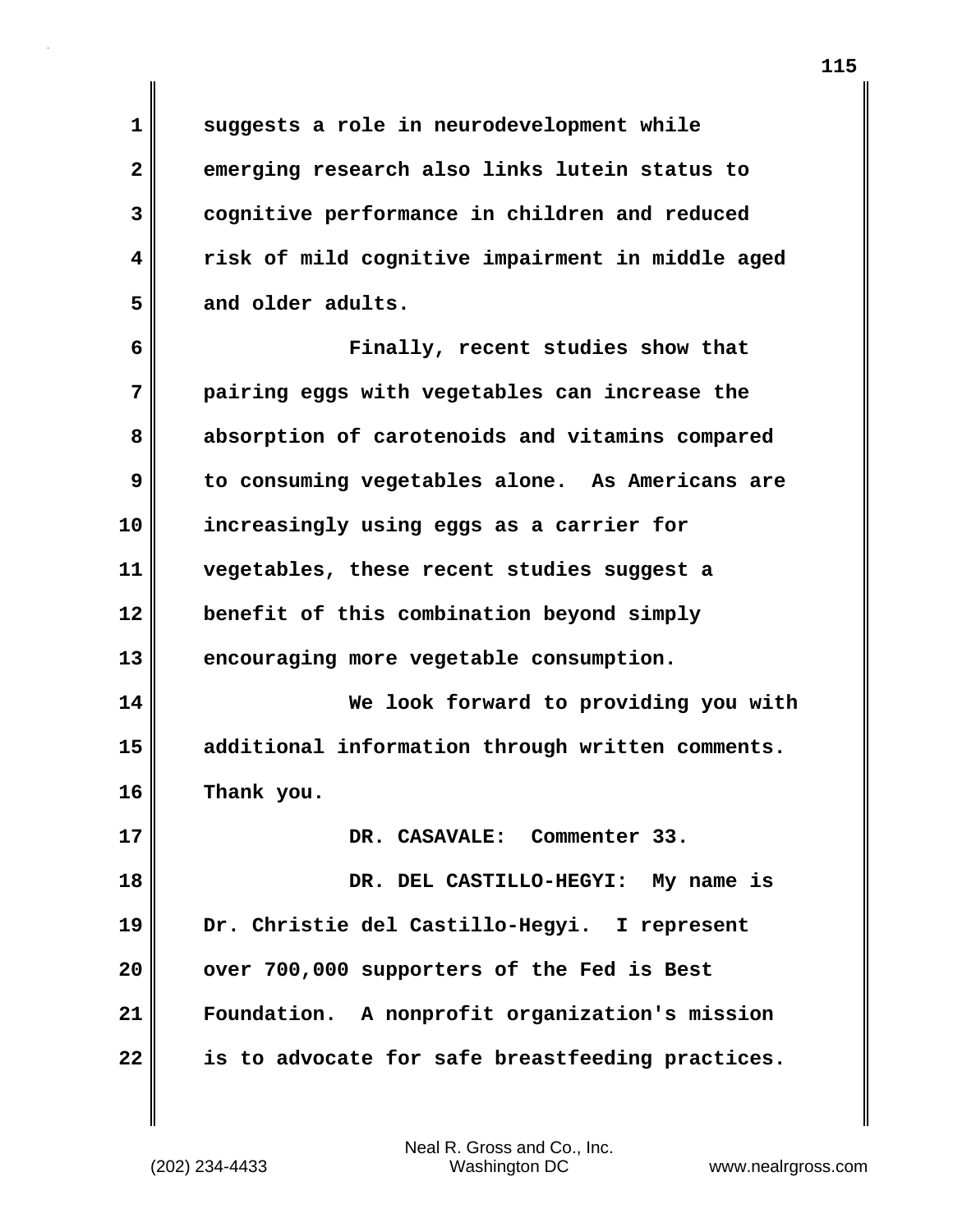| 1            | We do this to prevent the                         |
|--------------|---------------------------------------------------|
| $\mathbf{2}$ | complications of insufficient infant feeding,     |
| 3            | namely dehydration, excessive jaundice, and       |
| 4            | hypoglycemia, all known causes of brain injury,   |
| 5            | disability, and rare deaths. Jaundice and         |
| 6            | dehydration are the leading causes of newborn     |
| 7            | hospitalization in the U.S., making up to 78      |
| 8            | percent of readmissions.                          |
| 9            | The leading risk factor for jaundice              |
| 10           | and dehydration is exclusive breastfeeding before |
| 11           | full milk production, which primarily results     |
| 12           | from insufficient breast milk supply. Twelve to   |
| 13           | 35 percent of exclusively breastfed newborns will |
| 14           | develop excessive jaundice, one in seven losing   |
| 15           | excessive weight and one in 25 requiring          |
| 16           | readmission                                       |
| 17           | These complications are commonly                  |
| 18           | accompanied by hypoglycemia and hypernatremia, a  |
| 19           | brain threatening form of dehydration.<br>Ten     |
| 20           | percent of exclusive breastfed newborns develop   |
| 21           | detrimental levels of hypoglycemia by six hours   |

**22 of life at levels known to reduce fourth grade**

 $\mathbf l$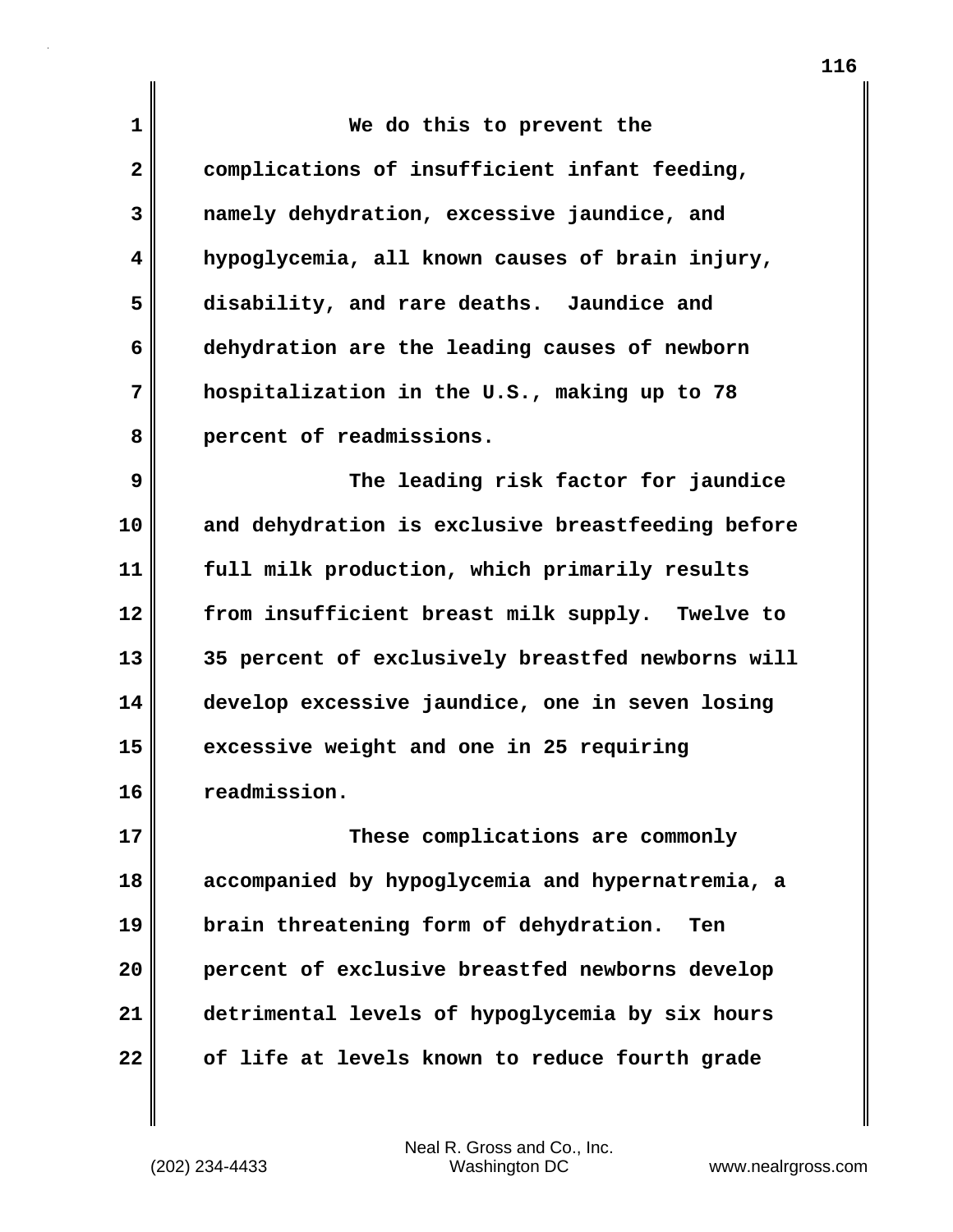**1 academic proficiency by 50 percent and increase 2 the risk of neurodevelopmental disabilities by 3 200 to 400 percent.**

**4 Among breastfed newborns screened for 5 hypernatremia, 36 percent were hypernatremic 6 which occurred by five percent weight loss. 7 Breastfed newborns who develop symptomatic 8 hypoglycemia have been shown to have extensive 9 brain injury on MRI.**

**10 Decades of research have shown these 11 complications can lead to attention deficits, 12 cognitive and developmental impairments, and even 13 global disability. These preventable outcomes 14 are among the most devastating in all of 15 medicine.**

**16 Why in 2019 are we failing to safely 17 breastfeed newborn babies? In 1991, the Baby 18 Friendly Hospital Initiative was launched under 19 the WHO 10 steps to successful breastfeeding. 20 Step 6 recommends to give no food or water other 21 than breast milk unless medically indicated. 22 This policy was created with minimal attention to**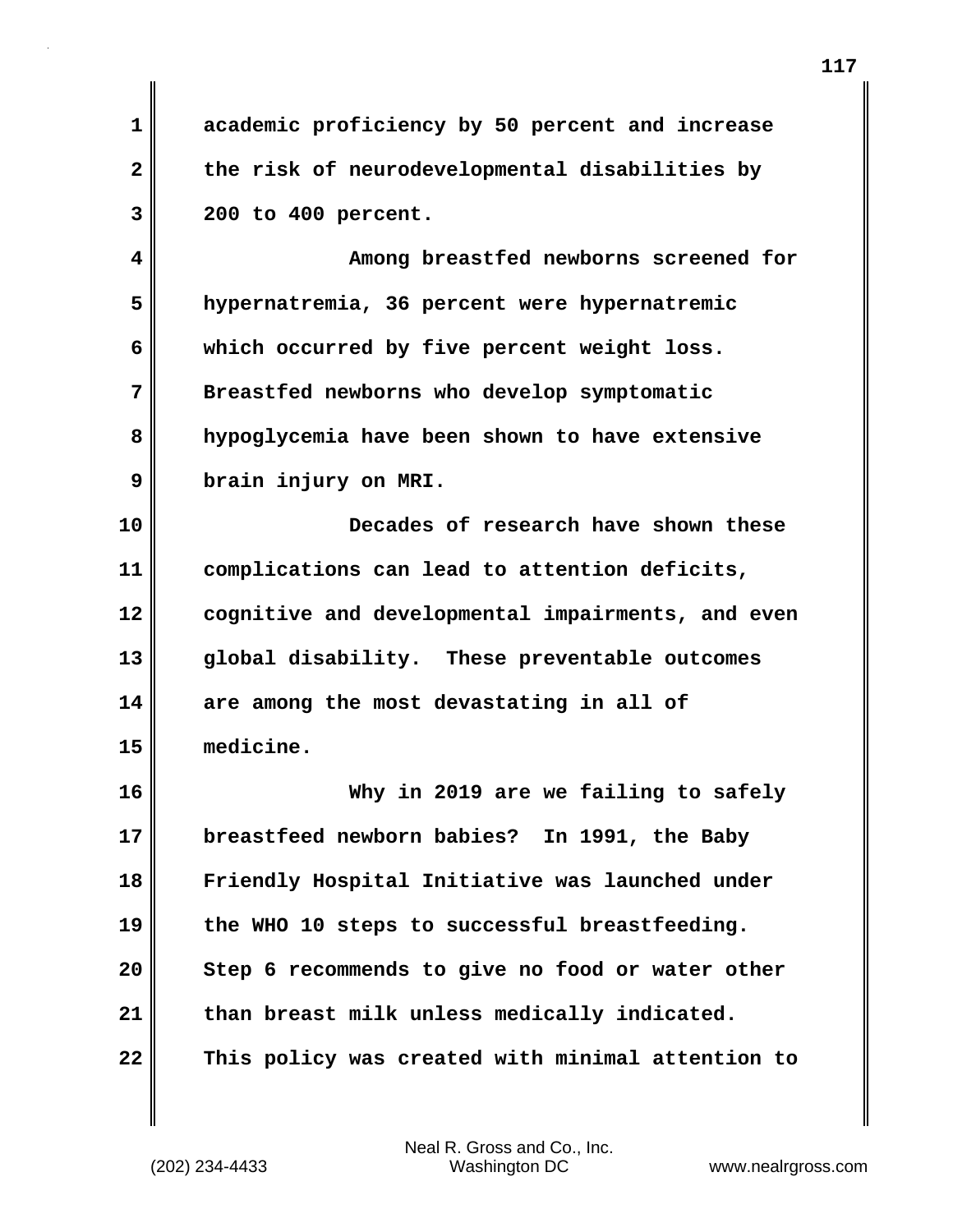**1 the high incidence of insufficient breast milk 2 the days after birth and no data demonstrating 3 safety or efficacy.**

**4 Newborns who are crying and nursing 5 for hours from hunger commonly do not get 6 supplemented until they have developed medical 7 emergencies. Mothers are advised to avoid** 8 supplementation with no education of the **9 consequences of doing so if breastfeeding is not 10 enough. They are not told until complications 11 are obvious, by which time brain injury may have 12 already occurred.**

**13 This failure in patient education 14 results in approximately 190,000 admissions a 15 year, costing the U.S. approximately 2.7 billion 16 dollars and millions more per child to sustain 17 its brain injury over their lifetime.**

**18 We ask the committee to educate the 19 public and health professionals on the importance 20 on safe and sufficient infant feeding on the 21 minimal nutritional requirements of infants and 22 the harmful effects of dehydration and jaundice**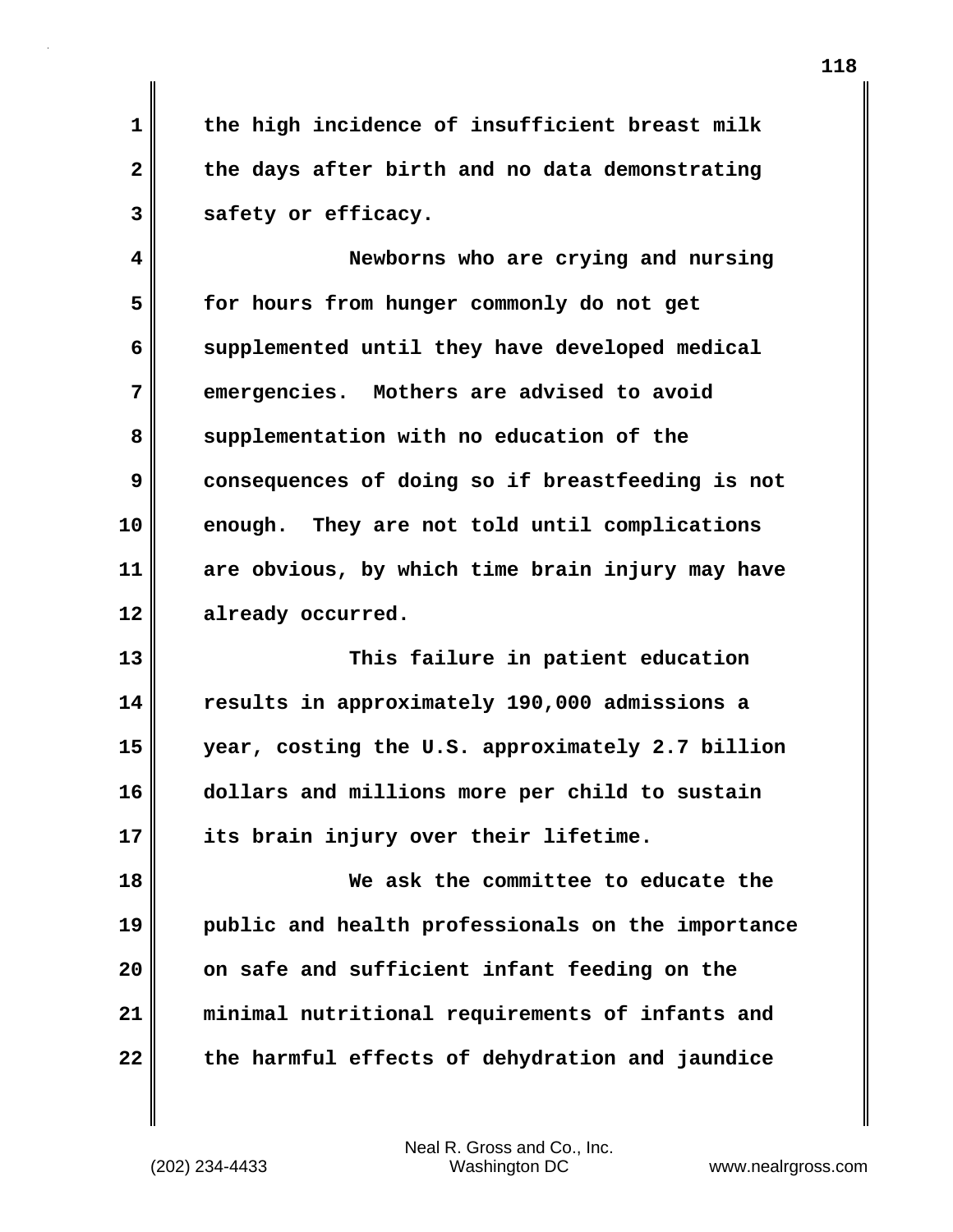**1 and hypoglycemia. We ask for a responsible 2 public health message that respects all the ways 3 required to provide optimal infant feeding and 4 prioritize the safety for every child regards of 5 a mother's ability or decision to breastfeed. 6 Thank you. 7 DR. CASAVALE: Commenter 34. 8 DR. GREGER: My name is Dr. Michael 9 Greger with NutritionFacts.org. This month a 10 paper was published in the Journal of the Academy 11 of Nutrition and Dietetics have found essentially 12 there's been no change in processed meat 13 consumption over the last 20 years or so, which 14 represents just an abject failure of all of us in 15 the public health community to warn people about 16 the very real risks of processed meat -- bacon, 17 ham, hot dogs, lunch meats, sausage. These are 18 known human carcinogens. 19 The official 2018 IARC report couldn't 20 have been clearer. "Consumption of processed 21 meat causes cancer of the colorectal." That's 22** our second leading cancer killer of men and women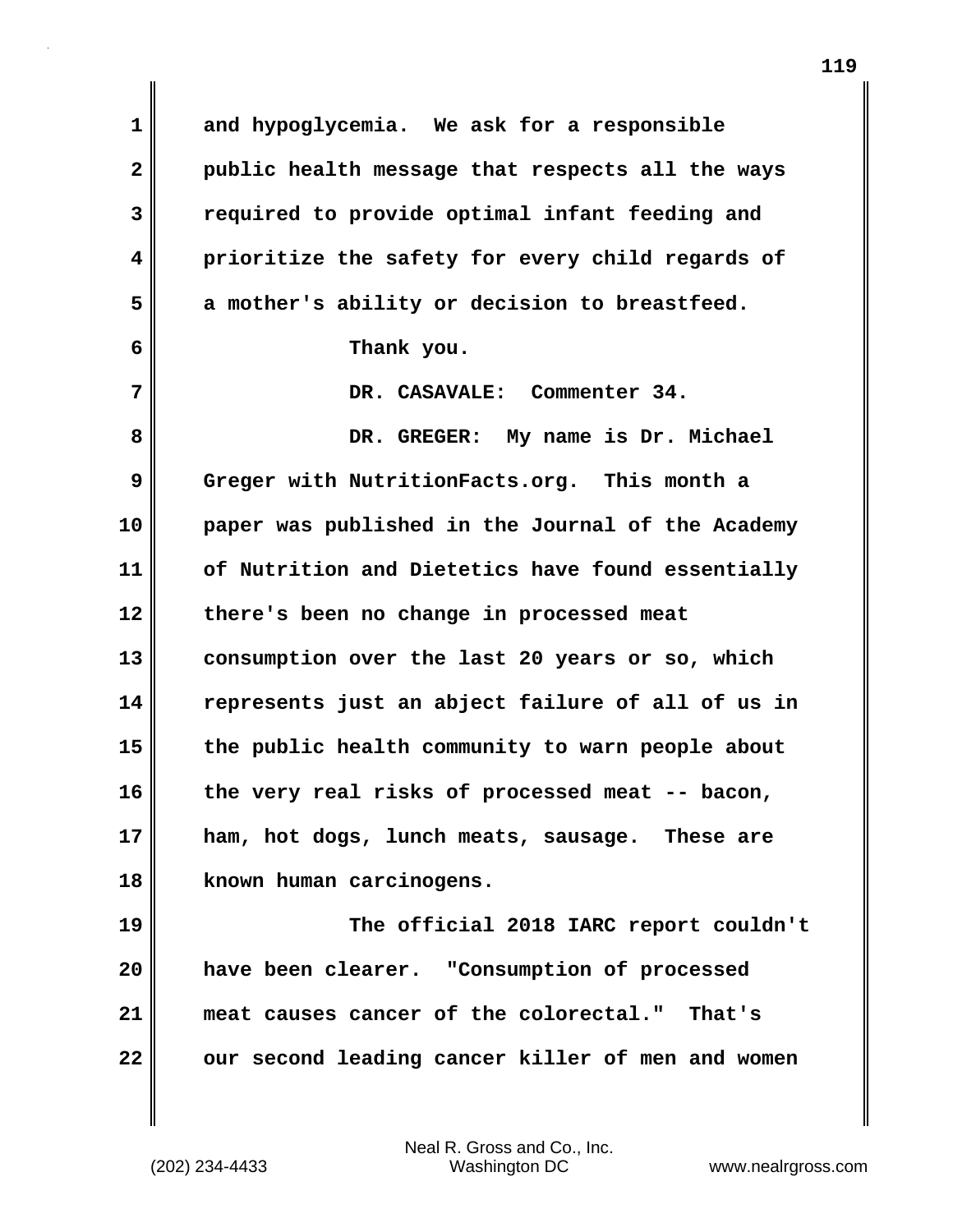| $\mathbf{2}$ | We know these foods cause cancer, and             |
|--------------|---------------------------------------------------|
| 3            | we try not to smoke around our kids. Why would    |
| 4            | we send them to school with a bologna sandwich?   |
| 5            | That's not hyperbole. According to the Surgeon    |
| 6            | General, living with a smoker increases the risk  |
| 7            | of lung cancer 15 percent. So the cancer risk of  |
| 8            | second hand smoke is comparable to the 16 or 18   |
| 9            | percent increase risk of colorectal cancer, even  |
| 10           | the equivalent of a single sausage link a day.    |
| 11           | The 2015 Dietary Guidelines really                |
| 12           | appear to drop the ball on this issue, saying     |
| 13           | processed meat could be accommodated as long as   |
| 14           | sodium and saturated fat limits were within       |
| 15           | limits. But that's ignoring the cancer risk,      |
| 16           | which we've known at least back since 2007 when   |
| 17           | the first comprehensive analysis was published by |
| 18           | the American Institute for Cancer Research.       |
| 19           | In fact one of their top 10                       |
| 20           | recommendations for cancer prevention, avoid      |
| 21           | processed meat, full stop. American Cancer        |
| 22           | Society also encouraged people to minimize the    |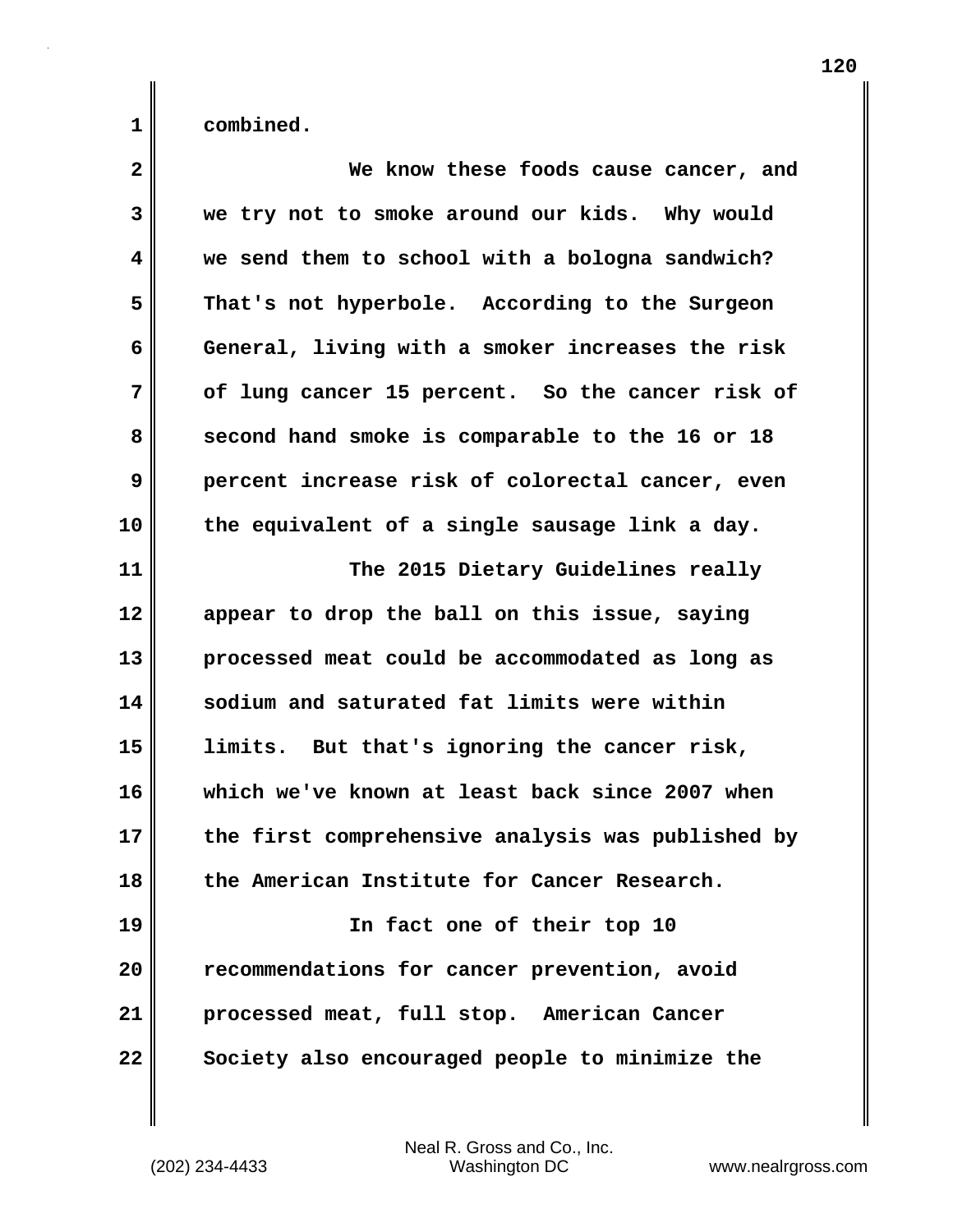**1 intake of processed meat. We cannot allow the 2 billion dollar meat industry to continue to 3 subvert the science when so many million lives 4 are at stake. 5 The global burden of disease study, 6 largest study of disease risk factors in history 7 funded by the Bill and Melinda Gates Foundation, 8 found that the number one cause of death in these 9 United States is the American diet. Since 10 bumping tobacco to number two, this committee now 11 has control over our number one killer. 12 1964 was the peak year of smoking in 13 the U.S. before declining basically every year 14 since. What happened in 1964? The science 15 hadn't changed. We have studies going back to 16 the '30s linking lung cancer to smoking. What 17 changed is the Surgeon General's report. Just 18 this public acknowledgment by the powers that be 19 of this link between smoking and cancer. 20 You now have this mantel to make a 21 difference by just informing the American public 22 about the risk of cancer with processed meat.**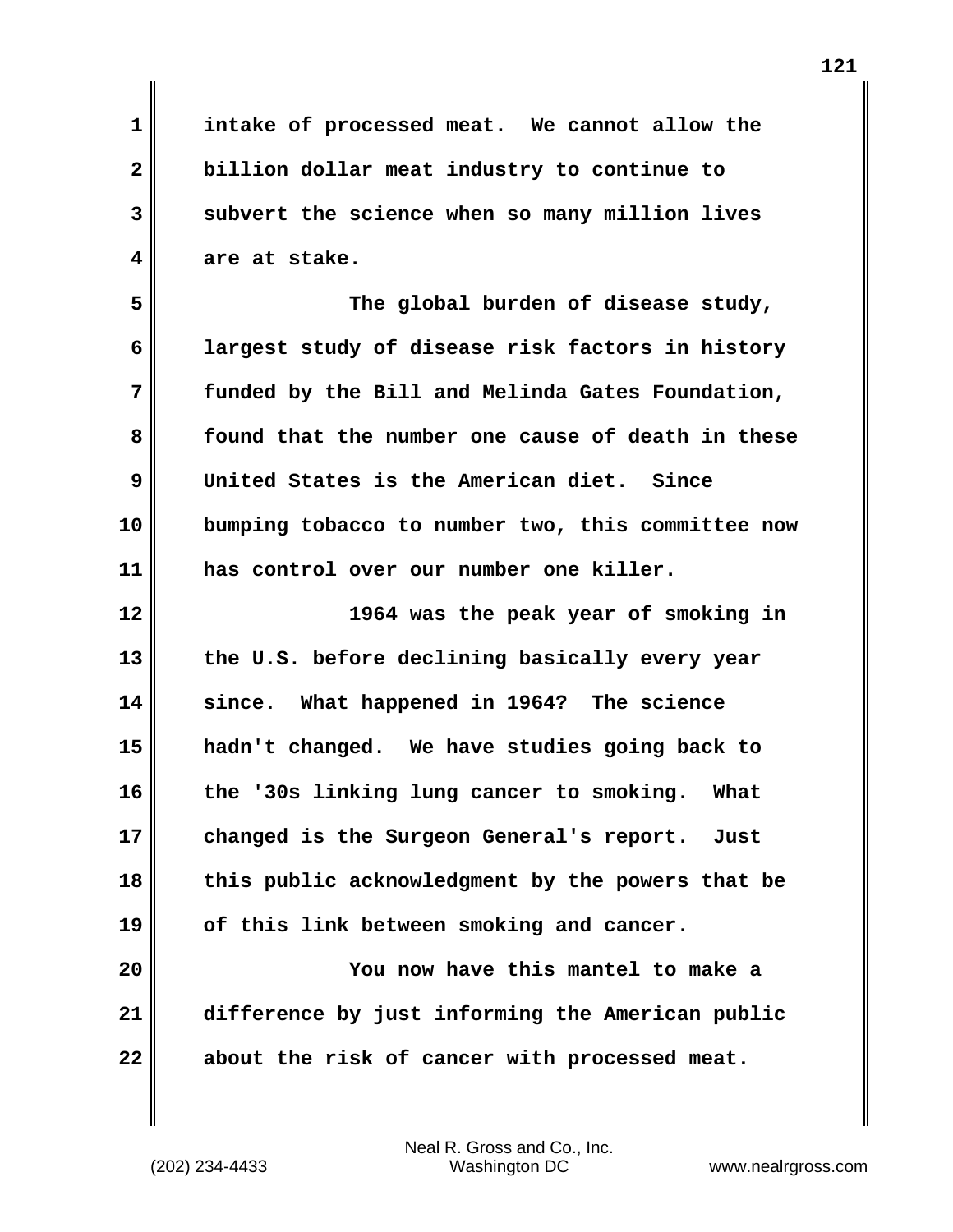**1 God speed.**

| $\overline{\mathbf{2}}$ | DR. CASAVALE: Commenter 35.                       |
|-------------------------|---------------------------------------------------|
| 3                       | MS. TERNUS: Good morning. I'm                     |
| 4                       | Maureen Ternus, Executive Director of the         |
| 5                       | International Tree Nut Council Nutrition Research |
| 6                       | and Education Foundation or INCNREF. And I'd      |
| 7                       | like to thank you for the opportunity to present  |
| 8                       | comments today.                                   |
| 9                       | INCNREF is a nonprofit organization               |
| 10                      | that represents nine tree nuts including almonds, |
| 11                      | brazils, cashews, hazelnuts, pecans, pistachios,  |
| 12                      | pine nuts, macadamias, and walnuts. I'd like to   |
| 13                      | comment specifically on the committee's work      |
| 14                      | regarding the current healthy U.S. style, healthy |
| 15                      | Mediterranean style, and healthy vegetarian style |
| 16                      | eating patterns in the 2015-2020 Dietary          |
| 17                      | Guidelines for Americans.                         |
| 18                      | All three patterns recommend between              |
| 19                      | two and a half and three and a half ounces of     |
| 20                      | nuts, seeds, and soy products per week. Compare   |
| 21                      | those to the 10 and a half ounces per week        |
| 22                      | recommended in the FDA qualified health claim for |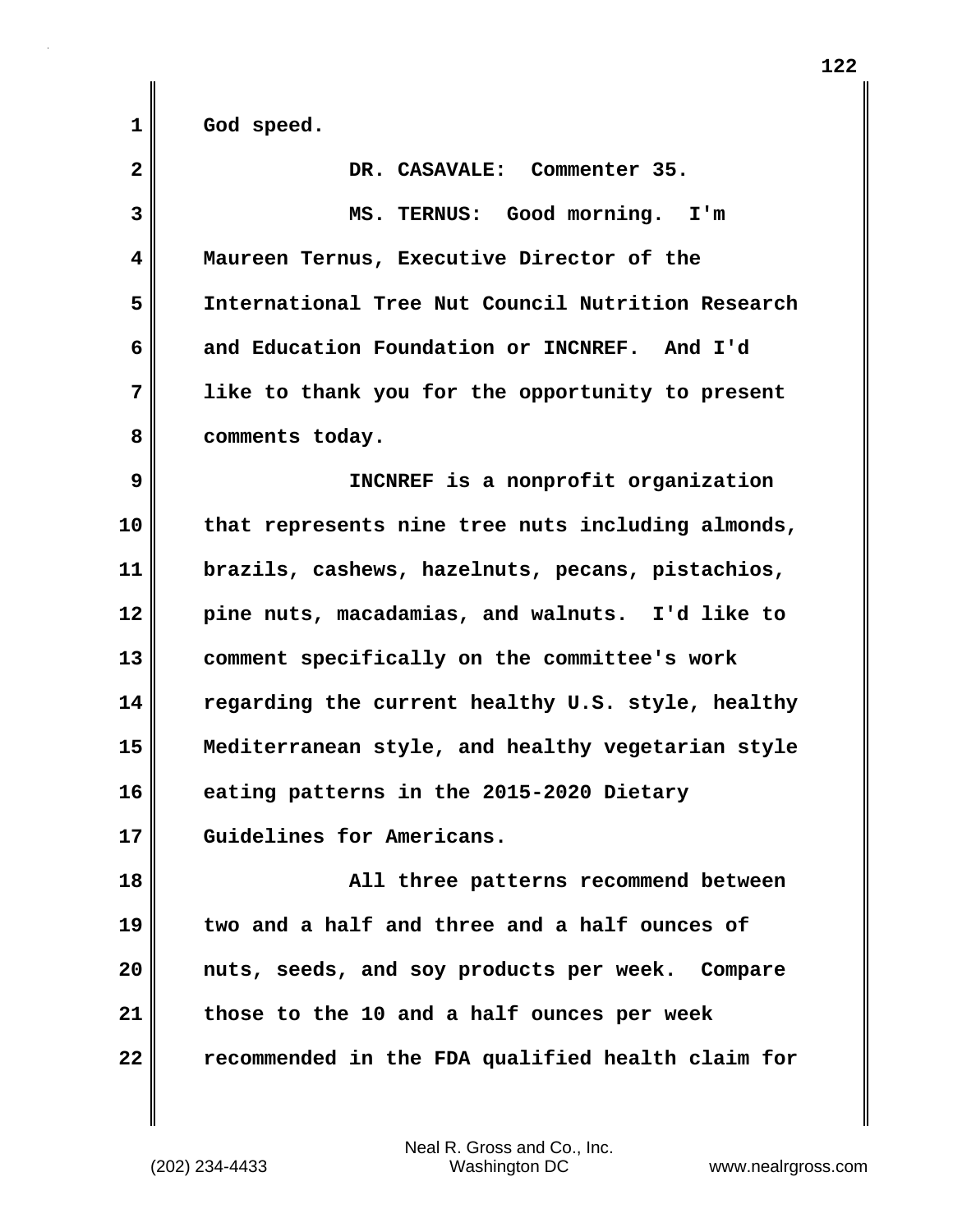1 **nuts** and heart disease.

| $\overline{\mathbf{2}}$ | According to USDA ERS data, consumers             |
|-------------------------|---------------------------------------------------|
| 3                       | eat about 1.3 ounces of tree nuts per week.       |
| 4                       | Increasing the recommended amount of nuts and     |
| 5                       | healthy food patterns can help consumers lower    |
| 6                       | their risk for chronic disease and potentially    |
| 7                       | improve overall health.                           |
| 8                       | In the last five years, there has been            |
| 9                       | a dramatic increase in the number of studies      |
| 10                      | showing the positive impact of nuts on cardio     |
| 11                      | metabolic health, weight and satiety. More than   |
| 12                      | seven epidemiological and clinical mixed nut      |
| 13                      | studies have shown that net consumption is not    |
| 14                      | associated with higher body weight. Over 45       |
| 15                      | research articles have shown that mixed nuts can  |
| 16                      | help reduce the risk of heart disease, diabetes,  |
| 17                      | and metabolic syndrome.                           |
| 18                      | In a systematic review and meta                   |
| 19                      | analysis of 61 controlled intervention trials,    |
| 20                      | tree nut intake lowered total cholesterol, LDL    |
| 21                      | cholesterol, ApoB, and triglycerides. The major   |
| 22                      | determinant of cholesterol lowering appears to be |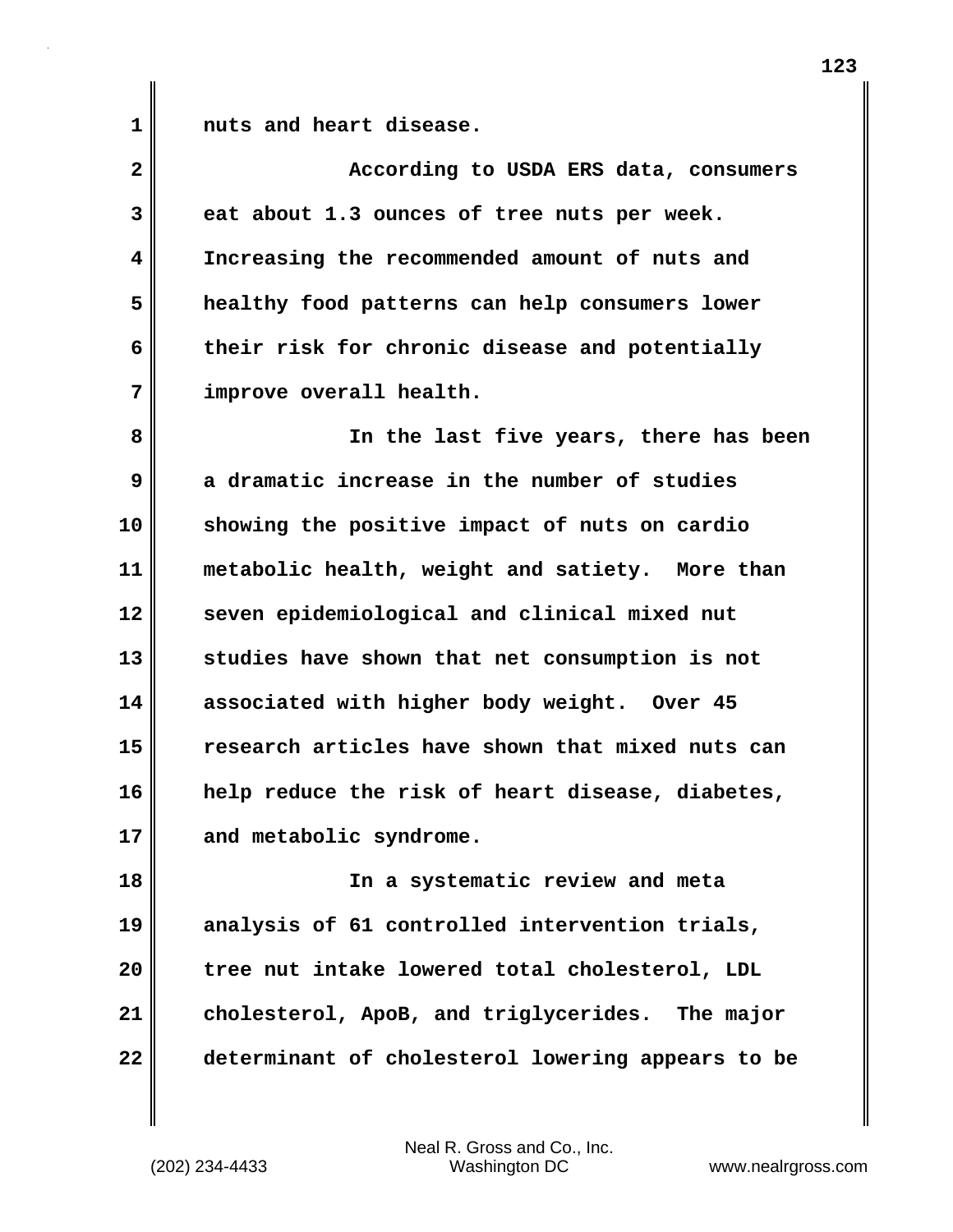**1 nut dose rather than nut type.**

**2** Another systematic review and meta **3 analysis of 40 randomized control trials, 4 consumption of nuts significantly decreased 5 insulin resistance and fasting insulin, 6 suggesting that nut consumption may improve 7 insulin sensitivity. 8 I'd like to comment on another topic 9 being addressed by the committee, frequency of 10 eating. Research shows snacks provide about 25 11 percent of daily calories. When it comes to the 12 role of nuts, approximately 60 percent of the 13 nuts consumed are as snacks. In a recent study, 14 researchers looked at data from the 2009-2012 15 NHANES and found that replacing between meal 16 snacks with tree nuts led to more nutrient rich 17 diets that were lower in empty calories and 18 sodium and had more favorable fatty acid 19 profiles. 20 Replacing snacks high in refined 21 carbohydrates which is one-third cup of nuts per 22 day could have a positive impact on the nutrient**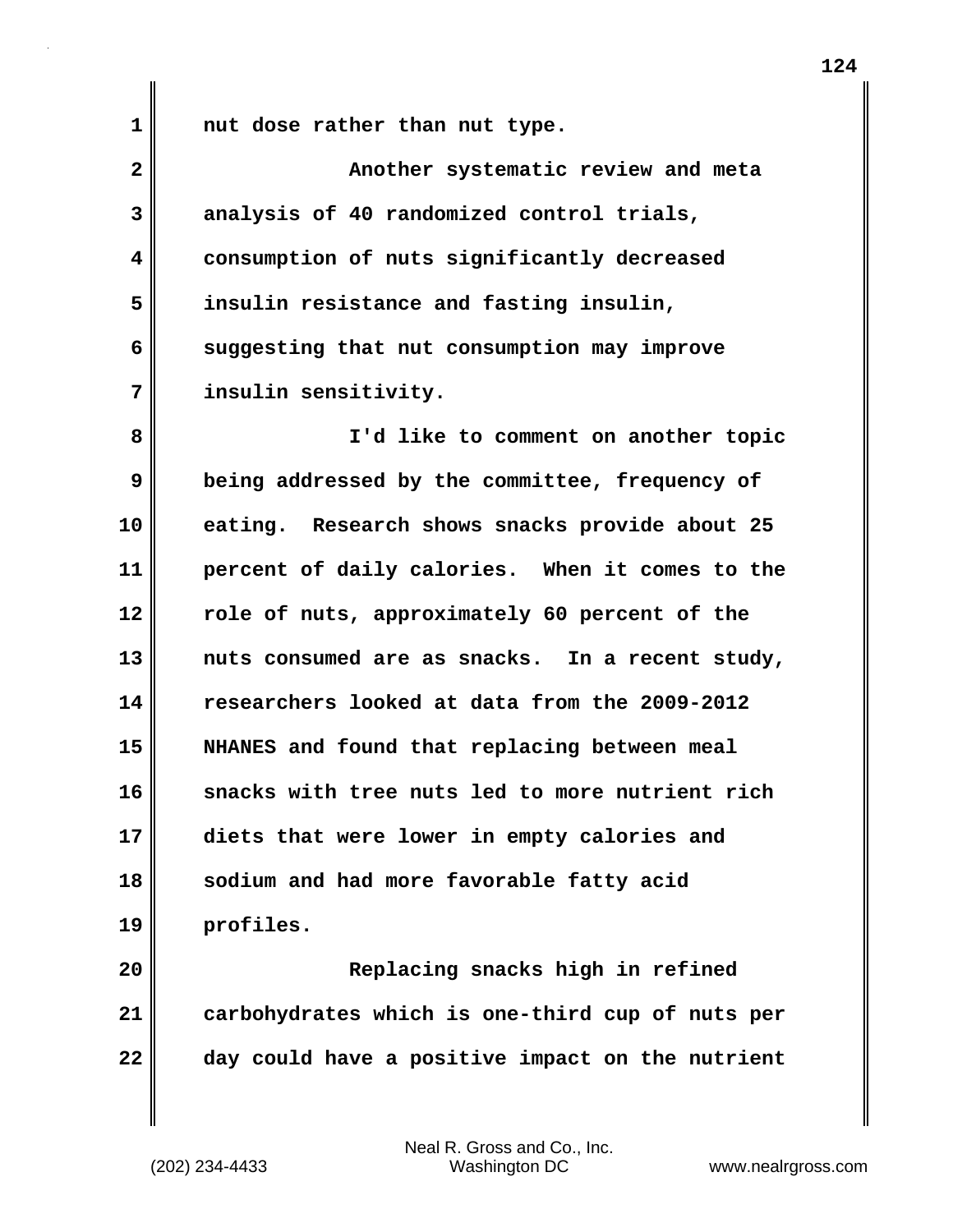**1 density of the diet.**

| $\overline{\mathbf{2}}$ | In summary, consumers are eating well             |
|-------------------------|---------------------------------------------------|
| 3                       | below both USDA Dietary Guidelines and FDA        |
| $\overline{\mathbf{4}}$ | recommendations for nuts. The DGAC, through its   |
| 5                       | review of the ever growing body of evidence on    |
| 6                       | nut consumption and subsequent inclusion of       |
| 7                       | dietary relevant quantities and its recommended   |
| 8                       | food patterns, can help consumers understand the  |
| 9                       | benefits of regular nut consumption.              |
| 10                      | INCNREF looks forward to providing                |
| 11                      | this evidence to the committee throughout the     |
| 12                      | comment period. Thank you.                        |
| 13                      | DR. CASAVALE: Commenter 36.                       |
| 14                      | DR. KELLY: Madam Chair and committee              |
| 15                      | members, thank you for the opportunity to speak   |
| 16                      | on behalf of the nonprofit American College of    |
| 17                      | Lifestyle Medicine and its more than 3,000 member |
| 18                      | clinicians who specialize in treating chronic     |
| 19                      | disease with lifestyle evidence-based             |
| 20                      | interventions including diet.                     |
| 21                      | I'm Dr. John Kelly. I had the                     |
| 22                      | privilege of being the founding president of the  |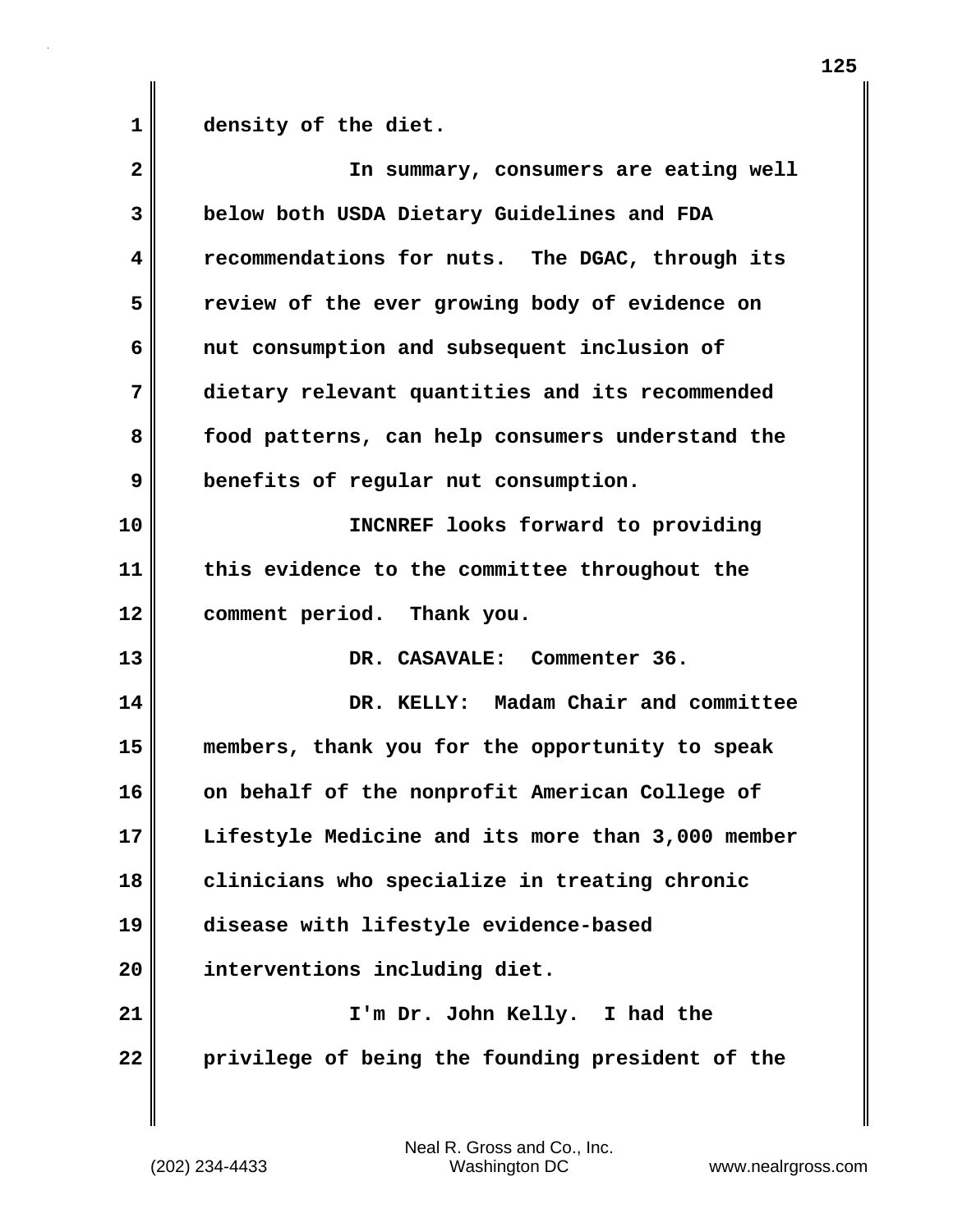**1 college over 15 years ago. I am certified in 2 preventative medicine and as a lifestyle medicine 3 specialist. That's my practices as a lifestyle 4 medicine specialist.**

**5 I want to address your work, how your 6 work can help us prevent and treat type 2 7 diabetes. But I first have to make a comment 8 after sitting here and hearing all this wonderful 9 advice that you're getting. I thought when I was 10 getting ready to make my comments, I had more 11 advice than I've ever had in my life. But I 12 realize you have far more than I do.**

**13 But anyway, and seriously, lifestyle 14 medicine clinicians find poor diet to be one of 15 the most important risk factors for type 2 16 diabetes. And whole food plant strong diets to 17 be one of the most important interventions for 18 its treatment and remission.**

**19 The college's official position 20 statement on diet and disease reads thus, "For 21 the treatment, reversal and prevention of 22 lifestyle related chronic disease, the college**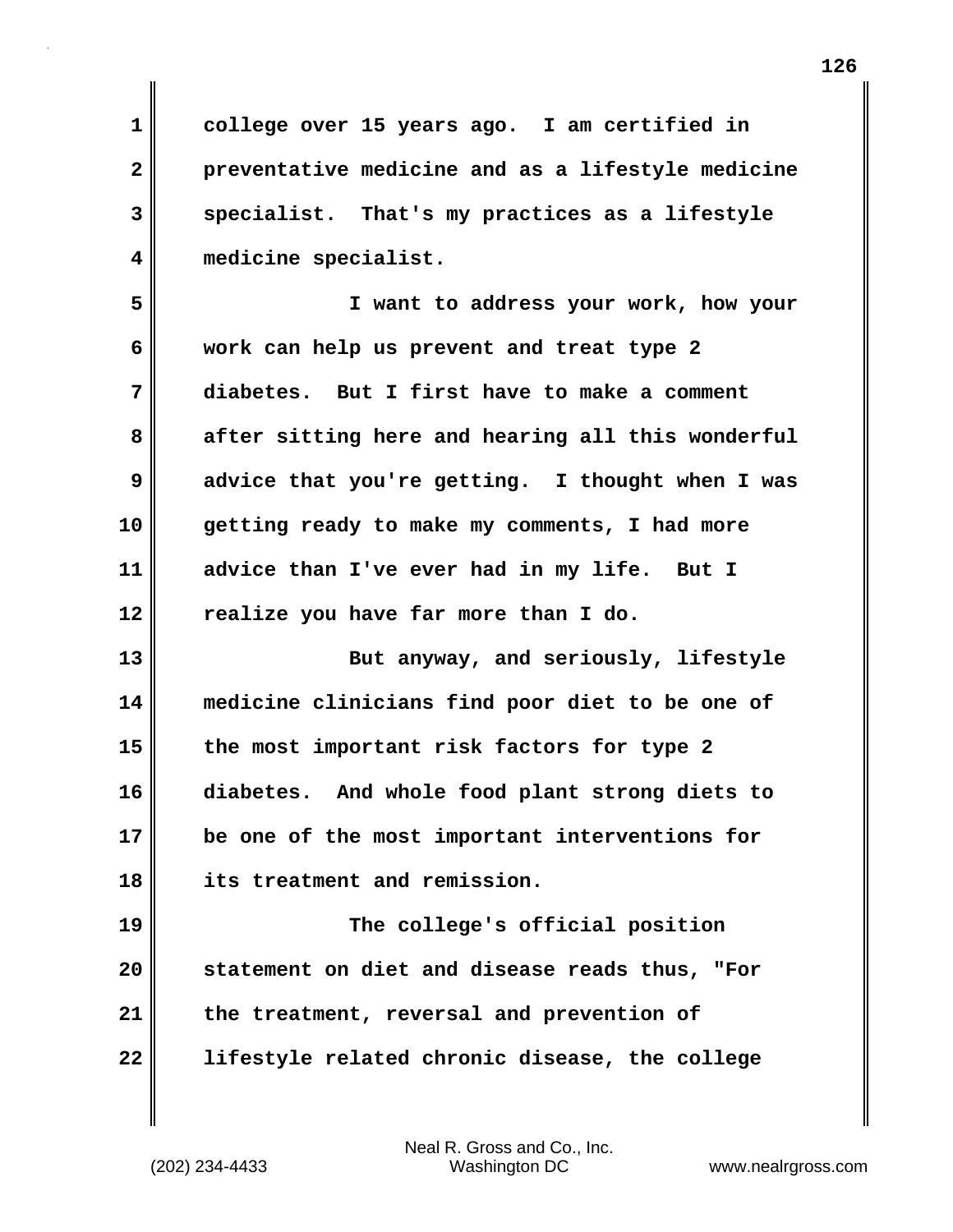**1 recommends an eating plan based predominately on 2 a variety of minimally processed vegetables, 3 fruits, whole grains, legumes, nuts, and seeds." 4 Now much evidence exists for the 5 positive impact of a whole food plant strong diet 6 and the primary prevention of type 2 diabetes 7 including numerous large cohort studies, Nurses' 8 Health Study, Health Professional Study, et 9 cetera, EPIC cohorts, Avenel cell study 1 and 2, 10 that consistently find that a plant strong diet 11 is associated with reduced incidence and 12 prevalence of type 2 diabetes. 13 In addition, numerous randomized 14 trials demonstrate plant strong whole food diets 15 are effective in treating type 2 diabetes and 16 other chronic conditions. And I want to say that 17 as an evidence based group of physicians and 18 clinicians, we recognize one size does not fit 19 all. I'm not in any way seeking to invalidate 20 the fact that apparently for some individuals, 21 different macronutrient balance is more effective 22 than other macronutrient balances. The college**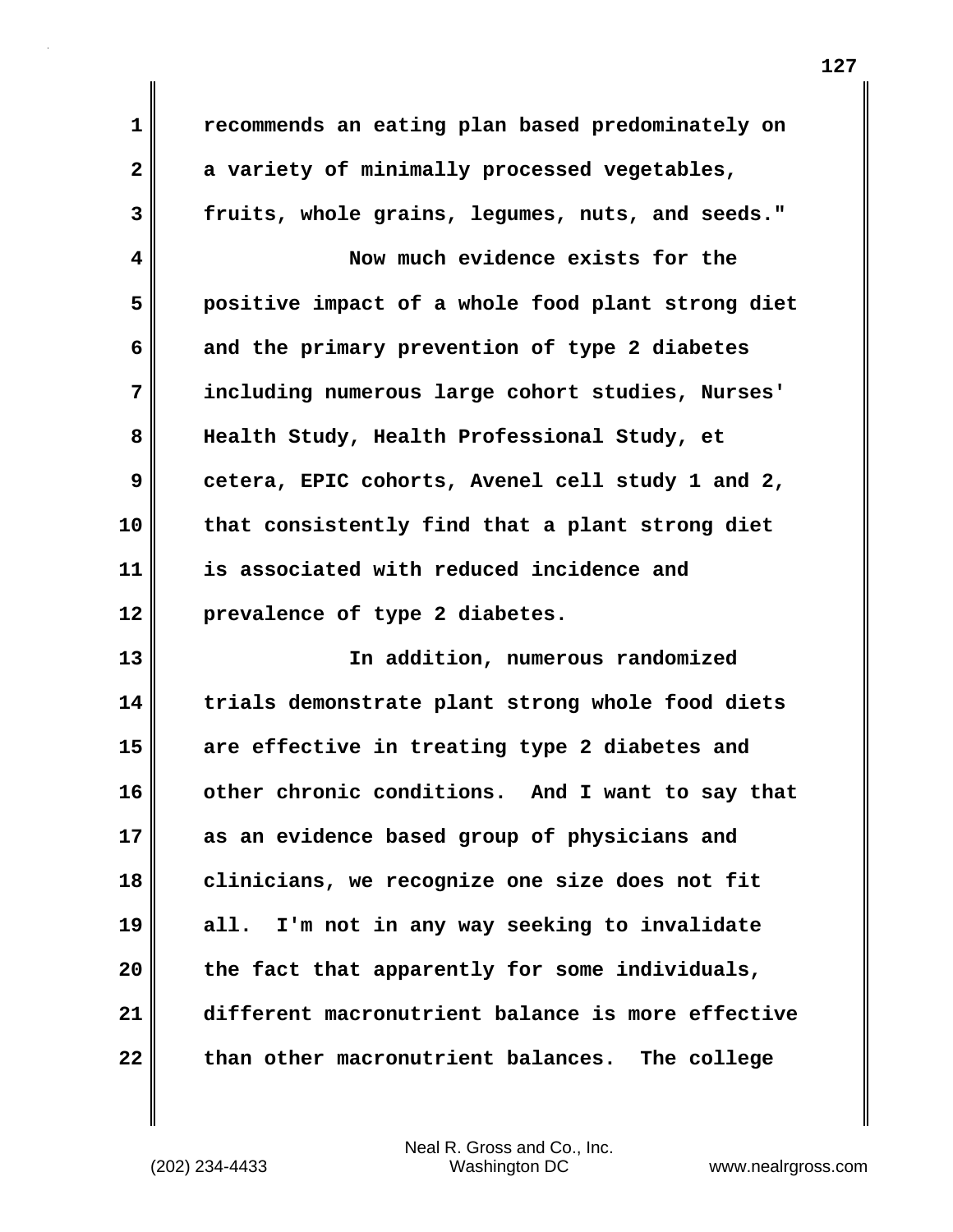**1 embraces the fact that we're not all the same. 2** But we do find that the greatest **3 danger in our lifestyle medicine treatment is 4 usually not sufficiently reducing medications. I 5 personally have had the experience -- 6 DR. CASAVALE: Thank you for your 7 comments.** 8 **DR. KELLY:** Thank you. **9 DR. CASAVALE: We need to move on. 10 Commenter 37, please. 11 DR. SUBRAMANIAN: Hello. I am Dr. 12 Asha Subramanian, a community family physician 13 who is here to represent my own patients as well 14 as the millions of Americans, particularly 15 children, who will be directly affected by this 16 committee's decisions. 17 I thank the committee for the 18 opportunity to speak today. Based upon the 19 scientific evidence, I would like to urge you to 20 rethink the prominent role of dairy in the 21 upcoming 2020 Guidelines. 22** Dairy products are the number one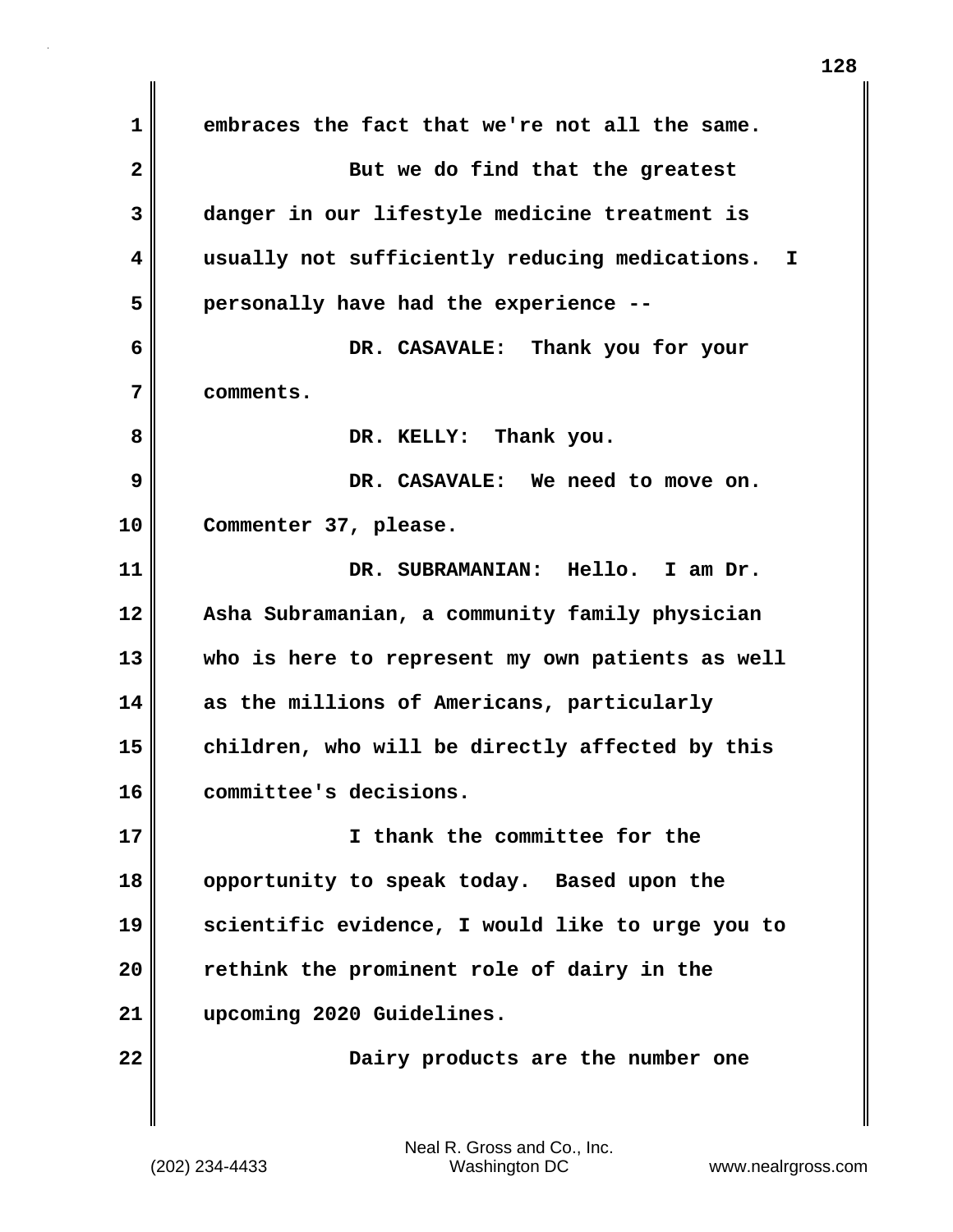**1 source of saturated fats in the American diet, 2 and scientific evidence has clearly tied dairy 3 consumption to heart disease and high 4 cholesterol. Moreover, milk and other dairy 5 products have consistently been shown to increase 6 the risk of breast, ovarian, and prostate cancers 7 through the mechanisms of IGF-1 and estrogen 8 dominance.**

**9 Research has closely linked dairy to 10 female reproductive diseases, acne, ear 11 infections, asthma, and allergies. In addition, 12 due to the mechanisms of molecular mimicry, there 13 is also strong scientific evidence on the 14 relationship of Type 1 diabetes, celiac disease, 15 rheumatoid arthritis, and other autoimmune 16 conditions from dairy consumption and childhood. 17 Lactose intolerance per the NIH 18 affects us to 50 million Americans, results in 19 diarrhea, bloating, gas, and abdominal pain. 20 Eighty to hundred percent of Asian Americans, 21 African Americans, Native Americans, and Latino**

**22 Americans are affected by lactose intolerance,**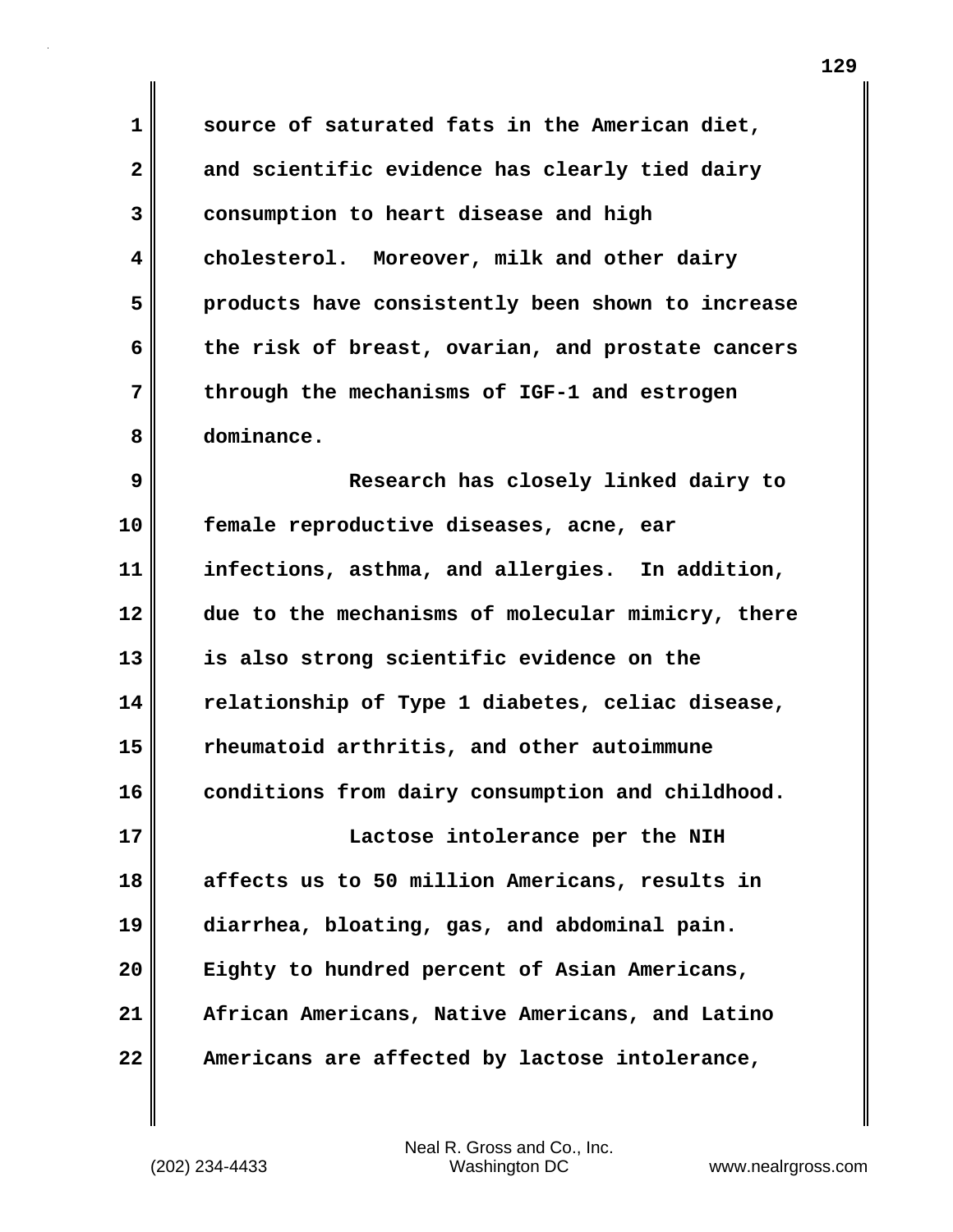| $\mathbf 1$  | yet dairy is still a staple of the National       |
|--------------|---------------------------------------------------|
| $\mathbf{2}$ | School Lunch Program and is served daily to       |
| 3            | school children often from these very             |
| 4            | populations.                                      |
| 5            | This racial and ethnic disparity of               |
| 6            | dairy consumption and its health repercussions    |
| 7            | have never yet been addressed by the Dietary      |
| 8            | Guidelines. Dairy, whether it's derived from      |
| 9            | industrial agriculture or grass-fed cows,         |
| 10           | contains high levels of estrogen, pus, feces, and |
| 11           | other contaminants. In fact, the main source of   |
| 12           | animal derived estrogen in the human diet is from |
| 13           | dairy products.                                   |
| 14           | Furthermore, there has been mounting              |
| 15           | scientific evidence that the dairy industry has   |
| 16           | contributed to climate change and its dangerous   |
| 17           | effects through industrial agriculture.<br>It's a |
| 18           | heartbreaking industry that takes a mother's milk |
| 19           | away from her baby cow to funnel it for human     |
| 20           | consumption under the false pretense that it's    |
| 21           | healthy for humans.                               |
| 22           | The USDA has served for years in a                |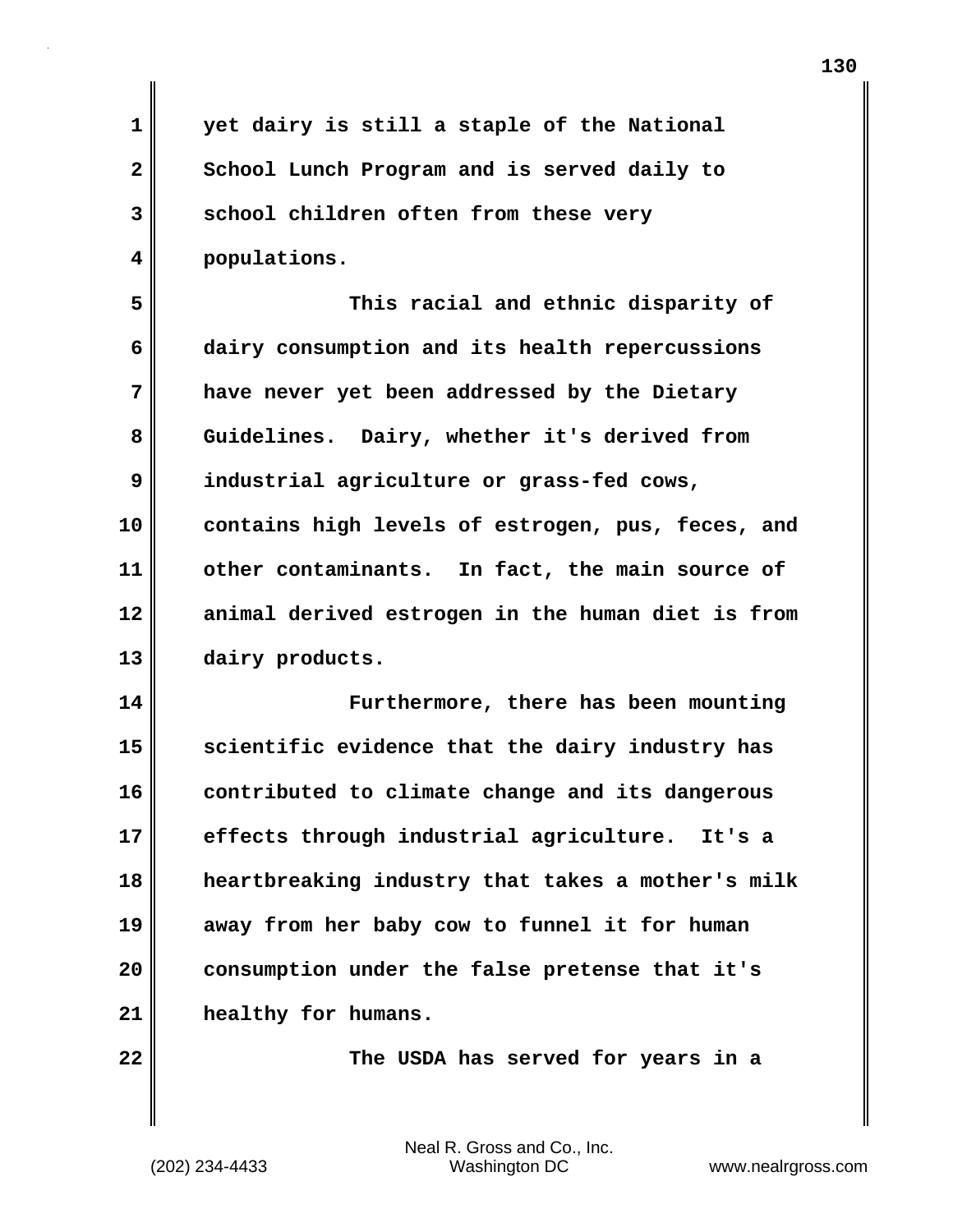**1 conflicting role, protecting the public health 2 while at the same pushing agricultural products. 3 At what cost? Americans are increasingly and 4 clearly aware that milk does not do a body good. 5 Plant-based milks alone are now over a \$1.6 6 billion market. 7 I am not here to profit financially or 8 to represent big plants. I am here as a front 9 line evidence-based physician advocate for my 10 patients and for all Americans, and my five year 11 old daughter who's going to be starting 12 kindergarten in a few months. 13 Let's eliminate dairy in the 2020 14 Guidelines and really stand up for our nation's 15 health. Thank you. 16 DR. CASAVALE: Commenter 38. 17 MS. ABSHIRE: My name is Laura 18 Abshire. And I'm the director of food and 19 sustainability policy at the National Restaurant 20 Association. We are the leading association for 21 the restaurant industry representing over 1 22 million locations nationwide.**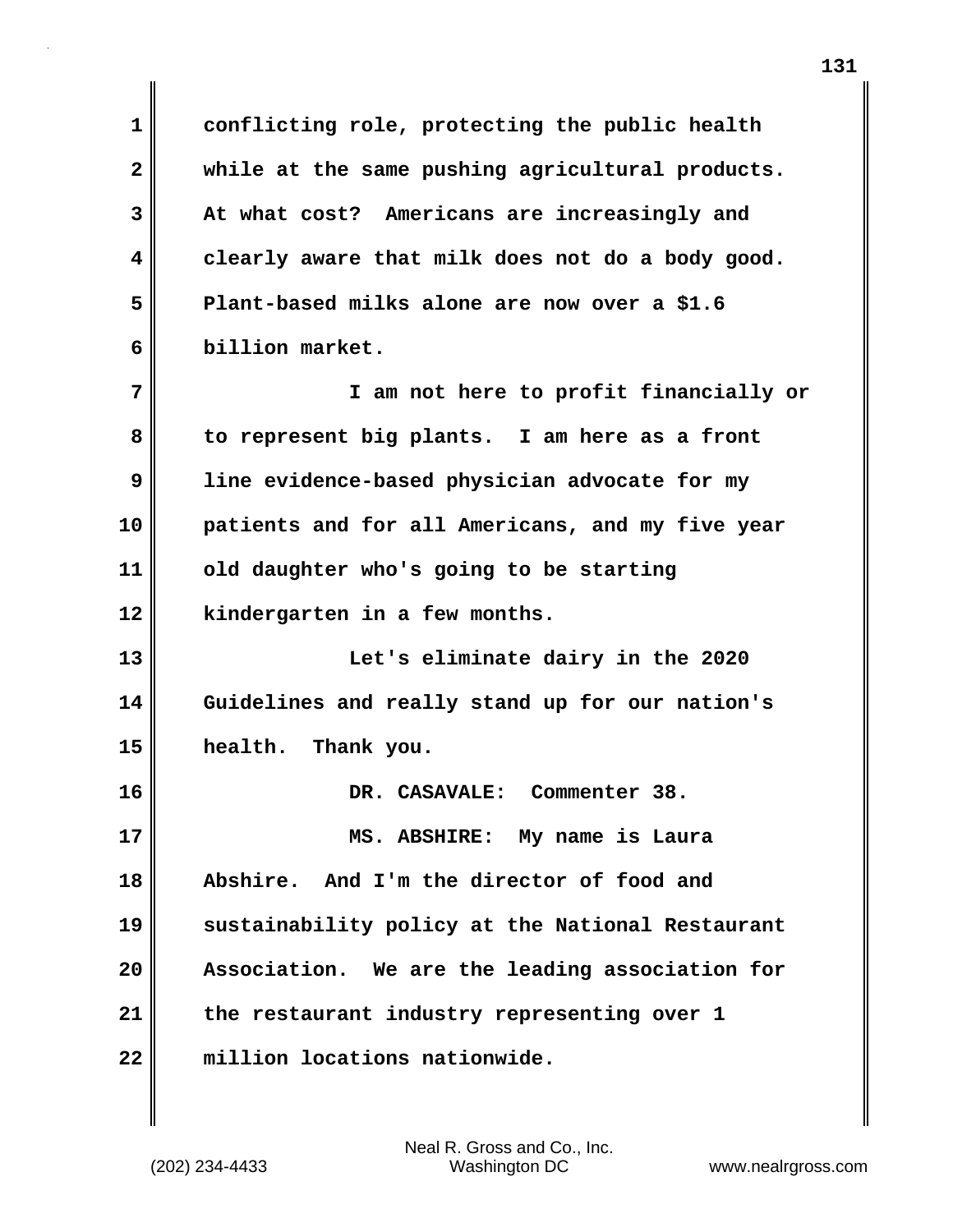| 1            | The restaurant industry has                       |
|--------------|---------------------------------------------------|
| $\mathbf{2}$ | dramatically increased its focus on nutrition and |
| 3            | wellness in recent years, developing a wide range |
| 4            | of strategies to help Americans live healthier    |
| 5            | lives.                                            |
| 6            | Restaurants throughout the country are            |
| 7            | offering a variety of helpful options, including  |
| 8            | more fruits and vegetables, lean protein, whole   |
| 9            | grains, low fat dairy, healthy fats, and plant    |
| 10           | based foods.                                      |
| 11           | Additionally, many new brands have                |
| 12           | centered their entire businesses on nutritious    |
| 13           | options. While some restaurants have formally     |
| 14           | pledged to make positive changes through public   |
| 15           | commitments, others have chosen to take a stealth |
| 16           | health approach through their changes in menus.   |
| 17           | The restaurant industry is also                   |
| 18           | committed to providing nutrition information.     |
| 19           | This is why we came together with the public      |
| 20           | health community to support the menu labeling     |
| 21           | nutrition disclosure standard. This standard has  |
| 22           | been implemented in restaurants across the        |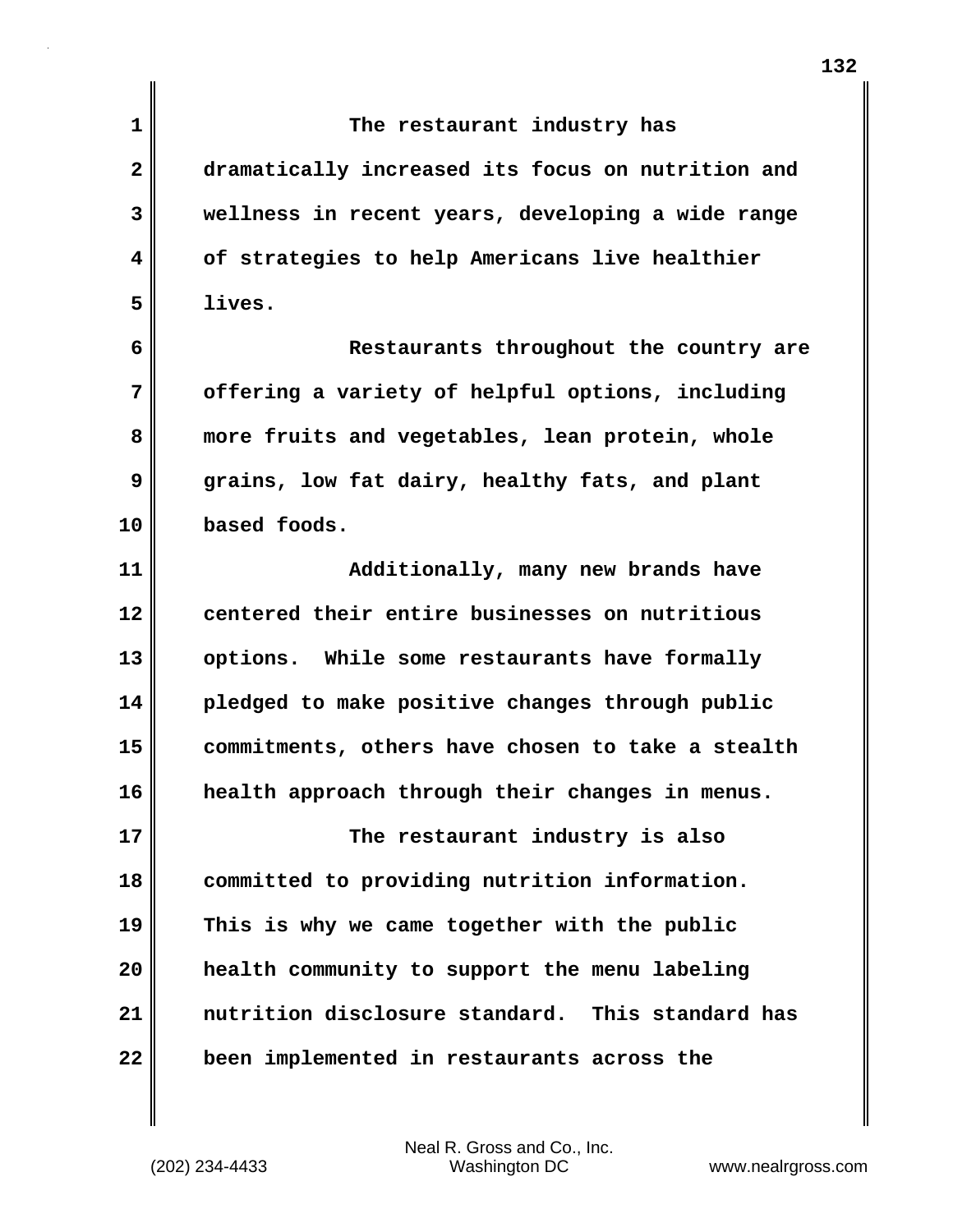**1 nation, ensuring that customers have the 2 information they need to make healthier choices. 3 Our industry is also looking to 4 experts for help in achieving healthier menus by 5 employing more registered dieticians than ever 6 before. In fact, we currently have 220 7 professionals that are a part of our nutrition** 8 executive study group. **9 Our commitment to health and wellness 10 is also evident through our participation in a 11 number of programs like the Associations' Kids 12 Live Well program, which provides parents with 13 healthful children's menu choices. Kids Live 14 Well is now located in every state and includes 15 over 150 national, regional, and local restaurant 16 brands, representing over 42,000 locations. 17 Building on this success, we are currently 18 revising the criteria as we prepare to launch 19 Kids Live Well 2.0. 20 We are also participating in the 21 Portion Balance Coalition in conjunction with 22 Georgetown University. We are excited about the**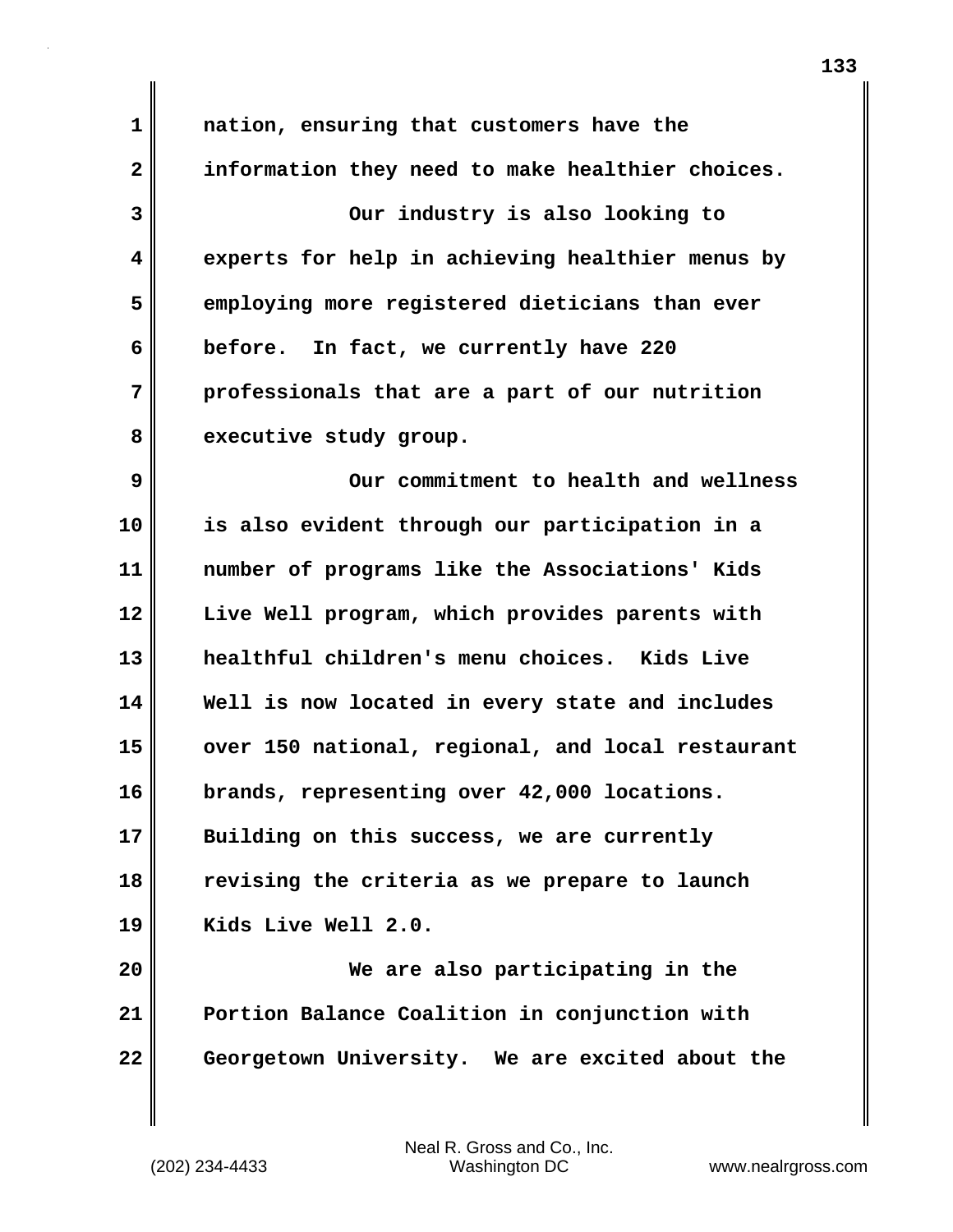**1 opportunities to shape, co-create, and implement 2 change in this area with a diverse group of 3 multisector players.**

**4 Finally, many of our members are 5 engaged in the Culinary Institute of America's 6 Healthy Menu R&D Collaborative. Through this 7 effort, more produce, less sodium, fewer 8 calories, and higher quality proteins are now 9 being offered through its collective offering of 10 38 million meals a day.**

**11 These efforts are clearly having an 12 impact. The Association recently surveyed a 13 sample of 2,000 adults. And the results 14 indicated that 72 percent believe restaurants 15 have made it easier to monitor calorie intake. 16 Fifty percent agree that restaurants have made an 17 effort to balance portion sizes. And 40 percent 18 report more options for lower calorie beverages. 19 The restaurant industry is truly 20 committed to taking a long-range proactive 21 approach to meeting evolving science-based 22 nutrition evidence, as well as consumer needs and**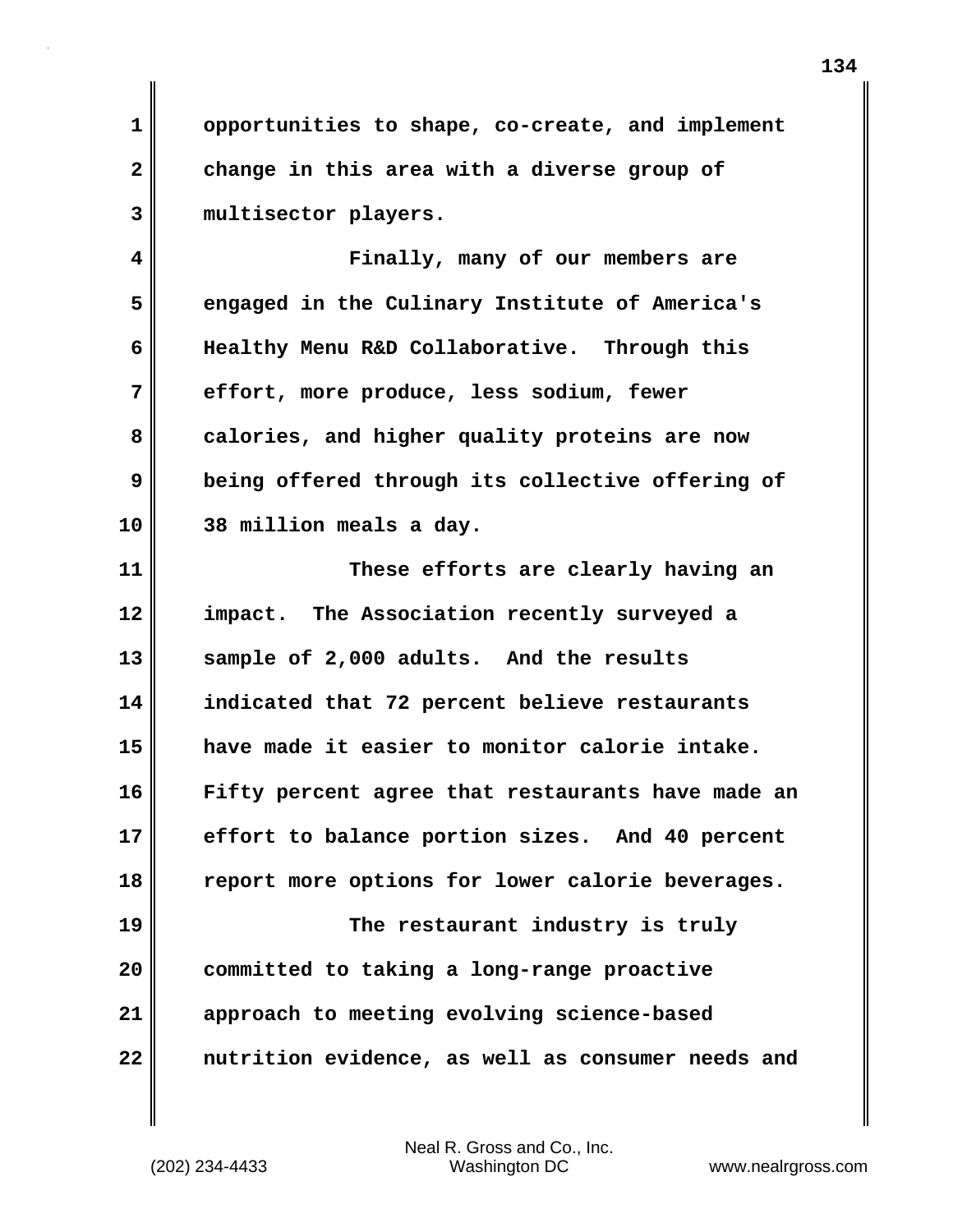**1 attitudes towards nutrition.**

| $\overline{2}$ | We appreciate the opportunity to                  |
|----------------|---------------------------------------------------|
| 3              | provide comments today, and would direct you to   |
| 4              | our forthcoming written comments. Thank you.      |
| 5              | DR. CASAVALE: Commenter 39.                       |
| 6              | MS. WELLAND: My name is Diane                     |
| 7              | Welland, and I'm the nutrition communications     |
| 8              | manager for the Juice Products Association, known |
| 9              | as JPA. JPA is a trade association representing   |
| 10             | processors, growers, and distributors to the      |
| 11             | juice industry.                                   |
| 12             | We support the current 2015-2020                  |
| 13             | Dietary Guidelines for Americans' recommendations |
| 14             | around juice which state, 100 percent juice       |
| 15             | contributes beneficial nutrients and should be    |
| 16             | one of the primary beverages consumed. One-       |
| 17             | hundred percent juice is part of the fruit and    |
| 18             | vegetable group. One-hundred percent juice in     |
| 19             | appropriate amounts can be included in a healthy  |
| 20             | dietary pattern.                                  |
| 21             | I'd like to share three evidence based            |
| 22             | reasons that support 100 percent juice as a       |
|                |                                                   |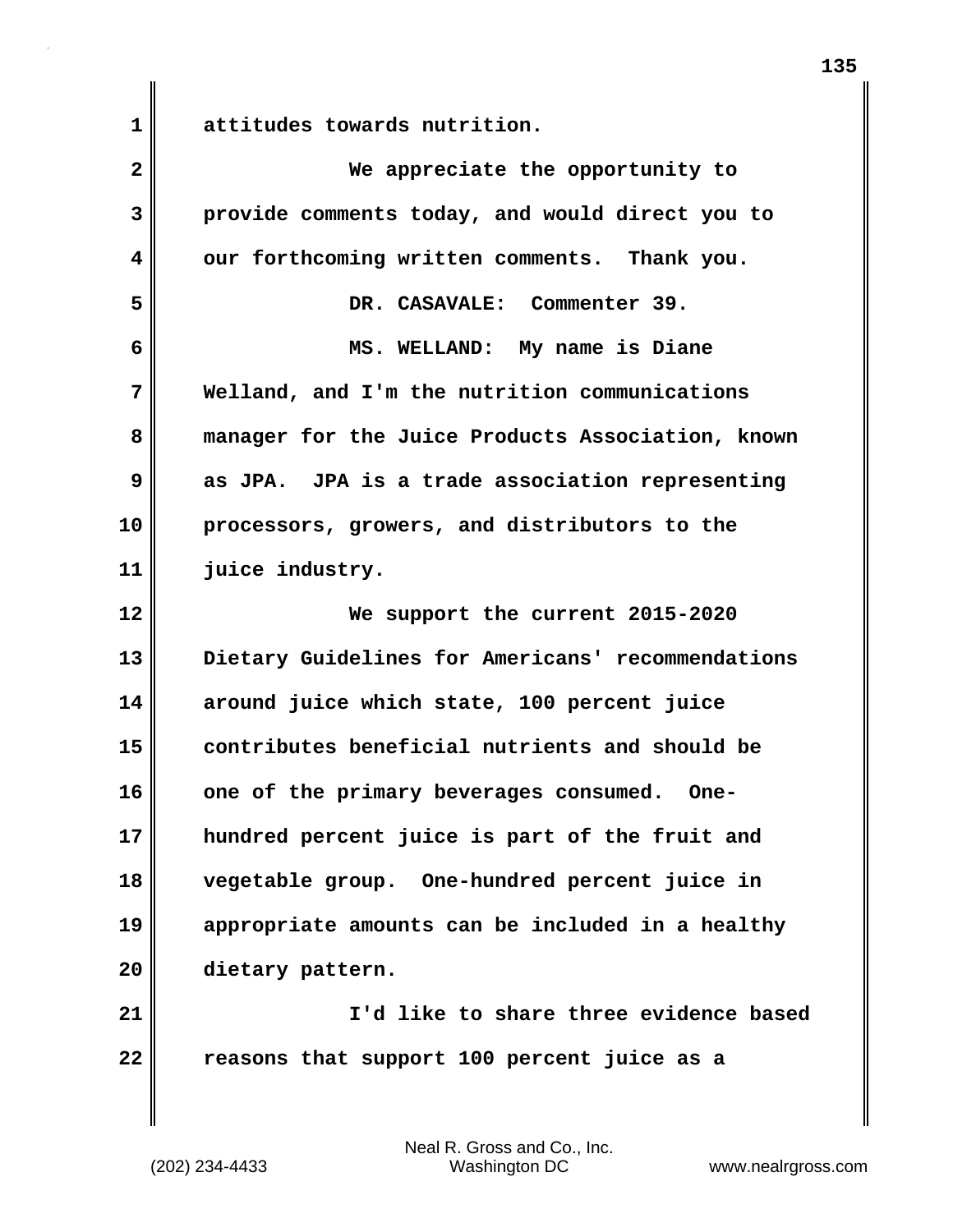**1 nutrient dense helpful beverage in the diets of 2 Americans. 100 percent juice delivers 3 significant beneficial nutrients such as valuable 4 vitamins, minerals and bioactives to the diets of 5 children and adults.**

**6 More specifically, 100 percent juice 7 is a source of potassium, vitamin C, and numerous 8 health promoting plant compounds like polyphenols 9 and flavonoids. It's an important contributor to 10 folate, magnesium, thiamine, riboflavin, and 11 niacin. Fortified juices also provide vitamin D 12 and calcium.**

**13 One-hundred percent juice -- number 14 two is 100 percent juice is nutritionally similar 15 to fruits and vegetables and can help all 16 Americans meet fruit and vegetable group 17 recommendations. On a gram for gram basis, fruit 18 and its 100 percent fruit juice counterpart is 19 similar in their nutritional profiles. 20 Today more than 75 percent of 21 Americans fall short when it comes to meeting**

**22 recommended amounts of daily fruit servings.**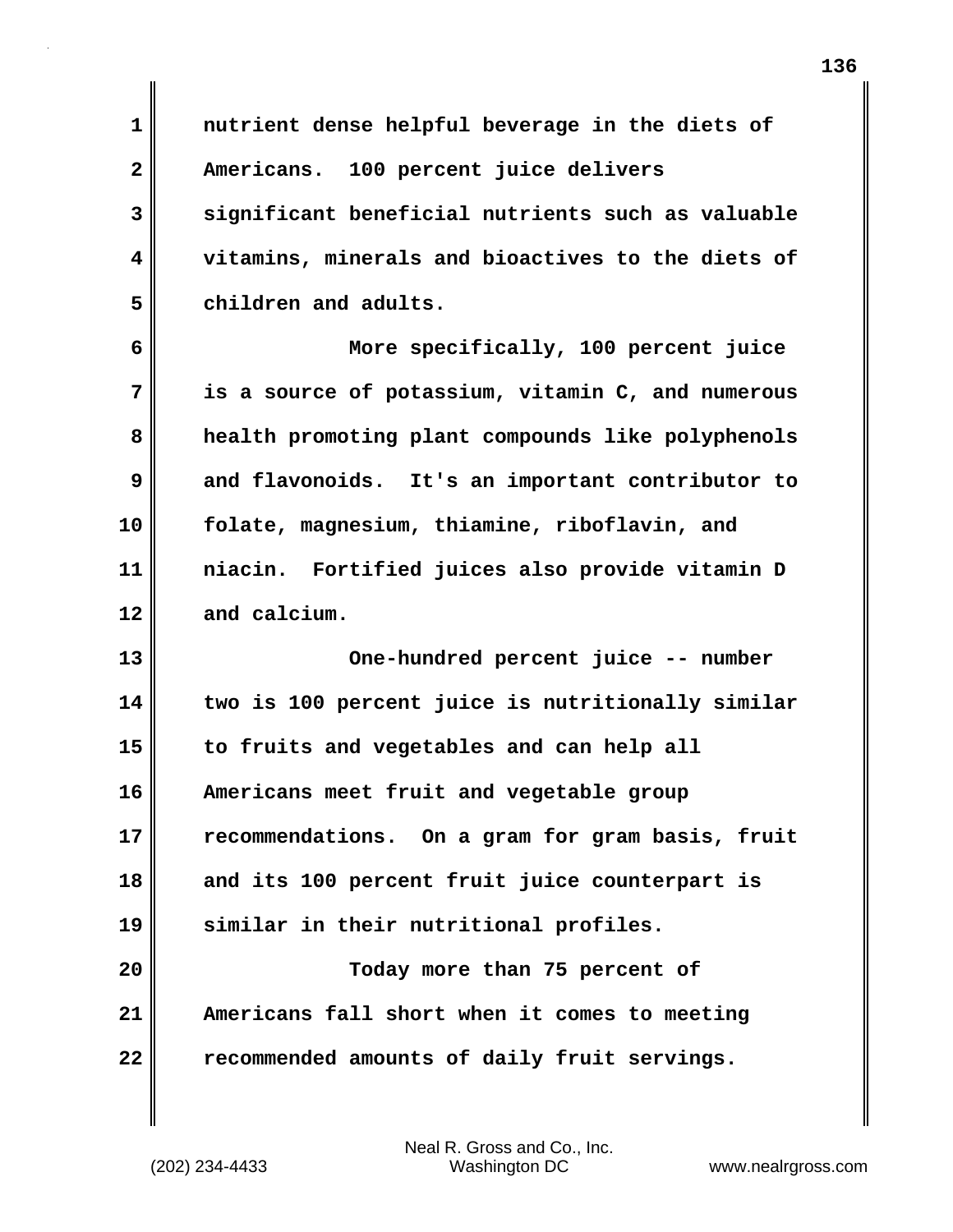**1 While JPA recognizes whole fruits should be the 2 majority of fruit consumed by children, 100 3 percent juice does play a significant role in 4 helping children meet suggested intakes. 5 Research shows that children who 6 consume 100 percent juice have higher intakes of 7 whole fruit than those children who don't. This** 8 suggests that fruit juice is complementary and **9 not competitive with whole fruit intake, and may 10 actually encourage the intake of whole fruit in 11 the diet. Furthermore, data shows that 100 12 percent fruit juice drinkers, both children and 13 adults, have better diet qualities than non-fruit 14 juice drinkers. 15 Number three, drinking 100 percent 16 juice is not associated with weight status and 17 does not increase risk of chronic illness. In 18 fact, it may even protect against certain 19 conditions. The majority of science on obesity 20 in children overwhelmingly shows no association 21 between drinking 100 percent juice and trends in**

**22 weight gain.**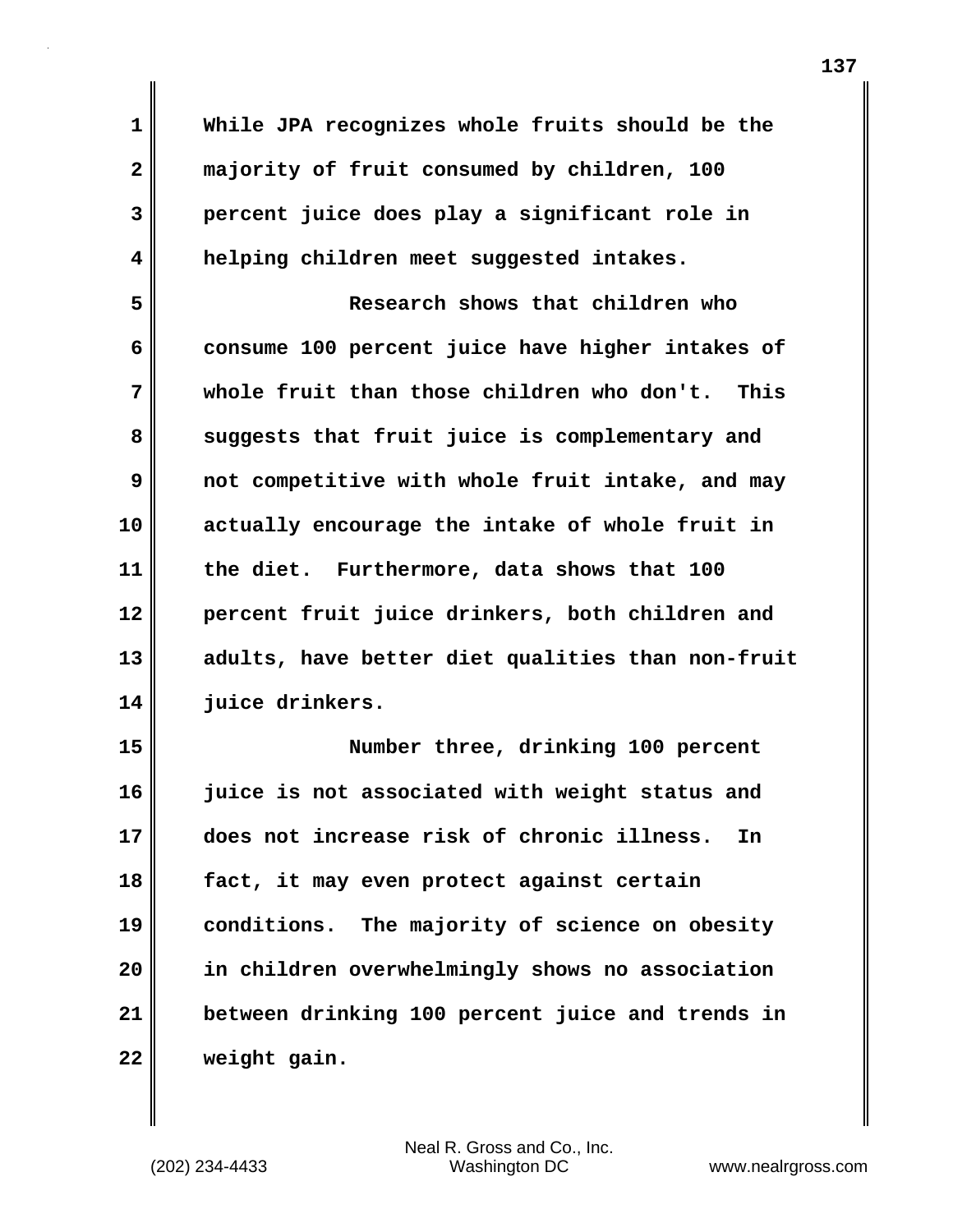| 1            | A 2018 study systematically reviewed             |
|--------------|--------------------------------------------------|
| $\mathbf{2}$ | the current evidence associated with 100 percent |
| 3            | fruit juice consumption and various chronic      |
| 4            | health conditions in children and adults. The    |
| 5            | study found no significant associations between  |
| 6            | juice and weight gain in children or adults and  |
| 7            | concluded that no adverse health effects were    |
| 8            | found to be associated with 100 percent juice    |
| 9            | consumption related to diabetes, cardiovascular  |
| 10           | disease, and blood pressure. Emerging evidence   |
| 11           | indicates drinking 100 percent fruit juice can   |
| 12           | support cardiovascular health and may be         |
| 13           | associated with improved cognitive function.     |
| 14           | In conclusion, JPA supports making               |
| 15           | dietary choices that include a variety of foods  |
| 16           | that contribute to a healthy overall diet,       |
| 17           | including 100 percent fruit juice consumed in    |
| 18           | appropriate amounts.                             |
| 19           | Thank you for this opportunity.                  |
| 20           | DR. CASAVALE: Commenter 40.                      |
| 21           | MS. WESTBROOKS: You're halfway there,            |
| 22           | Committee. My name is Jasmine Westbrooks and I'm |

 $\mathbf l$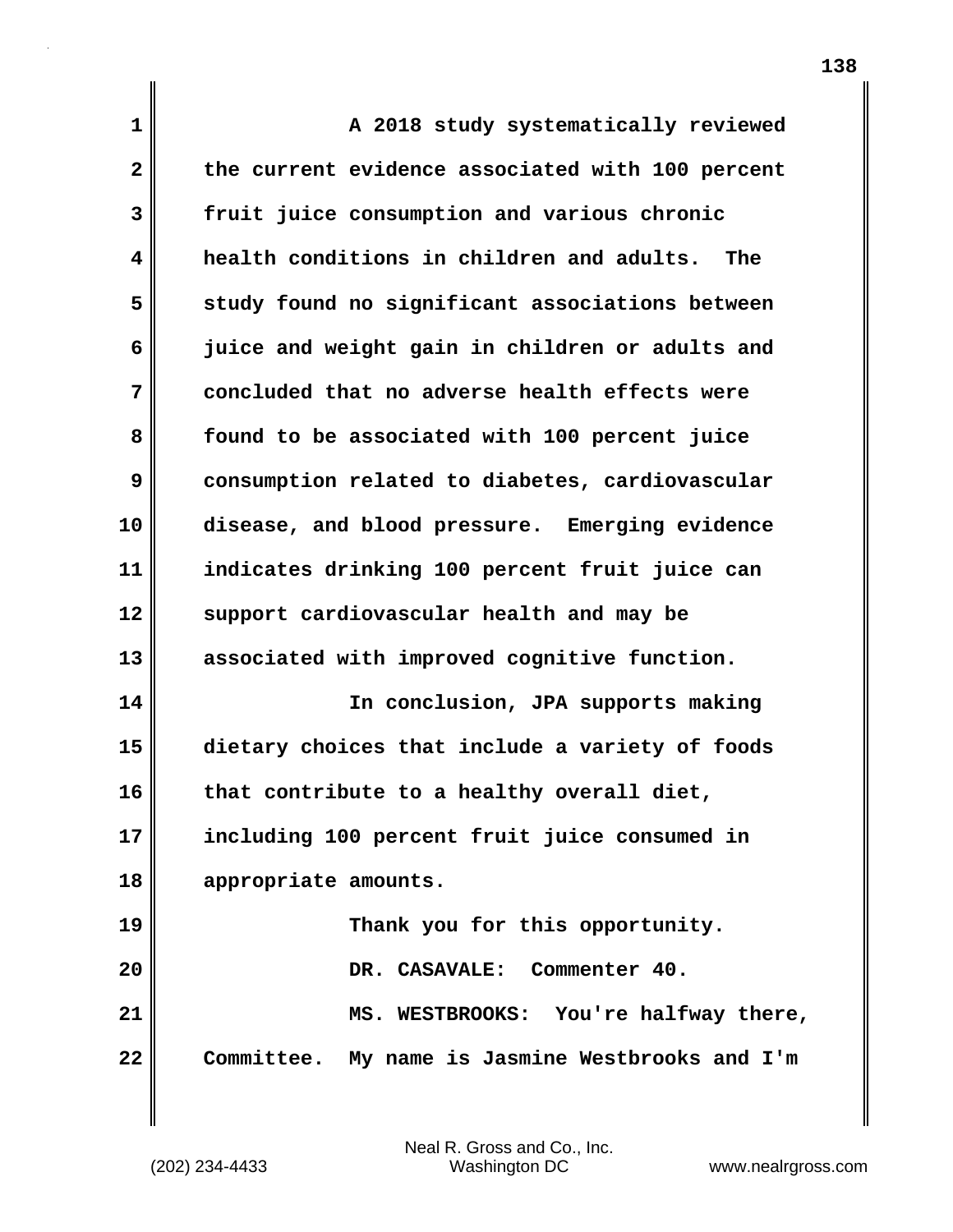**1 a registered dietician with a Master's in 2 Nutrition Education and a founder of a non-profit 3 called EatWell Exchange, where we help provide 4 access to healthy and affordable foods in low 5 social economic communities. 6 About 23.5 million people live in food 7 deserts. Half those people live in low-income 8 areas, while the other half are among the general 9 population, so this affects you, this affects 10 your family and your community. 11 A food desert is a community that 12 lacks access to full-service grocery stores, 13 where fresh produce and other healthy foods are 14 scarce or non-existent. 15 Residents living in food deserts also 16 had a hard time finding foods that were 17 culturally relevant that meet their dietary 18 restrictions, according to the White House Task 19 Force on Childhood Obesity. 20 So my question for you all today is, 21 how can we improve a community without the tools 22 to make a positive and healthy change? About 34**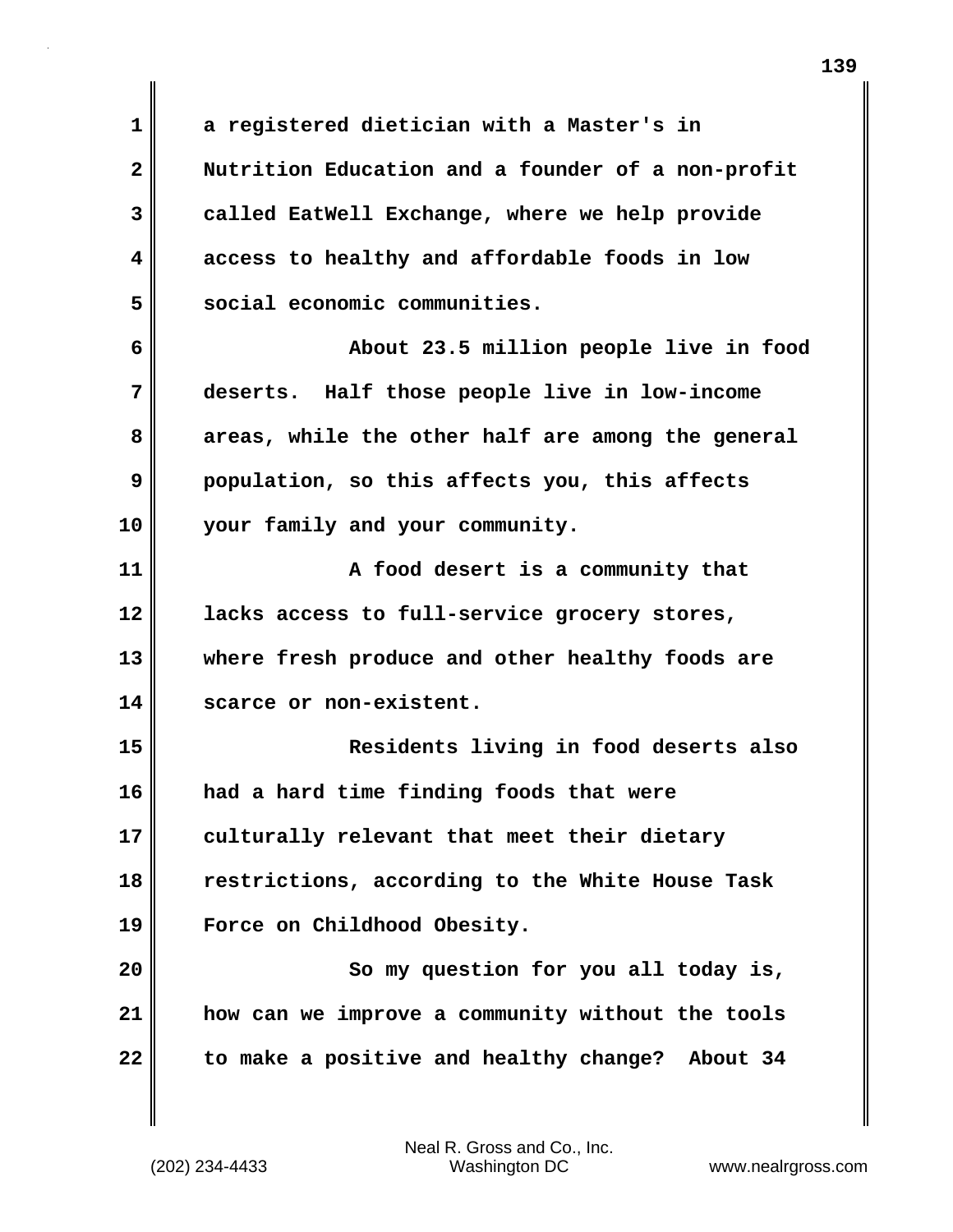**1 percent of Americans are from diverse nations, 2 which have their own cultural values, food, and 3 traditions. 4 To impact these communities, we must 5 first be knowledgeable of the foods and how we 6 can use them to satisfy a healthy Dietary 7 Guideline based on our culture. 8 To see a change in the eating patterns 9** of all Americans, the Dietary Guidelines should, **10 first, recruit Dietary Guideline ambassadors from 11 diverse neighborhoods and promote culturally 12 relevant healthy foods. 13 This is a need to implement and teach 14 low social economic communities the Dietary 15 Guidelines for Americans. These nutrition 16 ambassadors will have a cultural connection to 17 the lifestyle and an ability to produce 18 respectful changes, for example, the goals of the 19 nutrition education will be to bridge the gap 20 between the Dietary Guidelines recommendations 21 and what foods that community is familiar with. 22 Second, provide nutrition education to**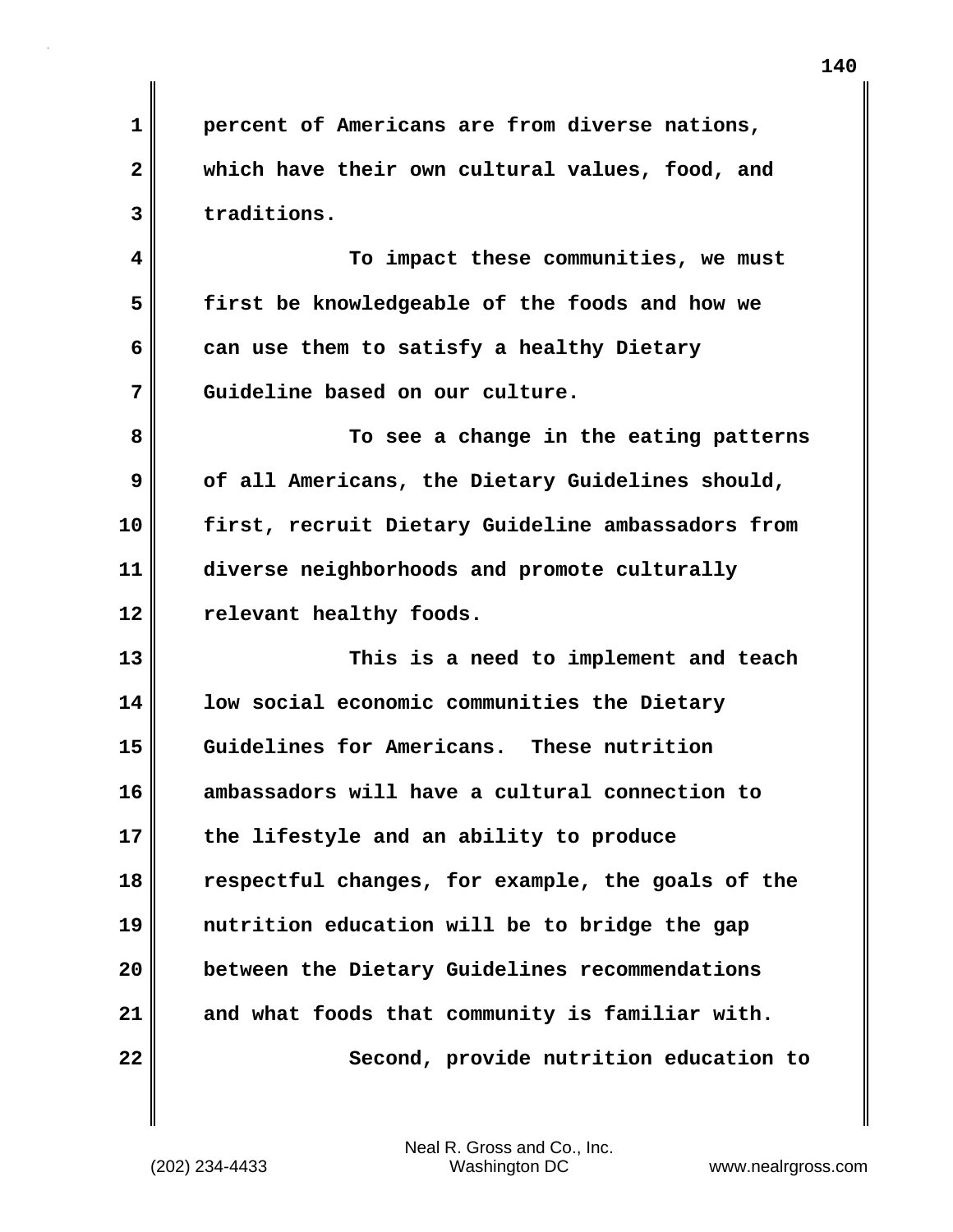**1 individuals in low social economic communities 2 about how and why to pick these choices along 3 with increasing availability of healthier foods. 4 Evidence demonstrates that creating 5 change for food habits involves increased 6 knowledge about how and why these dietary changes 7 are important. 8 Research has shown that nutrition 9 education programs, encouraged from a quasi 10 experimental study, show four out of eight 11 nutrition programs conducted by the USDA and 12 Nutrition Service resulted in significant 13 improvement of fruit and vegetable consumption 14 from nutrition education by the Supplemental 15 Nutrition Assistance Program. 16 So it is important to realize this is 17 not a personal or individual problem, this is a 18 systematic problem. We need to eat like our 19 ancestors to prevent and treat chronic 20 conditions. 21 For example, the Southern diet is 22 often referred to as a traditional diet for**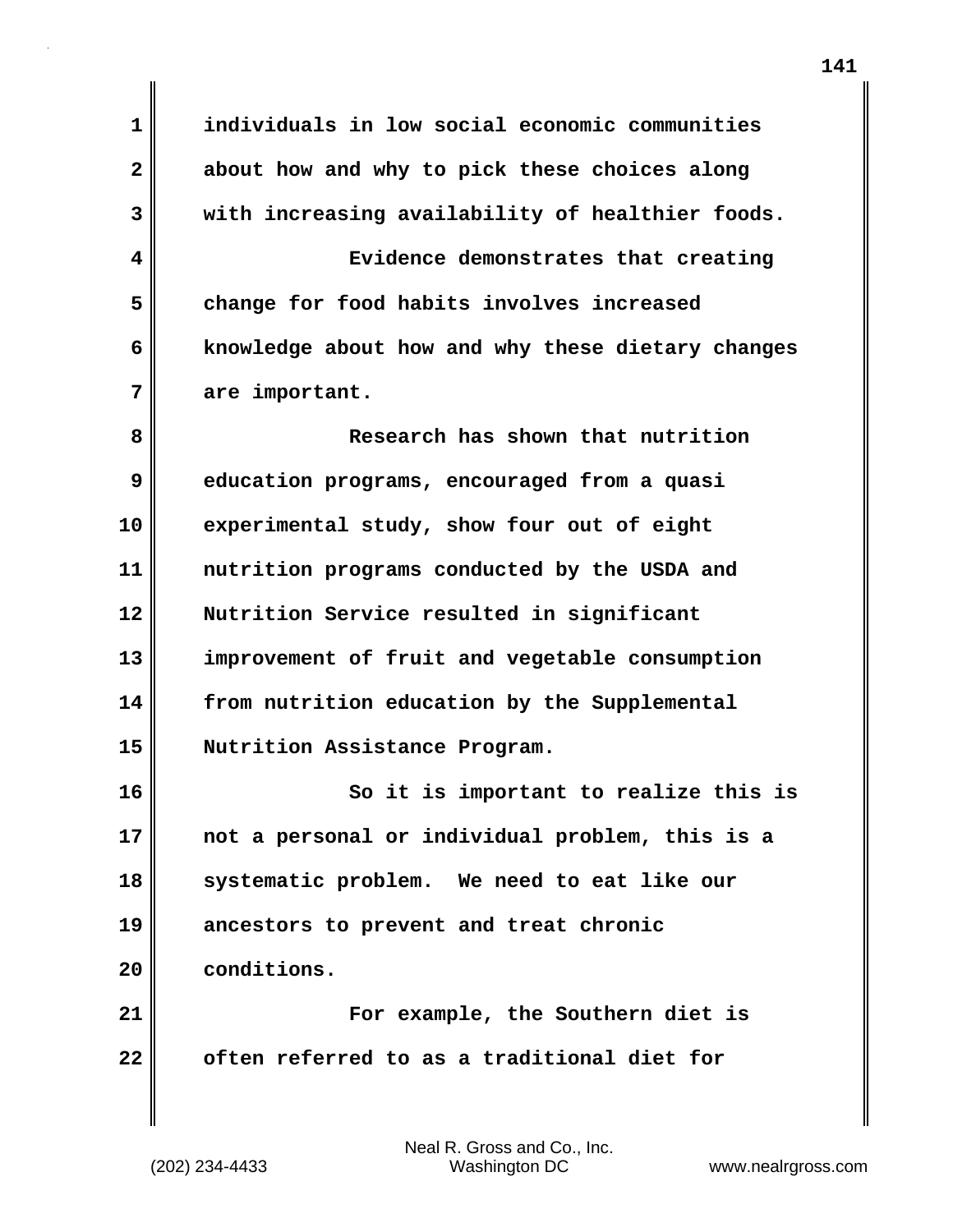**1 African-Americans, however, the real traditional 2 model truly eaten by Africans consists of high 3 fiber-rich leafy greens, and beans, and legumes. 4 Dietary Guidelines and our variations 5 in our cultures cannot be ignored. The foods we 6 eat, the way we live, and the resources that we 7 have access to impact our overall health. Thank 8 you. 9 DR. CASAVALE: Commenter 41. 10 MR. TUMA: I'm Pepin Tuma with the 11 Academy of Nutrition and Dietetics. America 12 faces a debilitating health crisis that is 13 largely of our own making. Rates of obesity and 14 diet-related chronic diseases are on the rise. 15 Our diets are killing too many of us and they're 16 making too many of us sick. 17 More than ever, we need these 18 evidence-based guidelines, but we also need 19 strategies, and funding, and a unified commitment 20 to implement them so that all Americans can make 21 healthier decisions for ourselves and for our 22 families.**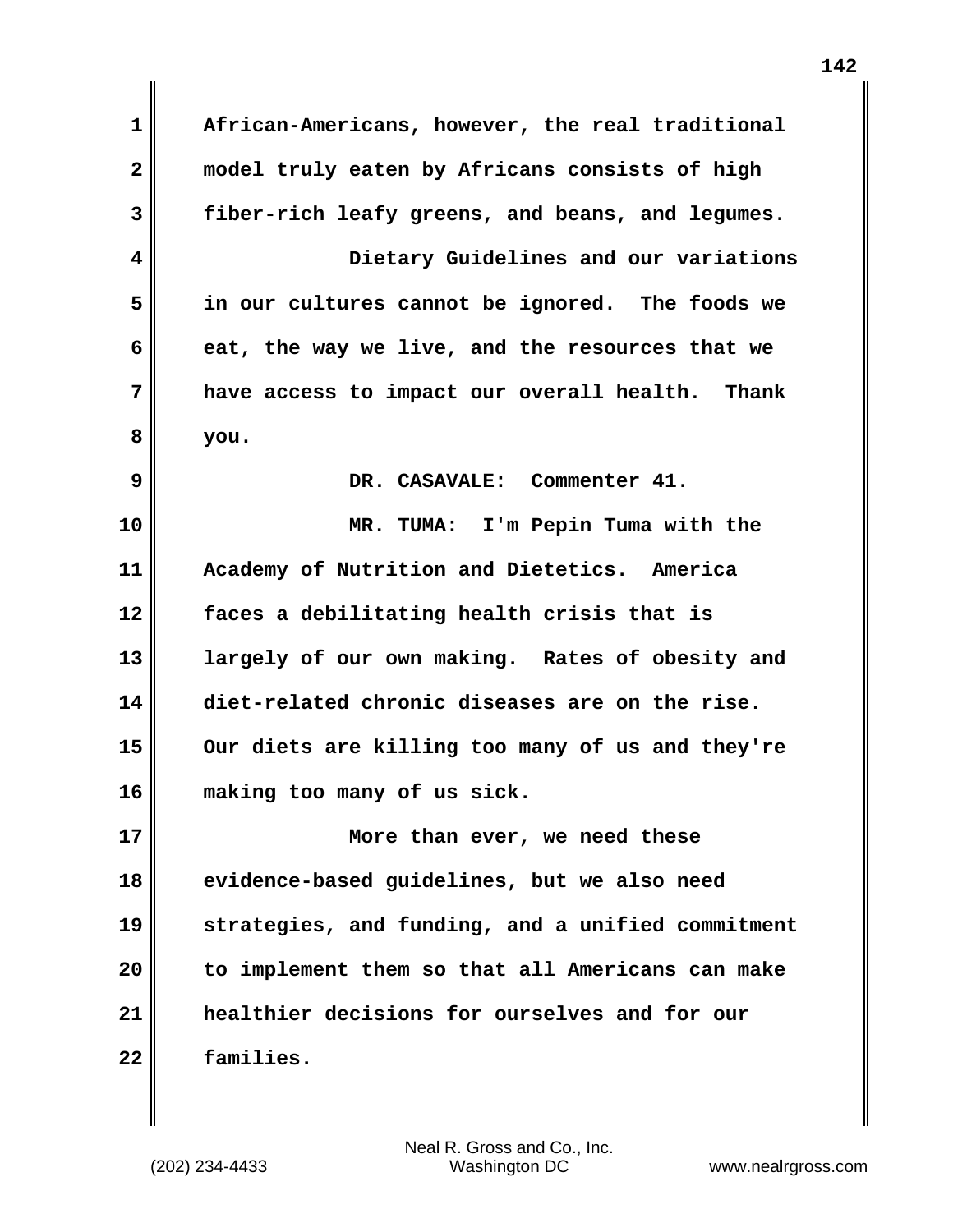| $\mathbf 1$  | The Academy of Nutrition and Dietetics            |
|--------------|---------------------------------------------------|
| $\mathbf{2}$ | represents 108,000 credentialed women and men     |
| 3            | committed to evidence-based practice, who are     |
| 4            | making a difference, producing lifestyle change,  |
| 5            | and improving health in communities throughout    |
| 6            | the country, in schools, hospitals, as            |
| 7            | researchers, and in private practice.             |
| 8            | We have confidence in this particular             |
| 9            | Dietary Guidelines Advisory Committee, as a body, |
| 10           | and in the individual members selected to serve   |
| 11           | on it.                                            |
| 12           | Having observed the discussion                    |
| 13           | yesterday, and at the first public meeting, all   |
| 14           | Americans should feel confidence in this          |
| 15           | committee's abilities, approach, and astuteness   |
| 16           | in answering the scientific questions before you  |
| 17           | and you being able to fulfill the charge outlined |
| 18           | in the charter.                                   |
| 19           | Sometimes, rarely actually, our                   |
| 20           | Dietary Guidelines get it wrong. Whether it's     |
| 21           | the unintended consequences of a focus on total   |
| 22           | fat or political decisions that reject, weaken,   |

 $\mathbf{I}$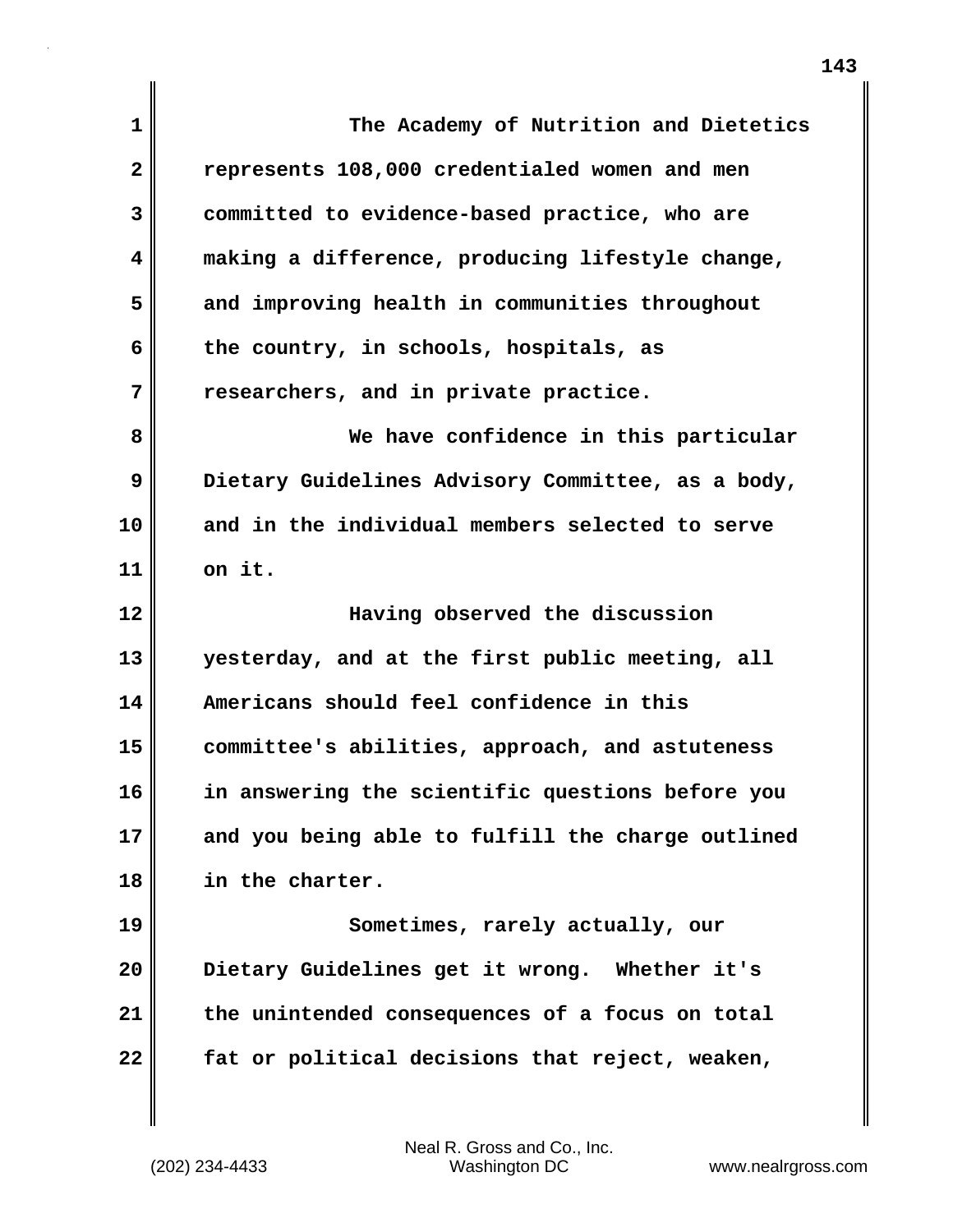| 1              | or rewrite recommendations in the scientific      |
|----------------|---------------------------------------------------|
| $\overline{2}$ | report to make them more anodyne, it happens.     |
| 3              | And we learn from it, and we dig                  |
| 4              | deeper, and we work to ensure that the guidelines |
| 5              | evolves as the science evolves. This advisory     |
| 6              | committee, and USDA, and HHS scientists, working  |
| 7              | alongside you, are well-suited to the task of     |
| 8              | distilling the science from the silliness.        |
| 9              | The nature of science is iterative and            |
| 10             | we have confidence that this DGAC will not miss   |
| 11             | the forest through the trees. We continue to      |
| 12             | support a focus on dietary patterns over          |
| 13             | individual nutrients and taking a systems         |
| 14             | approach, reflecting the need to think about      |
| 15             | nutrition as a biological variable.               |
| 16             | This requires a willingness to see                |
| 17             | topics and questions anew and cast off guidelines |
| 18             | and theories that assume too much, or overly      |
| 19             | reliant on surrogate endpoints that may matter    |
| 20             | less than we originally thought.                  |
| 21             | The Academy of Nutrition and Dietetics            |
| 22             | will follow-up with specific comments on proposed |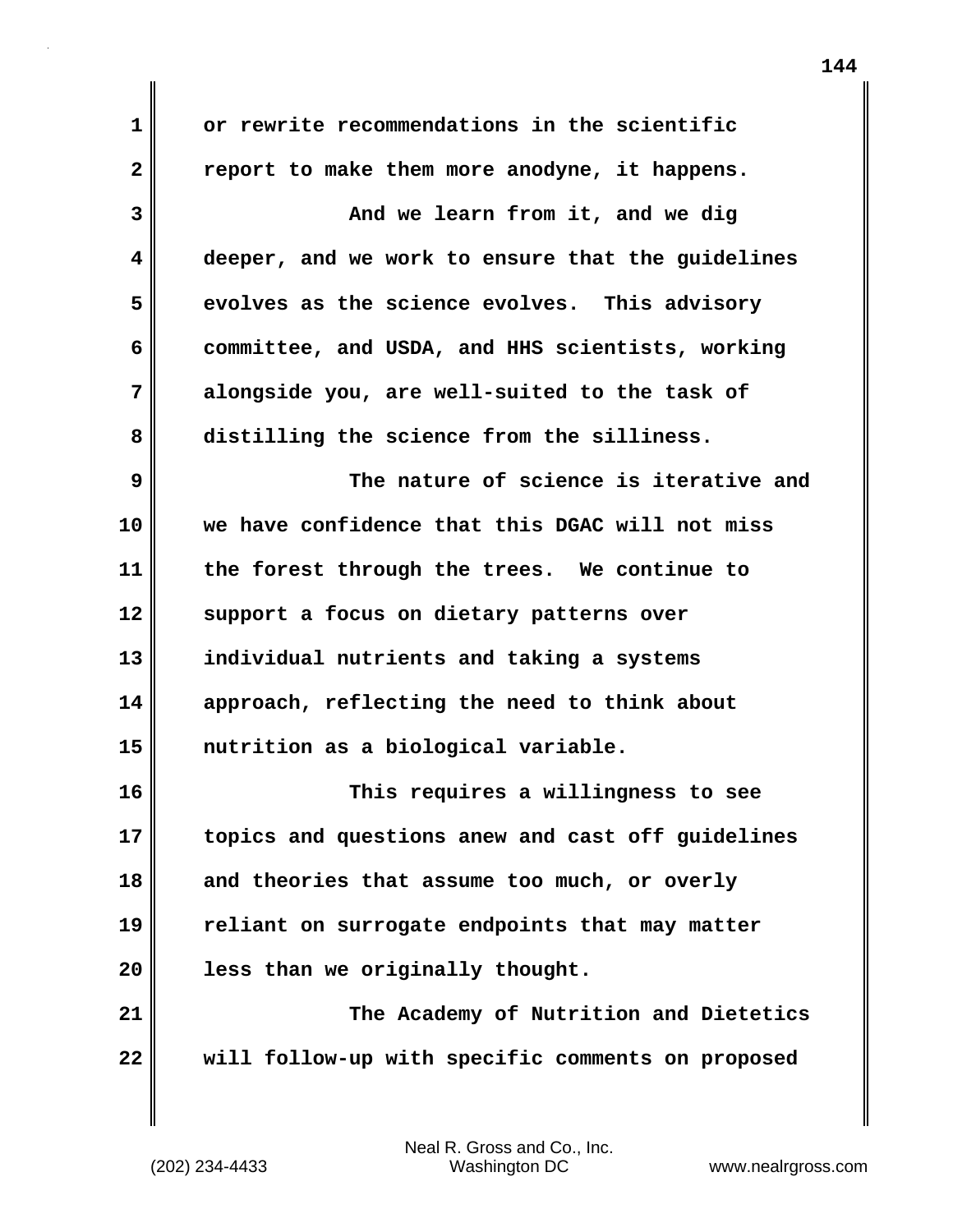**1 protocols and processes and the purposes of the 2 guidelines, and the complexities of nutrition 3 science, but in the remaining time allotted, I 4 want to emphasize three salient points. 5 First, transparency. The committee 6 and the Departments to date have worked to 7 implement and incorporate the National Academy's 8 recommendations, but where the rubber meets the 9 road is that period and process between the 10 submission of your scientific report and the 11 issuance of the final guidelines. 12 And we are committed to ensuring that 13 the final Dietary Guidelines reflect science and 14 not politics in accordance with the statutory 15 requirements. 16 Second, timing. The Dietary 17 Guidelines charter was issued in October of 2018 18 for a period of two years. Take the entire two 19 years. 20 Take until October 2020. You have new 21 and added responsibility of the B to 24 22 recommendations and significant new evidence in**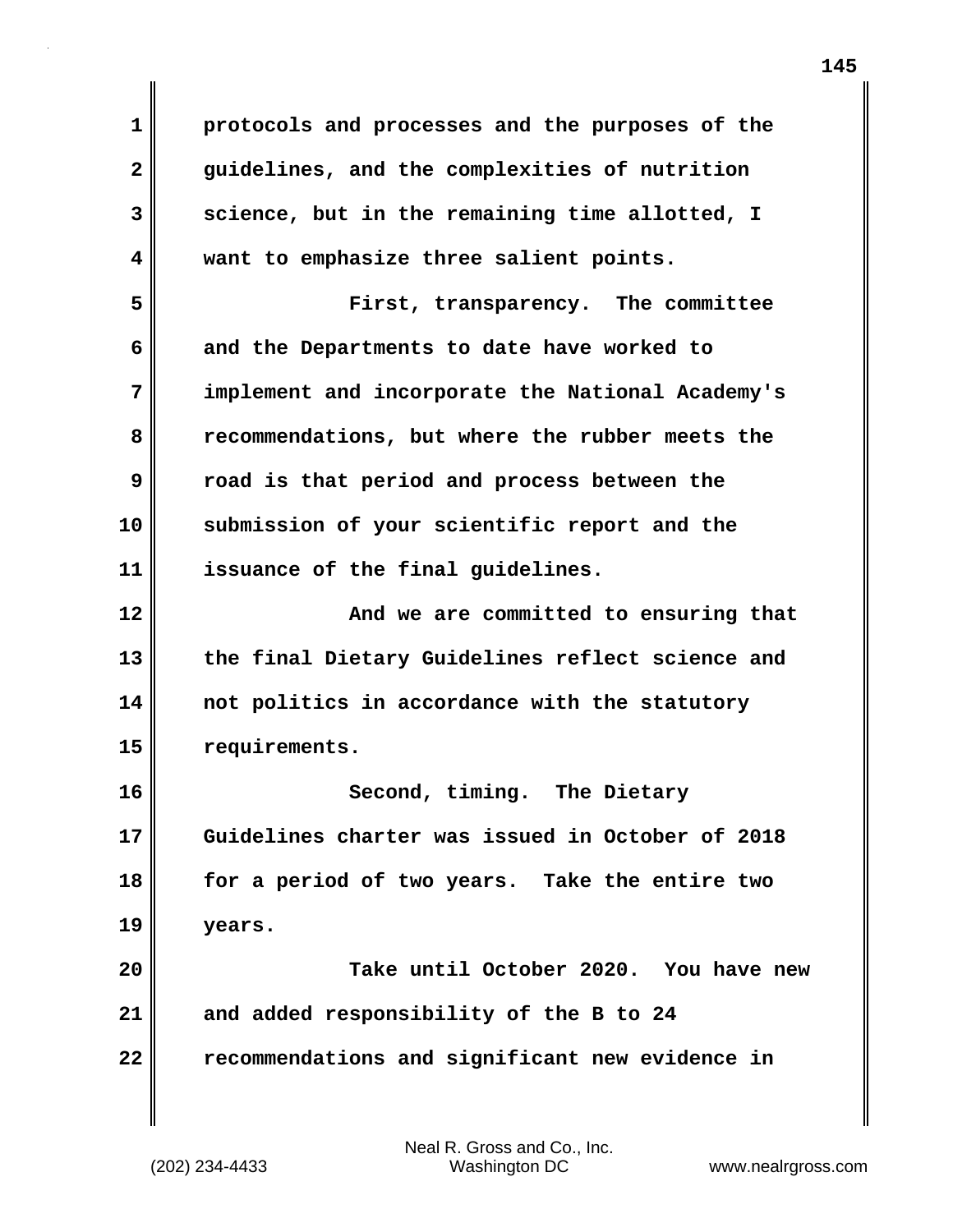**1 the literature. Take all the time you're 2 allotted and get it right rather than getting it 3 artificially and arbitrarily fast. 4 DR. CASAVALE: Thank you for your 5 comments. We'll need to move on. 6 MR. TUMA: Thank you. 7 DR. CASAVALE: Commenter 42, please. 8 MS. CAUDILL: Good morning. My name 9 is Marie Caudill and I'm a Choline Researcher in 10 the Division of Nutritional Sciences and Cornell 11 University. Thank you for the opportunity to 12 provide comments on this important scientific 13 review. 14 To start, although choline is an 15 essential nutrient for all ages and stages of 16 life, only one of 10 U.S. adults meet target 17 intake levels. 18 The best dietary sources of choline 19 are animal source foods like eggs and meat, 20 however, consumers are often advised to limit 21 these foods in their diet. 22 With public health calls to shift**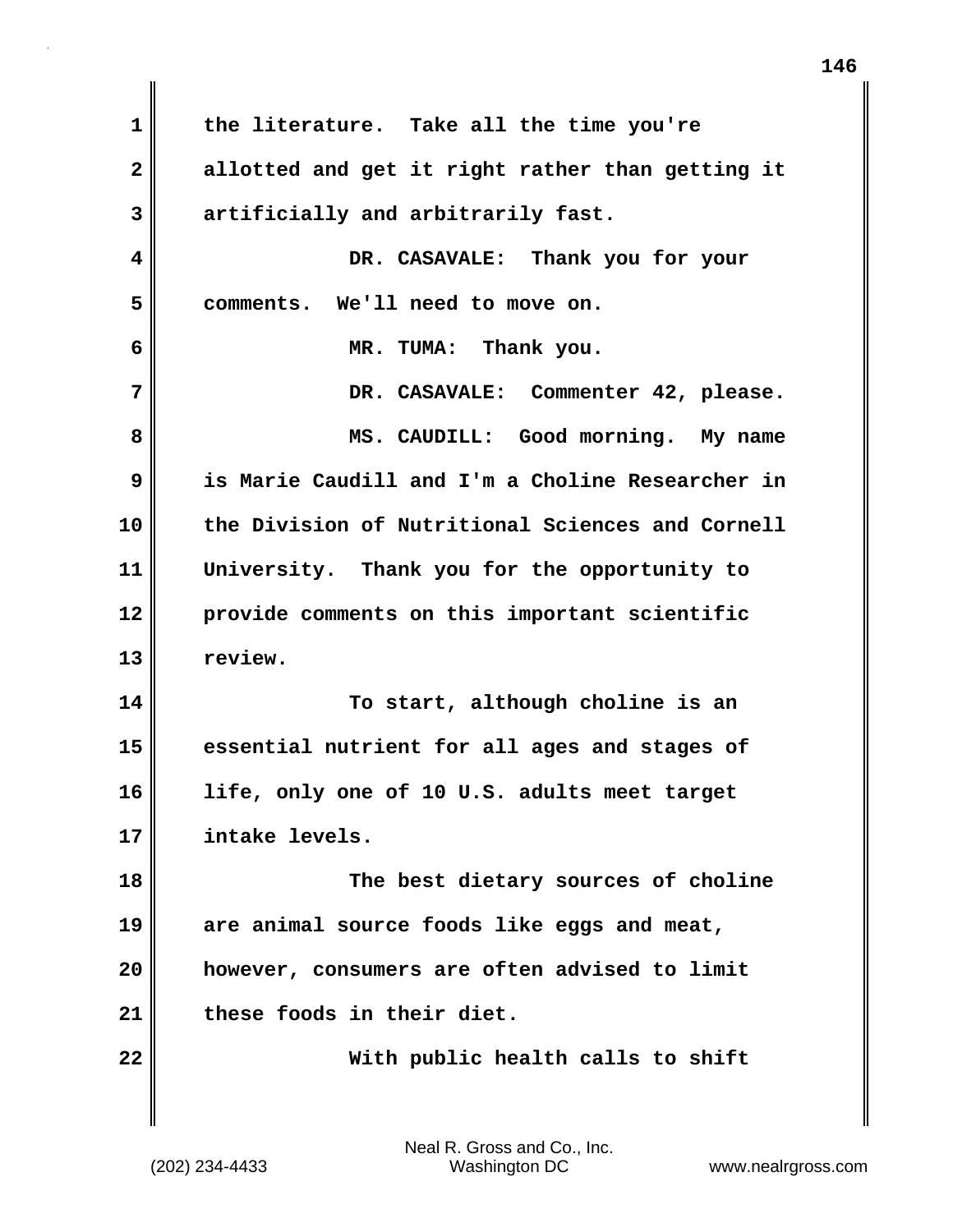**1 eating patterns away from animal-based foods, a 2 potential unintended consequence is a further 3 lowering of choline intake.**

**4 It thus appears that choline needs 5 will be most easily met in the United States 6 through a combination of food and supplements, 7 particularly amongst special populations like 8 pregnant and lactating women who have an 9 increased choline requirement.**

**10 Low choline intakes throughout the 11 perinatal period are of concern because choline 12 is required for proper brain development and 13 function. Research shows that supplementing the 14 maternal diet with additional choline elicits 15 better cognitive outcomes, like improved fat 16 processing speed and attention in infants, and 17 better visual memory in seven-year-old children. 18 Higher maternal choline intakes are 19 also associated with a reduced risk of having a 20 baby with a neural tube defect, and may protect 21 against certain neural insults, like fetal 22 alcohol syndrome.**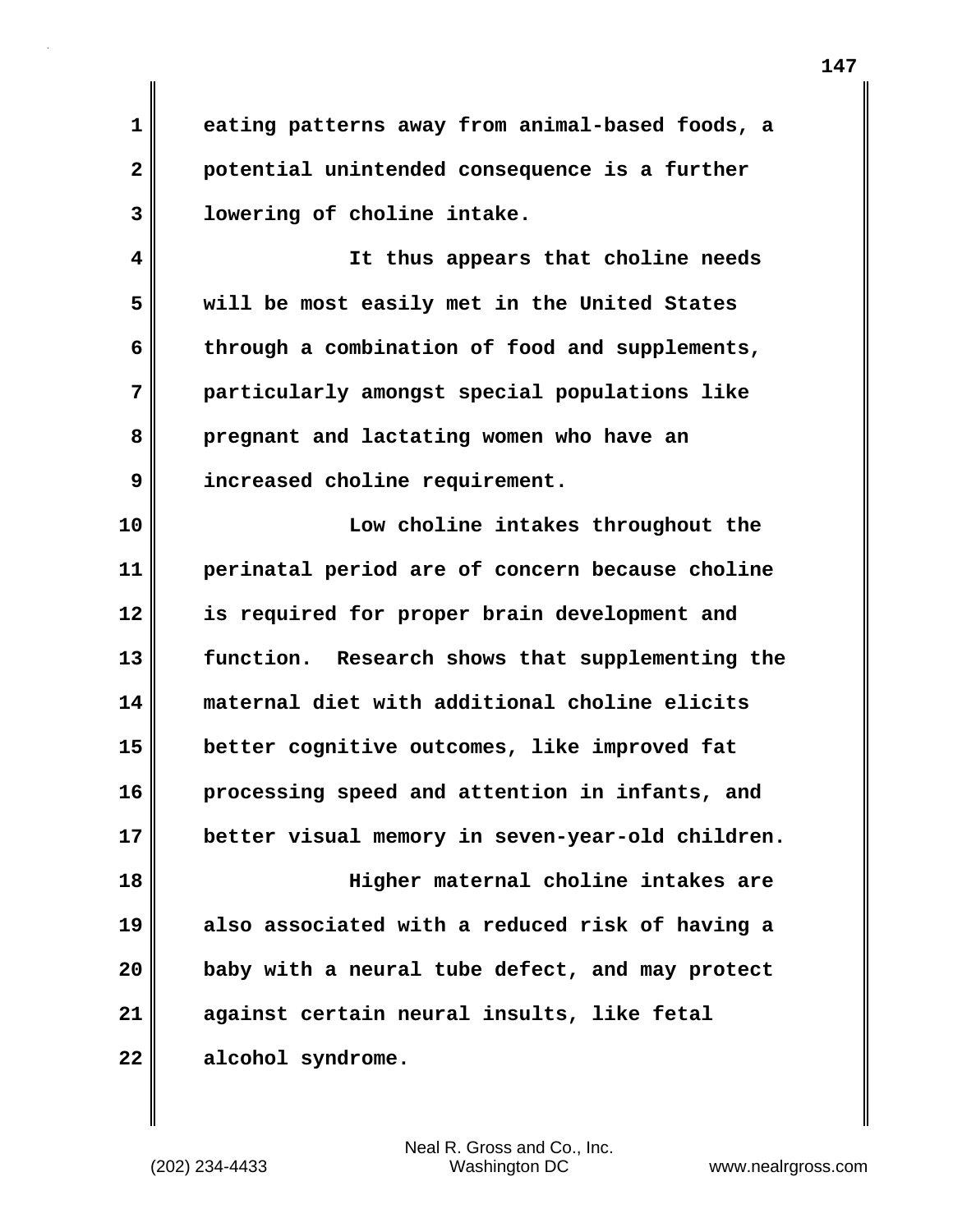**1 Authoritative bodies are now beginning 2 to recognize choline as a nutrient needed for 3 optimal health during development and in infancy. 4 For example, the American Medical Association 5 recommended choline be a component of all 6 prenatal vitamin supplements and the American 7 Academy of Pediatrics issued a policy statement 8 calling out choline as a key brain-building 9 nutrient. 10 In addition to the pregnant and birth 11 to 24-month populations, choline is important for 12 health across the life stages. Choline supports 13 brain health and function among older adults, it 14 also helps move fat out of the liver, keeping 15 this vital organ healthy and functioning 16 properly, and potentially preventing non-17 alcoholic fatty liver disease, a leading health 18 concern in the United States. 19 Thus, it seems of critical importance 20 that future dietary guidance elevate awareness of 21 choline and choline-containing foods. We hope 22 the committee will consider reviewing the data**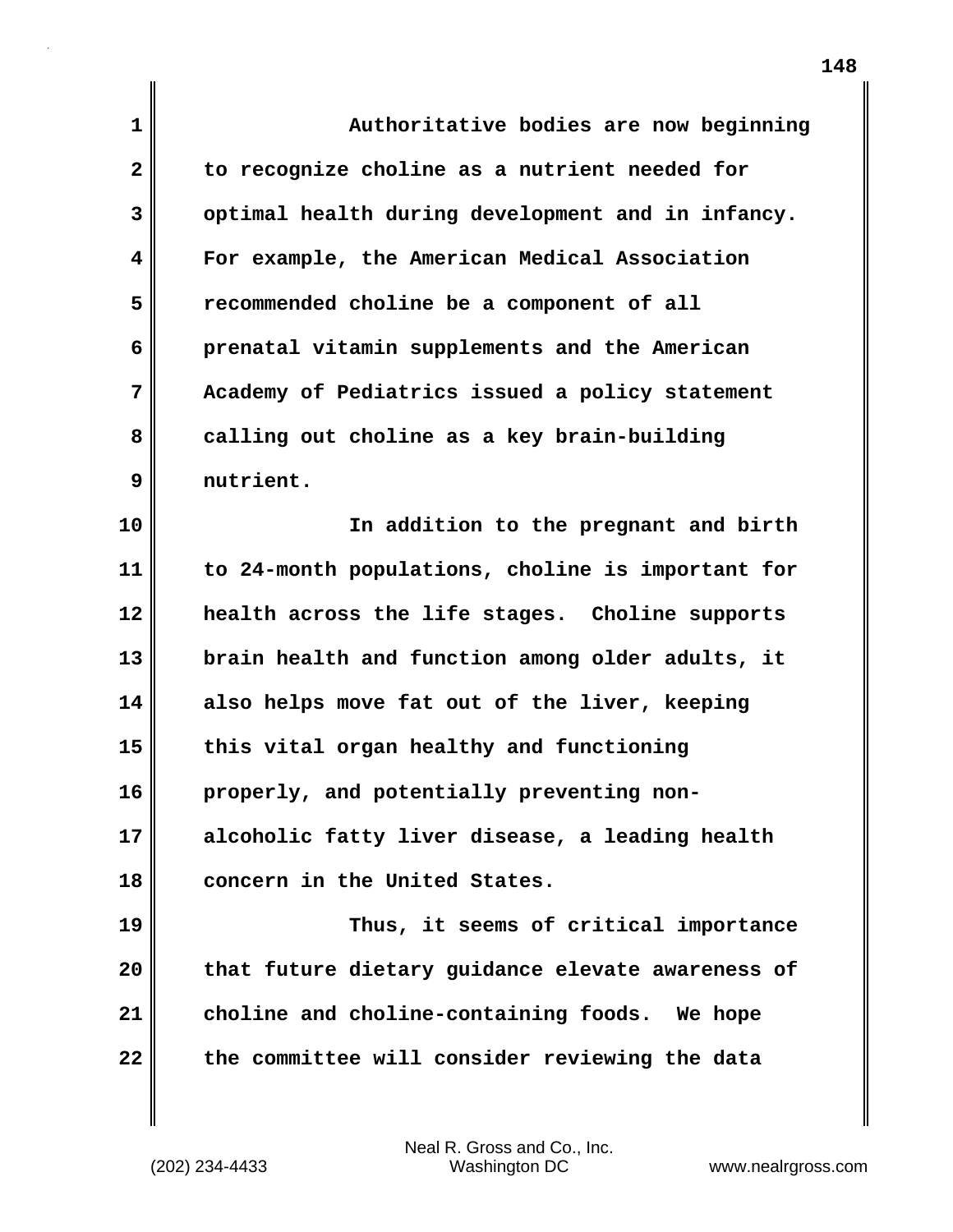| 1            | around this important nutrient. Thank you.       |
|--------------|--------------------------------------------------|
| $\mathbf{2}$ | DR. CASAVALE: Commenter 43.                      |
| 3            | MS. SEALANDER: Good morning. I'm                 |
| 4            | Karen Sealander for the American Dental          |
| 5            | Hygienists Association. ADHA represents the      |
| 6            | nation's more than 200,000 dental hygienists who |
| 7            | work with individuals and groups across the      |
| 8            | lifespan to ensure people realize the importance |
| 9            | of adopting routine oral health preventive       |
| 10           | practices, to not only curb dental caries, tooth |
| 11           | decay, but also, to promote a healthy diet.      |
| 12           | Why are healthy teeth important to               |
| 13           | healthy diets? Painful and missing teeth can     |
| 14           | limit dietary intakes of fruits, vegetables,     |
| 15           | whole-grain breads, and other foods that require |
| 16           | chewing.                                         |
| 17           | Studies have found that individuals              |
| 18           | with partial or full dentures have lower         |
| 19           | consumption of 20 key nutrients. Poor oral       |
| 20           | health is also associated with serious systemic  |
| 21           | medical conditions, including diabetes, heart    |
| 22           | disease, and stroke.                             |
|              |                                                  |

 $\mathbf{I}$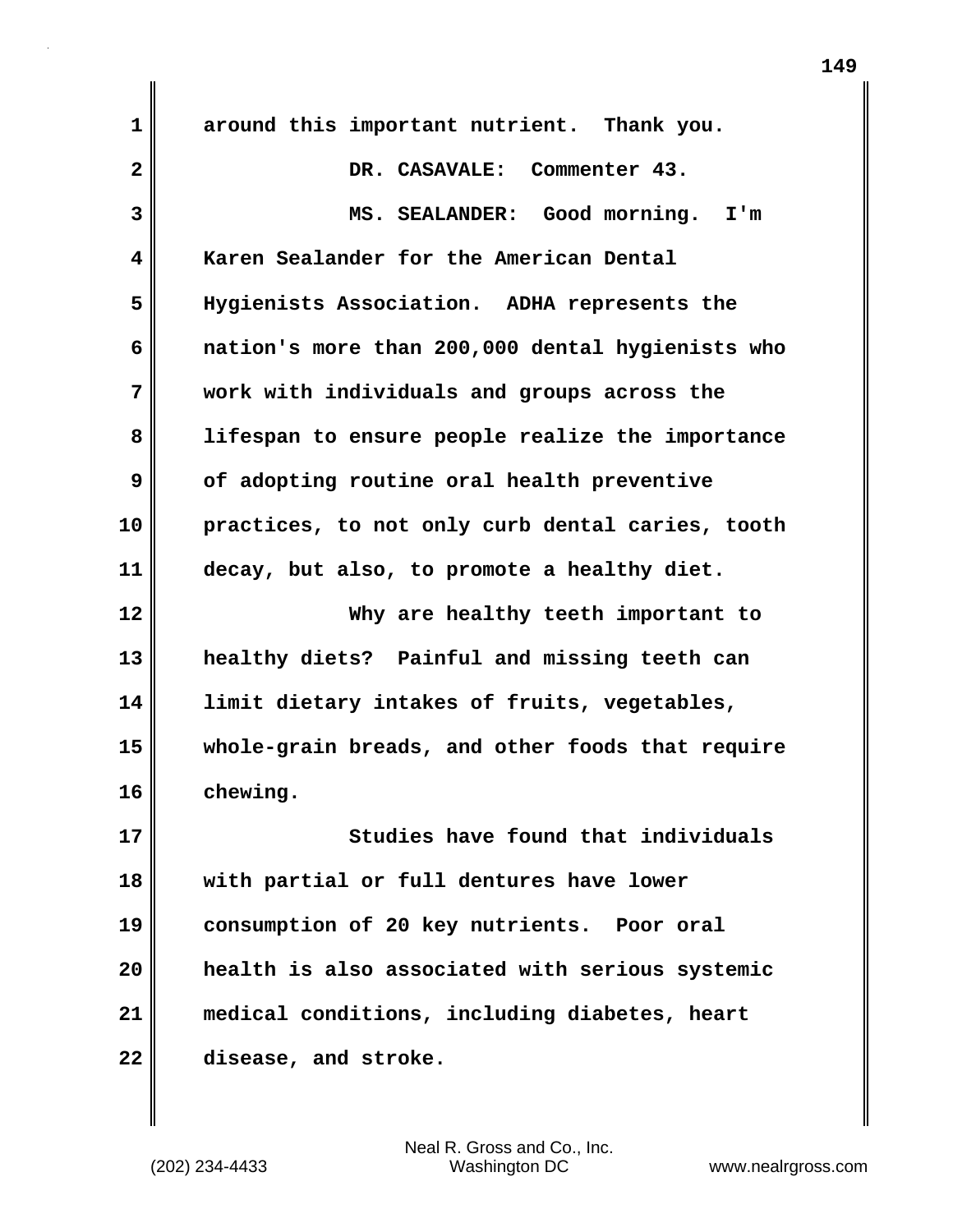| $\mathbf{1}$            | What is the scope of the problem?                 |
|-------------------------|---------------------------------------------------|
| $\overline{\mathbf{2}}$ | Rates of dental caries match or exceed rates of   |
| 3                       | obesity in individuals at all ages, demonstrating |
| 4                       | that caries is a major chronic disease across the |
| 5                       | lifespan.                                         |
| 6                       | Indeed, dental caries is the most                 |
| 7                       | common chronic condition among children, five     |
| 8                       | times as prevalent as asthma.                     |
| 9                       | Importantly, unlike medical maladies,             |
| 10                      | virtually all dental disease is fully preventable |
| 11                      | through proper dietary intake and oral health     |
| 12                      | preventive practices.                             |
| 13                      | Including the importance of oral                  |
| 14                      | health preventive practices in the Dietary        |
| 15                      | Guidelines will ensure that guidance in how to    |
| 16                      | ensure healthy teeth can make for healthy meals   |
| 17                      | reaches more Americans.                           |
| 18                      | Today, more than half of all children             |
| 19                      | do not receive instruction on self-care oral      |
| 20                      | hygiene in a given year. Routine oral healthcare  |
| 21                      | also helps prevent periodontal disease, which     |
| 22                      | impacts over 17 percent of seniors and can lead   |
|                         |                                                   |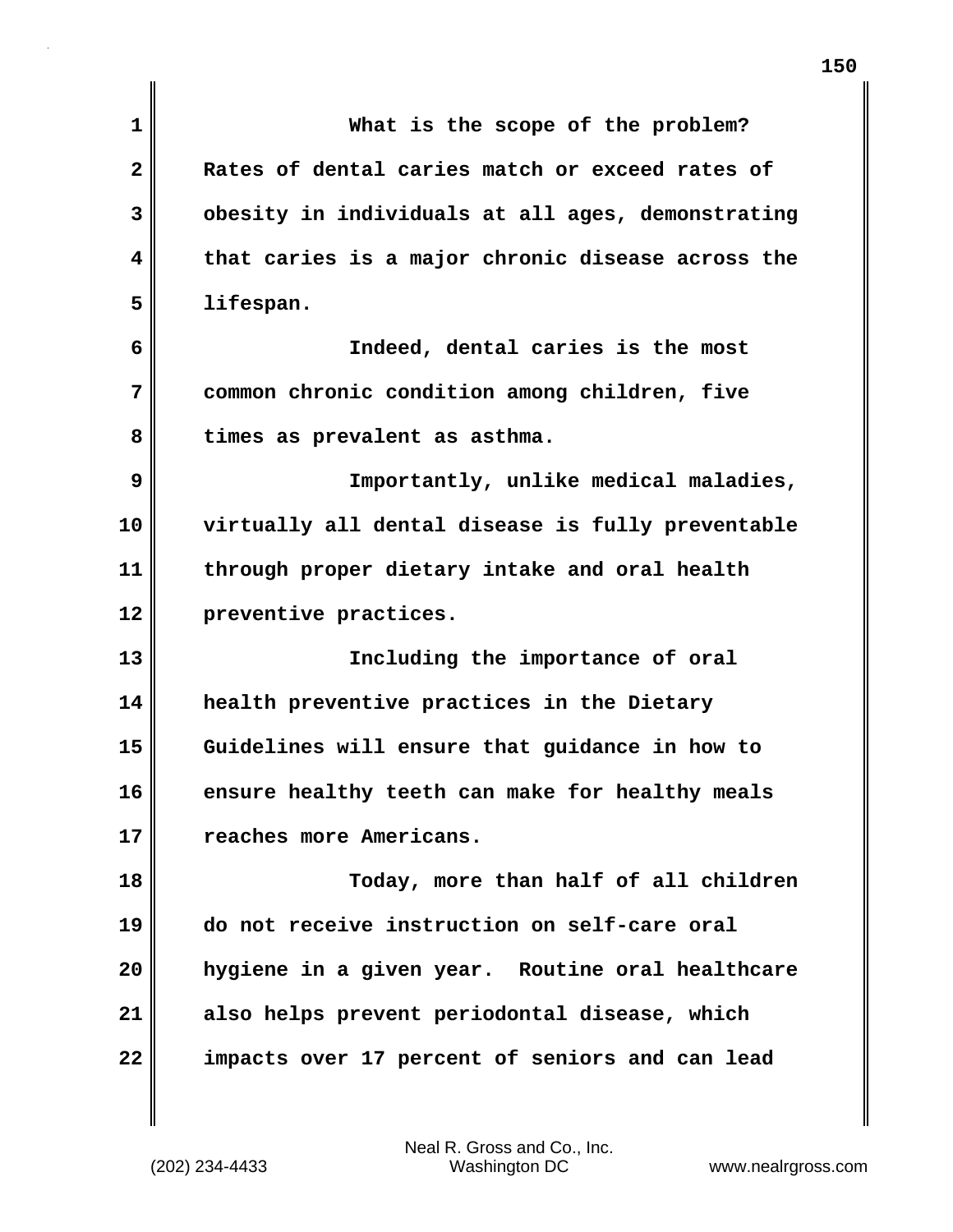**1 to tooth loss and subsequent poor dietary 2 intakes. 3 Preventing dental caries early and 4 throughout life can also improve social 5 interaction, school performance, military 6 readiness and effectiveness, and job 7 opportunities. 8 Education about the benefits of oral 9 health preventive practices will help all 10 Americans avoid the negative effects of tooth 11 loss and painful teeth. 12 ADHA and our partners request that the 13 2020-25 Dietary Guidelines recommend, 14 "Individuals of all ages should follow a daily 15 oral hygiene routine, which includes brushing 16 their teeth with fluoridated toothpaste, cleaning 17 between their teeth where possible, chewing 18 sugar-free gum for 20 minutes after meals or 19 snacks, if possible, drinking fluoridated water, 20 and limiting intake frequency of dietary 21 fermentable carbohydrates." 22 This is essential because oral health**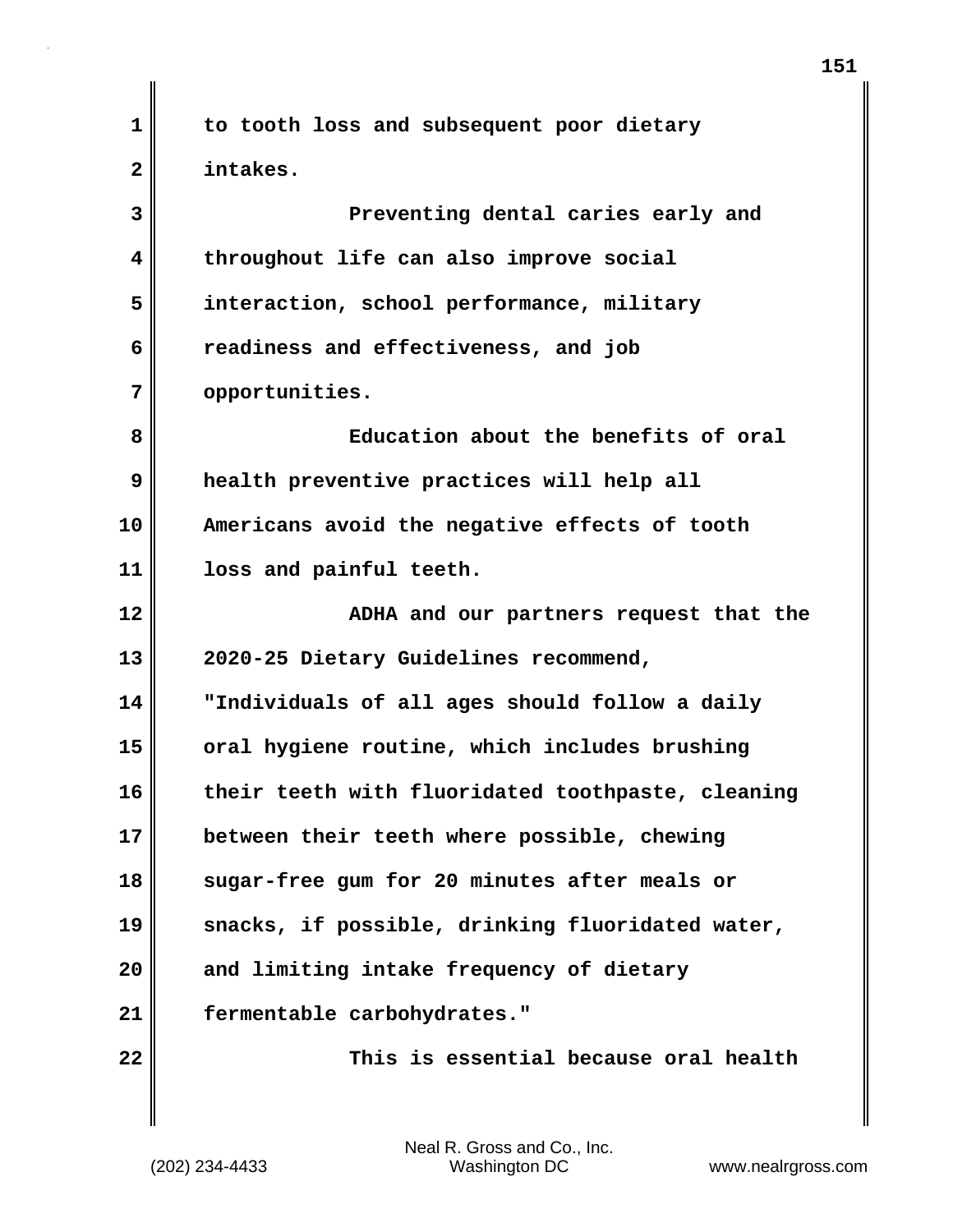**1 preventive practices have significant dietary 2 benefits for all Americans. Thank you for the 3 opportunity to provide comments on behalf of the 4 American Dental Hygienists Association and 5 additional supporting organizations listed in our 6 written testimony. Thank you. 7 DR. CASAVALE: Commenter 44. 8 DR. SHANAHAN: My name is Dr. Cate 9 Shanahan. I'm a family physician from Florida. 10 I'm here on behalf of myself. I wrote a book 11 about 10 years ago about how families used to 12 raise healthy children using the resources they 13 had available to them in their environment; whole 14 foods, basically. 15 The book is called Deep Nutrition: Why 16 Your Genes Need Traditional Food. And what it 17 does is, basically, take a look at the obvious 18 changes that have happened in the past 100 years 19 to our food supply and the way we feed ourselves, 20 that amount, essentially, to a massive 21 nutritional and dietary experiment involving 22 hundreds of millions of participants in this**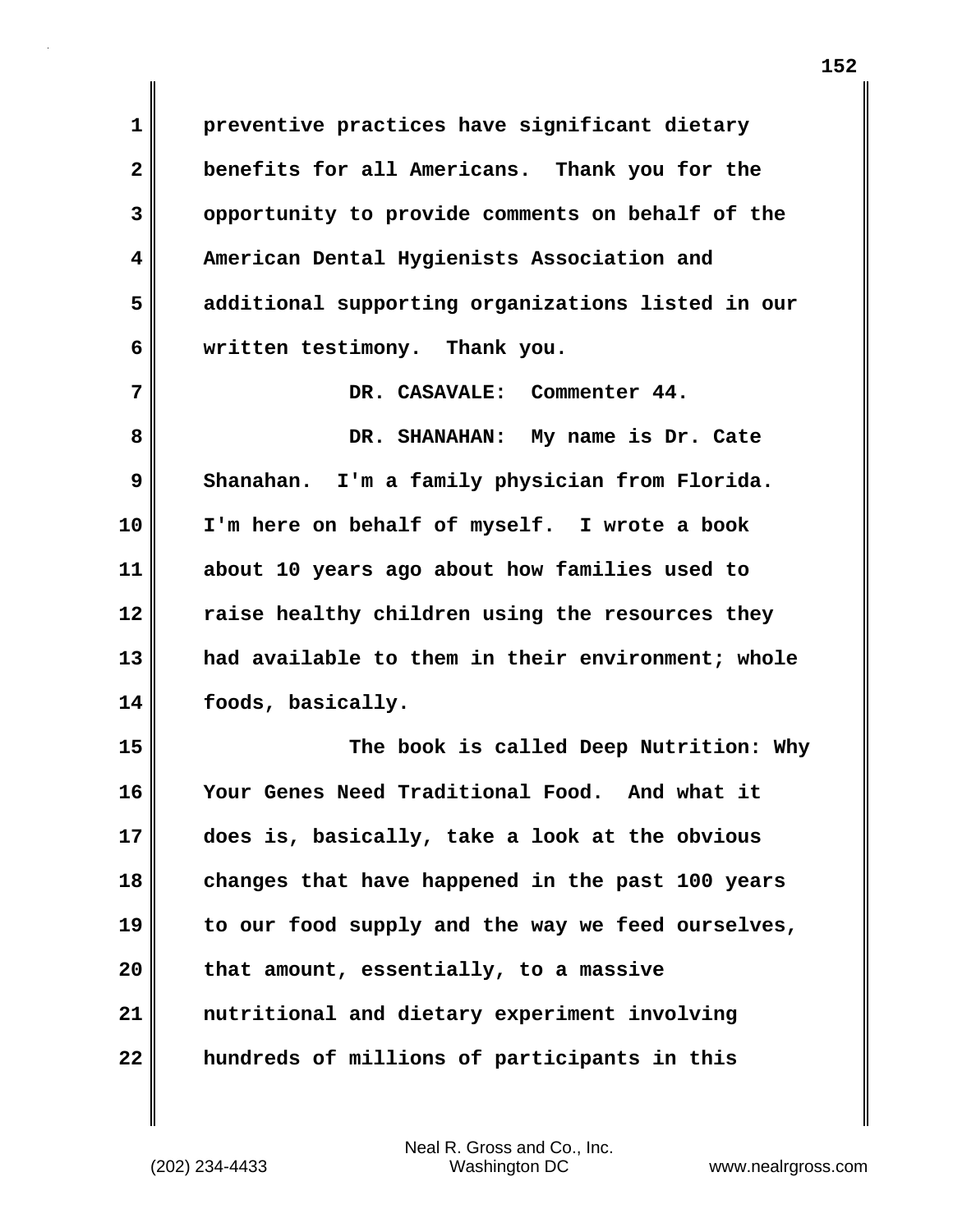**1 country alone over hundreds of years.**

| $\overline{\mathbf{2}}$ | And the obvious is that 100 years ago,            |
|-------------------------|---------------------------------------------------|
| 3                       | people were self-sufficient in their food, to a   |
| 4                       | degree that we can't even really comprehend       |
| 5                       | anymore, because people hunted, people fished,    |
| 6                       | people had a garden, whenever that was possible,  |
| 7                       | people raised their own animals.                  |
| 8                       | They cared about the health of the                |
| 9                       | animals that they raised. They cared about the    |
| 10                      | soil. It was their job to bring up healthy        |
| 11                      | children, because if they didn't do it, the       |
| 12                      | government wasn't going to help them out.         |
| 13                      | And so what has changed over the past             |
| 14                      | 100 years is that now, we have very few people    |
| 15                      | who have any of those skills. We have lost the    |
| 16                      | skills of gardening, of farming, of cooking, of   |
| 17                      | knowing even how to combine flavors in a tasty    |
| 18                      | way.                                              |
| 19                      | We've lost the knowledge of culinary              |
| 20                      | skills that used to be considered essential.      |
| 21                      | Making stock, using the whole animal or the whole |
| 22                      | plant. We've lost so much. We've lost             |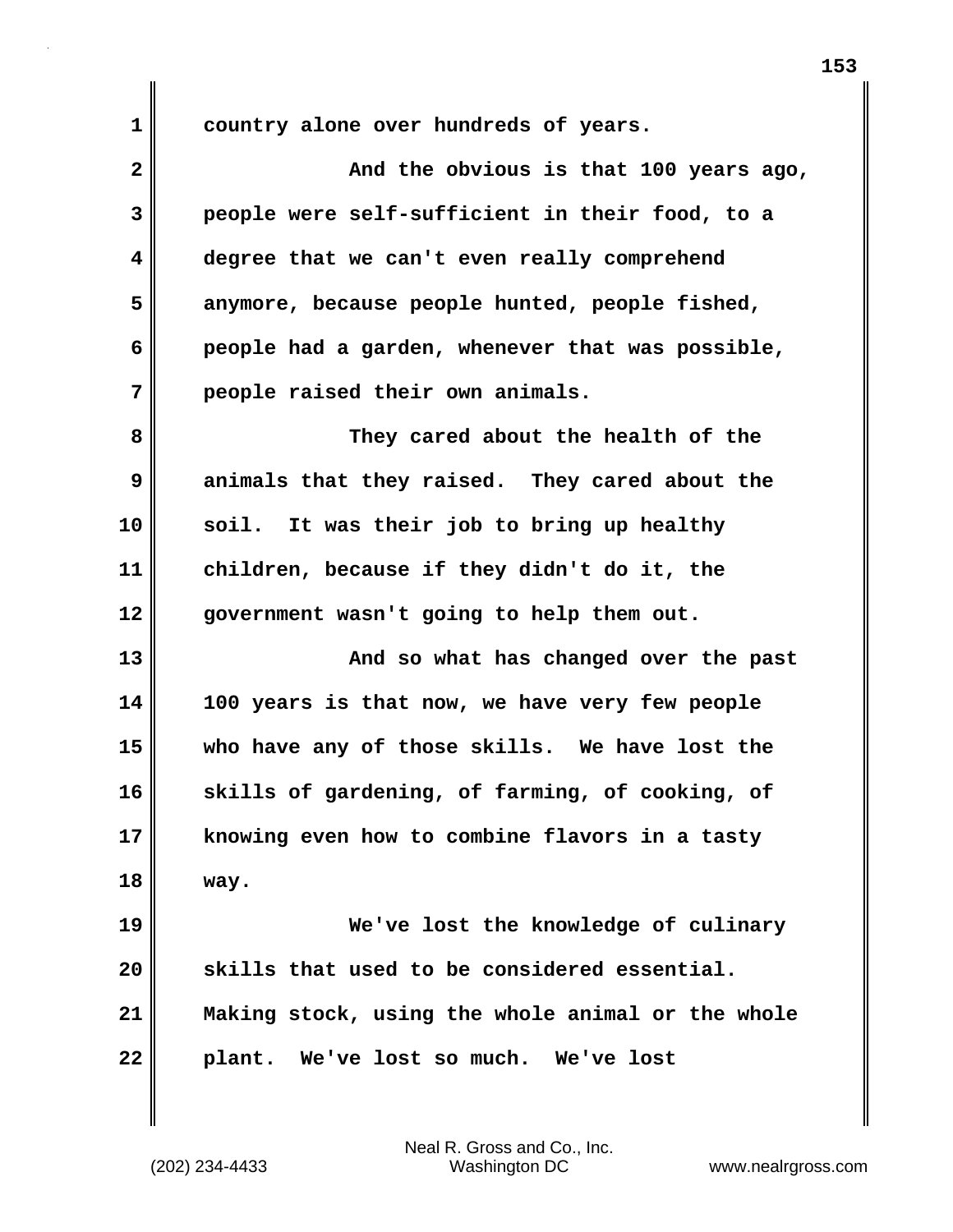**1 knowledge, we've lost time, we've lost health** 2 over the past 100 years. So much has changed. **3 And one of the most important changes, 4 I think that the fact that so many things have 5 changed, actually, is important to point out 6 because it is very confusing to understand what 7 we really should be doing, given the degree of 8 alteration of our food supply. 9 But what I want to share with you is 10 that the most important change, in my opinion as 11 a Cornell-trained biochemist, is that we now eat 12 80 percent of our fat calories from refined, 13 bleached, deodorized vegetable oils, and only 20 14 percent of our fat calories come from any kind of 15 whole foods. 16 These vegetable oils include soy, 17 corn, and canola, and they are nobody's friend. 18 I've heard nobody up here talking about how we 19 need refined bleached, deodorized vegetable oils. 20 They are unhealthy because they 21 deteriorate in our body in ways that promote 22 inflammation, that promote DNA damage,**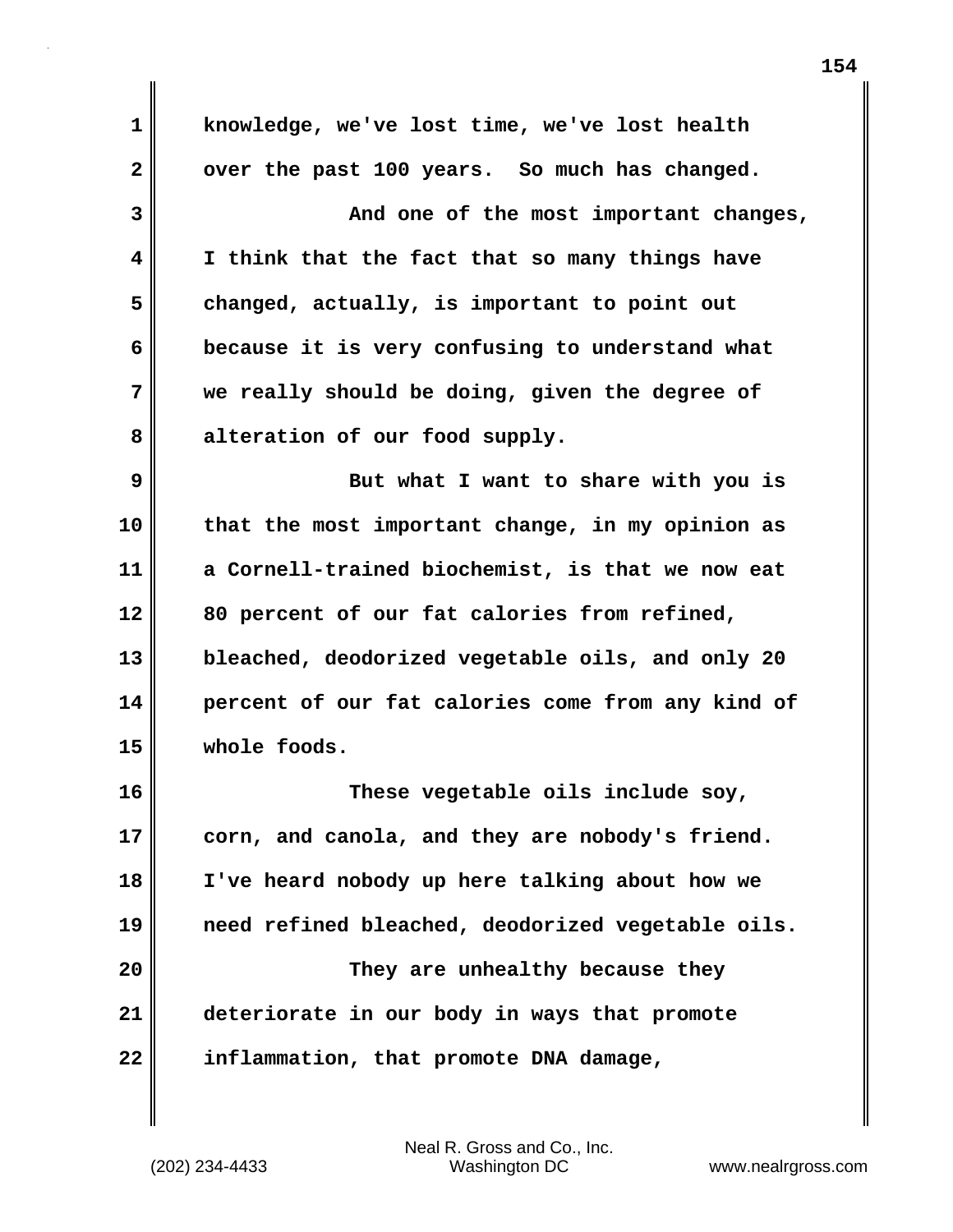| 1            | mitochondrial damage, and are associated, that    |
|--------------|---------------------------------------------------|
| $\mathbf{2}$ | kind of damage is associated with every disease.  |
| 3            | DR. CASAVALE: Thank you for your                  |
| 4            | comments.                                         |
| 5            | Thank you.<br>DR. SHANAHAN:                       |
| 6            | DR. CASAVALE: Commenter 45.                       |
| 7            | MS. LEWIN-ZWERDLING: Hello. My name               |
| 8            | is Alex Lewin-Zwerdling and I'm the Vice          |
| 9            | President for Research and Partnerships at the    |
| 10           | International Food Information Council            |
| 11           | Foundation.                                       |
|              |                                                   |
| 12           | The IFIC Foundation is a non-profit               |
| 13           | organization with a mission to effectively        |
| 14           | communicate science-based information about       |
| 15           | health, nutrition, and food safety for the public |
| 16           | good.                                             |
| 17           | Our focus is on helping Americans make            |
| 18           | informed choices and understanding what motivates |
| 19           | and informs consumers so that they can lead an    |
| 20           | increasingly healthful lifestyle.                 |
| 21           | One of the primary objectives of the              |

 $\mathbf{I}$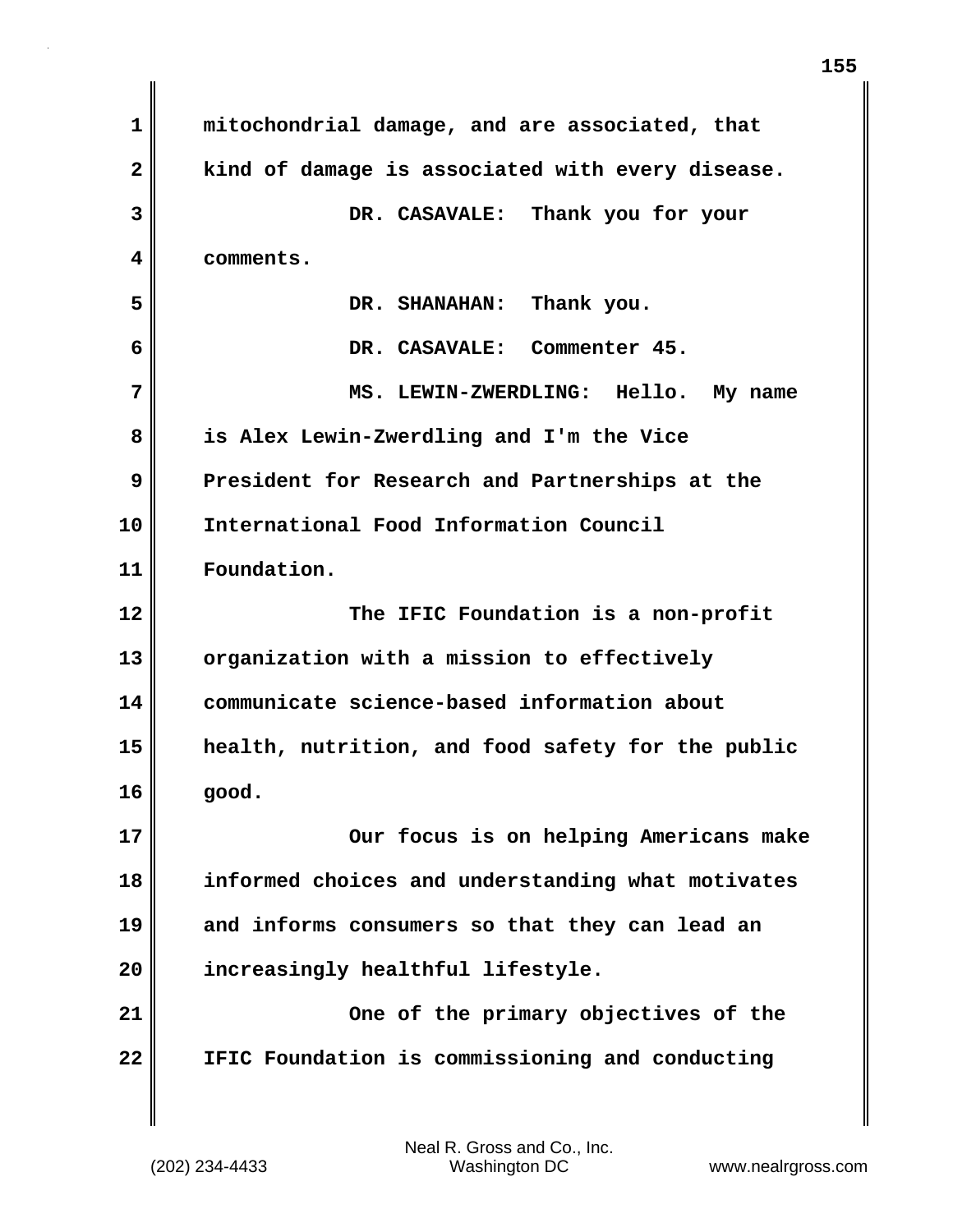**1 consumer research. I would like to highlight 2 today, a subset of our findings from our 2019 3 Food and Health Survey, released just this past 4 May.**

**5 This marked our 14th consecutive 6 annual survey tracking American's perceptions 7 around food and diets, eating habits, and trends. 8 Consumer habits are changing, including the 9 alignment of one's values with the foods they 10 consume.**

**11 This year's survey found that 38 12 percent of consumers reported following a diet** 13 over the past 12 months, with clean eating being **14 the most widely cited diet. Not far behind was 15 intermittent fasting.**

**16 At the same time, consumers are 17 reporting eating healthier compared to 10 years 18 ago. The top two changes people say they've made 19 to improve their diets was limiting sugar intake 20 and increasing consumption of fruits and 21 vegetables.**

**22 The survey also explored American's**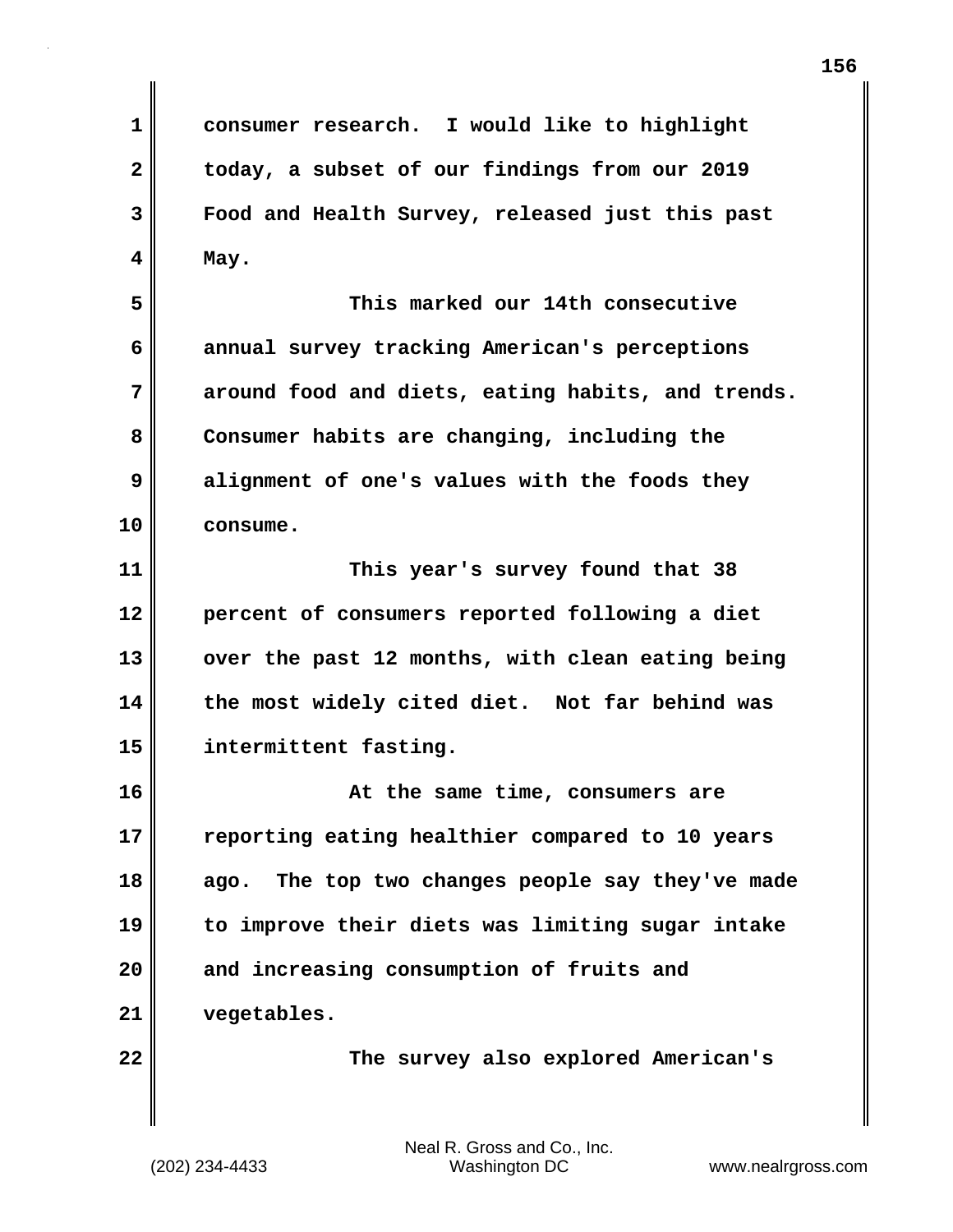**1 snacking habits and found that nearly everyone 2 snacks at some point during the week, with 3 roughly 1/4 saying they snack multiple times a 4 day.**

**5 Plant-based diets have garnered 6 widespread media attention as well, but the ways 7 people define plant-based diets varies. Our** 8 survey found that consumers' definitions ranged **9 from vegan, to vegetarian, to one that focuses on 10 minimally processed foods.**

**11 Over half of consumers want to learn 12 more about plant-based diets. At the same time, 13 consumption of plant-based protein is on the 14 rise, with roughly 1/4 of consumers saying that 15 they eat more plant-based protein now compared to 16 only one year ago.**

**17 In 2019, the top health benefits 18 consumers are seeking from food include weight 19 loss and maintenance, energy, and digestive 20 health. When it comes to feeding newborns and 21 infants, parents face specific challenges. 22 Our 2018 B to 24 research showed that**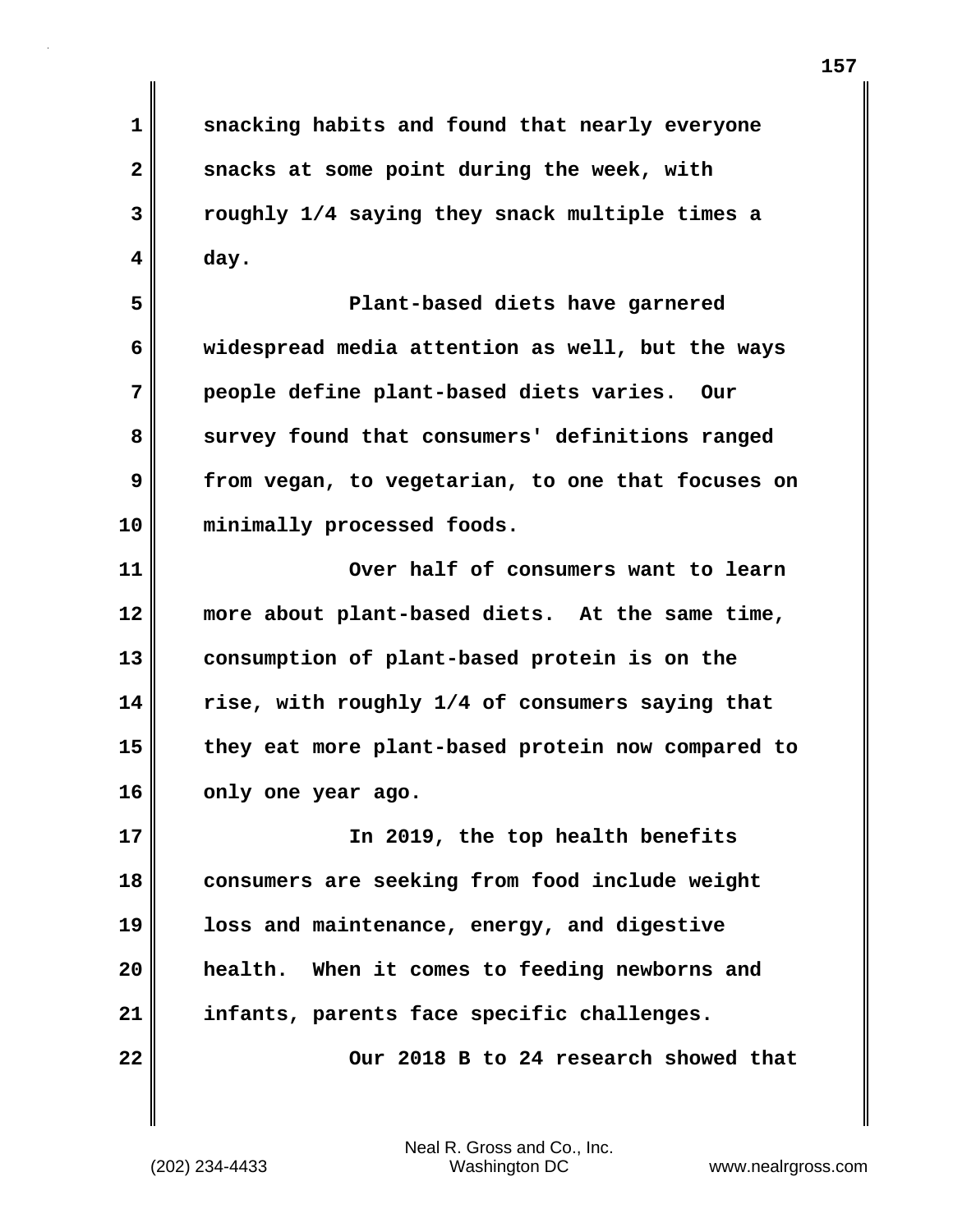**1 parents are focused on feeding their children 2 nutritious diets, but concerns remain. These 3 include choking hazards, allergic reactions, what 4 foods to introduce and when, as well as where to 5 find reliable advice.**

**6 We encourage the committee to explore 7 this study's results in more detail. In summary, 8 dietary guidance must reflect the motivations and 9 attitudes of consumers and IFIC Foundation 10 consumer research can be used to help inform this 11 process.**

**12 As members of the committee, we 13 encourage you to keep the pulse of the consumer 14 central to your discussions and nutrition 15 recommendations. Thank you for your time today 16 and we welcome further discussions about any of 17 the IFIC Foundation data I referenced during my 18 comments.**

**19 DR. CASAVALE: Thank you for all of 20 the comments. We will now take a break and we'll 21 reconvene promptly at 11:00.**

**22 (Whereupon, the above-entitled matter**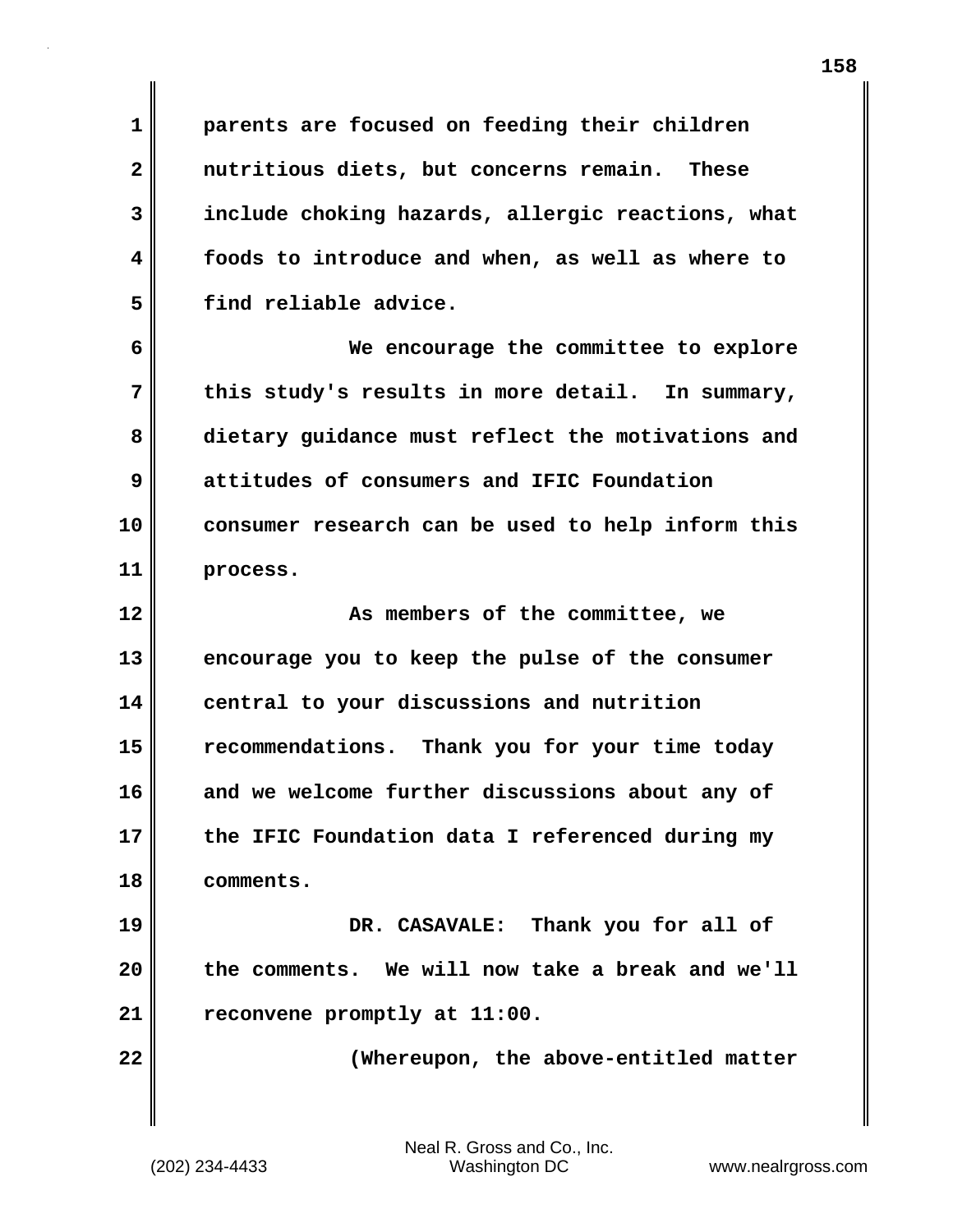**1 went off the record at 10:49 a.m. and resumed at 2 11:01 a.m.) 3 DR. CASAVALE: All right. We're going 4 to resume. Commenter 46, please. 5 MS. NAJJAR: Hello. I am Christine 6 Najjar. I'm a nutritional medicine physician at 7 Pounds Transformation in West Hartford, 8 Connecticut. I have my training in internal 9 medicine, primary care, a Bachelor's in 10 Biochemistry, and a Master's in Human Nutrition, 11 and I want to thank the Committee for taking on 12 the daunting task of sifting through the ever-13 expanding body of nutritional literature. 14 But I am here today to bring to your 15 attention a substantial class of Americans that 16 are not currently being evaluated. These are 17 Americans with hyperinsulinemia. 18 The hyperinsulinemia syndrome is 19 extremely broad and includes endpoints such as**

**20 obesity, cardiovascular disease, type 2 diabetes, 21 liver disease, certain cancers, polycystic 22 ovarian syndrome, and Alzheimer's Disease.**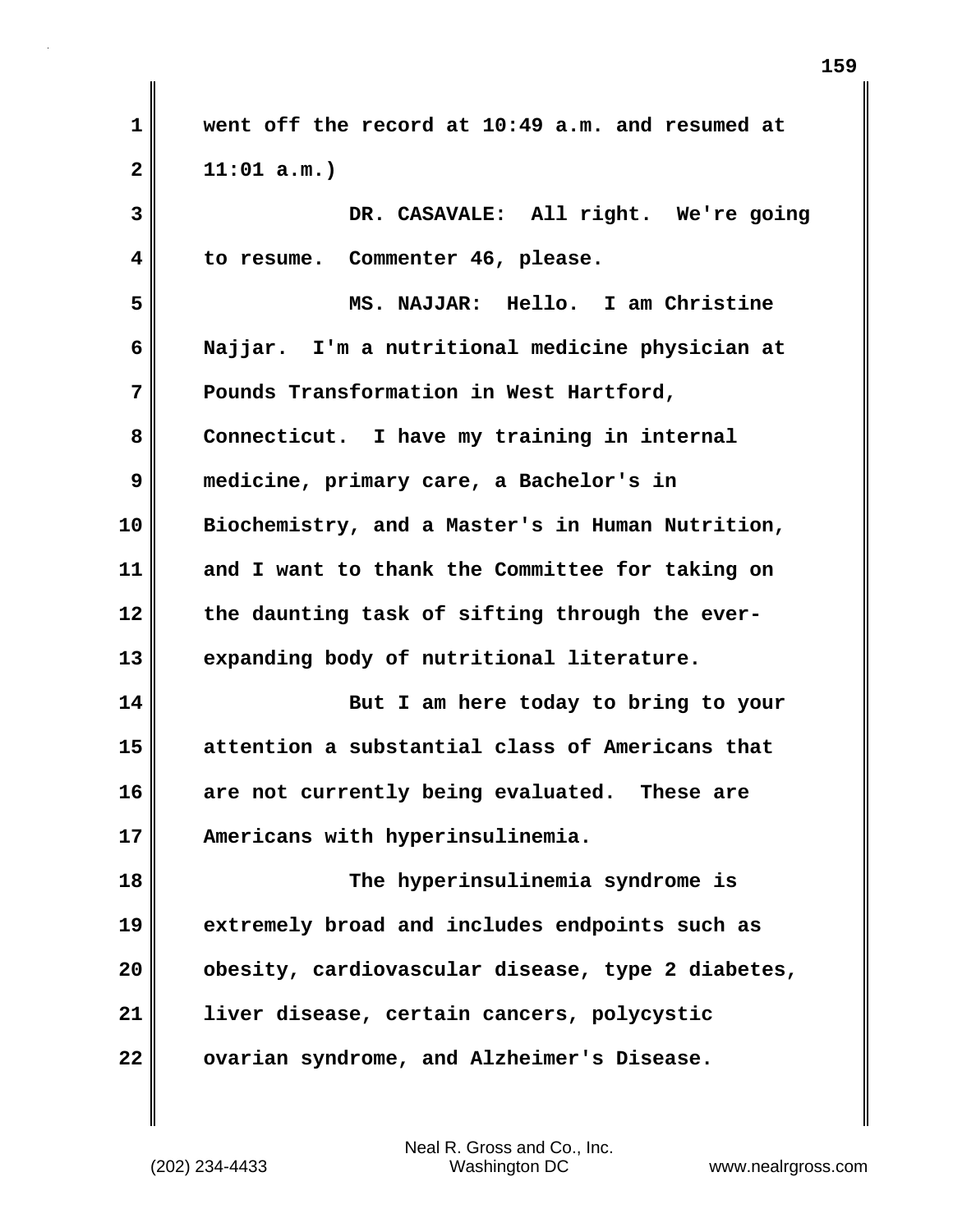| 1            | Dare I suggest that this is one of the            |
|--------------|---------------------------------------------------|
| $\mathbf{2}$ | primary drivers of the current American           |
| 3            | healthcare crisis. Now, prevalence for            |
| 4            | hyperinsulinemia will not be found accurately in  |
| 5            | the literature because it's not routinely         |
| 6            | screened for in primary care.                     |
| 7            | Most clinicians have never even heard             |
| 8            | of a craft assay. This test can diagnose type 2   |
| 9            | diabetes decades earlier than our current         |
| 10           | diagnostic standards.                             |
| 11           | CDC estimates upwards of 100 million              |
| 12           | Americans are suffering. Now, clinicians who do   |
| 13           | evaluate for and diagnose hyperinsulinemia find   |
| 14           | that the treatment is quite simple with a low     |
| 15           | carbohydrate or well-formulated ketogenic diet.   |
| 16           | And I understand these guidelines are             |
| 17           | not for the prevention of -- or for the           |
| 18           | prevention of disease and not treatment, however, |
| 19           | I was wondering if the committee has put any      |
| 20           | thought into how they are going to address these  |
| 21           | new healthy Americans who have recovered from     |
| 22           | hyperinsulinemia and require adherence to a low-  |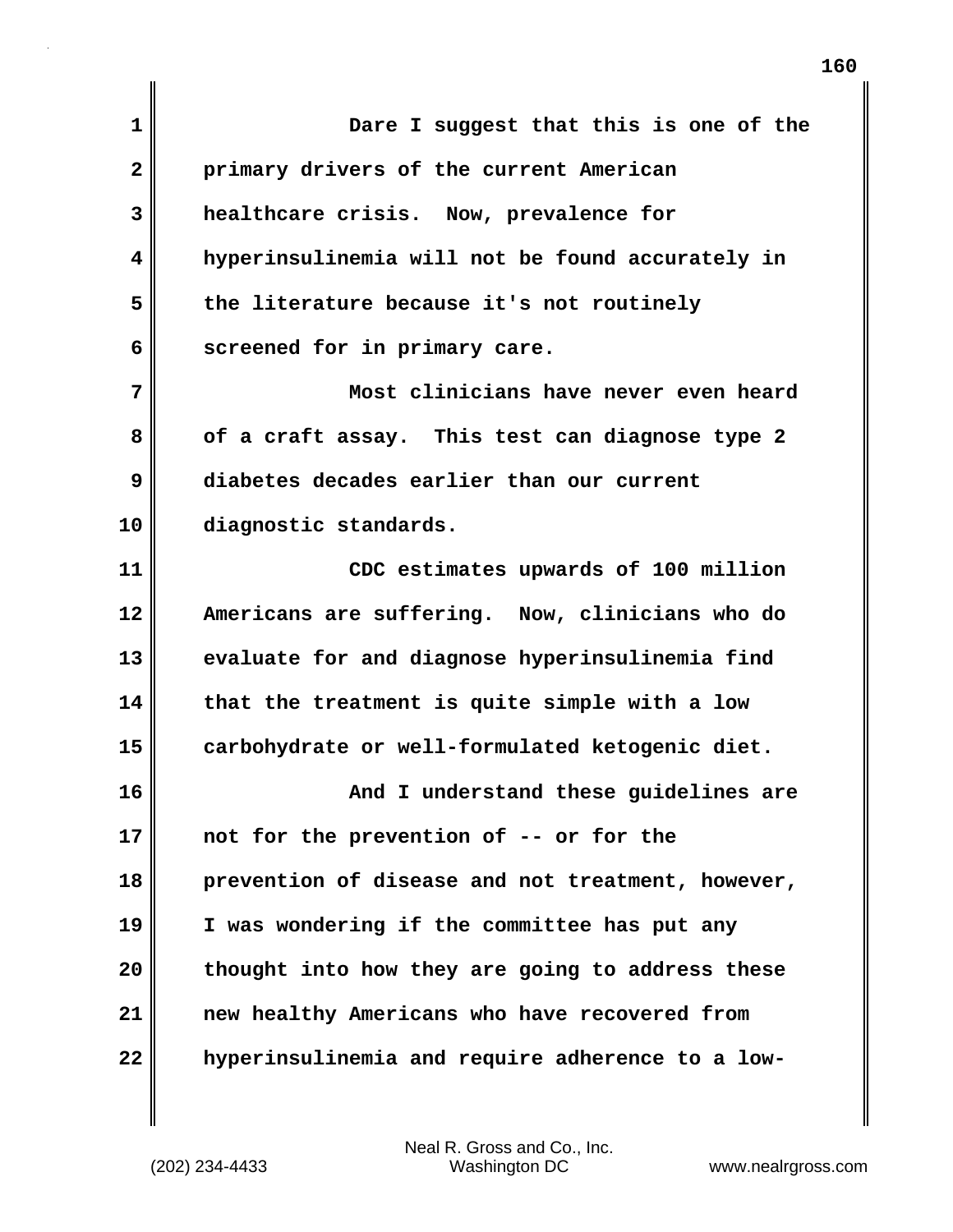**1 carbohydrate lifestyle to stay healthy. 2 Clinically, if these Americans consume 3 any of the dietary patterns currently available 4 in upwards of 50 to 55 percent of their daily 5 calories from carbohydrates, disease will recur.**  6 So much for prevention. **7 These Americans require a low-8 carbohydrate dietary pattern, and with numbers 9 like 100 million, I'm not too sure giving a 10 blanket statement about how much starch and sugar 11 we should all be consuming is a great idea. 12 And to help define what low carb is, 13 I suggest familiarizing yourself with a 14 physiological concept called personal 15 carbohydrate tolerance, and perhaps maybe the 16 first step towards effective change is to step 17 away from nutritional epidemiology and start 18 engaging in open discussions with clinicians who 19 are already treating and successfully preventing 20 hyperinsulinemia.**

**21 And perhaps maybe then screening for 22 and treating for hyperinsulinemia will be**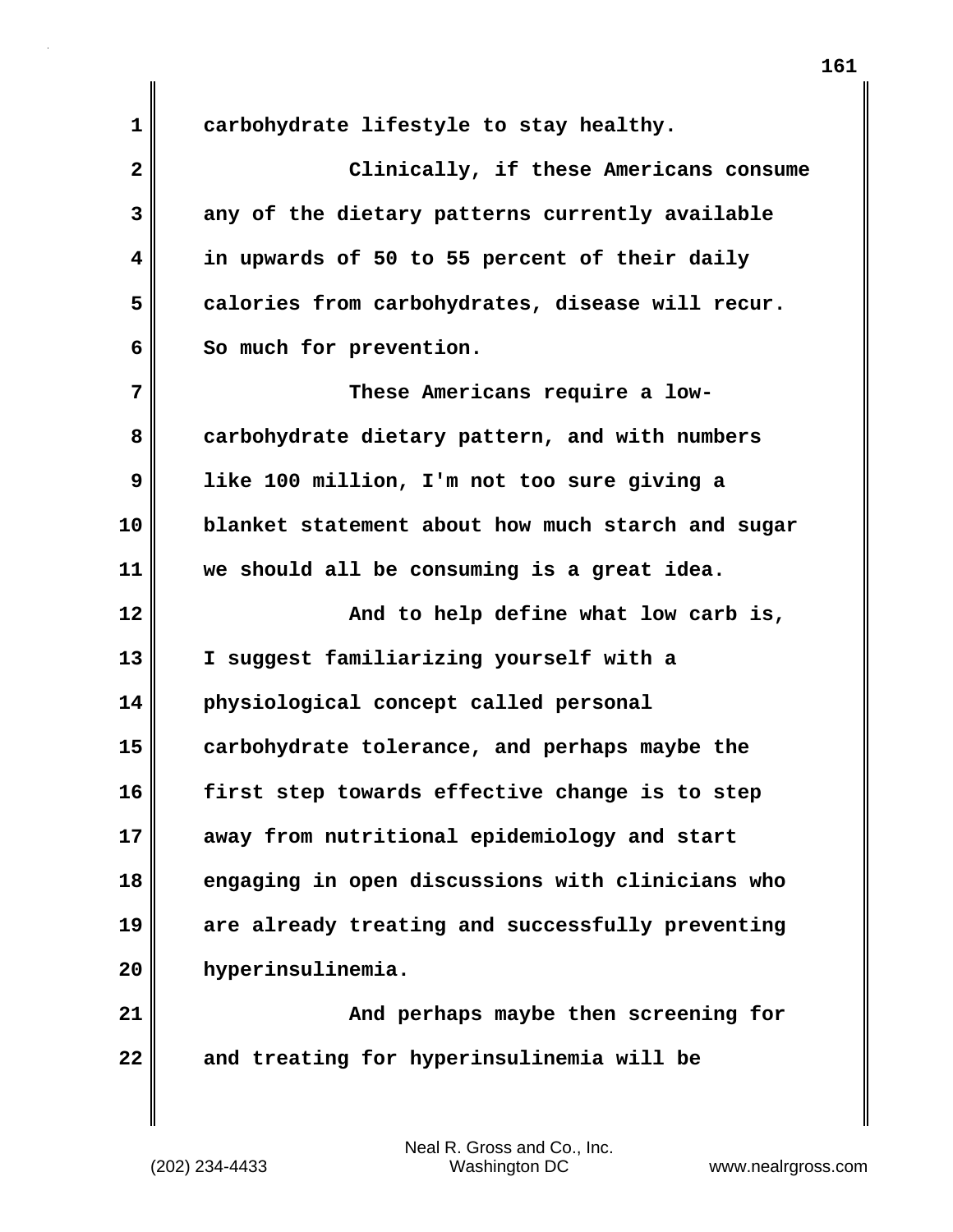| $\mathbf 1$             | incorporated into primary care, and together, we |
|-------------------------|--------------------------------------------------|
| $\overline{\mathbf{2}}$ | can all make Americans healthy again. Thank you. |
| 3                       | DR. CASAVALE: Commenter 47.                      |
| $\overline{\mathbf{4}}$ | MS. WHITMIRE: Hi. I'm Meredith                   |
| 5                       | Whitmire, policy director for the Defeat         |
| 6                       | Malnutrition Today Coalition, a group of 90      |
| 7                       | national, state, and local organizations and     |
| 8                       | agencies fighting older adult malnutrition.      |
| 9                       | The framework and approach outlined              |
| 10                      | for the 2020-2025 Dietary Guidelines highlight   |
| 11                      | the important of guidelines to improve the       |
| 12                      | nutritional intake of Americans across the       |
| 13                      | lifespan.                                        |
| 14                      | As older adults represent a growing              |
| 15                      | proportion of the United States, including       |
| 16                      | Dietary Guidelines relevant to an aging          |
| 17                      | population is important.                         |
| 18                      | In fact, older adult malnutrition is             |
| 19                      | a growing crisis in America today. 1 in 2 older  |
| 20                      | adults face the threat of malnourishment.        |
| 21                      | Malnutrition is pervasive, costly, and           |
| 22                      | contributes to disability and slower recovery,   |

 $\mathbf{I}$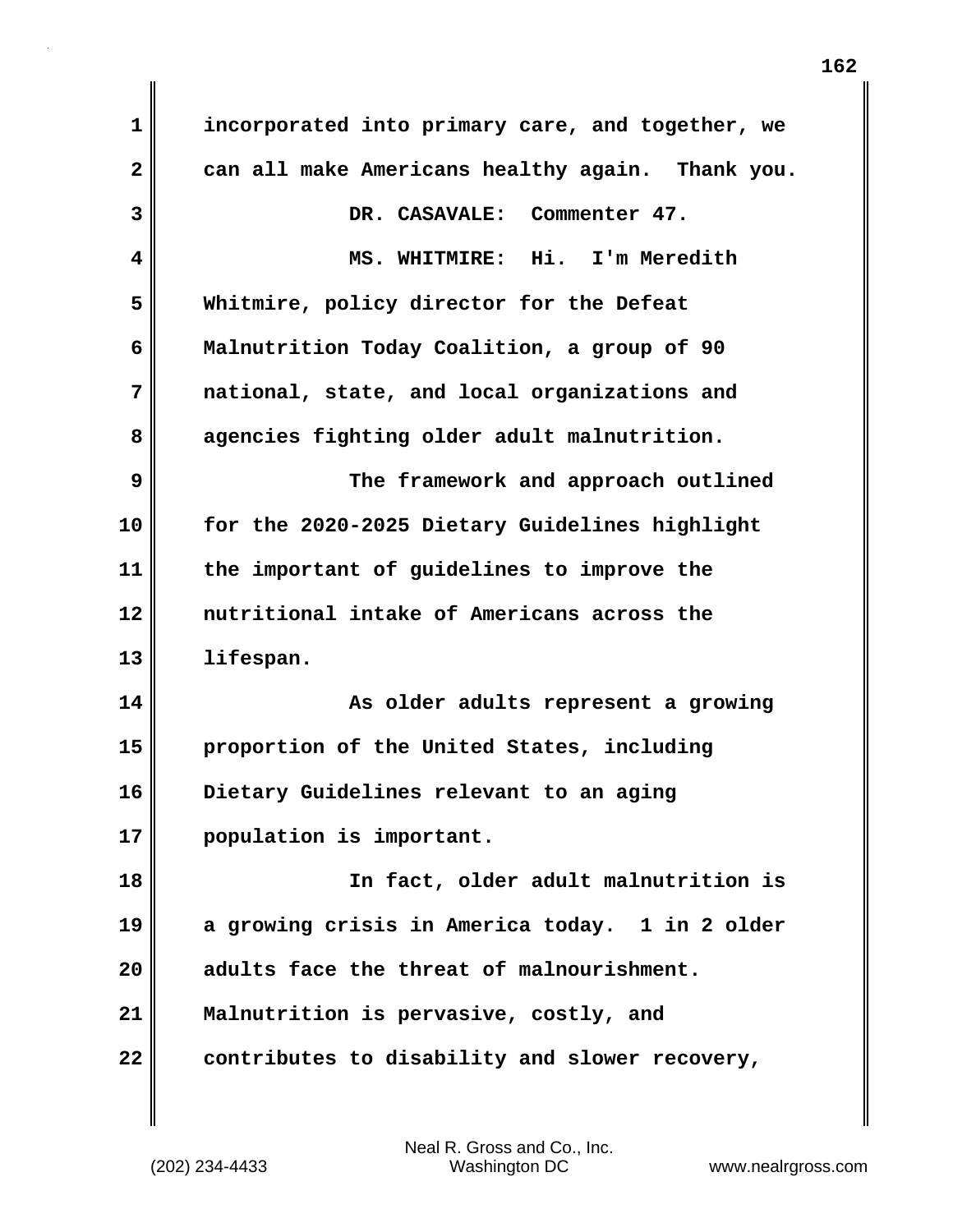| 1            | however, is has not yet been addressed by a       |
|--------------|---------------------------------------------------|
| $\mathbf{2}$ | systematic consistent approach throughout the     |
| 3            | continuum of care, including in our communities.  |
| 4            | We were very excited to see the focus             |
| 5            | question on the relationship between dietary      |
| 6            | patterns consume and sarcopenia. Malnutrition is  |
| 7            | the leading cause of sarcopenia and many cases of |
| 8            | severe sarcopenia could have been prevented with  |
| 9            | an adequate diet.                                 |
| 10           | Relatedly, in your work researching               |
| 11           | nutrients of public health concern, we ask you to |
| 12           | closely consider necessary intake of protein in   |
| 13           | older adults.                                     |
| 14           | Studies show that older adults need a             |
| 15           | substantially higher amount of protein to         |
| 16           | maintain their muscle mass and prevent            |
| 17           | sarcopenia, and yet, the reference intakes are    |
| 18           | the same for all groups, aged 14 and older, male  |
| 19           |                                                   |
|              | and female.                                       |
| 20           | This should be reevaluated. We are                |
| 21           | also excited that you're studying the current     |

 $\mathbf{I}$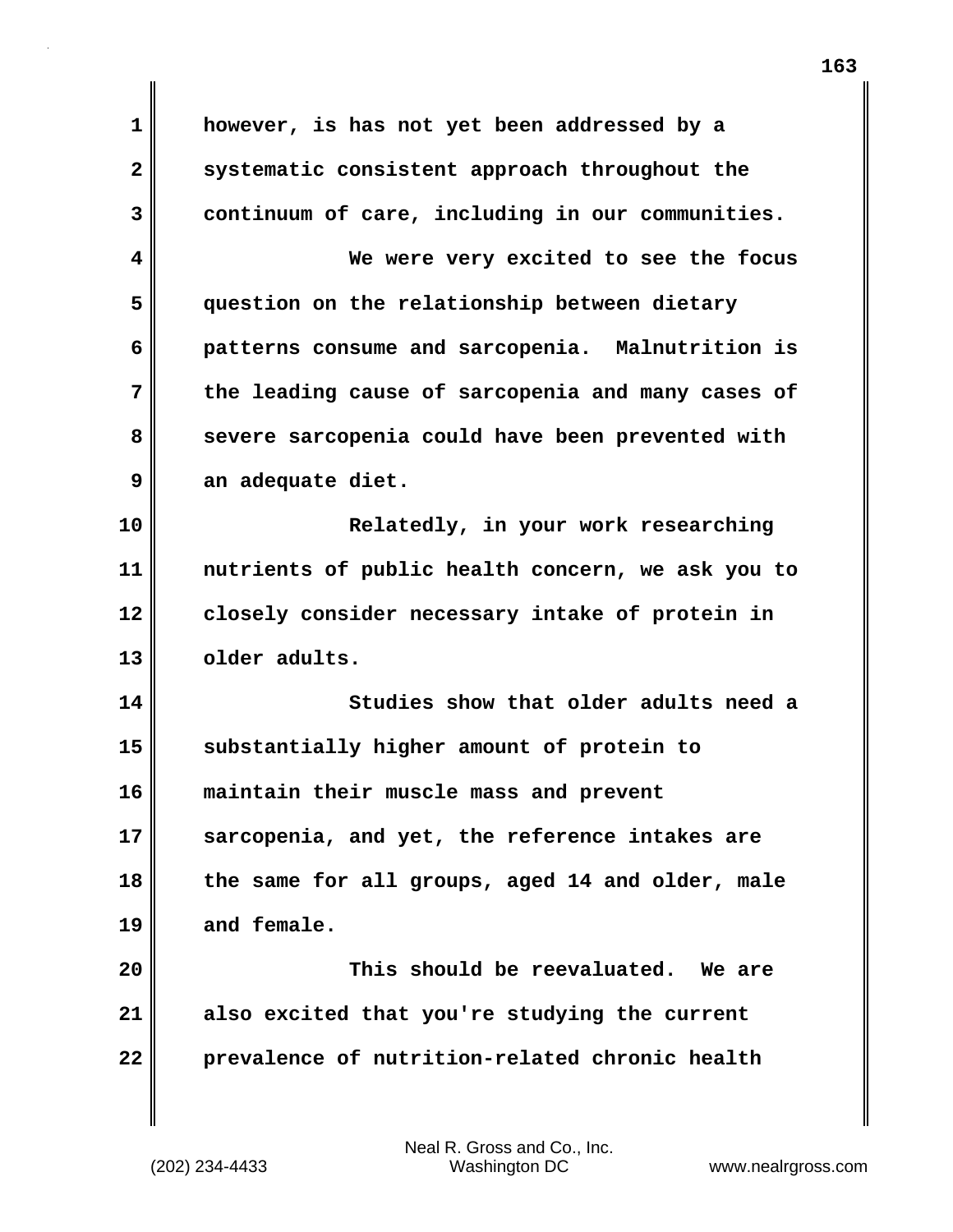**1 outcomes. In your evaluations, we ask you to 2 consider the presence of malnutrition when you're 3 examining chronic health outcomes, since poor 4 nutrition causes some conditions and exacerbates 5 many others. 6 Ultimately, older adult malnutrition 7 is preventable, but to defeat it, we must first 8 address it. The work of the advisory committee 9 can and should lead the way on this effort. 10 Thank you for having me and thank you for your 11 important work. 12 DR. CASAVALE: Commenter 48. 13 MS. MOHAMEDSHAH: I'm Farida 14 Mohamedshah with the Institute of Food 15 Technologists. IFT, a global organization of 16 over 16,000 individual members from over 100 17 countries, brings together professionals from 18 academia, government, and industry to apply the 19 science of food and technology to solve the 20 world's greatest food challenges. We believe 21 that science is essential to ensuring a global**

**22 food supply that is sustainable, safe,**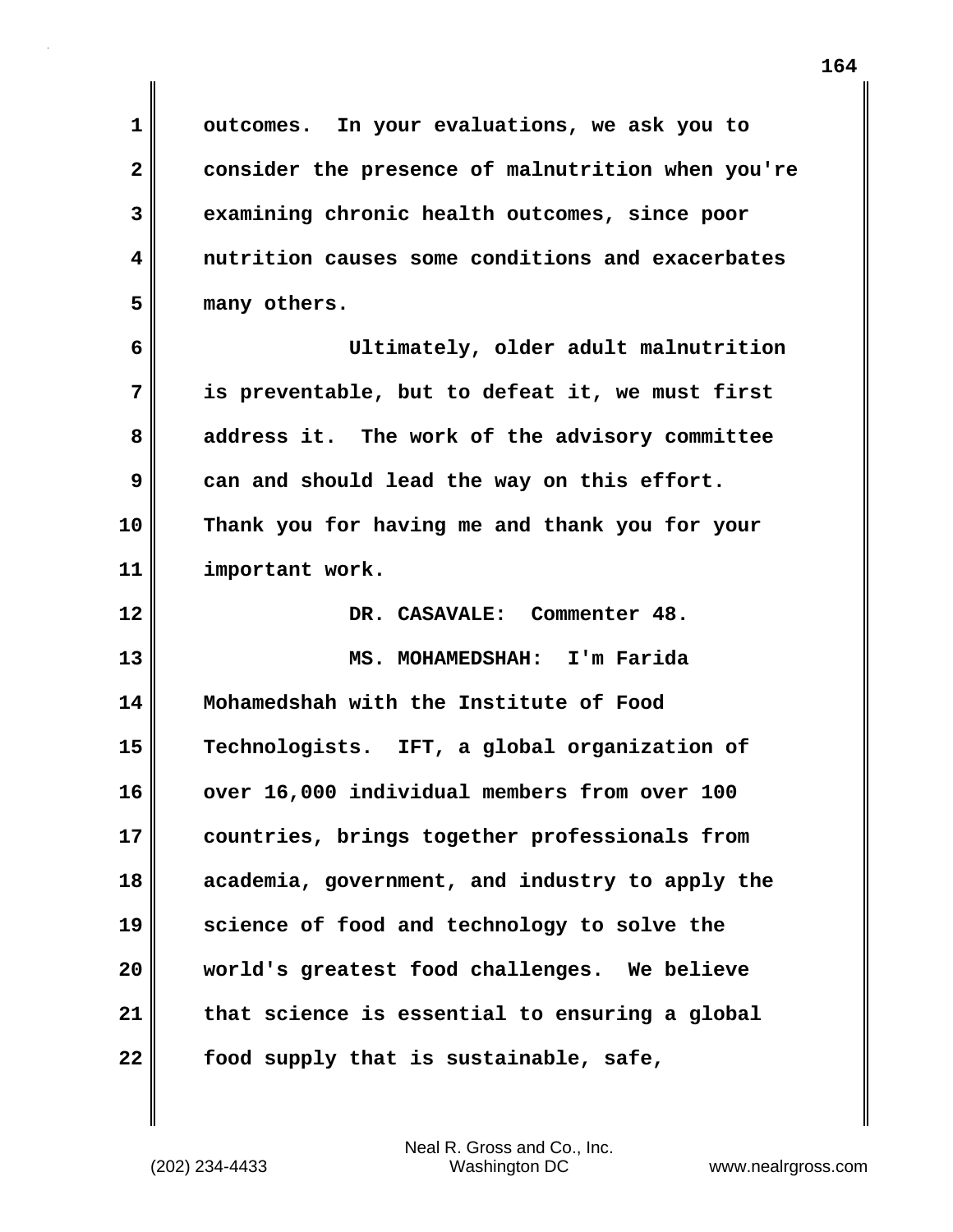1 **nutritious, and accessible to all.** 

| $\overline{\mathbf{2}}$ | We appreciate the opportunity to                 |
|-------------------------|--------------------------------------------------|
| 3                       | provide input on the 2020 Dietary Guidelines for |
| 4                       | Americans. Dietary Guidelines are inspirational  |
| 5                       | in nature, however, they should be realistic and |
| 6                       | practical. IFT emphasizes that the DGA should be |
| 7                       | based on science and include recommendations for |
| 8                       | dietary changes that enable implementation and   |
| 9                       | maximize adoption in a sustainable manner.       |
| 10                      | Therefore, consideration of the role             |
| 11                      | of food science and technology is crucial, as    |
| 12                      | nearly all available food products have been     |
| 13                      | developed through the application of these       |
| 14                      | disciplines.                                     |
| 15                      | However, food scientists and                     |
| 16                      | technologists, and their perspectives, are not   |
| 17                      | currently represented in the Dietary Guidelines  |
| 18                      | advisory committee.                              |
| 19                      | Food scientists and technologists                |
| 20                      | formulate and produce food products that are     |
| 21                      | safe, nutritious, accessible, palatable, and     |
| 22                      | affordable, and help consumers meet their        |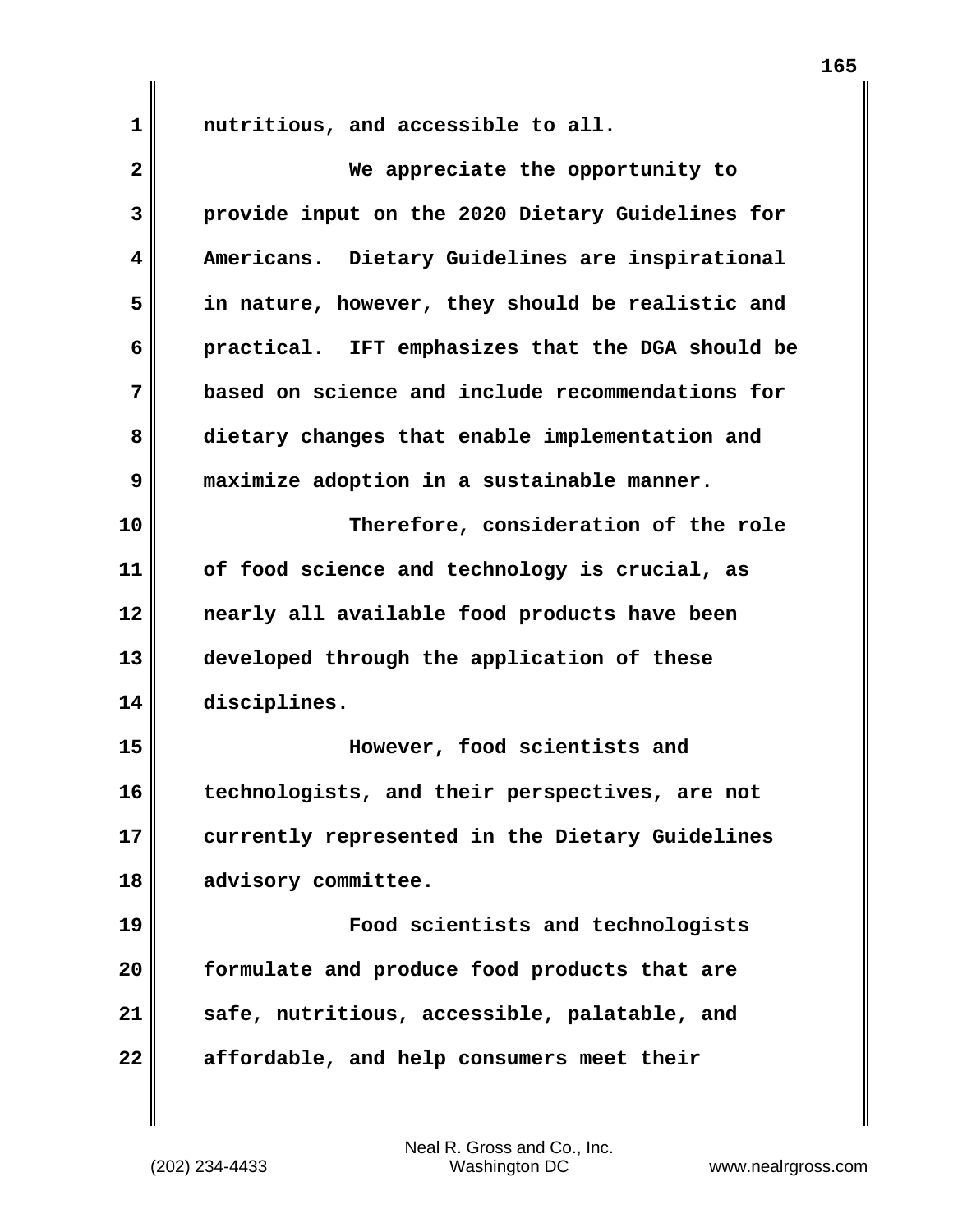**1 nutrient, dietary, and health needs, and cultural 2 references.**

**3 It is important to recognize that 4 without a safe and sustainable food supply, 5 efforts to improve nutrient and diet quality are 6 fruitless, thus, attention to formulation, 7 processing, packaging, ingredients, and supply** 8 chain innovations, efficient use of natural **9 resources, as well as advances in science and 10 technology to address food safety, nutrition, 11 food loss and food waste are critical as we move 12 to 2020 and beyond.**

**13 Food scientists and technologists 14 employ various approaches to formulate and 15 produce food products to meet the nutritional 16 needs of consumers across all stages and social 17 economic strata.**

**18 We have been successful in addressing 19 nutrient deficiencies, such as folate and vitamin 20 D, increase levels of nutrients and food groups, 21 such as dietary fiber and whole grains, and 22 decrease sodium, sugar, and saturated fats, for**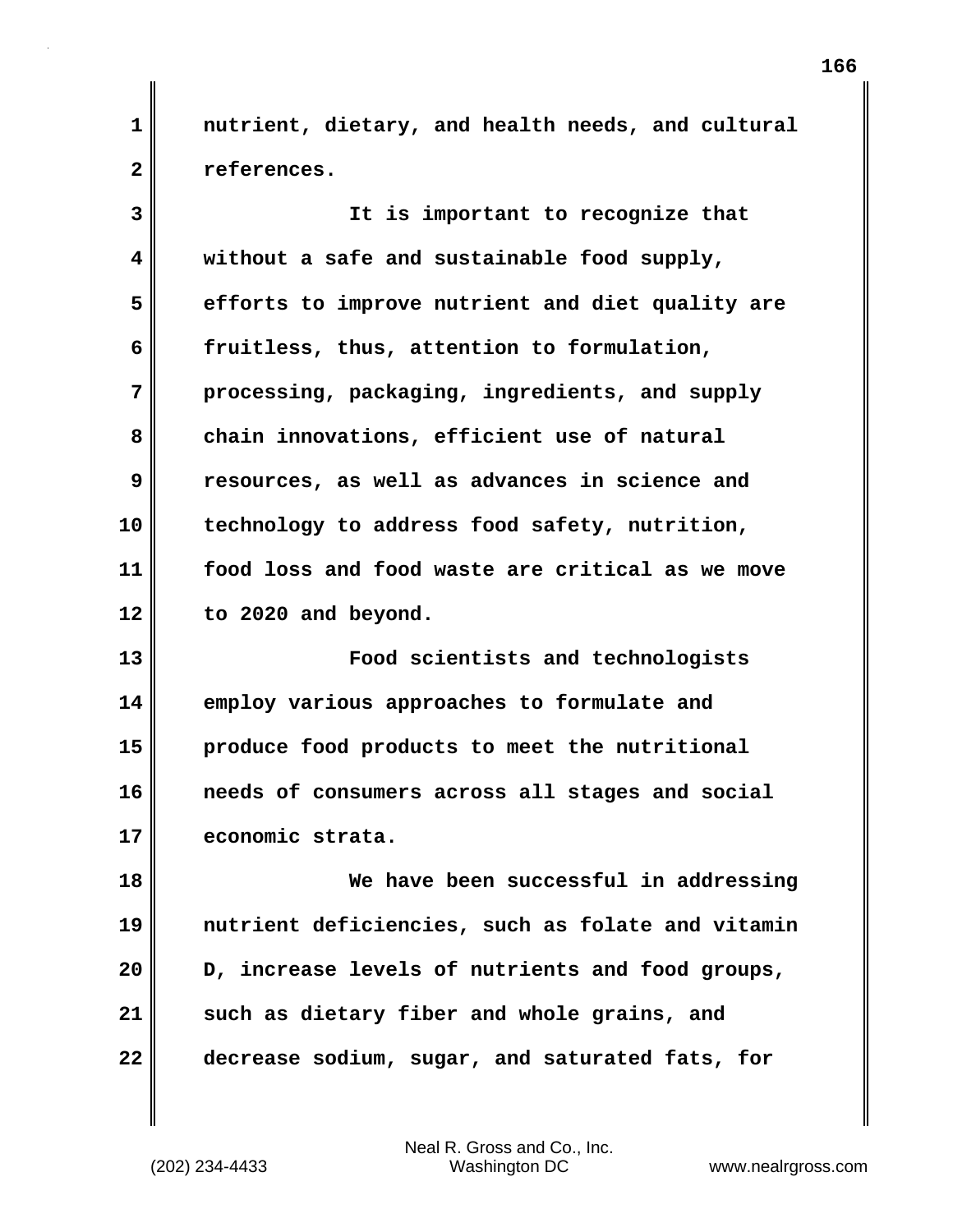**1 example.**

| $\mathbf{2}$ | Application of food science and                   |
|--------------|---------------------------------------------------|
| 3            | technology allows formulating of food products    |
| 4            | that are affordable and convenient for meal       |
| 5            | preparation for all demographics and enables      |
| 6            | consumers to embrace personal dietary             |
| 7            | preferences, such as cultural, ethnic, and        |
| 8            | religious.                                        |
| 9            | Recent consumer research shows that               |
| 10           | food purchasing decisions are driven by taste,    |
| 11           | price, helpfulness, and convenience, with taste   |
| 12           | and price being the primary drivers.              |
| 13           | Aspiration dietary guidance that                  |
| 14           | ignores these drivers will not be readily adopted |
| 15           | or successfully implemented. Food scientists and  |
| 16           | technologists are integral in delivering against  |
| 17           | the rapidly changing multiple demands of safe,    |
| 18           | nutritious, palatable, affordable, and            |
| 19           | convenient, and abundant food supply.             |
| 20           | IFT and its members look forward to               |
| 21           | furthering the committee's understanding of the   |
| 22           | role of food science and technology in meeting    |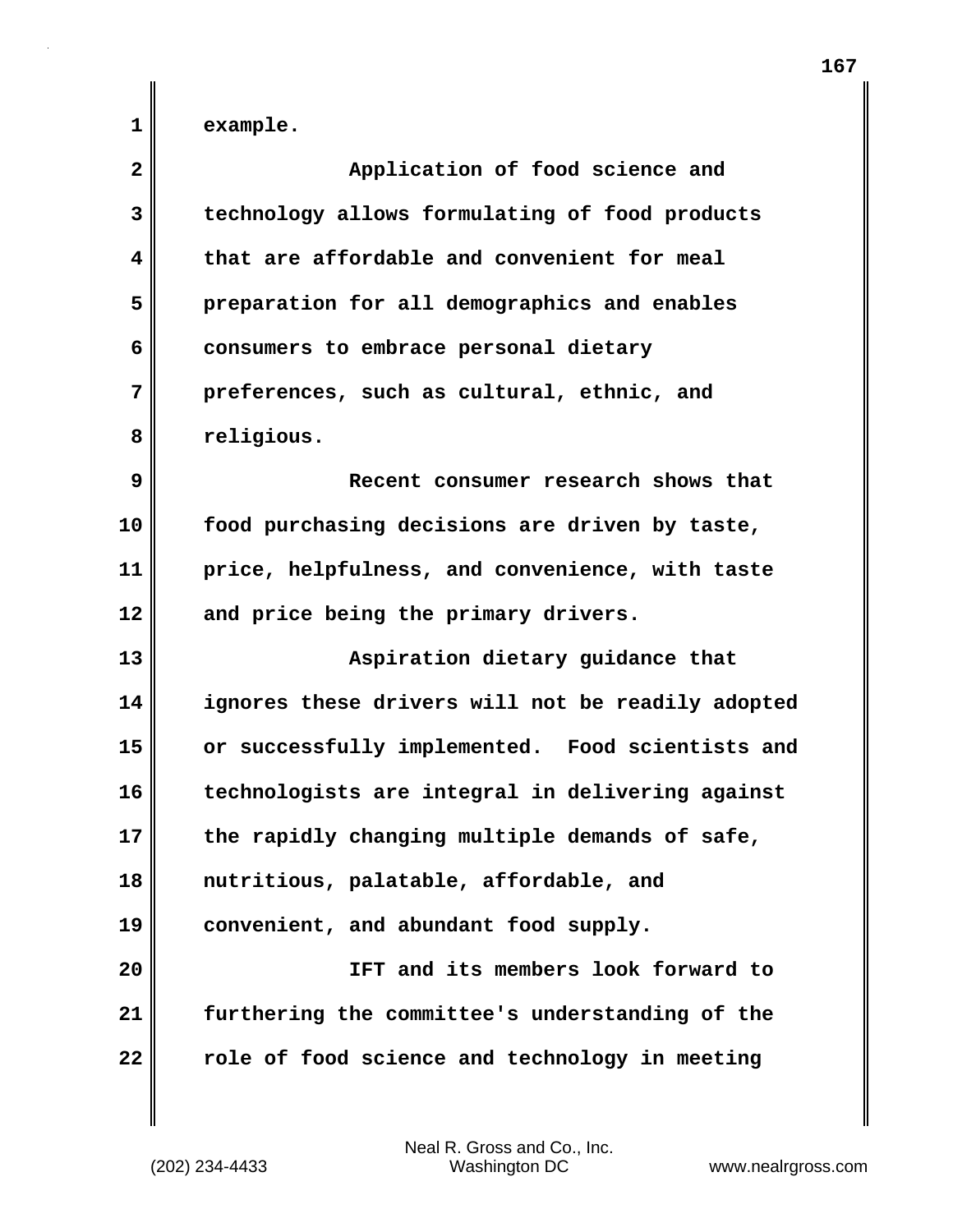**1 the goals of the Dietary Guidelines. 2 IFT urges that the committee and the 3 Departments of Agriculture and Health and Human 4 Services to engage food scientists and 5 technologists in the deliberation process to 6 develop recommendations that are science-based, 7 practical, and realistic to improve the diet and 8 health of Americans. Thank you. 9 DR. CASAVALE: Commenter 49. 10 DR. POPPER: Thank you. My name is 11 Dr. Pam Popper. I'm from Wellness Forum Health 12 in Columbus, Ohio and I thank you for the 13 opportunity to talk to you today. 14 We've been in business for almost 25 15 years and we've worked with about 100,000 people 16 who have contacted us because they want to regain 17 or maintain their health. 18 Most of these people have chronic 19 degenerative conditions, like type 2 diabetes and 20 coronary artery disease. We've seen a couple of 21 really disturbing trends. One is lower and lower 22 ages of onset of disease.**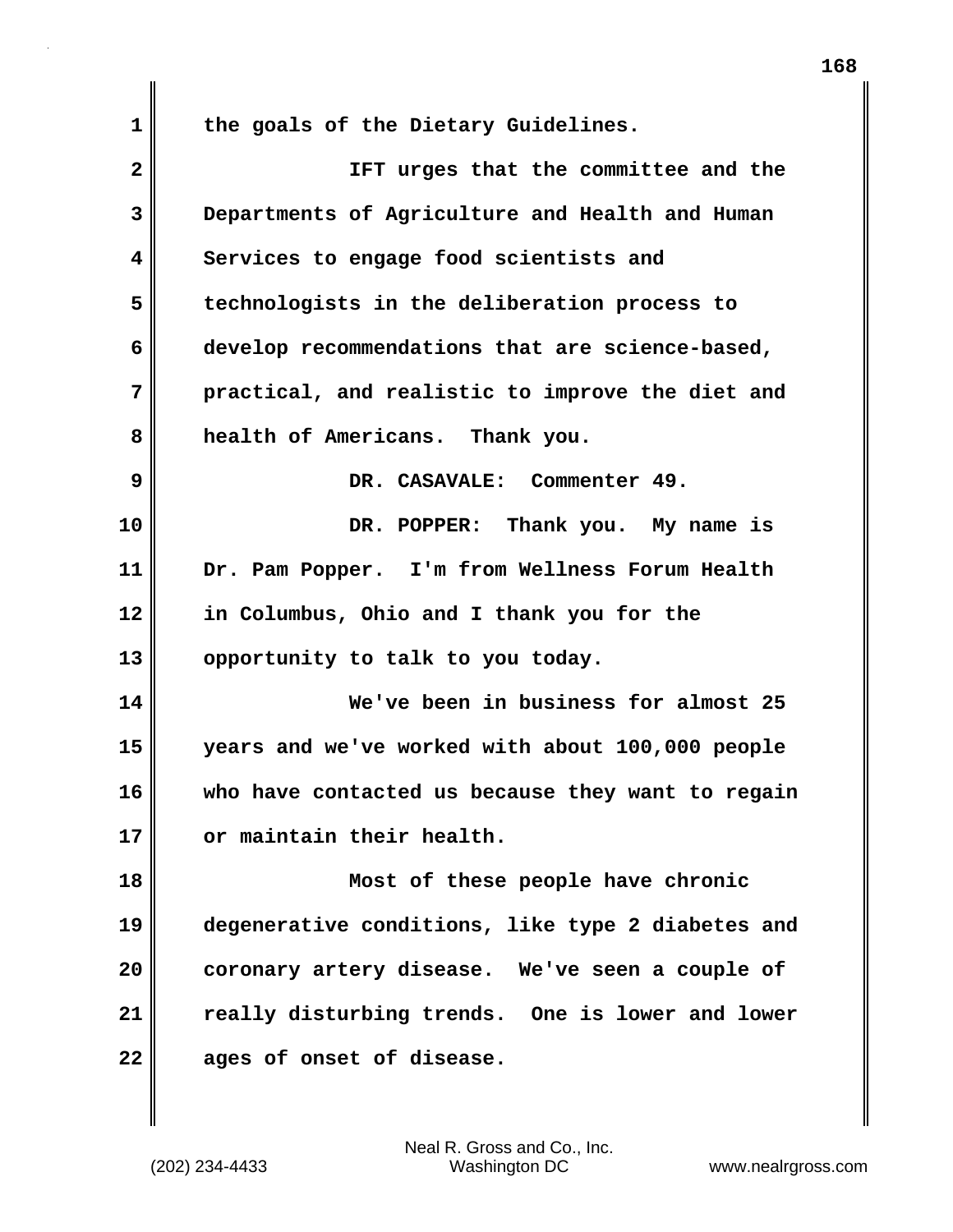| 1              | We have 2nd graders with type 2                   |
|----------------|---------------------------------------------------|
| $\mathbf{2}$   | diabetes, high school kids with rheumatoid        |
| 3              | arthritis, and of course, the population's        |
| 4              | getting fatter and sicker. It's rare to see a     |
| 5              | normal-weight person in our office today.         |
| 6              | Poor diet's always a contributing                 |
| 7              | factor. It's often the thing that has caused      |
| 8              | these people to be sick. Most of our people have  |
| 9              | eaten a diet high in fat and protein, too much    |
| 10             | animal food, too much dairy, too much processed   |
| 11             | food.                                             |
| 12             | Standard procedure in our office, we              |
|                |                                                   |
| 13             | put these people on a low-fat, high-fiber, plant- |
| 14             | based diet, and they get better. In fact, they    |
| 15             | get better so quickly that they have to be        |
| 16             | medically monitored because the drops in blood    |
|                | pressure and glucose levels mean that medications |
|                | have to be reduced and sometimes withdrawn within |
| 17<br>18<br>19 | a few days.                                       |
| 20             | One of the most common things that                |
| 21             | people ask us at the end of this process is, why  |
| 22             | didn't I know about this? They tell us            |

 $\mathbf{I}$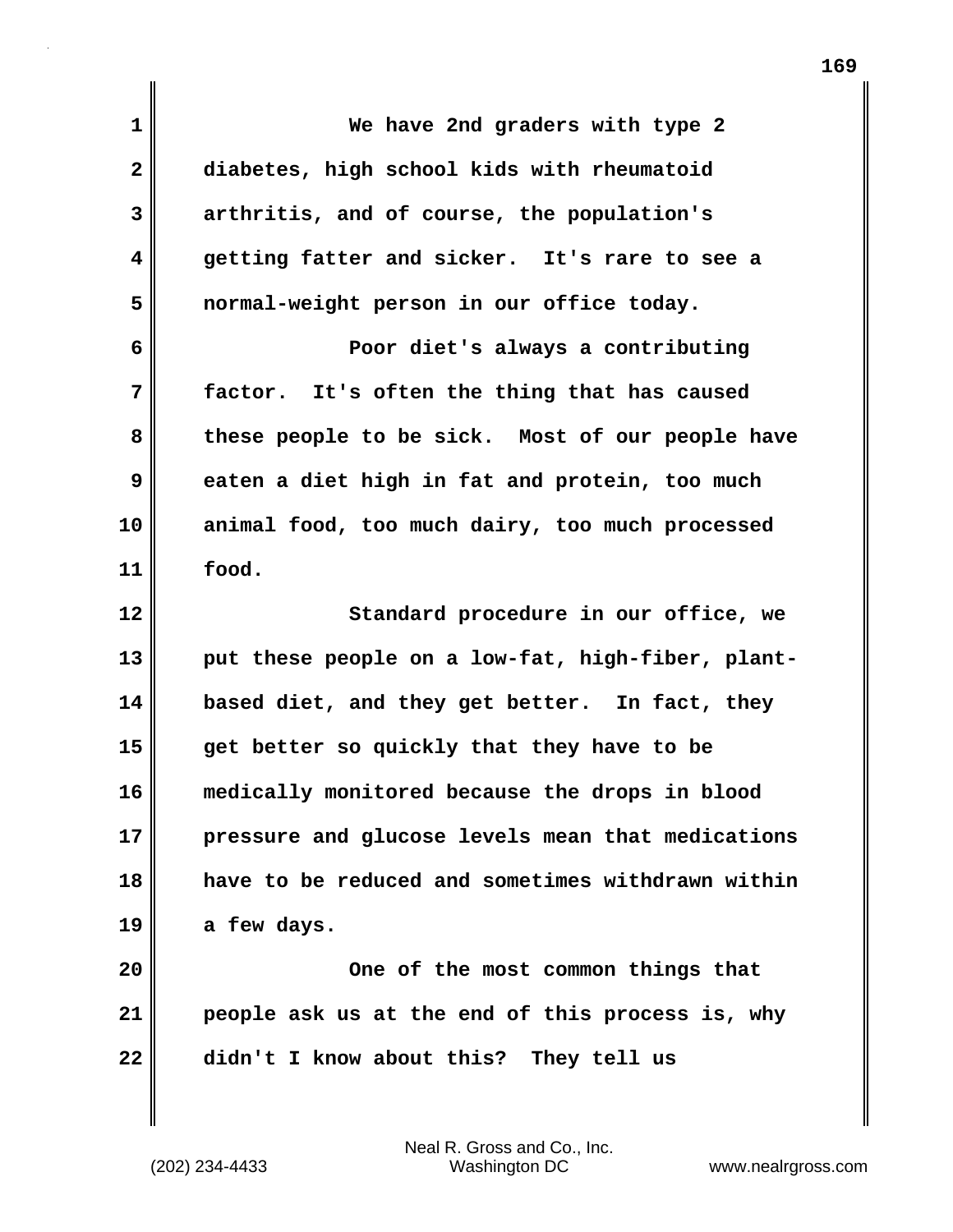**1 routinely, I would have converted to this diet if 2 I knew I could have prevented diabetes and I 3 certainly would have done it if I thought that I 4 could have reversed my disease. So why aren't we 5 telling people this? 6 Well, there's a lot of confusion about 7 diet, some of it's been sowed here, people 8 advocating high-fat diets, and I personally take 9 offense to anybody who would come up here and say 10 that the Dietary Guidelines are a joke. That's 11 my opinion. 12 I think it's offensive, but if you 13 take a look at high-fat diets, low-carb diets, 14 the measurements, short-term, show that the 15 benefits are there. People lose weight and their 16 numbers come down, but if the only thing we're 17 going to do is consider short-term benefits, 18 there are a lot of things that cause people to 19 lose weight and have good biomarkers. 20 One's cocaine addiction. I've never 21 had a fat cocaine addict in my office and I've 22 never had one with high cholesterol or high**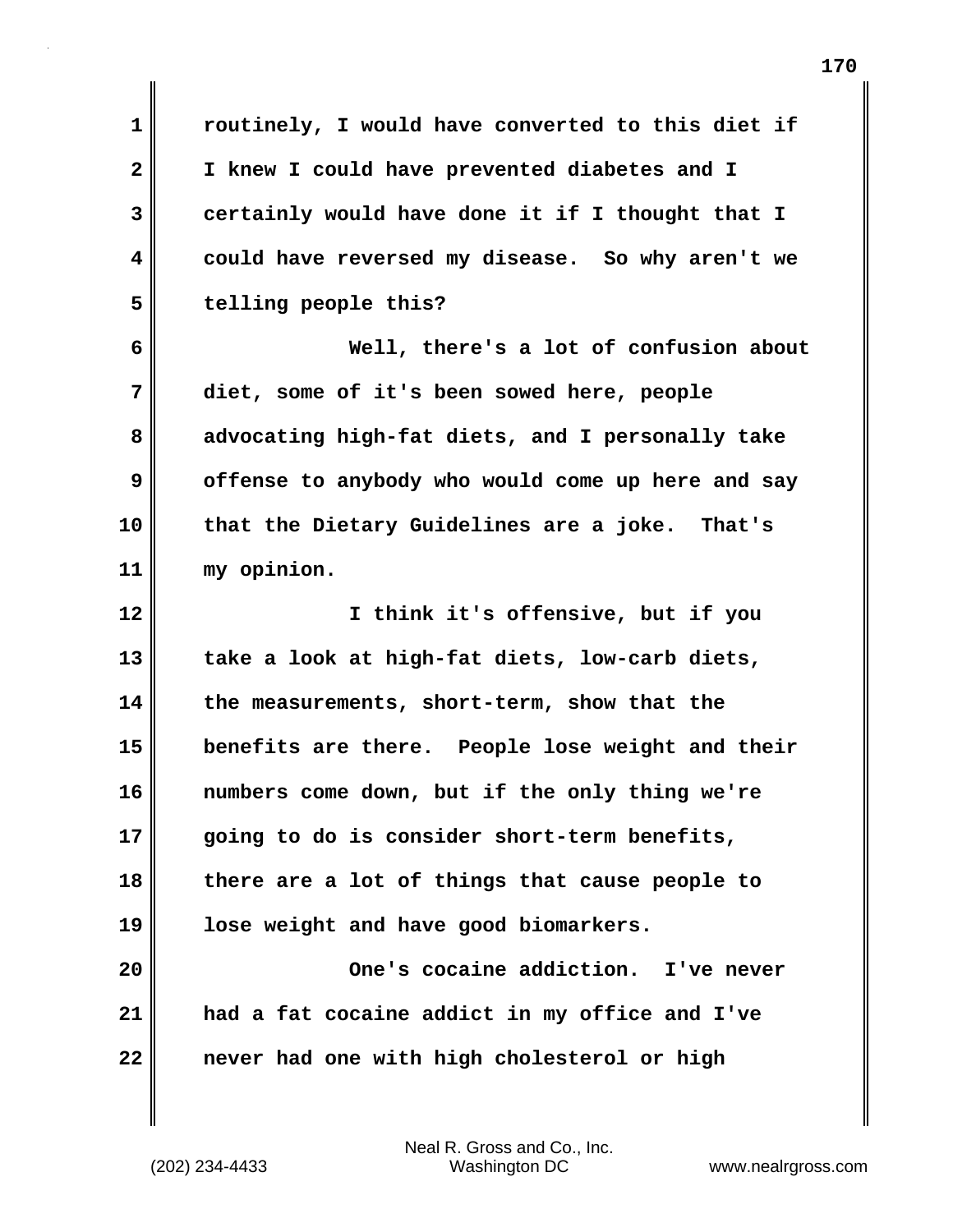1 **fasting glucose levels.** 

| $\overline{\mathbf{2}}$ | Now, I'm being facetious, of course,              |
|-------------------------|---------------------------------------------------|
| 3                       | but the point is, if the only thing that counts   |
| $\overline{\mathbf{4}}$ | is short term, a lot of things are short-term     |
| 5                       | good, bad in the long term, because it takes a    |
| 6                       | long time for cancer to develop in response to a  |
| 7                       | high-fat diet, for example, or a high-protein     |
| 8                       | diet.                                             |
| 9                       | A plant-based diet, low in fat, high              |
| 10                      | in fiber, is the one consumed by the healthiest   |
| 11                      | people on the planet, like the Okinawans, who     |
| 12                      | didn't get the memo that high-carb, starch-based  |
| 13                      | diets are bad for you, so I strongly encourage    |
| 14                      | the committee to take a very strong stance on     |
| 15                      | this issue and recommend a whole foods plant-     |
| 16                      | based diet. Thank you very much.                  |
| 17                      | DR. CASAVALE: Commenter 50.                       |
| 18                      | MS. HANSELMAN: Good morning. My name              |
| 19                      | is Miquela Hanselman and I am the manager of      |
| 20                      | regulatory affairs at the National Milk Producers |
| 21                      | Federation. As the committee begins to put        |
| 22                      | together its report, first and foremost, I would  |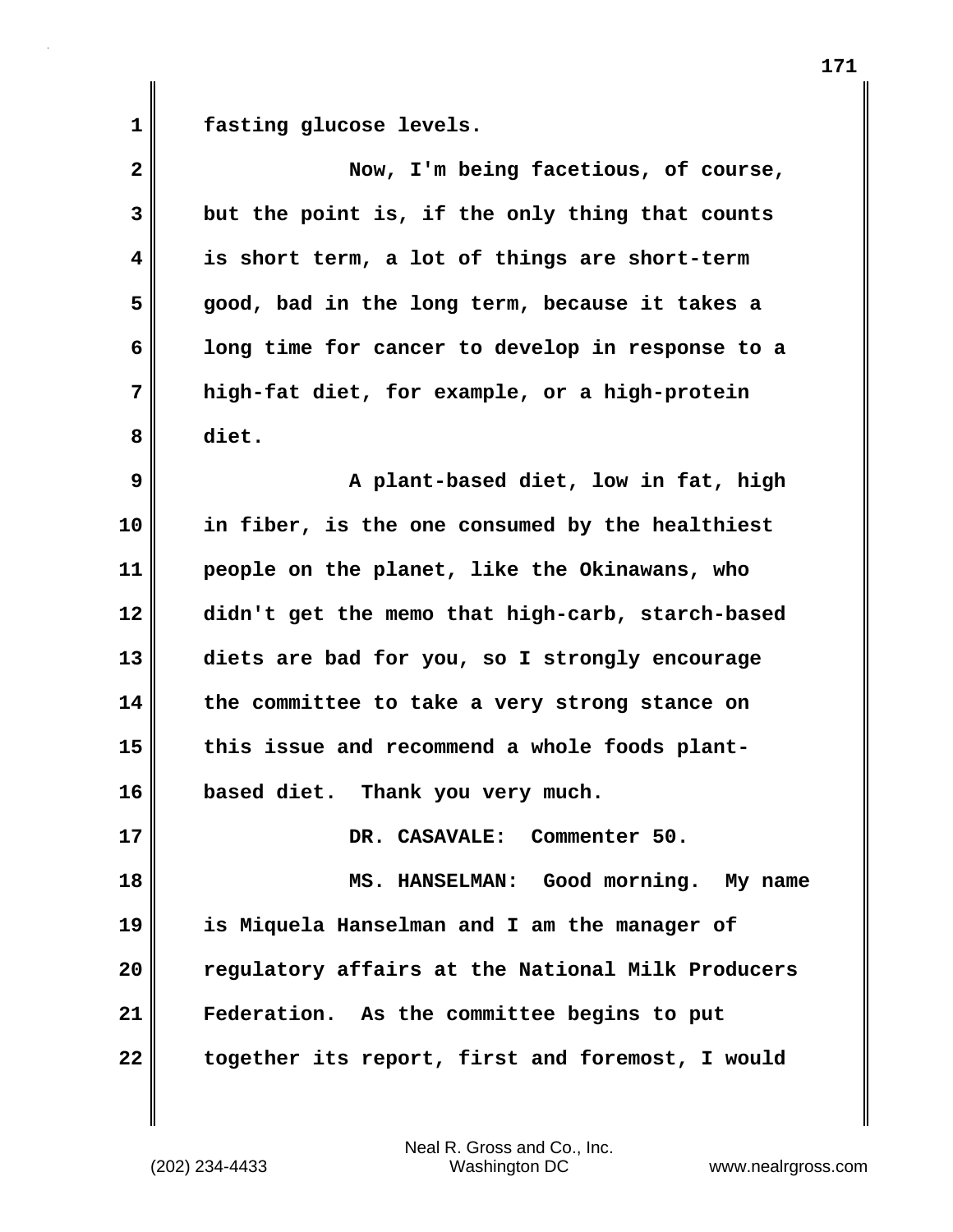**1 like to emphasize the need to maintain dairy's 2 current position as a distinct food group, as 3 well as a recommendation that consumers, ages 4 nine and older, receive free servings of dairy a 5 day. 6 Dairy foods are nutrient-rich products 7 and irreplaceable in the diet if we want to meet 8 the DGA recommended nutrient requirements. Dairy 9 foods are one of the top sources of calcium, 10 protein, phosphorous, magnesium, potassium,**

**11 vitamins A, B12, D, and riboflavin in children's 12 diets.**

**13 In fact, it was determined in 2015 14 that 42 percent of individuals over the age of 15 one don't get enough calcium or vitamin D. Two 16 micronutrients that dairy products are full of. 17 If dairy were removed from the diet, 18 people would fall significantly below the 19 estimated average requirement. In 2015 Dietary 20 Guidelines Advisory Committee report, the 21 committee compared the nutritional value of dairy 22 foods and non-dairy alternatives.**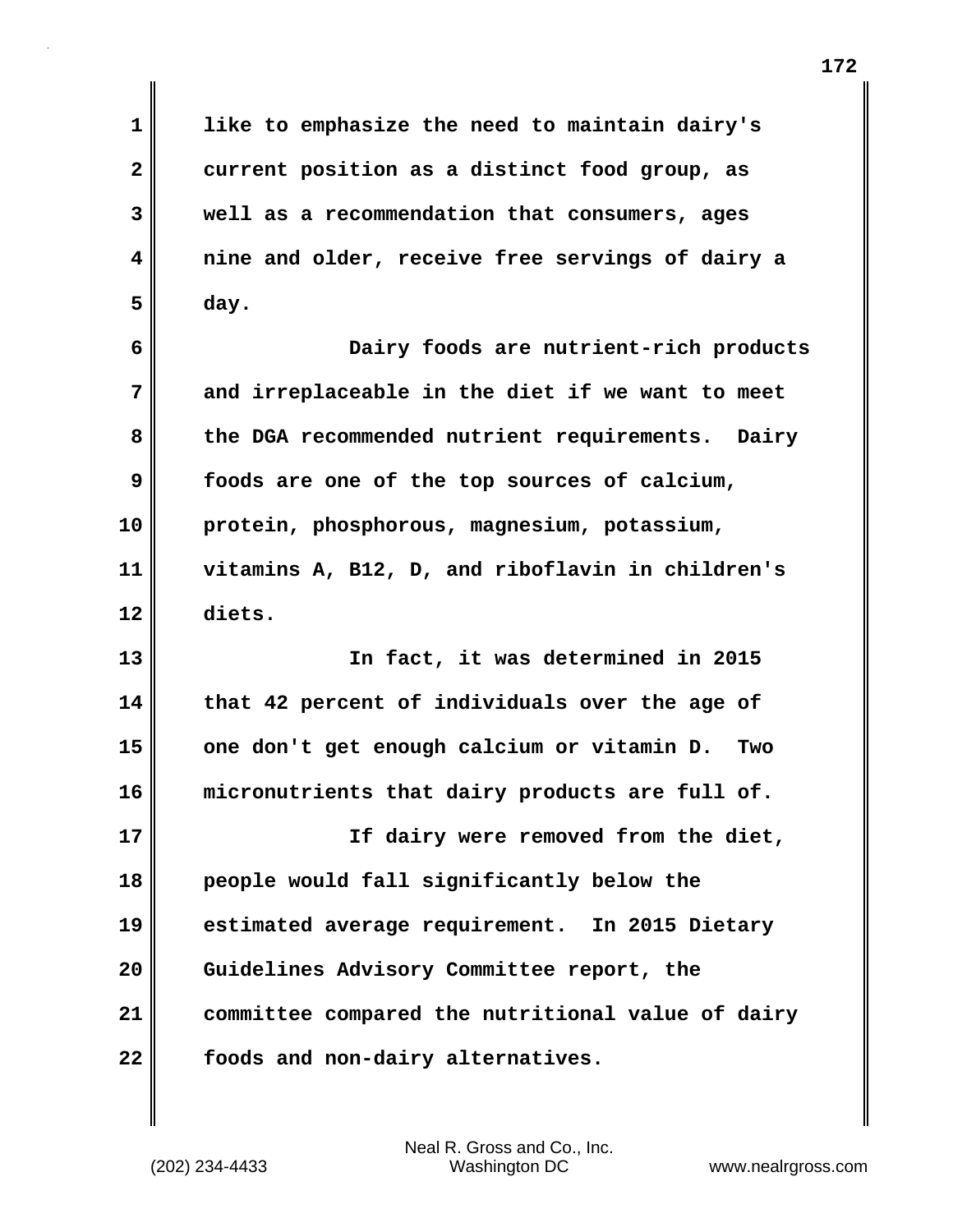| $\mathbf{1}$ | In this analysis, it was found that               |
|--------------|---------------------------------------------------|
| $\mathbf{2}$ | while some non-dairy alternatives have been       |
| 3            | fortified to match the levels of calcium and a    |
| 4            | few other nutrients in milk, there was always at  |
| 5            | least one nutrient that was negatively impacted.  |
| 6            | As stated in the 2015 analysis, no                |
| 7            | dairy alternatives, aside from soy, provide a     |
| 8            | similar enough nutrient profile in terms of       |
| 9            | essential nutrients to be considered and for      |
| 10           | inclusion in the dairy group.                     |
| 11           | Because of this, the committee should             |
| 12           | continue to only include real dairy products in   |
| 13           | the dairy category. One of the key attributes     |
| 14           | which makes dairy products such a nutritious      |
| 15           | option is the protein impacts with each serving.  |
| 16           | On average, a glass of milk offers                |
| 17           | eight grams of a complete protein. Almond         |
| 18           | beverages have only one to two grams, and like    |
| 19           | all plant-based beverages, the proteins provided  |
| 20           | are incomplete.                                   |
| 21           | Across various measurement tools, the             |
| 22           | protein quality of animal proteins is higher than |
|              |                                                   |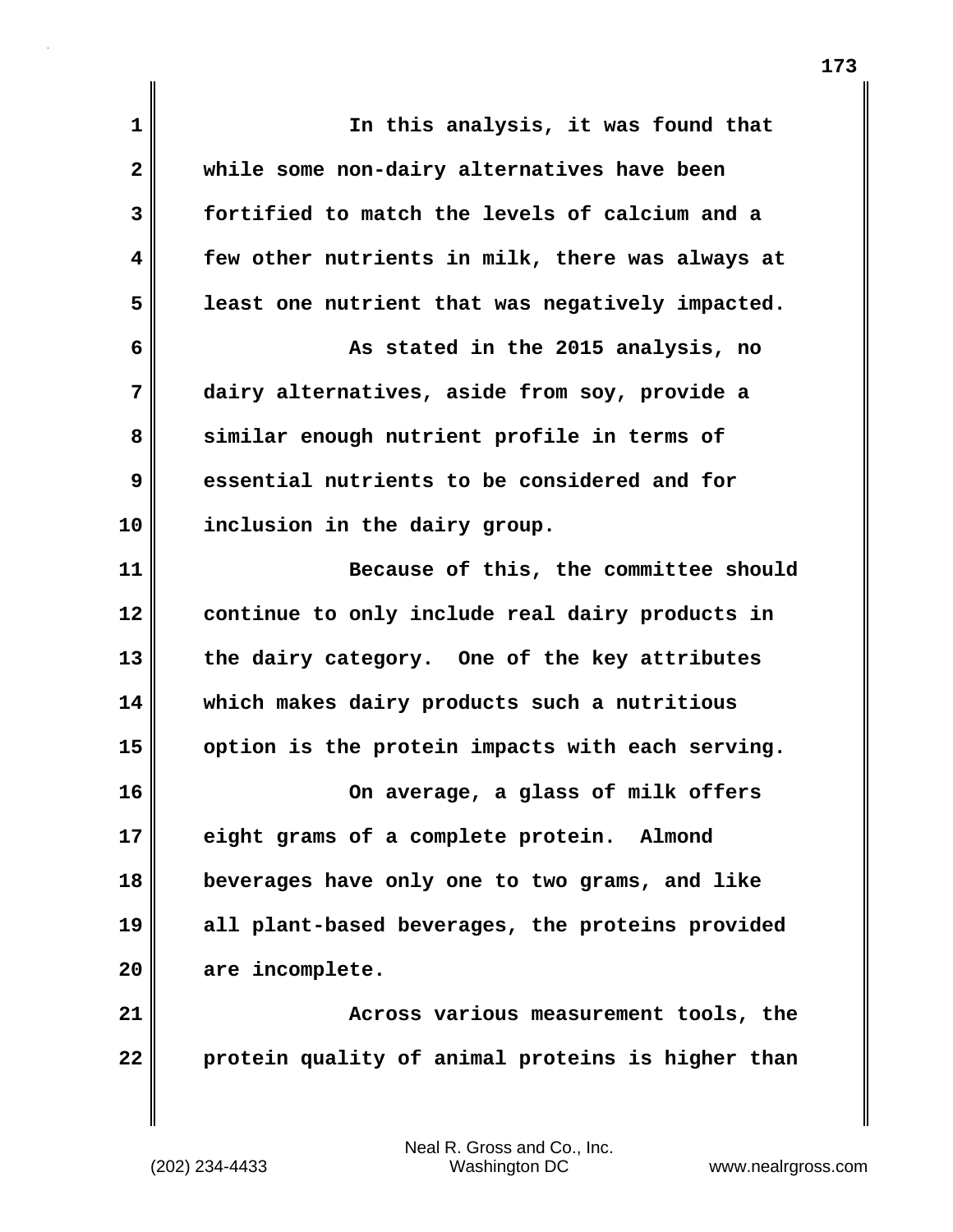**1 plant proteins because of the high content of 2 essential amino acids they contain. Animal 3 proteins have been proven to have higher skeletal 4 muscle anabolic response due to the 5 bioavailability of the amino acids. 6 Leucine, which has high anabolic 7 properties, is especially found in high amounts 8 in milk. These protein properties, coupled with 9 the micronutrient package milk offers, makes it 10 invaluable in an American's diet. 11 The most recent research on the 12 benefits of dairy consumption continue to show 13 dairy's role in reducing the risk of chronic 14 disease, including a reduced risk of type 2 15 diabetes and cardiovascular disease. 16 With all the nutritional benefits 17 dairy has to offer, and the accessibility across 18 income classes it has, it is a no-brainer to keep 19 dairy as a staple in the Dietary Guidelines, in 20 their own category, encouraging people to consume 21 three servings daily, especially when considering 22 it is a vital source of micronutrients that**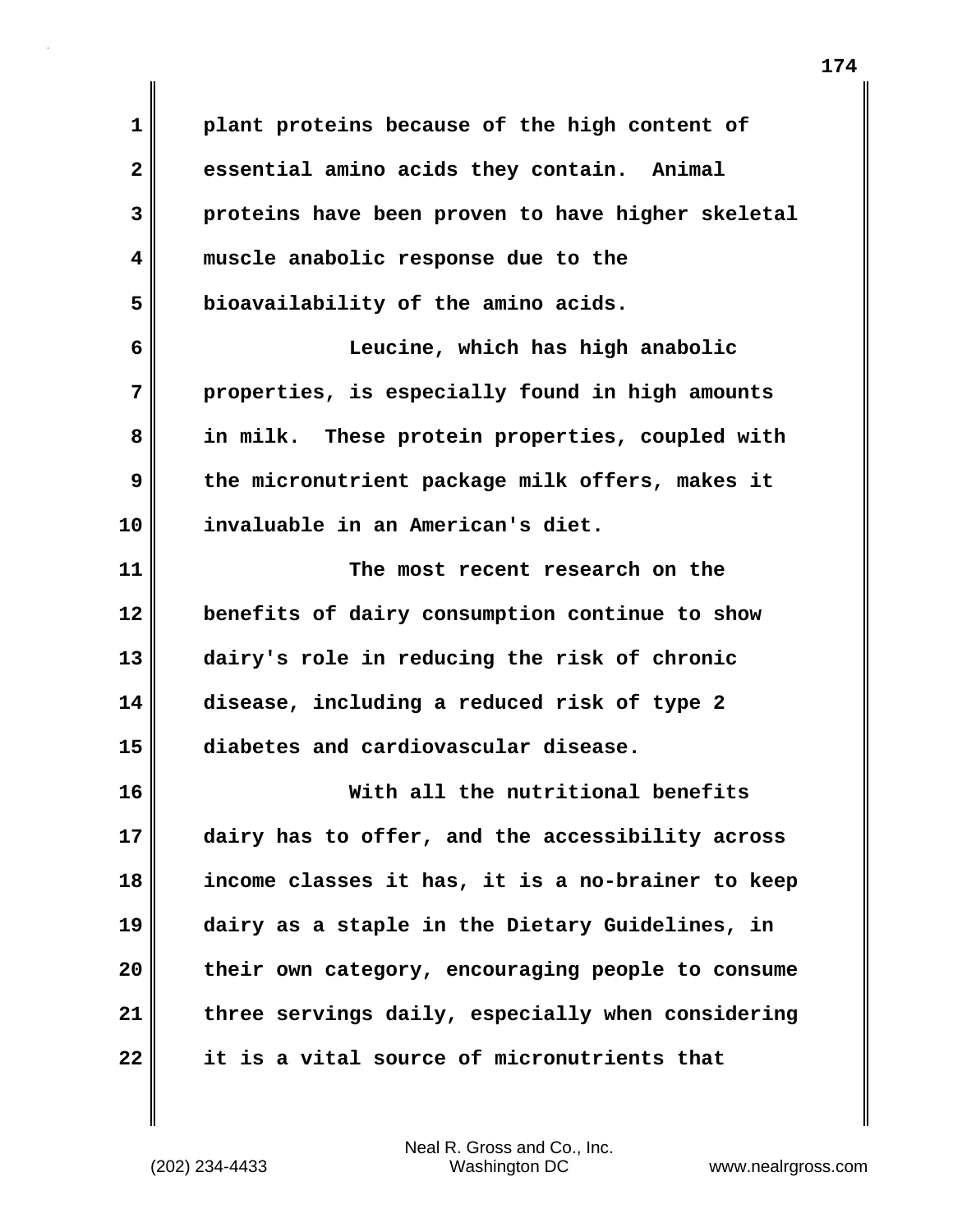**1 Americans have a hard time meeting the daily 2 requirements of. Thank you for your time. 3 DR. CASAVALE: Commenter 51. 4 MS. GREENBERG: Yes. Good morning. 5 Thank you for a fascinating morning. This has 6 been great. My name is Sally Greenberg. I'm 7 executive director of the National Consumers 8 League and we are here to comment on -- to this 9 advisory committee and focus our comments on one 10 issue that we think is being overlooked, and 11 that's the issue of portion balance as a strategy 12 for achieving greater health for all Americans in 13 the 2020-2025 U.S. Dietary Guidelines. 14 In February 2019, my organization, 15 along with two national consumer advocacy groups, 16 and six leading food industry trade associations, 17 joined together to call on the USDA and the HHS 18 to highlight the importance of portion balance in 19 the new Guidelines. 20 Throughout our 120-year history, the 21 National Consumer League has focused on food 22 safety and nutrition. At the turn of the 20th**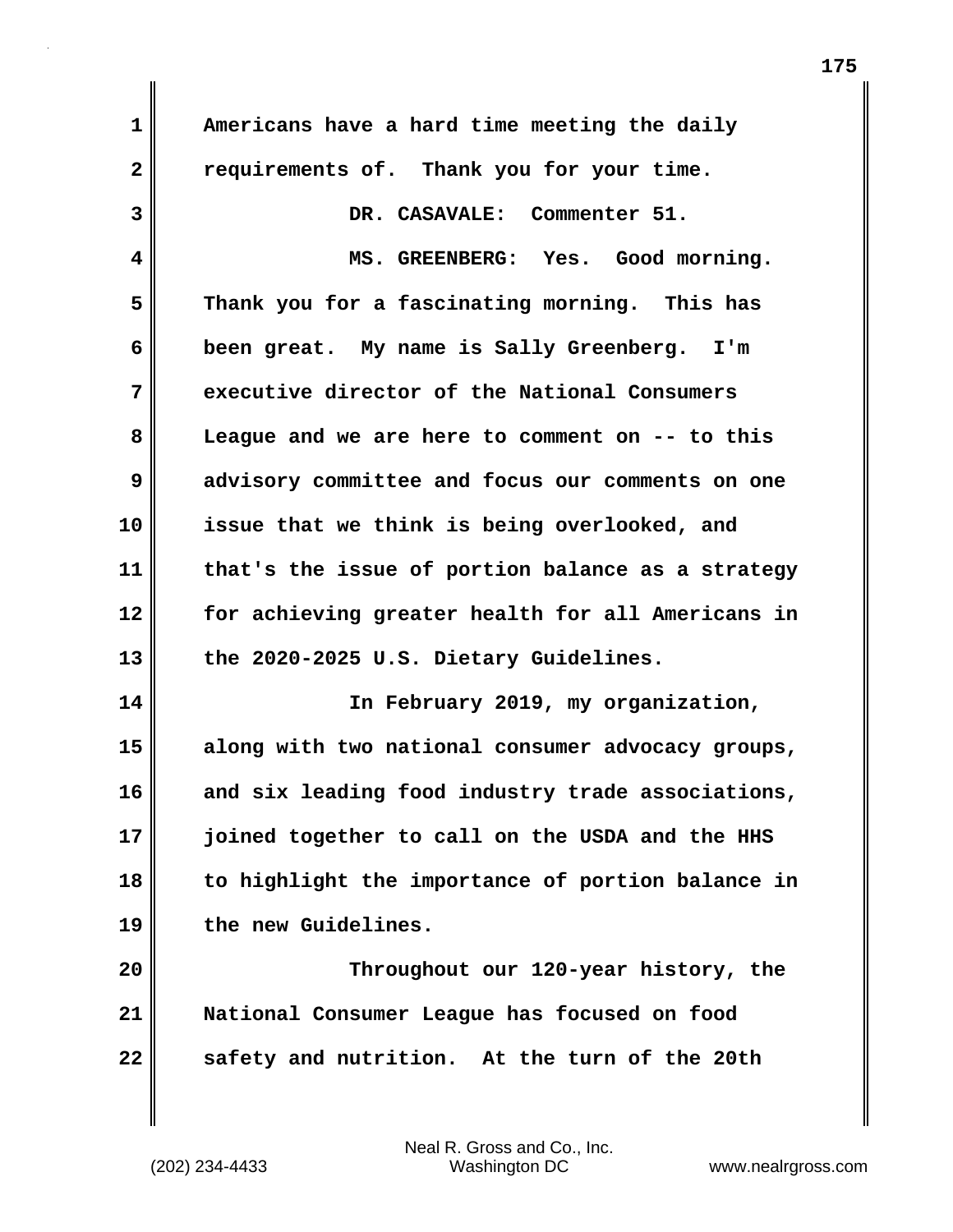| 1            | century, in fact, our founders advocated for the  |
|--------------|---------------------------------------------------|
| $\mathbf{2}$ | need for safe drinking water, and safe milk, and  |
| 3            | protecting consumers against adulterated foods.   |
| 4            | Today, the issues are different, but              |
| 5            | every bit as pressing. Obesity continues to take  |
| 6            | its toll on the overall health of Americans and   |
| 7            | is projected to affect 115 million adults by year |
| 8            | 2030.                                             |
| 9            | This projection is due in large part              |
| 10           | to an increase over the last four decades in the  |
| 11           | portion sizes of meals, snacks, and beverages.    |
| 12           | One promising, and we think, underutilized        |
| 13           | strategy for tackling the obesity epidemic is     |
| 14           | helping consumers understand and implement        |
| 15           | appropriate portion balance.                      |
| 16           | In a 2014 report, the McKinsey Global             |
| 17           | Institute found that interventions to control     |
| 18           | portion size, such as reducing the size of        |
| 19           | packaged foods, fast food, and high-calorie       |
| 20           | beverages could be the single most effective      |
| 21           | measure leading to reduced obesity.               |
| 22           | Unfortunately, while the current                  |

 $\mathbf{I}$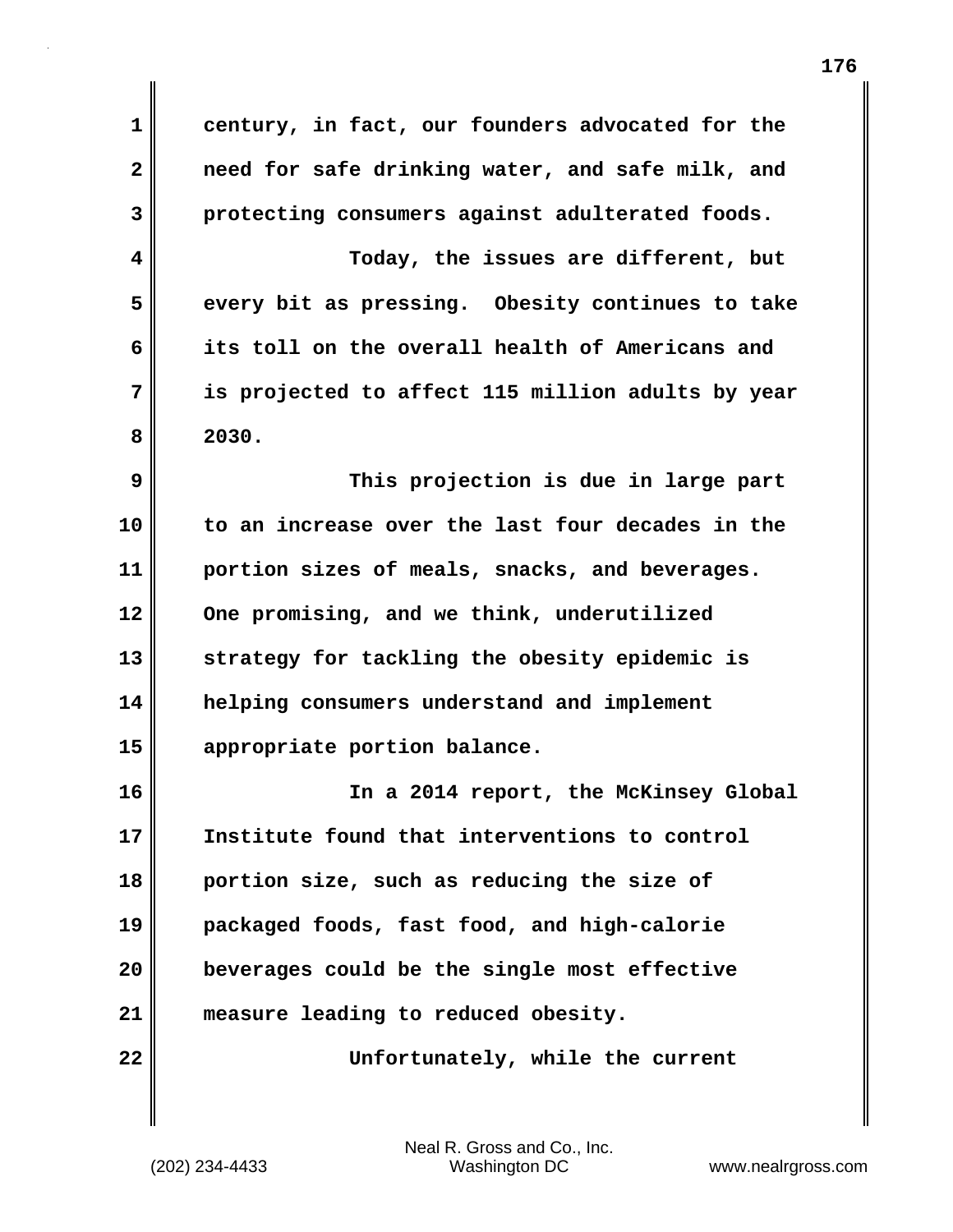**1 version of the Dietary Guidelines mentions 2 portion size, it appears to be mostly an 3 afterthought among the various strategies to 4 improve diet and fight obesity. 5 Portion balance is not mentioned in 6 the Guideline's executive summary, in fact, and 7 this is despite the fact that larger portion 8 sizes have greatly contributed to the problem of** 9 overweight and obesity. **10 We, therefore, urge the Dietary 11 Guidelines Advisory Committee to include portion 12 balance as a key strategy to addressing the rise 13 of obesity and to make education about portion 14 balance a cornerstone of the Guidelines, as the 15 Dietary Guidelines Advisory Committee continues 16 its work. 17 We hope to do some surveying around 18 this issue as well. Finally, I'd enlist First 19 Lady -- former First Lady Michelle Obama, to 20 spread the word. She was my favorite role model 21 when it comes to food. She talks about the joy 22 of eating, which we shouldn't forget, but also**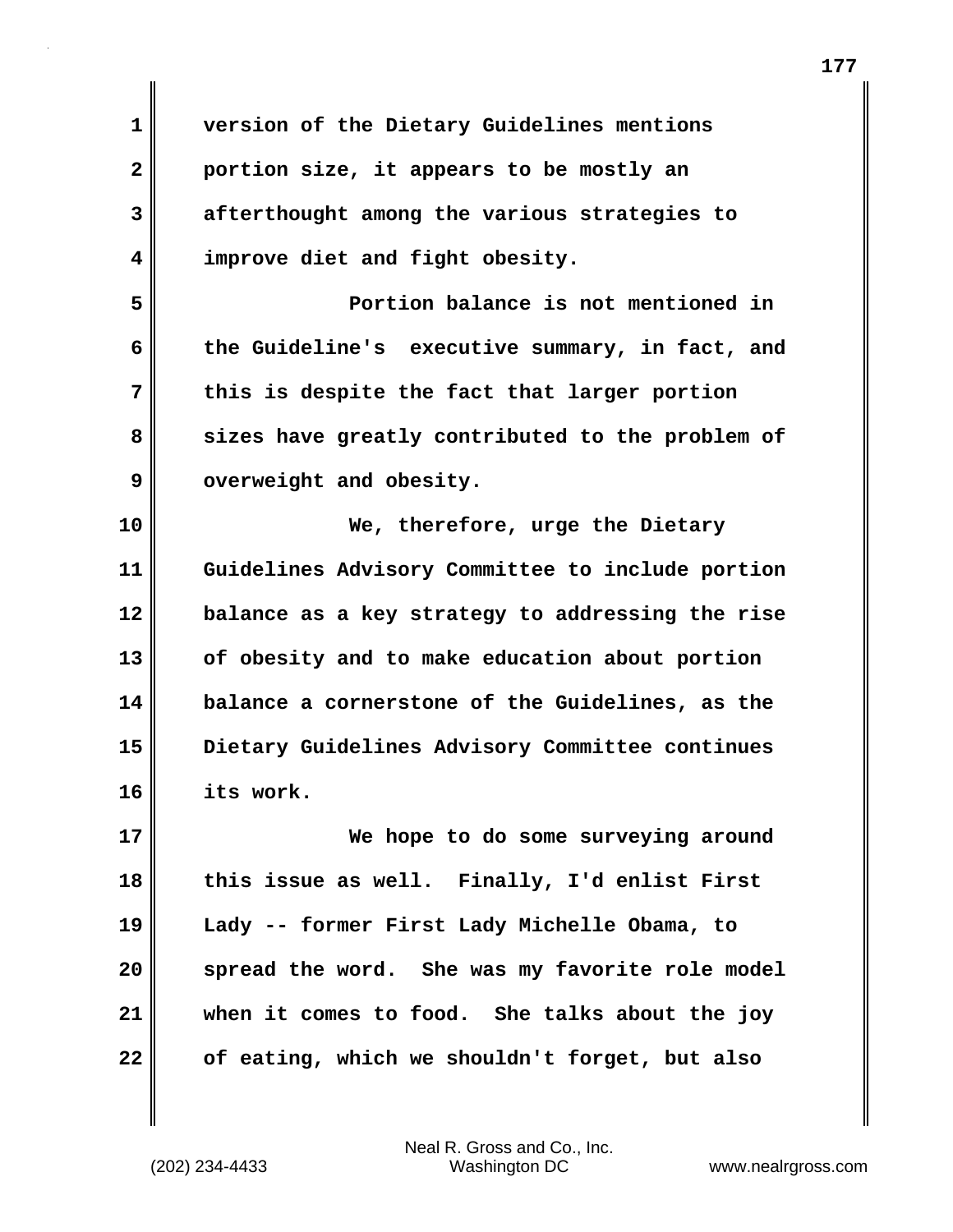**1 talks about, you can eat healthy most of the 2 time, but you can also have ice cream, French 3 fries, and cake once in a while. 4 Not every day, but as a part of a 5 healthy diet. I guess what we're saying is, 6 portion balance means everything in moderation. 7 We welcome the opportunity to work with you in 8 the future and thank you so much for holding this 9 meeting. 10 DR. CASAVALE: Commenter 52. 11 MS. WEIMER: Hi. My name is Kathy 12 Weimer and I'm registered dietician. And on 13 behalf of the Grain Chain, a farm-to-table grain 14 coalition that brings innovative and healthful 15 foods to consumers, I thank you for the 16 opportunity to comment today. 17 Our written comments list our members. 18 The Grain Chain endorses maintaining the 2015 19 Dietary Guideline recommendation of carbohydrate 20 intake between 45 and 65 percent of calories, and 21 at a minimum, the recommended six servings daily 22 of traditional grains, with at least half as**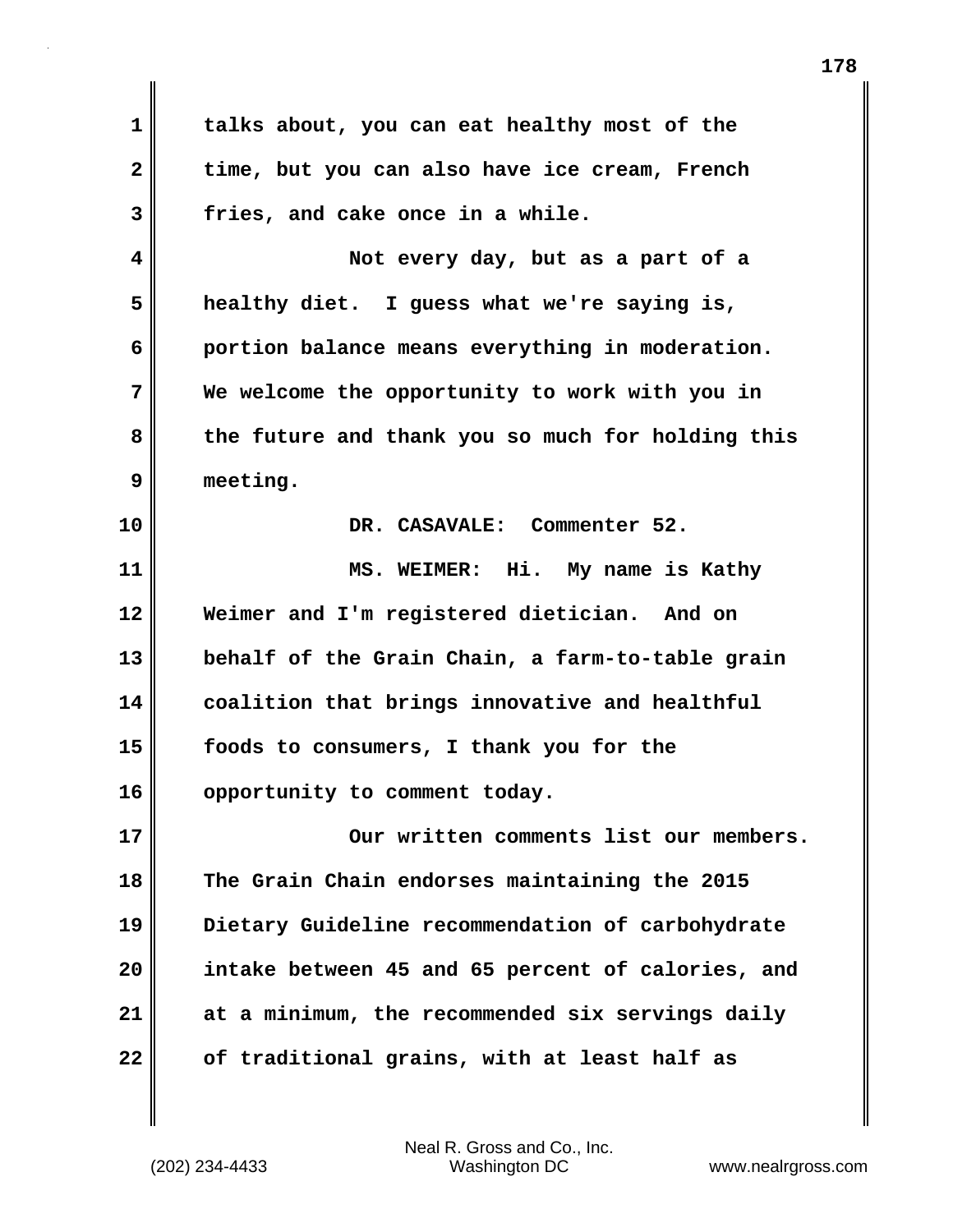**1 whole grains.**

| $\overline{\mathbf{2}}$ | Further, given that Americans continue            |
|-------------------------|---------------------------------------------------|
| 3                       | to underconsume whole grains, we support an       |
| 4                       | increase in daily recommended whole grain         |
| 5                       | servings, while maintaining at least three        |
| 6                       | servings of enriched grains.                      |
| 7                       | At least 95 percent of refined grains             |
| 8                       | in the U.S. are enriched and fortified and are    |
| 9                       | labeled as such, therefore, consuming a refined   |
| 10                      | grain that has not been enriched or fortified is  |
| 11                      | highly improbable.                                |
| 12                      | The body of scientific evidence                   |
| 13                      | continues to support grain consumption because of |
| 14                      | its substantial nutritional contributions and     |
| 15                      | positive impact on health outcomes, and can serve |
| 16                      | as a cornerstone for a plant-based diet.          |
| 17                      | Cumulatively, research shows that a               |
| 18                      | variety of grain choices contribute to nutrient   |
| 19                      | density and the total diet and have the potential |
| 20                      | to increase consumption of shortfall nutrients,   |
| 21                      | particularly dietary fiber, folate, and iron for  |
| 22                      | all age groups.                                   |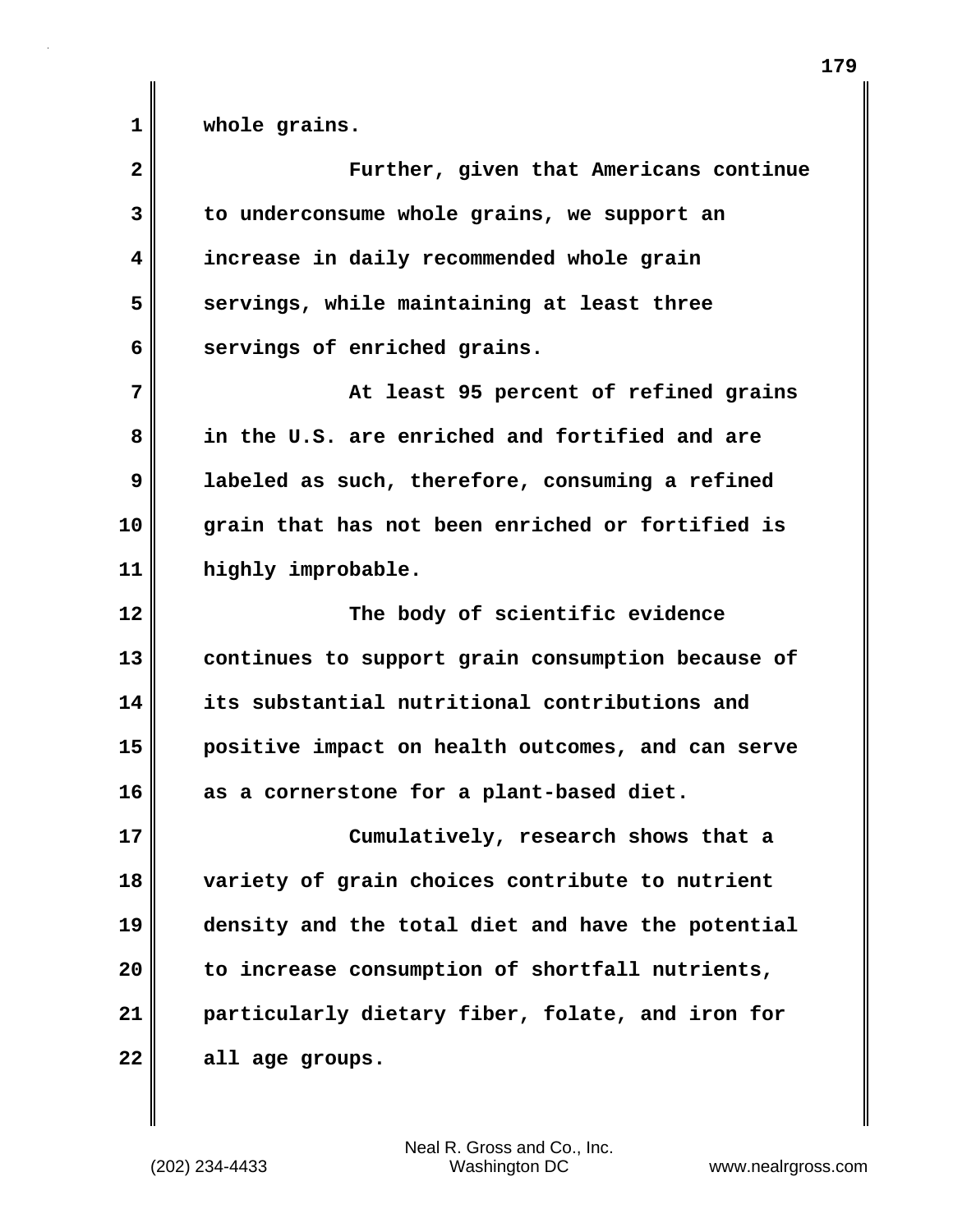| $\mathbf 1$  | Since folic acid fortification became            |
|--------------|--------------------------------------------------|
| $\mathbf{2}$ | required, the prevalence of American babies born |
| 3            | with neural tube defects has decreased by 35     |
| 4            | percent, leading the CDC to deem folic acid      |
| 5            | fortification one of the top 10 public health    |
| 6            | achievements of the first decade of the 21st     |
| 7            | century.                                         |
| 8            | Furthermore, based on our recent                 |
| 9            | study, there is potential for increased risk of  |
| 10           | neural tube defects in infants born to women who |
| 11           | consume a low-carbohydrate diet.                 |
| 12           | We believe it is premature to                    |
| 13           | recommend low carbohydrate dietary patterns to   |
| 14           | the U.S. population. Research data for low-carb  |
| 15           | diets is inconsistent for both diabetes, and     |
| 16           | weight loss, or maintenance outcomes.            |
| 17           | Also, a new meta-analysis, suggests              |
| 18           | that low and very high carbohydrate diets are    |
| 19           | associated with increased risk of all-cause      |
| 20           | mortality, whereas, consuming a diet with 50 to  |
| 21           | 55 percent of calories as carbohydrate reduces   |
| 22           | the risk.                                        |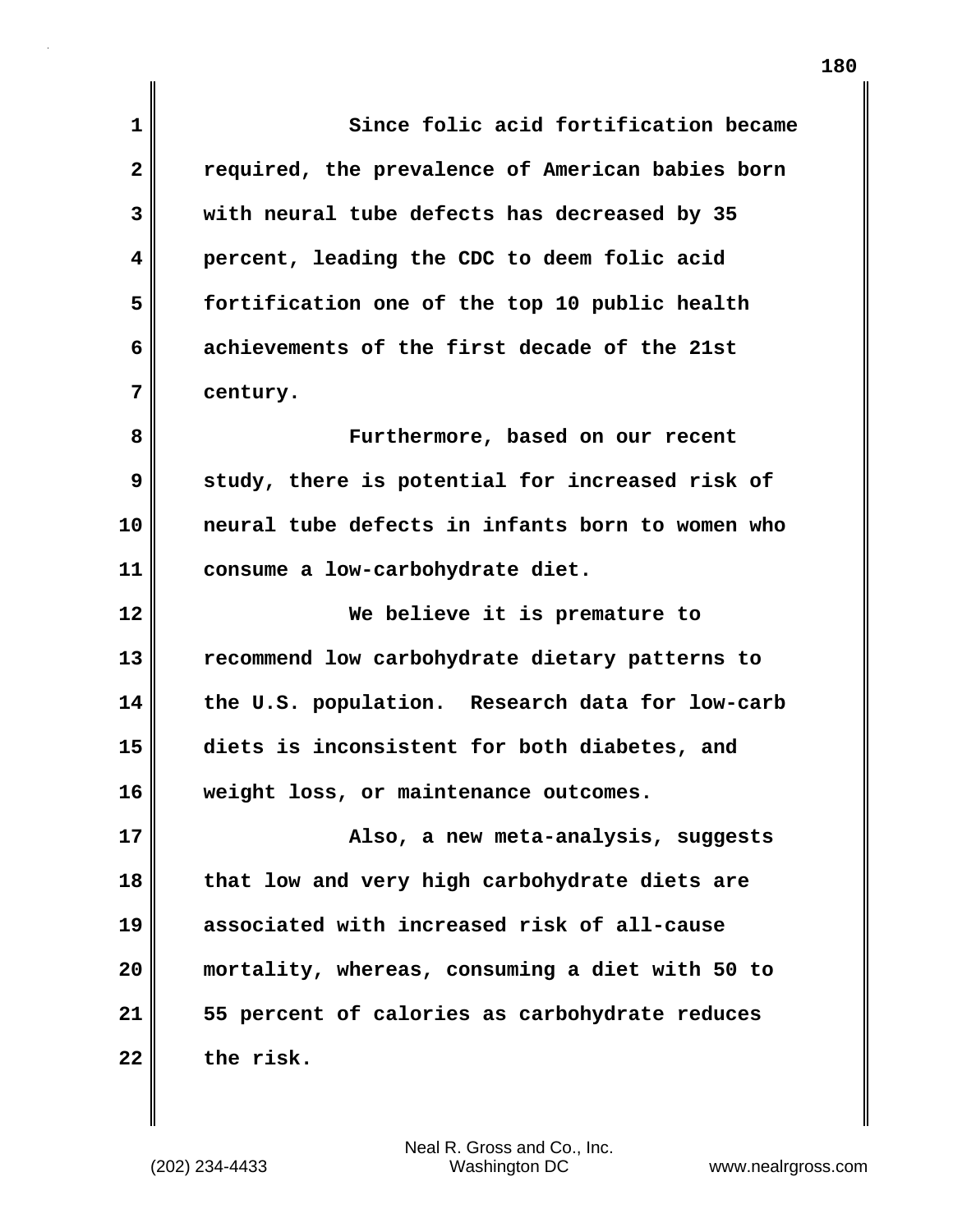| $\mathbf{1}$ | We ask that the committee carefully               |
|--------------|---------------------------------------------------|
| $\mathbf{2}$ | examine carbohydrate levels in low-carb studies,  |
| 3            | since the amounts often classified as low may     |
| 4            | actually be within recommended DGA levels.        |
| 5            | Related to chronic disease risk,                  |
| 6            | multiple meta-analyses evaluating grain           |
| 7            | consumption show little to no association with    |
| 8            | all-cause mortality, coronary heart disease, type |
| 9            | 2 diabetes, and certain cancers.                  |
| 10           | These meta-analyses separately address            |
| 11           | total grain, whole grain, and refined grain       |
| 12           | consumption and reinforce the important role that |
| 13           | grains play in health outcomes.                   |
| 14           | Additionally, the health benefits of              |
| 15           | cereal fiber are well established from at least a |
| 16           | half dozen meta-analyses.                         |
| 17           | We support the committee's proposed               |
| 18           | systematic review of protocols for folic acid and |
| 19           | other topics as outlined, and we encourage the    |
| 20           | committee to include fortified and enriched foods |
| 21           | within the research evaluation related to iron    |
| 22           | and pregnancy and lactation protocols.            |
|              |                                                   |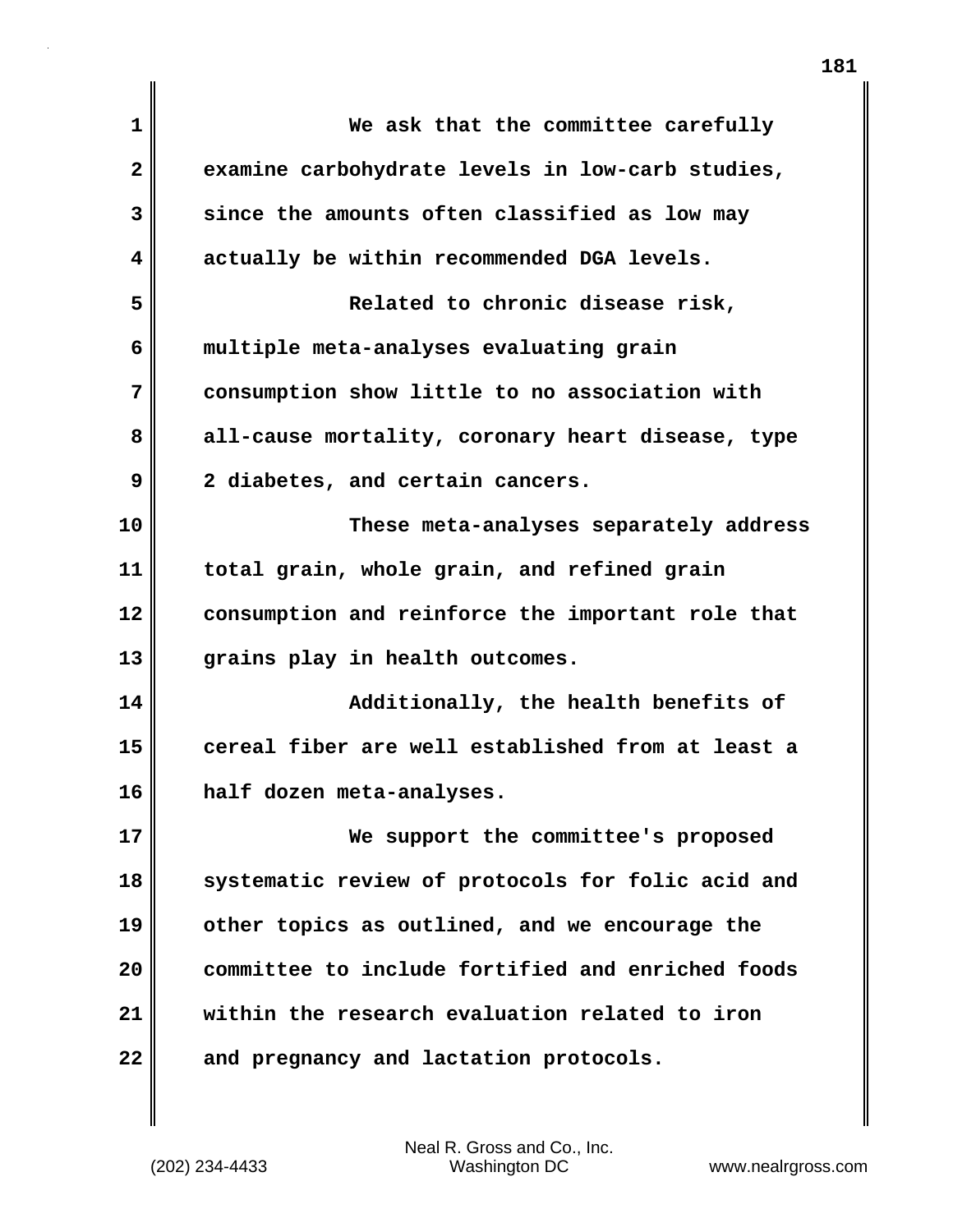| $\mathbf 1$    | DR. CASAVALE: Thank you for your                  |
|----------------|---------------------------------------------------|
| $\overline{2}$ | comments.                                         |
| 3              | MS. WEIMER: Thank you.                            |
| 4              | DR. CASAVALE: Commenter 53.                       |
| 5              | Good morning. I am<br>MS. BIRCH:                  |
| 6              | Darlena Birch, a registered dietician and the     |
| 7              | senior public health nutritionist at the National |
| 8              | WIC Association.                                  |
| 9              | NWA is the non-profit education arm               |
| 10             | and advocacy voice of the WIC program, the over   |
| 11             | seven million mothers and young children served   |
| 12             | by WIC, and the 12,000 service provider agencies  |
| 13             | who are the frontlines of WIC's public health     |
| 14             | nutrition services for the nation's nutritionally |
| 15             | at risk mothers and young children.               |
| 16             | The WIC food package and nutrition                |
| 17             | education are the cornerstones of WIC, both of    |
| 18             | which are shaped by the Dietary Guidelines for    |
| 19             | Americans.                                        |
| 20             | Because the 2020 through 2025 DGAs                |
| 21             | will be the first to provide recommendations for  |
| 22             | pregnancy and birth through 24 months of age, it  |
|                |                                                   |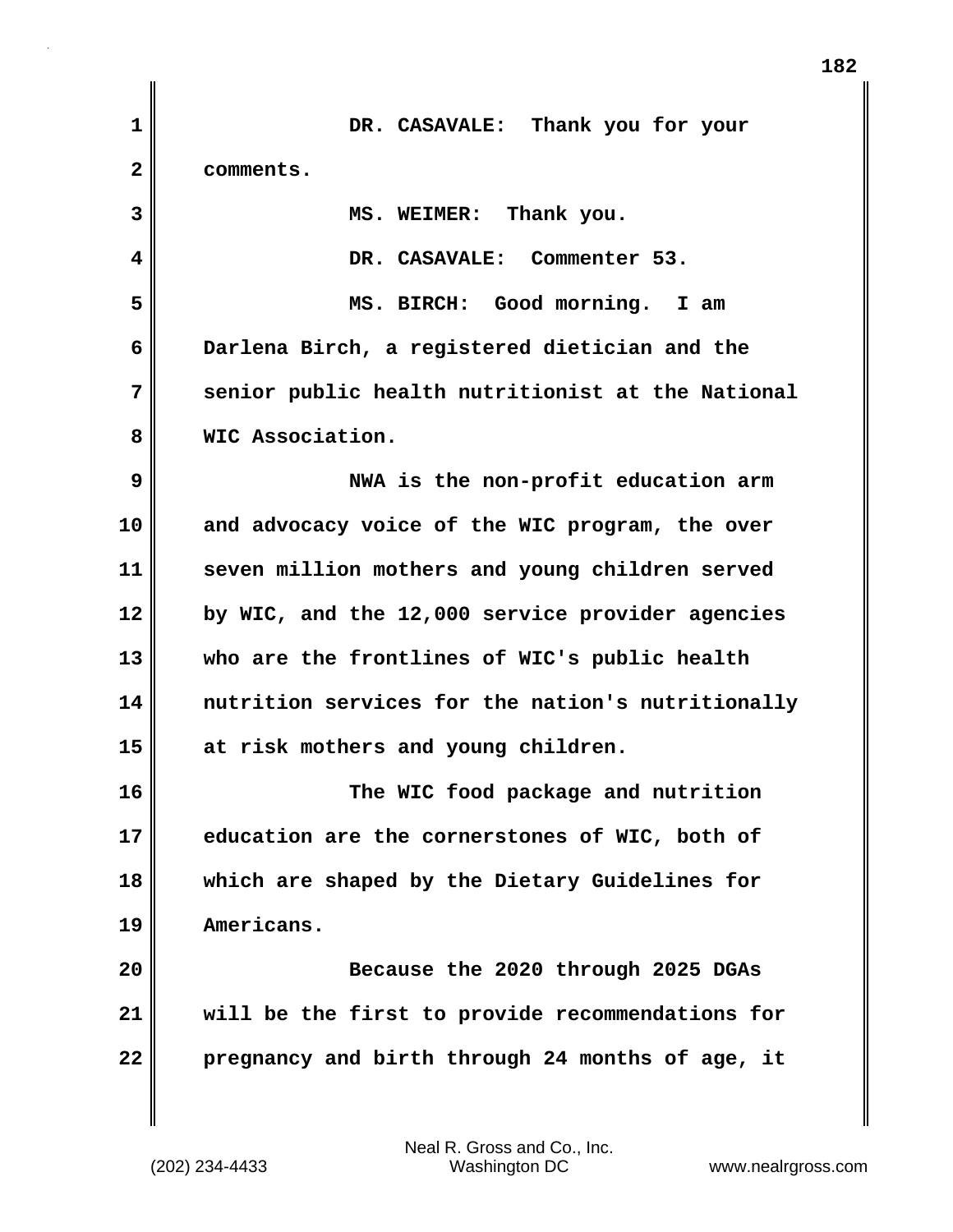**1 is imperative that they take into account factors** 2 that impact the WIC population. **3** As the DGAC continues its work, NWA **4 asks that the committee consider the following. 5 For the pregnancy life stage, we would like to 6 bring attention to three topics. They are 7 dietary supplements, diet during pregnancy, and 8 risk for food allergies and seafood. 9 Number one, dietary supplements, we 10 ask that the committee address and provide 11 recommendations for iodine, choline, vitamin D 12 and DHA/omega-3 fatty acid supplementation. 13 For omega-3 fatty acids in particular, 14 we urge the committee to review the efficacy and 15 consider the differences in quality between fish 16 oil and microalgae oil, if such a supplementation 17 is recommended. 18 Number two, diet during pregnancy and 19 lactation, and risk of food allergy in the 20 infant. We ask that the committee share the 21 latest research on the link between foods 22** consumed during pregnancy and lactation and food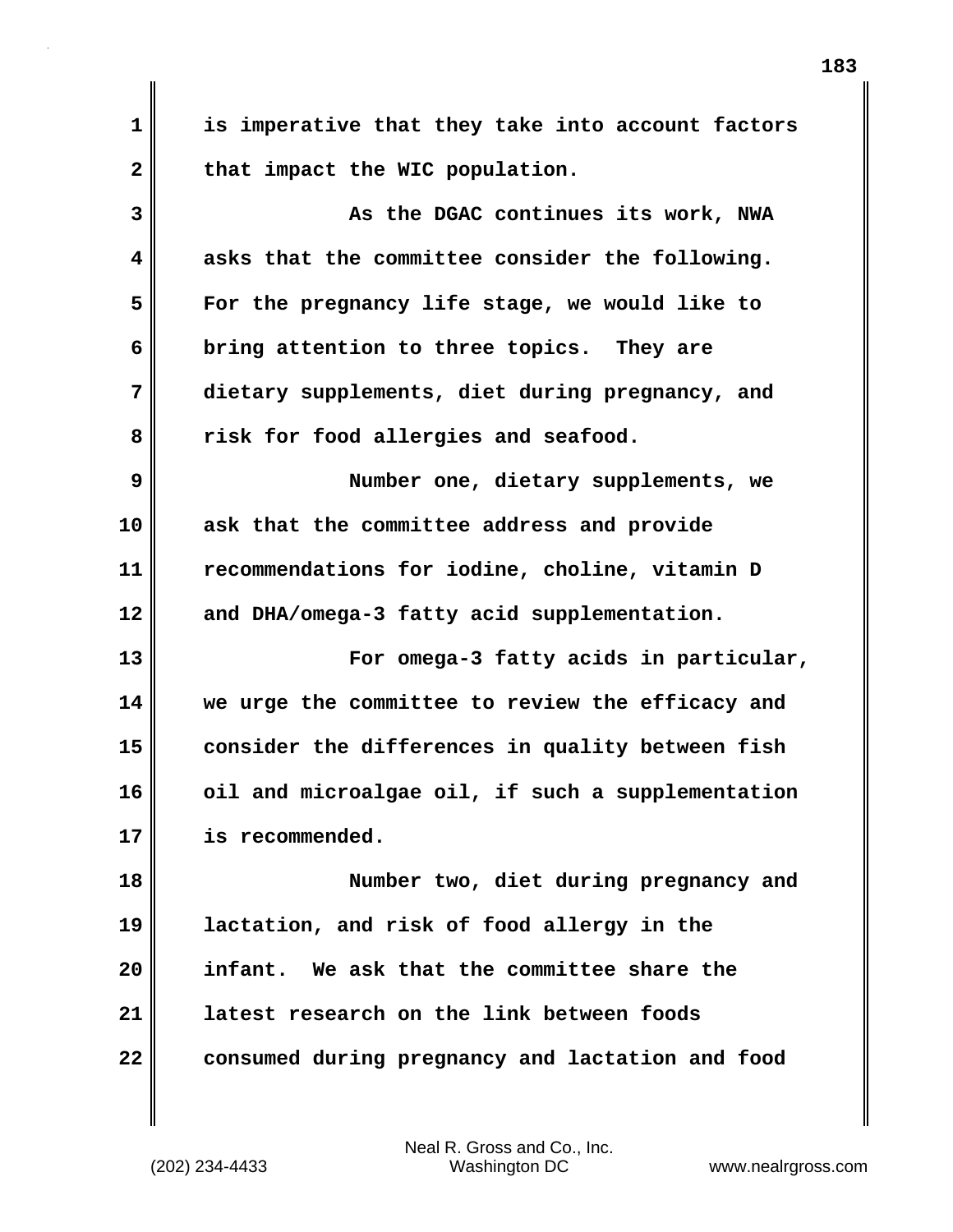**1 allergies in infants.**

| $\overline{\mathbf{2}}$ | Number three, seafood. We ask that                |
|-------------------------|---------------------------------------------------|
| 3                       | the committee provide practical approaches to     |
| 4                       | help pregnant women determine the approach -- the |
| 5                       | appropriate amount of seafood to consume.         |
| 6                       | For the children 2 through 18 life                |
| 7                       | stage, we urge the committee to focus on dietary  |
| 8                       | fats and to clarify the role of dairy fats, such  |
| 9                       | as one percent milk, in brain development.        |
| 10                      | We ask that the committee continue to             |
| 11                      | examine the research on providing children two    |
| 12                      | years and older with low-fat milk options, which  |
| 13                      | was adopted by the NASCENT Food Package in its    |
| 14                      | 2017 report.                                      |
| 15                      | However, if the science has evolved               |
| 16                      | since the publication of the 2015 through 2020    |
| 17                      | DGAs, the WIC Food Package should reflect what    |
| 18                      | new evidence may suggest.                         |
| 19                      | For the infants and toddlers life                 |
| 20                      | stage, there are two topics that we would like    |
| 21                      | the committee to focus on, they are complementary |
| 22                      | feeding and dietary supplements.                  |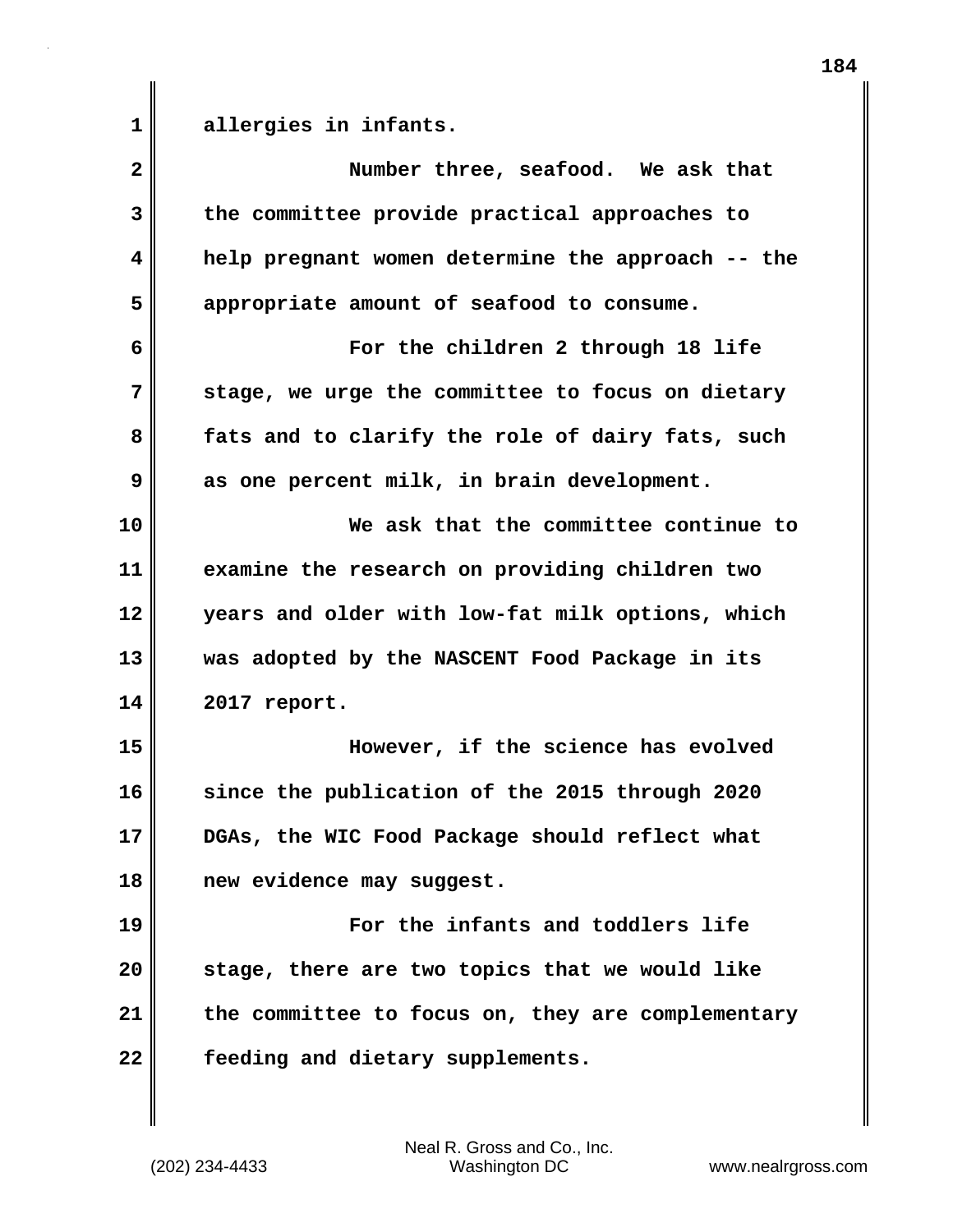| $\mathbf{1}$ | Number one, complementary feeding.                |
|--------------|---------------------------------------------------|
| $\mathbf{2}$ | WIC participants turn to WIC staff for guidance   |
| 3            | on a variety of complementary feeding topics and  |
| 4            | questions. Therefore, we urge to review the       |
| 5            | appropriateness of baby-led weaning versus        |
| 6            | traditional weaning practices, provide            |
| 7            | recommendations on rice consumption, due to       |
| 8            | arsenic concerns, perform research to support the |
| 9            | link between the use of sippy cups and child      |
| 10           | weight, dental health, and juice/milk             |
| 11           | consumption, discourage the use of food pouches,  |
| 12           | provide clear recommendations for beverage intake |
| 13           | for infants and children, and provide             |
| 14           | recommendations for the introduction of allergy-  |
| 15           | induced foods and the first year of life.         |
| 16           | Number two, dietary supplements, we               |
| 17           | urge the DGAs to provide recommendations for      |
| 18           | vitamin D intake as a means to reinforce its      |
| 19           | importance. The DGAs provide a standard by which  |
| 20           | WIC and many other communities measure nutrition  |
| 21           | adequacy within populations.                      |
| 22           | We commend the committee for their                |

(202) 234-4433 Washington DC www.nealrgross.com Neal R. Gross and Co., Inc.

 $\mathbf l$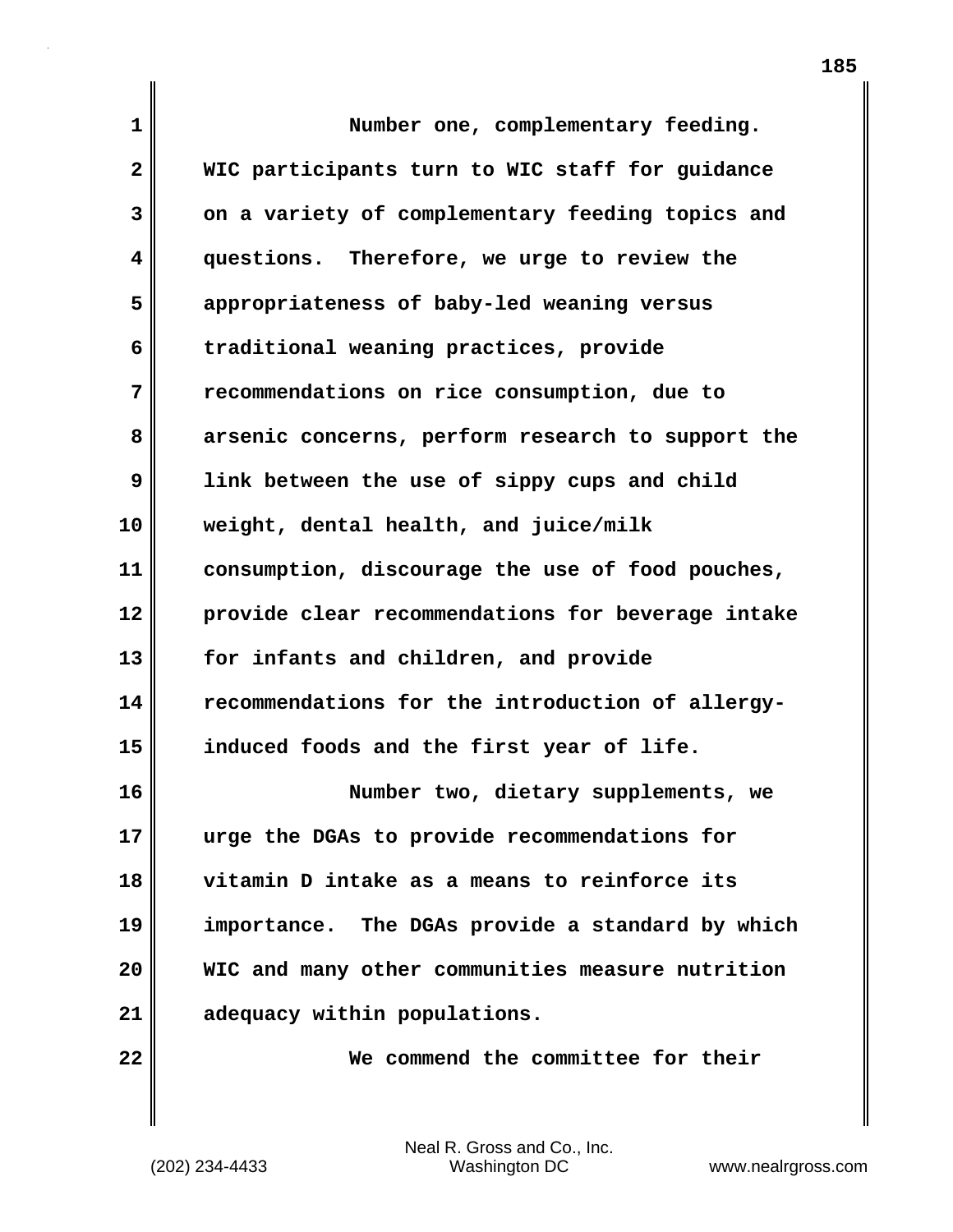**1 hard work and look forward to the continued 2 participation in the review process to update the 3 DGAs. Thank you. 4 DR. CASAVALE: Commenter 54. 5 DR. EDE: Good morning. My name is 6 Dr. Georgia Ede. I'm a psychiatrist practicing 7 in Massachusetts. Thank you all for your time 8 and expertise to these important questions; for 9 dedicating your time. 10 I'm here because I share your 11 conviction that a healthy body and mind begin 12 first and foremost with a healthy diet. It 13 doesn't make sent to me that one in six Americans 14 should need psychiatric medication. 15 I specialize in nutritional psychiatry 16 so that I can focus on addressing root causes of 17 mental illness rather than simply controlling 18 symptoms with drugs. 19 Most neuropsychiatric conditions share 20 many root cause mechanisms. Nutrient 21 deficiencies, inflammation and oxidation, 22 imbalances in hormone and neural transmitters**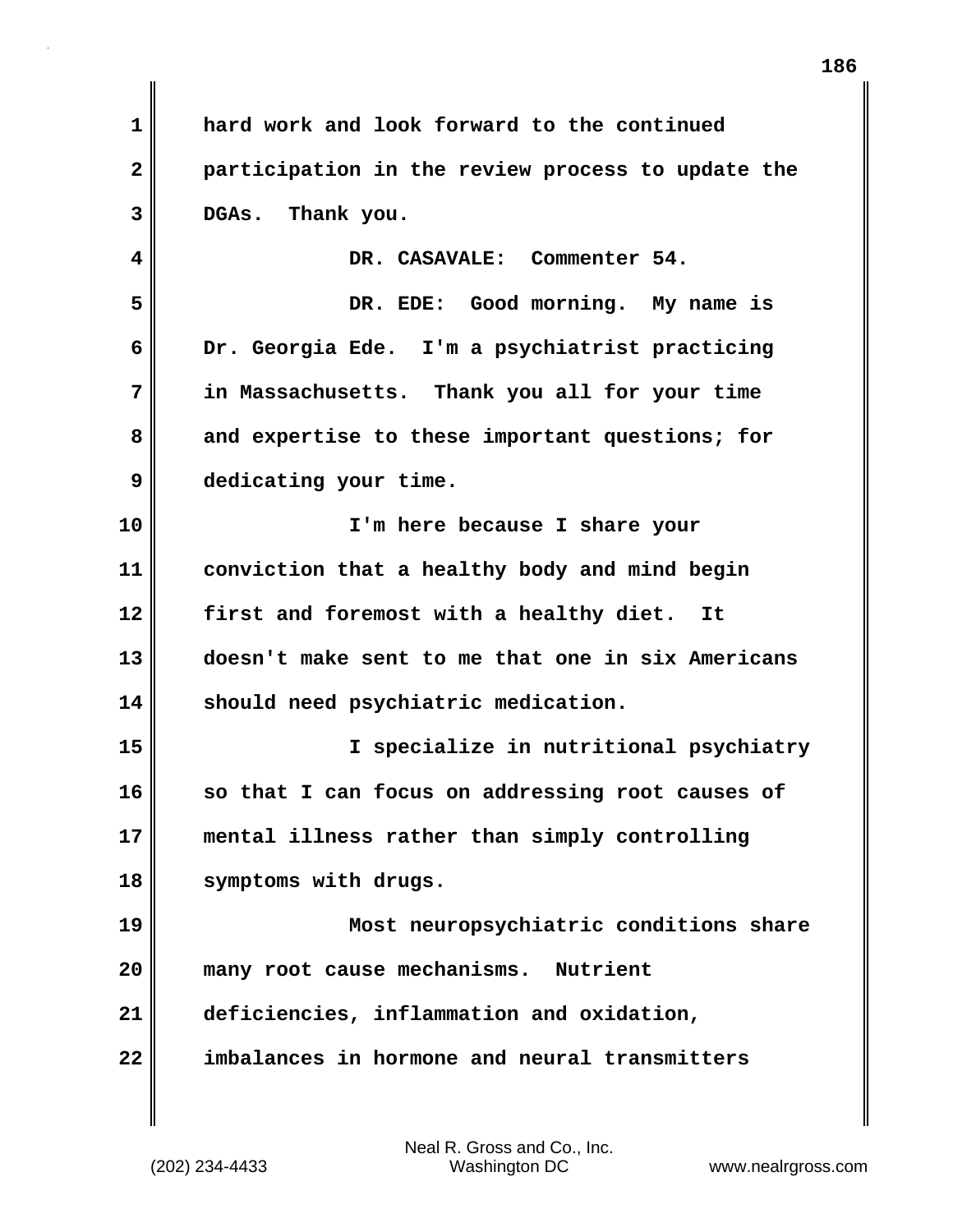**1 driven by unstable blood sugar and insulin 2 levels, and cerebral glucose hypometabolism, 3 that's sluggish brain glucose processing, 4 strongly correlated with insulin resistance and a 5 key feature of Alzheimer's, and now often 6 referred to as type 3 diabetes.**

**7 My strategy for optimizing brain 8 health is straightforward. I focus on eating -- 9 getting people to eat foods that best deliver 10 essential nutrients to the brain and exclude 11 foods that place the brain at risk.**

**12 I'd love to point them proudly to our 13 guidelines, but how can I do that when our 14 guidelines explicitly recommend refined grains, 15 refined carbohydrates, powerful promoters of 16 inflammation, oxidation, and insulin resistance, 17 all root causes of brain dysfunction, when our 18 guidelines explicitly recommend industrially 19 produced seed oils, which tilt our systems too 20 far towards inflammation, when our guidelines 21 explicitly warn against the consumption of red 22 meat, grounded almost exclusively in**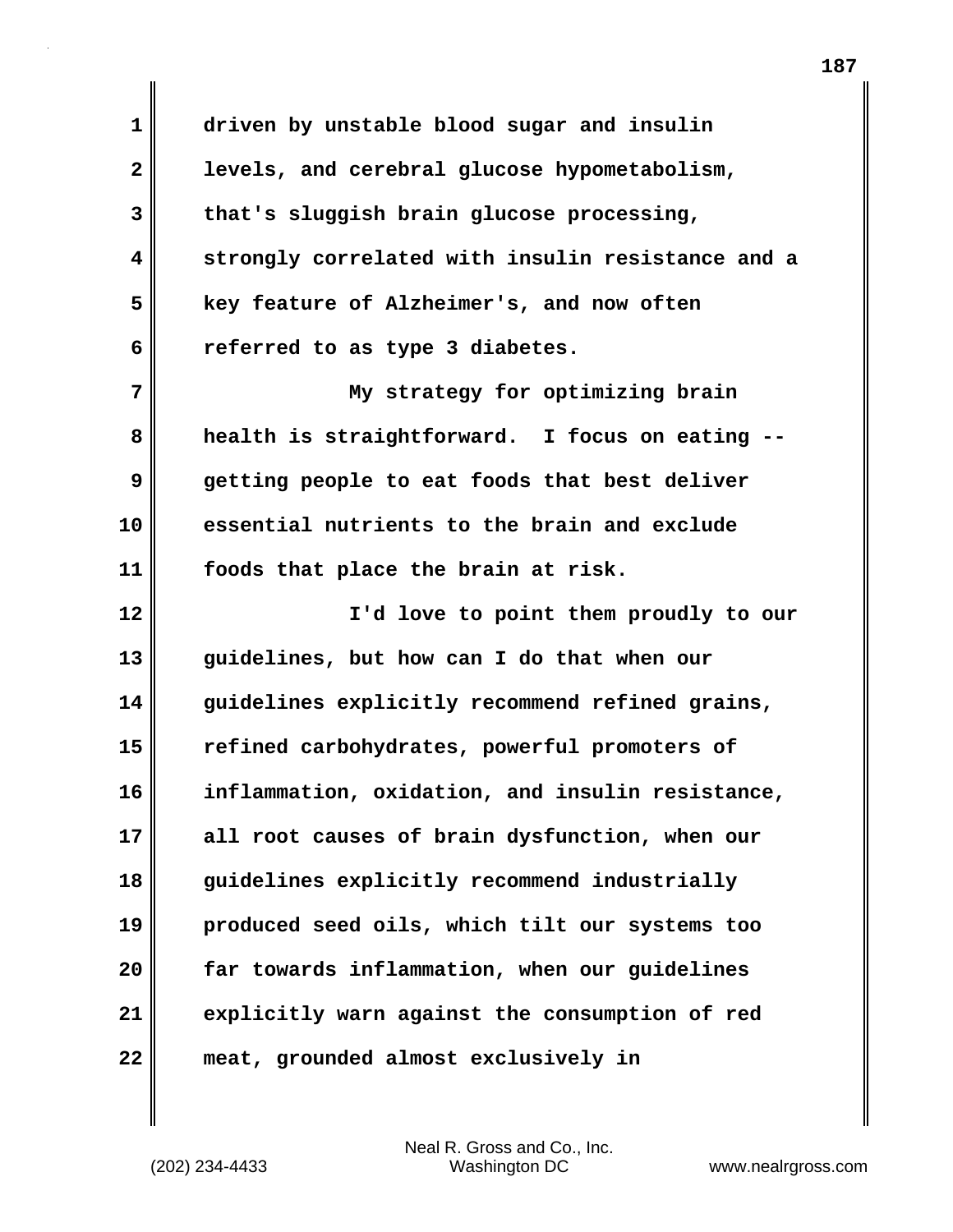**188**

**1 epidemiologically-based hypotheses, about 2 potential health risks that aren't supported by 3 anthropology, physiology, or human clinical 4 trials.**

**5 The science is clear that including 6 animal foods is the most reliable way to obtain 7 most micronutrients in their most bioavailable 8 form, including some which are difficult or even 9 impossible to obtain from plant foods.**

**10 When our guidelines recommend we base 11 our diets on grains and legumes, starchy staples 12 which are low in nutrients and less fortified, 13 high in anti-nutrients, and too high in 14 carbohydrate to be safe for the growing majority 15 of us with insulin resistance.**

**16 So instead, I recommend a whole foods 17 pre-agricultural diet as a starting point or in 18 cases of compromised insulin brain glucose 19 metabolism, a ketogenic diet. These work very 20 well in clinical practice.**

**21 The current guidelines cause my 22 patient's families and healthcare teams to worry**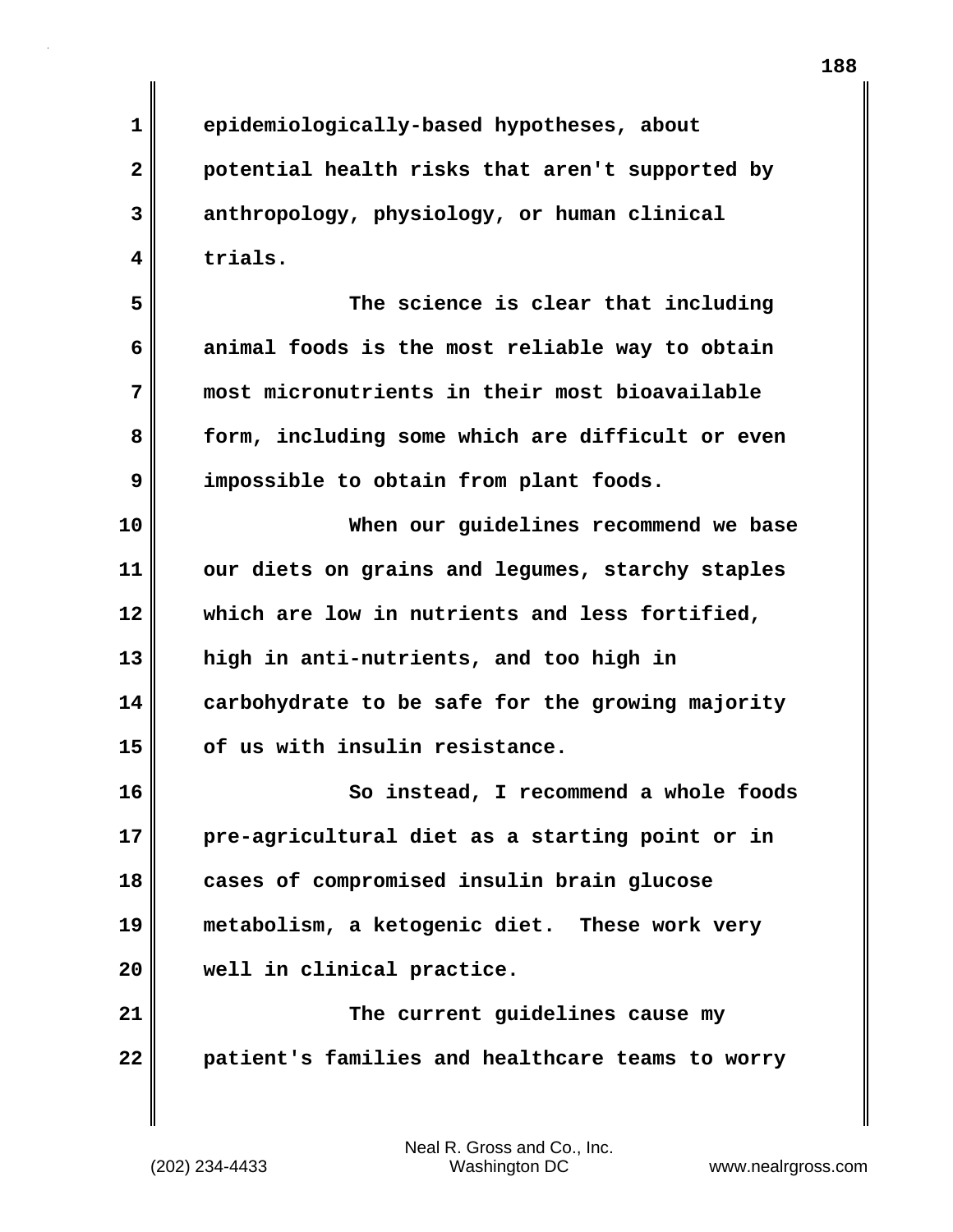| $\mathbf 1$  | that that same diet, which is helping their ADHD, |
|--------------|---------------------------------------------------|
| $\mathbf{2}$ | bipolar disorder, chronic anxiety, or early       |
| 3            | Alzheimer's, is somehow dangerous.                |
| 4            | I don't envy your task. The nutrition             |
| 5            | literature is vast. It's heavily influence by     |
| 6            | politics, money, and the strong personal feelings |
| 7            | we all have about food.                           |
| 8            | However, I sincerely hope that you                |
| 9            | will stay intellectually curious, ask fresh       |
| 10           | questions, challenge assumptions, and acknowledge |
| 11           | the limitations of the science rather than        |
| 12           | presenting it as settled, to allow clinicians and |
| 13           | patients the freedom to discover what works best  |
| 14           | for them within their dietary pattern of choice.  |
| 15           | Thank you for your work and best of               |
| 16           | luck. We're all counting on you.                  |
| 17           | DR. CASAVALE: Commenter 55.                       |
| 18           | DR. DAVIS: Hi. My name is Garth                   |
| 19           | Davis. I'm the medical director of Weight         |
| 20           | Management in Asheville, North Carolina, though   |
| 21           | I'm not here on part of my city, which would      |
| 22           | probably ask you to replace the milk              |

(202) 234-4433 Washington DC www.nealrgross.com Neal R. Gross and Co., Inc.

 $\mathbf{I}$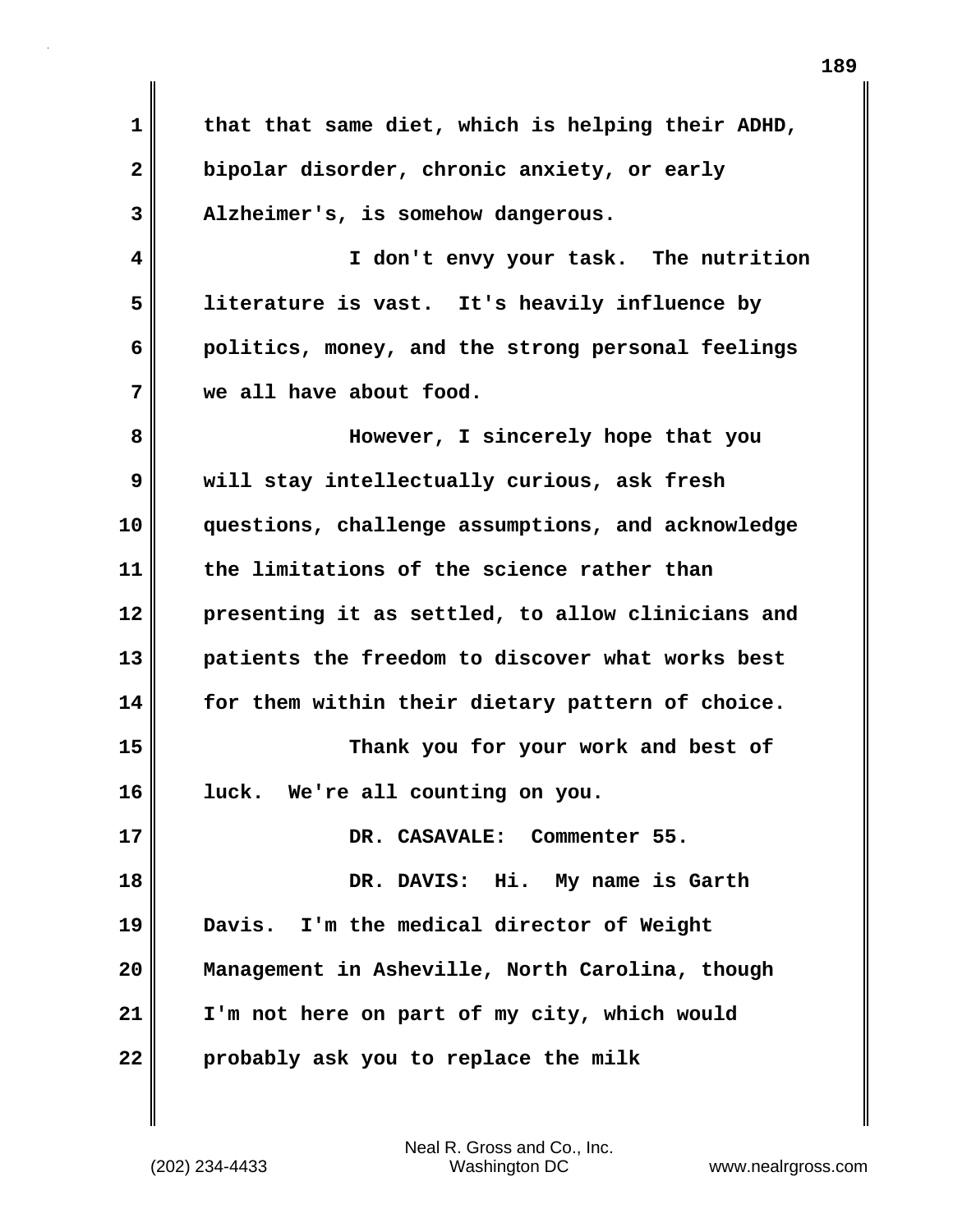1 **c** recommendation with beer.

| $\overline{\mathbf{2}}$ | I am a board-certified weight loss                |
|-------------------------|---------------------------------------------------|
| 3                       | surgeon and medical weight loss doctor. I've      |
| $\overline{\mathbf{4}}$ | been treating obesity for 18 years and I am       |
| 5                       | begging this committee to please put me out of    |
| 6                       | business.                                         |
| 7                       | I am tired of cutting people open for             |
| 8                       | obesity and rearranging their intestines, and I   |
| 9                       | think it's absolutely ridiculous that it's 2019   |
| 10                      | and we have a group of very smart people in this  |
| 11                      | room, yet, we are asking what we should be        |
| 12                      | eating. It's absolutely crazy.                    |
| 13                      | And I'll tell you what, my patients               |
| 14                      | are confused. They're confused by the             |
| 15                      | guidelines, and they're confused by the           |
| 16                      | discussions here, and they're confused by bad     |
| 17                      | science. So I ask you to look at the science      |
| 18                      | very carefully, because I did.                    |
| 19                      | I wrote a book saying, we should be               |
| 20                      | eating protein first and we should be on ketosis  |
| 21                      | diets, but you know what happens to these ketosis |
| 22                      | patients? They end up eventually on my operating  |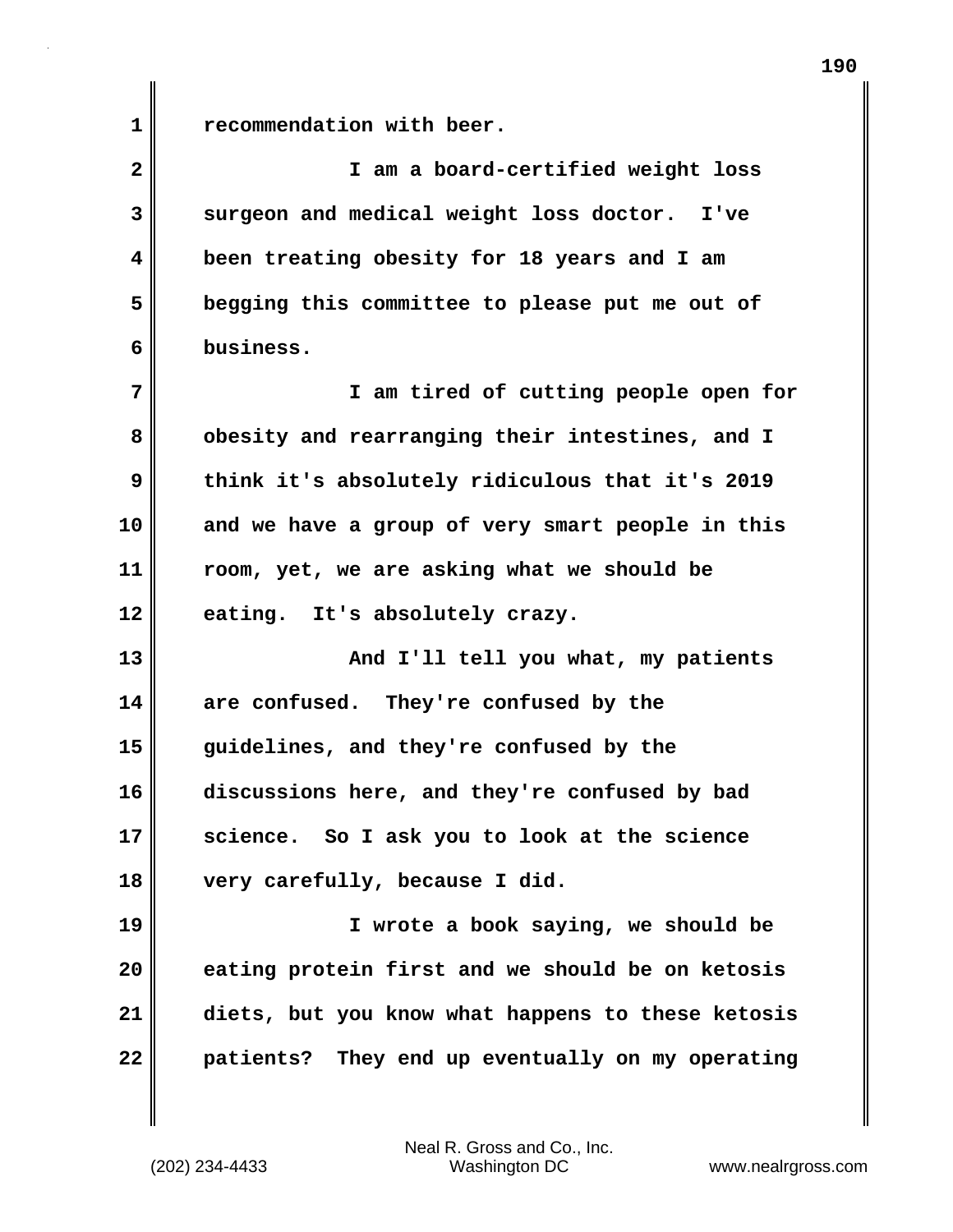| $\mathbf 1$     | table when they fail this diet over and over      |
|-----------------|---------------------------------------------------|
| $\mathbf{2}$    | again. We talk about it all the time.             |
| 3               | So I eventually went back and said,               |
| 4               | why am I failing the ketosis diet and why are my  |
| 5               | patients failing, and I studied this extensively. |
| 6               | And I looked around the world, because you know   |
| 7               | what? You've heard people here tell you that      |
| 8               | carbs cause diabetes, and yet, when you look at   |
| 9               | the blue zones, they eat extremely high           |
| 10              | carbohydrate diets.                               |
| 11              | When you look at the EPIC database,               |
| 12              | fructose is associated with a decrease in         |
| 13              | diabetes, and in fact, taking five percent of     |
| 14              | your saturated fatty acid and changing it to      |
| 15              | fructose decreases your diabetes risk by 30       |
| 16              | percent.                                          |
| 17              | People say insulin resistance and                 |
| 18              | acting as if carbs cause insulin resistance.      |
| 19              | That is not true. Animal protein and animal fat   |
| 20              | causing intramyocellular fat, causing ceramide    |
| 21              | toxicity, causes insulin resistance.              |
| $\overline{22}$ | But our patients don't know that, so              |
|                 |                                                   |

 $\mathbf{I}$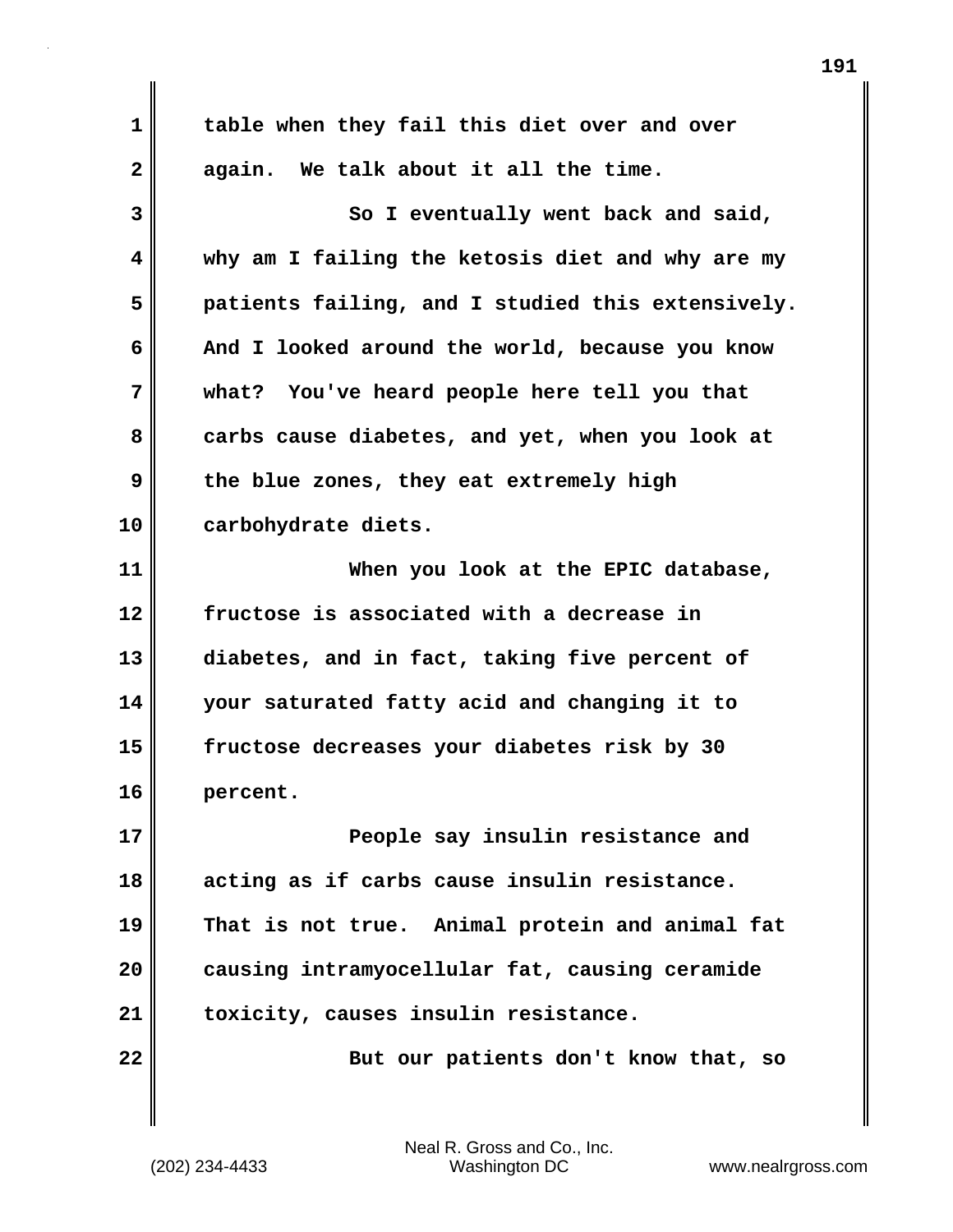**1 all they hear is protein carbs, protein carbs, I 2 think it's crazy that I have to go and order a 3 salad, complete with beans and all kinds of 4 things, and the waiter asks me if I would like 5 protein with my salad.**

**6 Well, how ridiculous is that? There's 7 protein in my salad. The poor teenager who then 8 hears me ask these questions to him, just says, 9 hey, look, I'm working a summer job, but this is 10 what all my patients are dealing with.**

**11 They don't know whether to go low 12 carb, they don't whether to go low fat, they're 13 petrified of a banana, you could hold up a bank 14 with a piece of bread, people are so scared of 15 carbs.**

**16 And it's ridiculous when you go to 17 Okinawa and they're eating sweet potato and rice, 18 and I'll tell you that my practice, with my life, 19 has changed over the years. Why I no longer tell 20 people they're not allowed to come in and tell me 21 what macronutrient they're eating, they only tell 22 me what plants they're eating, what foods they're**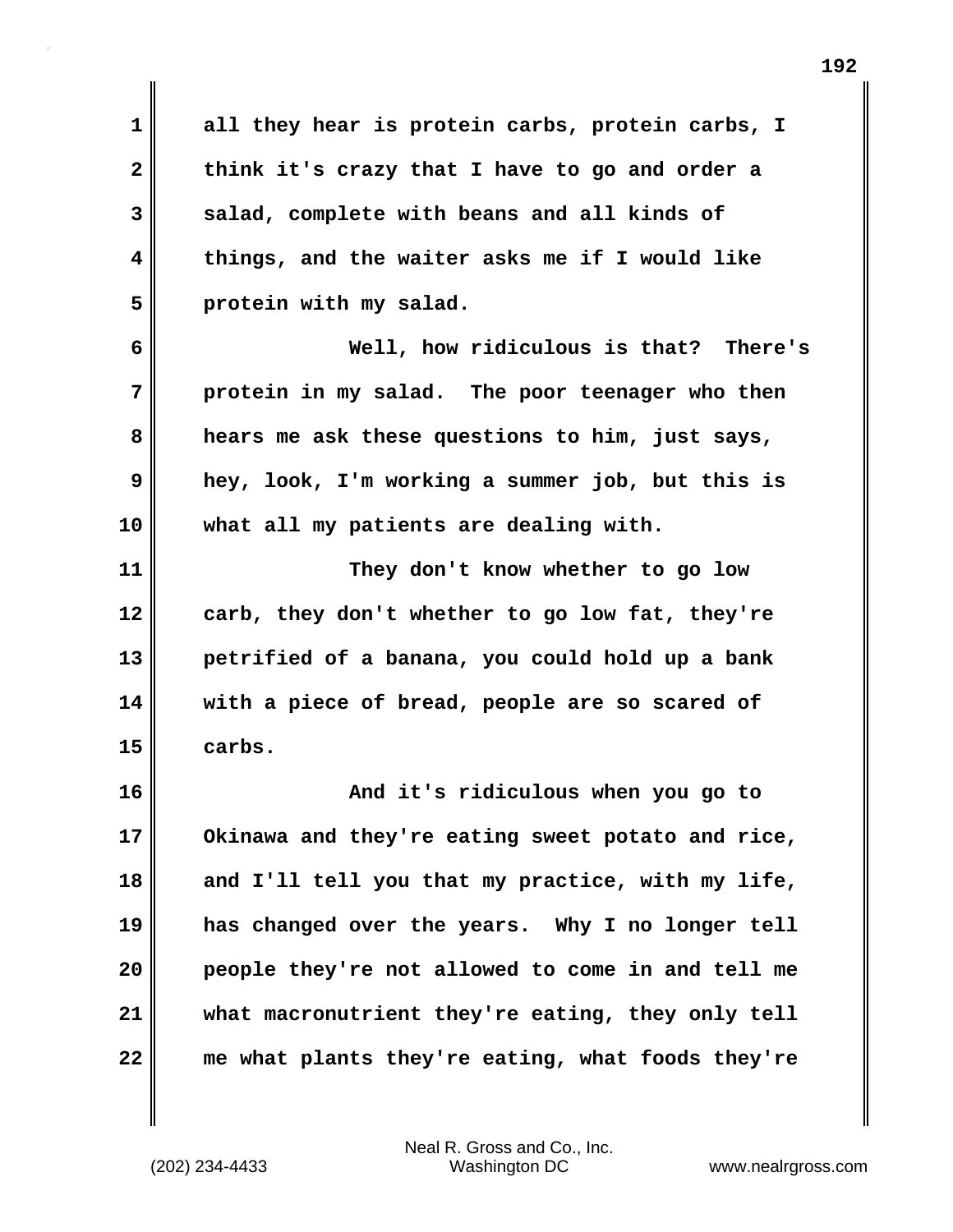**1 eating.**

| $\overline{\mathbf{2}}$ | I want a whole food plant-based diet.             |
|-------------------------|---------------------------------------------------|
| 3                       | So I ask the committee to get rid of the          |
| 4                       | recommendation for a protein and rather, focus on |
| 5                       | whole foods.                                      |
| 6                       | The questions out there are                       |
| 7                       | complicated, but the answer is simple, and I      |
| 8                       | refer to Michael Pollan, eat real foods, mostly   |
| 9                       | plants, not too much. Thank you.                  |
| 10                      | DR. CASAVALE: Commenter 56.                       |
| 11                      | MS. NICHOLLS: Good morning. I'm Jill              |
| 12                      | Nicholls. I oversee scientific and regulatory     |
| 13                      | affairs at National Dairy Council, and this       |
| 14                      | morning I'd like to share three points for the    |
| 15                      | committee's consideration.                        |
| 16                      | First, milk, cheese, and yogurt                   |
| 17                      | contribute nutritional value to the food supply.  |
| 18                      | Americans who consume the recommended amounts of  |
| 19                      | dairy foods are better able to meet nutrient      |
| 20                      | recommendations, including for calcium, vitamin   |
| 21                      | D, and potassium.                                 |
| 22                      | In the 2015 DGA healthy U.S. style                |
|                         |                                                   |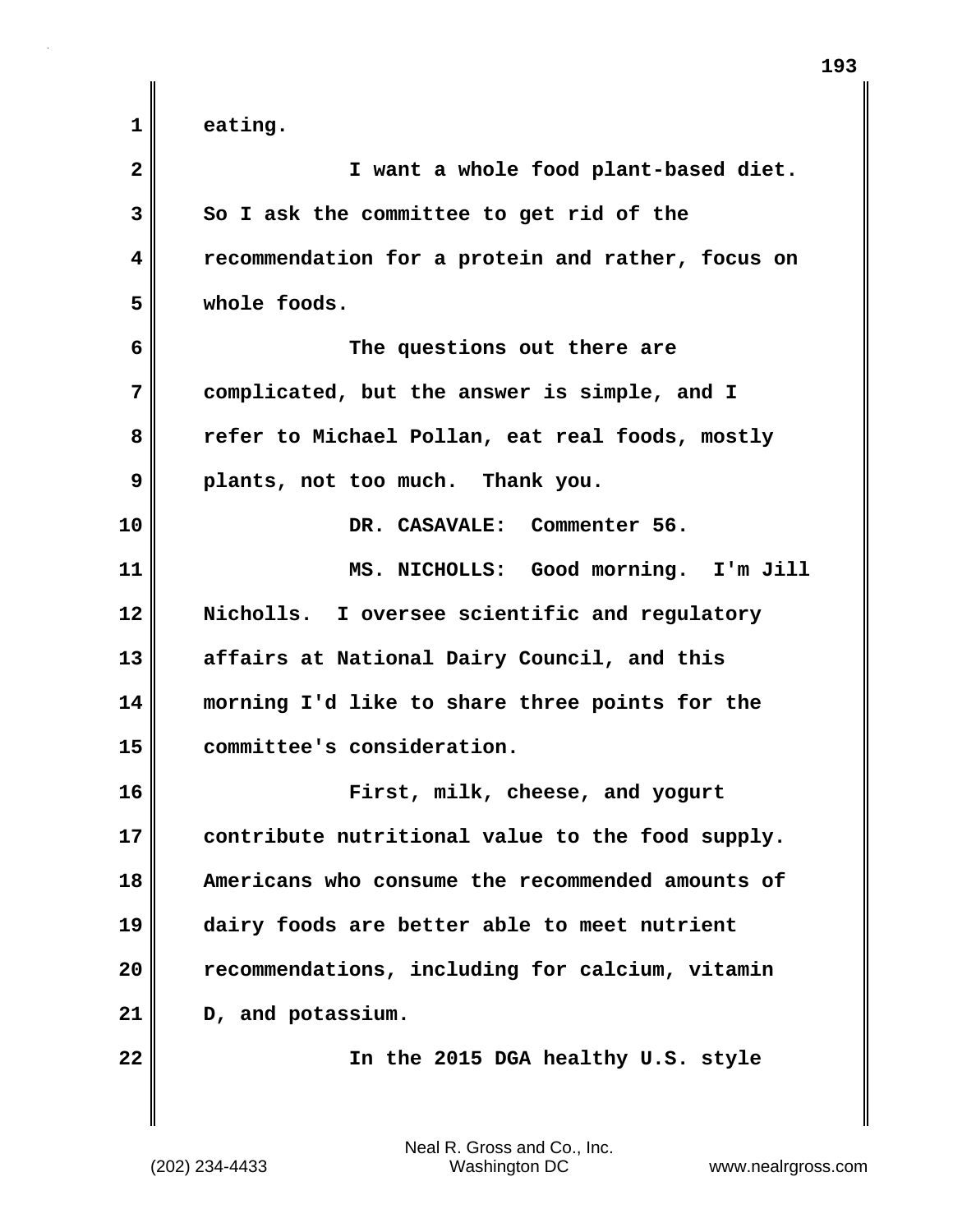**1 pattern for 2000 calories, three servings of 2 low-fat or fat-free dairy foods provide almost 70 3 percent of the calcium, 65 percent of the vitamin 4 D, 29 percent of the protein, 21 percent of the 5 potassium, and more than 20 percent of six other 6 nutrients in the diet, at only about 12 percent 7 of the calories. 8 It's difficult to replace the nutrient**

**9 package of dairy foods, even with 10 calcium-equivalent foods or beverages. See the 11 2015 DGAC report for more information on that. 12 The value of dairy foods extends to 13 very young children. Cheese and yogurt are 14 important complementary foods that make**

**15 nutritional contributions and offer unique** 16 sensory experiences to the developing older **17 infant.**

**18 As infants age into toddlers, with the 19 allowance of milk at one year, dairy nutrients 20 continue to support growth and development, 21 including building strong bones.**

**22** Second, dairy food consumption is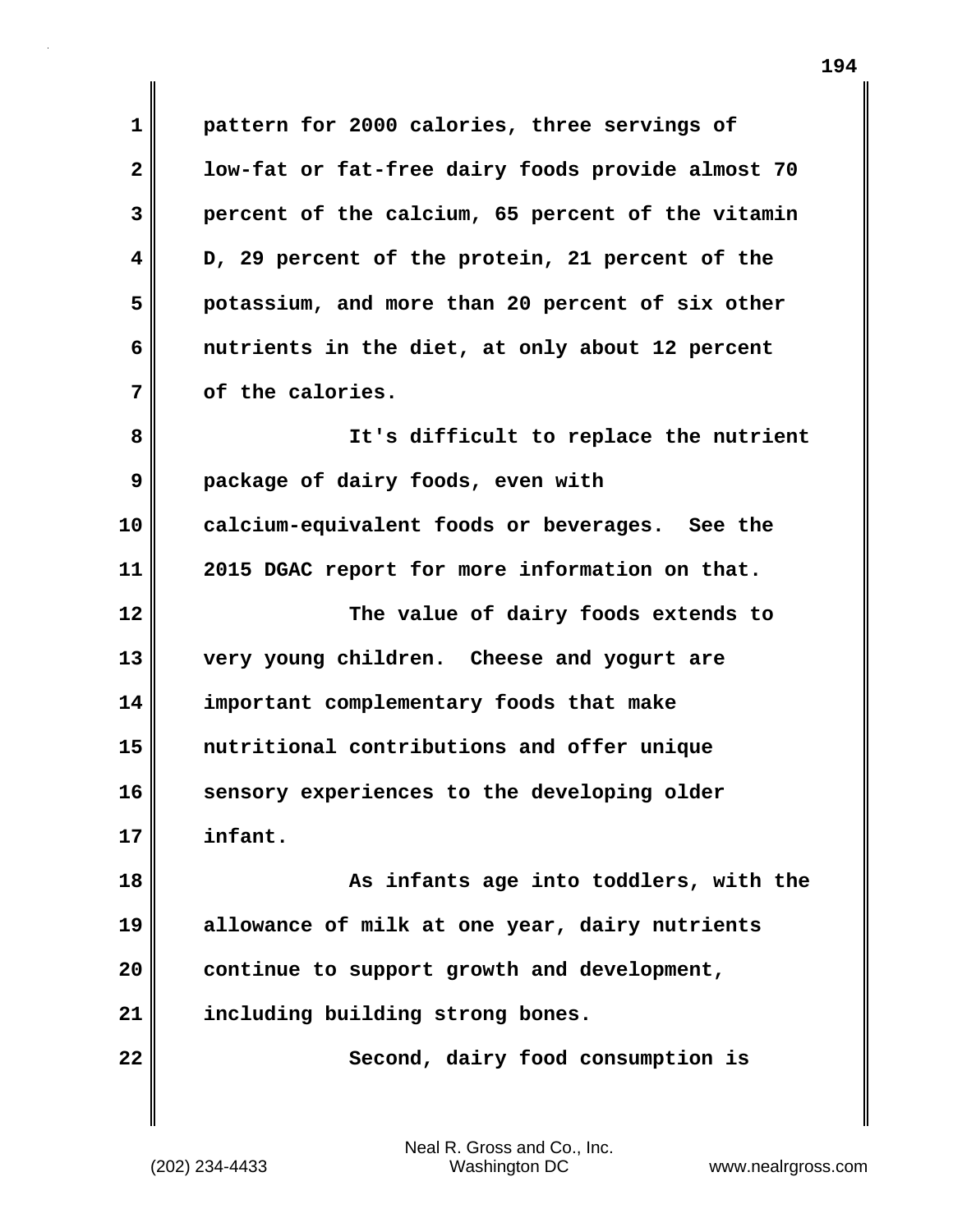**1 linked to multiple health benefits. The 2015 DGA 2 states that dairy foods are linked to better bone 3 health, especially in children and adolescence, 4 it also states that healthy eating patterns 5 containing low-fat or fat-free dairy foods are 6 associated with reduced risk for cardiovascular 7 disease, based on strong evidence, and type-2 8 diabetes, based on moderate evidence. 9 The evidence linking dairy foods 10 consumption and these health outcomes has 11 continued to grow since the 2015 DGAC evidence 12 review. 13 In addition, emerging research on 14 dairy foods indicates it's difficult to predict 15 dairy's health outcomes based simply on their 16 content of single nutrients, like fat. 17 Most studies have found the higher 18 consumption of dairy foods, often regardless of 19 fat content, are neutral or beneficial regarding 20 these health outcomes. 21 Third, dairy foods are appealing, 22 accessible, and affordable. A new study found**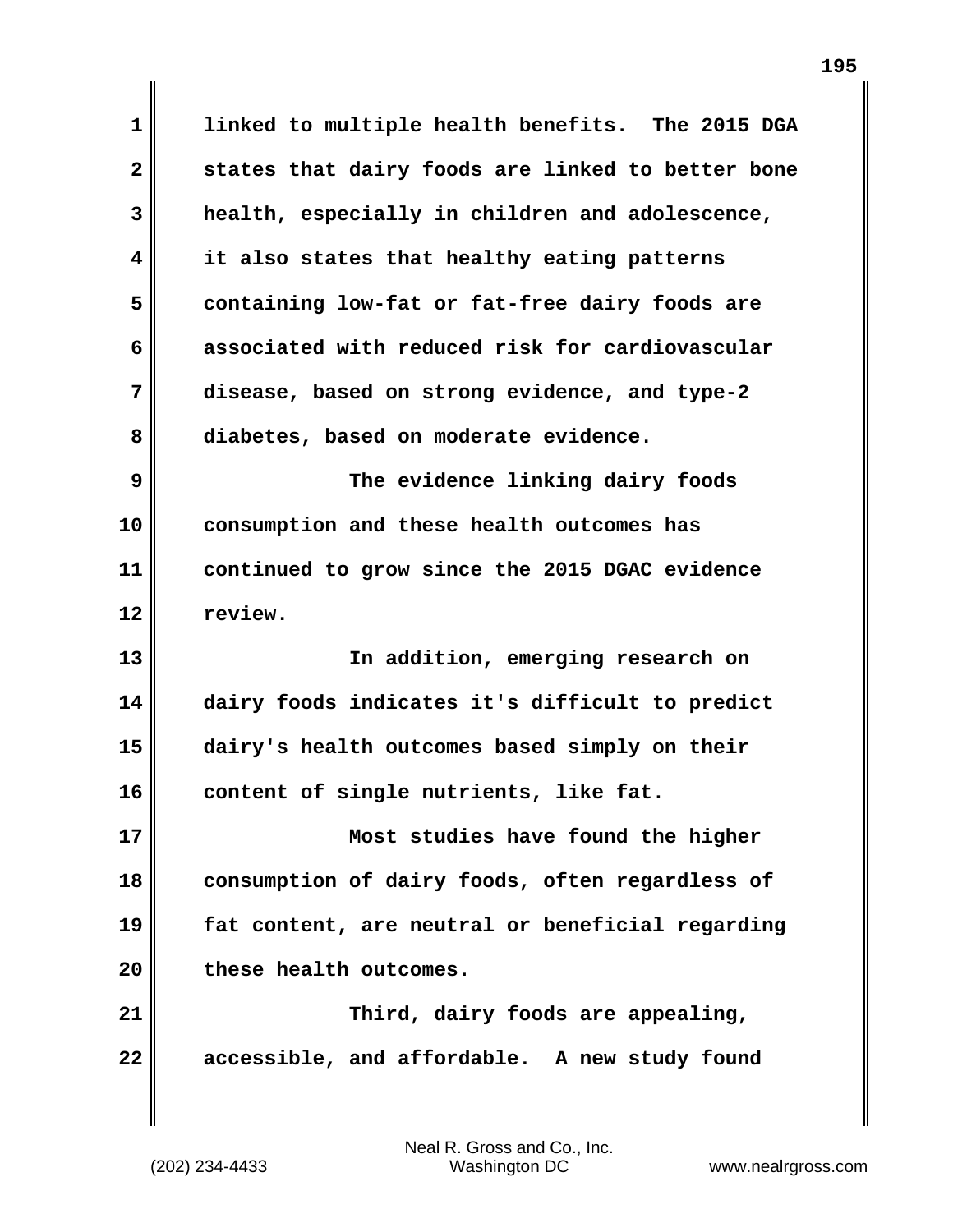**1 that milk and dairy foods were the lowest cost to 2 dietary sources of calcium and vitamin D in the 3 U.S. diet, and the second lowest cost sources of 4 potassium, magnesium, and vitamin A. 5** So in addition to contributing **6 essential nutrients, dairy foods are also 7 inexpensive sources of several of those 8 nutrients. 9** So in closing, dairy foods are **10 nutrient-dense, affordable, and responsibly 11 produced. As part of healthy eating patterns, 12 they can help Americans across the lifespan meet 13 nutrient needs and reduce the risks for chronic 14 diseases of major public health concern. Thank 15 you. 16 DR. CASAVALE: Commenter 57. 17 MR. JOHNSON: The word for today is 18 opportunity. Hi, everybody. I'm Guy Johnson 19 from the McCormick Science Institute. So what 20 would you say if I told you there was a magic 21 ingredient, that was natural, affordable, had no 22 fat, sugar, sodium, or calories, and could do the**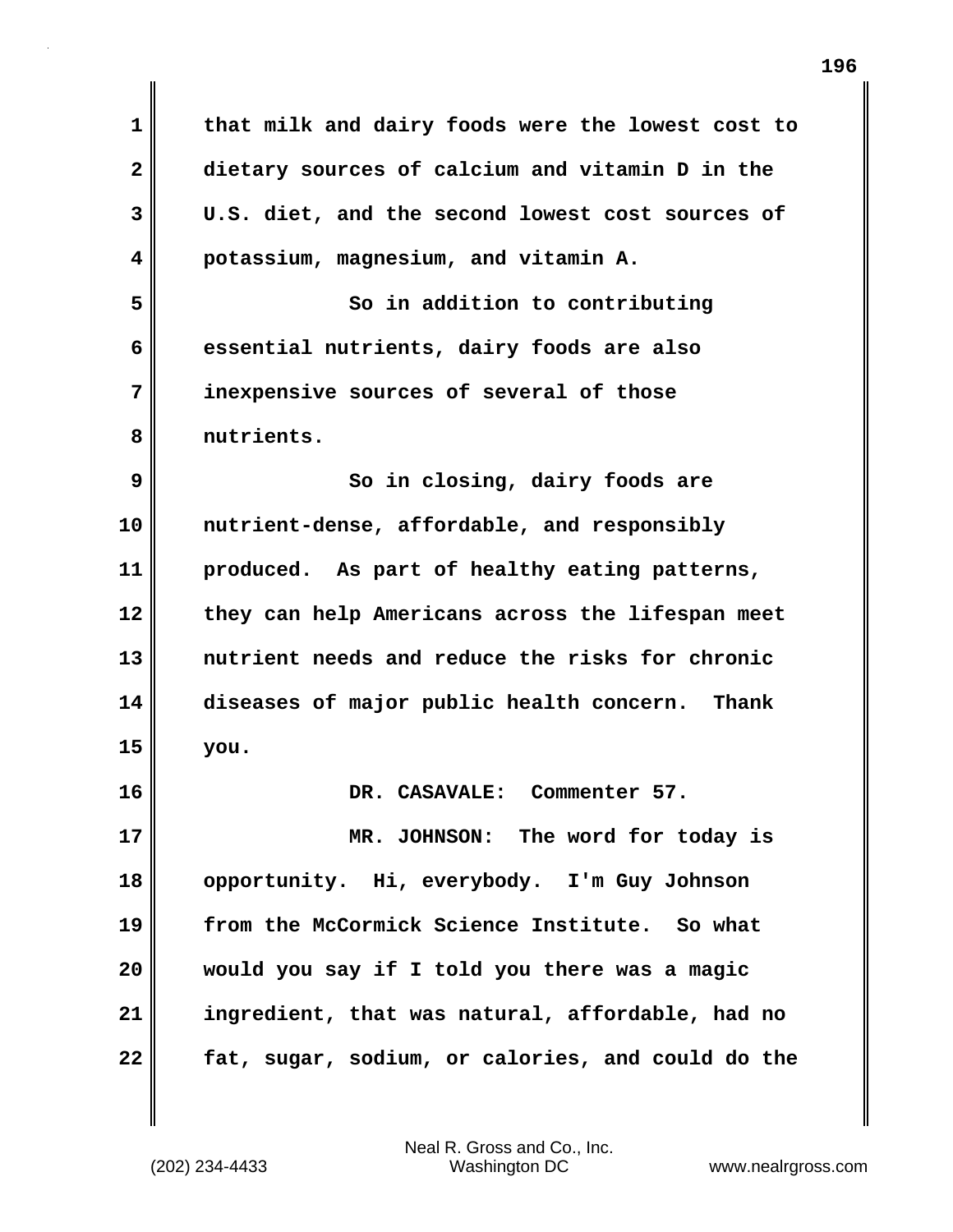**1 following things, increase vegetable consumption 2 among high school kids at a cafeteria by 15 to 20 3 percent without even telling them about it, 4 decrease the sodium intake by about 1,000 5 milligrams a day among free-living adults, after 6 about five months, partially or fully compensate 7 for the loss of flavor in foods lower in fat and 8 saturated fat by 60 to 65 percent, do the same 9 thing in foods with appreciably less added sugar, 10 and what if I told you there was peer-reviewed 11 science to support all of these what-ifs? 12 Would you be interested? Well, the 13 secret ingredient is flavor. Flavor from spices 14 and herbs in this case. It's no secret, though, 15 that flavor is really the most important factor 16 about why people eat the foods that they do. 17 IFIC has data that goes back decades showing that 18 the number one reason people make the choices 19 they do is the way that foods taste.**

**20 So the opportunity is simply to think 21 about the fact that flavor is what drives Dietary 22 Guidelines. If they're not implemented, they're**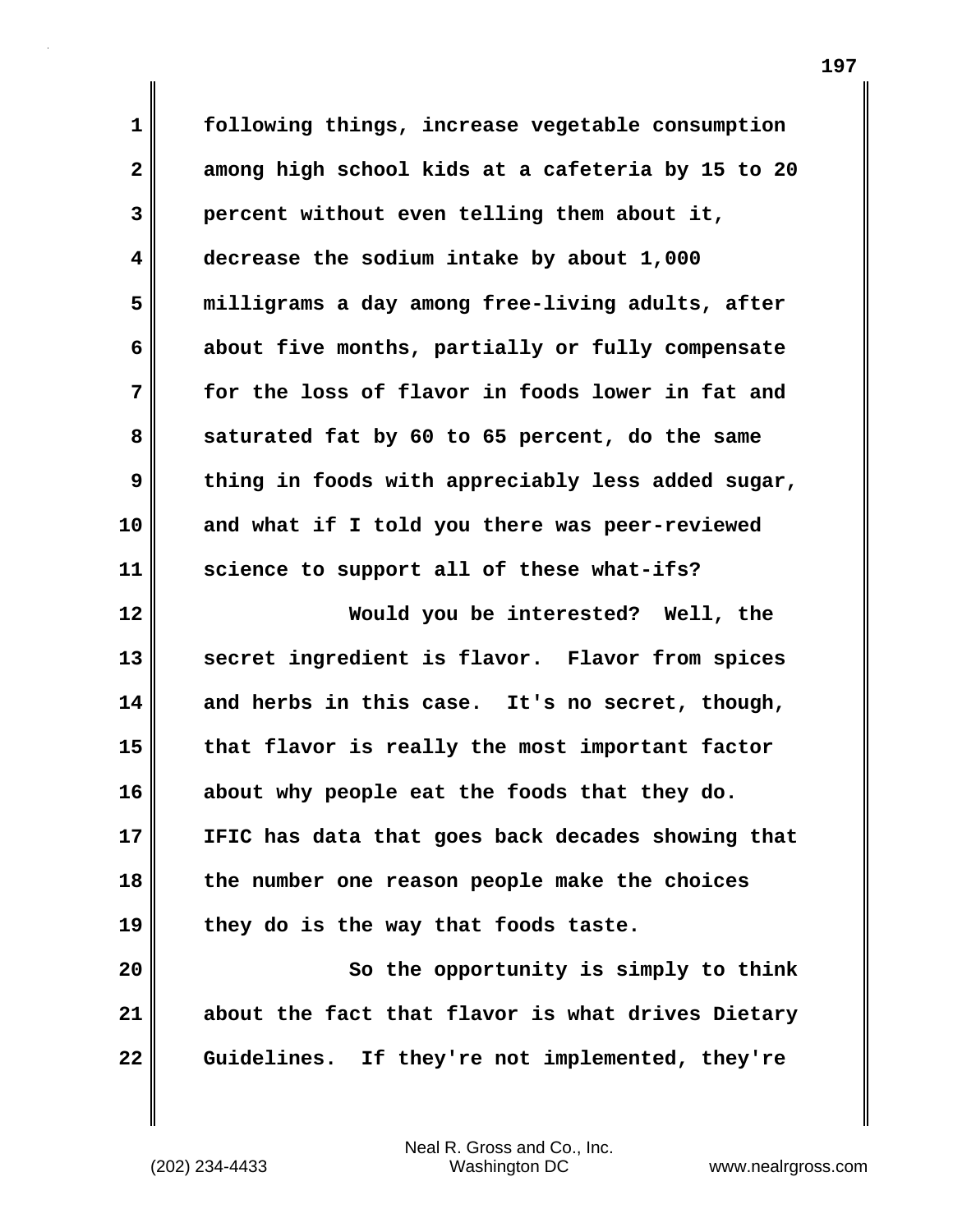**1 just an academic exercise.**

| $\overline{\mathbf{2}}$ | Now, there's a good start in the                  |
|-------------------------|---------------------------------------------------|
| 3                       | current Guidelines, which talk about using spices |
| 4                       | and herbs instead of salt to add flavor to foods, |
| 5                       | so why not build on that in this upcoming set of  |
| 6                       | guidelines?                                       |
| 7                       | You could use it for vegetables, you              |
| 8                       | could use it for foods lower in added fat, or     |
| 9                       | saturated fat, and sugars, you could use it for   |
| 10                      | healthy dietary patterns, and you don't need new  |
| 11                      | systematic reviews to enable you to do this       |
| 12                      | because what you're doing is talking about        |
| 13                      | enabling recommendations that are already there   |
| 14                      | and not creating new ones.                        |
| 15                      | CNPP does a great job of helping                  |
| 16                      | people figure out how to make healthier choices,  |
| 17                      | but you can give them really powerful tools by    |
| 18                      | just talking about the importance of flavor in    |
| 19                      | your report to the Departments.                   |
| 20                      | The opportunity is now. Thank you.                |
| 21                      | DR. CASAVALE: Thank you. I believe                |
| 22                      | commenter 58 is not present, so we'll move on.    |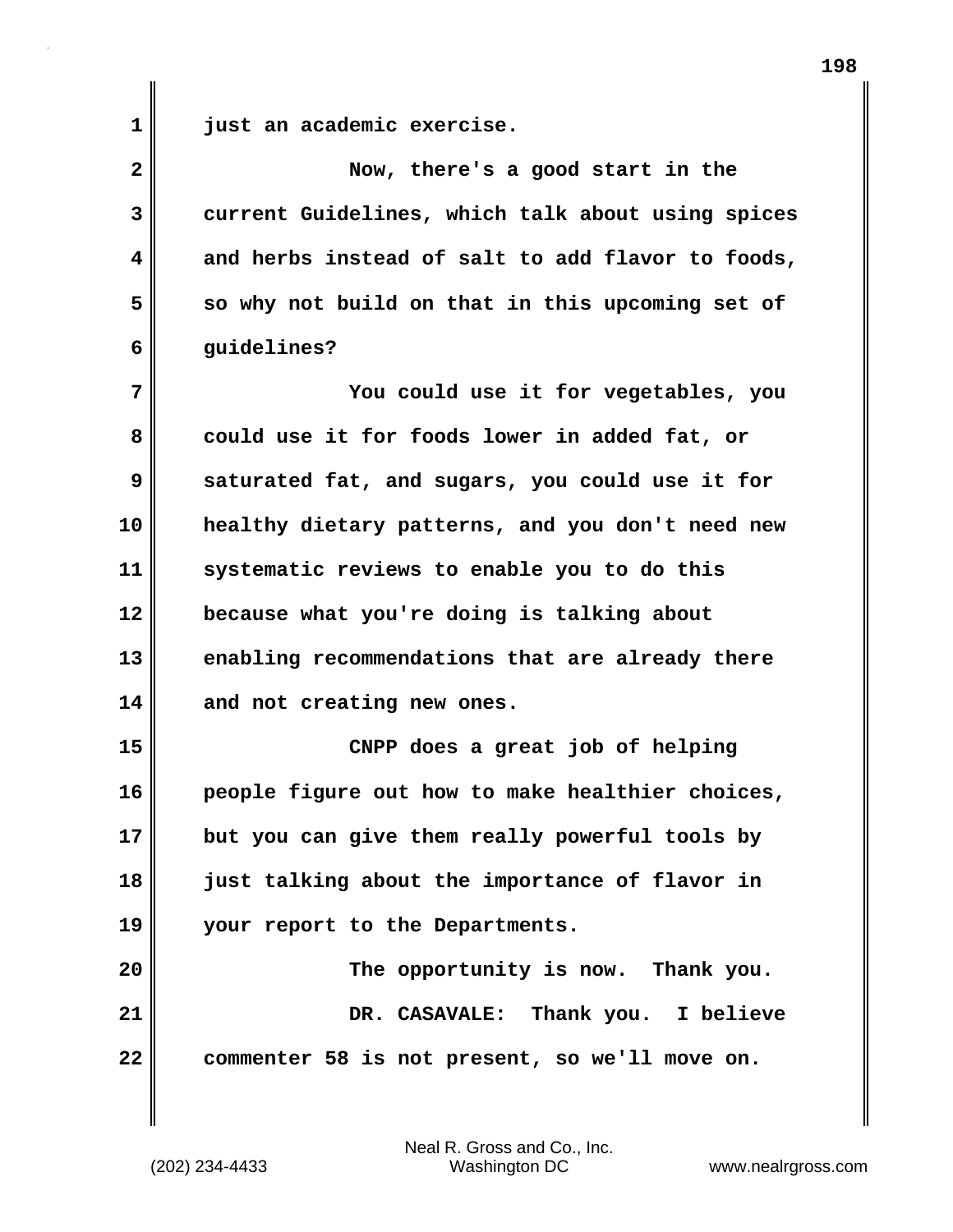**1 Commenter 59.**

| $\overline{\mathbf{2}}$ | DR. BAILES: Thank you. I'm Jamie                  |
|-------------------------|---------------------------------------------------|
| 3                       | Bailes. I'm a pediatrician and pediatric          |
| 4                       | endocrinologist from Huntington, West Virginia.   |
| 5                       | I've been in practice for 25 years and I've       |
| 6                       | referred a lot of patients get referred to me     |
| 7                       | because of overweight and obesity in children.    |
| 8                       | In the first five years of my practice            |
| 9                       | I followed the American Academy of Pediatrics     |
| 10                      | guidelines that have placed all these children on |
| 11                      | low-fat diets, encouraging more fruits and        |
| 12                      | vegetables, encouraging whole grains and more     |
| 13                      | exercise.                                         |
| 14                      | And one of our pediatric residents did            |
| 15                      | a research project and he looked at 75 patients   |
| 16                      | that I've placed on these low-fat diets and       |
| 17                      | referred them all to dieticians, and what he      |
| 18                      | found was stunning to me.                         |
| 19                      | He found that none of them lost                   |
| 20                      | weight; not one. And they all gained weight at    |
| 21                      | the same rate and some gained weight even faster. |
| 22                      | Well, this was confusing. I thought I was doing   |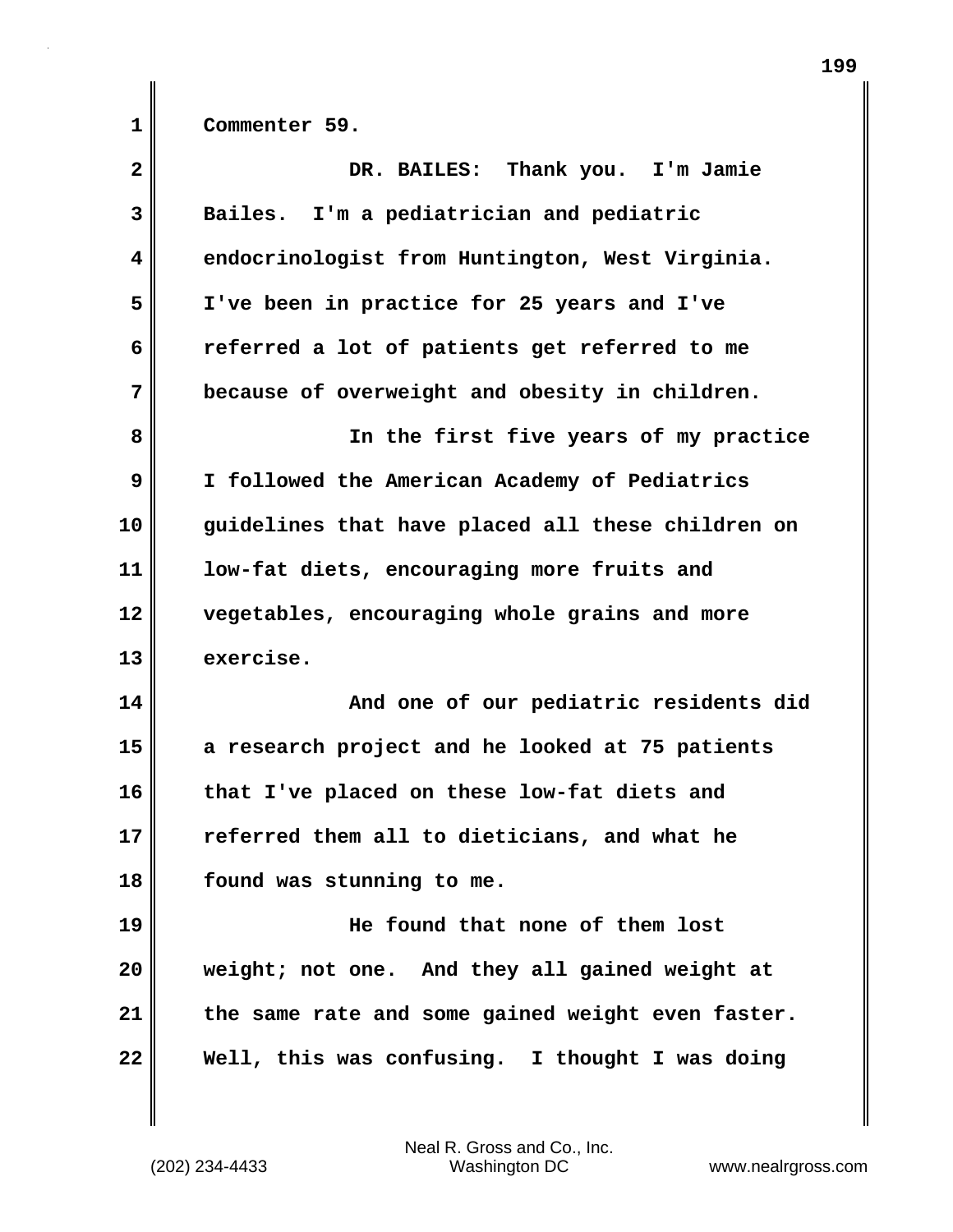1 a pretty good job.

| $\overline{2}$ | And so as a good pediatrician, I was              |
|----------------|---------------------------------------------------|
| 3              | sure that these patients just weren't following   |
| 4              | my guidelines. And so after some reflection       |
| 5              | though, and actually doing some research, I came  |
| 6              | to a different conclusion; perhaps that fat       |
| 7              | wasn't the problem.                               |
| 8              | And physiologically, it makes sense.              |
| 9              | Carbohydrates and sugar stimulate insulin         |
| 10             | secretion and then insulin is the hormone that    |
| 11             | stimulates fat storage, so 20 years ago, I        |
| 12             | started a different approach.                     |
|                |                                                   |
| 13             | And I was skeptical, I didn't know if             |
| 14             | it would work, but the first patient I saw was a  |
| 15             | 10-year-old girl and she lost 14 pounds in two    |
| 16             | months, 24 pounds at four months, and she         |
| 17             | continues to lose -- she continued to lose weight |
| 18             | until she reached her ideal weight, a total of 50 |
| 19             | pounds.                                           |
| 20             | I have since gone on to see hundreds              |
| 21             | and hundreds of growing children lose             |
| 22             | life-changing amounts of weight by restricting    |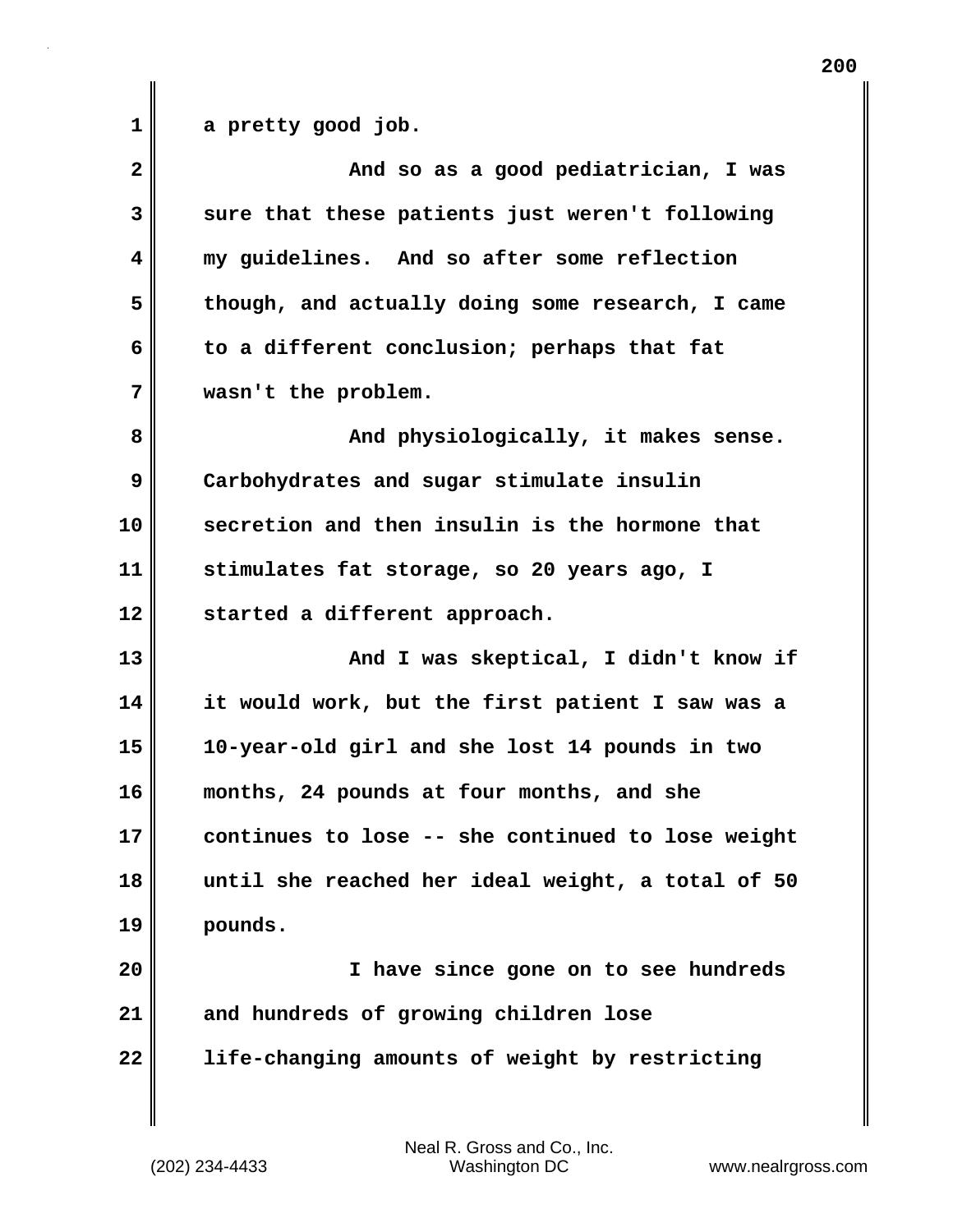**1 sugar and carbohydrate intake. 2 To a tee, the parents tell me, the 3 kids feel better, they have more energy, they're 4 less hungry, and they end up actually eating 5 less. 6 I have seen several growing kids lose** 7 **over 100 pounds.** Talk about life-changing and 8 self-esteem improvements. **9 Now, about a year ago this September, 10 I had a 16-year-old patient referred to me. He 11 was nearly diagnosed with type 2 diabetes. He 12 was 5 foot 2, weighed 265 pounds, his hemoglobin 13 A1C was 11.9. He was autistic, mentally 14 challenged, and his entire family was fairly low 15 I.Q. 16 In 10 minutes, I was able to teach his 17 family what foods to eat and what foods to avoid. 18 In four months, his hemoglobin A1C came down to 19 5.4, without medication. In 12 months, he lost 20 102 pounds and he's maintained his weight loss to 21 this day. 22 Now, I know these Dietary Guidelines**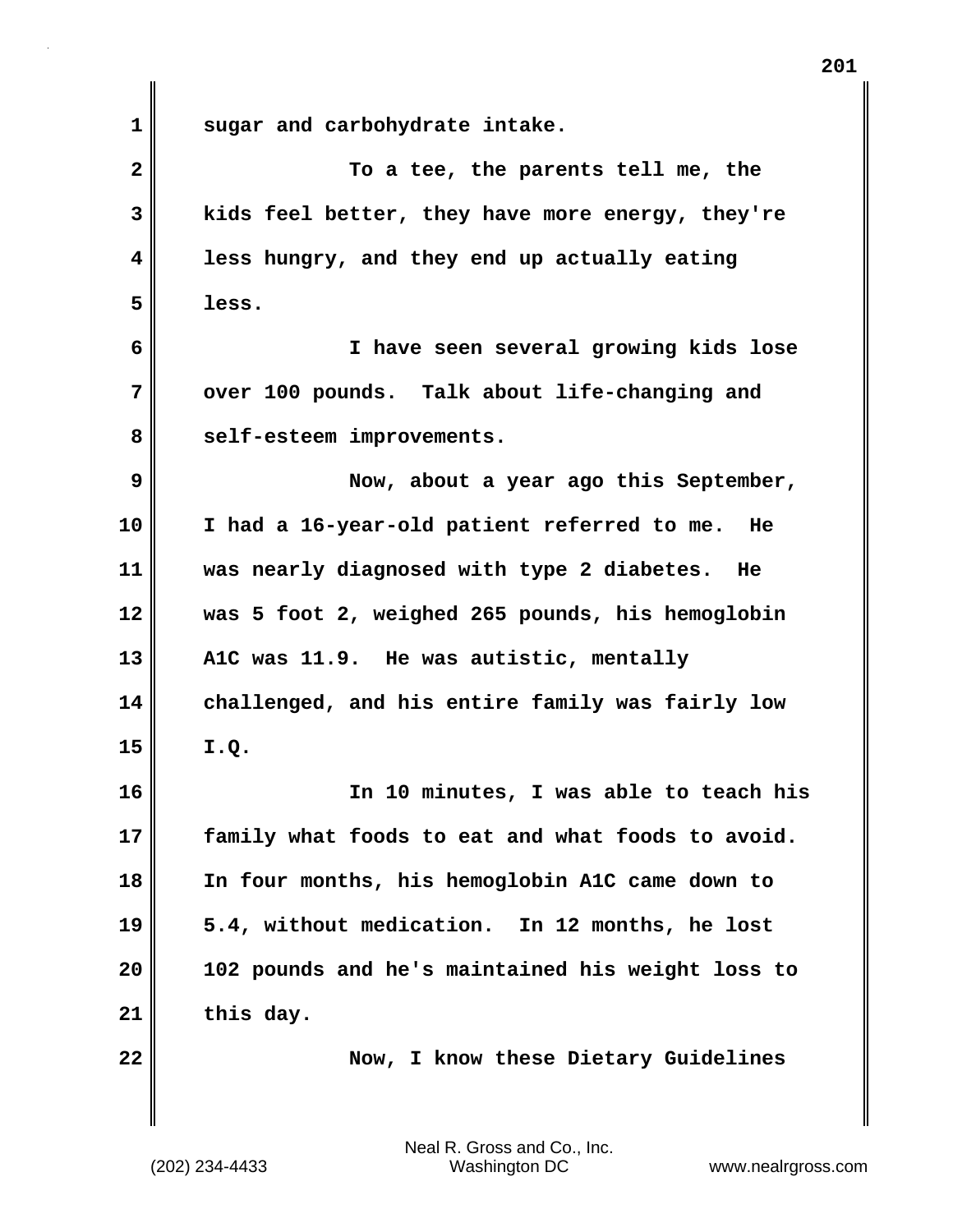**1 are not geared for weight loss, but if we take 2 these guidelines and we turn them upside down, 3 and we increase our fat, and we cutout our 4 carbohydrate intake, we see tremendous weight 5 loss. 6 So our goal should be to prevent 7 obesity and it starts with a more balanced 8 approach. Thank you. 9 DR. CASAVALE: Commenter 60. 10 MR. PHILLIP: Hi. My name is Randy 11 Phillip and I'm speaking for myself. I'm a type 12 2 diabetic. I'm obese, but let me take you on a 13 journey. I went to my doctor, my A1C was 8.4 and 14 the next time I saw him, he said, well, if it 15 doesn't improve, we're going to start you on 16 insulin, which I really didn't want to do. 17 Picked up -- I picked up Jason Fung's 18 book, the Obesity Code, and actually listened to 19 it as I was driving to the Poconos and back. And 20 after that, I started a protocol of ketogenic 21 diet, and intermittent fasting, and my A1C went 22 down to 7.8. Six months later it was 5.7. And**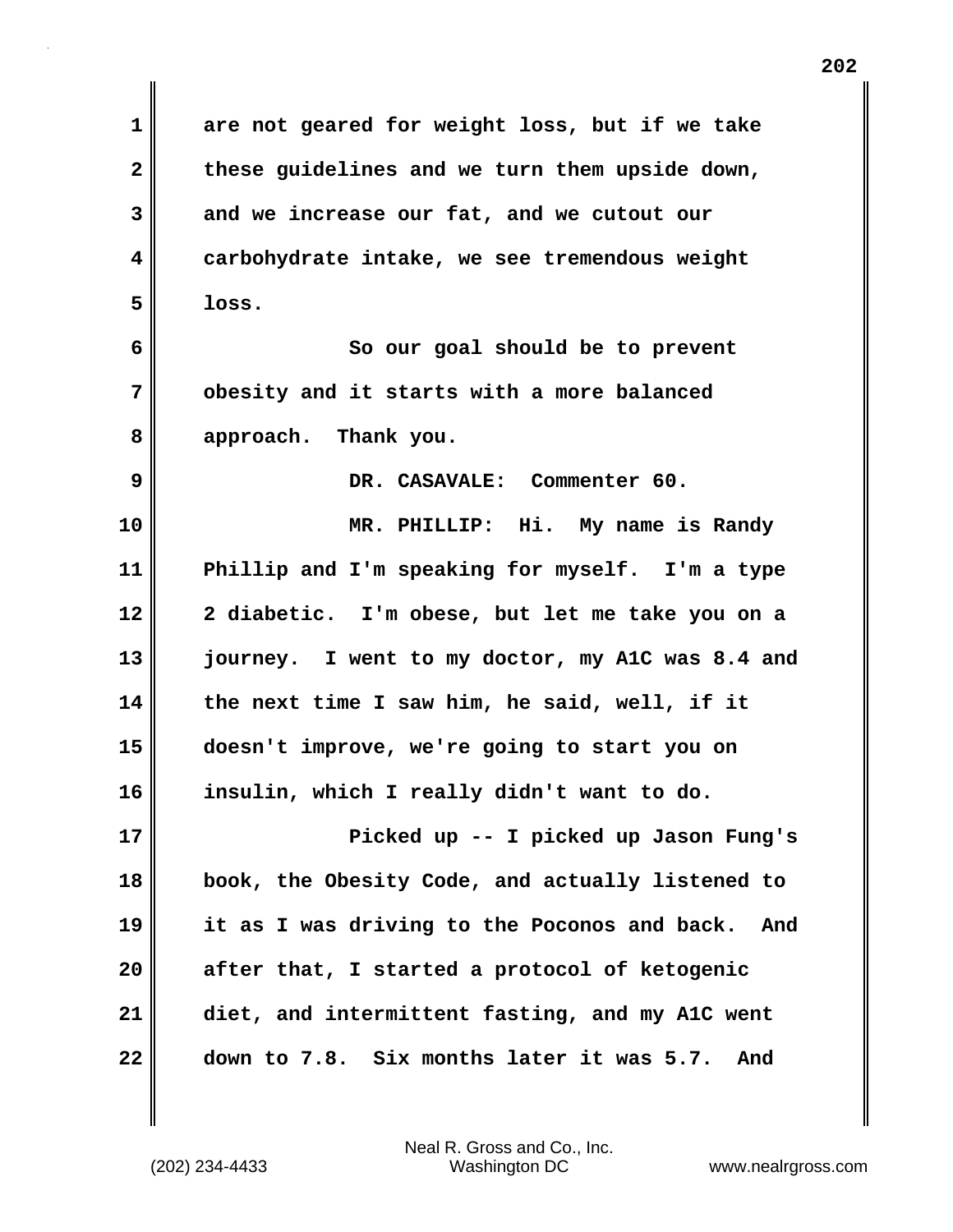**1 then six months later after that, it was 5.7 2 again.**

**3 It's really helped me. I mean, I look 4 at things like the theory of gravity. It's very 5 well understood and we don't know exactly how -- 6 what causes gravity, but we understand it to the 7 point where we can actually describe, actually, 8 how things work in the universe.**

**9 And when it comes to nutrition, I 10 think we should try to aspire to get that level 11 of understanding. I mean, there are lots of 12 theories that I think we really should go out and 13 start questioning, like the cholesterol lipid 14 hypothesis, the calories in, calories out model.**

**15 I mean, Jason Fung is -- talks more 16 based on a hormonal model and I think it's a lot 17 more useful to me than doing calories in, 18 calories out, and also, the hormonal model 2 19 compartment model that Jason Fung has talked 20 about, actually explains the problems with the 21 calorie in and calorie out model.**

**22 What I'd like to do is, I'd like to**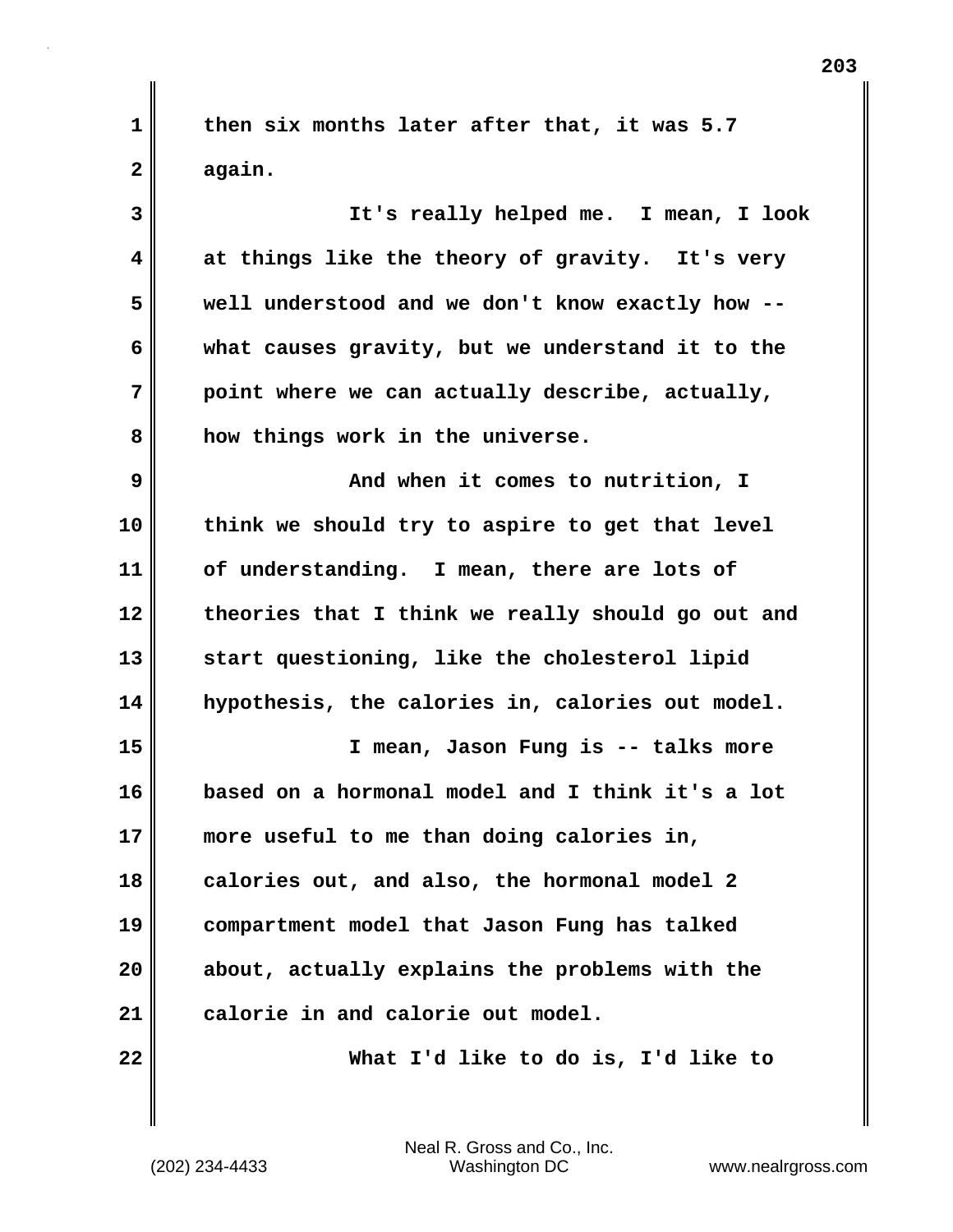| 1            | ask you to really think about all the theories    |
|--------------|---------------------------------------------------|
| $\mathbf{2}$ | that you're basing the Dietary Guidelines on and  |
| 3            | really consider, like, what is the current        |
| 4            | science out there?                                |
| 5            | I mean, what exactly are the current              |
| 6            | theories and start questioning them. Start        |
| 7            | really evaluating the science behind it. I mean,  |
| 8            | look in terms of like, observational studies      |
| 9            | really provide correlation, but they really don't |
| 10           | provide any causation.                            |
| 11           | And I could sit here and list crazy               |
| 12           | correlations you have that are completely         |
| 13           | meaningless, like -- excuse me, but that's what   |
| 14           | I'm concerned about, but thank you for your time  |
| 15           | and I hope you take this in the appropriate       |
| 16           | Thank you.<br>light.                              |
| 17           | DR. CASAVALE:<br>Thank you. Commenter             |
| 18           | 61.                                               |
| 19           | MR. COX: Good morning. I'm John Cox               |
| 20           | with the Soyfoods Association of North America.   |
| 21           | Our member companies suggest that the committee   |
| 22           | consider recent developments in three areas.      |
|              |                                                   |

 $\mathbf{I}$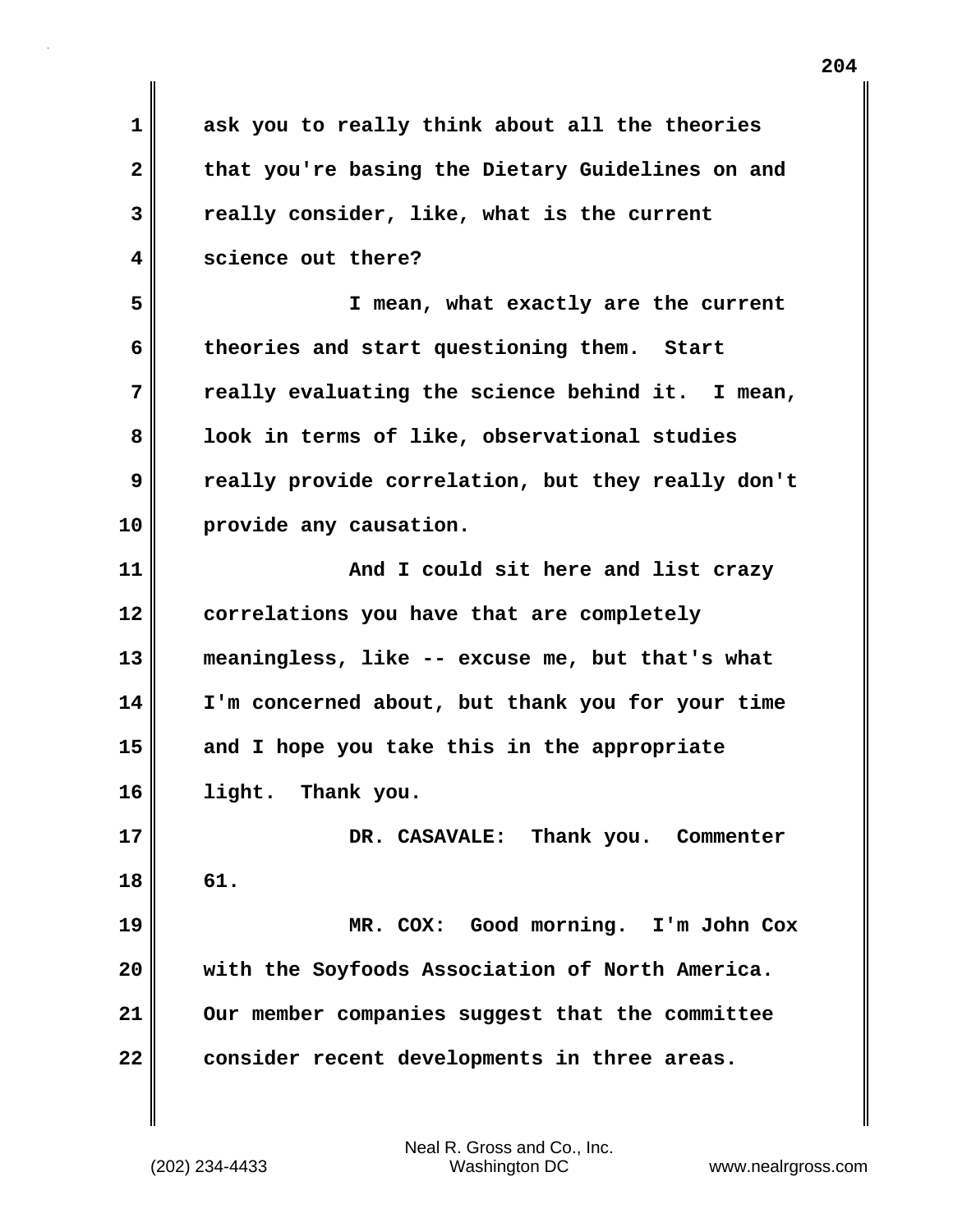| $\mathbf 1$  | Number one, increasing consumer                     |
|--------------|-----------------------------------------------------|
| $\mathbf{2}$ | interests in plant-based foods and unique role of   |
| 3            | soy as a high-quality plant-based source of         |
| 4            | protein. Number two, data supporting soy milk as    |
| 5            | the best alternative for cow's milk.<br>And         |
| 6            | finally, the opportunity to encourage greater       |
| 7            | consumption of soy protein for its heart health     |
| 8            | benefits.                                           |
| 9            | First, soy and increasing interests in              |
| 10           | plant-based foods. Evidence is mounting             |
| 11           | supporting the health and environmental benefits    |
| 12           | of plant-centric diets. The U.S. Government can     |
| 13           | join other leading global organizations in          |
| 14           | encouraging increased consumption of plant-based    |
| 15           | foods that can positively impact consumer health    |
| 16           | and the planet.                                     |
| 17           | Soy foods play an important role in                 |
| 18           | helping consumers embrace plant-based eating in a   |
| 19           | way that is nutritious and provides variety.<br>Soy |
| 20           | is unique among plant-based proteins because of     |
| 21           | its protein quality and extensively studied         |
| 22           | health benefits.                                    |

 $\mathbf{I}$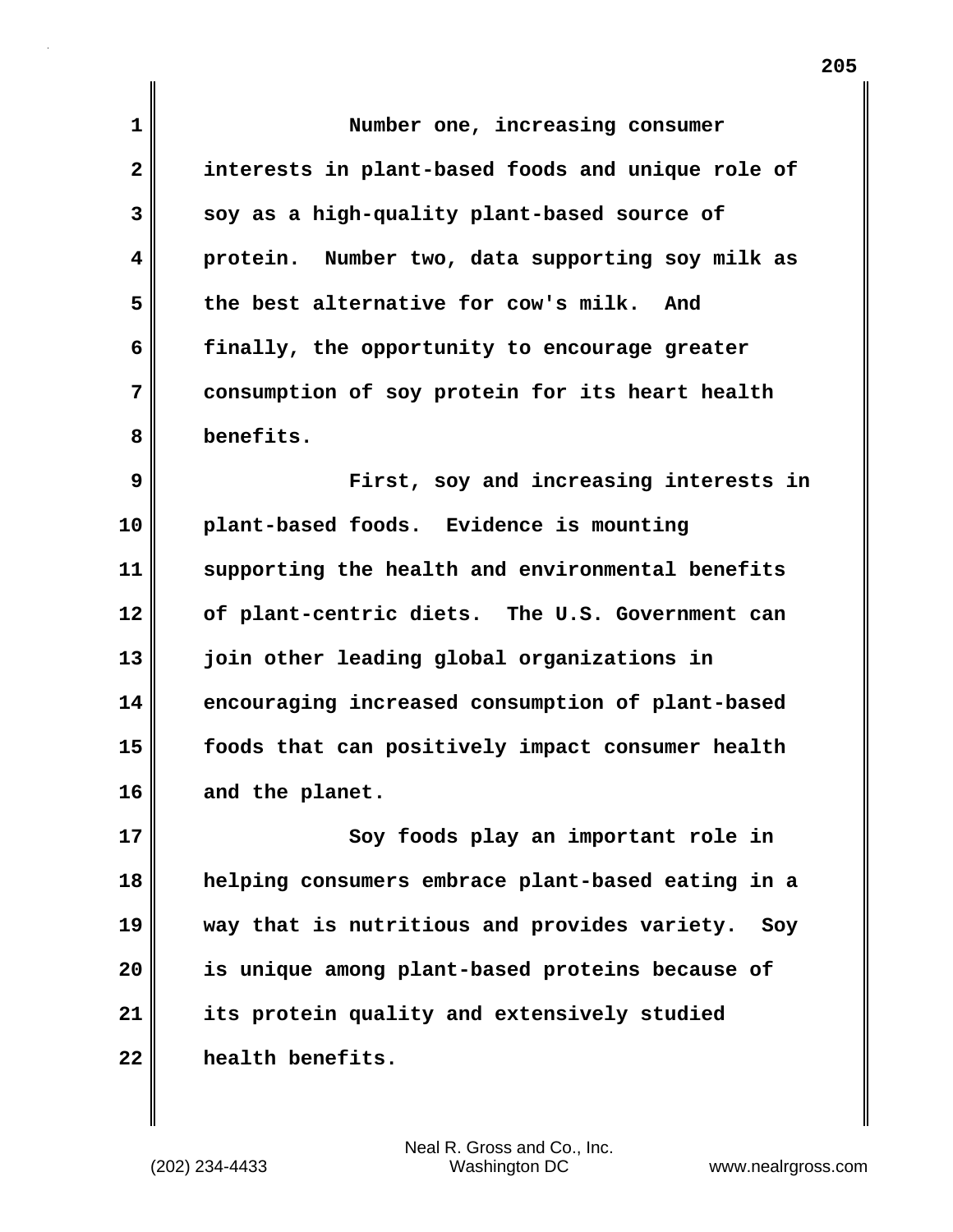| 1              | Soy protein is a high-quality source              |
|----------------|---------------------------------------------------|
| $\overline{2}$ | of protein comparable in protein quality to milk, |
| 3              | meat, and egg protein, making it unique among     |
| 4              | plant proteins.                                   |
| 5              | The versatility of soy contributes                |
| 6              | lean protein to many nutritious and tasty meals,  |
| 7              | snacks, and beverages. Our second point is that   |
| 8              | soy milk is the best alternative for replacing    |
| 9              | cow's milk. Americans are also increasingly       |
| 10             | interested in plant-based non-dairy milks.        |
| 11             | In a 2018 publication in the Journal              |
| 12             | of Food Science and Technology, Canadian          |
| 13             | researchers examined the nutritional attributes   |
| 14             | of a variety of plant milks and concluded that    |
| 15             | soy milk is the best alternative for replacing    |
| 16             | cow's milk in the human diet.                     |
| 17             | Almond milk, rice milk, and coconut               |
| 18             | milk each have about one gram of protein per      |
| 19             | serving, whereas, soy milk typically has about    |
| 20             | seven grams.                                      |
| 21             | There will always be a place in                   |
| 22             | American grocery stores for cow's milk, but an    |
|                |                                                   |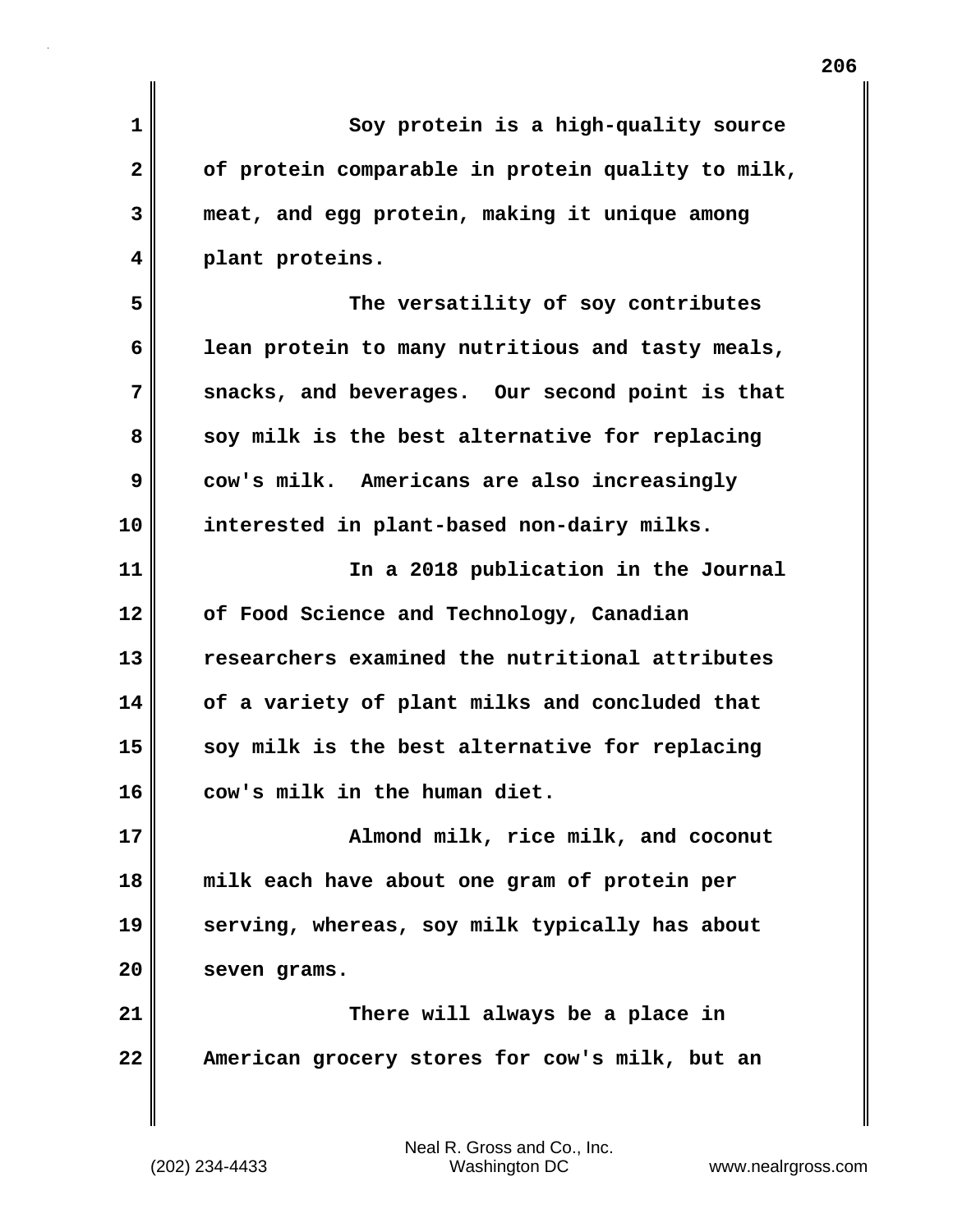**1 increasing number of consumers are turning to 2 plant-based milks for a variety of reasons. 3** And finally, soy is heart healthy. **4 There is agreement across numerous studies that 5 soy lowers cholesterol with both intrinsic and 6 extrinsic effects. The studies demonstrate that 7 soy has a positive replacement or extrinsic 8 effect when incorporated in a balanced diet, but 9 soy also has an intrinsic ability to lower 10 cholesterol. 11 The totality of evidence continues to 12 support the inclusion of 25 grams of soy protein 13 a day as part of a diet low in saturated fat and 14 cholesterol to reduce the risk of heart disease. 15 In closing, there's opportunity 16 through the Guidelines to help consumers make 17 better dietary choices that can positively impact 18 personal health and the environment. 19 We hope that the committee will use 20 your important platform to help Americans 21 understand that soy is the preferred source of 22 plant protein. Thank you.**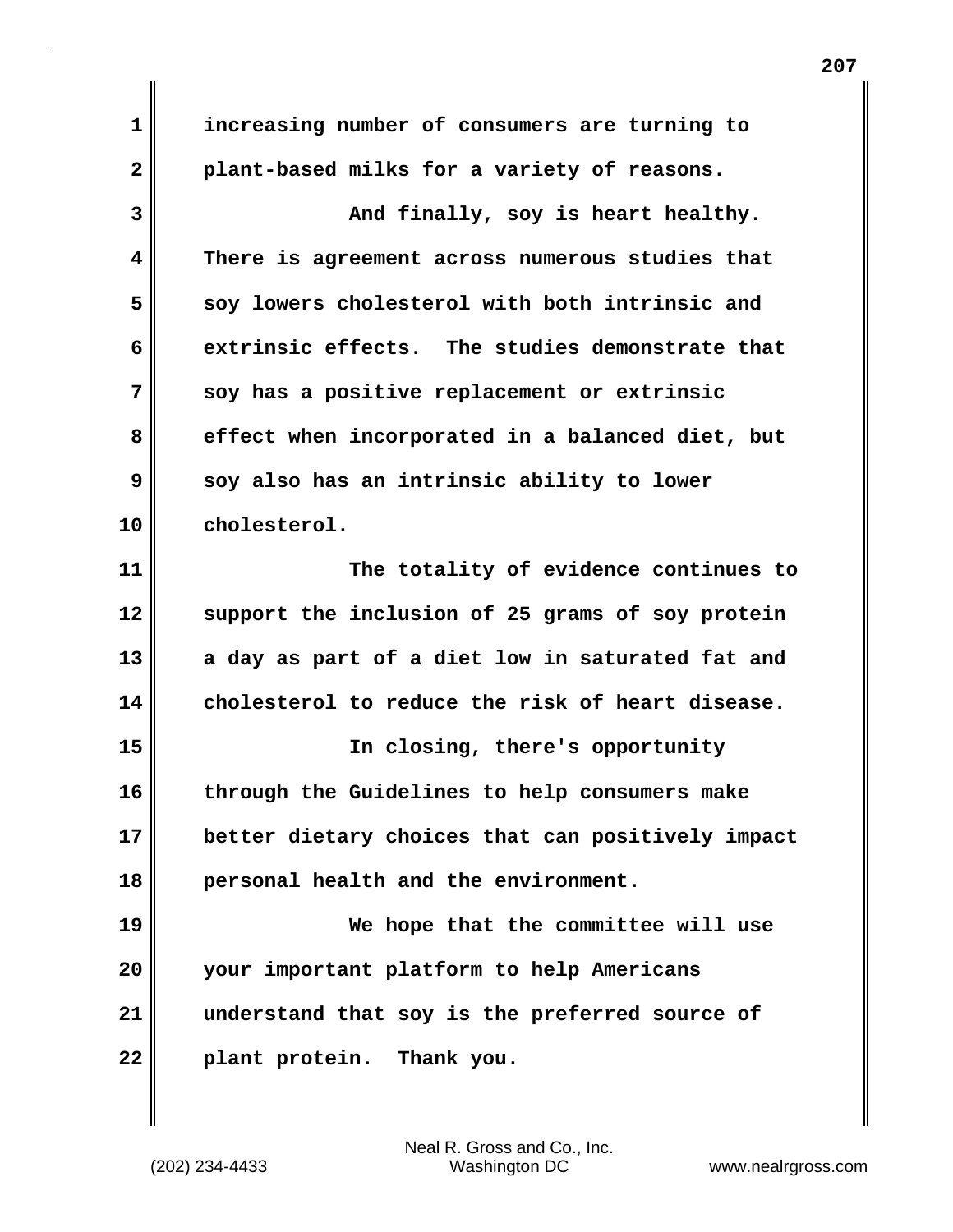| $\mathbf 1$             | DR. CASAVALE: Commenter 62.                       |
|-------------------------|---------------------------------------------------|
| $\overline{\mathbf{2}}$ | DR. COOPER: Good morning. Neil                    |
| 3                       | Cooper with the Southeast Permanente Medical      |
| 4                       | Group, speaking for myself. First of all, thank   |
| 5                       | you for the important work that you have pursued  |
| 6                       | on behalf of all Americans. I'm a physician and   |
| 7                       | have no financial support from the food or        |
| 8                       | nutrition industry.                               |
| 9                       | Today I represent frontline physicians            |
| 10                      | who deal with the epidemic of chronic disease     |
| 11                      | every day. Lifestyle disease accounts for 81      |
| 12                      | percent of hospital admissions, 91 percent of all |
| 13                      | prescriptions, and 76 percent of all physician    |
| 14                      | visits.                                           |
| 15                      | Chronic diseases are responsible for              |
| 16                      | 70 percent of deaths in the U.S. I'm here today,  |
| 17                      | not to point to the scientific papers that you    |
| 18                      | are already reviewing, I'm here to simply testify |
| 19                      | that when patients eat more plants and less       |
| 20                      | animals, there's an absolute decrease in          |
| 21                      | morbidity and a frontline win against the chronic |
| 22                      | disease battle.                                   |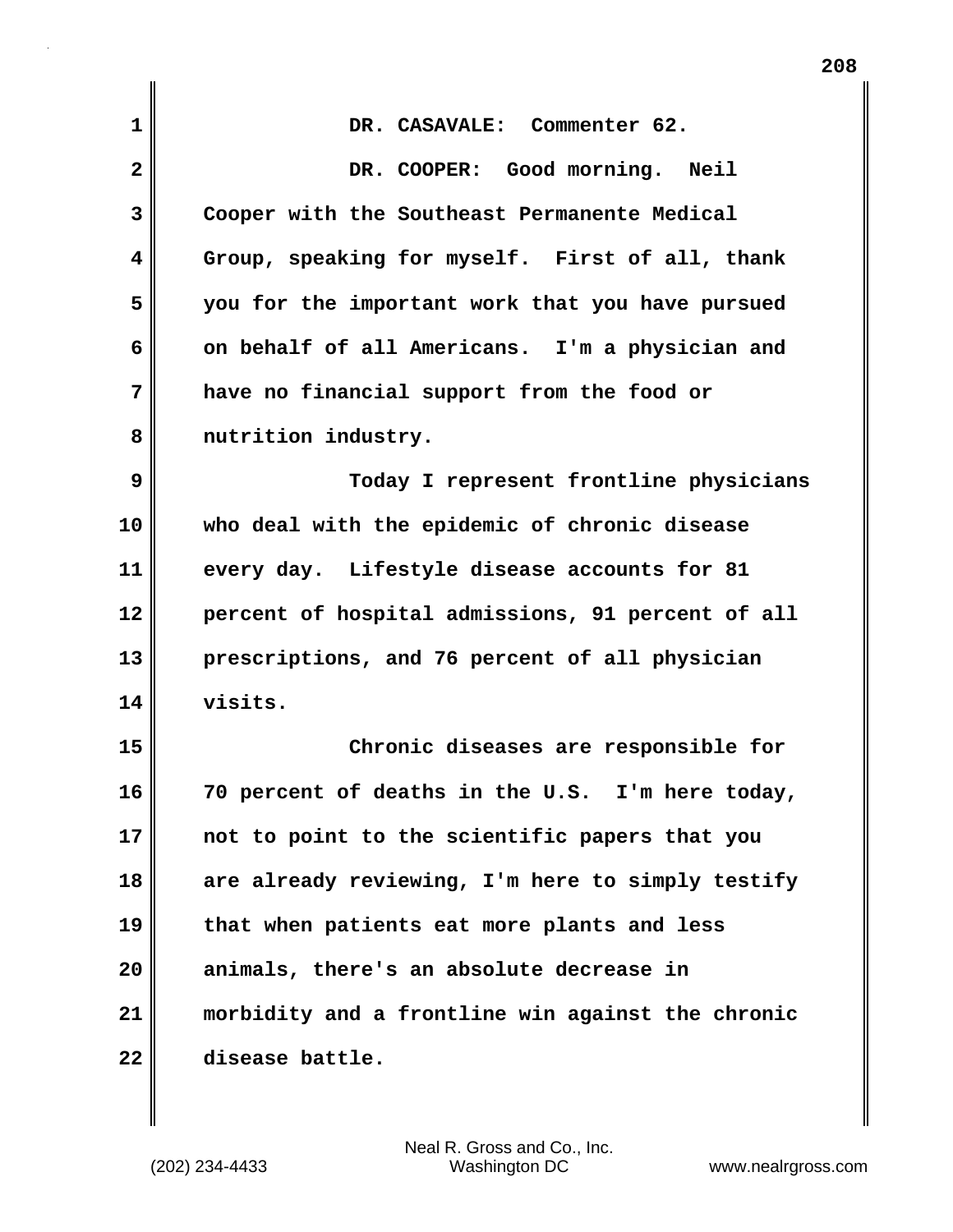| 1  | As a certified lifestyle medicine                 |
|----|---------------------------------------------------|
| 2  | physician, I have the opportunity to work with    |
| 3  | patients making dietary transitions to a whole    |
| 4  | food plant-based diet.                            |
| 5  | I work with a large medical group                 |
| 6  | practice helping institute plant-based wellness   |
| 7  | challenges for hundreds of providers and support  |
| 8  | staff.                                            |
| 9  | I witness a patient with multiple                 |
| 10 | sclerosis, whose white matter plaques completely  |
| 11 | resolved after six months on a plant-based diet.  |
| 12 | I have seen the patient with refractory psoriasis |
| 13 | clear their skin completely after 21 days of a    |
| 14 | whole food plant-based diet.                      |
| 15 | have seen the patient whose<br>I.                 |
| 16 | rheumatoid symptoms resolved after instituting a  |
| 17 | plant-based diet. And the patient whose total     |
| 18 | cholesterol dropped from 300 to 180 in 21 days of |
| 19 | a plant-based diet.                               |
| 20 | After my own myocardial infarction, I             |
| 21 | converted to a whole food plant-based diet and    |
| 22 | have personally experienced the benefits,         |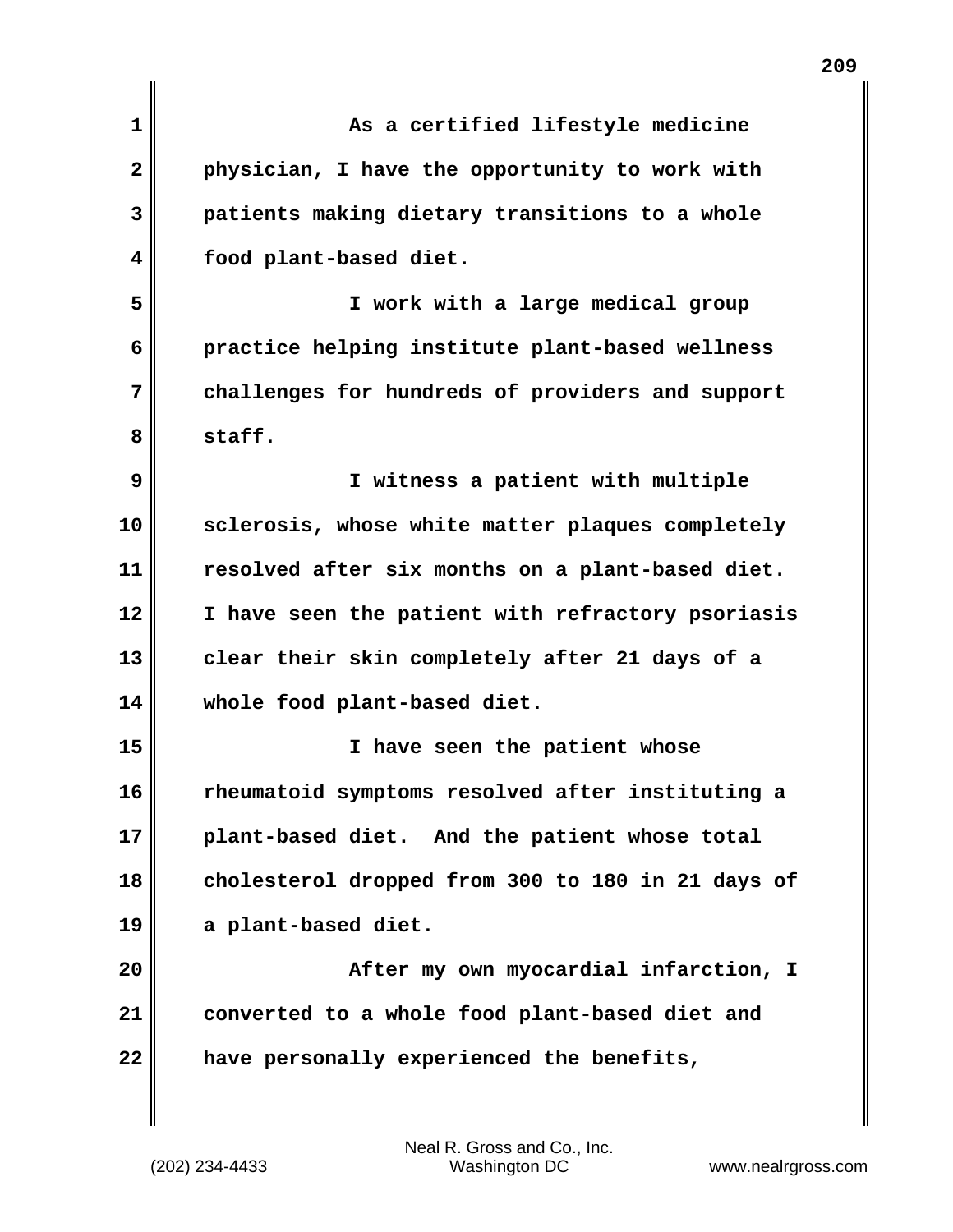**1 normalization of all inflammatory biomarkers, no 2 medication requirement, and feeling more 3 energetic than ever.**

**4 Healthcare providers today are better 5 educated about the importance or prescribing a 6 proper dietary pattern, but the plethora of 7 opinions regarding what constitutes a healthy 8 diet is confusing and often contradictory. We 9 need strong guidelines.**

**10 Using the current science that 11 rigorously review, do not hesitate, do not 12 hesitate, to set the Dietary Guideline bar at a 13 high level, more plant-based, and less processed 14 and animal foods.**

**15 The argument that vegetarian dietary 16 patterns are not practical for Americans is 17 illogical and paternalistic. No one wants to be 18 sick. When sick patients are given proper 19 information and Dietary Guidelines, the majority 20 make a change.**

**21 As you review the preponderance of 22 evidence demonstrating that a diet rich in**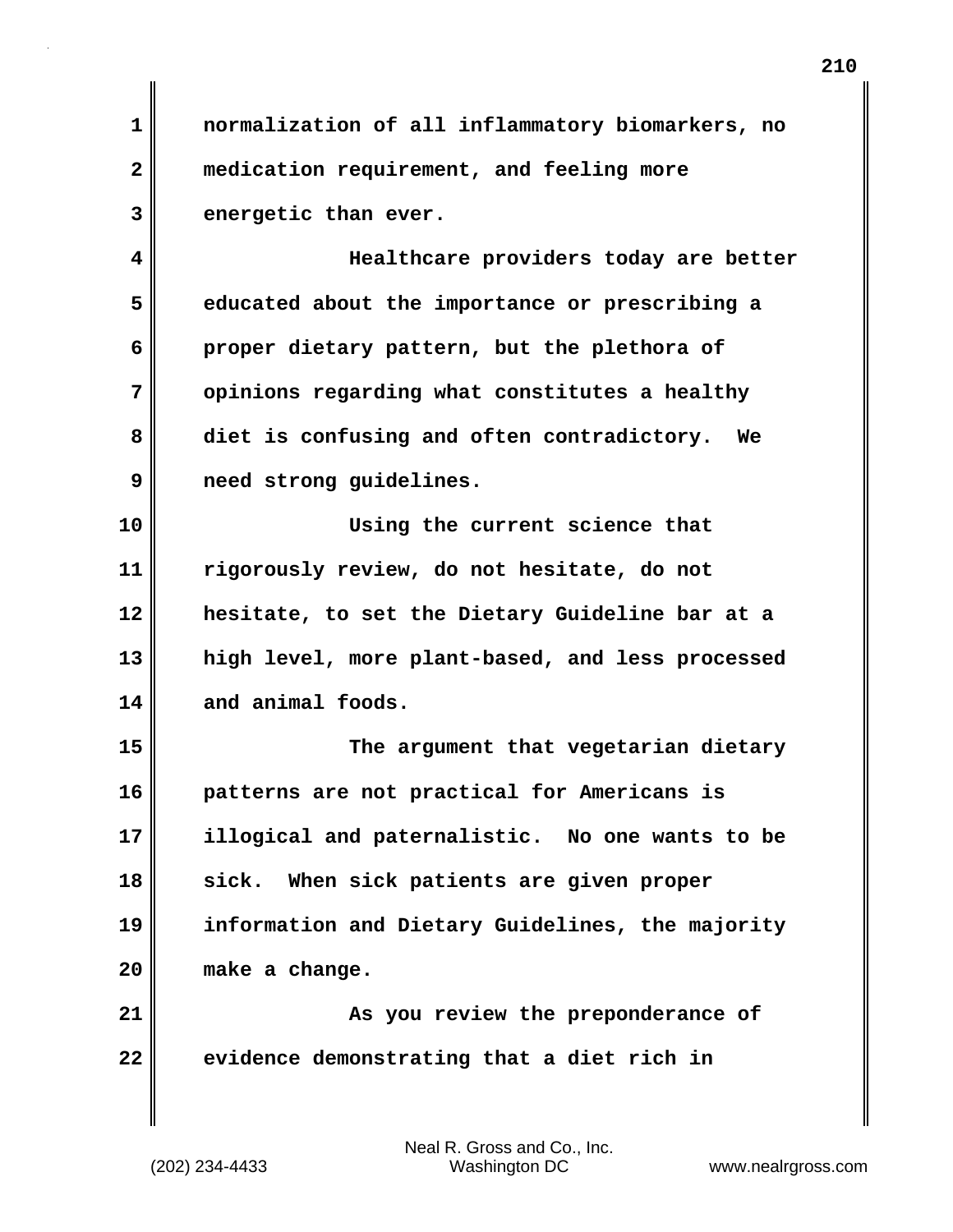| 1                       | fruits, vegetables, whole grains, pulses, nuts,  |
|-------------------------|--------------------------------------------------|
| $\overline{\mathbf{2}}$ | and seeds, confers population health benefits,   |
| 3                       | please remember that the science translates to   |
| 4                       | successful health outcomes on a one-to-one       |
| 5                       | frontline experience every day. Thank you.       |
| 6                       | DR. CASAVALE: Thank you. I believe               |
| 7                       | commenter 63 is not present, so we'll move on to |
| 8                       | commenter 64.                                    |
| 9                       | DR. HALLBERG: Hello. My name is Dr.              |
| 10                      | Sarah Hallberg and I work for Indiana University |
| 11                      | Health, and Virta Health, and I am pleased to be |
| 12                      | here today.                                      |
| 13                      | I have worked in the obesity field for           |
| 14                      | almost 25 years. I want to start out with a      |
| 15                      | really critical issue that as discussed          |
| 16                      | yesterday, which is that a low-carbohydrate diet |
| 17                      | may potentially be defined as less than 45       |
| 18                      | percent of calories from carbohydrates.          |
| 19                      | Let me be very clear, as one of the              |
| 20                      | foremost experts in this field, that is not a    |
| 21                      | low-carbohydrate diet. The scientific literature |
| 22                      | strongly suggests that there are no advantage to |

 $\mathbf{I}$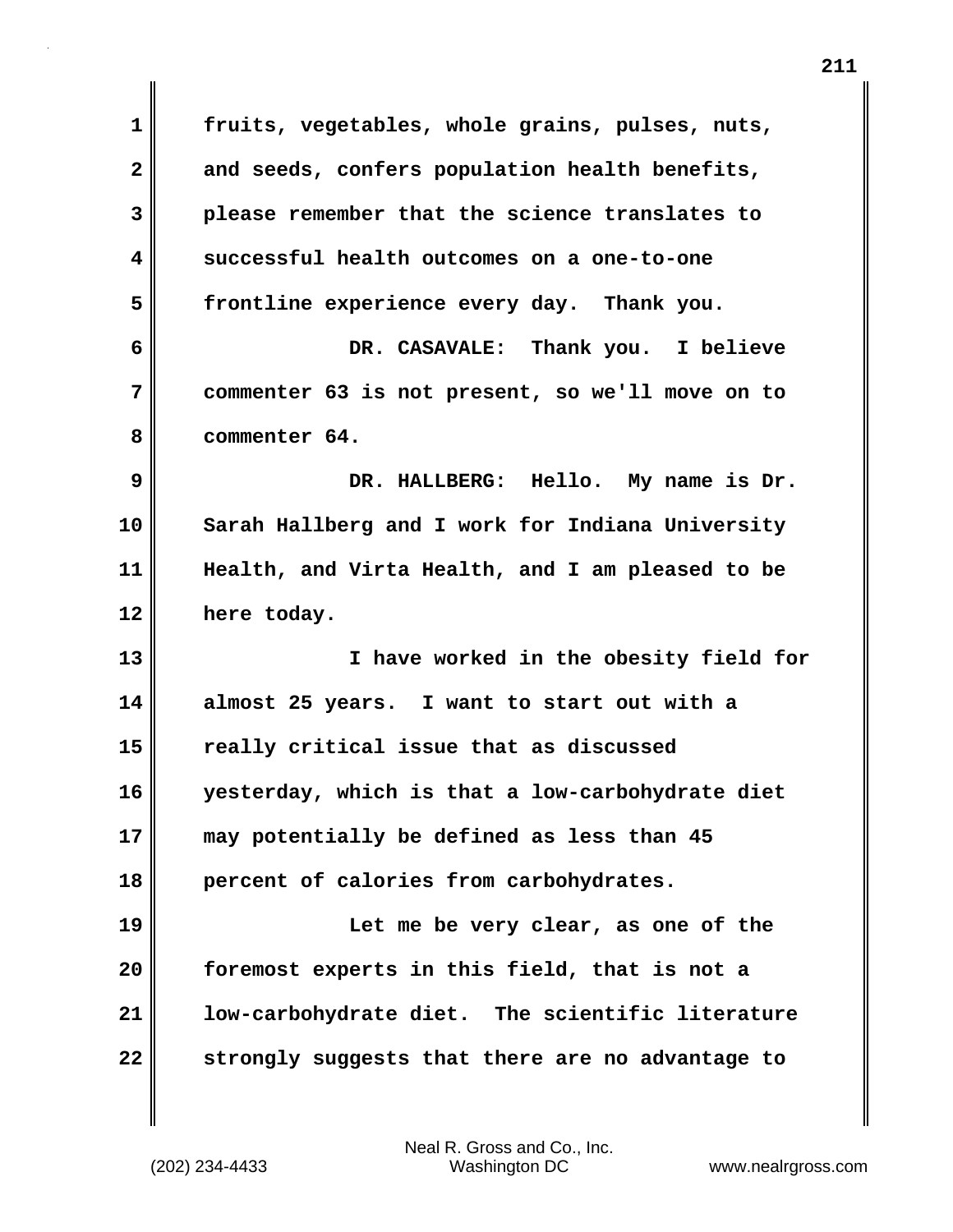| 1  | that degree of carbohydrate restriction in either |
|----|---------------------------------------------------|
| 2  | keeping people well or restoring health.          |
| 3  | A low-carbohydrate diet is under 30               |
| 4  | percent of calories from carbohydrates and the    |
| 5  | best results in metabolic disease and obesity is  |
| 6  | with a very low carbohydrate intake, which is     |
| 7  | under 50 grams of carbohydrates a day, or around  |
| 8  | 10 percent of calories.                           |
| 9  | I worked for years as an internal                 |
| 10 | medicine physician in primary care, and I         |
| 11 | instructed my patients to follow the Dietary      |
| 12 | Guidelines. My patients brought back their food   |
| 13 | records, talked of their new exercise programs,   |
| 14 | and got sicker and more obese.                    |
| 15 | I got more despondent as a provider.              |
| 16 | I was not helping them at all. Then I spent a     |
| 17 | year scouring the scientific literature on how I  |
| 18 | was going to solve the unsolvable problem.        |
| 19 | I discovered a low-carb eating pattern            |
| 20 | and the hardest thing for me to do was make peace |
| 21 | with the fact that despite my best intentions, I  |
| 22 | had previously been making my patients worse, not |

 $\mathbf{I}$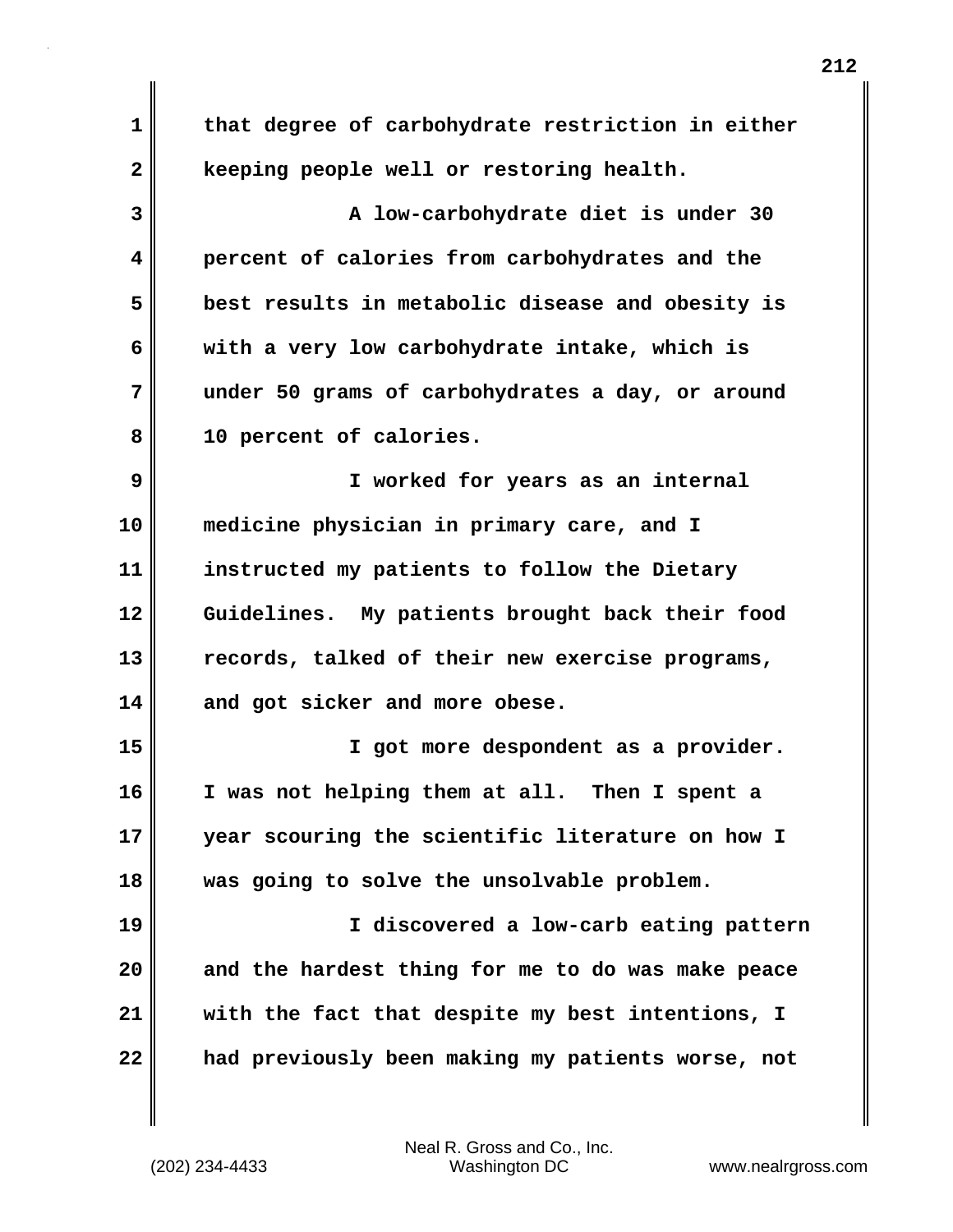1 **better, with my advice.** 

| $\overline{2}$ | I founded the obesity program at                 |
|----------------|--------------------------------------------------|
| 3              | Indiana University Health Arnett as a            |
| 4              | low-carbohydrate program almost a decade ago.    |
| 5              | The results we saw were almost unbelievable.     |
| 6              | People losing weight, regaining their health,    |
| 7              | reversing hypertension, fatty liver disease,     |
| 8              | lipid disorders, and type 2 diabetes.            |
| 9              | I am now the P.I. on the largest and             |
| 10             | longest controlled clinical trial ever, to look  |
| 11             | at very low-carbohydrate nutrition interventions |
| 12             | for type 2 diabetes and here are our results.    |
| 13             | At one year, 60 percent of the 262               |
| 14             | intervention patients had reversed their         |
| 15             | diagnosis of type 2 diabetes. At two years, this |
| 16             | number remained at 54 percent and our patients   |
| 17             | have lost an average of 12 percent of their body |
| 18             | weight; an average of 30 pounds, while improving |
| 19             | their 10-year cardiovascular risk score.         |
| 20             | Let me repeat, 54 percent of patients            |
| 21             | with a diagnosis of type 2 diabetes had reversed |
| 22             | out of this disease. Compare this with the       |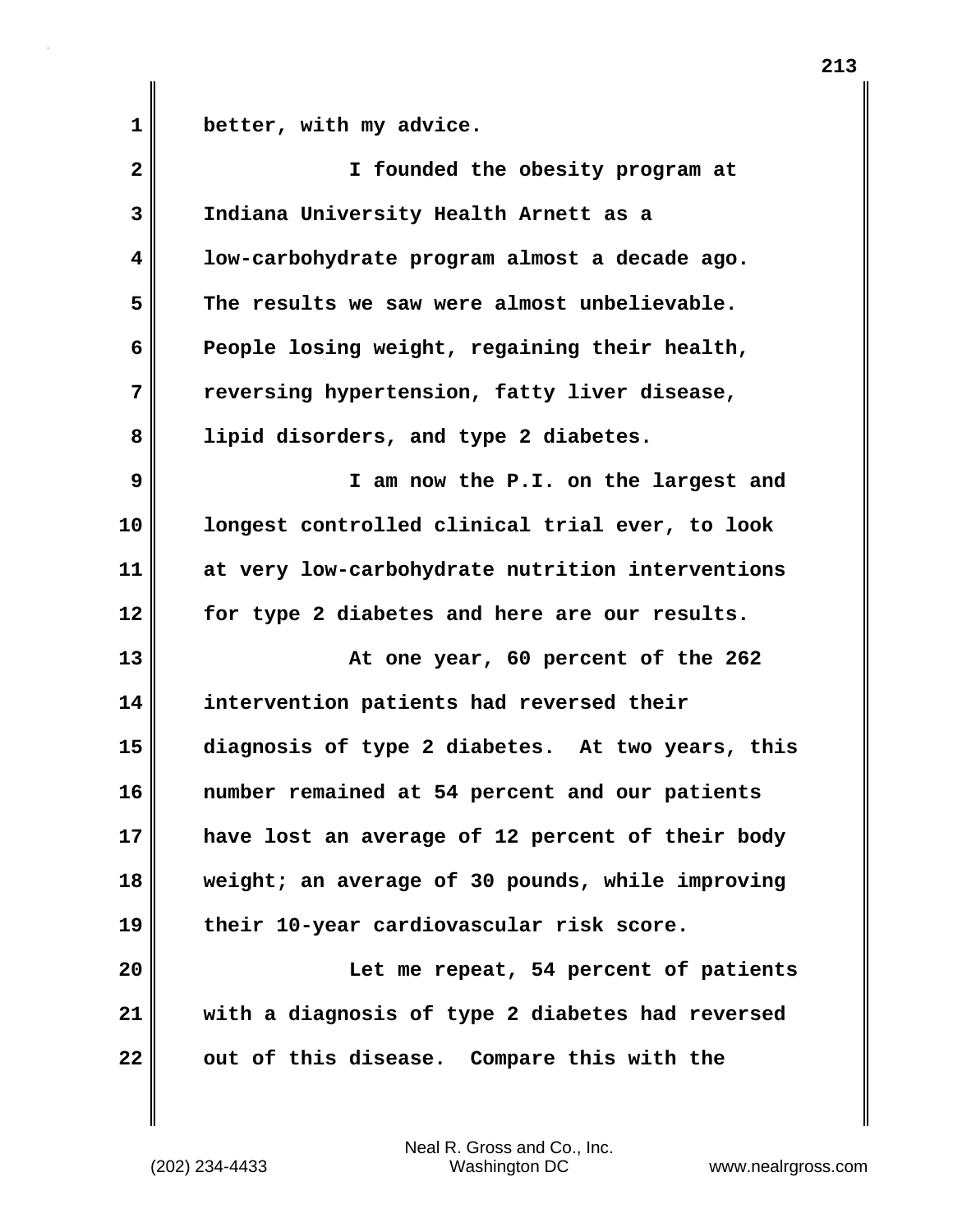**1 Women's Health Initiative, which tested the 2 Dietary Guidelines and found that they did 3 nothing to prevent diabetes, or cardiovascular 4 disease risk reduction, and resulted in less than 5 five pounds of weight loss at a year. 6 I think it is very important to review 7 the enormous body of clinical trial evidence for 8 a low-carbohydrate eating pattern in obesity and 9 early metabolic disease. 10** Did you know that a very **11 low-carbohydrate eating pattern does not change 12 plasma-saturated fat, yet, a high-carbohydrate 13 diet increases it? 14 DR. CASAVALE: Thank you for your 15 comments. We need to move on. 16 DR. HALLBERG: This is one of a number 17 of studies that cannot be ignored. 18 DR. CASAVALE: Commenter 65. 19 DR. LEAR: Good morning. I am Albert 20 Lear, director of science and research for the 21 International Bottle Water Association, known as 22 IBWA. IBWA represents all segments of the bottle**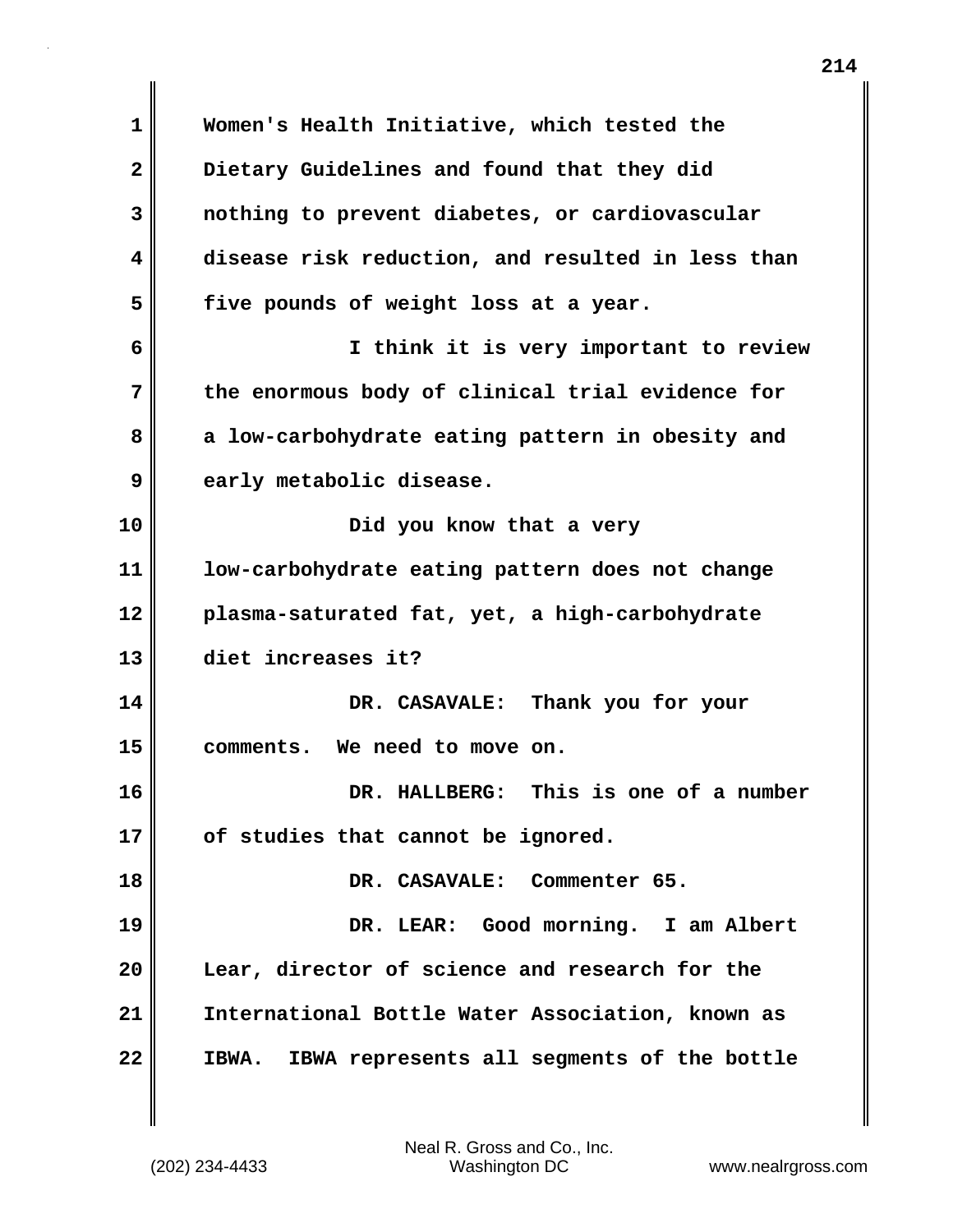| $\mathbf 1$  | water industry, including spring, artesian,           |
|--------------|-------------------------------------------------------|
| $\mathbf{2}$ | mineral, sparkling, and purified bottled waters.      |
| 3            | Founded in 1958, IBWA members                         |
| 4            | companies include domestic and international          |
| 5            | bottlers, distributors, and suppliers.<br><b>IBWA</b> |
| 6            | represents small, medium, and large companies,        |
| 7            | including many family-owned businesses.               |
| 8            | Water, including tap, filtered, and                   |
| 9            | bottled, plays a vital role in supporting             |
| 10           | nutritional health. IBWA applauds the 2015            |
| 11           | Dietary Guidelines for recognizing the importance     |
| 12           | of water in a healthy diet.                           |
| 13           | Inclusion of all beverages, including                 |
| 14           | water, as one of the topics to be considered by       |
| 15           | the 2020 Dietary Guidelines Advisory Committee        |
| 16           | will allow the committee to consider relevant         |
| 17           | research and information on the important             |
| 18           | contribution water has to healthy dietary             |
| 19           | patterns among all age groups.                        |
| 20           | Not only is drinking water strongly                   |
| 21           | encouraged, but health experts widely recognize       |
| 22           | water as a preferred source of hydration that         |

 $\mathbf{I}$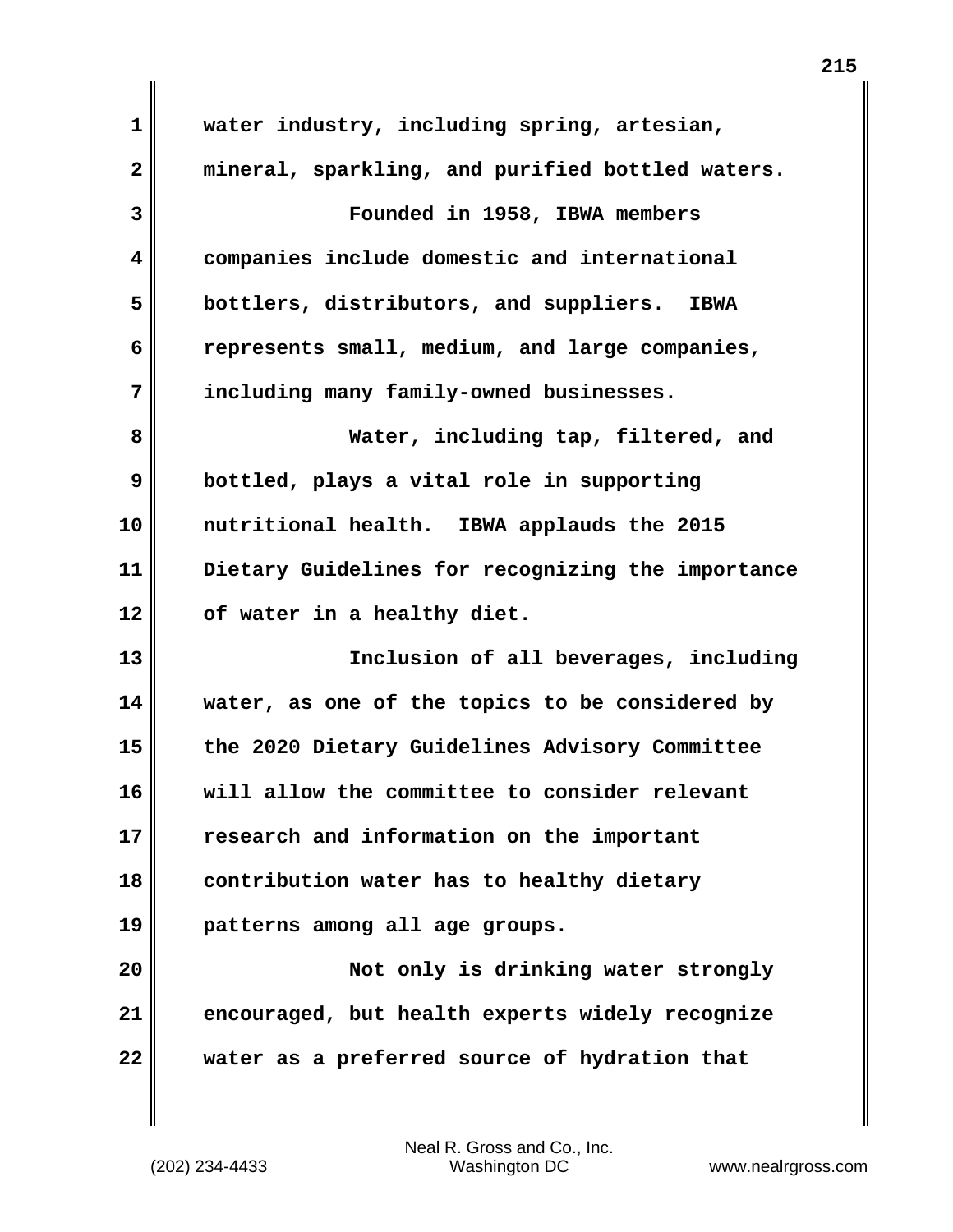**1 contributes to good health.**

**2 Scientific research shows that 3 drinking water positively influences overall 4 well-being in a number of healthy bodily 5 functions and organs.**

**6 The Centers for Disease Prevention and 7 Controls Drinking Water Fact Sheet, recommends 8 the following, adults and youth should consume 9 water every day. And points out that drinking 10 enough water every day is good for overall 11 health, as plain drinking water has zero 12 calories, it can also help with managing body 13 weight and reducing caloric intake when 14 substituted for drinks with calories, like 15 regular soda.**

**16 Drinking water can prevent 17 dehydration, a condition that can cause unclear 18 thinking, result in mood change, cause your body 19 to overheat, constipation, and kidney stones. 20 Since the 2020 Dietary Guidelines will**

**21 also focus, for the first time, on children from 22 birth to 24 months, it is important to consider**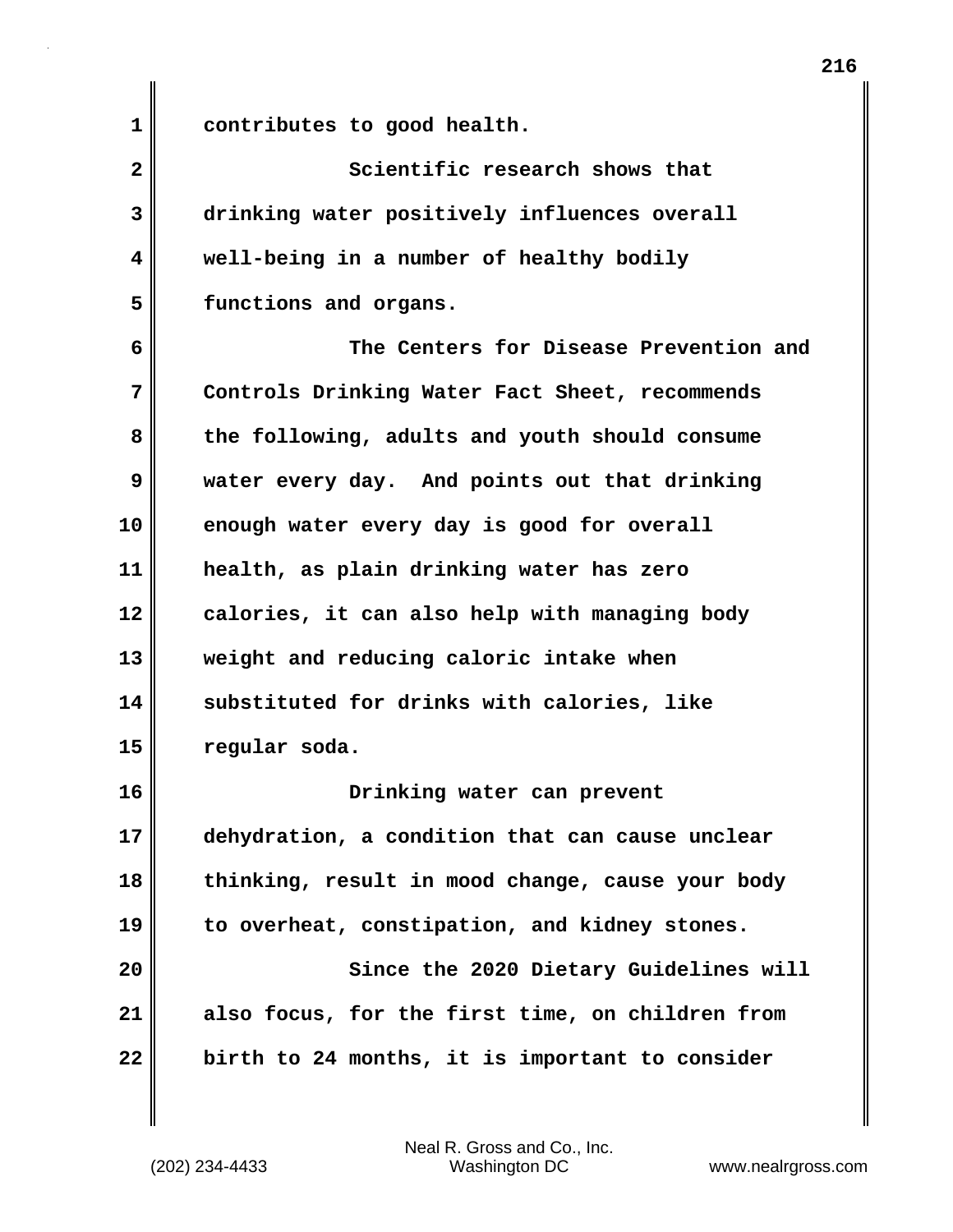**1 that the development of chronic diseases start at 2 an early age, and so do good drinking habits. 3 Breast milk or infant formula, along 4 with the introduction of water, for children 5 between six and 12 months old is consistent with 6 CDC recommendations for drinks to encourage. 7 In terms of consumer education, it is 8 worth noting that the importance of water in a 9 healthy diet is recognized by governments 10 throughout the world. Currently, 48 countries 11 promote water consumption in their nutrition 12 guidance graphics. 13 However, water is noticeably absent on 14 the most prominent educational tool that the 15 United States Government uses to promote a 16 healthy diet, the MyPlate nutritional guidance 17 graphic. 18 Water, in addition to the presence of 19 -- 20 DR. CASAVALE: Thank you for your 21 comments. 22 DR. LEAR: Thank you.**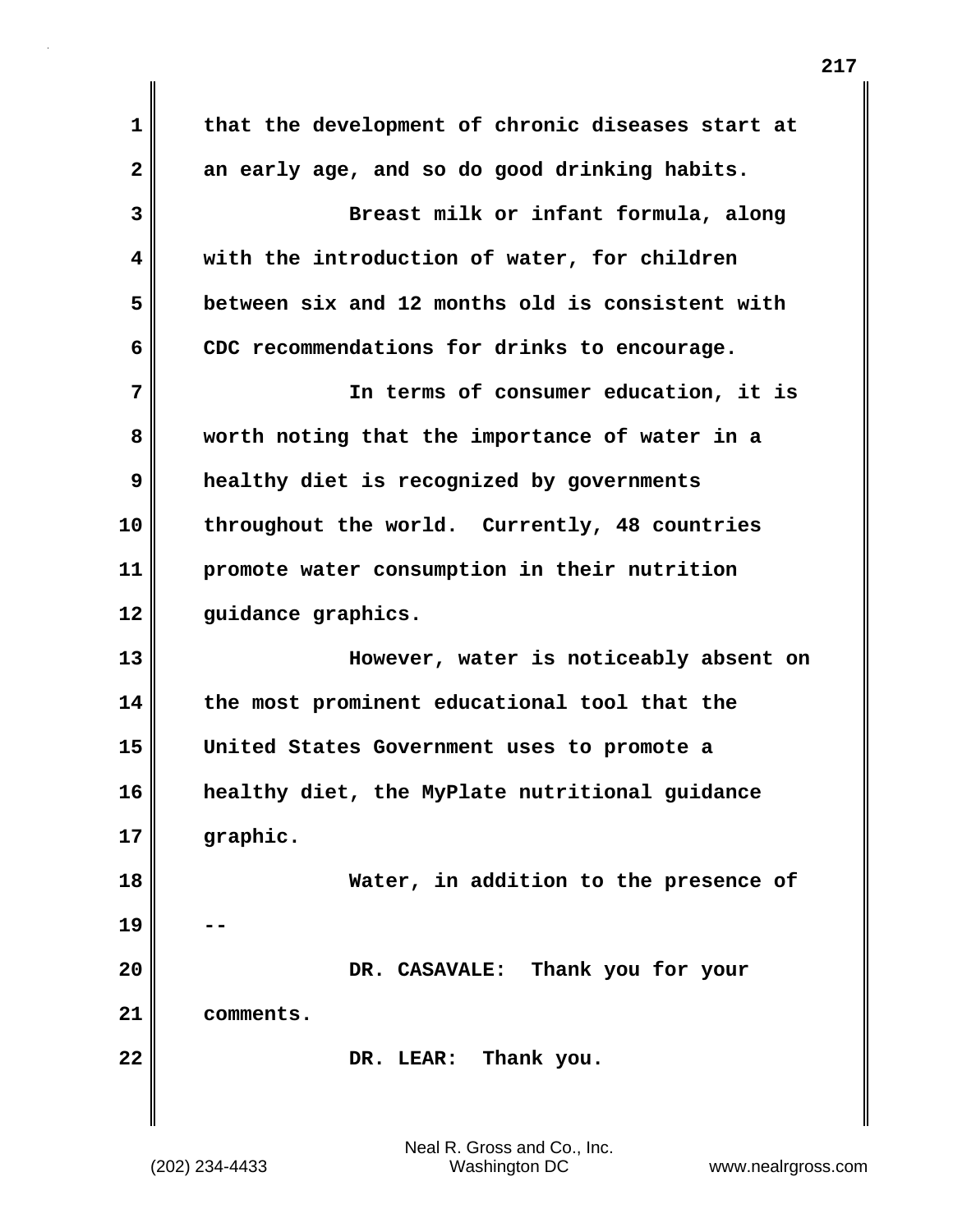| 1  | DR. CASAVALE: We need to move on.                |
|----|--------------------------------------------------|
| 2  | Commenter 66, please.                            |
| 3  | MS. BAUSCH: Hi. Thank you for                    |
| 4  | keeping eyes wide open for the last speakers.    |
| 5  | I'm Dotsie Bausch, executive director of the     |
| 6  | non-profit, Switch4Good.                         |
| 7  | As a silver medal winning Olympian, I            |
| 8  | am deeply concerned about the USDA's             |
| 9  | profit-driven recommendation that Americans      |
| 10 | consume dairy foods. And believe me, for 35      |
| 11 | years of my life, I never thought I would be     |
| 12 | standing here today.                             |
| 13 | I drank milk, I had ice cream from               |
| 14 | time to time, I ate yogurt, it all seemed        |
| 15 | harmless enough to me at the time. I mean, even  |
| 16 | the United States Olympic Committee told me that |
| 17 | I should drink cow's milk to stay strong and     |
| 18 | healthy, but it just didn't make sense to me.    |
| 19 | So I began to dig deep and look at the           |
| 20 | research on a quest to become a better athlete,  |
| 21 | and I learned how noxious it is to drink the     |
| 22 | mother's milk from another species, and I also   |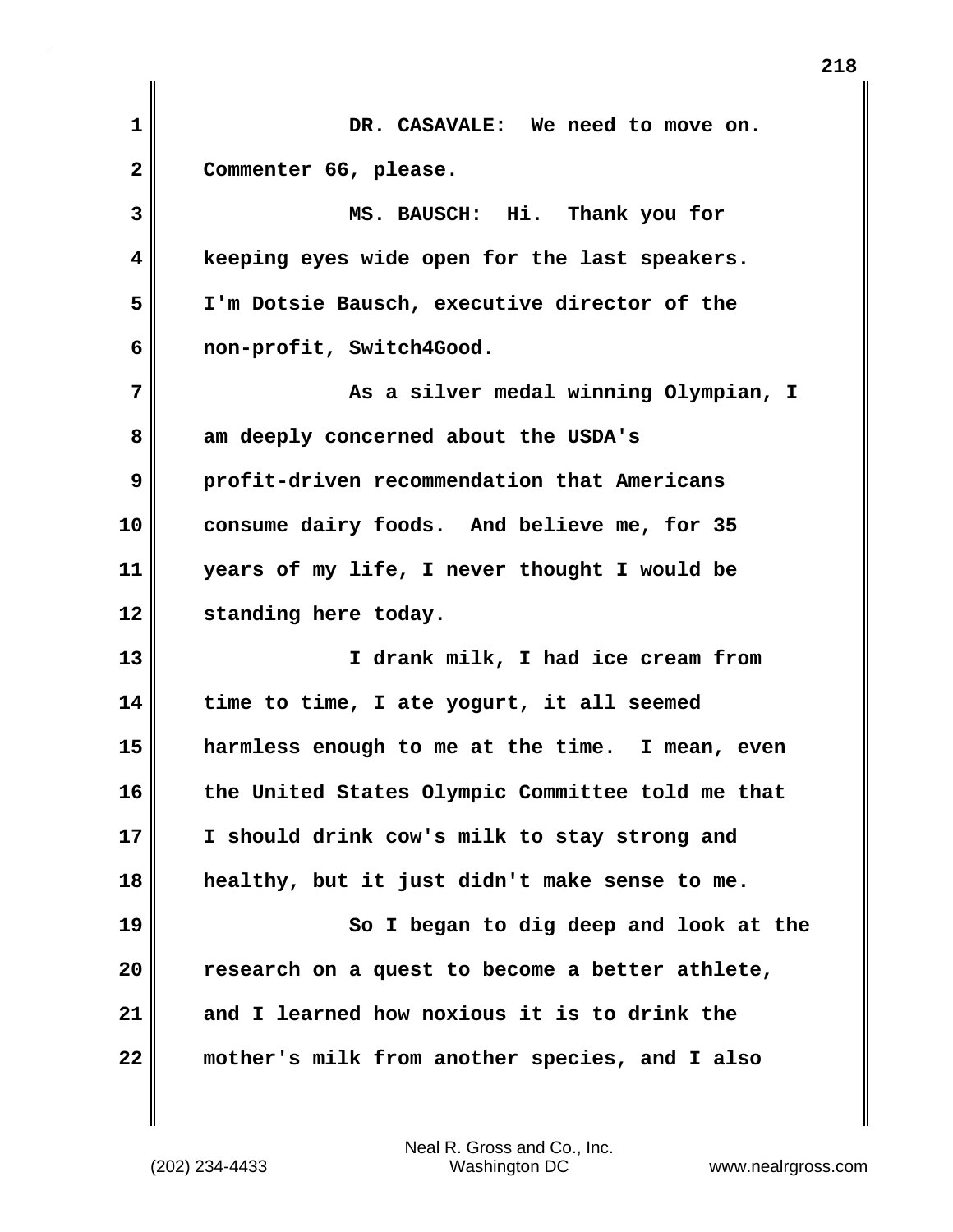**1 became saddened and a little enraged that the 2 dairy industry continued to use me and my peers 3 as pawns in their marketing schemes for profit. 4 For athletes and non-athletes alike, 5 the destructiveness of dairy is multilayered. 6 Cow's milk proteins, particularly casein, which 7 makes up 80 percent of cow's milk, had been shown 8 to increase mucous production in the gut and in 9 the respiratory tract, impaired breathing, 10 asthma, and chronic runny nose can all be 11 exacerbated by drinking cow's milk. 12 By regularly consuming dairy products 13 as a means of a recovery fuel, an athlete's acute 14 inflammation and oxidative stress can become 15 chronic, leading to prolonged recovery, muscle 16 fatigue, cell damage, and even elevate one's 17 risks of chronic diseases. 18 65 percent of the global population is 19 lactose intolerant, according the National 20 Institute of Health. This number is even higher 21 among non-White populations, such as Asians, 22 Blacks, and Hispanics, which you've all heard**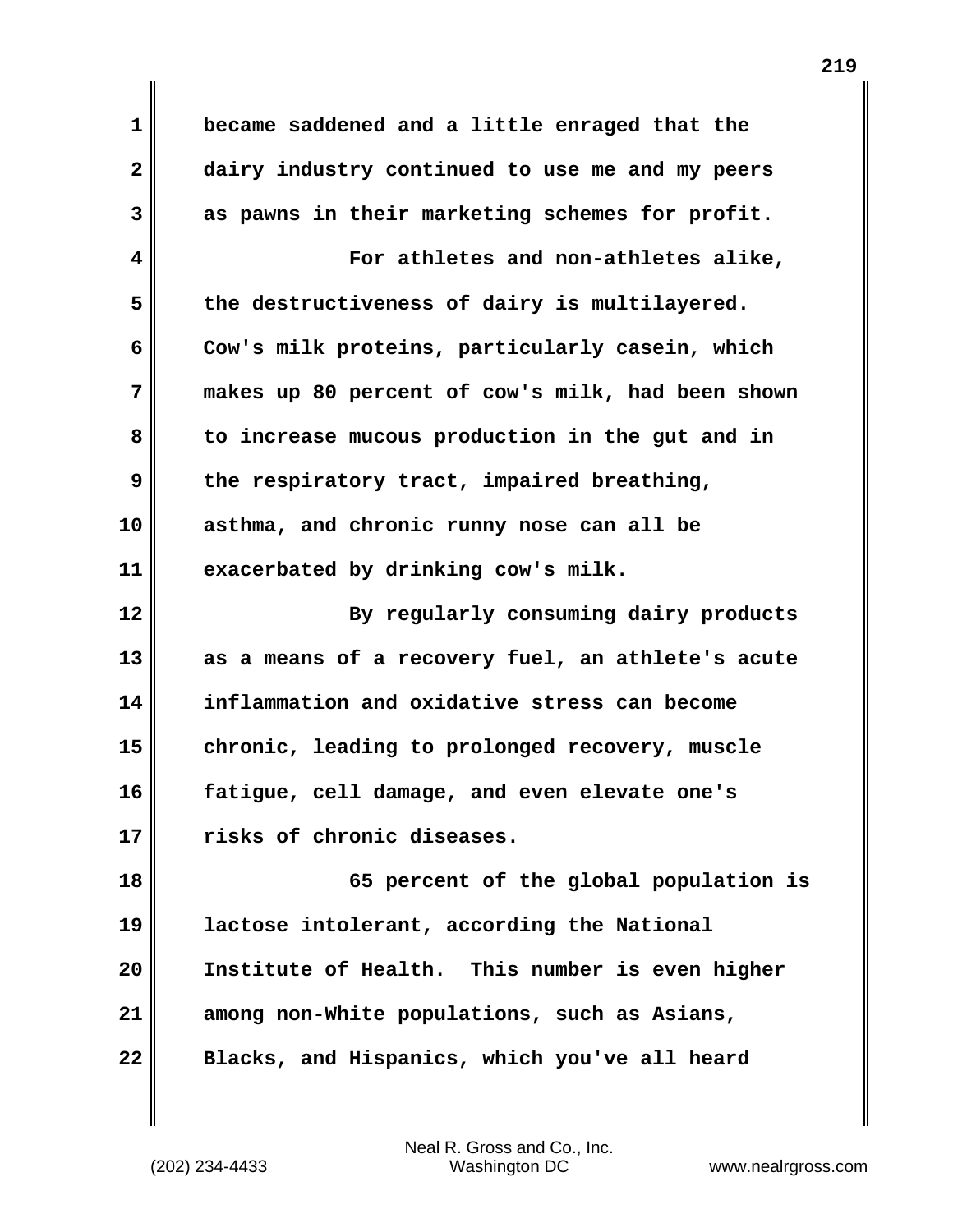1 **here** today.

| $\overline{\mathbf{2}}$ | Those who cannot effectively digest                |
|-------------------------|----------------------------------------------------|
| 3                       | the lactose in cow's milk, they experience really  |
| 4                       | painful symptoms, like abdominal pain, bloating,   |
| 5                       | gas, nausea, diarrhea, constipation, why on earth  |
| 6                       | does the USDA have a have a food category on the   |
| 7                       | Dietary Guidelines for Americans that makes over   |
| 8                       | half of us sick, uncomfortable, and unable to      |
| 9                       | breathe?                                           |
| 10                      | For the USDA to continue to put its                |
| 11                      | stamp of approval on a product that is             |
| 12                      | unnecessary and unhealthy and rooted in a highly   |
| 13                      | oppressive system is unconscionable.               |
| 14                      | We have an opportunity today to prove              |
| 15                      | that the U.S. cares about its constituents.<br>Its |
| 16                      | constituents, by the way, are your mothers, and    |
| 17                      | fathers, and daughters, and sons who have been     |
| 18                      | afflicted by type 2 diabetes and hormonal-based    |
| 19                      | cancers, like prostate, ovarian cancer, and        |
| 20                      | breast cancer, which dairy foods perpetuate.       |
| 21                      | I stand up here today as one of your               |
| 22                      | constituents. I represented the U.S. when I        |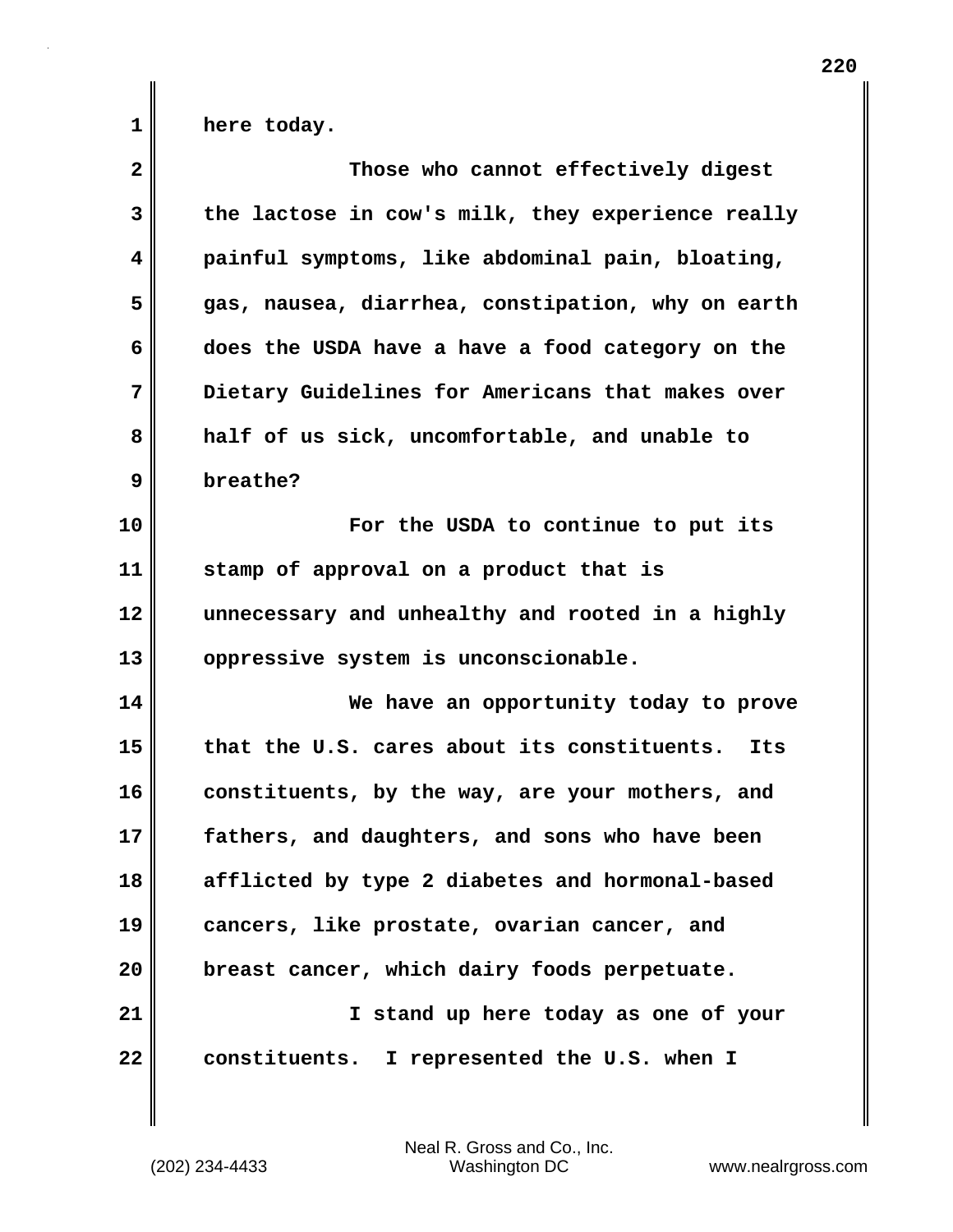**1 stood on the podium and accepted my Olympic medal 2 and now today I'm asking you to represent me, 3 using your podium, and please remove dairy as a 4 food group from the Dietary Guidelines. Thank 5 you.**

**6 DR. CASAVALE: Commenter 67.**

**7 DR. BARNETT: Ted Barnett, Rochester 8 Lifestyle Medicine Institute. I am a physician 9 from Rochester, New York where I have been 10 practicing medicine for over three decades. I'm 11 here to make the case that the next Dietary 12 Guidelines should acknowledge that most of the 13 suffering and cost associated with our current 14 epidemic of chronic disease could be eliminated 15 if we all adopted a whole food plant-based diet.**

**16 Twenty eight years ago, like any good 17 parents, my wife and I decided to perform an 18 experiment on our children. We adopted a vegan 19 diet. The experiment was a success. All five of 20 us are still thriving, are kids are now young 21 adults enjoying happy and healthy lives without 22 the consumption of dairy, meat, fish, or eggs.**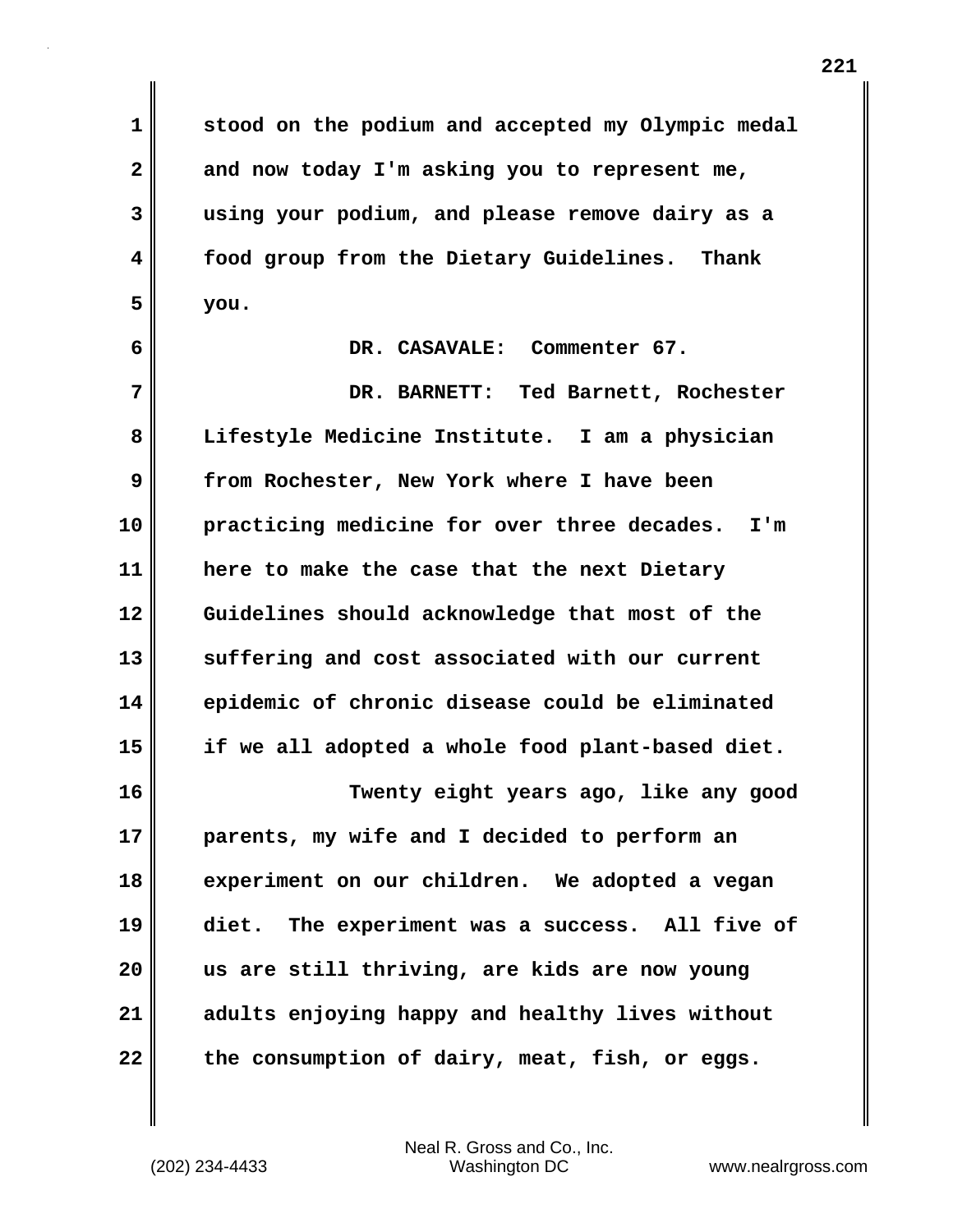| $\mathbf{1}$ | I majored in biology at Yale and was              |
|--------------|---------------------------------------------------|
| $\mathbf{2}$ | a medical student and radiology resident at       |
| 3            | Tufts. I am board-certified in diagnostic         |
| 4            | imaging as well as in vascular and interventional |
| 5            | radiology, a high-tech field utilizing            |
| 6            | image-guided procedures, such as angioplasty and  |
| 7            | stent placement.                                  |
| 8            | In addition, two years ago I took the             |
| 9            | inaugural examination of the American Board of    |
| 10           | Lifestyle Medicine and became board-certified in  |
| 11           | a new specialty of lifestyle medicine, which      |
| 12           | emphasizes, low-tech treatments and holds as one  |
| 13           | of its principles, the use of a predominantly     |
| 14           | plant-based diet to help prevent, arrest, and     |
| 15           | reverse most of the chronic conditions affecting  |
| 16           | Americans.                                        |
| 17           | With board certification in both                  |
| 18           | interventional radiology and lifestyle medicine,  |
| 19           | I am known as the high-tech doctor with low-tech  |
| 20           | solutions.                                        |
| 21           | We began the non-profit Rochester                 |
| 22           | Lifestyle Medicine Institute for the purpose of   |
|              |                                                   |
|              |                                                   |

 $\mathbf{I}$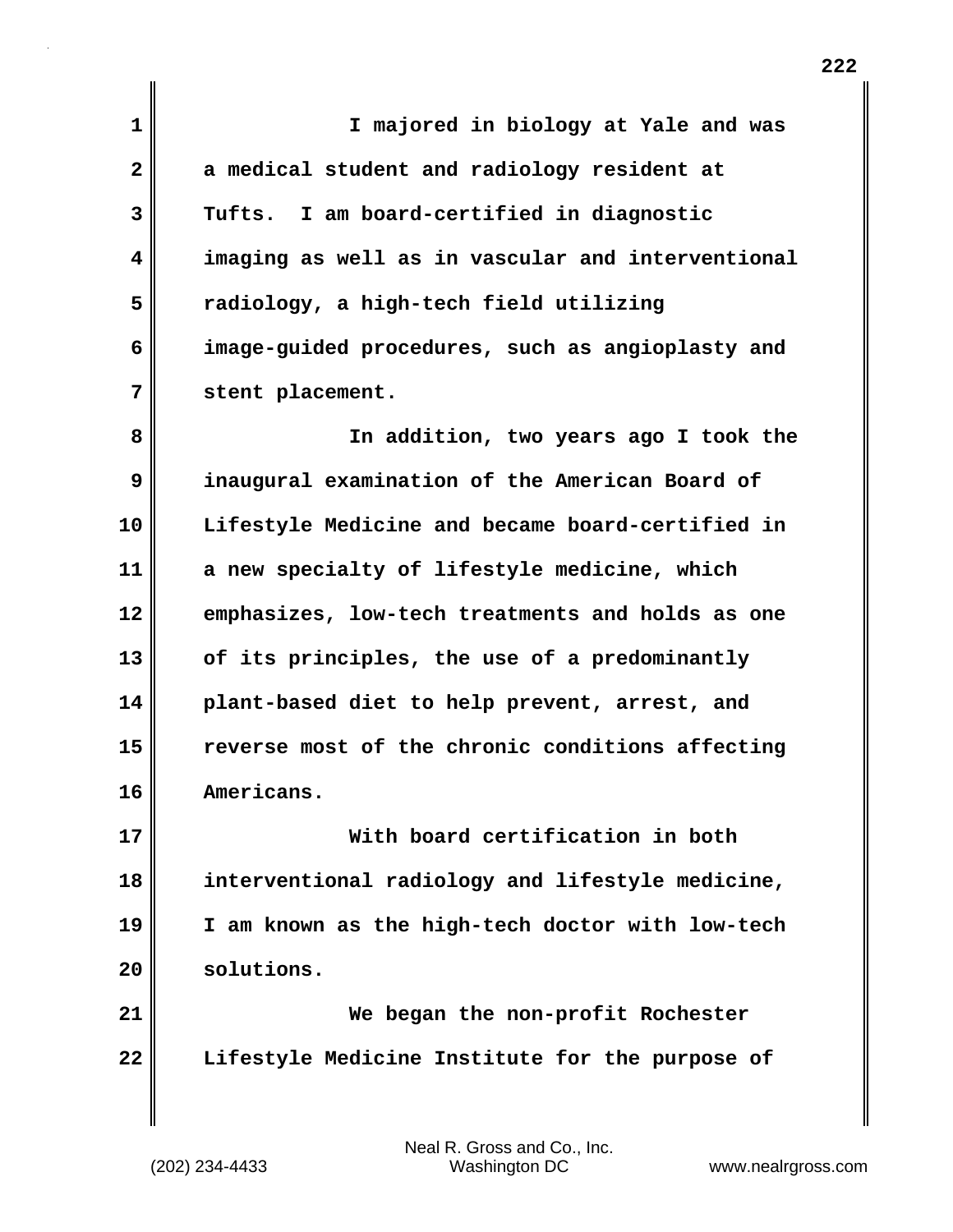**1 treating patients utilizing a plant-based diet 2 and other low-tech environmentally friendly 3 sustainable interventions.**

**4 Our 15-day outpatient Jumpstart 5 program teaches our patients to eat an oil-free 6 vegan diet without caloric counting, calorie 7 counting, or portion control.**

**8 It has been given 10 times to 250 9 patients in the Rochester, New York area as well 10 as to 40 patients in Austin, Texas. The results 11 have been remarkable. For patients whose total 12 cholesterol was over 200, there was an average 13 drop of 50 points by day 15, with one patient 14 dropping a total cholesterol from 299 to 149, a 15 drop of 150 points in just two weeks.**

**16 Last fall, an untreated patient with 17 diabetes and hemoglobin A1C of 13.6, took our 18 jumpstart and within three months, his hemoglobin 19 A1C was 6.0, meaning that he no longer has 20 diabetes.**

**21 While these are anecdotes, many other 22 physicians using plant-based interventions have**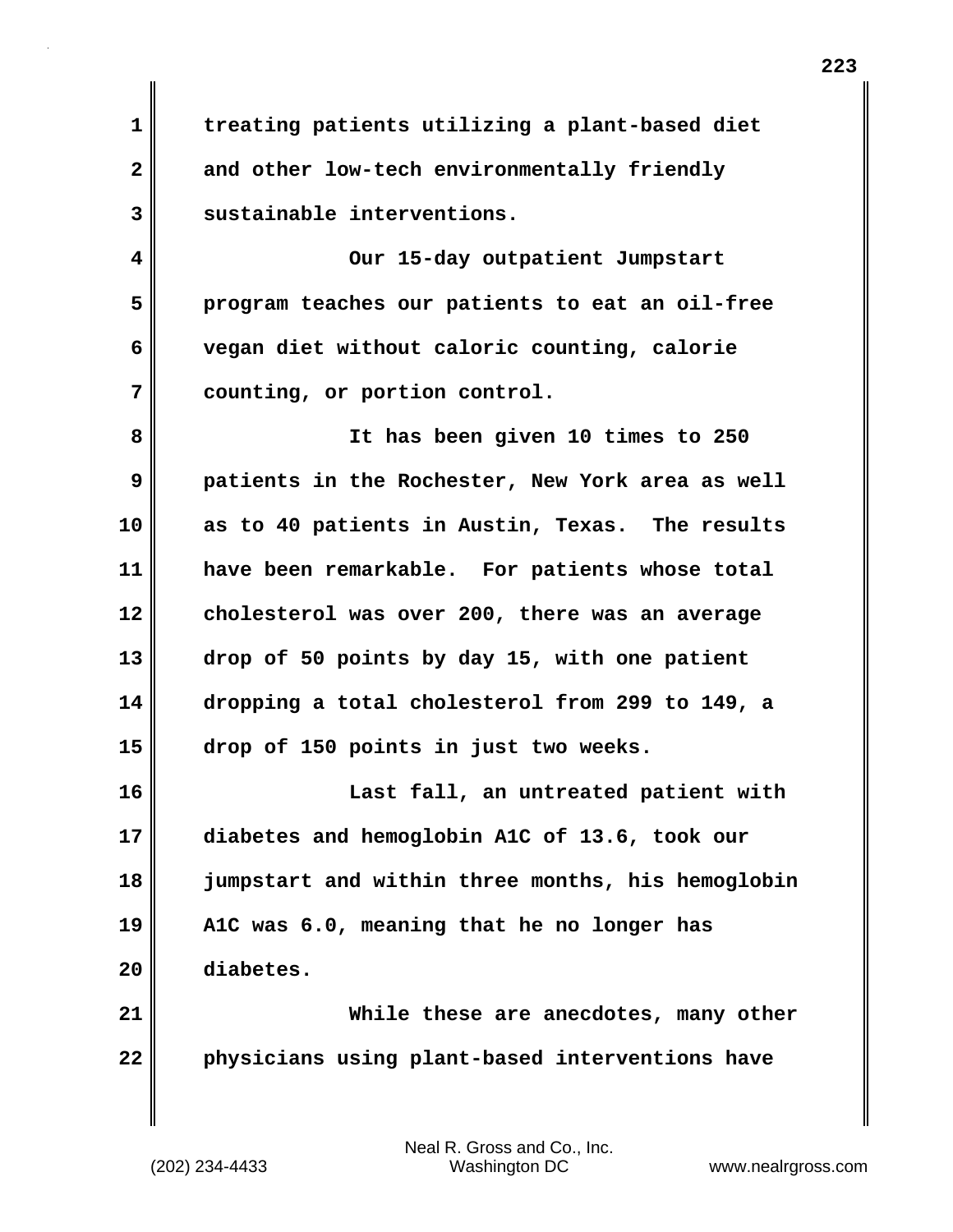**1 document similar results, and peer-reviewed 2 literature backs up these observations. 3 With results achieved so quickly and 4 easily, a whole food plant-based eating pattern 5 should be considered the default diet. According 6 to the executive summary of this committee five 7 years ago, at least 117 million Americans are 8 afflicted with one or more preventable chronic 9 diseases. 10 Given that the leading cause of this 11 epidemic is the food we eat and given that the 12 most effective to prevent and reverse these 13 chronic conditions is a whole food plant-based 14 diet, I urge the committee to make this clear in 15 the next report. 16 Even if the final guidelines do not 17 reflect this conclusion, I urge everyone in this 18 room to remember that a whole food plant-based 19 diet should be their first choice when they or a 20 loved one are afflicted with one of the chronic 21 conditions now plaguing so many Americans. 22 It's effective, it's quick, it's**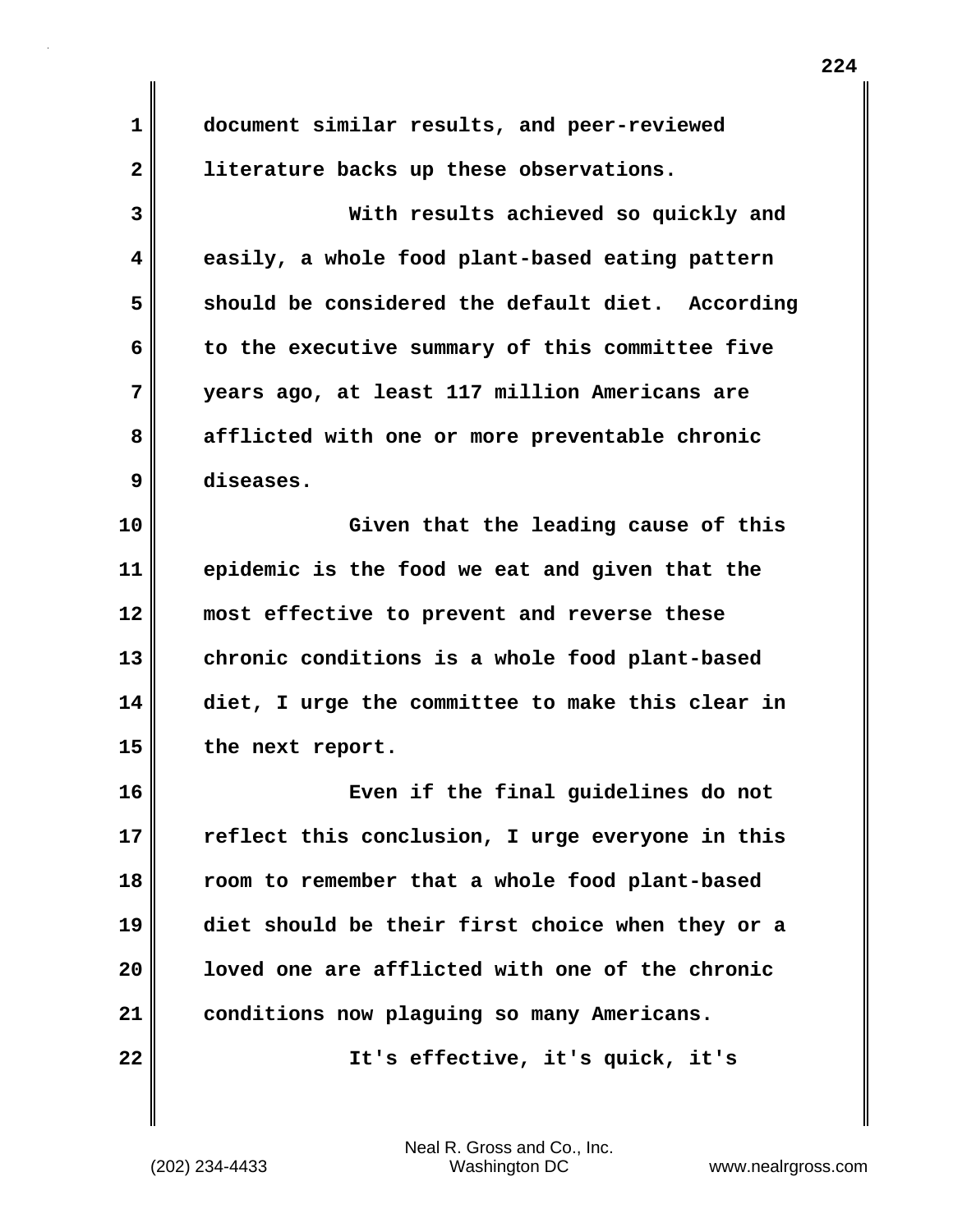**1 simple, and it's environmentally sustainable. 2 Thank you.**

| 3                       | DR. CASAVALE: Commenter 68.                       |
|-------------------------|---------------------------------------------------|
| $\overline{\mathbf{4}}$ | MS. CHOU: Hello. My name is Sherene               |
| 5                       | Chou. I'm a registered dietician specializing in  |
| 6                       | plant-based diets. I'm here today representing    |
| 7                       | the Plant-Based Foods Association. The            |
| 8                       | Plant-Based Foods Association was founded in 2016 |
| 9                       | to promote the plant-based foods industry. We     |
| 10                      | currently have over 140 members, from small       |
| 11                      | startups to large, established companies.         |
| 12                      | Our members offer consumers a variety             |
| 13                      | of plant-based options. Plant-based foods have a  |
| 14                      | unique role in healthy diets and dietary          |
| 15                      | patterns, which optimize and increase health at   |
| 16                      | all life stages.                                  |
| 17                      | The Guidelines should support and                 |
| 18                      | facilitate Americans' ability to make healthier   |
| 19                      | food choices through public policies that reflect |
| 20                      | scientific evidence and the evolving food         |
| 21                      | environment.                                      |
| 22                      | Decades of research have shown that               |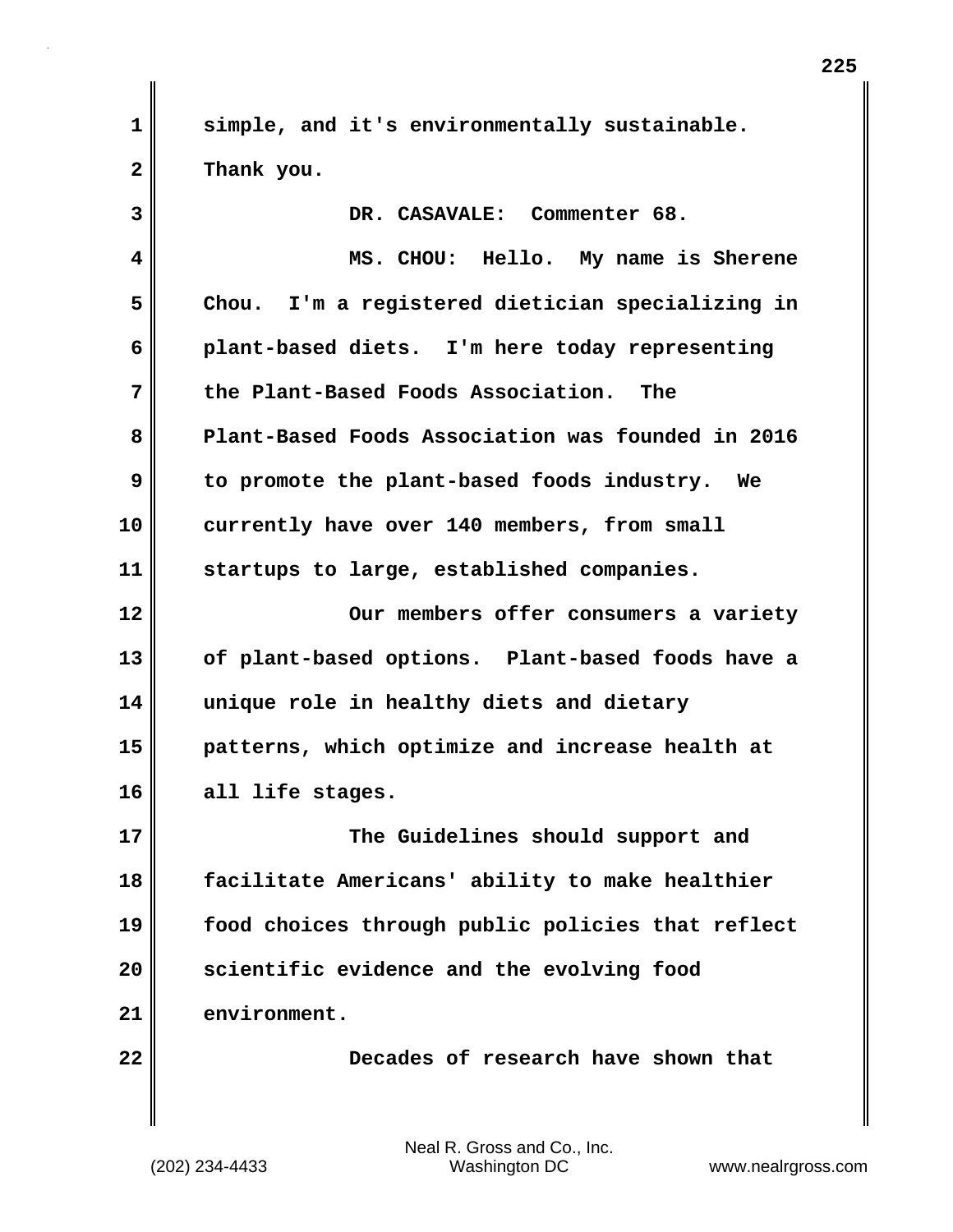**1 shifting to a plant-based diet provides an array 2 of health benefits and chronic disease prevention 3 and promotes healthy growth at all life stages, 4 including pregnancy and lactation, infancy, 5 childhood, adolescence, older adulthood, and for 6 athletes. 7** People consuming a plant-based diet **8 are at a reduced risk of health conditions, 9 including heart disease, type 2 diabetes, 10 hypertension, certain types of cancer, and 11 obesity, all conditions the committee is 12 examining. 13 The 2015 Dietary Guidelines concludes 14 that the three main patterns to support healthy 15 eating, the healthy vegetarian, Mediterranean, 16 and U.S. patterns were all nutrient dense and 17 plant centric. 18 These patterns emphasize higher 19 consumption of fruits, vegetables, whole grains, 20 legumes, nuts, and seeds, lower in animal foods, 21 lower in sugar sweetened beverages and foods.**

**22 These plant-centric patterns emerged**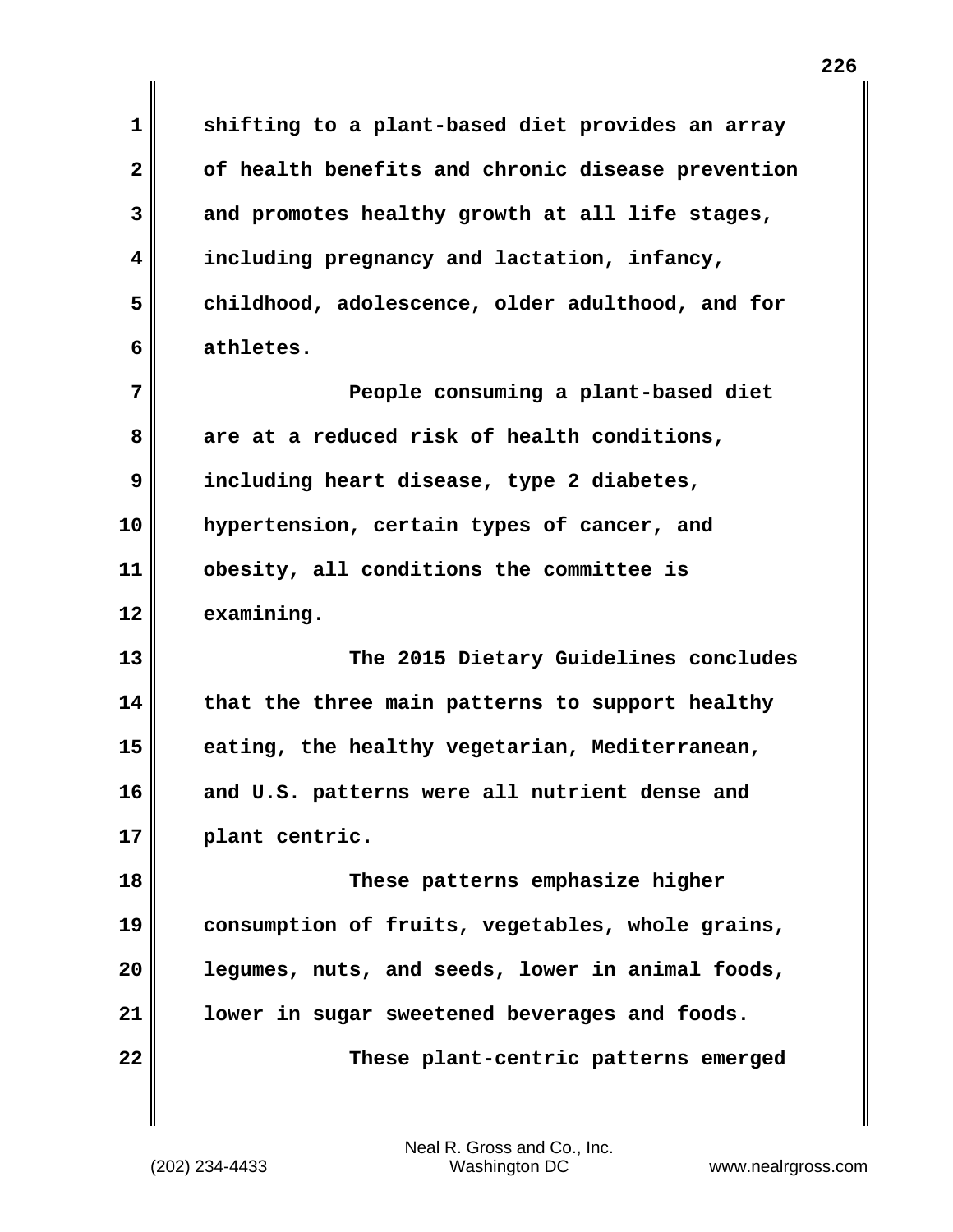| $\mathbf 1$  | to help Americans increase intake of nutrients          |
|--------------|---------------------------------------------------------|
| $\mathbf{2}$ | that are under consumed, including vitamins $A$ , $E$ , |
| 3            | C, folate, magnesium, potassium, and fiber.             |
| 4            | A diet rich in plant foods tend to be                   |
| 5            | higher in all these nutrients and has health            |
| 6            | protective vital chemicals and fiber, which are         |
| 7            | exclusively found in plants.                            |
| 8            | Also, calcium and vitamin D were noted                  |
| 9            | as nutrients of public concern, with                    |
| 10           | recommendations to increase dairy. However, as          |
| 11           | you've heard today, 30 to 50 million Americans          |
| 12           | are lactose intolerant.                                 |
| 13           | Fortified plant milks are accessible                    |
| 14           | and nutritious that can provide the same amounts,       |
| 15           | or sometimes more, calcium and vitamin D as             |
| 16           | dairy. Plant-based milks support those avoiding         |
| 17           | dairy due to health, culture, and lifestyle             |
| 18           | choices.                                                |
| 19           | In addition to plant-based milks, many                  |
| 20           | other plant-based foods are excellent sources of        |
| 21           | calcium.                                                |
| 22           | Finally, plant-based sources of                         |
|              |                                                         |

 $\mathsf I$ 

 $\mathbf{I}$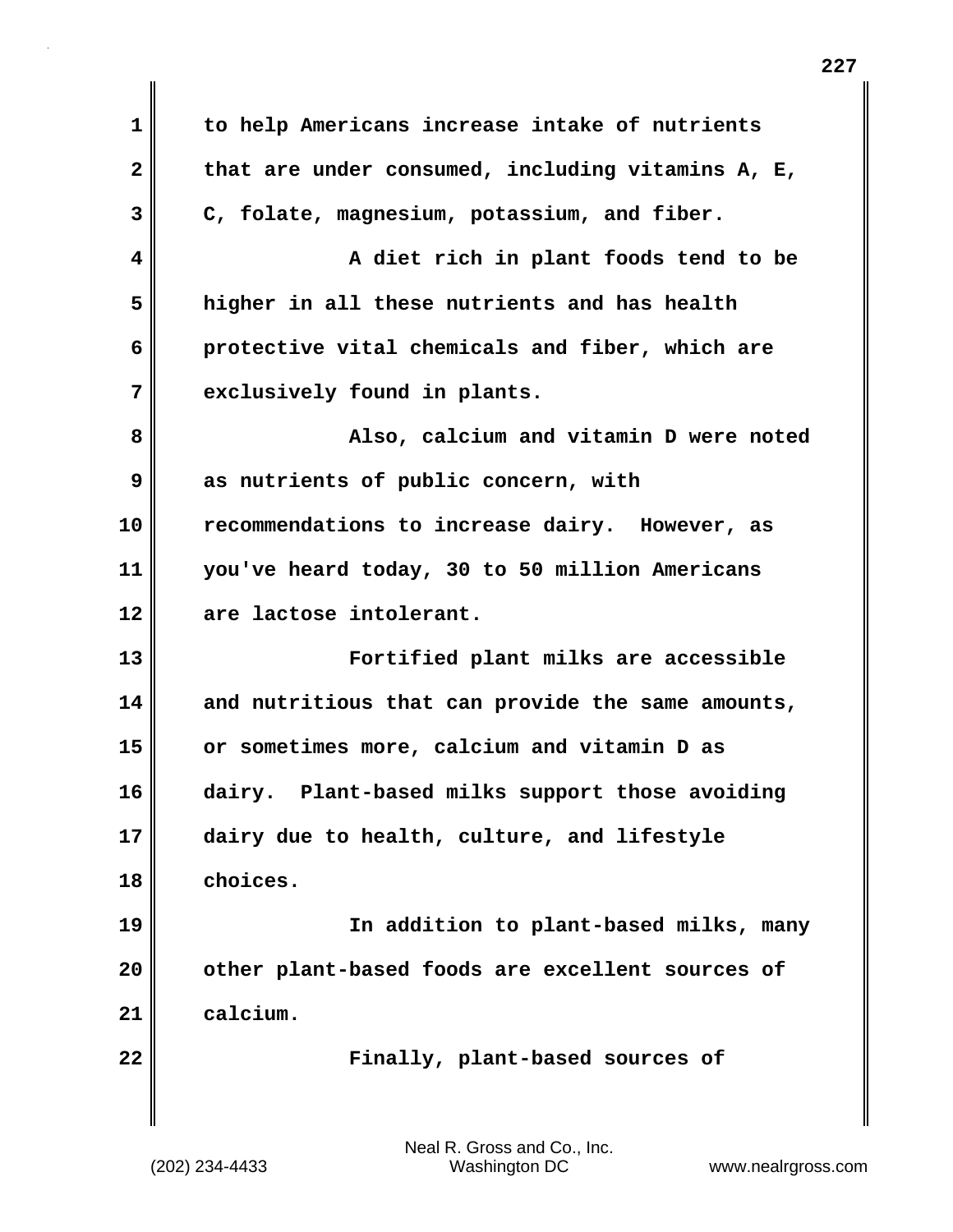**1 protein are nutritionally superior to animal 2 sources for several reasons. Plant-based protein 3 sources such as nuts and seeds, legumes, 4 including all beans, lentils, peas, and soy 5 foods, provide essential amino acids and are 6 excellent sources of both soluble and insoluble 7 fibers.**

**8 Regular intake of these foods is 9 associated with a lower risk of cardiovascular 10 disease, colon cancer, and type 2 diabetes.**

**11 Data shows that more Americans are 12 interested in incorporating more plant-based 13 options into their diets. This is a very 14 positive shift the committee should encourage 15 further and recommend more availability of these 16 options in institutions nationwide.**

**17 As the committee evaluates ways to 18 develop patterns that promote long-term health, 19 it is critical to provide guidance establishing 20 plant-based foods as the foundation for optimal 21 health. Thank you.**

**22 DR. CASAVALE: Commenter 69.**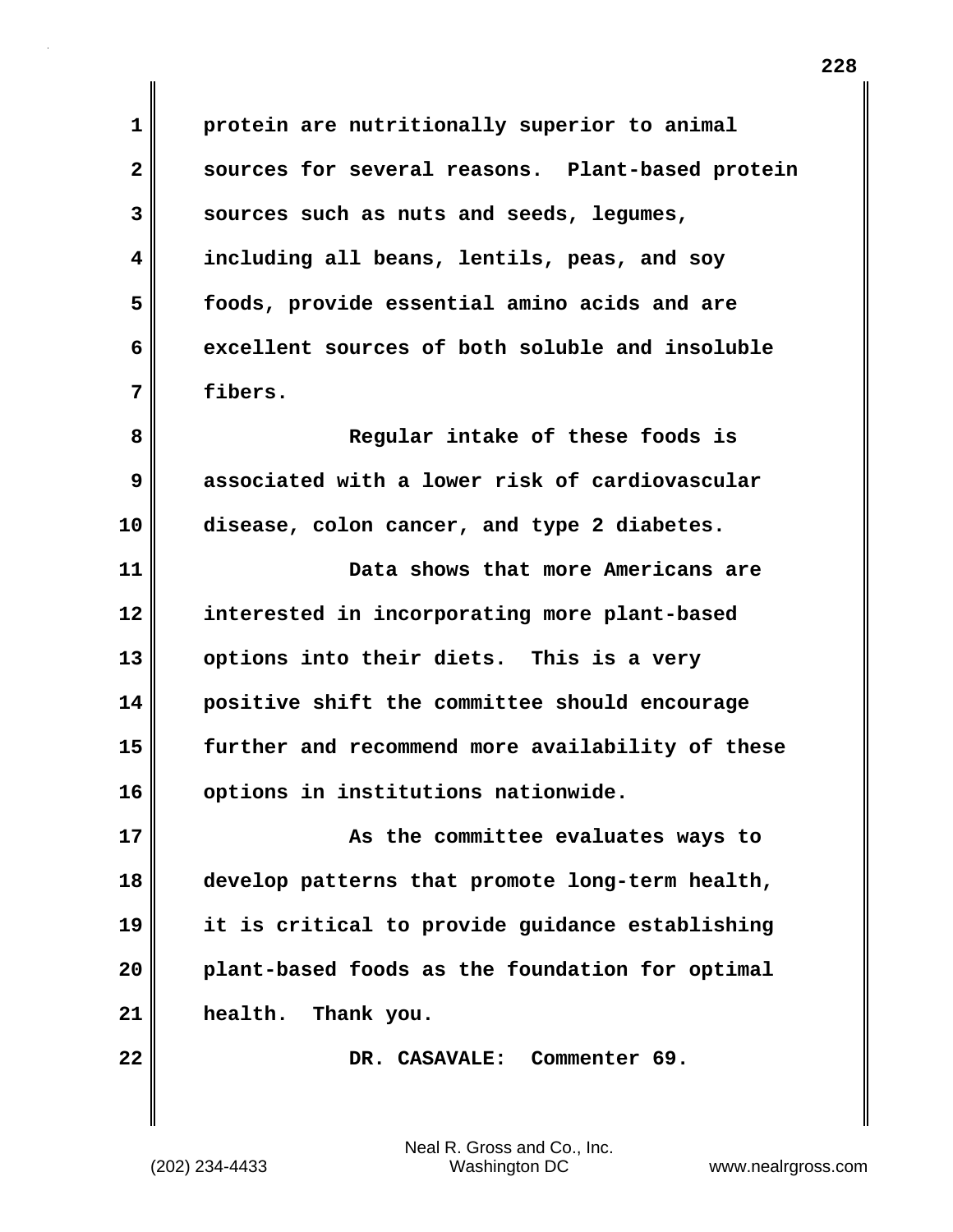| $\mathbf{1}$ | DR. MILLS: Hello. My name is Dr.                 |
|--------------|--------------------------------------------------|
| 2            | Milton Mills. I'm here on behalf of Gilead       |
| 3            | Medical Group. I have no relationship whatsoever |
| 4            | to the pharmaceutical company.                   |
| 5            | I work as an internal medicine and               |
| 6            | critical care physician in the D.C. Metro area,  |
| 7            | and so I practice both outpatient and            |
| 8            | hospital-based medicine.                         |
| 9            | I actually came here this morning to             |
| 10           | call out the racism that is inherent in the U.S. |
| 11           | Dietary Guidelines, but then as I got a look at  |
| 12           | this committee, I suddenly understood why it's   |
| 13           | such an intractable problem.                     |
| 14           | This committee bears no relationship             |
| 15           | to the general makeup of the American populace   |
| 16           | and whoever put it together is clearly still     |
| 17           | practicing the optics of tokenism.               |
| 18           | Now, that is not an attack on any of             |
| 19           | you as individuals, because I'm sure you're all  |
| 20           | very accomplished and very sincere, but it is    |
| 21           | outrageous to have a committee that does not     |
| 22           | reflect the American population.                 |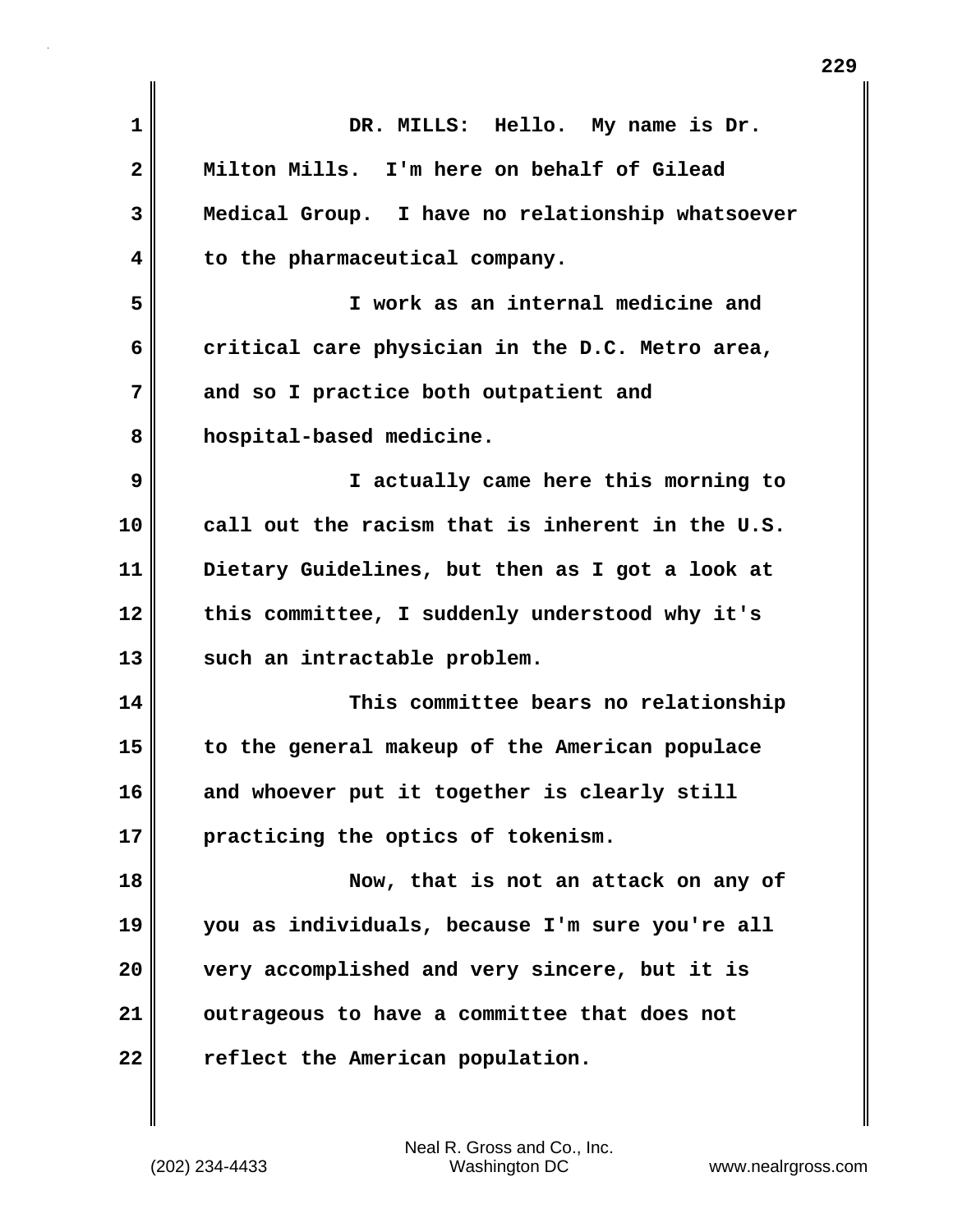| 1            | And as non-minority members of this                |
|--------------|----------------------------------------------------|
| $\mathbf{2}$ | committee, I should think you would be             |
| 3            | embarrassed looking around this table. But         |
| 4            | anyway, I want to talk about the health profiles   |
| 5            | of communities of color, which, as we know, are    |
| 6            | generally much worse than the general population.  |
| 7            | And why is that? It has to do with                 |
| 8            | the guidelines coming out of this committee.<br>As |
| 9            | co-author on a paper published in 1999 called      |
| 10           | Racial Bias in the U.S. Dietary Guidelines, Two    |
| 11           | Parts, I would encourage you to look it up and     |
| 12           | read it.                                           |
| 13           | But I have actually seen illness                   |
| 14           | caused by your guidelines. As people have          |
| 15           | already mentioned, the vast majority of people of  |
| 16           | color in this country are intolerant of the        |
| 17           | lactose that's in milk.                            |
| 18           | Yet, because they think they have to               |
| 19           | eat this stuff, they go out, eat it, get sick,     |
| 20           | and think that they have some sort of intestinal   |
| 21           | problem, but in fact, when I encourage them to     |
| 22           | stop eating dairy, their problems cleared up.      |

 $\mathbf{I}$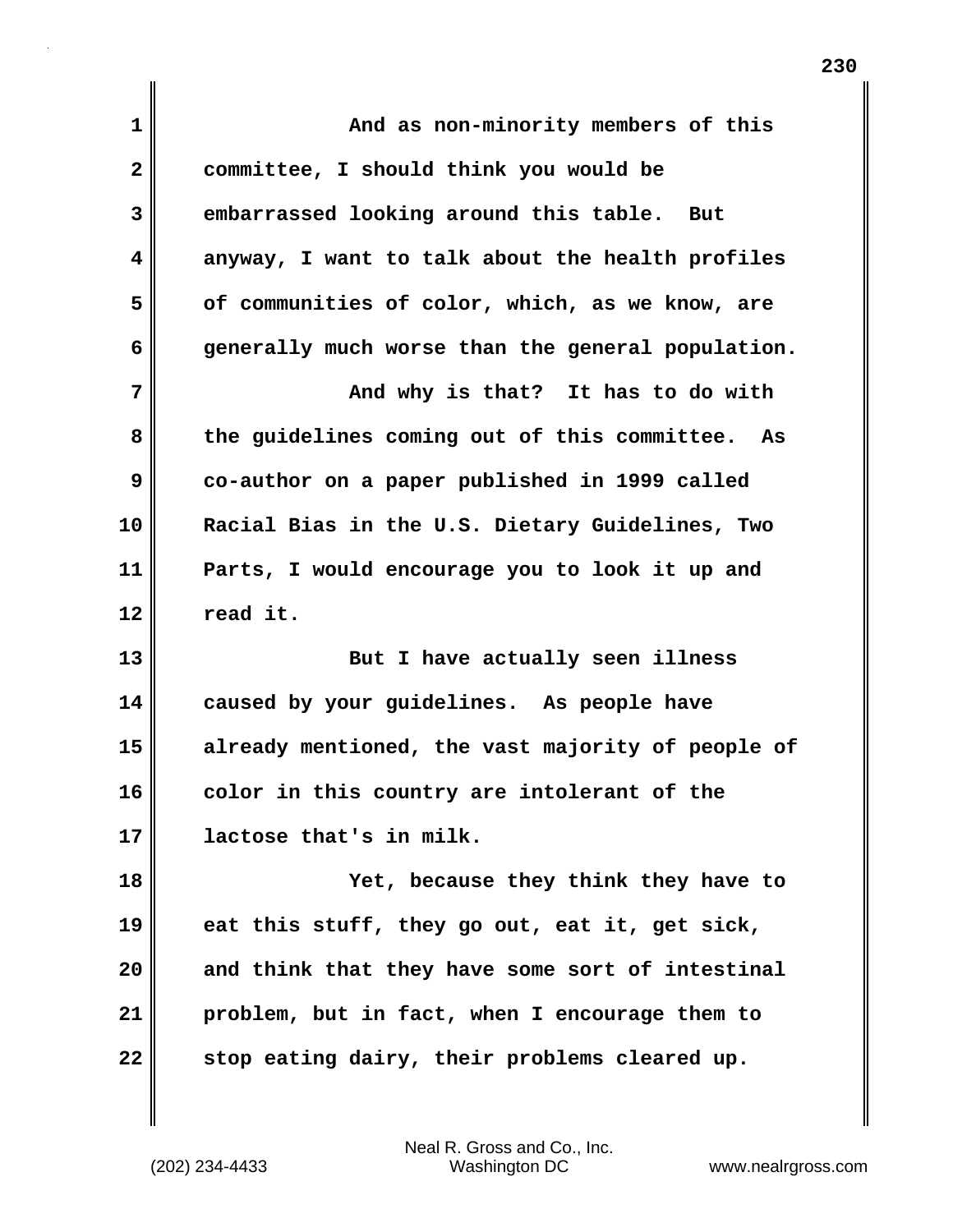| $\mathbf{1}$ | And so it's really outrageous to                  |
|--------------|---------------------------------------------------|
| $\mathbf{2}$ | encourage people to eat foods we know will make   |
| 3            | them sick, particularly when the number one       |
| 4            | reason advanced for dairy foods is its calcium    |
| 5            | content, but African-American women are           |
| 6            | genetically protected against getting             |
| 7            | osteoporosis, so we're making them sick for no    |
| 8            | good reason.                                      |
| 9            | People will trash carbs left, right,              |
| 10           | and center here and never mention glycemic index. |
| 11           | Whole food carbs that have their fiber are        |
| 12           | excellent. The ones that have their fiber         |
| 13           | removed, those are the problems.                  |
| 14           | It's not carbs; it's the processed                |
| 15           | And lastly, there is no scientific or<br>carbs.   |
| 16           | nutritional reason for people to be consuming     |
| 17           | dairy products. We have no more reason to suck    |
| 18           | on the teats of a cow than we have to suck on the |
| 19           | breast of a postpartum weasel.                    |
| 20           | And we've already talked about the                |
| 21           | hormone content that creates excess disease, such |
| 22           | as prostate cancer, breast cancer, I tell people, |

 $\mathbf{I}$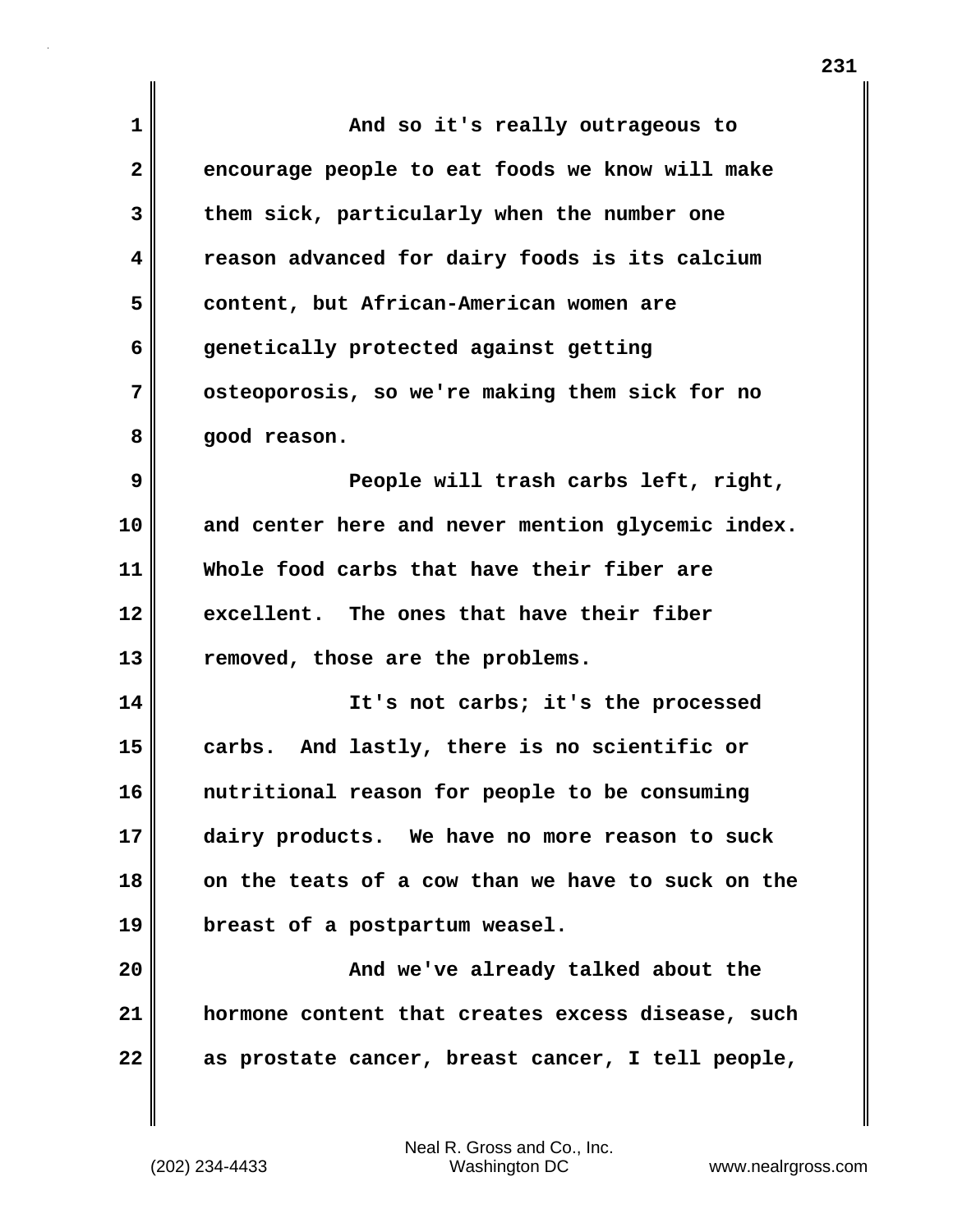| as far as the nutrients contained in dairy foods, |
|---------------------------------------------------|
| drinking -- taking -- eating dairy products for   |
| their nutrients is equivalent to inhaling         |
| cigarette smoke for its oxygen content. It's not  |
| a good idea.                                      |
| So I want to encourage you, get the               |
| racism out, get the dairy out, please do your     |
| job. Thank you.                                   |
| DR. CASAVALE: Commenter 70.                       |
| MR. O'GREY: My name is Eric O'Grey.               |
| I'm a private citizen and I'm here because I      |
| believe that this committee can and must resolve  |
| the current -- America's current pandemic of      |
| obesity and chronic disease.                      |
| Ten years ago, at age 50, I was 340               |
| pounds on 15 different medications, including 200 |
| units of insulin a day for type 2 diabetes, and   |
| every other thing that you can imagine.<br>I had  |
| been morbidly obese for 25 years and I didn't     |
| know why, and nobody could tell me why.           |
| I kept going from doctor to doctor and            |
| I couldn't get a solution. I was eating what      |
|                                                   |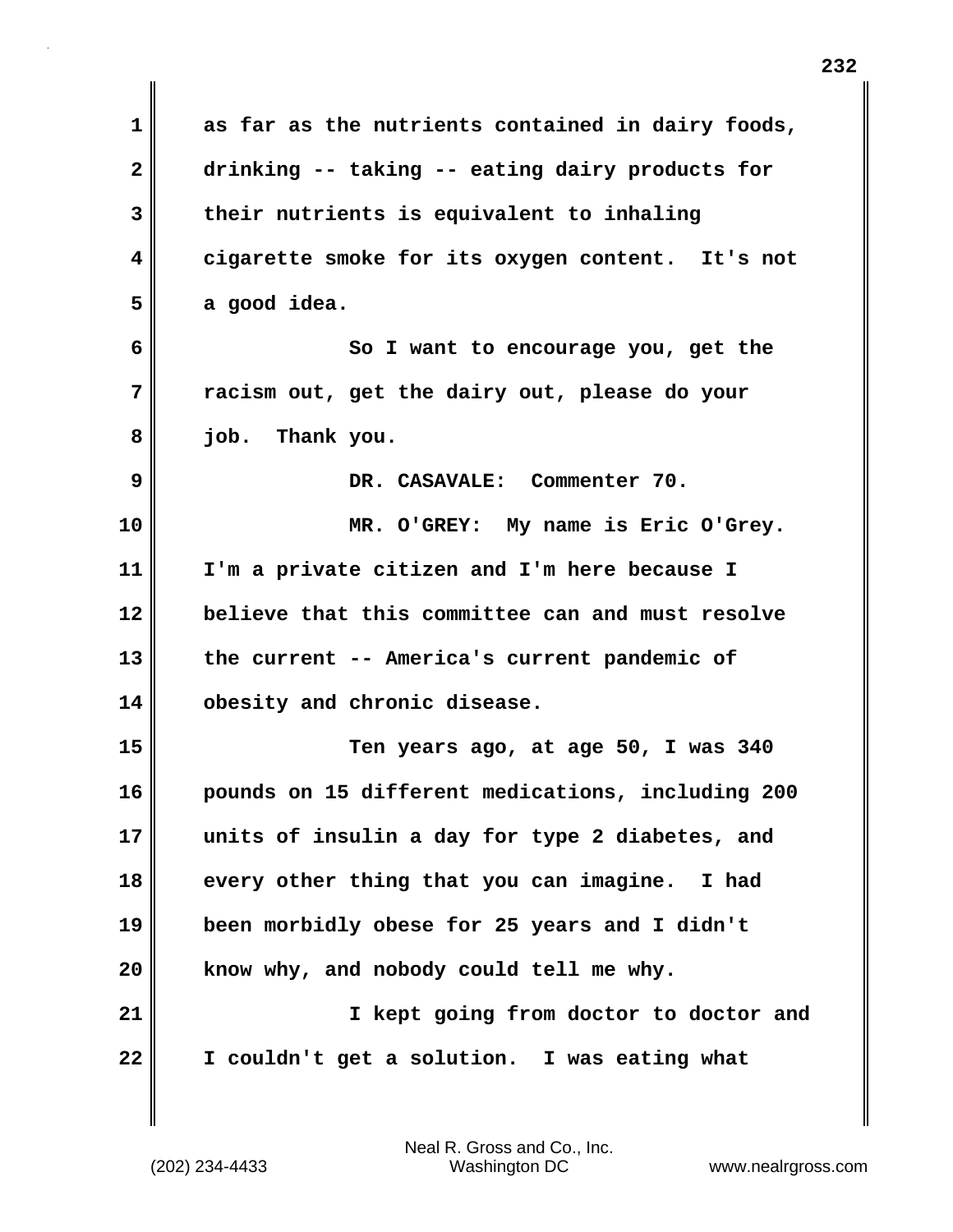**1 everybody else was eating. What was the problem 2 with me?**

**3 And so one day at a physical, my 4 doctor told me he'd run out of options, and my 5 option, really, unless I wanted 2/3 of my stomach 6 removed, was to purchase a cemetery plot because 7 he didn't know anything else that he could advise 8 me to do.**

**9** So then I decided to get a second **10 opinion. In my second opinion, I found a doctor 11 and she sat down with me, and she said, I'm going 12 to prescribe for you, two things, I'm going to 13 tell you to get a rescue dog from your local 14 shelter, because you need a little bit of 15 exercise, and I'm also going to prescribe a whole 16 food plant-based diet. And I'd never heard of 17 that before, so it was really interesting.**

**18 At that point, I had tried every diet 19 ever commercially marketed in the United -- in 20 America, and I was able -- including, I'd cycled 21 on and off Atkins for about 20 years, I was 22 always able to lose a little bit of weight, but**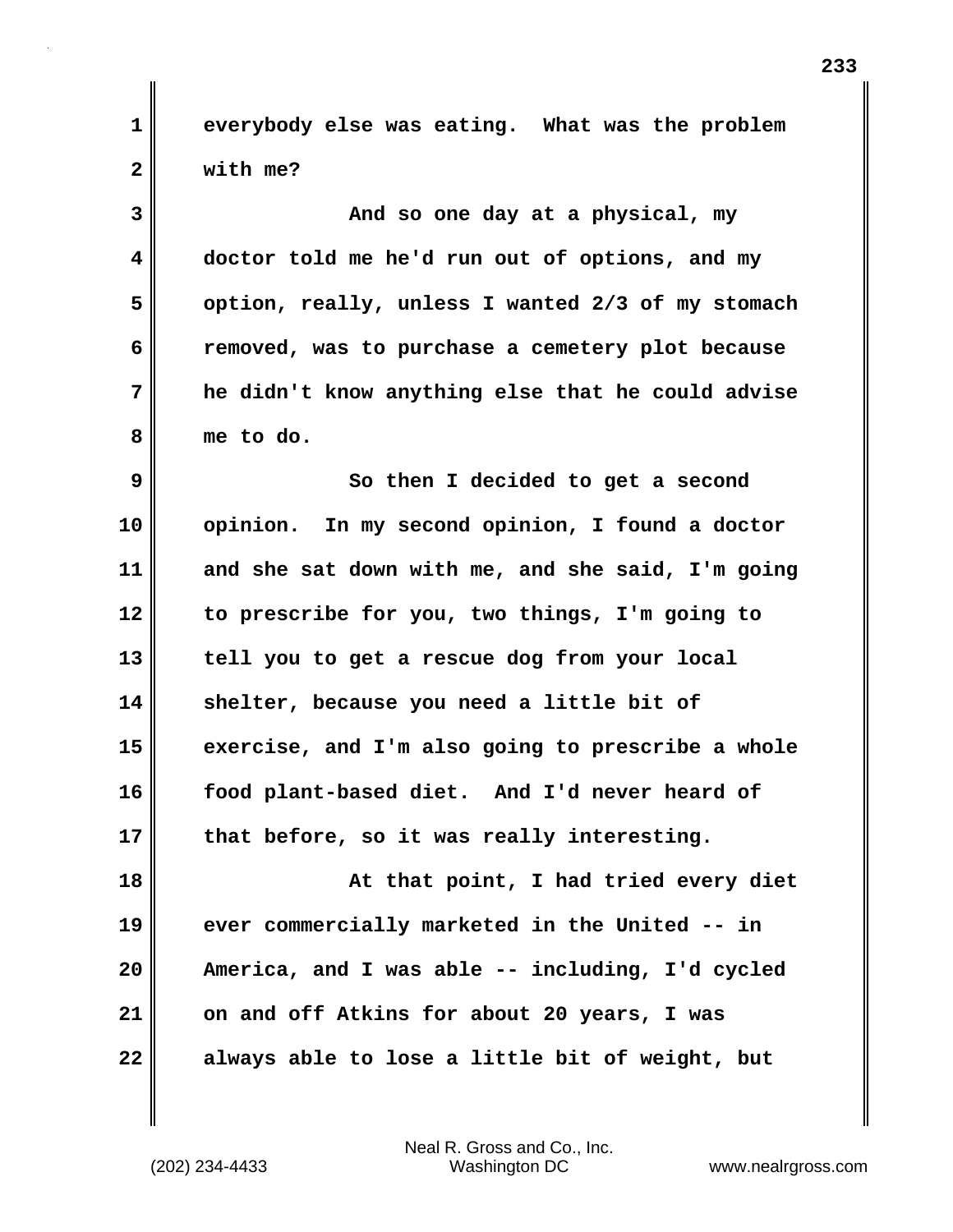| $\mathbf 1$  | then I would put it back on, and I never knew       |
|--------------|-----------------------------------------------------|
| $\mathbf{2}$ | why.                                                |
| 3            | And when I failed on each of these                  |
| 4            | diets, I would feel ashamed, and I would just go    |
| 5            | back and crawl back in my hole, not knowing what    |
| 6            | to do.                                              |
| 7            | Now, on this new diet, I lost 150                   |
| 8            | pounds in 10 months. It felt effortless. I felt     |
| 9            | better than I'd ever felt in my entire life.<br>And |
| 10           | after three weeks, I'd lost 20 pounds, and I went   |
| 11           | back and I said, it feels like a miracle has        |
|              |                                                     |
| 12           | happened.                                           |
| 13           | My energy is through the roof, my                   |
| 14           | mental clarity is like nothing I've ever            |
| 15           | experienced, I feel like I've experienced a         |
| 16           | miracle or emerged from the matrix. What has        |
| 17           | happened to me?                                     |
| 18           | And she said, you're starting to feel               |
| 19           | Apparently I'd never felt normal before.<br>normal. |
| 20           | Now, it is true that humans can feel good and       |
| 21           | lose weight with either whole food plant-based      |

 $\mathbf{l}$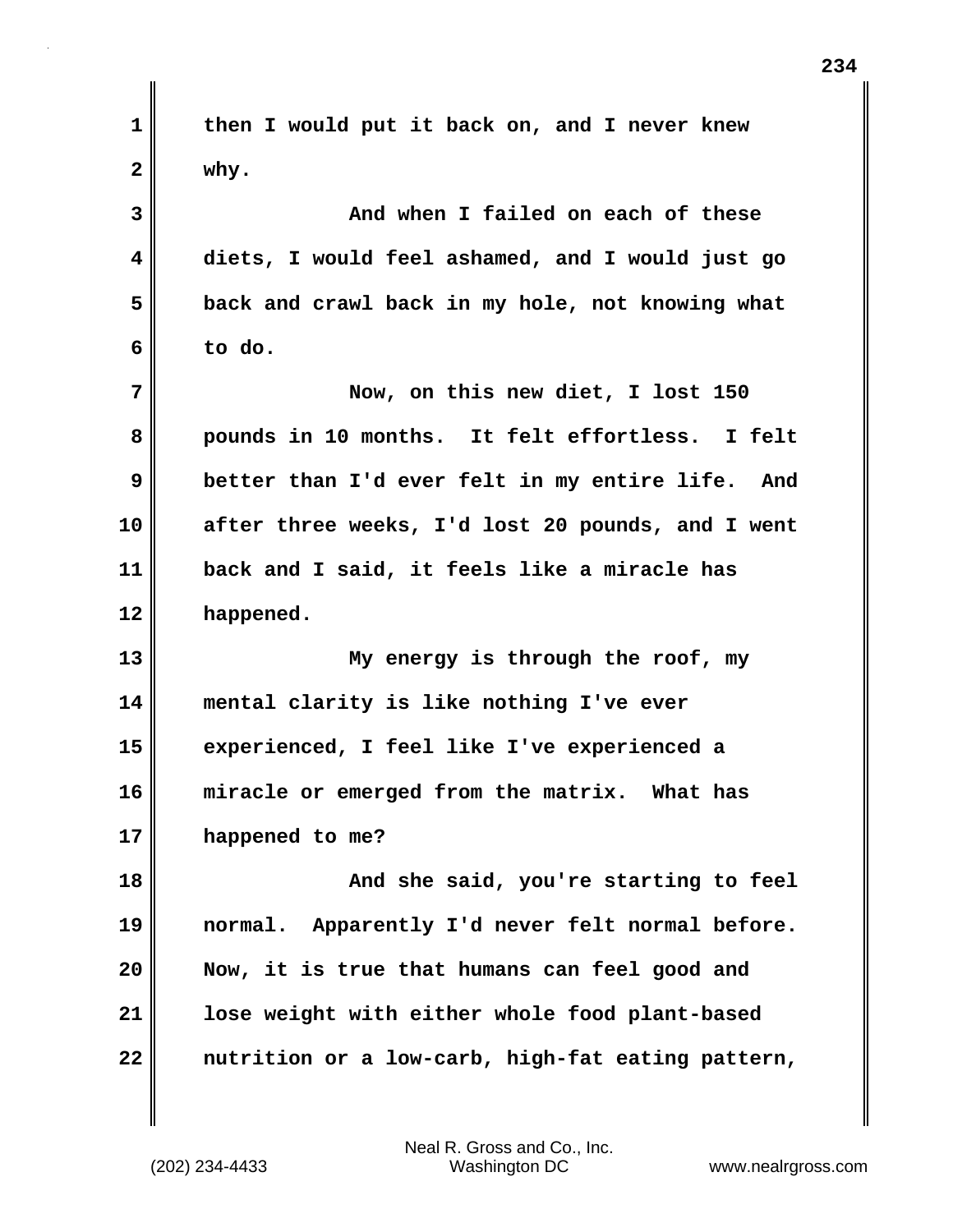| $\mathbf 1$  | but I beg you to consider the long-term           |
|--------------|---------------------------------------------------|
| $\mathbf{2}$ | ramifications of each of these.                   |
| 3            | As has been shown in long-term,                   |
| 4            | large-population studies, going back over 50      |
| 5            | years to Framingham, high cholesterol is          |
| 6            | associated with heart disease.                    |
| 7            | Most Americans who consume animal                 |
| 8            | products need statins to control their            |
| 9            | cholesterol. Several large-scale, long-term       |
| 10           | studies show that vegan populations have the best |
| 11           | longevity and lowest chronic disease, and there   |
| 12           | is no study suggesting that keto or any other     |
| 13           | low-carb, high-fat diet improve longevity or      |
| 14           | reduce heart disease or cancer, as there is with  |
| 15           | vegan diets.                                      |
| 16           | And even if all other things were                 |
| 17           | equal, vegan diets are indisputably better for    |
| 18           | our environments and do not involve the horrors   |
| 19           | of factory farming and concentrated animal        |
| 20           | feeding operations.                               |
| 21           | I beg you to choose life. Thank you               |
| 22           | for your time.                                    |
|              |                                                   |
|              |                                                   |

 $\mathbf{I}$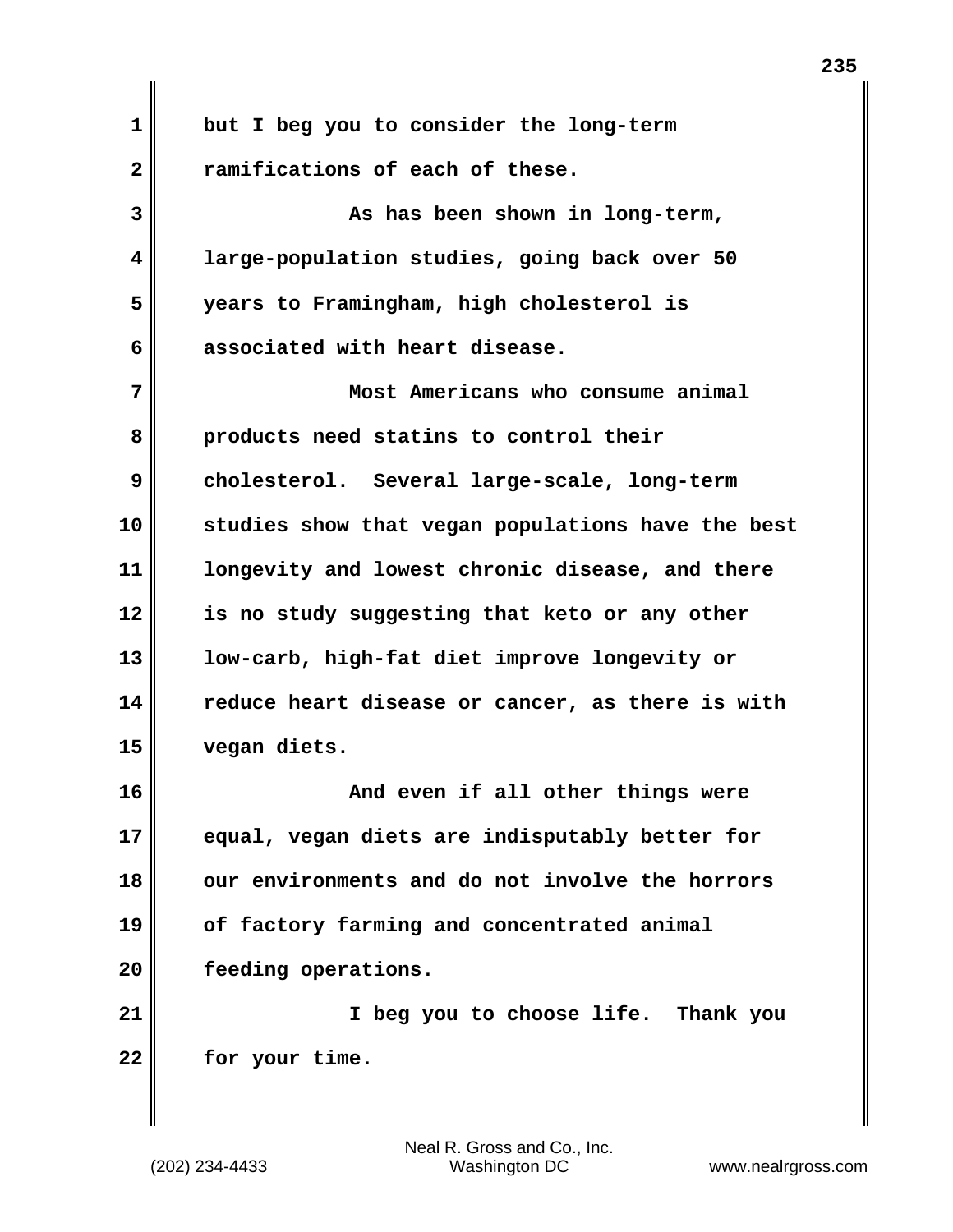| 1            | DR. CASAVALE: Commenter 71.                        |
|--------------|----------------------------------------------------|
| $\mathbf{2}$ | DR. FOLEY: Hi. Good afternoon. My                  |
| 3            | name is Dr. Kerry Foley. I'm a retired emergency   |
| 4            | medicine physician from the Washington, D.C.       |
| 5            | area, having practiced emergency medicine here     |
| 6            | for roughly 30 years.                              |
| 7            | The emergency that I concern myself                |
| 8            | with now is our epidemic of obesity, heart         |
| 9            | disease, diabetes, and other purely food-borne     |
| 10           | illnesses that are sickening us and overwhelming   |
| 11           | our healthcare system.                             |
| 12           | It is no secret that nutrition is not              |
| 13           | taught to our healthcare providers, which is a     |
| 14           | glaring error, given that most of our chronic      |
| 15           | diseases not only are preventable, but often       |
| 16           | reversible with proper nutrition.                  |
| 17           | Every time we eat we are either                    |
| 18           | feeding disease or we are fueling our health.<br>I |
| 19           | became interested in this personally because I     |
| 20           | watched my mother die from Alzheimer's disease,    |
| 21           | as her mother had died before her, and I was       |
| 22           | determined not to have that befall me.             |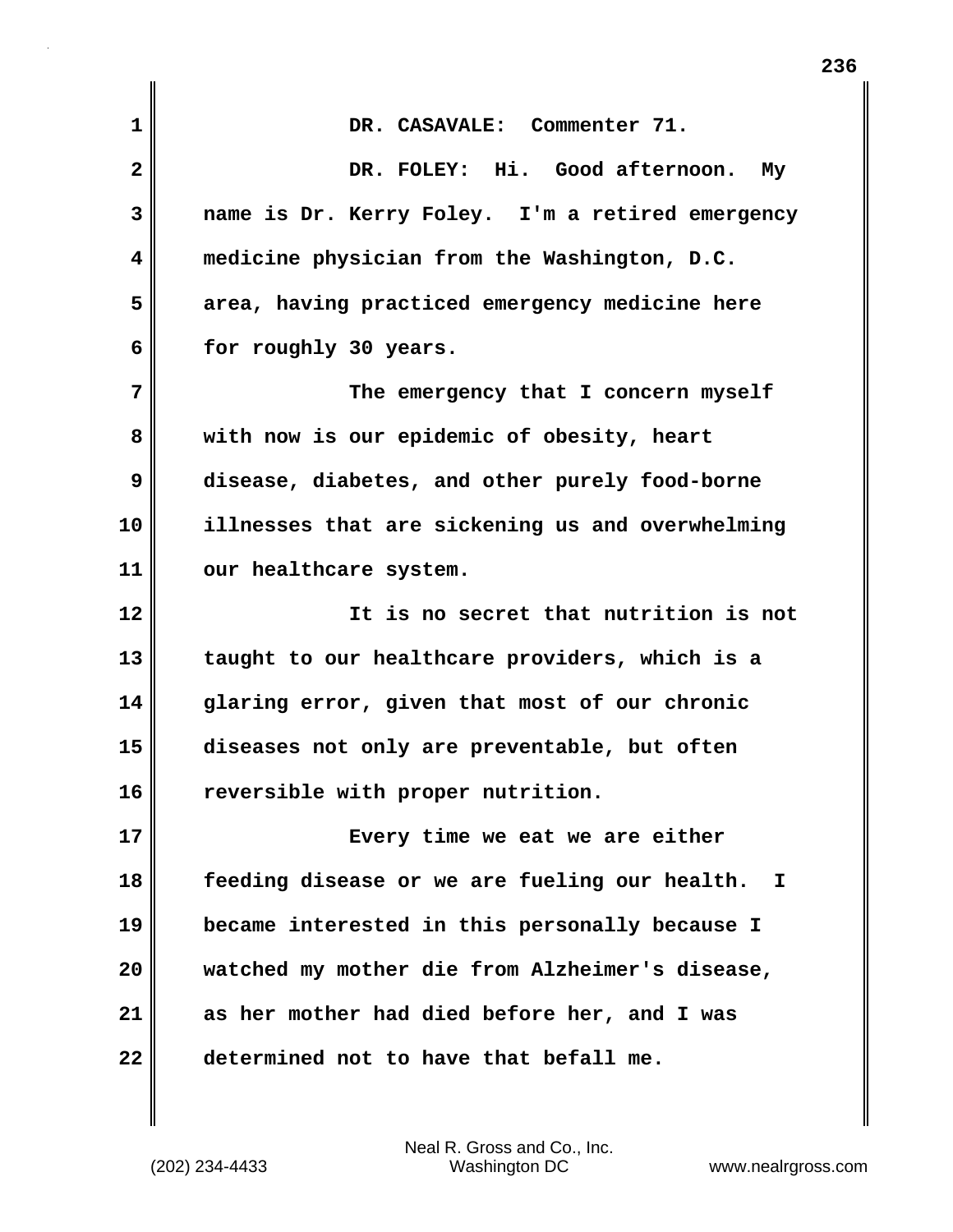| 1                       | So the more I read, the more I studied              |
|-------------------------|-----------------------------------------------------|
| $\overline{\mathbf{2}}$ | up, it's the food. There's just no question in      |
| 3                       | my mind about it. It's the food.                    |
| 4                       | Our healthcare system is bankrupting                |
| 5                       | us, taking care of what are really preventable      |
| 6                       | diseases. Your task, therefore, I see as a          |
| 7                       | tremendous opportunity and a sacred                 |
| 8                       | responsibility to lead us towards wellness.         |
| 9                       | The topic that I want to $-$ - I chose to           |
| 10                      | hone in on today is something others have spoken    |
| 11                      | about, but I believe it bears repeating, and it's   |
| 12                      | dairy.                                              |
| 13                      | We are the only species that continues              |
| 14                      | to consume dairy after the age of weaning and the   |
| 15                      | dairy that we consume is that of another mammal,    |
| 16                      | which makes zero sense. Sort of gross, if you       |
| 17                      | think about it.                                     |
| 18                      | We're also culturally acclimated into               |
| 19                      | this reality that we don't $-$ - that we all accept |
| 20                      | this very weird fact, but when we include dairy     |
| 21                      | into our dietary recommendations, we do so at the   |
| 22                      | expense of the health of our children and           |
|                         |                                                     |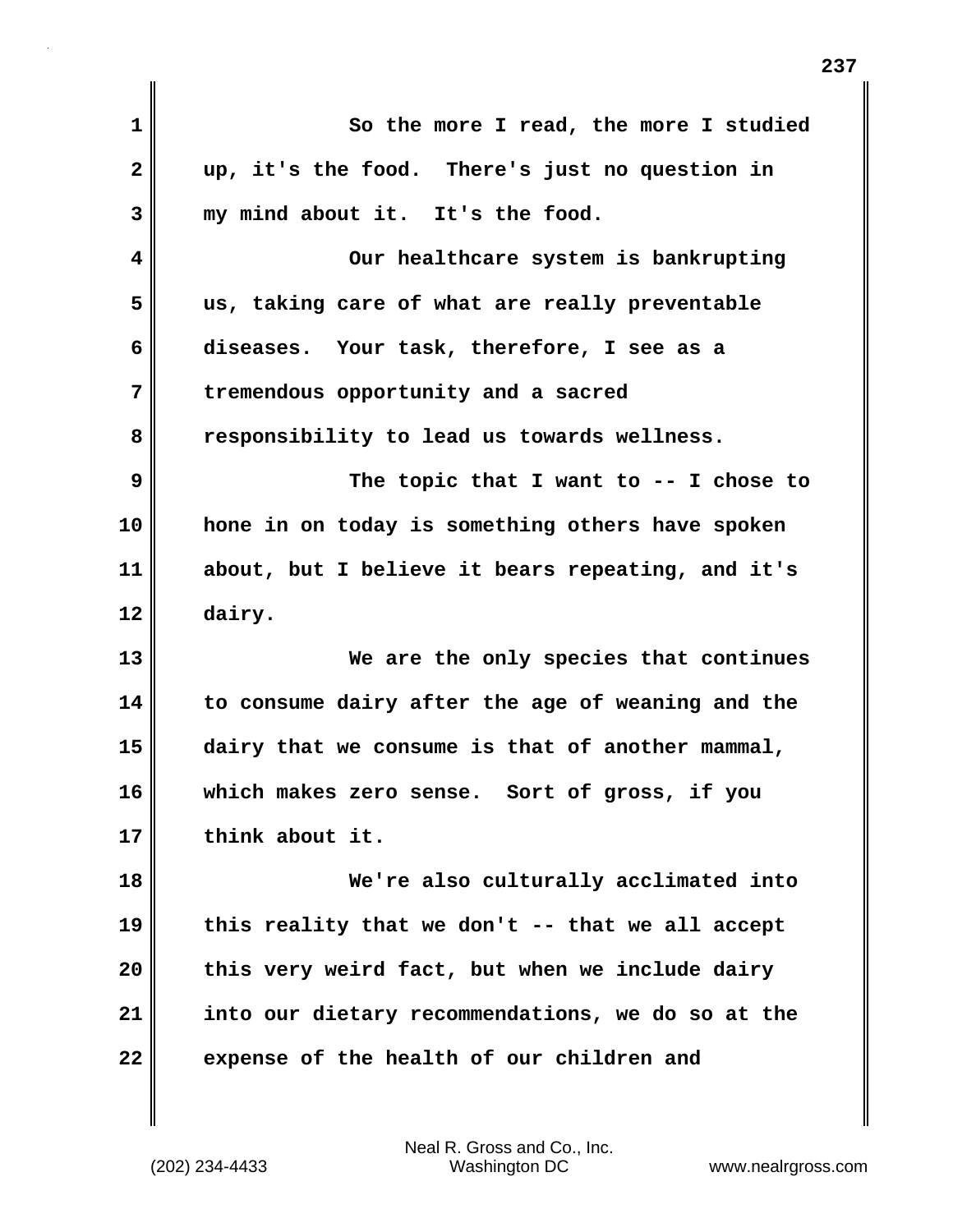1 **d** ourselves.

| $\mathbf{2}$ | Milk does not do a body good unless               |
|--------------|---------------------------------------------------|
| 3            | you're a baby cow. That slogan is not science.    |
| 4            | It's marketing and nothing more.                  |
| 5            | The idea that dairy is necessary for              |
| 6            | bone health has been debunked and we know that    |
| 7            | the United States has one of the highest rates of |
| 8            | dairy consumption as well as one of the highest   |
| 9            | rates of osteoporosis and hip fracture in the     |
| 10           | world.                                            |
| 11           | Cows don't make calcium. They get it              |
| 12           | from eating grass. They get it from the plants,   |
| 13           | as do we. Because we were never physiologically   |
| 14           | meant to drink cow's milk, the majority of        |
| 15           | Americans have some degree of lactose             |
| 16           | intolerance, as others have covered, and when we  |
| 17           | dictate that kids eat dairy in school every day,  |
| 18           | we are making them sick every day. It's really    |
| 19           | unconscionable.                                   |
| 20           | Dairy is laden with saturated fat and             |
| 21           | cholesterol, which add to the cardiovascular      |
| 22           | disease burden, which we absolutely know from     |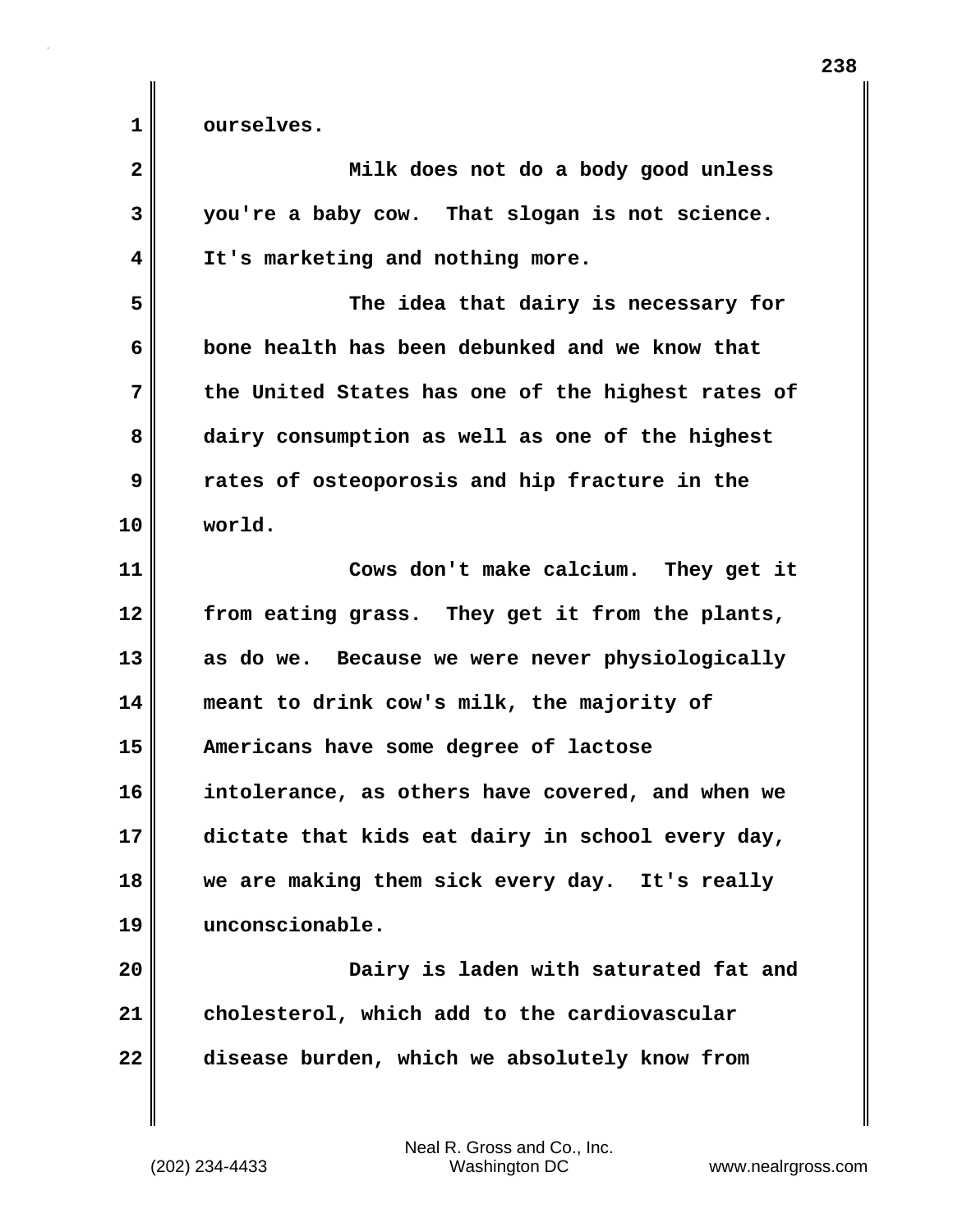**1 autopsy studies, starts in childhood.**

**2 Past Dietary Guidelines have 3 instructed people to decrease their rates -- 4 their intake, rather, of saturated fat and 5 cholesterol, but that messaging is purposely 6 confusing to people. We need to clearly tell 7 them what foods to eliminate, such as dairy, 8 eggs, and meat for their optimum health. 9 I implore you to follow the lead of 10 Canada, which earlier this year, chose to -- 11 DR. CASAVALE: Thank you for your 12 comments. 13 DR. FOLEY: -- de-emphasize dairy from 14 their dietary guidelines. 15 DR. CASAVALE: Commenter 72, please. 16 MS. LUTZ: Hi. My name is Jennifer 17 Lutz. I'm the director of the True Health 18 Initiative. We are a non-profit organization 19 that is a coalition of health professionals 20 dedicated to using the evidence-based practices 21 of lifestyle as medicine to eradicate the 22 preventable chronic disease that is currently**

**239**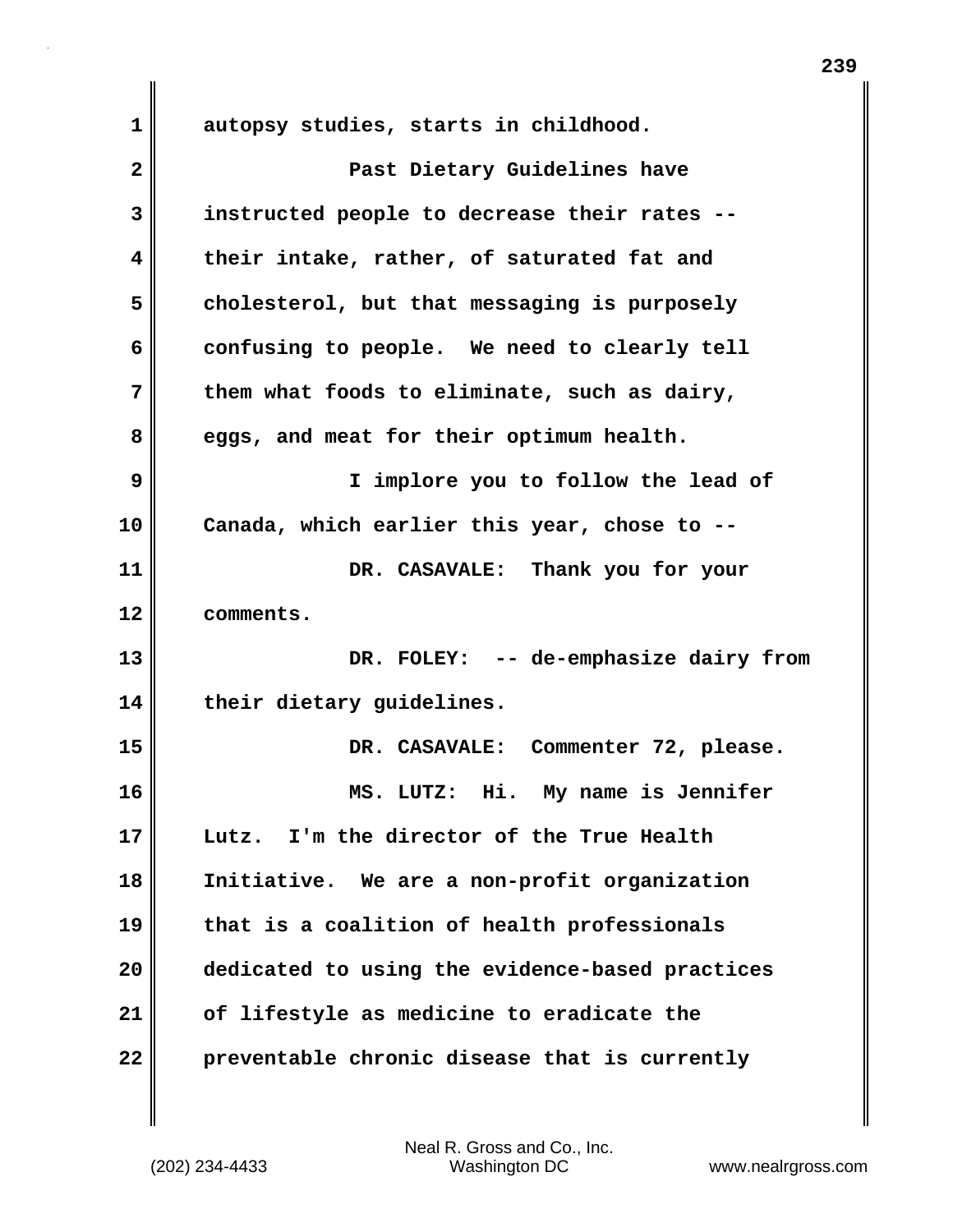**1 severely harming our society.**

| $\overline{\mathbf{2}}$ | As such, I'm here today to advise the             |
|-------------------------|---------------------------------------------------|
| 3                       | committee to recommend the foods and dietary      |
| 4                       | patterns that are best for human health, both     |
| 5                       | directly and indirectly, via the environmental    |
| 6                       | effects of producing these foods.                 |
| 7                       | Specifically, we believe this should              |
| 8                       | extend to protein foods. We call upon the         |
| 9                       | Dietary Guidelines for Americans Advisory         |
| 10                      | Committee to do away with the category of protein |
| 11                      | foods all together and in its place, we advise    |
| 12                      | this committee to recommend the specific foods    |
| 13                      | that are best for human health, both directly and |
| 14                      | indirectly.                                       |
| 15                      | This approach would emphasize nuts,               |
| 16                      | seeds, legumes, whole grains, and vegetables,     |
| 17                      | falling in line with the 2015 DGA recommendations |
| 18                      | that Americans eat more vegetables and less       |
| 19                      | animal products.                                  |
| 20                      | The last Dietary Guidelines moved                 |
| 21                      | strongly in the right direct by focusing more on  |
| 22                      | dietary patters, but public misconceptions about  |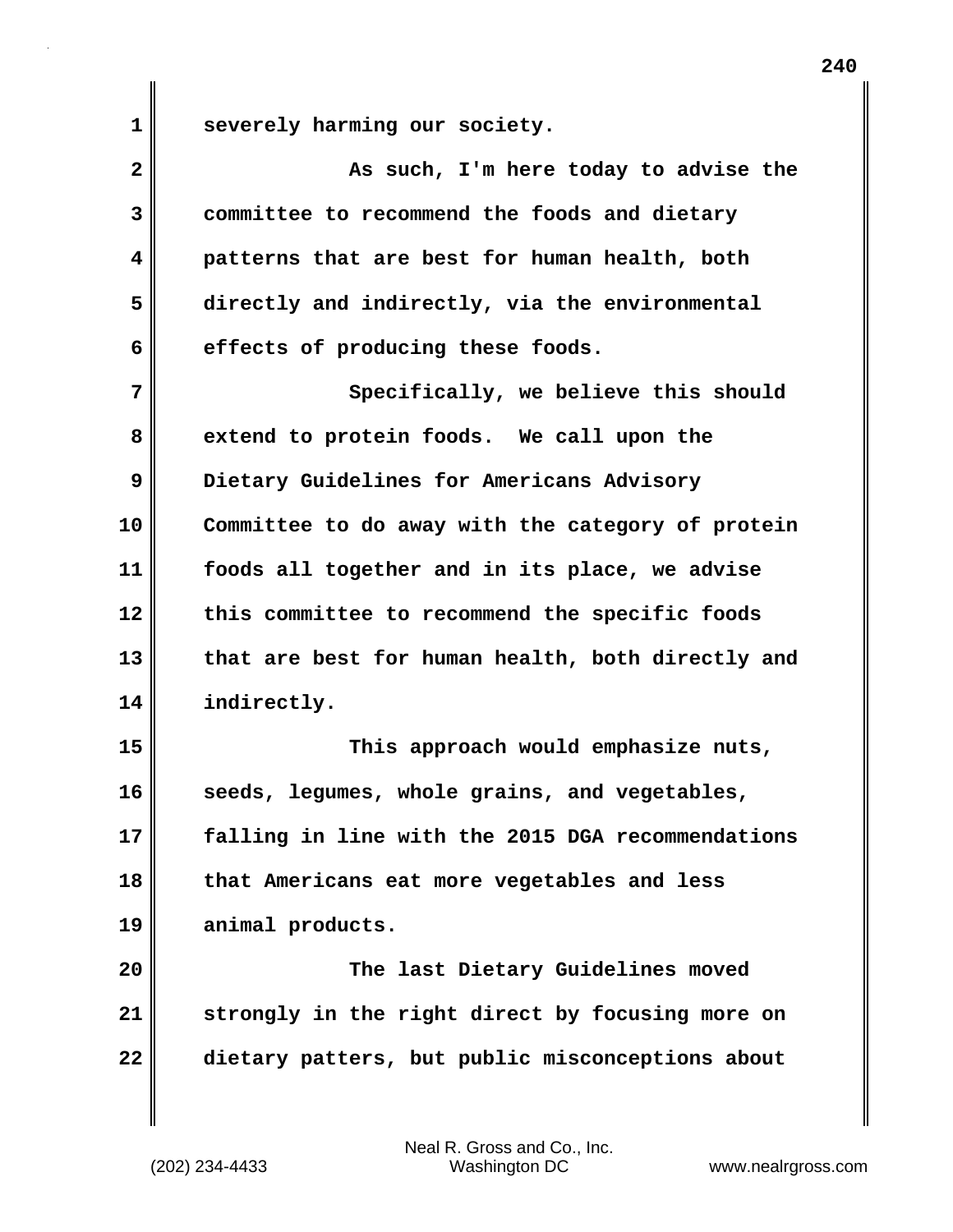**1 protein often steer people towards unhealthy food 2 choices, making this issue timely and important 3 for the 2020 Dietary Guidelines.**

**4 Americans are not subject to protein 5 deficiency, with the rare exception. In fact, 6 more Americans eat too much protein than too 7 little, mostly coming from animal products and 8 often highly processed animal products that 9 contributed to disease.**

**10 A variety of plant foods can supply 11 all essential amino acids. They do not need to 12 be eaten in any specific time frame and they 13 provide the nutrients that most Americans are 14 deficient in, potassium, fiber, calcium, at the 15 same time, they have minimal amounts of the 16 nutrients that the Guidelines recommend be 17 limited, sodium, saturated fats, and added 18 sugars.**

**19 We do not have a protein deficiency 20 problem in the United States. We have a 21 vegetable deficiency problem. We have a fiber 22 and vitamin deficiency problem and we have a food**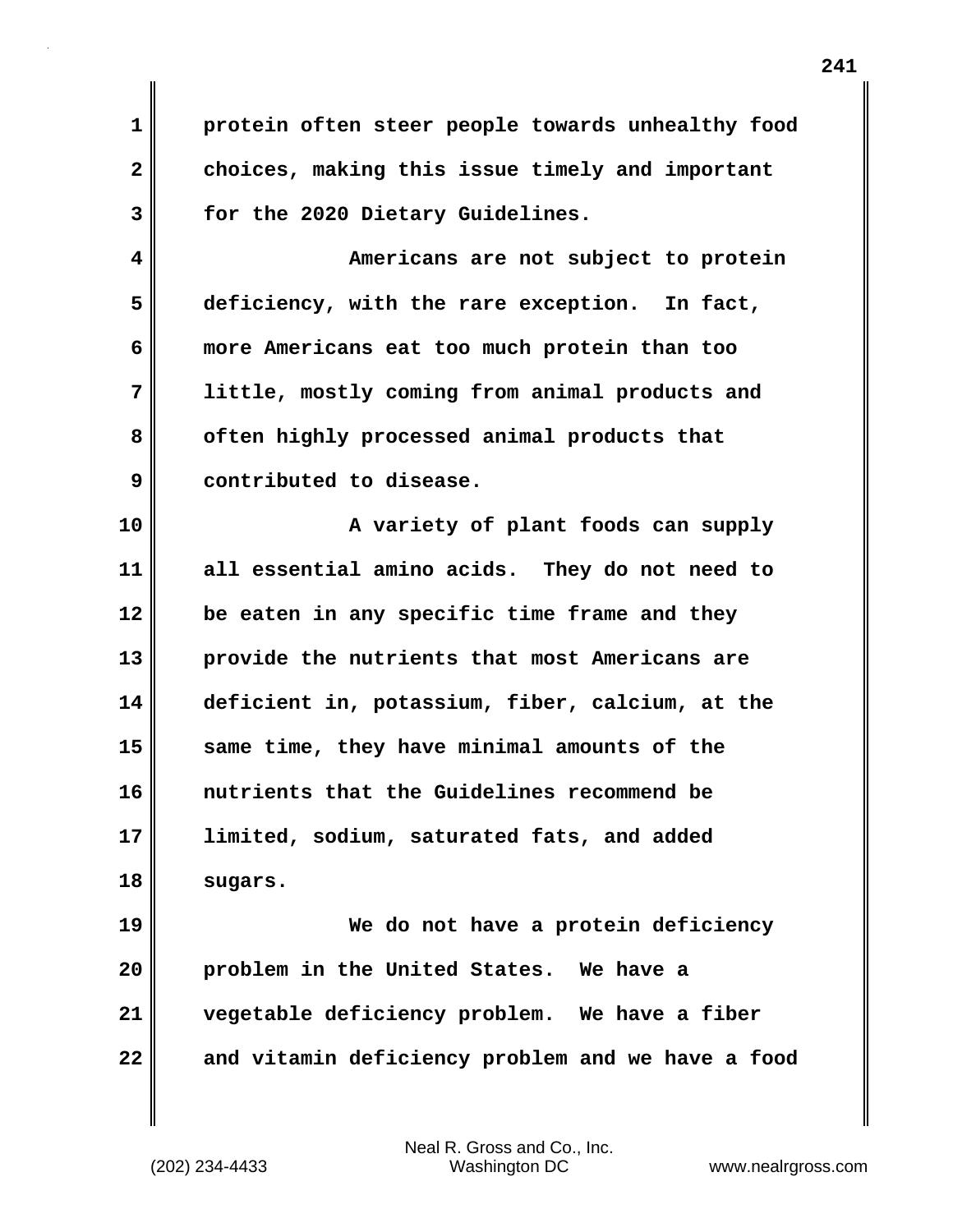**1 system sustainability deficiency problem. 2 This is threatening the health of the 3 public that relies on these food systems and 4 clarifying the confusion around protein by 5 recommending the specific foods that are both 6 sources of protein and health promoting would 7 help solve all of these issues. Thank you. 8 DR. CASAVALE: Commenter 73. 9 MS. JOHNSON: Good afternoon. My name 10 is Jillian Johnson and I am here on behalf of 11 countless parents asking that the DGA committee 12 take our concerns into consideration as they 13 prepare for the infant nutrition guidelines. 14 While it may be rare, it's not 15 impossible for a newborn to die from dehydration. 16 I would know, as I lost my first child from 17 dehydration while attempting to exclusively 18 breast feed. 19 As soon as I found out I was pregnant, 20 I took all of the hospital parenting classes. I 21 thought I knew everything I needed to know as I 22 prepared for the arrival of my first child. I**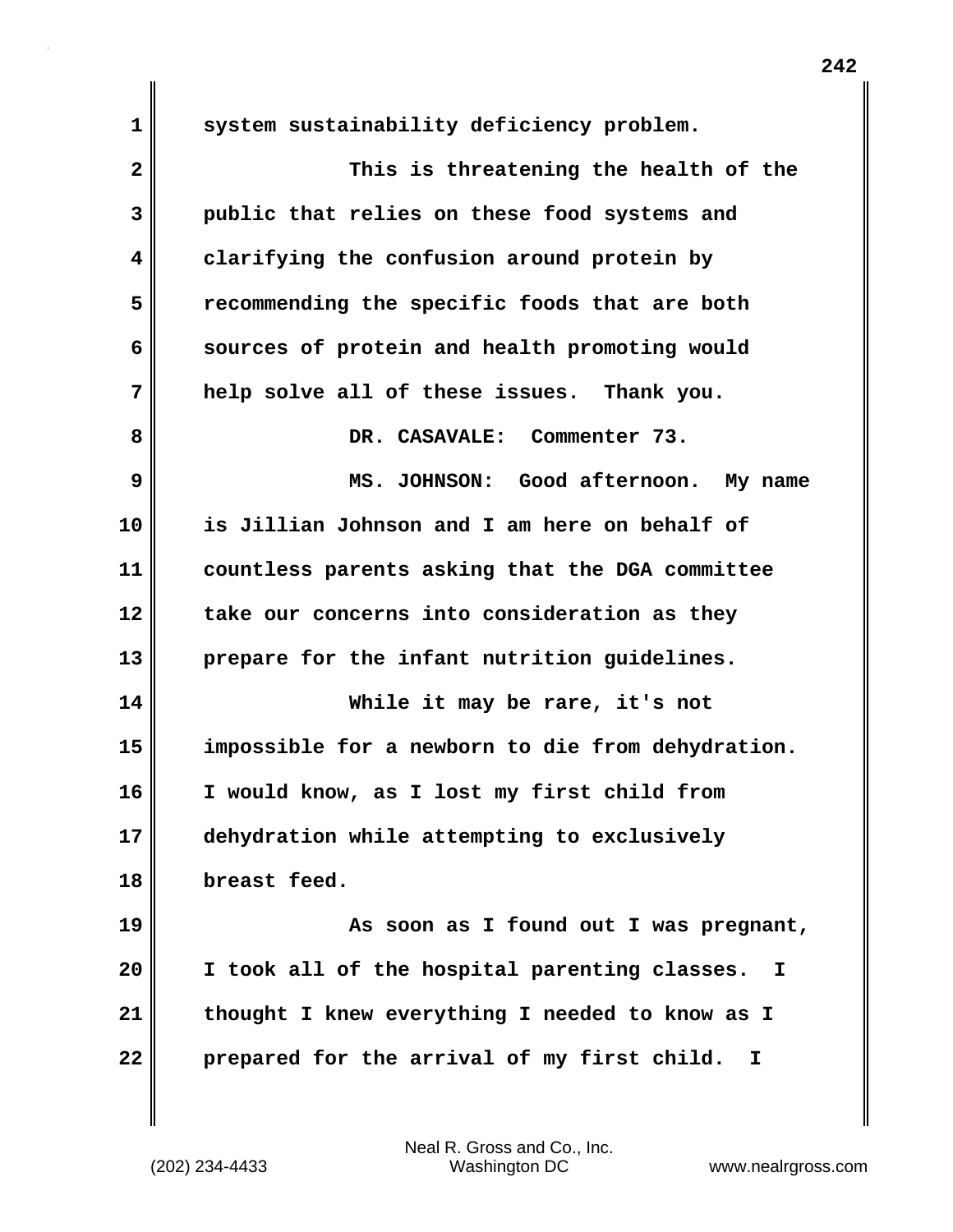| $\mathbf{2}$ | Landon would not have been home from              |
|--------------|---------------------------------------------------|
| 3            | the hospital for even 12 hours before I found him |
| 4            | not breathing. He was so dehydrated that he had   |
| 5            | to be given fluids through his shins because they |
| 6            | couldn't get a vein anywhere else in his tiny     |
| 7            | body.                                             |
| 8            | I sat at the hospital for the first 24            |
| 9            | hours of him being on life support running        |
| 10           | everything through my head. I was exhausted       |
| 11           | because I had spent the last three days trying to |
| 12           | soothe a baby that was crying out from the pain   |
| 13           | of starvation.                                    |
| 14           | He had to room in with me because I               |
| 15           | had him at a baby-friendly hospital and there was |
| 16           | no nursery, hence, why I was exhausted. As I met  |
| 17           | with the head of the NICU, he told me that he     |
| 18           | believed Landon went into cardiac arrest due to   |
| 19           | dehydration.                                      |
| 20           | He, himself, did not understand why               |
| 21           | hospitals pushed exclusive breast feeding so      |
| 22           | He said, yes, breast is best if the baby<br>hard. |
|              |                                                   |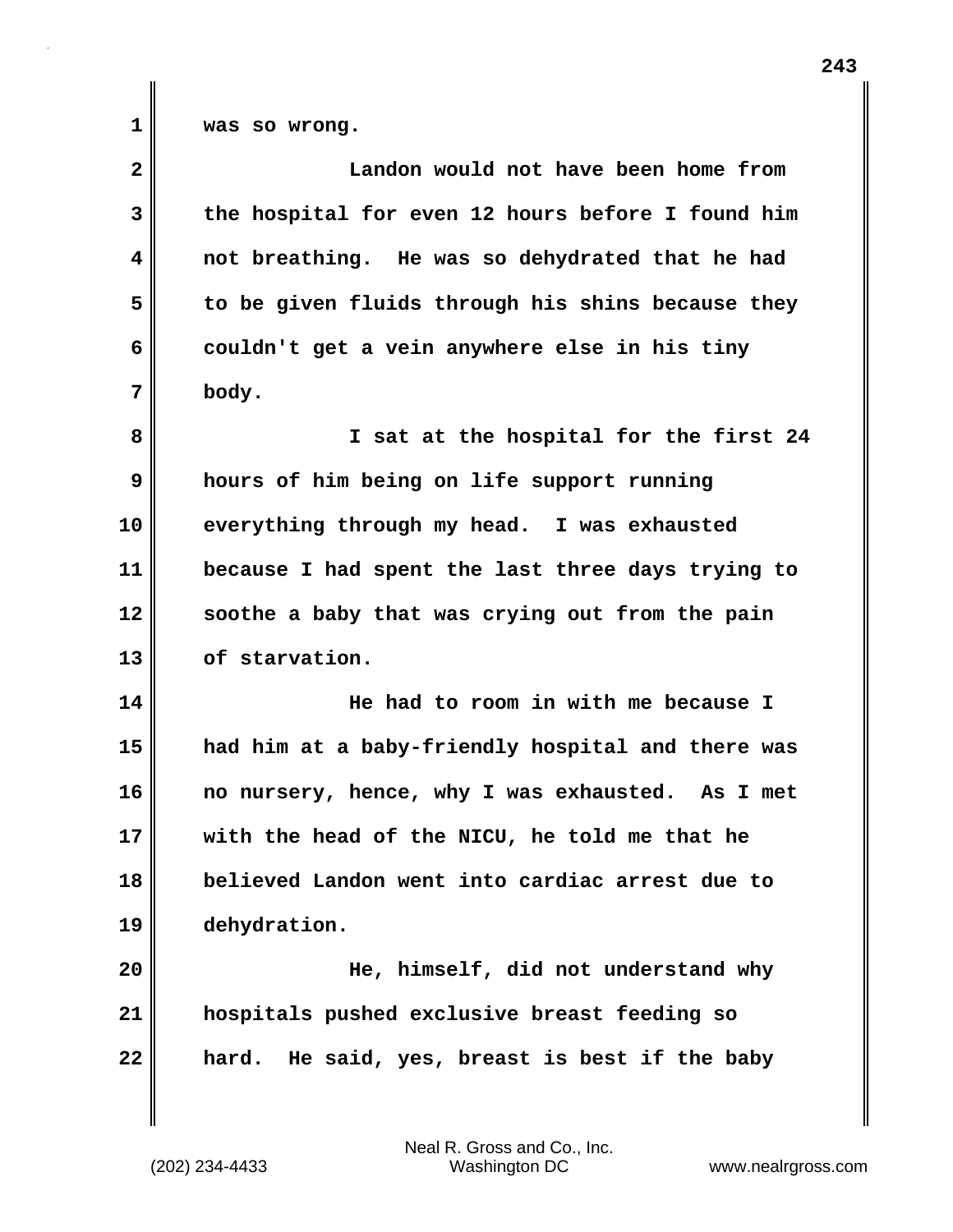**1 is actually fed, but please, follow with a bottle 2 if you're in doubt. 3 I couldn't understand what he was 4 telling me. How does a baby that is being breast 5 fed become dehydrated? How is a new mom to know 6 her child is in danger if she is taught by 7 everyone that the constant crying and nursing is 8 normal? 9 They told me Landon's cardiac arrest 10 led to his brain stem being damaged and 11 ultimately his death after two weeks on life 12 support. 13 Just like that, my beautiful baby who 14 was perfectly healthy when he was born, was gone. 15 It's been more than seven years and I still find 16 it to be ludicrous. How foolish do you think it 17 sounds when people ask me how he died? He 18 starved to death because I didn't give him a 19 bottle. 20 My body failed me and my milk didn't 21 come in until he was on life support. Not a day 22 goes by that I don't have to live with the**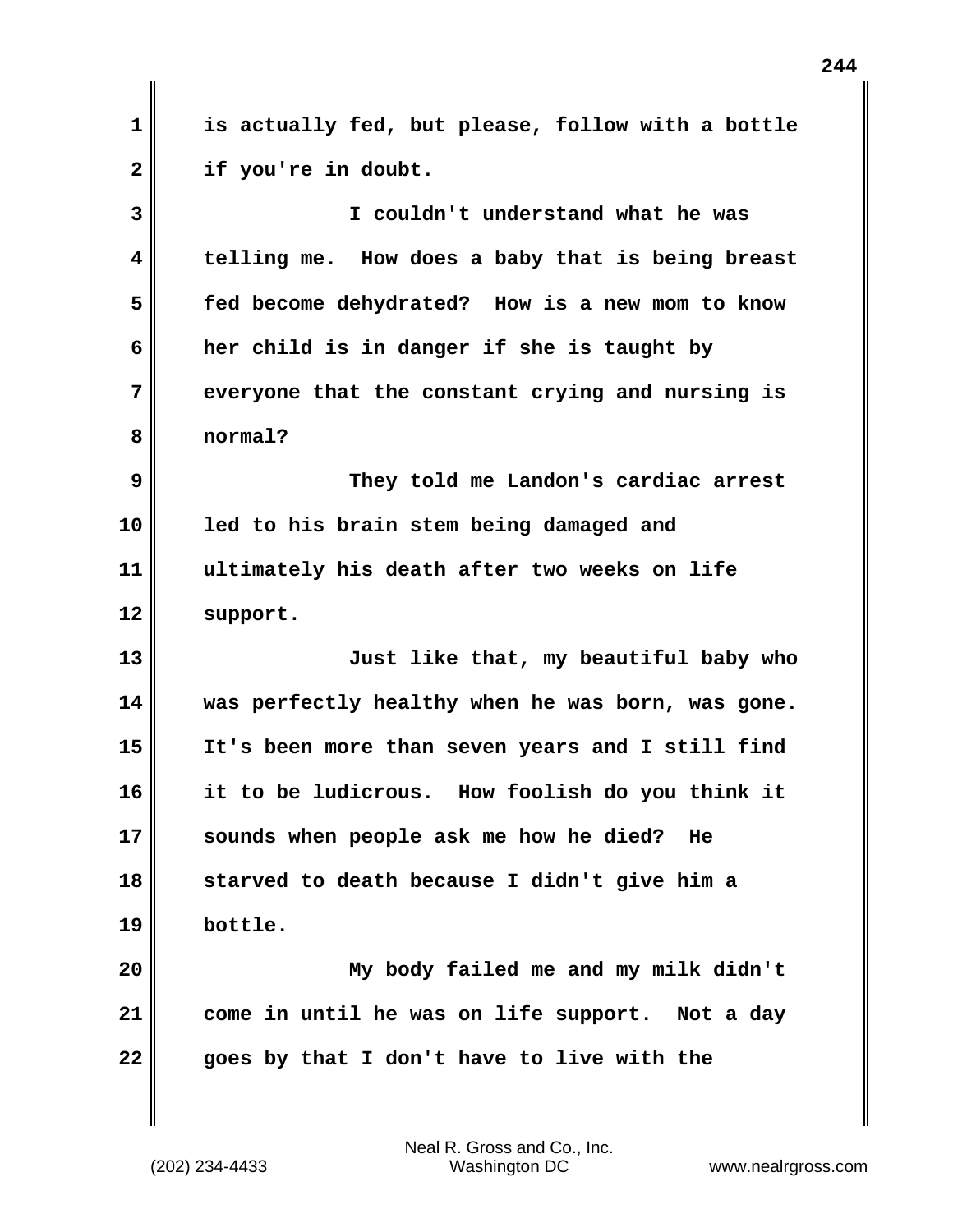**1 thought that my son's death was a 1,000 percent 2 preventable and it still happens every day. 3 I was not given the tools I needed 4 upfront, the education that was provided at the 5 hospital and in all of the literature pushed 6 breast is best and formula is poison, and I was 7 brainwashed not to give him formula. 8 The classes didn't teach you the what 9 ifs, what if my milk doesn't come in? What if I 10 don't get enough? What are the signs that 11 something's wrong? I was setup to fail from day 12 one. Most people are fortunate enough to not 13 have their situations end as horribly as mine, 14 but no child should ever come that close. 15 No prescription should have to be 16 written for a baby to be supplemented. Hospital 17 feeding classes should be required to educate on 18 supplementation whether it's donor milk or 19 formula, and the risks of not supplementing 20 should be very obvious and put in front of new 21 parents. 22 My son died and that's why I'm here,**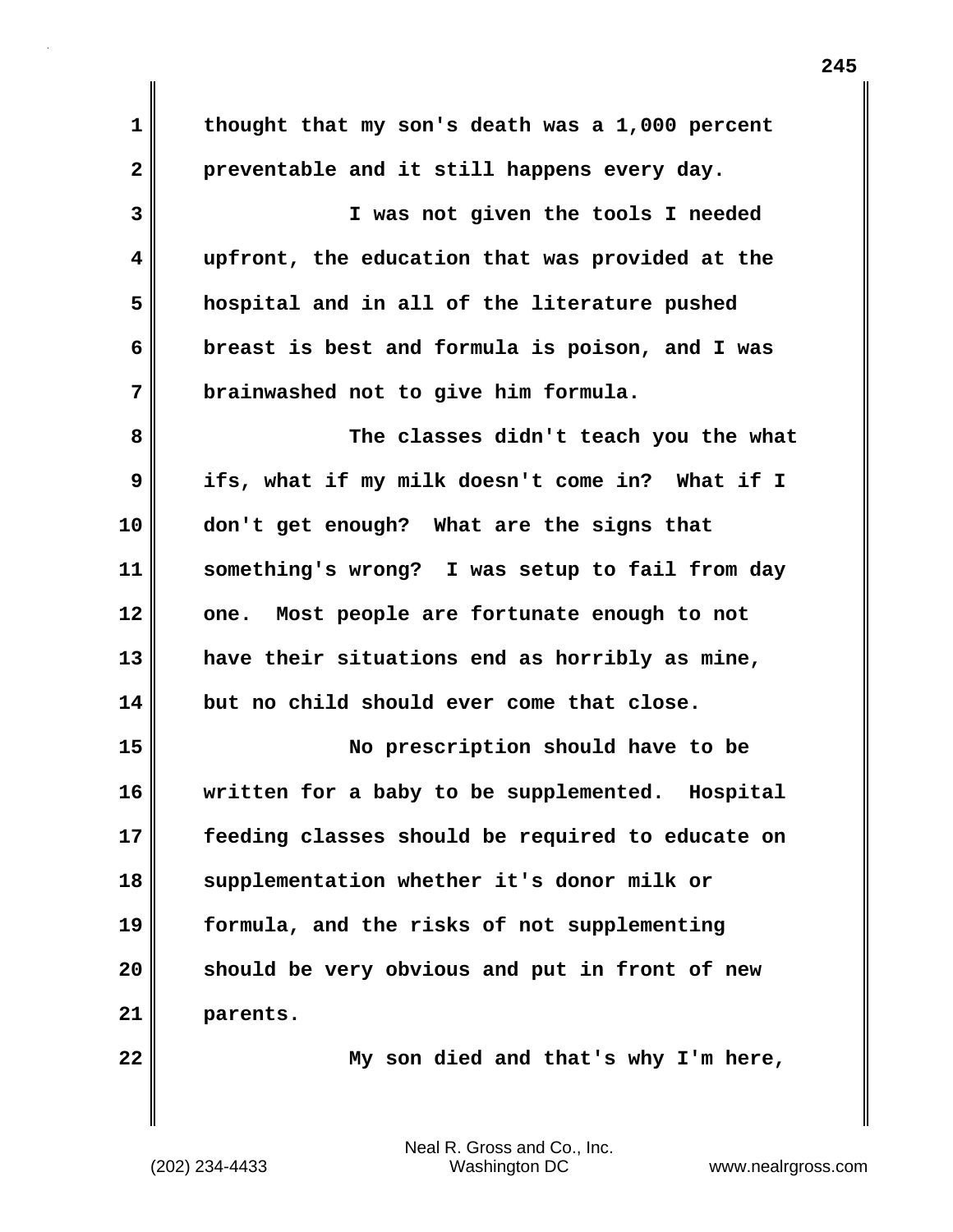**1 because this is still happening to other babies, 2 so on behalf of all the parents out there, I'm 3 asking that you guys please put into place, 4 standard practices and patient education 5 guidelines so that we can protect newborns from 6 these 100 percent preventable negative outcomes. 7 Thank you. 8 DR. CASAVALE: Commenter 74. 9 DR. HAZBUN: Thank you for sharing 10 that. My name is Tamara Hazbun. I'm a family 11 physician and obesity medicine physician, 12 practicing in Lafayette, Indiana. 13 Thank you so much for allowing me to 14 speak to you today. I'm here to request that a 15 low-carbohydrate diet be included as an 16 acceptable diet in the 2020 U.S. Dietary 17 Guidelines. 18 I've been practicing medicine for 21 19 years. My family medicine practice consisted of 20 wonderful patients, many, many of whom had 21 metabolic syndrome and obesity. 22 I managed them the way I was trained,**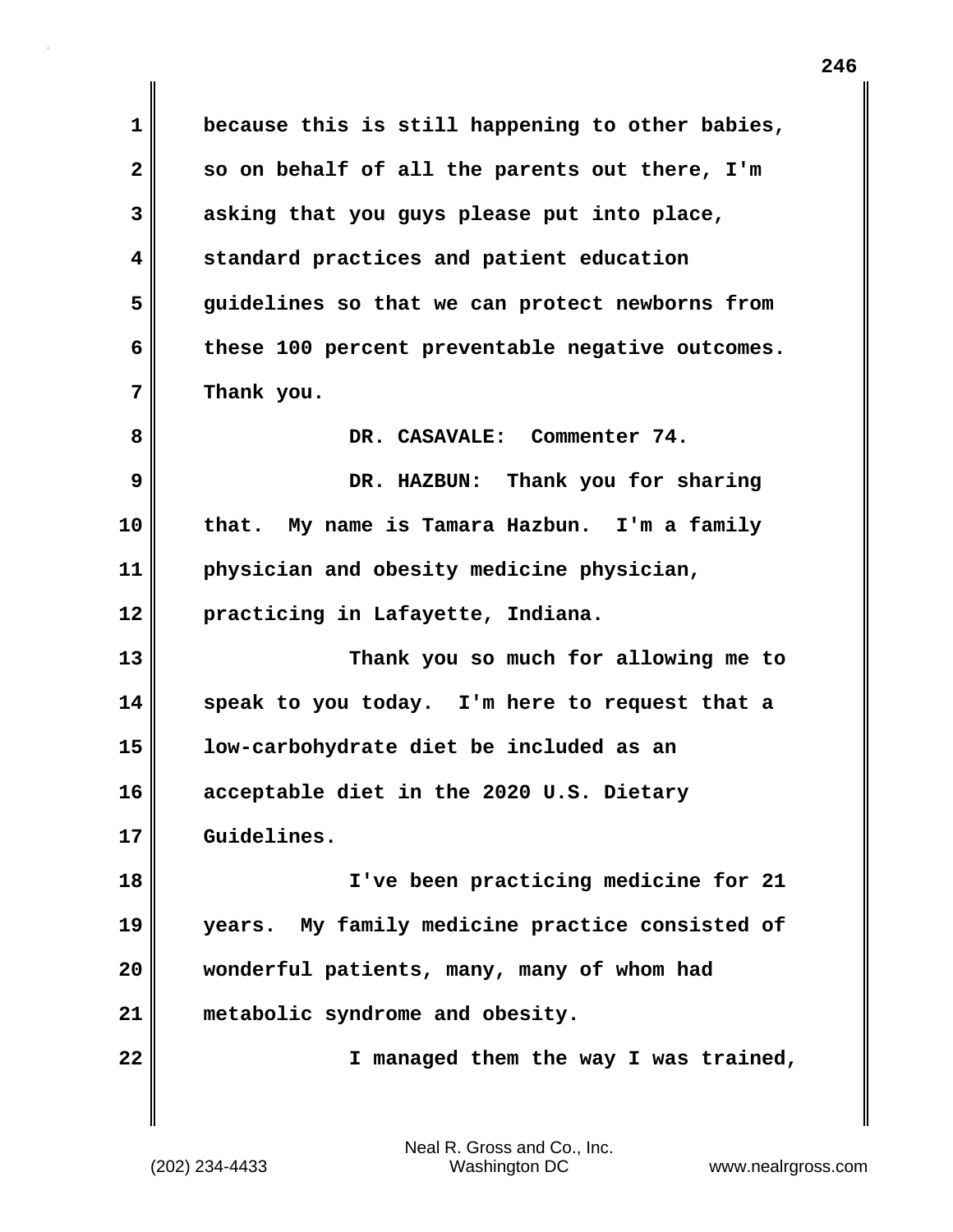**1 with medicines and instructing them to follow a 2 low-fat diet. Unfortunately, over time, many of 3 these patients became sicker and I found myself 4 chasing their blood sugars, and lipids, and blood 5 pressures with more and more medicines. 6 In 2013, I began learning about 7 low-carbohydrate diets as a way of improving 8 metabolic health. I was skeptical at first, but 9 after reviewing the literature, I gradually 10 integrated low carbohydrate into my practice. 11 My patients started to get healthier. 12 I had such phenomenal success, that in 2016, I 13 completely switched the focus of my practice to 14 obesity medicine and metabolic health. 15 In my obesity clinic, I teach my 16 patients how to eat a low-carbohydrate, moderate 17 protein, high-fat diet. For adults, we start 18 with 50 to 75 grams of carbohydrates per day, and 19 then often reduce to 30 grams a day. 20 For kids, we shoot for 60 grams of 21 carbs per day. Initially, when I explain a 22 low-carb diet to my patients, they are**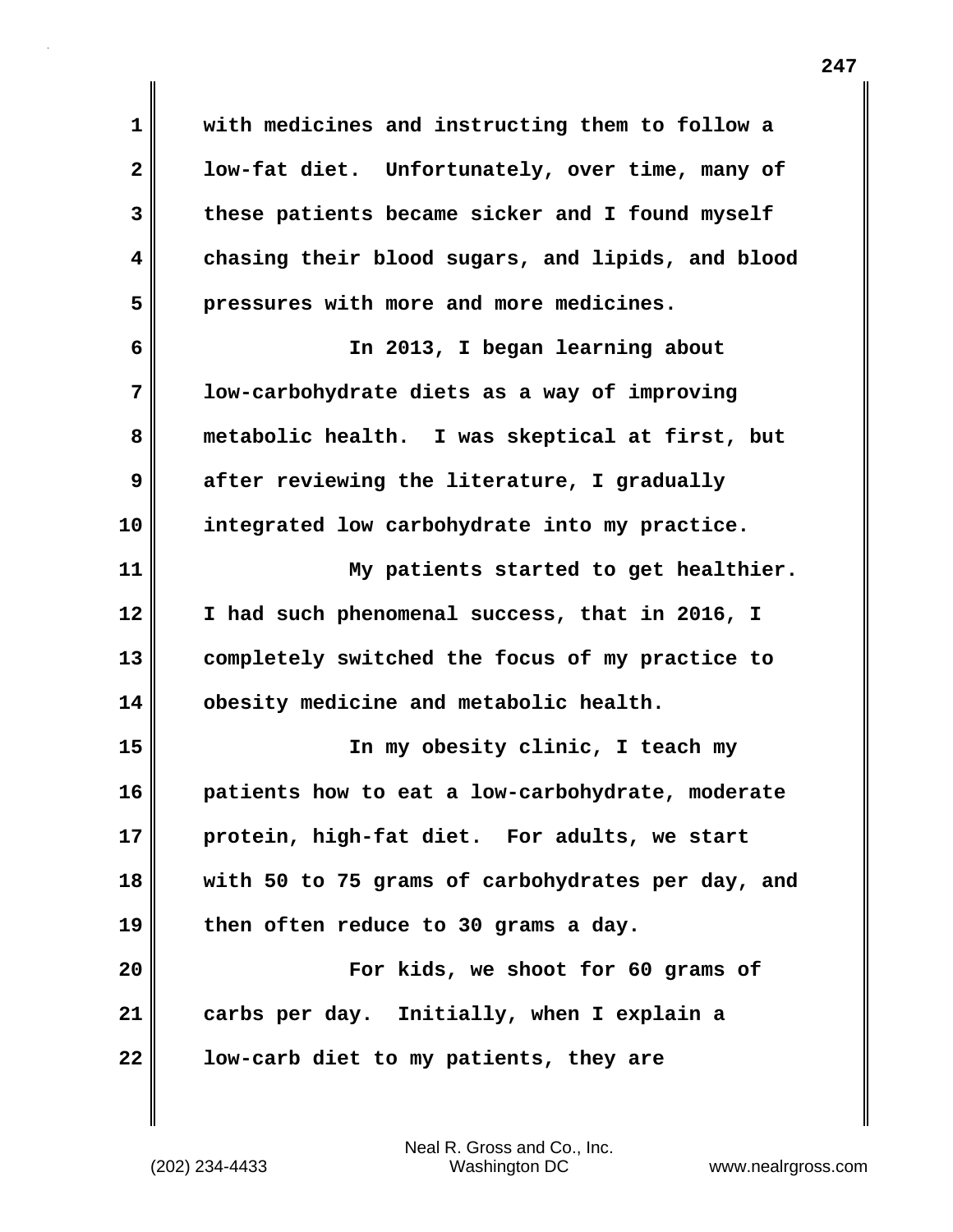**1 flabbergasted. They cannot believe that a doctor 2 is telling them to increase their dietary fat, 3 because they have been told for their whole lives 4 that in order to be healthy, they must eat low 5 fat.**

**6 As my patients progress through my 7 program, learning to eat low-carb, high-fat, I'm** 8 often able to remove medications, including those **9 for blood sugar and blood pressure. I also see 10 their lipids improve.**

**11 I have so many stories of patients who 12 have been successful in my program. Those who've 13 gotten off insulin, patients who've lost 100 14 pounds, but I'm going to close with a story about 15 a teenager named Chad, because really, we need to 16 change the guidelines so the kids have a healthy 17 future.**

**18 Sixteen-year-old Chad came to my 19 clinic with a percent body fat of 32, which is 20 considered obese. He was a high school swimmer 21 and worked out two hours per day year round. He 22 was frustrated because he had obesity and**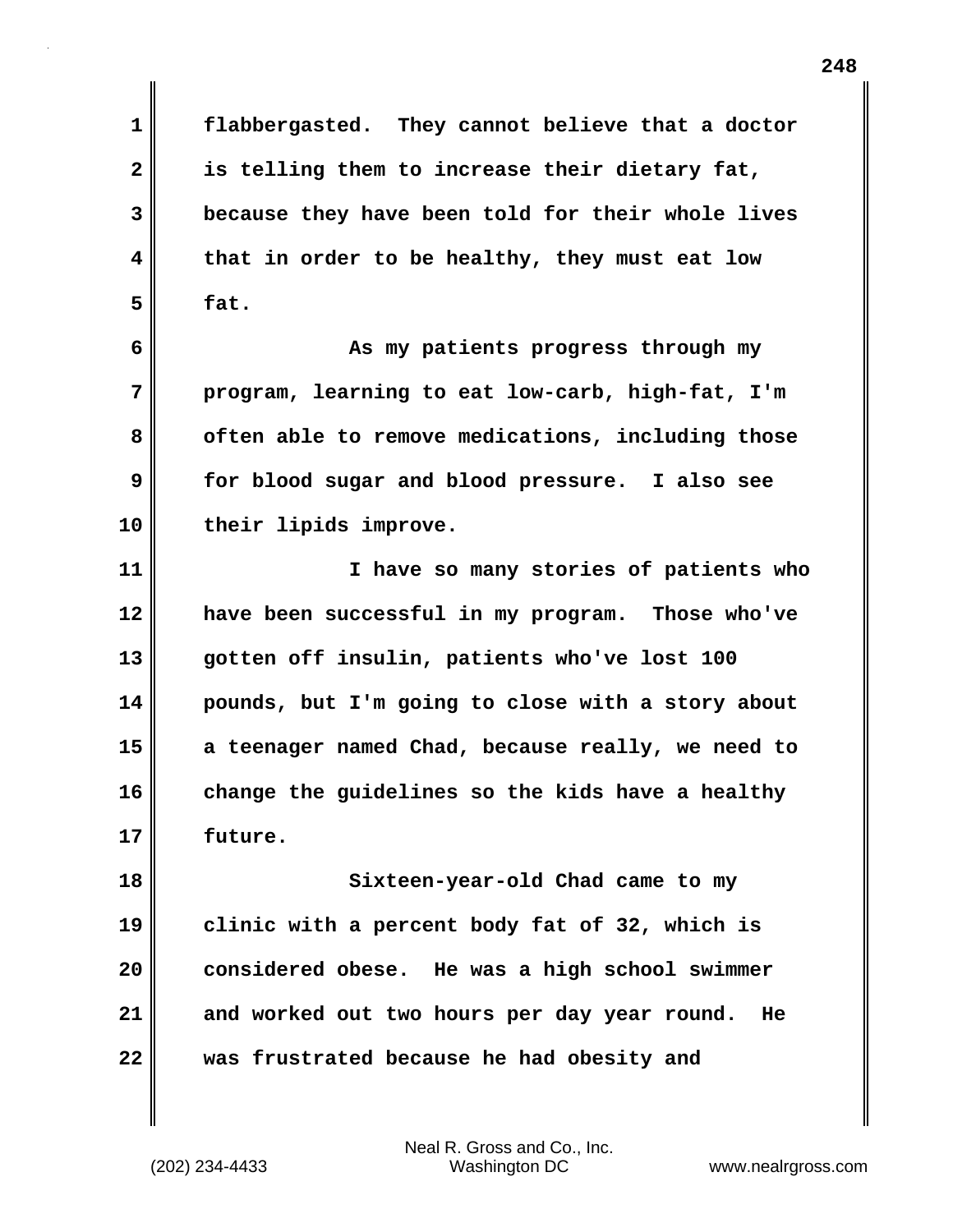**1 pre-diabetes, even though he was an athlete. 2** Over the next six months, my team **3 taught him how to reduce his carbs, eat moderate 4 protein, and increase his dietary fat. His blood 5 sugars improved and so did his weight. We've got 6 to include low carb in the Dietary Guidelines. 7 It's imperative for the -- 8 DR. CASAVALE: Thank you for your 9 comments. 10 DR. HAZBUN: -- health of our country 11 and especially -- 12 DR. CASAVALE: Thank you for your 13 comments. 14 DR. HAZBUN: -- for the health of our 15 children. 16 DR. CASAVALE: Speaker 75. Thank you. 17 MS. NGUYEN: Good afternoon. I'm 18 Haiuyen Nguyen here on behalf of the Council for 19 Responsible Nutrition. First, we commend the 20 committee and the USDA, and HHS staff, for 21 implementing what has become the most transparent 22 Dietary Guidelines process yet. With limited**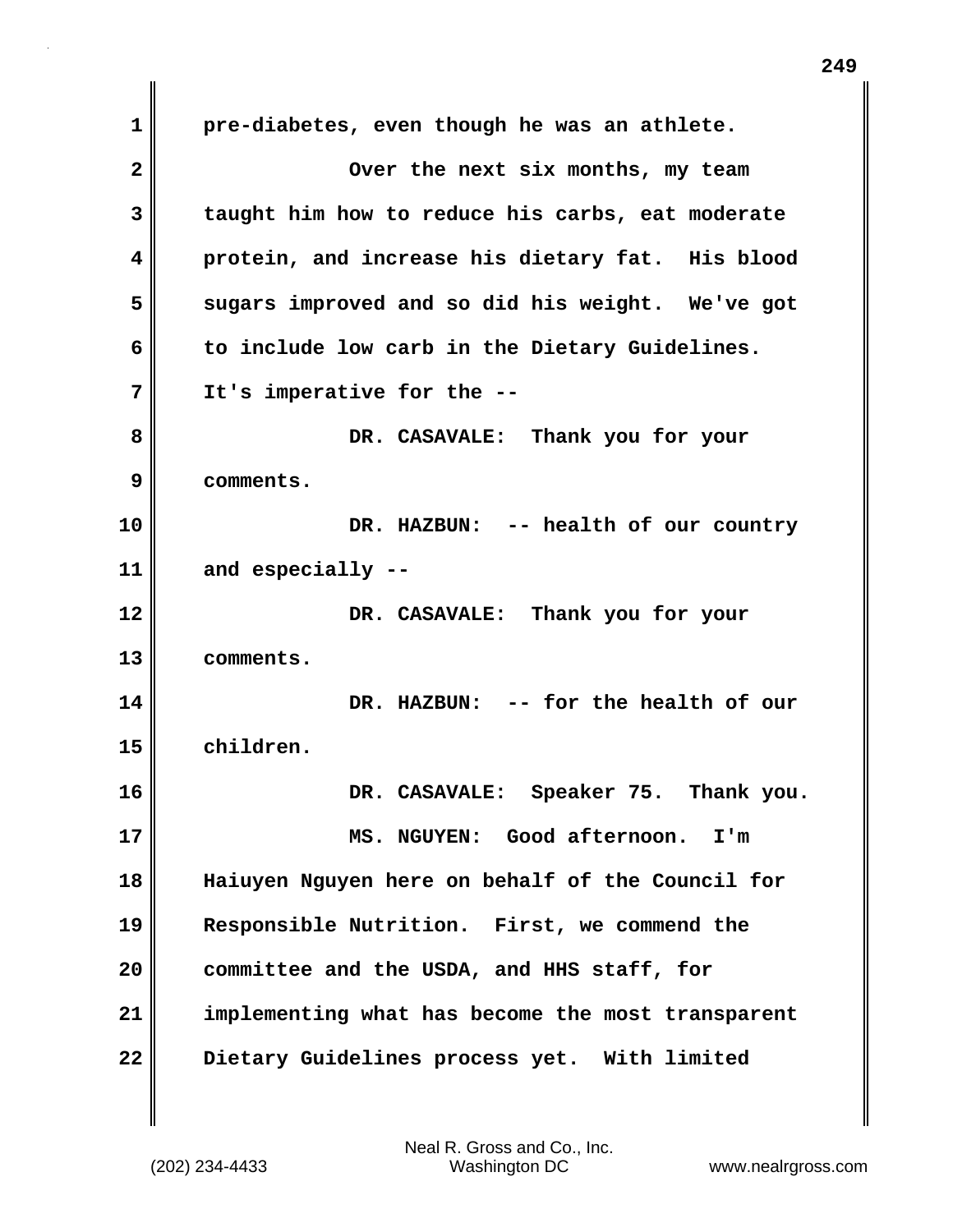**1 time and resources, you have done a tremendous 2 job.**

**3 The Dietary Guidelines for Americans 4 is a critical effort to improve and promote 5 public health through nutrition. While the focus 6 is on healthy dietary patterns that include a 7 wide array of foods, it is also prudent to 8 consider the potential contribution dietary 9 supplements can make to these healthy dietary 10 patterns in targeted populations and more 11 broadly. 12 Regarding birth to 24 months, and 13 pregnancy and lactation life stages, we recommend 14 the advisory committee consider the variety of 15 infant feeding options, taking into account 16 practicality and flexibility, with a goal of 17 supporting healthy mothers and healthy babies. 18 Prenatal multivitamins are widely 19 recommended to women before and during pregnancy, 20 and often postpartum for breast-feeding women, to 21 ensure adequate intake of nutrients.** 22 **A** recent study suggests that pregnant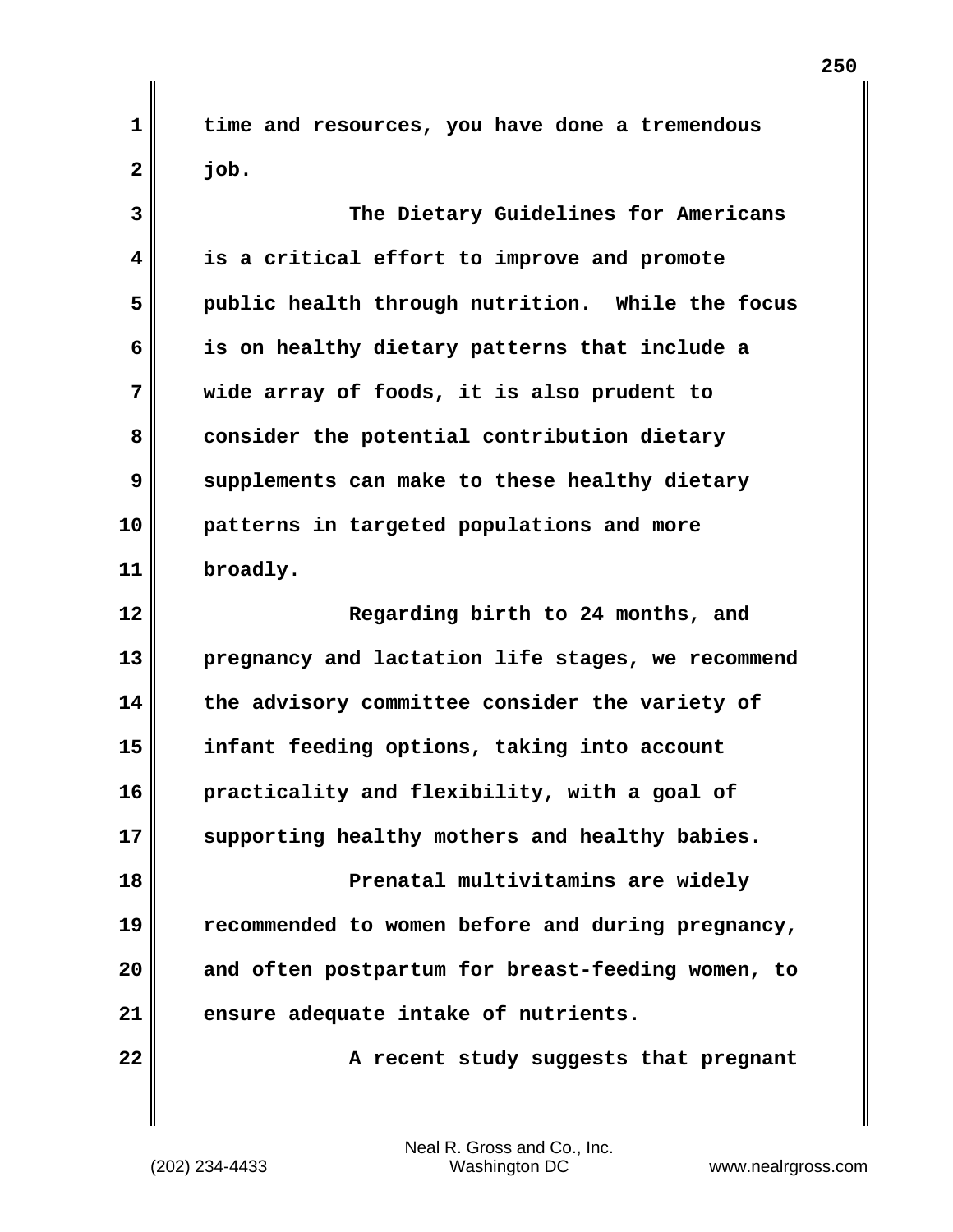| 1            | women in the U.S. do not meet recommendations for |
|--------------|---------------------------------------------------|
| $\mathbf{2}$ |                                                   |
|              | key essential nutrients and that dietary          |
| 3            | supplements reduce the risk of inadequacy, thus,  |
| 4            | dietary patterns recommended for this life stage  |
| 5            | should highlight opportunities for                |
| 6            | supplementation.                                  |
| 7            | More broadly, in their scientific                 |
| 8            | reports, previous advisory committees have        |
| 9            | consistently observed data demonstrating that the |
| 10           | majority of the U.S. population do not consume    |
| 11           | enough vegetables, fruits, whole grains, and      |
| 12           | dairy to meet nutrient needs, and thus, have      |
| 13           | nutrient shortfalls.                              |
| 14           | In fact, some shortfalls have                     |
| 15           | significant impact and present public health      |
| 16           | These include vitamin D, calcium,<br>concern.     |
| 17           | dietary fiber, and potassium.                     |
| 18           | We recommend the advisory committee               |
| 19           | consider novel recommendations, including         |
| 20           | supplementation, to help Americans meet nutrient  |
| 21           | requirements without exceeding energy needs.      |
| 22           | Healthy dietary patterns can consist              |
|              |                                                   |

 $\mathbf{I}$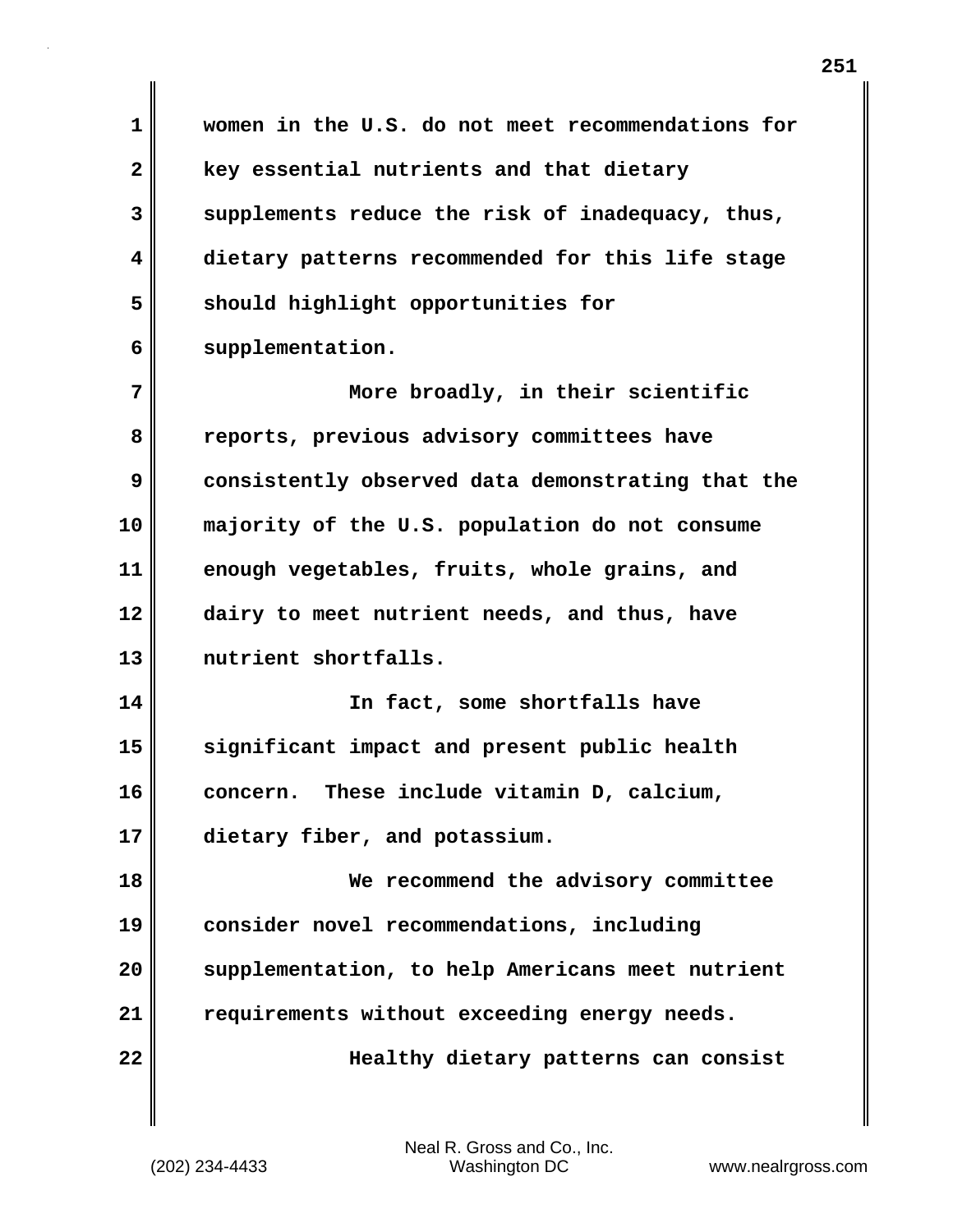**1 of a variety of nutrient-dense foods, as well as 2 nutrient-dense supplements. Consumers understand 3 that dietary supplements are just one part of a 4 healthy lifestyle, reporting that they use 5 dietary supplements to support overall health and 6 wellness, and to fill nutrient gaps. 7 In addition, data demonstrates that** 8 supplement users are more likely than **9 non-supplement users to engage in health 10 promoting habits, such as eating healthy diet and 11 incorporating regular physical activity. 12 Therefore, if current data still 13 points to underconsumption of important nutrients 14 by the U.S. population, appropriate 15 supplementation may be warranted to correct these 16 nutrient shortfalls when nutrient adequacy is not 17 met through diet. 18 DR. CASAVALE: Thank you for your 19 comments. 20 MS. NGUYEN: Thank you. 21 DR. CASAVALE: Commenter 76, please. 22 DR. DODDS: Good morning. My name is**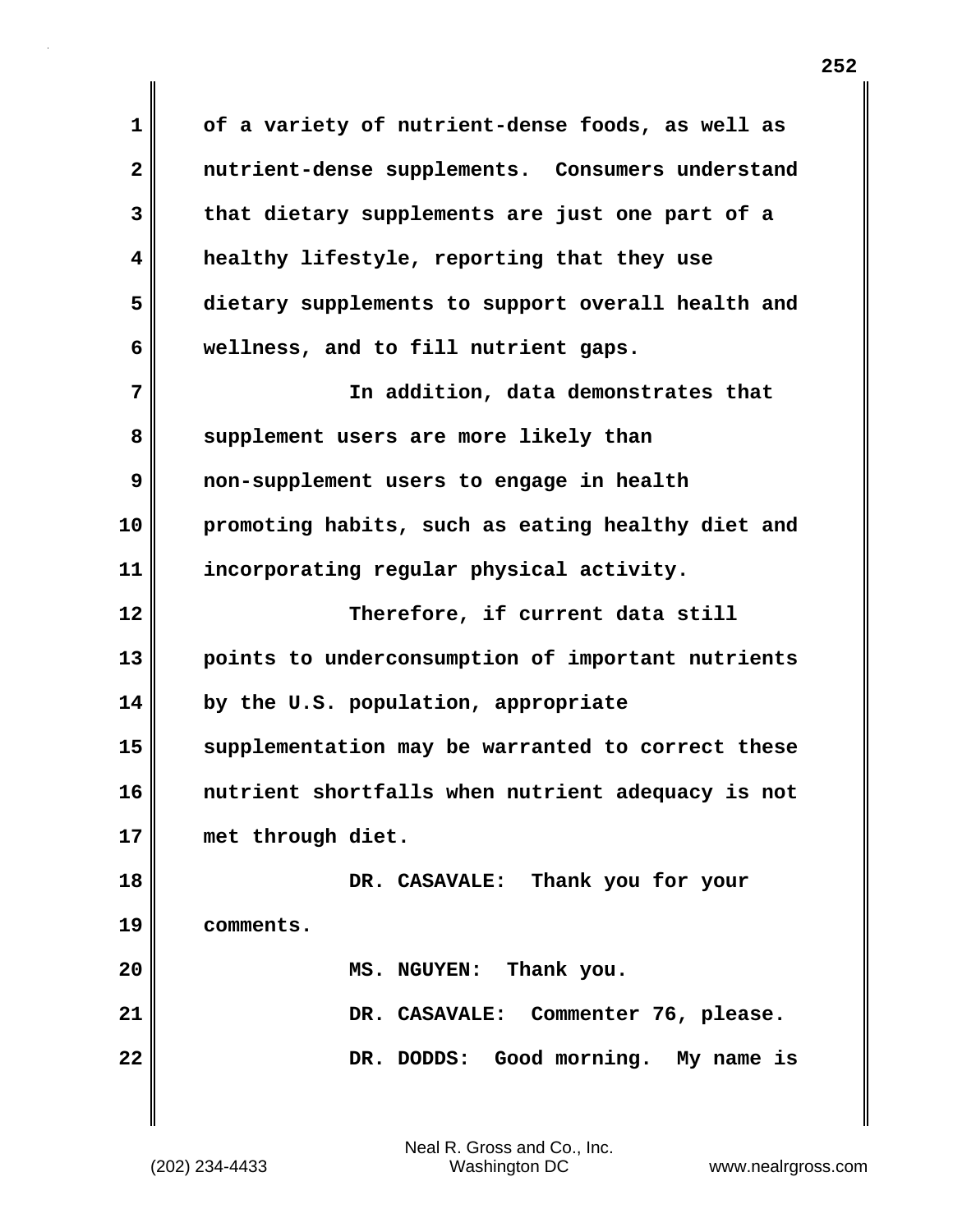**1 Dr. Michael Dodds and I'm oral health lead 2 scientist at Mars Wrigley, and an adjunct 3 professor of dentistry. 4 Mars Wrigley had provided written 5 comments to the Dietary Guidelines Advisory 6 Committee and I thank the USDA and HHS for the 7 opportunity to provide the highlights in this 8 oral testimony. 9** Our comments address the importance of **10 strong teeth and good oral health to consuming a 11 high-quality diet throughout all life stages and 12 the importance of incorporating sugar-free gum, a 13 food, as part of a daily dietary pattern. 14 The development of dental caries, a 15 non-communicable, nutrition-related, chronic 16 health condition is almost entirely preventable 17 through good dietary habits and oral preventive 18 practices. 19 The 2005 and 2010 Dietary Guidelines 20 for Americans recognized the importance of oral 21 health prevention by recommending brushing, 22 flossing, and drinking fluoridated water.**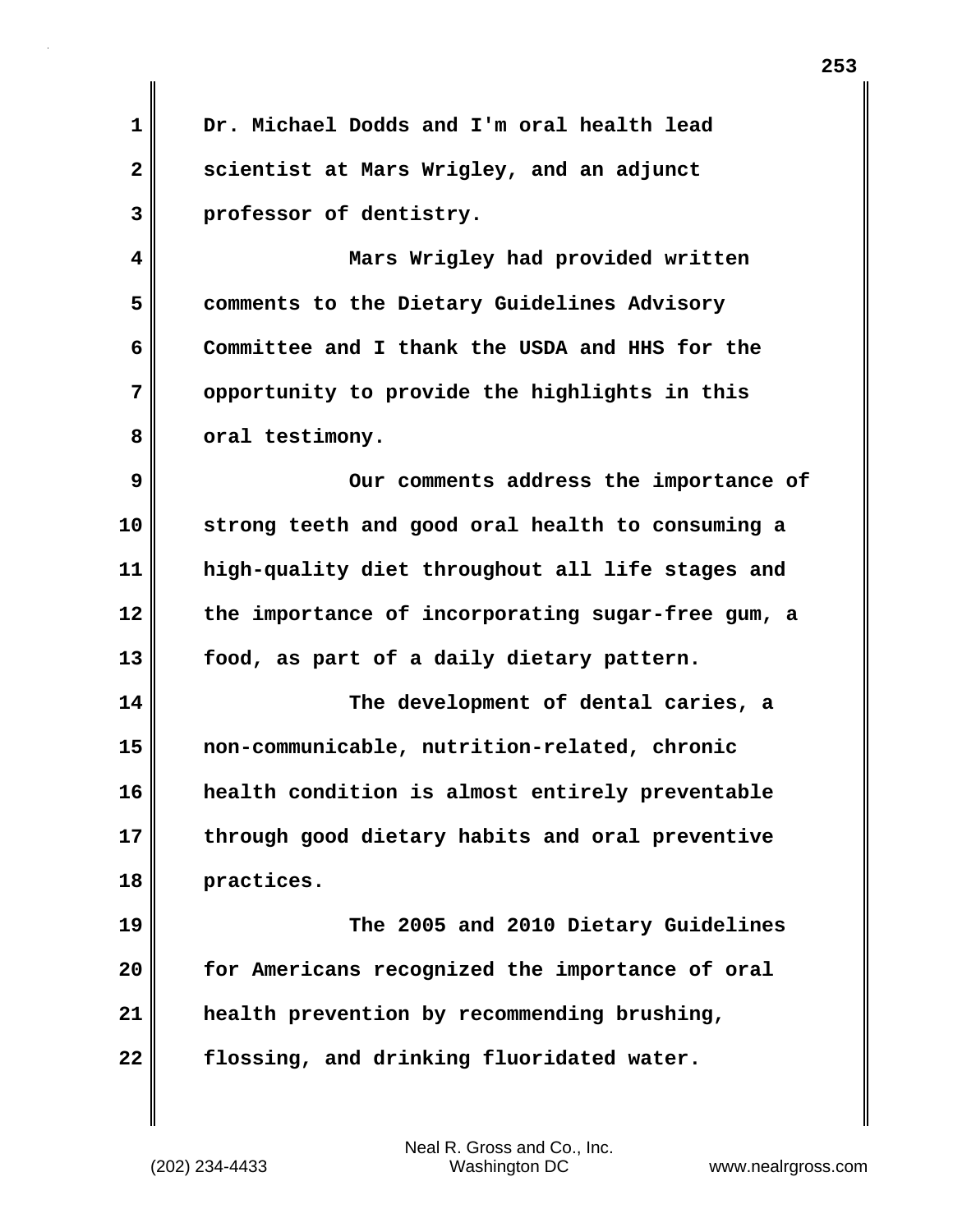**1 Mars requests that the 2020 to 2025 2 Dietary Guidelines recommend individuals of all 3 ages should follow a daily oral hygiene routine 4 which includes brushing their teeth with 5 fluorinated toothpaste, cleaning between their 6 teeth where possible, chewing sugar-free gum for 7 20 minutes after meals, or snacks if possible, 8 drinking fluoridated water where available, and 9 limiting intake frequency of dietary fermentable 10 carbohydrates. 11 Oral health preventive practices have 12 significant dietary benefits for all Americans. 13 Caries is the most prevalent chronic disease, 14 affecting both children and adults in the U.S., 15 and is associated with a multitude of other 16 health and social comorbidities. 17 While the presence of bacteria in the 18 mouth is universal, inadequate oral hygiene can 19 allow dental plaque to grow, often in 20 hard-to-reach sites, where decay occurs. 21 If not removed, the bacteria and 22 dental plaque can metabolize dietary**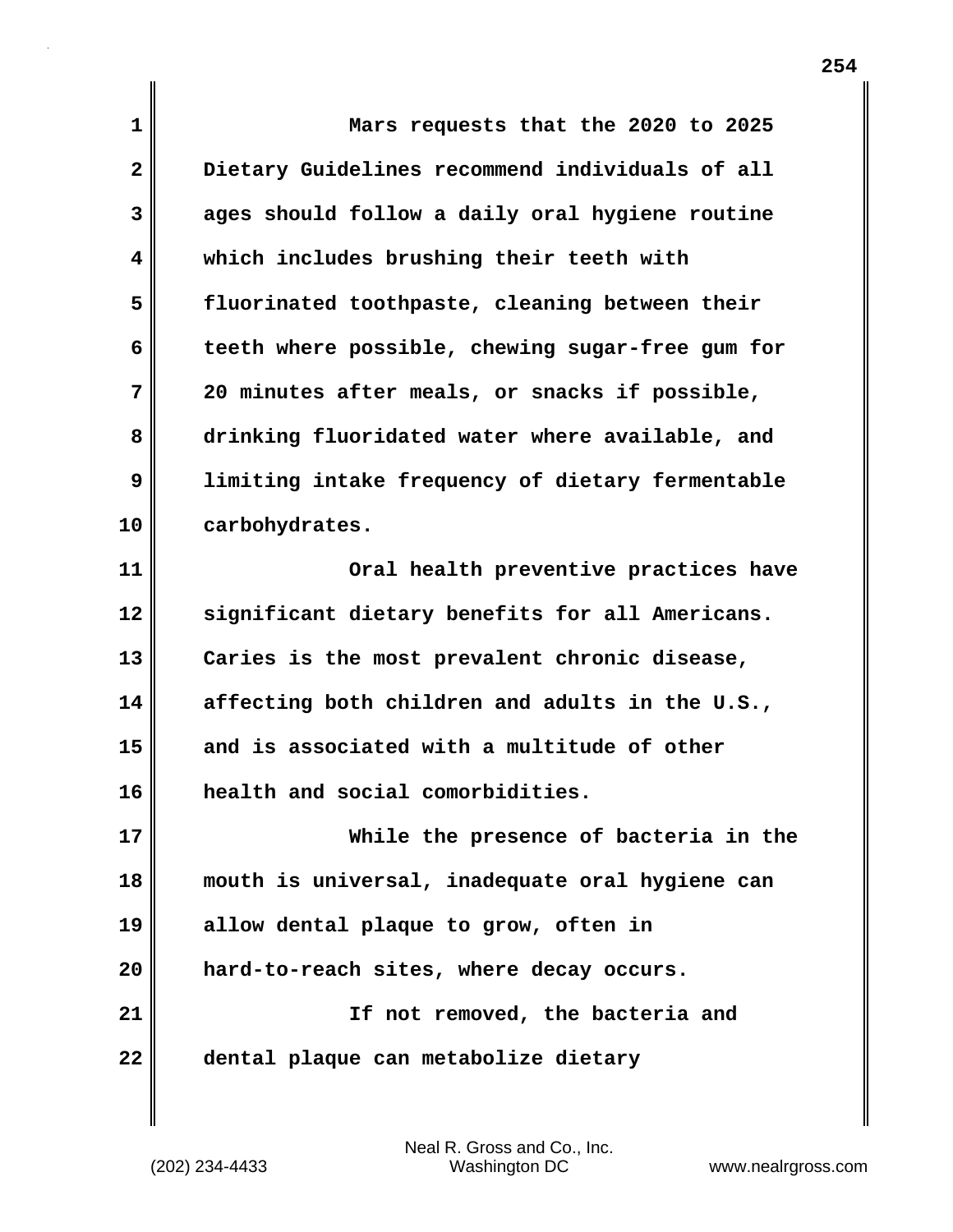**1 carbohydrates, producing acids that lead to 2 decay.**

**3 The frequency of intake of fermentable 4 carbohydrates during the day can be more 5 important than the total amount of sugars 6 consumed for caries development.**

**7 Eating habits are changing, with the 8 individuals snacking throughout the day, often 9 while on the go, at a high frequency of 10 consumption, fermentable carbohydrates, even in 11 healthy snacks, such as fruits, fruit juices, and 12 energy bars can cause a pH of the plaque to drop, 13 putting teeth at risk for decay.**

**14 Routine oral health preventive 15 practices can reduce the plaque and decay. 16 Saliva is a mouth's natural healing force, which 17 neutralizes acids and provides minerals to repair 18 and reverse early decay.**

**19 Extensive research has shown 20 sugar-free gum after meals can stimulate saliva 21 to neutralize plaque acids, thus, reducing decay. 22 The European Union and Canada have**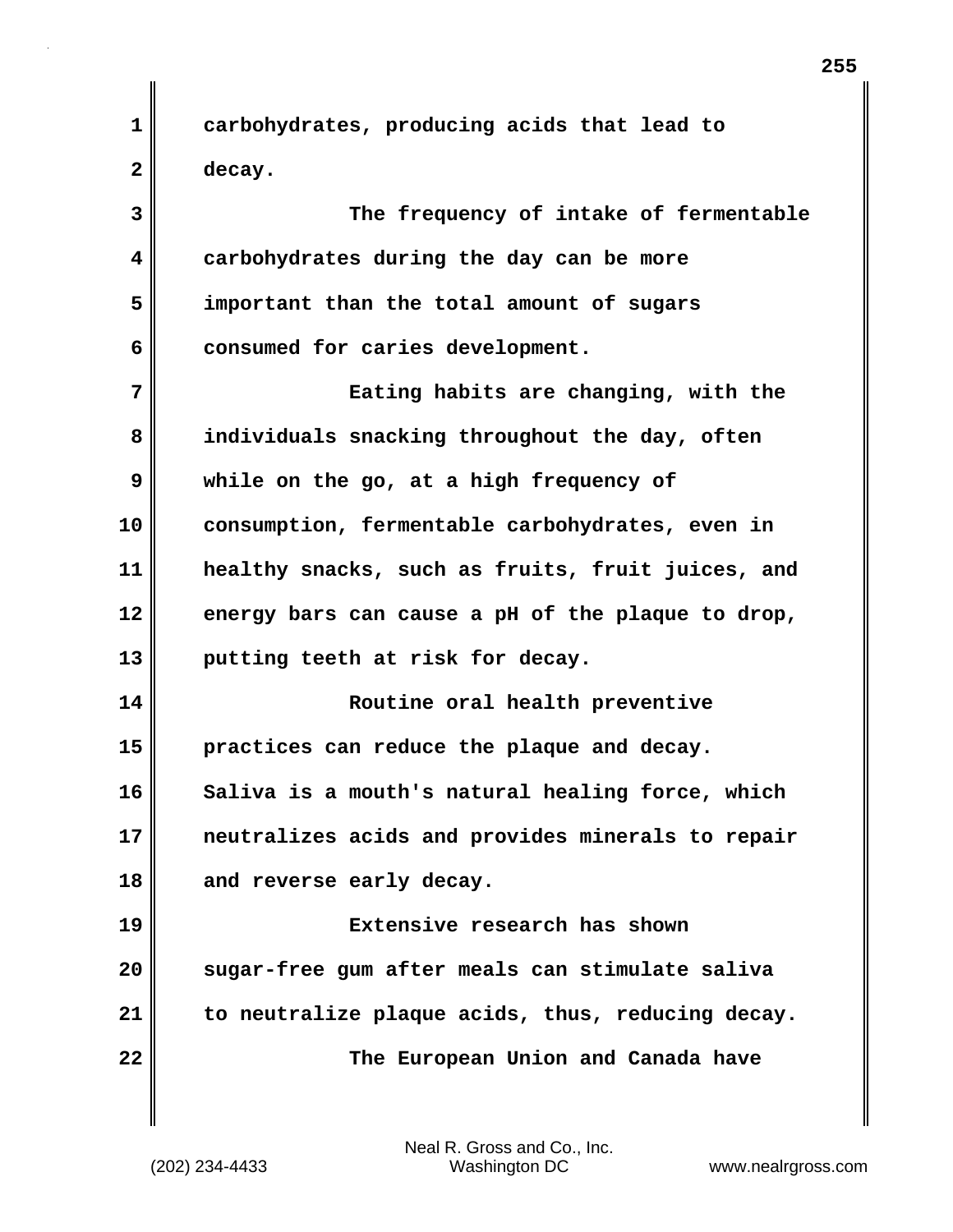**1 approved health claims for chewing sugar-free gum 2 and dental associations worldwide, including the 3 American Dental Association, have endorsed the 4 role of gum in reducing dental decay. 5 I thank you for the opportunity to 6 provide these comments. 7 DR. CASAVALE: Commenter 77. 8 DR. SODICOFF: Good afternoon. My 9 name is Eric Sodicoff. I would like to thank the 10 members of the committee for allowing me to speak 11 before you today and in doing this important 12 work. 13 I'm a medical doctor and internist 14 obesity specialist, and sometimes a hospitalist 15 in Philadelphia. I have become an advocate of 16 low-carb diets. I traveled here because I would 17 like the DGA committee to give serious 18 consideration to the evidence base supporting the 19 utility of low-carb diets and preventing and 20 reversing metabolic disease. 21** During my 20 years of practice, there **22 has been a dramatic rise in type 2 diabetes and**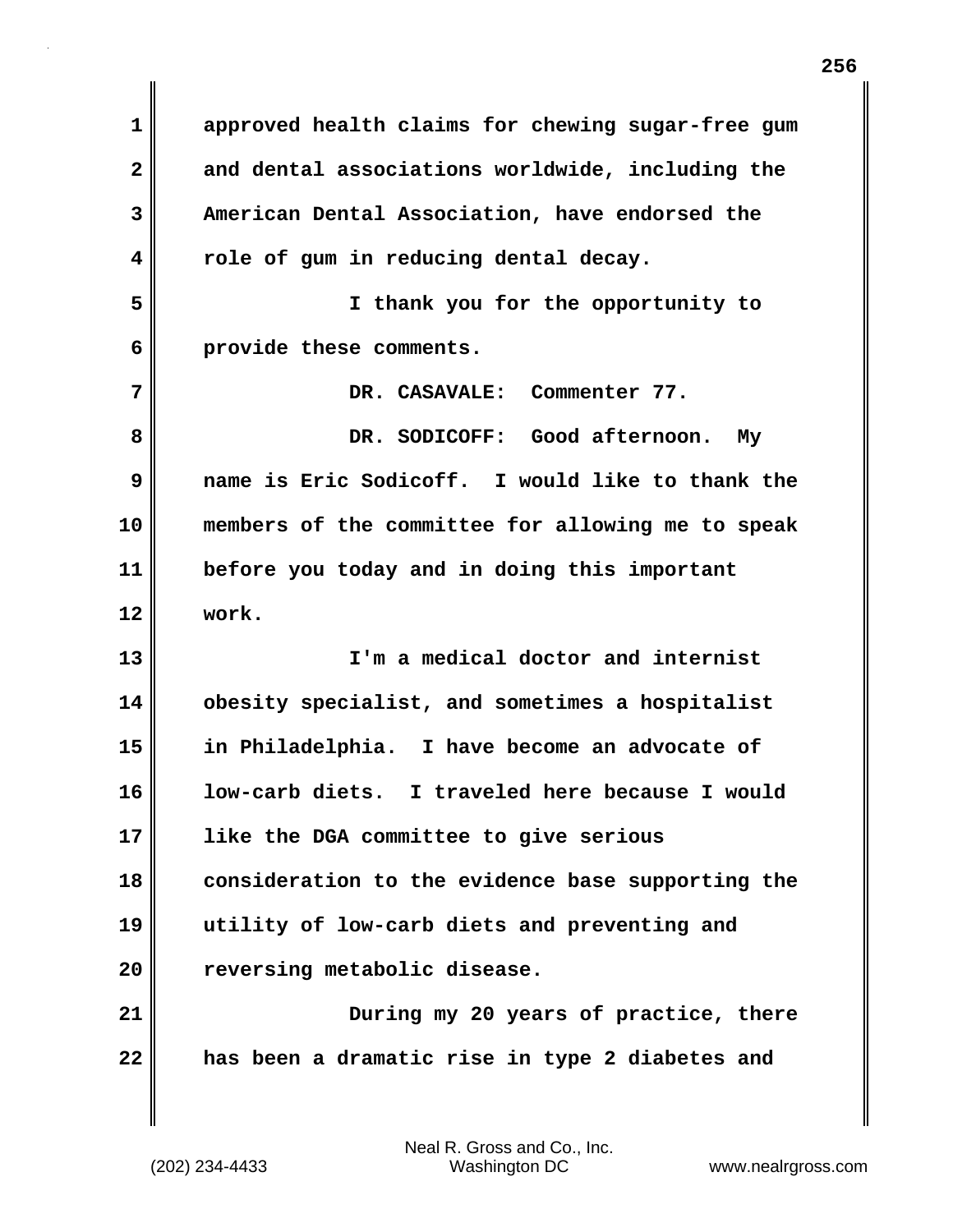| $\mathbf 1$  | obesity, yet, the DGA has done nothing to arrest |  |  |  |  |
|--------------|--------------------------------------------------|--|--|--|--|
| $\mathbf{2}$ | it, and I suspect it might actually be           |  |  |  |  |
| 3            | contributing to the epidemic.                    |  |  |  |  |
| 4            | I practiced conventional style                   |  |  |  |  |
| 5            | medicine for 15 years of my early career, I      |  |  |  |  |
| 6            | rapidly churned through patients while writing a |  |  |  |  |
| 7            | lot of drug prescriptions, which, truth be told, |  |  |  |  |
| 8            | didn't do anything but mask the symptoms of      |  |  |  |  |
| 9            | chronic disease.                                 |  |  |  |  |
| 10           | Then five years ago, feeling rather              |  |  |  |  |
| 11           | burnt out, I read a startling book by two        |  |  |  |  |
| 12           | journalists that introduced me to the scientific |  |  |  |  |
| 13           | literature supporting low-carbohydrate diet to   |  |  |  |  |
| 14           | promote human nutrition.                         |  |  |  |  |
| 15           | A body of literature that's still not            |  |  |  |  |
| 16           | found in the DGA. Now, in defiance of the DGA    |  |  |  |  |
| 17           | patterns, I teach low-carb diets to my patients, |  |  |  |  |
| 18           | in whom I see marked, quantifiable improvements  |  |  |  |  |
| 19           | in multiple health factors, both objective and   |  |  |  |  |
| 20           | subjective, while using less medicine, and I     |  |  |  |  |
| 21           | simply love my job now.                          |  |  |  |  |
| 22           | Roughly 3/4 of the patients who I find           |  |  |  |  |
|              |                                                  |  |  |  |  |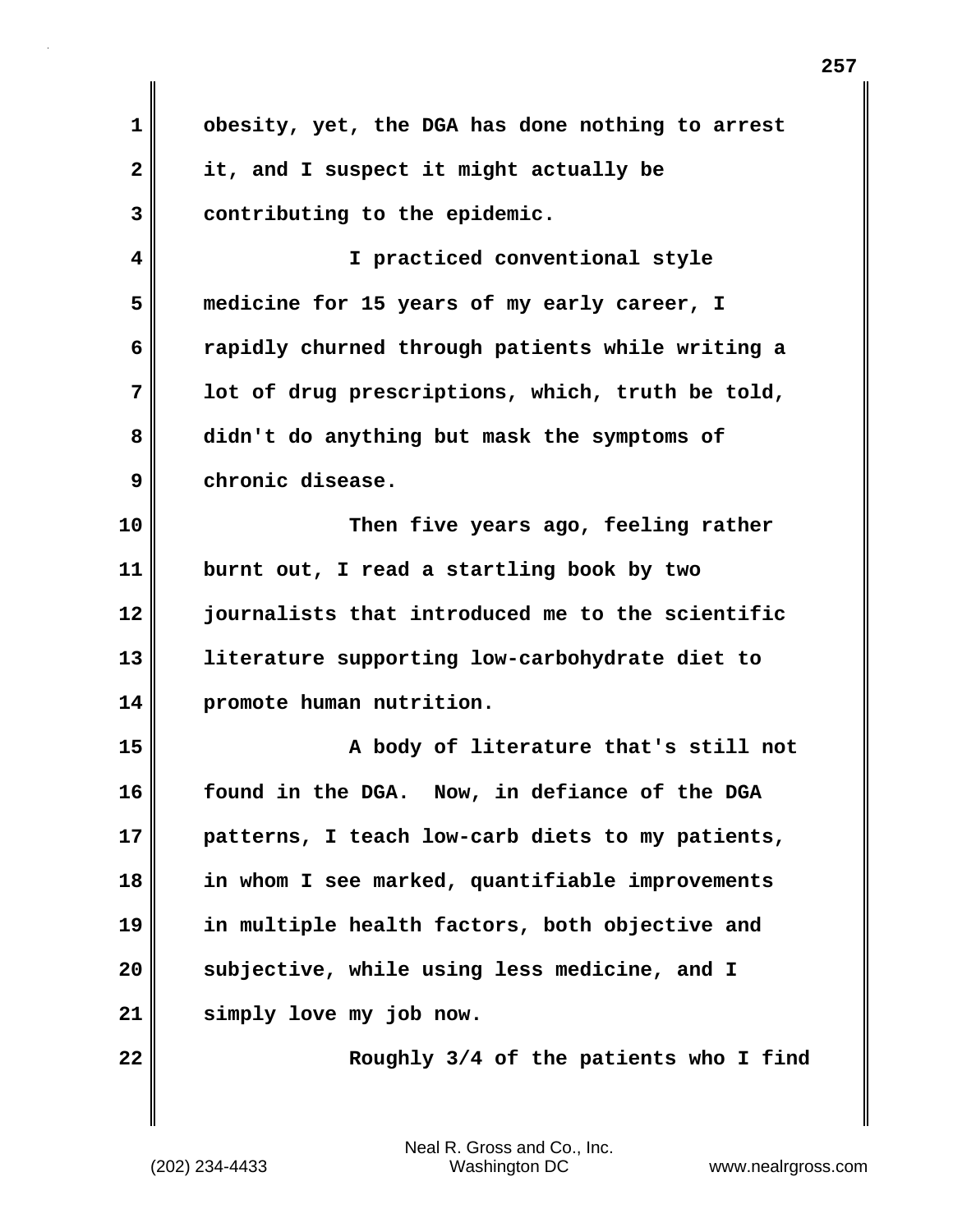**1 on my hospital list every morning are there with 2 preventable diseases, such as diabetic kidney 3 infections, dental disease, cholecystitis, 4 diverticulitis, kidney failure from diabetes and 5 hypertension, coronary disease, arrhythmia, and 6 most troublesome, suffocation from excess body 7 fat, among many others.**

**8 All three of the USDA HHS Dietary 9 Guidelines call for 55 percent of their -- of 10 fattening non-essential carbohydrates. It is 11 crucial that we get the DGA right this time and 12 because its influence trickles down throughout 13 society.**

**14 Several years ago, I attended an 15 obesity conference here in Washington, D.C. A 16 room full of obesity specialists were in a hotel 17 ballroom and the speaker asks, who here uses the 18 USDA MyPlate to help your patients lose weight? 19 The room broke out into spontaneous laughter.**

**20 This is not a laughing matter. We do 21 need to get this right. We do need to command 22 respect from the Dietary Guidelines. Thank you**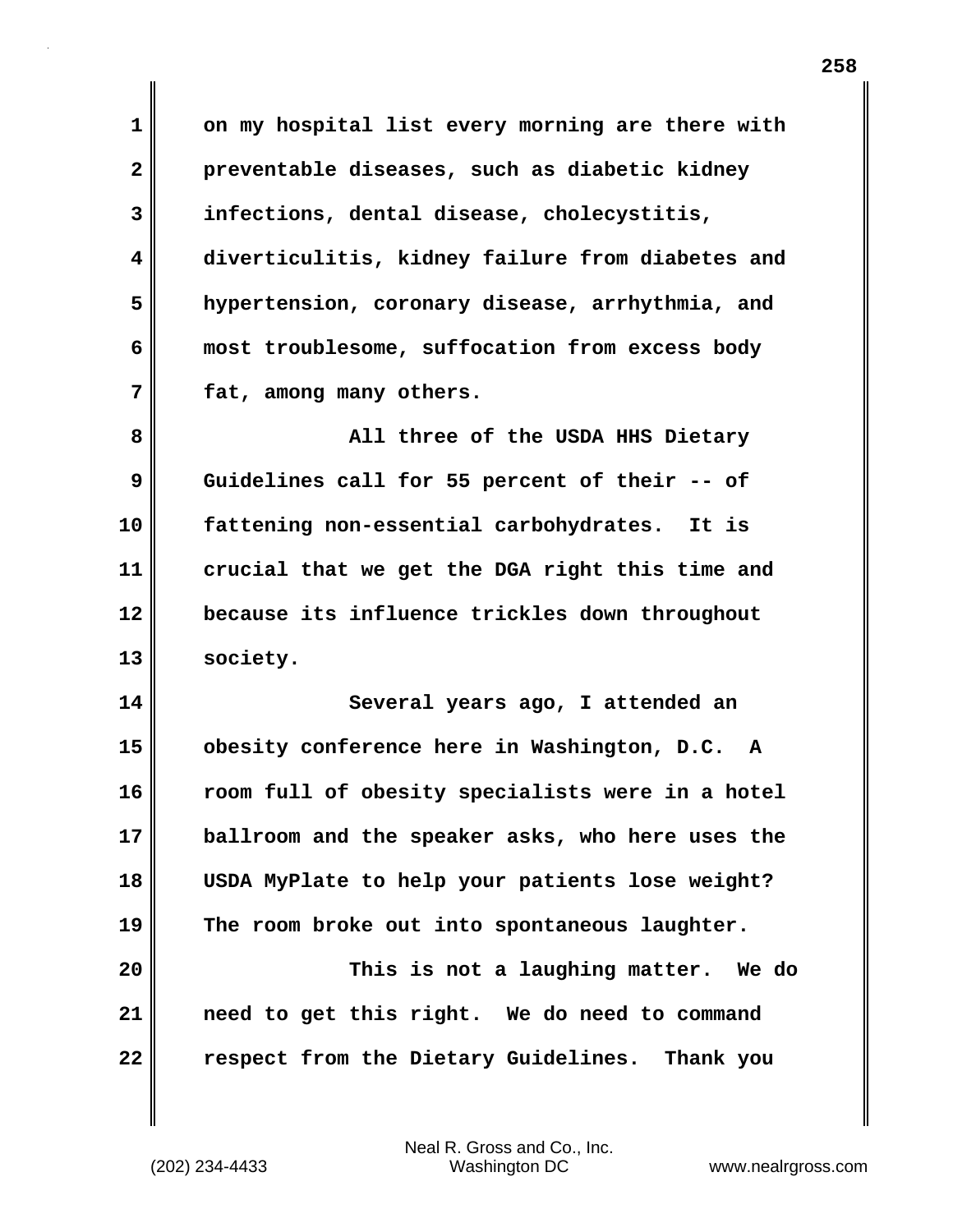**1 very much. 2 DR. CASAVALE: Commenter 78. 3 DR. KANE: Hi. Thank you. I think 4 I'm batting cleanup here, so thanks for your 5 patience and your ear service. I'm the chief of 6 section for obesity medicine at the Zucker School 7 of Medicine at Hofstra/Northwell in New York, as 8 well as an obesity educator. 9 I direct our obesity medicine 10 fellowship and play an active role on multiple 11 committees of the American Board of Obesity 12 Medicine. 13 Obesity continues to represent a 14 critical medical and social problem in the United** 15 States. Over 70 percent of our population suffer **16 from overweight obesity or normal weight obesity. 17 It is associated with increased diabetes, 18 vascular disease, and at least 13 types of 19 cancer. 20 No organ system is sparred when it 21 comes to the ravages of this disease. While the 22 origins and perpetuation of our obesity epidemic**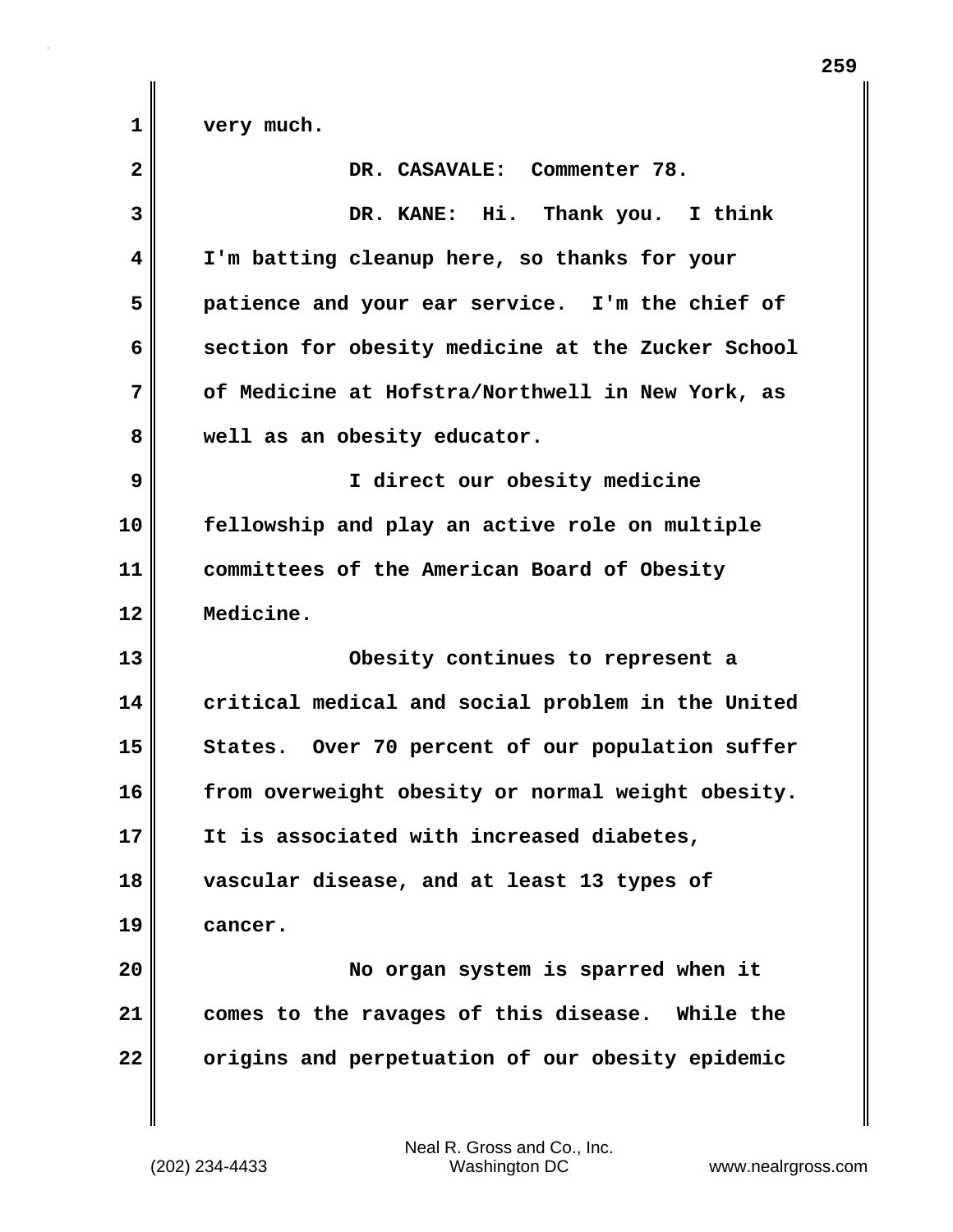**1 stem from a combination of genetic, behavioral, 2 and environmental factors, the single greatest 3 modifiable risk factor for obesity and 4 comorbidities is diet. 5 I have personally treated thousands of 6 patients struggling with obesity and there is 7 great confusion about what to eat. In fact, the 8 confusion persists among healthcare providers as 9 well. 10 The lay press and for-profit 11 industries have helped perpetuate this confusion. 12 Today, I would like to address one major concept 13 that I see often, an overemphasis on 14 macronutrients in determining healthy eating 15 strategies. 16 This would suggest that all 17 carbohydrates are the same, though high fructose 18 corn syrup is obesogenic, whereas the 19 undigestible resistant starch and fiber in beans 20 hardly adds at all to caloric balance and 21 improves insulin sensitivity. 22 It suggests that all proteins are**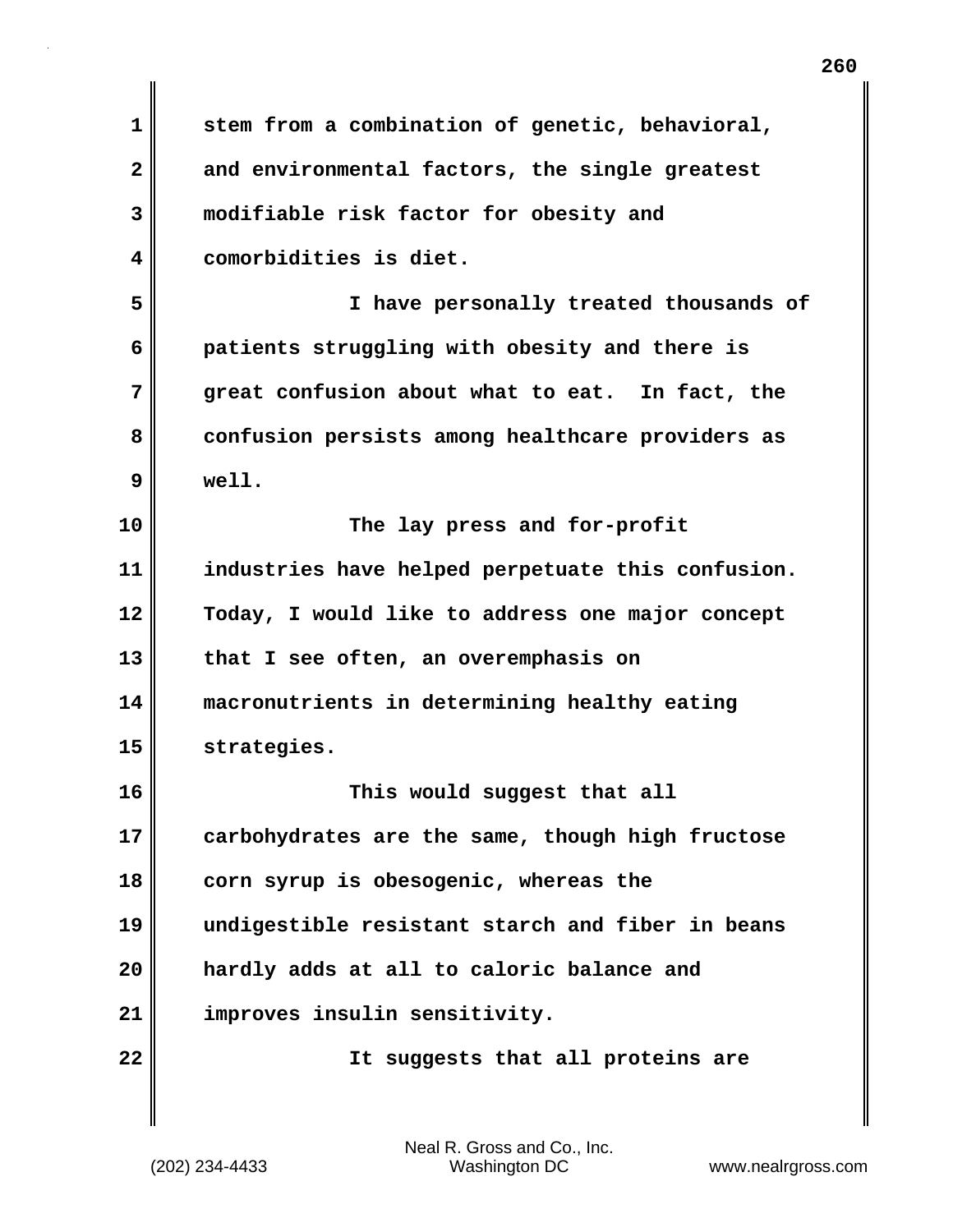**1 considered the same, when we know the diotine 2 animal sources of protein are linked with 3 increased obesity, diabetes, hyperlipidemia, and 4 cellular aging, whereas, diets based on whole 5 foods and plant-based sources of proteins 6 potentially prevent or reverse these very issues. 7 It suggests that all fats are the same 8 and we know that diets high in saturated fat 9 increase blood lipid levels and consumption of 10 nuts, mainly made up of fat, lower lipid levels. 11 Rather than relying on fixed 12 macronutrient distributions, I recommend the 13 committee focus on consumption of whole unrefined 14 foods. A recent NIH study suggested that a diet 15 consisting of highly-processed foods increases 16 overeating and weight gain. 17 In consuming whole foods, on the other 18 hand, we can avoid empty calories, added sugars, 19 and fats. On the positive side, a whole foods 20 based diet would be higher in fiber and prebiotic 21 foods, associated with reduction of cancer,**

**22 diabetes, and vascular disease.**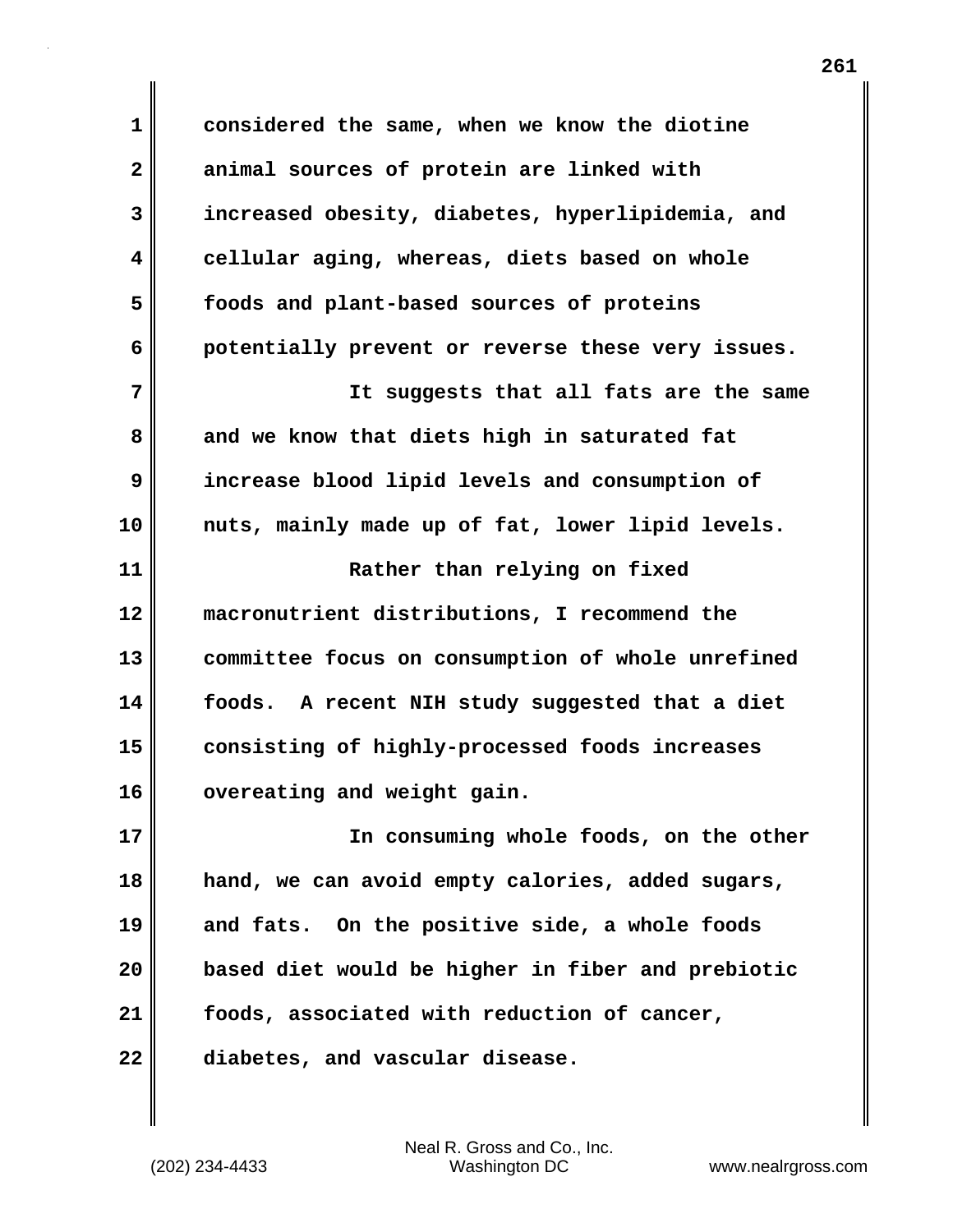| $\mathbf 1$  | It would augment the consumption of              |
|--------------|--------------------------------------------------|
| $\mathbf{2}$ | low-energy density foods, low-energy density     |
| 3            | diets have been associated with a reduction in   |
| 4            | obesity, and it could maximize disease-fighting  |
| 5            | micronutrient and phytochemical consumption.     |
| 6            | Finally, in consuming a whole foods              |
| 7            | based diet, we could obsess less about specific  |
| 8            | macronutrients and I could allay patient's       |
| 9            | ever-growing fear of not getting enough dietary  |
| 10           | protein, as their fitness magazine suggests.     |
| 11           | For instance, 2,000 calories of brown            |
| 12           | rice and broccoli, neither one would be          |
| 13           | considered protein in common vernacular, and not |
| 14           | that I make this exclusive recommendation,       |
| 15           | actually have more than ample amounts of protein |
| 16           | in both of them for health maintenance. Thank    |
| 17           | you for your time.                               |
| 18           | DR. CASAVALE: Thank you.                         |
| 19           | MS. DE JESUS: Thank you all for the              |
| 20           | comments. This will conclude our oral comment    |
| 21           | session and we'll have a few closing remarks.    |
| 22           | CHAIR SCHNEEMAN: As the Chair of the             |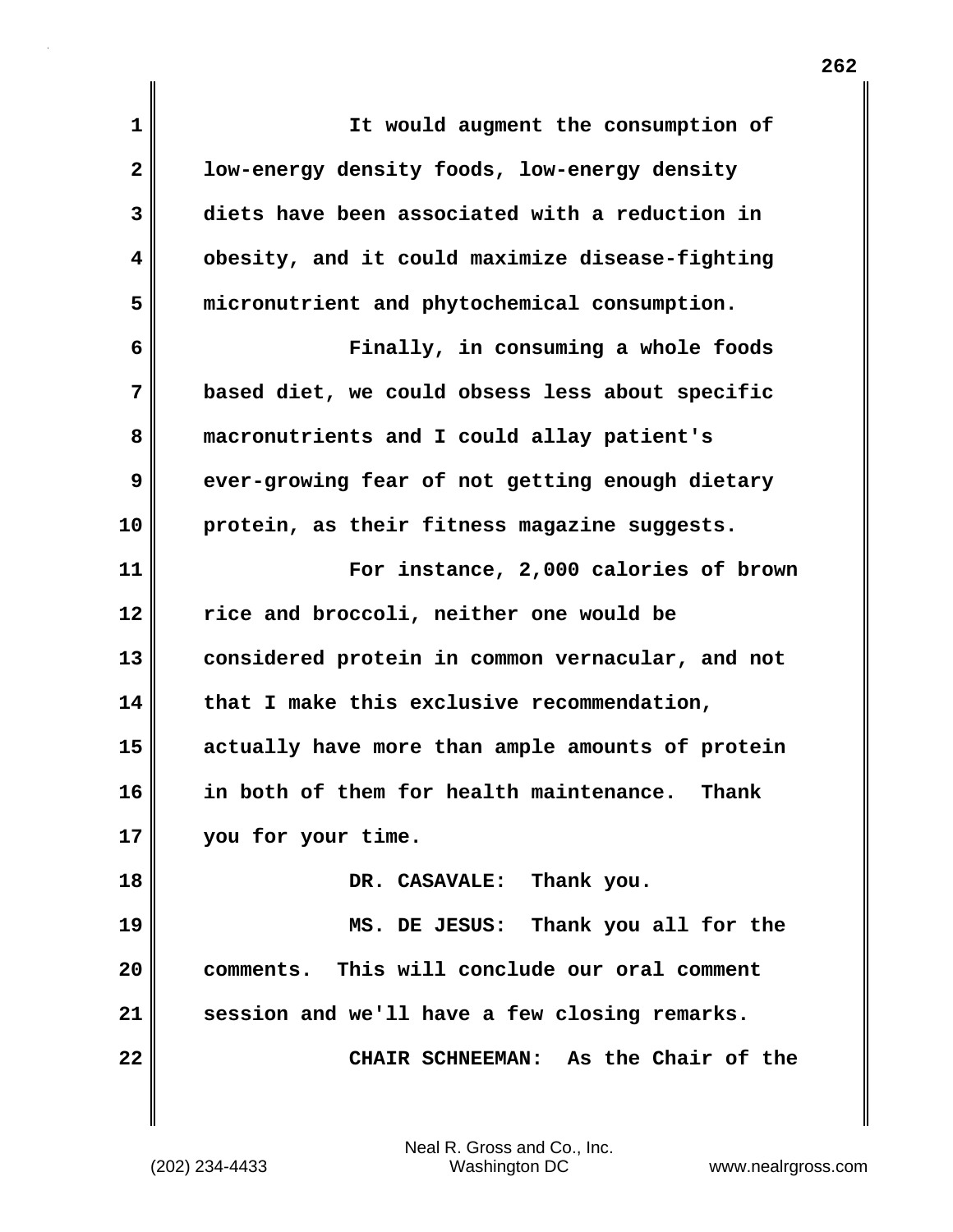**1 DGA Committee, I do want to extend my 2 appreciation to all of you for being with us for 3 the -- most of you were here yesterday, but being 4 with us this morning and providing your comments. 5 The committee takes very seriously, 6 the role of the public in providing input, either 7 through these oral comments or through the 8 written comments, and I remind you all that the 9 comment -- the written comment period is open for 10 the period that the DGAC is meeting. 11 So we, once again, encourage you to 12 use that route as well, but on behalf of the 13 committee, we really appreciate your being here, 14 sticking to the time, we appreciate the staff 15 managing this in a way that we were able to hear 16 so many of you, even more than we had originally 17 thought we would be able to hear in this public 18 hearing, so thank you. 19 DR. STOODY: Yes. Thank you. And we 20 did end up -- we pushed it a little bit so we 21 could get everybody who actually came today, who 22 had registered to provide oral comments, both**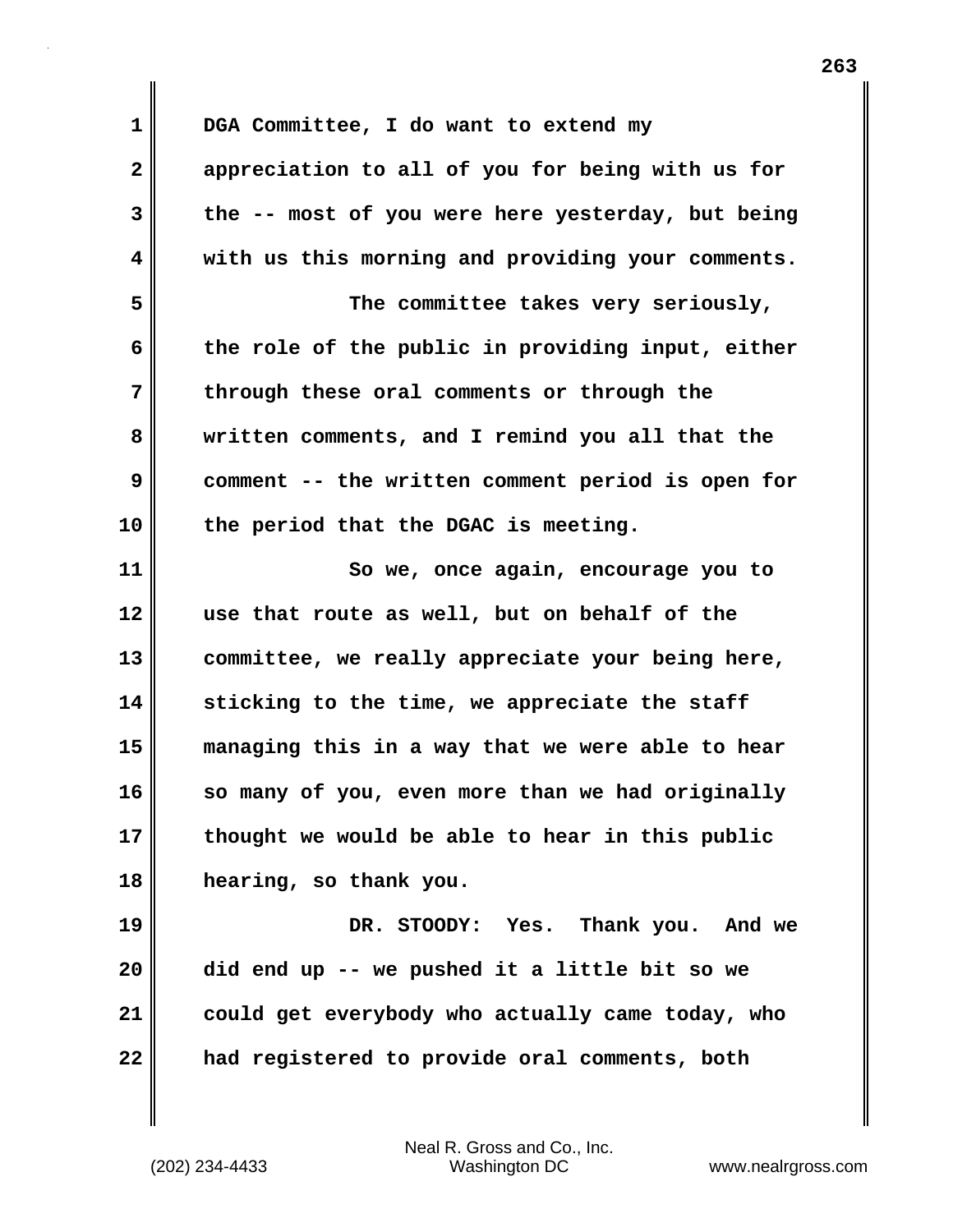| 1            | those who were confirmed, as well as those who    |  |  |  |  |
|--------------|---------------------------------------------------|--|--|--|--|
| $\mathbf{2}$ | were on standby, so thank you for your comments.  |  |  |  |  |
| 3            | So just to quickly wrap-up, this                  |  |  |  |  |
| 4            | concludes Meeting 2 of the 2020 committee. Here   |  |  |  |  |
| 5            | are the dates for the remaining meetings.<br>As   |  |  |  |  |
| 6            | we've noted before, two of the next three         |  |  |  |  |
| 7            | meetings will be in Washington, D.C., the fourth  |  |  |  |  |
| 8            | meeting will be held in Houston, Texas.           |  |  |  |  |
| 9            | In addition to this meeting, Meeting              |  |  |  |  |
| 10           | 4 will include an opportunity for oral comments   |  |  |  |  |
| 11           | to the committee from the public, and             |  |  |  |  |
| 12           | registration for each meeting will be announced   |  |  |  |  |
| 13           | about one month prior to the meeting at           |  |  |  |  |
| 14           | Dietaryguidelines.gov and through our listserv.   |  |  |  |  |
| 15           | In the meantime, we encourage you to              |  |  |  |  |
| 16           | follow along at Dietaryguidelines.gov.<br>We have |  |  |  |  |
| 17           | gotten some questions if the slides from the      |  |  |  |  |
| 18           | yesterday are available. The slides are not yet   |  |  |  |  |
| 19           | available, however, the committee walked through  |  |  |  |  |
| 20           | their protocols, so the analytic frameworks, the  |  |  |  |  |
| 21           | inclusion and exclusion criteria, the             |  |  |  |  |
| 22           | definitions, the analytic plans, all of that is   |  |  |  |  |

(202) 234-4433 Washington DC www.nealrgross.com Neal R. Gross and Co., Inc.

 $\mathbf{I}$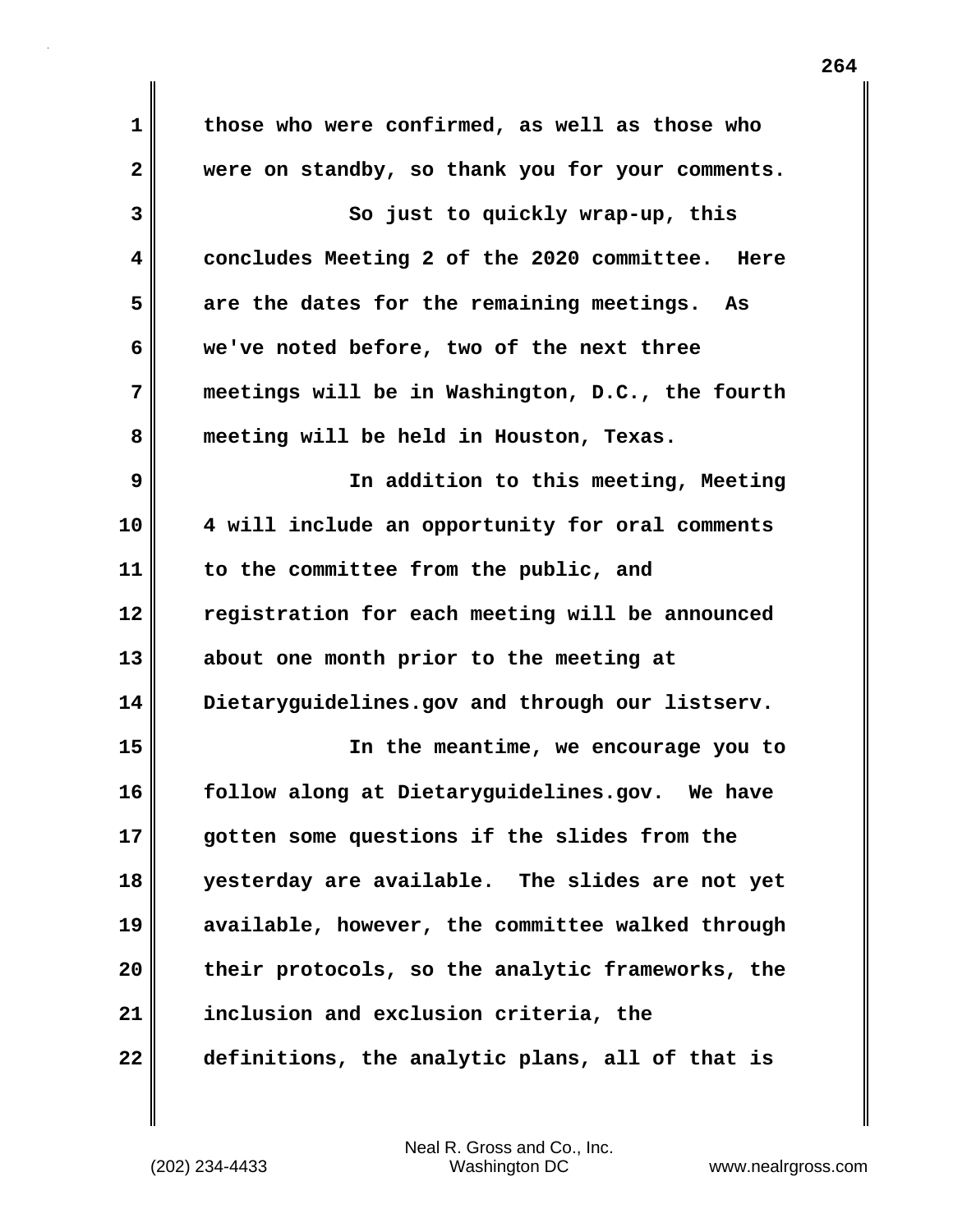**1 available through the protocols at 2 Dietaryguidelines.gov. 3 So if you go to Dietaryguidelines.gov, 4 go to work underway in the review of the science, 5 there's a list of topics and questions, and 6 through each of the questions, you can see the 7 details on the proposed approach for examining 8 the evidence by the committee. 9 We encourage you, as I said, to stay 10 engaged. We do make announcements through our 11 website, and also through our listserv, and 12 really, our listserv is the way to stay up to 13 date. 14 If you haven't signed up for our 15 listserv, if you go to Dietaryguidelines.gov, 16 scroll down all the way to the bottom of the 17 page, there's a link to stay updated, and that's 18 how you can sign up for our listserv. 19 And then we do want to take a minute, 20 of course, to say thank you to the committee, but 21 also, to say thank you to the staff supporting** 22 this process.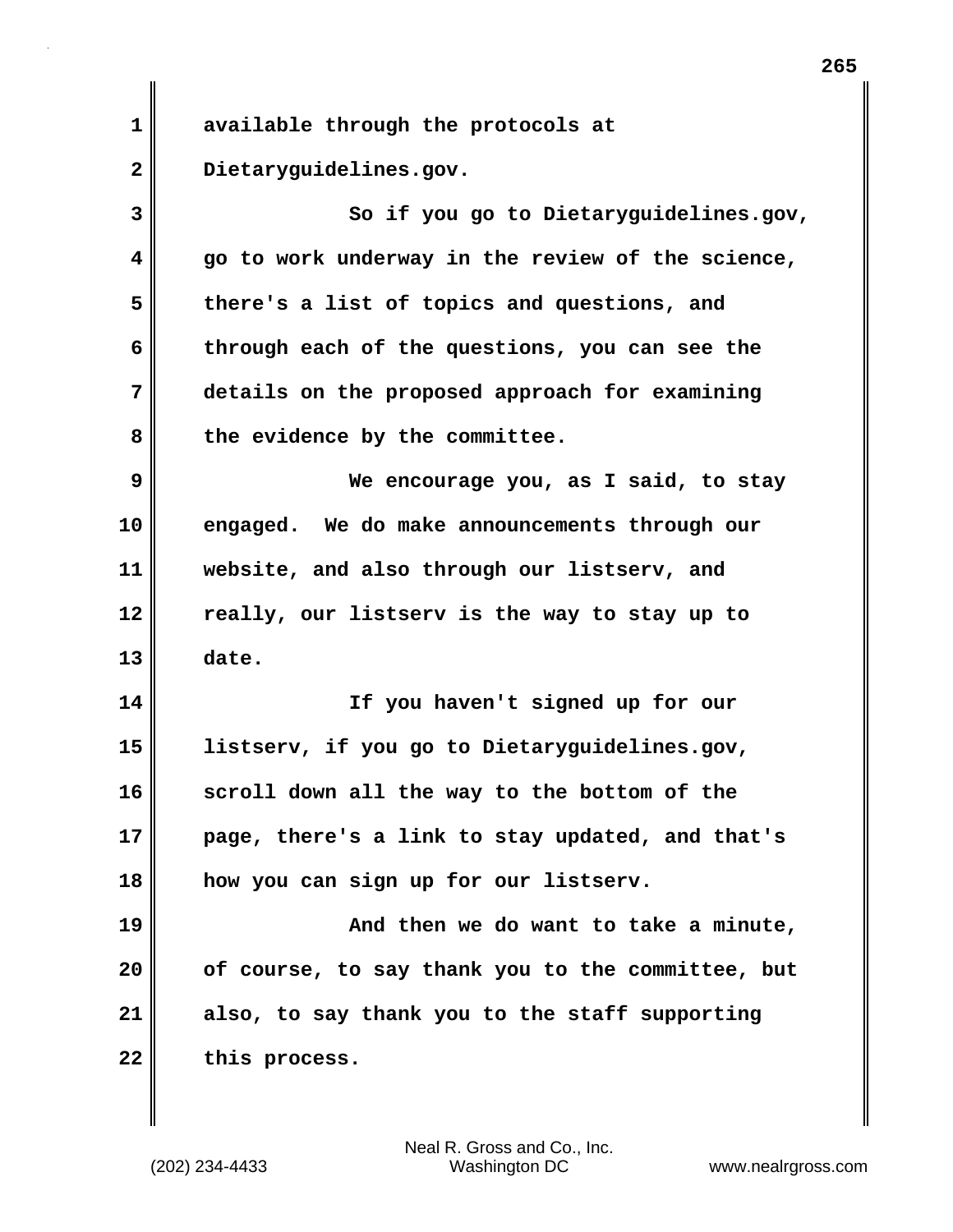**1 There is a team of over 60 staff who 2 support this process in different ways, from the 3 Department of Agriculture and the Department of 4 Health and Human Services. 5 At USDA, most of the staff are from 6 the Center for Nutrition Policy and Promotion, 7 which is led by Jackie Haven, but we also have** 8 support from the Food and Nutrition Service, and **9 Agricultural Research Service, from HHS, staff 10 are primarily from the Office of Disease 11 Prevention and Health Promotion, which is led by 12 Dr. Don Wright, but we also have support from the 13 Centers for Disease Control and Prevention, the 14 Food and Drug Administration, and the National 15 Institutes of Health. 16 The staff leading the process include 17 Dr. Rick Olson and Janet de Jesus from ODPHP, and 18 Colette Rihane and me from CNPP. 19 Thank you to all of the federal 20 liaisons, to the NESR Staff, which is led by Dr. 21 Julie Obbagy. To the staff who will be**

**22 conducting peer review of the NESR systematic**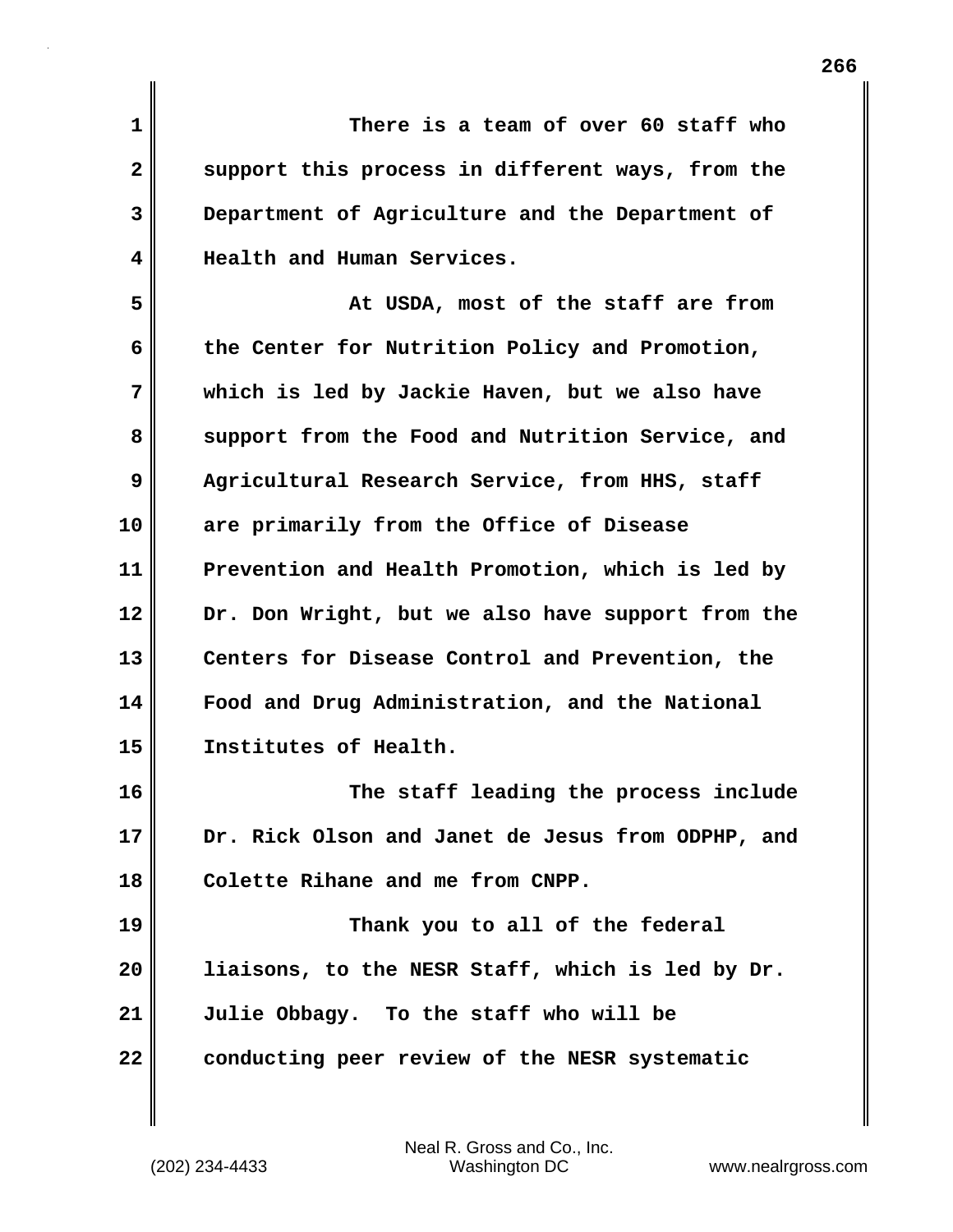**1 reviews, which will be coordinated by Dr. David** 2 | Klurfeld.

| 3  | The Data Analysis and Food Pattern                |  |  |  |  |
|----|---------------------------------------------------|--|--|--|--|
| 4  | Modeling staff, led by Dr. TusaRebecca Pannucci,  |  |  |  |  |
| 5  | the dietaryguidelines.gov team, which is led by   |  |  |  |  |
| 6  | Elizabeth Rahavi and Stephenie Fu. The public     |  |  |  |  |
| 7  | comment team, which is led by Kristin Koegel, our |  |  |  |  |
| 8  | staff supporting stakeholder relations and        |  |  |  |  |
| 9  | outreach, which is led by Jessica Larson and      |  |  |  |  |
| 10 | Stephenie Fu, and our staff who made this meeting |  |  |  |  |
| 11 | happen, which was read -- led by Jean Altman,     |  |  |  |  |
| 12 | Susan Cole, and Colette Rihane.                   |  |  |  |  |
| 13 | So thank you for helping to make this             |  |  |  |  |
| 14 | a transparent, inclusive, and science-driven      |  |  |  |  |
| 15 | process.                                          |  |  |  |  |
| 16 | So with that, we will adjourn. We                 |  |  |  |  |
| 17 | hope to see you at our next meeting on October    |  |  |  |  |
| 18 | 24th and 25th here in Washington, D.C. Thank      |  |  |  |  |
| 19 | you.                                              |  |  |  |  |
| 20 | (Whereupon, the meeting in the                    |  |  |  |  |
| 21 | above-entitled matter was concluded at 12:37      |  |  |  |  |
| 22 | $p.m.$ )                                          |  |  |  |  |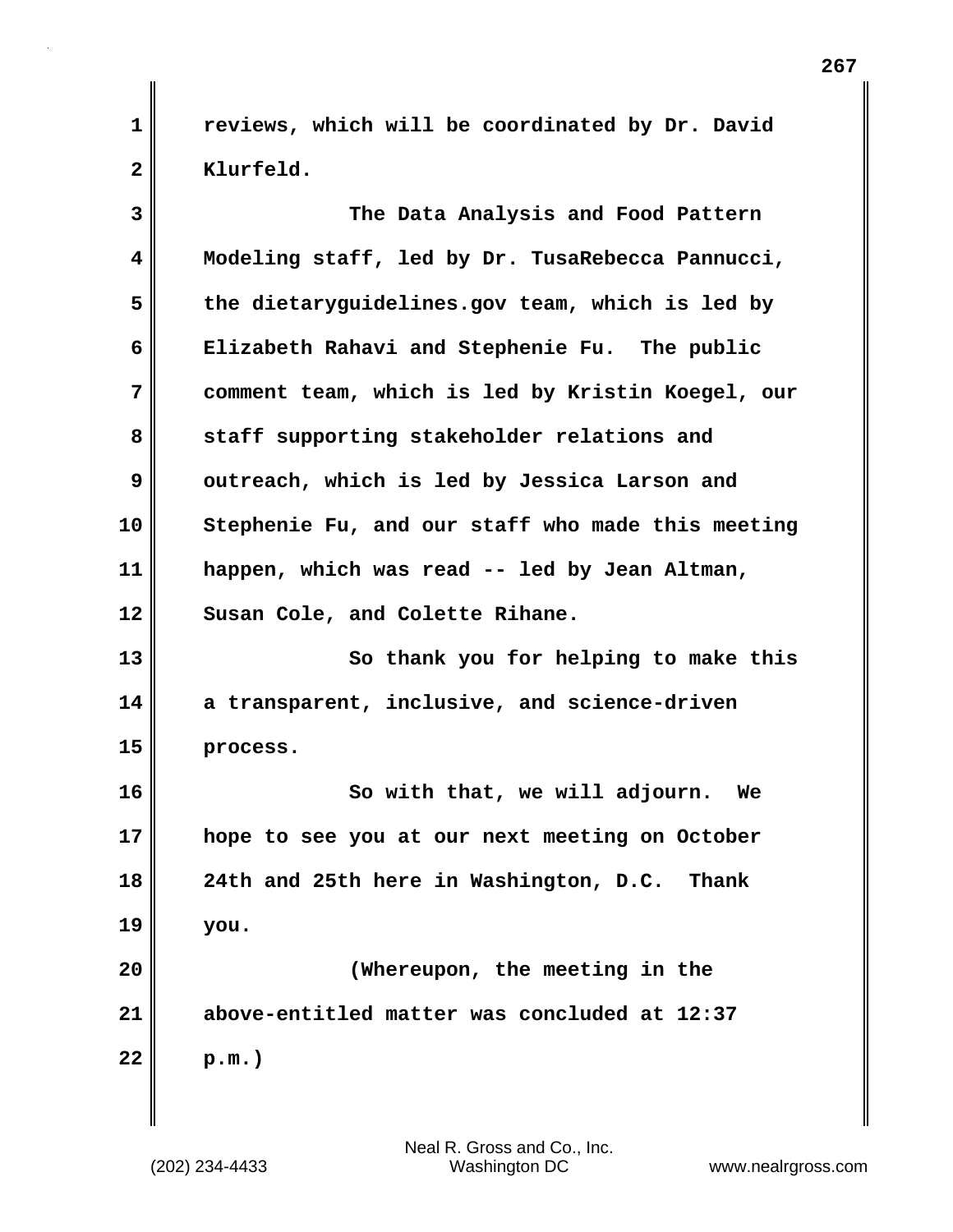A a.m 1:10 6:2 159:1.2 A1C 93:22 201:13.18 202:13,21 223:17,19 AAP 60:3 112:21 abdominal 129:19  $220:4$ abilities 143:15 ability 46:5 52:7 61:8 92:7 105:17 107:19 119:5 140:17 207:9 225:18 abiect 119:14 able 11:20 12:2,4 17:11 22:17 38:19 91:21 143:17 193:19 201:16 233:20,22 248:8 263:15,17 above-entitled 158:22 267:21 absent 217:13 Abshire 3:11 131:17,18 absolute 208:20 absolutely 190:9,12 238:22 absorbable 57:13 absorbed 57:7 absorption 115:8 abundant 167:19 academia 164:18 academic 117:1 198:1 **Academies 100:14,20** 102:4 Academies' 25:16 Academy 4:2 26:7 73:6 81:17 112:15 119:10 142:11 143:1 144:21 148:7 199:9 Academy's 145:7 accept 237:19 acceptable 246:16 acceptance 82:20 accepted 28:18 82:1  $221:1$ accepting 51:7 access 19:5 64:5 75:11 88:21 89:10.14 111:2 139:4,12 142:7 accessibility 174:17 accessible 17:5 31:4 165:1.21 195:22 227:13 acclimated 237:18 accommodated 120:13 accompanied 116:18 accomplished 229:20 account 183:1 250:15 accountable 52:10

accounts 208:11 acculturation 96:16 accurately 160:4 achievable 58:21  $111.16$ achieve 27:19 59:20 78:14 79:1.16 achieved 108:1 224:3 achievements 180:6 achieving 133:4 175:12 acid 124:18 180:1,4 181:18 183:12 191:14 acids 56:8 112:22 174:2 174:5 183:13 228:5 241:11 255:1,17,21 acknowledge 189:10 221:12 acknowledgment 121:18 acne 129:10 act 18:15 77:15 acting 5:2 6:13 7:8 191:18 active 58:15 259:10 **activity** 23:19 24:3 252:11 acute 219:13 **Adams** 2:15 92:19,20 adaptable 109:11 add 48:10 85:10 198:4  $238.21$ added 18:22 43:9 44:20 68:22 90:3 145:21 197:9 198:8 241:17 261:18 addict 170:21 addicted 94:13 addiction 170:20 addition 26:10 36:1 45:4 73:12 127:13 129:11 148:10 195:13 196:5 217:18 222:8 227:19 252:7 264:9 additional 87:12 115:15 147:14 152:5 Additionally 31:3,15 34:6 106:16 132:11 181:14 additions 80:14 address 15:2 43:17 48:17 81:9,20 89:14 126:5 160:20 164:8 166:10 181:10 183:10 253:9 260:12 addressed 24:17 25:2 124:9 130:7 163:1 addresses 97:5 addressing 19:11 68:13

87:11 96:14 166:18 177:12 186:16 adds 260:20 adequacy 185:21 252:16 adequate 57:15 104:3 113:6 163:9 250:21 ADHA 149:5 151:12 **ADHD 189:1** adherence 78:19 79:17 81:1 160:22 adjourn 5:5 267:16 adjunct 75:1 253:2 **Administration 266:14 Administrator 7:7** admissions 118:14 208:12 admonished 102:3 adolescence 57:1 195:3 226:5 adolescents 80:9 adopt 41:21 86:2 100:21 adopted 85:21 167:14 184:13 221:15,18 adopting 149:9 adoption 165:9 adult 70:11 162:8,18 164:6 adulterated 176:3 adulthood 50:19 57:2  $226:5$ adults 17:11,16,20 44:2 44:22 47:15 59:19 67:10 76:1 97:18 113:8 115:5 134:13 136:5 137:13 138:4,6 146:16 148:13 162:14 162:20 163:13,14 176:7 197:5 216:8 221:21 247:17 254:14 advanced 231:4 advances 166:9 advantage 211:22 adverse 138:7 advice 16:9 38:2,3,10 39:11 43:8 44:21 45:16 100:6 126:9,11 158:5 213:1 advise 54:7 96:17 100:21 233:7 240:2 240:11 advised 76:15 118:7 146:20 advising 87:6 advisory 1:1,8 6:5 7:5 7:13 8:10,12 9:14 56:3 87:17 88:14 89:2

89:17 143:9 144:5 164:8 165:18 172:20 175:9 177:11,15 215:15 240:9 250:14 251:8,18 253:5 advocacy 43:6 62:11 175:15 182:10 advocate 15:6 90:11 115:22 131:9 256:15 advocated 176:1 advocating 170:8 affairs 20:8 55:14 171:20 193:13 affect 176:7 affiliate 33:7 affiliates 30:7 affiliation 12:16 afflicted 220:18 224:8 224:20 afflicting 100:11 affordable 58:22 111:16 139:4 165:22 167:4.18 195:22 196:10,21 **African 129:21** African-American 231:5 **African-Americans**  $142:1$ Africans 142:2 afternoon 236:2 242:9 249:17 256:8 afterthought 177:3 age 48:2 66:7 82:4 107:16 110:10 172:14 179:22 182:22 194:18 215:19 217:2 232:15 237:14 aged 38:2 56:16 115:4 163:18 agencies 18:12 162:8 182:12 ages 107:10 146:15 150:3 151:14 168:22 172:3 254:3 aging 162:16 261:4 ago 22:13 35:17 93:3 103:9 126:1 152:11 153:2 156:18 157:16 200:11 201:9 213:4 221:16 222:8 224:7 232:15 257:10 258:14 agree 134:16 agreeing 10:16 agreement 207:4 agricultural 81:16 131:2 266:9 agriculture 1:9 5:3 49:7

Neal R. Gross and Co., Inc. **Washington DC**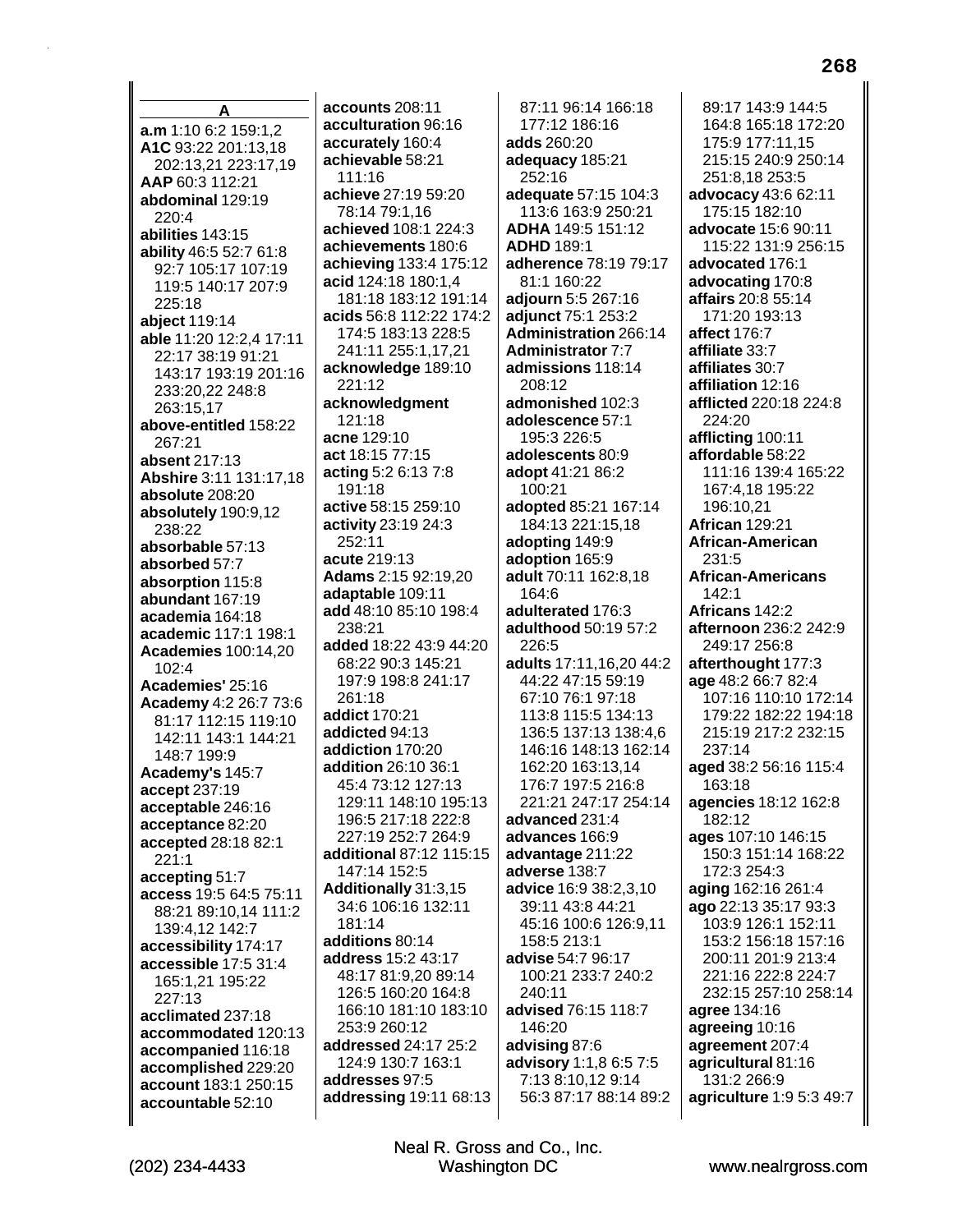130:9.17 168:3 266:3 AI 113:9 AICR 23:18,22 24:7 26:10 ailing  $51:20$ aimed 85:15 aiming  $76:16$ alarm  $93:4$ Albert 2:2 214:19 alcohol 25:1,3 44:1 70:21 147:22 alcoholic 148:17 **Alex 155:8 ALEXANDRA 2:3** align 66:3,14 alignment 67:14 156:9 alike 219:4 **Alison 2:4 105:9** all-cause 28:21 29:3 180:19 181:8 allay 262:8 allergen 54:13,14,15,17 allergic 158:3 allergies 48:9 129:11 183:8 184:1 allergy 183:19 allergy- 185:14 allocation 110:20 allotted 12:19 145:3  $146.2$ allow 19:6 35:5 64:10 121:1 189:12 215:16 254:19 allowance 194:19 allowed 1:10 91:1 192:20 allowing 37:6 84:2 107:18 246:13 256:10 allows 167:3 Almond 173:17 206:17 almonds 122:10 alongside 144:7 alteration 154:8 alternative 41:8.18 73:15 205:5 206:8,15 alternatives 47:1 172:22 173:2,7 **Altman 267:11** Alzheimer's 159:22 187:5 189:3 236:20 ambassadors 140:10 140:16 **AMDR 59:19** America 3:7 11:1 52:9 71:21 74:13 77:12 142:11 162:19 204:20 233:20 **America's 112:8 134:5** 

 $232:13$ **American 2:7,9 3:7,9** 3:13 4:9 23:16 26:6,7 26:8 28:16 30:5 33:6 38:20 45:12.13 50:20 51:11 55:14 73:4,5 85:1 91:16 92:4 95:7 105:15 107:18 108:1 112:7.15 113:5 120:18,21 121:9,21 125:16 129:1 148:4,6 149:4 152:4 160:2 180:2 199:9 206:22 222:9 229:15,22 256:3 259:11 **American's 156:6,22** 174:10 **Americans' 29:19 61:18** 98:18 135:13 225:18 Amie 2:4 46:10 amino 56:8 174:2,5 228:5 241:11 amount 35:22 40:20 123:4 152:20 163:15 184:5 255:5 amounts 27:12.16 32:2 35:9.10 36:3 69:15 83:6 113:3 135:19 136:22 138:18 174:7 181:3 193:18 200:22 227:14 241:15 262:15 ample 262:15 Amy 2:5 67:20 anabolic  $174:4,6$ analyses 19:9 24:18 25:3,10,14 88:6 96:3 analysis 14:22 24:9 27:15 28:17 67:3 107:8 120:17 123:19 124:3 173:1,6 267:3 analyst 16:20 analytic 264:20,22 analyzes 24:1 ancestors 141:19 and/or 87:19 88:4,7 99:3 anecdotes 223:21 anemia  $57:11$ anew 144:17 angioplasty 222:6 animal 34:15,17,21 35:9,11 36:8 40:14,20 40:21,22 41:18 49:7 88:17 130:12 146:19 153:21 169:10 173:22 174:2 188:6 191:19 191:19 210:14 226:20 228:1 235:7,19

240:19 241:7.8 261:2 animal-based 88:11 89:5 147:1 animals 40:16,17 153:7 153:9 208:20 Ann 2:13 102:12,14 **Annals 28:18** announced 264:12 announcement 9:6 announcements 9:11 265:10 announcer 12:13 annual 156:6 anodyne 144:2 answer 25:14 193:7 answering 103:15 143:16 anthropology 188:3 anti-nutrients 188:13 antioxidants 85:11 anxiety 189:2 anybody 170:9 anymore 153:5 anyway 126:13 230:4 **apnea** 39:20 ApoB 123:21 apparently 127:20 234:19 appeal 111:3 appealing 110:2 111:17 195:21 appear 120:12 appearance 101:14 appears 123:22 147:4  $177:2$ appetite 22:7 applaud 41:6 applauds 215:10 applause 10:12,13  $11:13$ apples 77:4 application 165:13 167:2 applications 70:11 apply 78:13 164:18 appreciably 197:9 appreciate 6:10 26:21 30:7 33:7 66:22 77:18 111:11 135:2 165:2 263:13.14 appreciates 20:15 56:1 95:12 96:6 97:20 appreciation 263:2 appreciative 12:21 approach 37:12 78:9 81:4 95:13,19 106:22 132:16 134:21 143:15 144:14 162:9 163:2

184:4 200:12 202:8 240:15 265:7 approaches 81:1 166:14 184:3 appropriate 69:15 73:12 135:19 138:18 176:15 184:5 204:15 252:14 appropriateness 185:5 approval 220:11 approved 256:1 approximately 108:19 118:14,15 124:12 **April 38:20** arbitrarily 146:3 Arbor 2:13 102:12,14 **ARD 1:14** area 7:10 134:2 223:9 229:6 236:5 areas 72:16 139:8 204:22 arquably 63:4 argument 210:15 arm 182:9 **Arnett 4:18 213:3** array 226:1 250:7 arrest 222:14 243:18 244:9 257:1 arrhythmia 258:5 arrival 242:22 arsenic 185:8 artery 168:20 artesian 215:1 arthritis 39:20 129:15  $169:3$ article 99:4 articles 123:15 artificial 43:11 48:19 artificially 146:3 Asha 2:5 128:12 ashamed 234:4 **Asheville 2:5 67:22** 189:20 Asian 50:20 129:20 **Asians 219:21** aside 173:7 asked 67:2 78:17 asking 92:10,12 112:1 190:11 221:2 242:11 246:3 asks 183:4 192:4 258:17 ASN 95:8,12,18 96:1,6 96:11,13,22 97:2,20 98:2 Aspiration 167:13 aspire 203:10 assay 160:8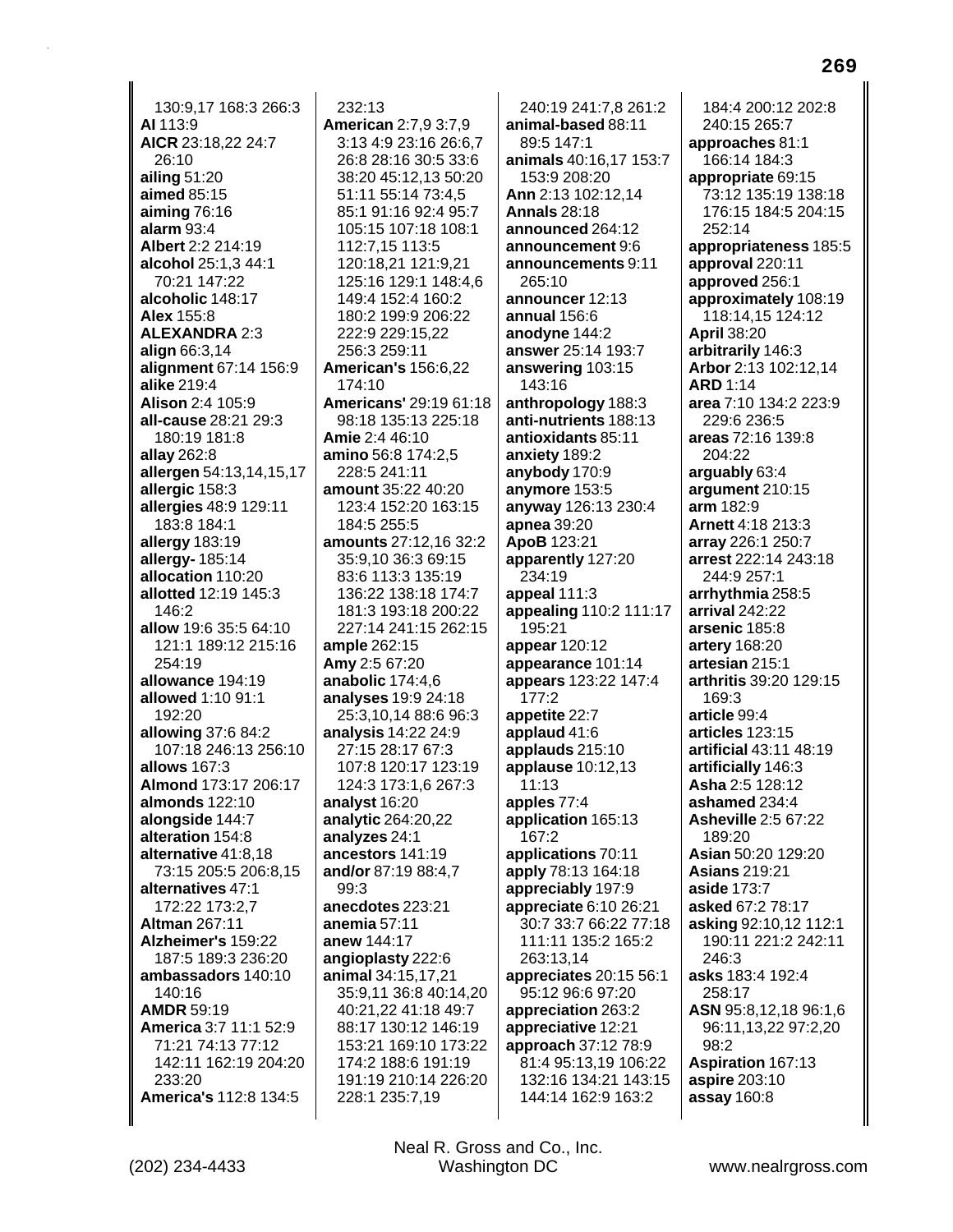assembling 110:5 assert 45:17 assigned 12:6 assist 79:9 Assistance 141:15 associated 25:5 28:3 88:7 89:6 113:15,17 123:14 127:11 137:16 138:2,8,13 147:19 149:20 155:1,2 180:19 191:12 195:6 221:13 228:9 235:6 254:15 259:17 261:21 262:3 association 2:2,6,7,11 2:12,14 3:7,9,11,18 4:13 20:10,17 26:8,9 30:6 33:6 38:20 45:12 59:8 65:7 77:21 91:16 92:4 108:13 131:20 131:20 134:12 135:8 135:9 137:20 148:4 149:5 152:4 181:7 182:8 204:20 214:21 225:7.8 256:3 **Association's 51:11** associations 28:11 138:5 175:16 256:2 **Associations' 133:11 assume** 144:18 assumptions 189:10 assure 67:14 assuring 88:20 89:10 asthma 129:11 150:8  $219:10$ astuteness 143:15 ate 38:8 218:14 athlete 90:5 218:20 249:1 athlete's 219:13 athletes 42:13 219:4 226:6 **Atkins 233:21** attack 229:18 attacks 44:5 attempt 50:8 attempting 242:17 attend 6:8,9 attended 258:14 attention 49:9 117:11 117:22 147:16 157:6 159:15 166:6 183:6 attest 90:5 attitudes 135:1 158:9 attributes 173:13 206:13 audience 53:10,12 auditorium 1:8 12:6,11

 $13:1$ Audrey 2:6 62:10 augment 262:1 **Austin 223:10** author 81:17 98:8 authored  $14.18$ authoritative 24:4 148:1 authorities 45:12 73:3 authority 23:18 autistic 201:13 autoimmune 129:15 autopsy 239:1 availability 141:3 228:15 available 18:19 19:4,5 22:12 35:16 51:22 73:14,18 105:2 152:13 161:3 165:12 254:8 264:18,19 265:1 **Avenel 127:9** Avenue 1:9 average 19:1 21:1 39:16 60:7 89:7 91:17 172:19 173:16 213:17 213:18 223:12 avoid 54:13,16 69:18 72:19 118:7 120:20 151:10 201:17 261:18 avoidance 70:8 avoiding 227:16 aware 52:9 131:4 awareness 114:8 148:20 в **B** 60:2 85:11 145:21 157:22 **B-2471:20** B12 56:19 113:1 172:11 B6 56:19 106:20 113:1 babies 117:17 180:2 246:1 250:17 baby 117:17 130:19 147:20 238:3 243:12 243:22 244:4,13 245:16 baby's 71:15 baby-friendly 243:15 baby-led 185:5 Bachelor's 159:9 back 12:10 38:1 100:5 120:16 121:15 191:3 197:17 202:19 212:12 234:1,5,5,11 235:4

**backs** 224:2

**bacon** 119:16

Neal R. Gross and Co., Inc.

Washington DC

bacteria 254:17.21 **bad** 77:6 171:5,13 190:16 baggy  $94:11$ **Bailes 3:2 199:2.3 BAILEY 1:14 balance 58:13 61:13** 82:20 110:3 127:21 133:21 134:17 175:11 175:18 176:15 177:5 177:12,14 178:6 260:20 **balanced 2:6 56:7** 62:12 79:2 202:7  $207.8$ balances 127:22 **ball 120:12** ballroom 258:17 **banana** 192:13 bananas 103:14 **bank 192:13** bankrupting 237:4 bar 83:22 210:12 **Barbara** 1:10,13 barely  $38:16$ Barnard 49:17 **Barnett 4:21 221:7.7 bars** 255:12 **base** 188:10 256:18 **based 4:13 18:3 19:3** 27:17 29:14 32:3 33:16 18 46:18 64:12 68:8 72:6 78:11 80:19 81:12 82:15 86:18 98:18.20 99:1 101:22 103:17,17 127:1,17 128:18 132:10 135:21 140:7 165:7 169:14 171:16 180:8 195:7,8 195:15 203:16 261:4 261:20 262:7 basic 14:8 15:10 99:19 100:6 basically 121:13 152:14 152:17 basing  $204:2$ basis 32:5 64:6 98:11 136:17 batting 259:4 **battle 208:22 Bausch 2:15 218:3,5** BAZZANO 1:15 **beans** 30:18 31:11,13 31:17,19 32:19,20 47:2 48:11 57:20 68:20 142:3 192:3 228:4 260:19 bears 229:14 237:11

beautiful 244:13 Becky 2:6,7 30:4 108:9 becoming 42:12 beef 2:11 55:16 57:4 59:7.8.9.12.14 60:1.6 60:8,8,14,20 61:1,11 61:12,17,20 62:1,6 83:20 beef's 59:10 beer 190:1 befall 236:22 beg 235:1,21 began 218:19 222:21  $247:6$ begging 190:5 beginning 148:1 **begins 171:21** behalf 6:22 13:19 23:15 30:5 37:5 43:4 62:10 68:1 77:19 90:2 102:14 105:10 108:13 125:16 152:3.10 178:13 208:6 229:2 242:10 246:2 249:18 263:12 behavior 63:22 behavioral 260:1 behaviors 79:7 96:20 **beliefs** 36:9 61:17 believe 7:20 24:11 27:7 53:8 71:19 77:6 111:13 134:14 164:20 180:12 198:21 211:6 218:10 232:12 237:11 240:7 248:1 believed 243:18 believing 93:12 **Bella** 2:19 84:11 Bellevue 94:19 beneficial 22:5 36:6 39:3 135:15 136:3 195:19 benefit 80:22 115:12 **benefits 14:7 28:10** 32:22 33:19 36:14 73:20 80:13 84:17 88:15 125:9 151:8 152:2 157:17 170:15 170:17 174:12.16 181:14 195:1 205:8 205:11,22 209:22 211:2 226:2 254:12 berries 15:21 best 2:8 18:19 19:4,5 44:10 53:5,6 61:5 72:6,21 73:8,15 100:19 108:16 115:20 146:18 187:9 189:13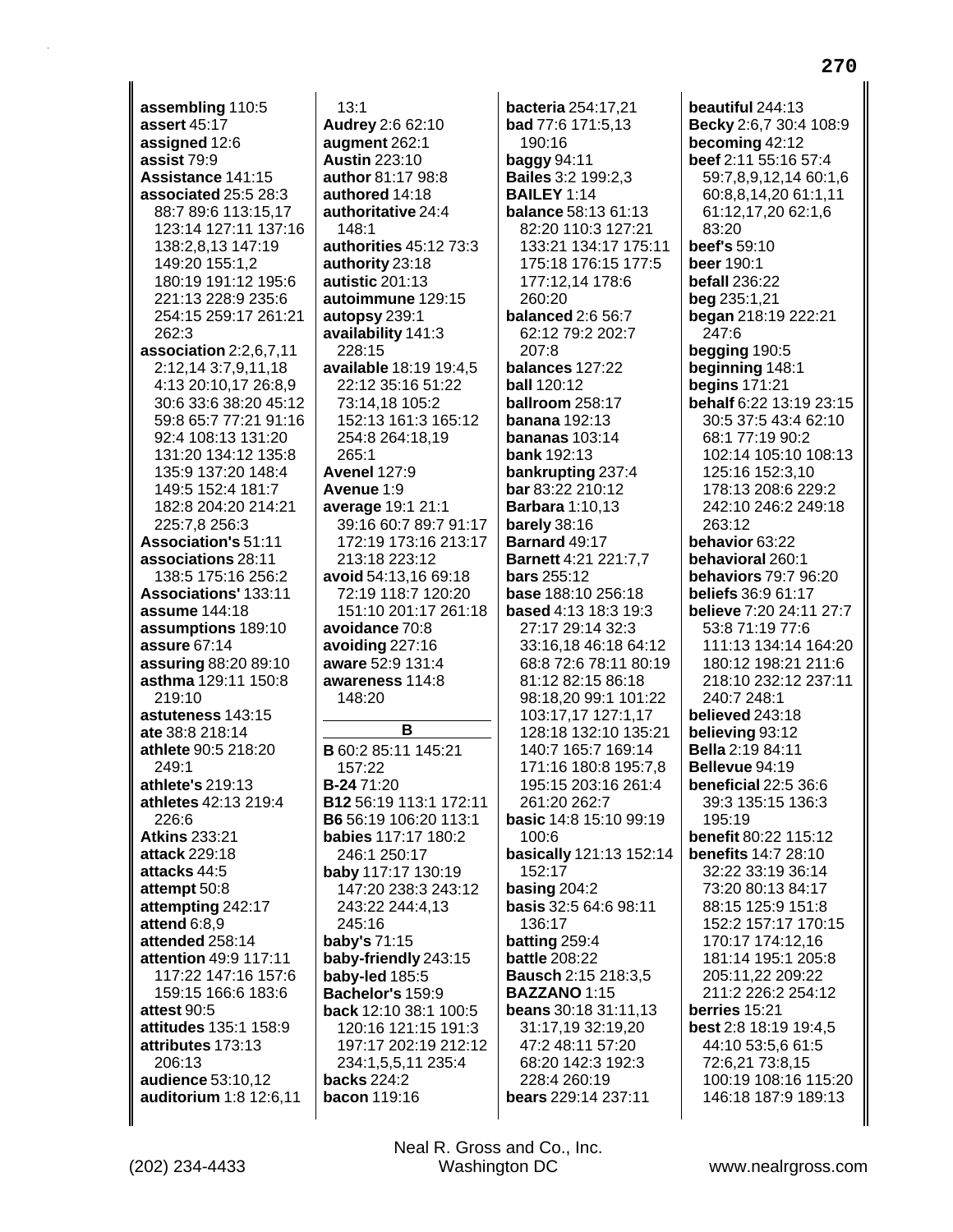189:15 205:5 206:8 206:15 212:5,21 235:10 240:4,13 243:22 245:6 better 4:19 13:19 17:8 22:10 23:3 39:10,11 42:22 67:14 76:18 84:16 96:15 137:13 147:15,17 169:14,15 193:19 195:2 201:3 207:17 210:4 213:1 218:20 234:9 235:17 **beverage 17:17 21:15** 27:2,4,10 28:1,7 29:16,19,21 136:1 185:12 **beverages** 27:6,16,19 28:4 45:5 70:15,18 134:18 135:16 173:18 173:19 176:11,20 194:10 206:7 215:13 226:21 beyond 14:8 66:9 83:10 96:12 115:12 166:12 **bias** 48:6 230:10 **big 98:9 131:8 Bill 121:7 billion** 17:14,19 18:1 78:4 108:19,20 118:15 121:2 131:6 bioactive 16:2 28:2 **bioactives** 16:4 27:20 136:4 bioavailability 174:5 bioavailable 57:5 114:19 188:7 biochemist 154:11 Biochemistry 159:10 biological 144:15 biology 48:5 222:1 biomarkers 15:22 97:4 97:10 170:19 210:1 bipolar 189:2 Birch 2:12 182:5,6 birth 112:14 118:2 148:10 182:22 216:22 250:12 birthday 71:13 bit 176:5 233:14,22 263:20 black 29:1,8 50:20 74:6 **Blacks 219:22 blanket** 161:10 **bleached** 154:13,19 blend 83:1 84:20 86:8 86:12 blended 83:20 85:18 86:2

**blending 83:10 85:5 blind 93:5 bloating 129:19 220:4** blood 39:19 74:1 138:10 169:16 187:1 247:4,4 248:9,9 249:4 261:9 Bloomberg 86:19 blue 94:11 191:9 **BMJ** 99:5 board 112:7 222:9,17 259:11 board-certified 190:2 222:3.10 **bodies 70:4 100:4** 148:1 bodily 216:4 body 19:22 54:3 57:7 68:4 71:4 123:14 125:5 131:4 143:9 154:21 159:13 179:12 186:11 213:17 214:7 216:12.18 238:2 243:7 244:20 248:19 257:15 258:6 **bold** 64:12 92:10 bologna 120:4 bone 48:12 195:2 238:6 **bones** 47:22 194:21 book 98:9 152:10.15 190:19 202:18 257:11 born 180:2,10 244:14 **Borough 2:15 Borra** 4:14 77:15,17 bottle 214:21,22 244:1 244:19 bottled 2:2 215:2,9 bottlers 215:5 **bottom** 265:16 **BOUSHEY 1:15 bovine 70:20 bowel 75:13 boys 82:8** brain 53:15 56:14 71:15 112:19,20 113:14 114:22 116:4,19 117:9 118:11,17 147:12 148:13 184:9 187:3,7,10,11,17 188:18 244:10 brain-building 148:8 brainwashed 245:7 **Brandon** 5:2 6:12 7:6 brands 35:7 132:11 133:16 brazils  $122:11$ bread 69:6 77:5 192:14 **breads** 149:15

**break** 158:20 breakfast 80:3 82:18 106:9 110:7 breakfasts 108:20 breast 73:22 116:12 117:21 118:1 129:6 217:3 220:20 231:19 231:22 242:18 243:21 243:22 244:4 245:6 breast-feeding 250:20 breastfed 73:10 116:13 116:20 117:4,7 breastfeed 117:17 119:5 breastfeeding 73:8,11 73:14,17,21 74:1,3 115:22 116:10 117:19 118:9 breathe 220:9 **breathing 219:9 243:4 bridge 140:19 brief** 11:16 briefly 15:2 43:17 bring 153:10 159:14 183:6 **brings 164:17 178:14 broad 67:1 159:19** broadening 96:11 **broader** 31:17 36:5 broadly 250:11 251:7 broccoli 262:12 **broke 258:19** Brooklyn 2:15 **brought** 90:3 212:12 **brown 262:11** brushing 151:15 253:21 254:4 bubble 9:2 **budget** 109:14 build 47:21 64:8,16,18 71:15 198:5 building 71:21 80:2 133:17 194:21 **built 69:5.10** bulletproof 93:1 bumping 121:10 **bun 77:7** bunch  $6:22$ **Buona 2:19 84:11** burden 39:18 83:14 111:1 121:5 238:22 burger 77:7 83:20 86:2 burgers 45:19 85:2 **burn 70:5** burned 39:22 burnt 257:11 business 168:14 190:6 businesses 132:12

 $215:7$ busy 8:2 10:17 C C 106:20 136:7 227:3 Cabell 3:2 cafes 108:16 cafeteria 46:13 197:2 cage 41:1 cake 178:3 calcium 35:19 36:4 48:10,11 106:19 136:12 172:9.15 173:3 193:20 194:3 196:2 227:8,15,21 231:4 238:11 241:14 251:16 calcium-equivalent 194:10 calculating 91:8,13 California 52:16 call 9:13.14 12:13 84:19 175:17 229:10 240:8 258:9 called 12:14 13:3 62:12 102:13 139:3 152:15 161:14 230:9 calling 148:8 calls 146:22 caloric 27:2 91:4 216:13 223:6 260:20 calorie 32:9,10,11,13 32:14 43:10 45:7 58:7 60:12 61:21.22 85:9 91:6.8 110:3 134:15 134:18 203:21,21 223:6 calories 19:2 22:1 44:20 48:18 54:8.15 58:3 60:13,15 63:13 80:7,16 91:9,12 124:11,17 134:8 154:12,14 161:5 178:20 180:21 194:1 194:7 196:22 203:14 203:14,17,18 211:18 212:4,8 216:12,14 261:18 262:11 Canada 42:5,7 239:10 255:22 Canada's 52:5 Canadian 52:6 206:12 cancer 3:14 18:1 23:16 23:20,21 24:3,5 25:2 25:4,6 26:15 47:18 50:17 69:6 73:22,22 76:20 88:9 119:21,22 120:2,7,7,9,15,18,20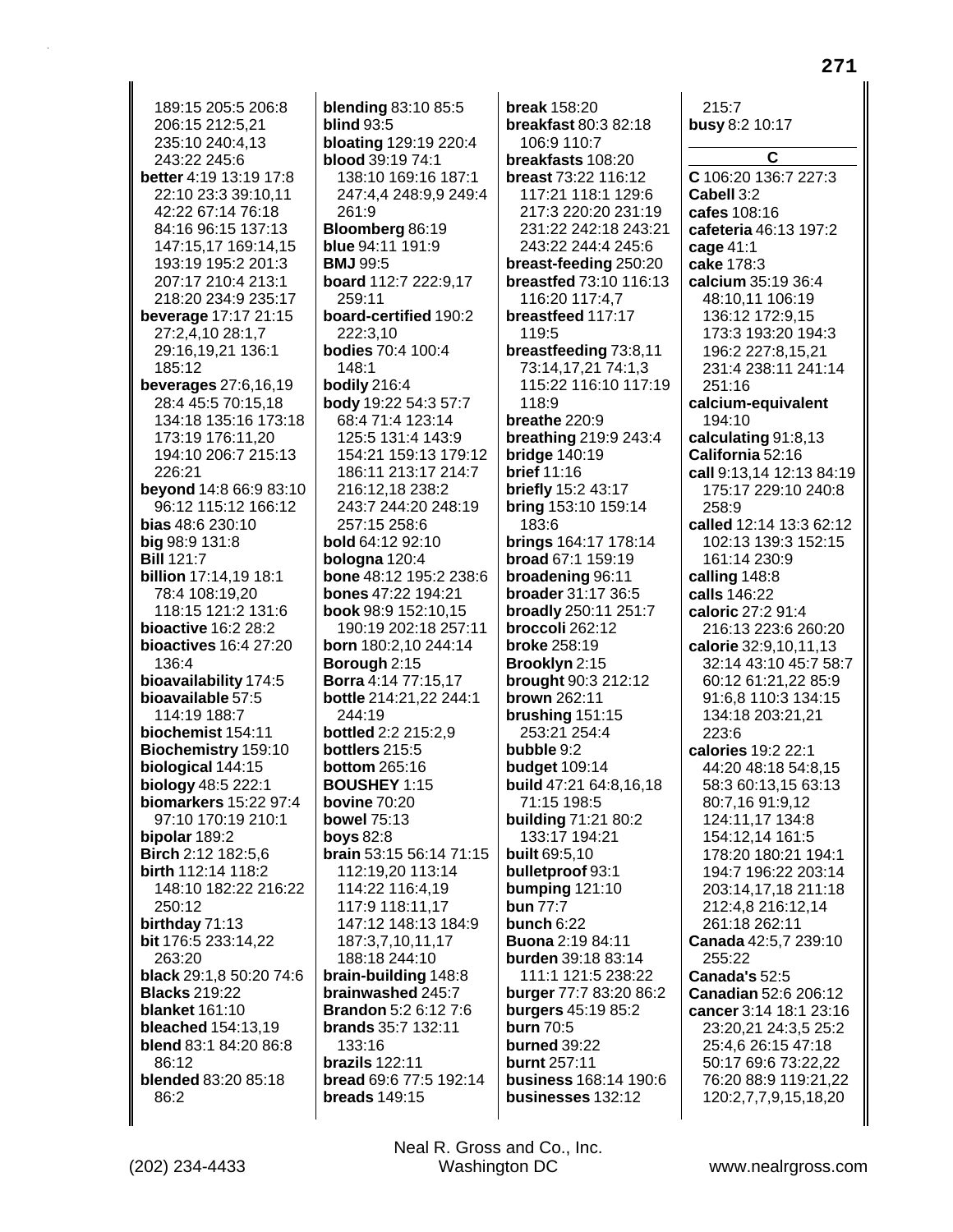120:21 121:16.19.22 171:6 220:19,20 226:10 228:10 231:22 231:22 235:14 259:19 261:21 cancers 44:6 75:16 90:14 129:6 159:21 181:9 220:19 cane 53:21 canned 15:13 canola 154:17 capital 84:13 carb 38:4, 15 39:3 53:22 53:22.22 70:10 102:15 103:4 104:19 104:19,21 161:12 192:12 249:6 carbohydrate 37:11 38:21 39:10 40:5 45:9 54:2,11,19 55:1 68:11 69:19 160:15 161:1,8 161:15 178:19 180:13 180:18.21 181:2 188:14 191:10 201:1 202:4 212:1,6 247:10 carbohydrates 53:20 68:19.22 69:3.14 77:2 100:2 106:19 124:21 151:21 161:5 187:15 200:9 211:18 212:4.7 247:18 254:10 255:1 255:4.10 258:10 260:17 carbs 54:3 77:6 103:22 191:8,18 192:1,1,15 231:9,11,14,15 247:21 249:3 carcinogens 47:11,15 119:18 cardiac 243:18 244:9 cardio 123:10 Cardiology 45:13 cardiovascular 15:15 17:13 28:12,13 29:6 29:10 44:16 90:14 138:9,12 159:20 174:15 195:6 213:19 214:3 228:9 238:21 care 17:8,19 18:2 37:3 49:17 74:22 103:12 114:10 159:9 160:6 162:1 163:3 212:10 229:6 237:5 cared 153:8,9 career 257:5 carefully 11:8 19:22 181:1 190:18 cares 220:15

caries 149:10 150:2.4.6 151:3 253:14 254:13 255:6 **CAROL 1:15** Carolina 2:5,11 39:5 67:21,22 90:4 189:20 Caroline 2:7 74:20 carotenoids 114:20 115:8 carried 100:7 carrier 115:10 carry 74:14 carrying 18:12 carte 110:12,17 Casavale 12:13 13:15 16:17 20:4 23:13 26:18 30:2 33:11 36:22 40:10 43:1 46:8 49:13 52:12 55:11 59:4 62:8 65:4 67:18 71:5 74:18 77:14 81:7 84:8 86:15 89:22 92:18 95:5 98:6 102:7 105:5 108:7 111:21 112:3 115:17 119:7 122:2 125:13 128:6.9 131:16 135:5 138:20 142:9 146:4,7 149:2 152:7 155:3,6 158:19 159:3 162:3 164:12 168:9 171:17 175:3 178:10 182:1.4 186:4 189:17 193:10 196:16 198:21 202:9 204:17 208:1 211:6 214:14 214:18 217:20 218:1 221:6 225:3 228:22 232:9 236:1 239:11 239:15 242:8 246:8 249:8.12.16 252:18 252:21 256:7 259:2 262:18 case 29:15 197:14 221:11 casein 219:6 cases 163:7 188:18 Casey 2:9 55:13 cash 102:20 cashews 122:11 cast 144:17 Castillo-Hegyi 2:8 115:18,19 Cate 152:8 categories 20:14 69:3 category 31:8,10,13,15 32:6.8.14.17 173:13 174:20 220:6 240:10 **CATHERINE 2:10** 

cats  $40:15$ **Cattlemen's 2:11 59:7** Caudill 3:12 146:8,9 causality 99:13 causation 204:10 cause 28:13 44:15 47:17 74:5 120:2 121:8 163:7 170:18 186:20 188:21 191:8 191:18 216:17,18 224:10 255:12 caused 53:18,19 169:7 230:14 causes 51:5 89:15 104:16 116:4,6 119:21 164:4 186:16 187:17 191:21 203:6 causing 69:7 191:20,20 cautioned 101:16 CDC 66:9 75:22 160:11 180:4 217:6 celebrations 61:19 celiac 129:14 cell 127:9 219:16 cell-33:17 cellular 261:4 cemetery 233:6 center 2:13,21 3:5,16 4:6 43:4 49:18 67:21 86:18 87:1 102:13 112:6 114:7 231:10  $266:6$ centered 69:22 132:12 **Centers** 216:6 266:13 central 158:14 centric 51:7 226:17 centuries 61:18 century 176:1 180:7 ceramide 191:20 cereal 181:15 cereals 56:10 cerebral 187:2 certain 15:18 57:9 70:11 137:18 147:21 159:21 181:9 226:10 certainly 64:9 67:10  $170:3$ certification 222:17 certified 126:1 209:1 cetera 127:9 Chad 248:15,18 chain 3:10 43:10 86:2 110:21 112:21 166:8 178:13,18 chains 85:22 Chair 1:10,13,13 125:14 262:22,22 challenge 61:14 189:10

challenged 109:18 201:14 challenges  $62:20,21$ 109:8 157:21 164:20 209:7 challenging 21:19 22:13 chance 42:16 change 19:15 51:10 54:21 66:20 82:10 96:19 100:8 119:12 130:16 134:2 139:22 140:8 141:5 143:4 154:10 161:16 210:20 214:11 216:18 248:16 changed 121:15,17 153:13 154:2,5 192:19 changes 32:1 46:4,19 67:13 95:15 111:13 132:14,16 140:18 141:6 152:18 154:3 156:18 165:8 changing 19:14 22:20 156:8 167:17 191:14 255:7 characterized 21:16 charge 143:17 charity 40:14 charter 143:18 145:17 chasing 247:4 Checkoff 59:8 cheese 193:16 194:13 chemicals 227:6 chewing 149:16 151:17 254:6 256:1 chickpeas 30:17 chief 259:5 child 35:4 41:8 74:12 118:16 119:4 185:9 242:16,22 244:6 245:14 child's 67:8 71:12 childbearing 107:16 childcare 81:14 childhood 50:19 57:1 129:16 139:19 226:5 239:1 children 44:22 47:6.13 47:14 48:8 49:12 56:15 60:5 63:2,8,10 63:16,17 64:13,17 66:15,19 70:12 71:9 72:2 80:9 93:2 106:8 107:4 113:18,20 115:3 128:15 130:3 136:5 137:2,4,5,7,12 137:20 138:4,6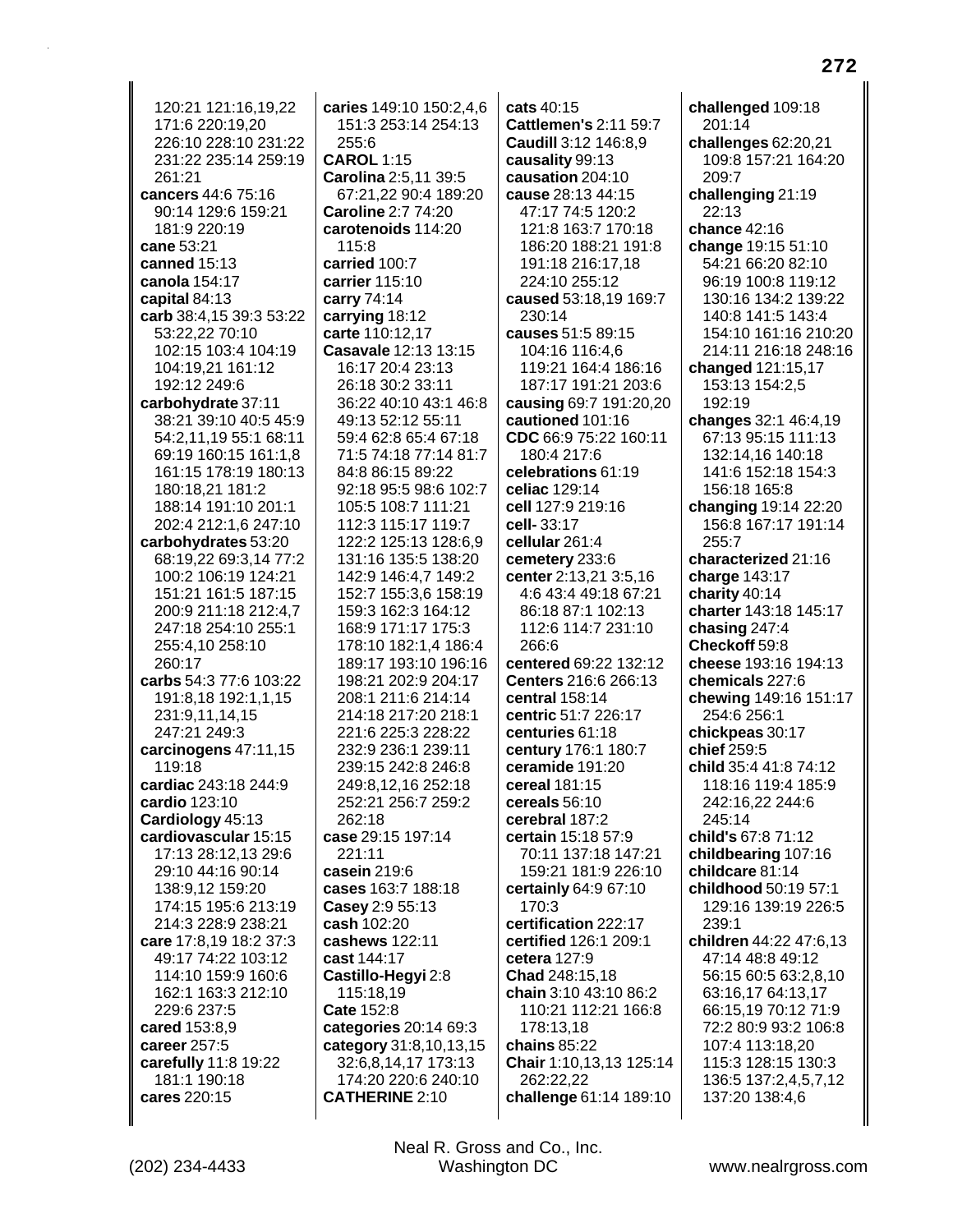147:17 150:7.18 152:12 153:11 158:1 182:11,15 184:6,11 185:13 194:13 195:3 199:7.10 200:21 216:21 217:4 221:18 237:22 249:15 254:14 children's 66:11 108:17 133:13 172:11 China 42:1 69:20 choice 40:5 47:6 62:2 189:14 224:19 choices 34:6 79:5,10 87:6 92:8 133:2.13 138:15 141:2 155:18 179:18 197:18 198:16 207:17 225:19 227:18 241:2 choking 158:3 cholecystitis 258:3 cholesterol 44:15 63:12 82:21 123:20,21,22 129:4 170:22 203:13 207:5,10,14 209:18 223:12,14 235:5,9 238:21 239:5 choline 60:2 113:2.5.7 113:10,13,17,21 114:2,8,12 146:9,14 146:18 147:3,4,9,10 147:11.14.18 148:2.5 148:8,11,12,21 183:11 choline-containing 148:21 choose 72:18 84:2 104:8 235:21 chopped 84:22 85:5 Chorus 6:17,20 11:15 chose 8:1 101:2 237:9  $239:10$ chosen 132:15 Chou 4:13 225:4,5 Christie 2:8 115:19 Christine 2:10 159:5 chronic 15:22 37:15 38:14 48:7 50:16 68:9 69:21 83:14 87:20 88:12 90:7.18 92:8 93:18,19 97:1,4 123:6 125:18 126:22 127:16 137:17 138:3 141:19 142:14 150:4,7 163:22 164:3 168:18 174:13 181:5 189:2 196:13 208:10,15,21 217:1 219:10.15.17 221:14 222:15 224:8

224:13.20 226:2 232:14 235:11 236:14 239:22 253:15 254:13 257:9 churned 257:6 cigarette 232:4 Cincinnati 83:17,21 cited 156:14 citizen 2:16 3:6.10 4:4 232:11 citizens 42:8  $citrus$  15:20 city 46:16 92:22 93:3 94:17 189:21 claim 122:22 claims 256:1 Clara 2:11 59:5,6 clarify 184:8 clarifying 242:4 clarity  $234:14$ class 159:15 classes 174:18 242:20 245:8.17 classified 47:10 106:3  $181:3$ clean 156:13 cleaning 151:16 254:5 cleanup 259:4 **clear** 15:4 27:8 31:6 57:14 68:18 74:7 185:12 188:5 209:13  $211.19224.14$ cleared 230:22 clearer 119:20 clearly 32:21 42:19 51:17 69:4 92:14 129:2 131:4 134:11 229:16 239:6 climate 19:14,15 49:8 130:16 clinic 39:15 49:17 247:15 248:19 clinical 14:12 27:18,21 29:14 61:10 99:8.11 104:14 113:19 123:12 188:3,20 213:10 214:7 Clinically 161:2 clinicians 75:9 125:18 126:14 127:18 160:7 160:12 161:18 189:12 clock 93:4 close 21:11 61:20 113:12 245:14 248:14 closely 20:18 35:8 129:9 163:12 closer 67:8 closing 196:9 207:15

 $262:21$ CNPP 198:15 266:18  $co$ -author  $230:9$ co-create 134:1 coalition 2:4 3:15.22 46:11 98:15 133:21 162:6 178:14 239:19 cocaine 170:20.21 coconut 206:17 Code 202:18 coffee 70:21 cofounder 101:3 cognition 22:7 114:4 cognitive 113:19 114:4 115:3,4 117:12 138:13 147:15 cohort 127:7 cohorts 114:2 127:9 Cole 267:12 Colette 266:18 267:12 collaborating 82:12 **Collaboration 104:17** Collaborative 134:6 collaborator 98:3 colleague 7:1 colleagues 16:2 42:4 62:14 collective 134:9 Colleen 90:1 college 3:7 45:13 73:4 125:16 126:1,22 127:22 college's 126:19 colleges 85:21 **COLLEN 2:11** colon 228:10 color 36:10 47:22 50:18 230:5,16 colorectal 18:1 75:16 76:20 88:9 119:21  $120:9$ colored 15:21 Columbus 168:12 combination 58:15 115:12 147:6 260:1 combine 153:17 combined 120:1 combining 84:21 come 19:21 38:19 39:14 102:19 154:14 170:9,16 192:20 244:21 245:9,14 comes 30:14 53:9,20 83:16 103:19.21 104:7 124:11 136:21 157:20 177:21 203:9 259:21 coming 230:8 241:7

command 258:21 commend 41:9 185:22 249:19 comment 11:17 13:10 13:18 20:15 30:9 33:8 56:2 74:17 87:15 101:7 105:7 108:13 122:13 124:8 125:12 126:7 175:8 178:16 262:20 263:9,9 267:7 commenter 13:15 16:17 20:4 23:13 26:18 30:2 33:11 36:22 40:10 43:1 46:8 49:13 52:12 55:11 59:4 62:8 65:4 67:18 71:5 74:18 77:14 81:7 84:8 86:15 89:22 92:18 95:5 98:6 102:7 105:5 108:7 112:3 115:17 119:7 122:2 125:13 128:10 131:16 135:5 138:20 142:9 146:7 149:2 152:7 155:6 159:4 162:3 164:12 168:9 171:17 175:3 178:10 182:4 186:4 189:17 193:10 196:16 198:22 199:1 202:9 204:17 208:1 211:7.8 214:18 218:2 221:6 225:3 228:22 232:9 236:1 239:15 242:8 246:8 252:21 256:7 259:2 commenters 2:1 12:4 comments 5:4 7:12,14 8:6,11,199:7,13,16 9:21 11:7,19,21,22 12:2.5 22:3 23:17 26:11,17,22 43:4,16 59:1 68:4 77:18 81:20 87:9,16 108:4 111:22 112:11 115:15 122:8 126:10 128:7 135:3,4 144:22 146:5,12 152:3 155:4 158:18 158:20 175:9 178:17 182:2 214:15 217:21 239:12 249:9,13 252:19 253:5,9 256:6 262:20 263:4,7,8,22 264:2,10 commercially 233:19 commercially-oriented  $50:6$ commissioned 14:11 114:7

Neal R. Gross and Co., Inc. **Washington DC**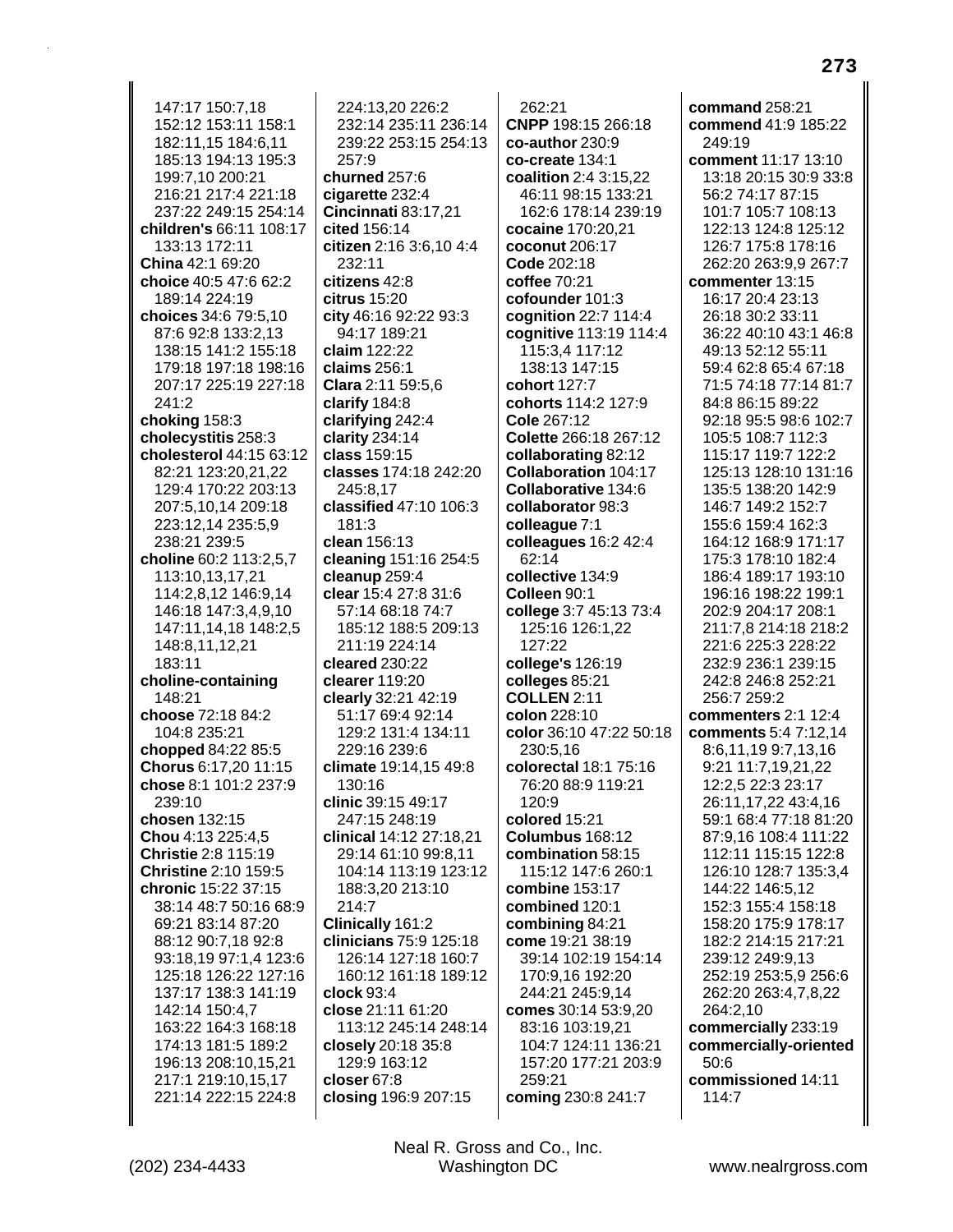**commissioning** 155:22 **commitment** 37:7 74:12 133:9 142:19 **commitments** 132:15 **committed** 55:20 79:1 98:17 132:18 134:20 143:3 145:12 **committee's** 8:14 18:17 50:1 59:2 122:13 128:16 143:15 167:21 181:17 193:15 **committees** 251:8 259:11 **commodity** 81:16 **common** 47:7 48:7 51:14 75:12 150:7 169:20 262:13 **commonly** 28:7 36:10 51:1 116:17 118:5 **Commonwealth** 4:17 37:4 **communicate** 8:3 155:14 **communications** 135:7 **communities** 18:9 139:5 140:4,14 141:1 143:5 163:3 185:20 230:5 **community** 2:5 119:15 128:12 132:20 139:10 139:11,21 140:21 **comorbidities** 254:16 260:4 **companies** 20:11 78:3 94:12 204:21 215:4,6 225:11 **company** 49:2 229:4 **comparable** 35:20 120:8 206:2 **Compare** 122:20 213:22 **compared** 30:22 115:8 156:17 157:15 172:21 **comparison** 21:18 87:21 **compartment** 203:19 **compelled** 98:14 **compensate** 197:6 **competitive** 137:9 **complementary** 73:13 74:9 89:13 137:8 184:21 185:1,3 194:14 **complete** 173:17 192:3 **completely** 204:12 209:10,13 247:13 **complex** 109:16 110:12 **complexities** 102:22

145:2 **compliance** 98:2 **complicated** 193:7 **complications** 52:19 116:2,17 117:11 118:10 **component** 39:12 110:4 148:5 **components** 28:2 39:7 83:7 **composition** 84:17 **compounds** 136:8 **comprehend** 153:4 **comprehensive** 14:11 27:15 120:17 **comprehensively** 24:1 **comprise** 79:20 **compromised** 188:18 **concentrated** 113:5 235:19 **concept** 84:19 85:18 161:14 260:12 **concern** 75:5,6 76:5 106:13 114:18 147:11 148:18 163:11 196:14 227:9 236:7 251:16 **concerned** 4:10 16:21 17:10 18:4 53:2 204:14 218:8 **concerning** 24:20 **concerns** 36:8 158:2 185:8 242:12 **conclude** 12:20 262:20 **concluded** 138:7 206:14 267:21 **concludes** 226:13 264:4 **conclusion** 25:7 45:10 80:21 138:14 200:6 224:17 **conclusions** 26:12 **condition** 51:3,15 94:15 94:21 150:7 216:17 253:16 **conditions** 37:16 88:12 127:16 129:16 137:19 138:4 141:20 149:21 164:4 168:19 186:19 222:15 224:13,21 226:8,11 **conducted** 24:9 96:3 141:11 **conducting** 100:19 155:22 266:22 **conference** 48:22 258:15 **confers** 211:2 **confidence** 143:8,14

144:10 **confirm** 99:18,20 **confirmed** 264:1 **conflicting** 131:1 **confused** 190:14,14,15 190:16 **confusing** 154:6 199:22 210:8 239:6 **confusion** 77:9 170:6 242:4 260:7,8,11 **Congress** 89:18 **conjunction** 133:21 **Connecticut** 159:8 **connection** 25:1 140:16 **consecutive** 156:5 **consensus** 64:8 **consequence** 147:2 **consequences** 19:15 27:18 118:9 143:21 **consider** 9:21 21:14 27:1 37:9 49:7 57:20 67:17 80:18 81:4 97:13 148:22 163:12 164:2 170:17 183:4 183:15 204:3,22 215:16 216:22 235:1 250:8,14 251:19 **considerable** 36:3 **consideration** 86:12 97:3 108:6 165:10 193:15 242:12 256:18 **considered** 67:1 93:9 95:22 96:9,12 99:12 153:20 173:9 215:14 224:5 248:20 261:1 262:13 **considering** 26:16 68:14 174:21 **consist** 251:22 **consisted** 246:19 **consistent** 18:18 66:12 73:1 163:2 217:5 **consistently** 32:2 44:8 127:10 129:5 251:9 **consisting** 261:15 **consists** 142:2 **constant** 244:7 **constantly** 22:16 **constipation** 48:8 75:7 75:21 76:5 216:19 220:5 **constituents** 220:15,16 220:22 **constitutes** 210:7 **consultant** 81:13 **consume** 16:11 18:21 36:10 50:7 58:2 76:15 80:6 109:22 137:6

156:10 161:2 163:6 174:20 180:11 184:5 193:18 216:8 218:10 235:7 237:14,15 251:10 **consumed** 21:15 27:13 28:7 67:11 79:21 81:3 83:8 124:13 135:16 137:2 138:17 171:10 183:22 227:2 255:6 **consumer** 5:3 6:14 7:9 21:2 22:20 43:6 55:18 134:22 156:1,8 158:10,13 167:9 175:15,21 205:1,15 217:7 **consumers** 4:5 20:20 22:18 23:2 56:6 58:8 69:4 78:6,13 79:1,15 82:5 123:2,5 125:2,8 146:20 155:19 156:12 156:16 157:11,14,18 158:9 165:22 166:16 167:6 172:3 175:7 176:3,14 178:15 205:18 207:1,16 225:12 252:2 **consumers'** 157:8 **consuming** 15:12 20:21 54:8 80:18 111:14 115:9 161:11 179:9 180:20 219:12 226:7 231:16 253:10 261:17 262:6 **consumption** 25:2,4,5 27:4,10 28:9 29:2,8 29:19 32:1,6 34:7 42:2 45:4 47:16 48:4 51:6 66:11,19 67:14 82:3,7,10,13 85:16 88:3,6 105:19 107:2 107:20 115:13 119:13 119:20 123:13 124:4 124:6 125:6,9 129:3 129:16 130:6,20 138:3,9 141:13 149:19 156:20 157:13 174:12 179:13,20 181:7,12 185:7,11 187:21 194:22 195:10 195:18 197:1 205:7 205:14 217:11 221:22 226:19 238:8 255:10 261:9,13 262:1,5 **contacted** 168:16 **contain** 35:9 68:19,21 69:15 174:2 **contained** 18:16 232:1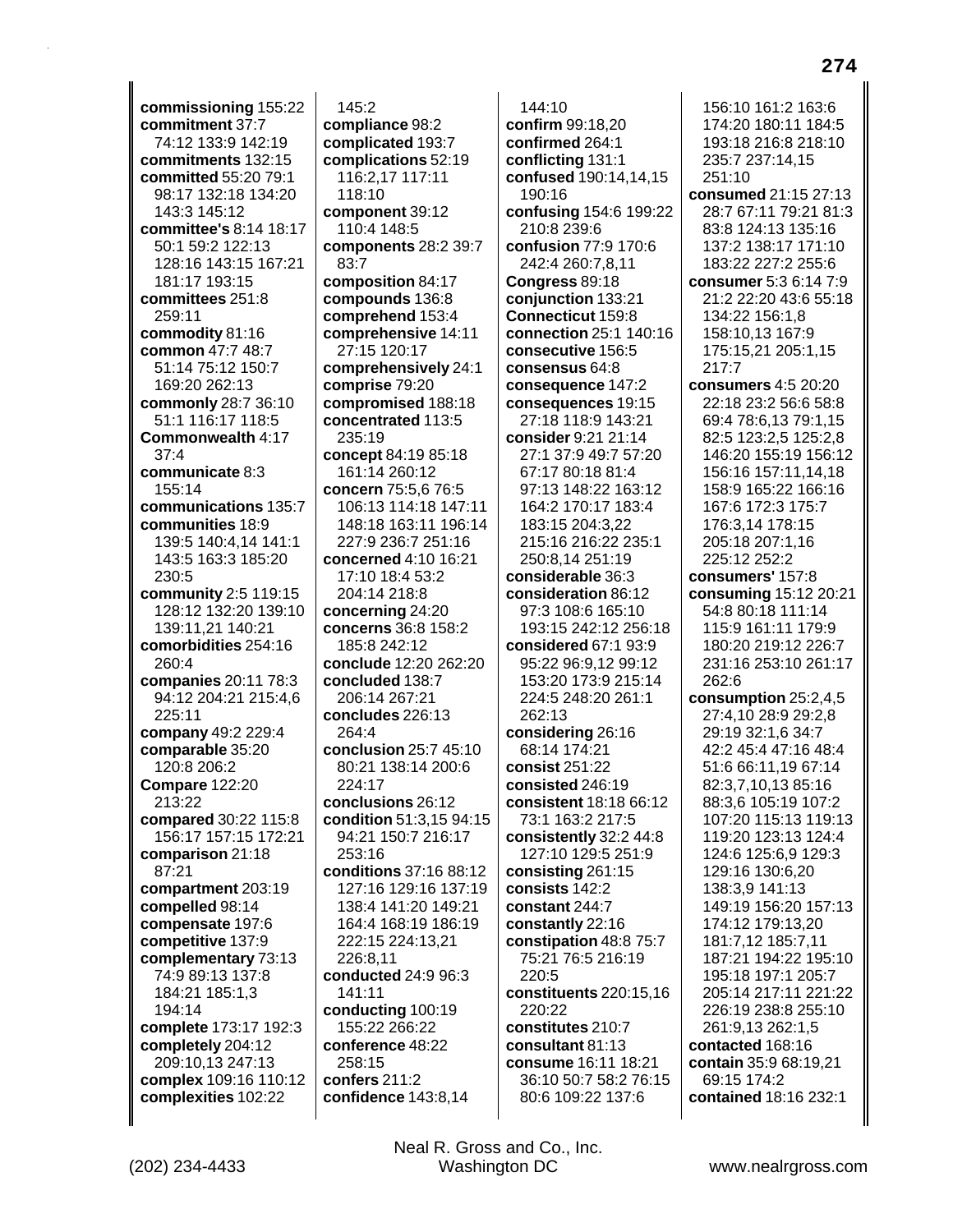**containing** 34:22 195:5 **contains** 35:21 91:18 130:10 **contaminants** 130:11 **content** 14:5 31:1,2 57:8 83:5 91:11 174:1 195:16,19 231:5,21 232:4 **contents** 5:1 16:2 **continually** 37:18 79:4 **continue** 15:6 19:18 36:20 44:21 97:1 101:17 121:2 144:11 173:12 174:12 179:2 184:10 194:20 220:10 **continued** 32:12 73:11 78:9 95:18 97:20 186:1 195:11 200:17 219:2 **continues** 21:10 65:11 107:5 176:5 177:15 179:13 183:3 200:17 207:11 237:13 259:13 **continuously** 55:22 **continuum** 163:3 **contractor** 59:8 **contradictory** 210:8 **contraindicated** 70:12 **contrary** 102:2 **contribute** 31:4 50:16 58:6 138:16 179:18 193:17 **contributed** 130:16 177:8 241:9 **contributes** 60:14 61:1 135:15 162:22 206:5 216:1 **contributing** 110:1 169:6 196:5 257:3 **contribution** 22:8 215:18 250:8 **contributions** 57:17 179:14 194:15 **contributor** 22:7 90:16 90:17,18 136:9 **contributors** 90:22 **control** 38:8 104:14 121:11 124:3 176:17 223:7 235:8 266:13 **controlled** 44:13 45:1 123:19 213:10 **controlling** 186:17 **Controls** 216:7 **convenience** 45:22 167:11 **convenient** 56:6 167:4 167:19 **conventional** 36:10

257:4 **conversations** 21:20 **converted** 170:1 209:21 **conviction** 186:11 **cook** 80:5 **cookies** 45:20 **cooking** 49:3 153:16 **Cooper** 3:19 208:2,3 **coordinated** 267:1 **cord** 113:14 **corn** 154:17 260:18 **Cornell** 3:12 146:10 **Cornell-trained** 154:11 **corners** 94:11 **cornerstone** 177:14 179:16 **cornerstones** 182:17 **coronary** 168:20 181:8 258:5 **correct** 30:13 31:19 32:17 252:15 **corrected** 51:20 **correlated** 187:4 **correlation** 90:12 204:9 **correlations** 204:12 **cost** 82:22 109:21 131:3 196:1,3 221:13 **costing** 118:15 **costly** 162:21 **costs** 17:14,19 54:17 110:19 **Council** 2:3,4 3:1,6,12 105:11 108:5 122:5 155:10 193:13 249:18 **count** 47:13 60:12 **counterpart** 136:18 **counting** 189:16 223:6 223:7 **countless** 242:11 **countries** 164:17 217:10 **country** 9:1 17:9 18:9 46:13 54:10,19,20 55:9 132:6 143:6 153:1 230:16 249:10 **counts** 171:3 **County** 108:11 **couple** 168:20 **coupled** 174:8 **course** 9:17 65:10 95:16 104:5 169:3 171:2 265:20 **cover** 72:16 **covered** 69:7 238:16 **cow** 130:19 231:18 238:3 **cow's** 35:20,21 48:15 70:16,22 205:5 206:9

206:16,22 218:17 219:6,7,11 220:3 238:14 **cows** 130:9 238:11 **Cox** 3:7 204:19,19 **craft** 160:8 **crawl** 234:5 **crazy** 190:12 192:2 204:11 **cream** 178:2 218:13 **create** 40:18 98:14 **created** 79:3 117:22 **creates** 84:22 231:21 **creating** 42:21 141:4 198:14 **creation** 84:18 **credentialed** 143:2 **credit** 41:7 **credited** 35:4 **crisis** 49:8 142:12 160:3 162:19 **criteria** 133:18 264:21 **critical** 7:21 14:20 16:3 56:5,12,22 71:20 72:15 74:2 112:18 148:19 166:11 211:15 228:19 229:6 250:4 259:14 **critically** 76:9 **criticized** 50:10 **cross** 67:3 **crucial** 165:11 258:11 **cruciferous** 15:19 **crying** 118:4 243:12 244:7 **CSPI** 43:6,15 **culinary** 84:19 134:5 153:19 **culmination** 98:9 **cultural** 61:17 109:13 140:2,16 166:1 167:7 **culturally** 51:13 139:17 140:11 237:18 **culture** 140:7 227:17 **cultures** 142:5 **Cumulatively** 179:17 **cup** 29:7 124:21 **cups** 32:8,10,11,12 33:4 185:9 **curb** 149:10 **curious** 189:9 **current** 14:12,17 17:11 18:20 24:5 27:8,11 28:8 31:13,15 53:2,3 54:7 55:2 89:7 101:21 104:1 108:17 122:14 135:12 138:2 160:2,9 163:21 172:2 176:22

188:21 198:3 204:3,5 210:10 221:13 232:13 232:13 252:12 **currently** 18:10 31:20 79:9 102:5 133:6,17 159:16 161:3 165:17 217:10 225:10 239:22 **customers** 86:4 133:1 **cut** 17:18 **cutout** 202:3 **cuts** 60:9 **cutting** 67:3 190:7 **cycle** 37:14 **cycled** 233:20 **cycles** 19:7 **D D** 35:20 85:10 113:1 114:17 136:11 166:20 172:11,15 183:11 185:18 193:21 194:4 196:2 227:8,15 251:16 **D.C** 1:10 9:2 16:22 33:16 229:6 236:4 258:15 264:7 267:18 **daily** 19:2 29:1,8 60:16 60:18 82:6,17 92:14 110:4 124:11 130:2 136:22 151:14 161:4 174:21 175:1 178:21 179:4 253:13 254:3 **dairy** 3:6 33:18 36:11 37:20 41:12,22 43:22 44:11 47:19 48:8,10 50:7,8,12,15,22 51:17 56:10 69:8 70:14 109:4 128:20,22 129:2,4,9,16 130:1,6 130:8,13,15 131:13 132:9 169:10 172:4,6 172:8,16,17,21 173:7 173:10,12,13,14 174:12,17,19 184:8 193:13,19 194:2,9,12 194:19,22 195:2,5,9 195:14,18,21 196:1,6 196:9 218:10 219:2,5 219:12 220:20 221:3 221:22 227:10,16,17 230:22 231:4,17 232:1,2,7 237:12,14 237:15,20 238:5,8,17 238:20 239:7,13 251:12 **dairy's** 172:1 174:13 195:15 **damage** 93:9 94:1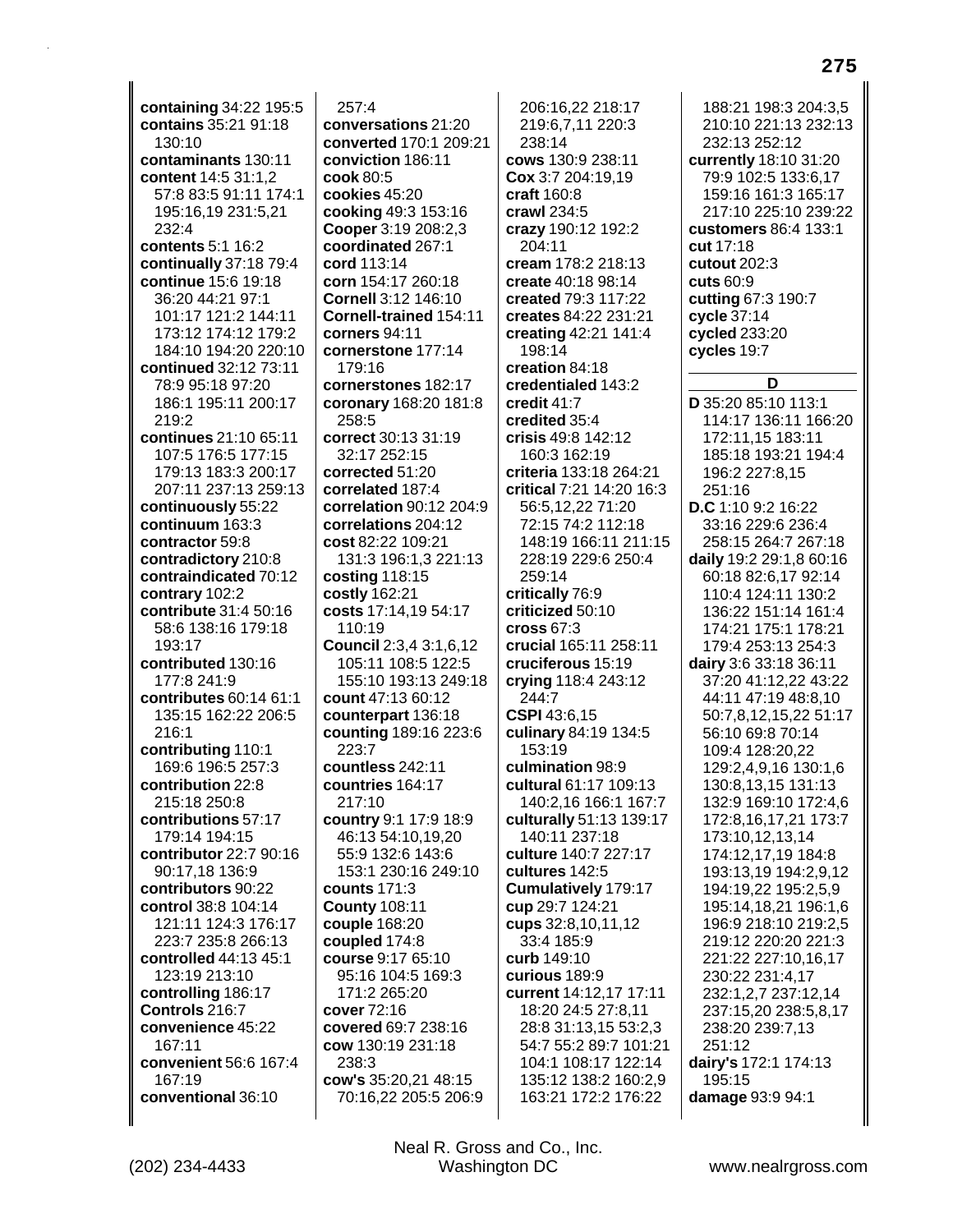154:22 155:1,2 219:16 damaged 244:10 danger 128:3 244:6 dangerous 130:16 189:3 dangers 68:10 Dare 160:1 dark 15:20.21 Darlena 2:12 182:6 Darren 2:13 102:12 **DASH 45:9 60:21** data 15:17 21:1 29:14 44:13 61:12 65:20 66:5,9,15 67:2 99:11 107:9 118:2 123:2 124:14 137:11 148:22 158:17 180:14 197:17 205:4 228:11 251:9 252:7,12 267:3 database 191:11 date 145:6 265:13 dates 264:5 daughter 131:11 daughters 220:17 daunting 159:12 **David 267:1** Davis 2:21 189:18,19 **day** 1:6 6:4 7:4,16 15:8 15:12 17:17 20:20 21:3.7 46:20 53:1 60:8 76:16 86:5 91:1 91:9,15 102:21 111:5 120:10 124:22 134:10 157:4 172:5 178:4 197:5 201:21 207:13 208:11 211:5 212:7 216:9,10 223:13 232:17 233:3 238:17 238:18 244:21 245:2 245:11 247:18,19,21 248:21 255:4,8 Dayle 2:14 81:10 days 3:11 56:22 71:8,10 71:11,17,19 74:13 112:17 118:2 169:19 209:13.18 243:11 de 11:8,14,16 262:19 266:17 de-emphasize 239:13 deal 208:10 dealers 94:10 dealing 103:1 192:10 dear 78:21 death 28:14 74:4,5 121:8 244:11,18 245:1 deaths 17:13,18,22

116:5 208:16 debilitating 142:12 debunked 238:6 decade 14:6 82:10 180:6 213:4 decades 66:1 84:15 117:10 160:9 176:10 197:17 221:10 225:22 decay 45:3 149:11 254:20 255:2,13,15 255:18,21 256:4 December 9:5 decided 93:14 221:17 233:9 decision 41:7 52:5 91:22 119:5 decisions 19:3 128:16 142:21 143:22 167:10 decline 114:4 declining 65:22 121:13 decrease 17:14 70:22 166:22 191:12 197:4 208:20 239:3 decreased 32:3 124:4  $180:3$ decreases 191:15 decreasing 32:5 83:6 85:16 dedicated 7:18 98:15 239:20 dedicating 186:9 dedication 65:9 deem 180:4 deep 152:15 218:19 deeper 144:4 deeply 218:8 default 41:17 224:5 defeat 3:14 162:5 164:7 defect 147:20 defects 113:16 180:3  $180:10$ defend 40:4 defiance 257:16 deficiencies 166:19 186:21 deficiency 241:5,19,21 241:22 242:1 deficient 48:20 241:14 deficits 112:20 117:11 define 58:4 157:7 161:12 defined 211:17 defines  $32:21$ definition 21:18 30:15 60:10 definitions 21:21 31:7 157:8 264:22 degenerative 90:9

168:19 degree 153:4 154:7 212:1 238:15 dehydrated 243:4 244:5 dehydration 116:3,6,10 116:19 118:22 216:17 242:15,17 243:19 del 2:8 115:18,19 delayed 97:8 deli 47:8 deliberation 168:5 deliberations 59:2 delicious 85:1 86:10 delighted 68:12 deliver 28:2 187:9 delivering 167:16 delivers 60:1,16 61:22 136:2 demands 23:6 40:7 167:17 demographics 107:7 167:5 demonstrate 99:13 127:14 207:6 demonstrated 27:21  $39:1$ demonstrates 141:4 252:7 demonstrating 118:2 150:3 210:22 251:9 demonstrations 79:12 demystify 92:15 denote  $31:18$ dense 14:4 55:21 58:5 69:15 114:14 136:1 226:16 density 14:5 76:10 125:1 179:19 262:2.2 dental 3:9 149:4,6,10 150:2,6,10 151:3 152:4 185:10 253:14 254:19,22 256:2,3,4 258:3 dentistry 253:3 dentures 149:18 deodorized 154:13,19 **Department 1:9 5:3 7:2** 86:20 89:17 92:22 266:3.3 Departments 145:6 168:3 198:19 departure 25:11 depression 76:20 **Deputy 5:2 6:13 7:8** derived 130:8,12 describe 69:3 203:7 desert 139:11

Neal R. Gross and Co., Inc.

Washington DC

deserts 139:7.15 designated 13:6 designed 61:12 desperate 38:6 despite 31:6 177:7 212:21 despondent 212:15 destructiveness 219:5 detail 158:7 detailed 26:11 43:15  $59:1$ detailing 27:12 details 87:14 265:7 deteriorate 154:21 determinant 123:22 determination 24:12 determine 184:4 determined 172:13 236:22 determining 260:14 detrimental 116:21 devastating 117:14 develop 10:6 26:1 63:3 64:15 72:13 92:8 116:14.20 117:7 168:6 171:6 228:18 developed 36:20 59:17 118:6 165:13 developing  $30:856:12$ 76:18 81:4 97:5 114:22 132:3 194:16 development 56:5,14 56:22 60:5 87:13 90:17 97:7 112:19 113:14 147:12 148:3 184:9 194:20 217:1 253:14 255:6 developmental 117:12 developments 204:22 DGA 31:8,21 32:5,7 66:12,15 96:17 109:9 113:9 114:13 165:6 172:8 181:4 193:22 195:1 240:17 242:11 256:17 257:1,16,16 258:11 263:1 DGAC 20:16 24:7,15 25:12 32:16,21 33:2 43:16.20 96:1 106:2 125:4 144:10 183:3 194:11 195:11 263:10 DGAC's 24:16,22 26:13 DGAs 96:22 108:17 109:1,7,18 182:20 184:17 185:17,19 186:3 DHA/omega-3 183:12 diabetes 17:18 26:8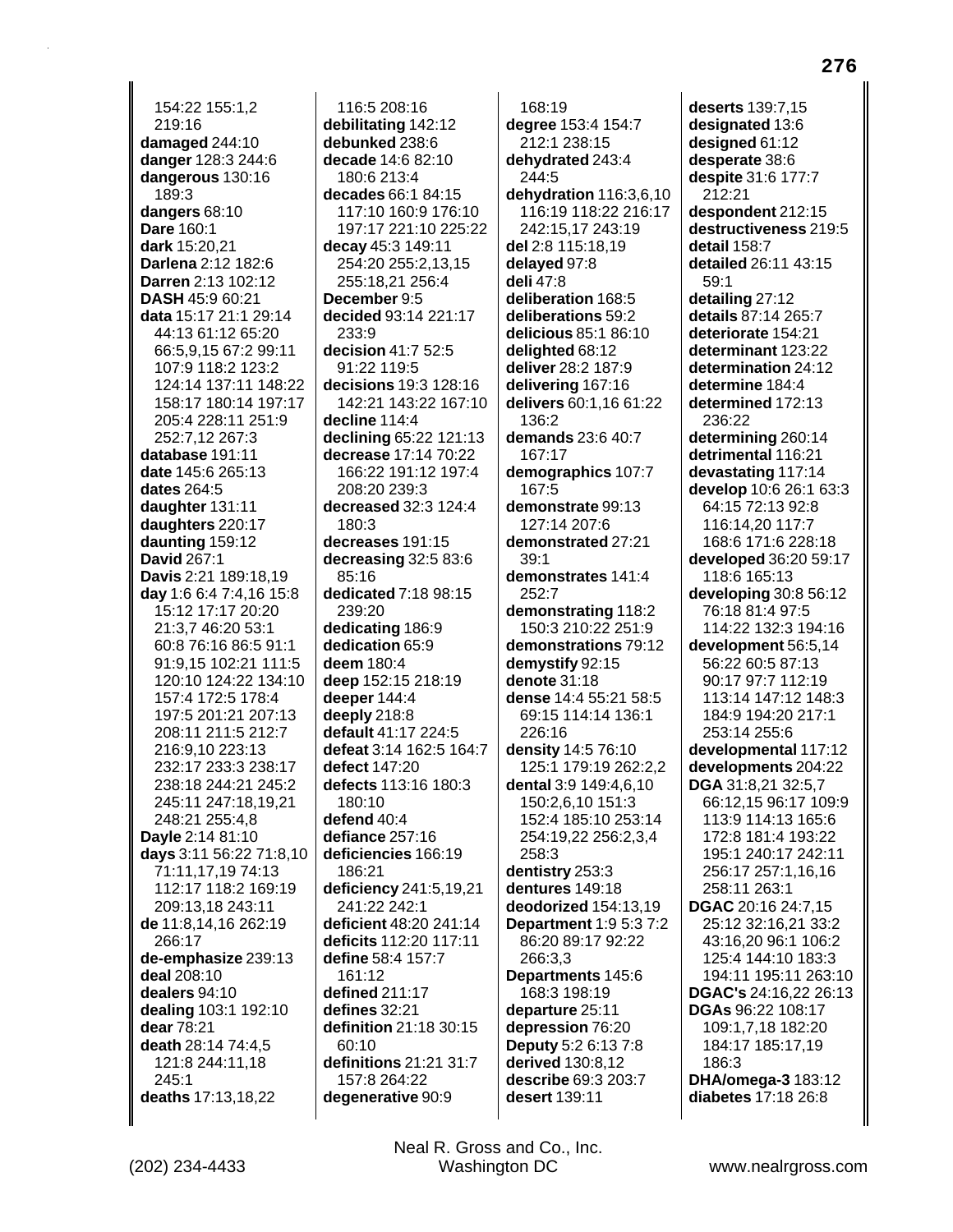| 38:8,20,22 44:6 45:2            | 171:13 172:12 180:15      | disease-fighting 262:4                 | Domokos-Bays 2:6            |
|---------------------------------|---------------------------|----------------------------------------|-----------------------------|
| 52:19 53:12 54:1                | 180:18 188:11 190:21      | diseases 37:17 50:16                   | 108:8,9 112:1               |
| 73:22 74:22 75:17               | 191:10 199:11,16          | 53:18 75:17 83:15                      | <b>Don</b> 266:12           |
| 76:19 77:3 88:8 90:9            | 205:12 225:6,14           | 99:22 100:4,10                         | donor 73:15 245:18          |
| 90:13 92:4,6 93:8               | 228:13 234:4 235:15       | 129:10 142:14 196:14                   | <b>DONOVAN 1:16</b>         |
| 94:7 123:16 126:7,16            | 235:17 247:7 256:16       | 208:15 217:1 219:17                    | dose 24:20 28:19 29:4       |
| 127:6,12,15 129:14              | 256:19 257:17 261:4       | 224:9 236:15 237:6                     | 124:1                       |
| 138:9 149:21 159:20             | 261:8 262:3               | 258:2                                  | Dotsie 2:15 218:5           |
| 160:9 168:19 169:2              | difference 49:11 121:21   | dish 84:3                              | <b>doubt</b> 244:2          |
| 170:2 174:15 180:15             | 143:4                     | dishes 47:4 49:1 83:6                  | dozen 181:16                |
| 181:9 187:6 191:8,13            | differences 183:15        | 85:2                                   | draft 8:18 9:22             |
| 191:15 195:8 201:11             | different 54:18 69:2      | disorder 189:2                         | dramatic 123:9 256:22       |
| 213:8,12,15,21 214:3            | 110:6,10,12 127:21        | disorders 213:8                        | dramatically 132:2          |
| 220:18 223:17,20                | 176:4 200:6,12            | disparage 106:10                       | drank 218:13                |
| 226:9 228:10 232:17             | 232:16 266:2              | disparaging 106:4                      | dried 15:13 30:17,17        |
| 236:9 256:22 258:4              | differs 25:6              | disparities 89:15                      | drink 78:10 218:17,21       |
| 259:17 261:3,22                 | difficult 45:5 62:19      | disparity 130:5                        | 238:14                      |
| diabetic 94:6 202:12            | 188:8 194:8 195:14        | displayed 48:21                        | drinkers 137:12,14          |
| 258:2                           | dig 144:3 218:19          | disproportionately                     | drinking 17:16 137:15       |
| diagnose 160:8,13               | digest 50:21 220:2        | 50:18                                  | 137:21 138:11 151:19        |
| diagnosed 38:8 92:6             | digested 50:13,13         | disservice 57:19                       | 176:2 215:20 216:3,7        |
| 201:11                          | digestive 157:19          | distilling 144:8                       | 216:9,11,16 217:2           |
| diagnosis 93:8 213:15           | diligence 50:1            | distinct 31:6 172:2                    | 219:11 232:2 253:22         |
| 213:21                          | dinner 80:3 95:1 108:21   | distinction 68:18                      | 254:8                       |
| diagnostic 160:10               | divine 261:1              | distinctions 101:11                    | drinks 43:13 44:3,21        |
| 222:3                           | direct 27:4 34:15 56:7    | distinguished 101:4                    | 216:14 217:6                |
| dialogue 7:20                   | 135:3 240:21 259:9        | distinguishing 69:4                    | drive 110:18                |
| Diane 2:14 135:6                | directly 7:13 8:3 10:11   | distributions 261:12                   | drive-in 86:3               |
| diarrhea 129:19 220:5           | 10:19 128:15 240:5        | distributors 135:10                    | Drive-ins 86:1              |
| dictate 64:20 238:17            | 240:13                    | 215:5                                  | driven 167:10 187:1         |
| die 236:20 242:15               | director 20:7 46:11       | district 46:16                         | drivers 160:2 167:12,14     |
| died 236:21 244:17              | 55:13 59:6 67:20 71:7     | districts 84:5                         | drives 197:21               |
| 245:22                          | 83:17 108:10 112:5        | disturbing 168:21                      | driving 22:10 55:19         |
| diet's 169:6                    | 122:4 131:18 162:5        | diverse 74:8 96:15                     | 202:19                      |
| diet-related 142:14             | 175:7 189:19 214:20       | 134:2 140:1,11                         | drop 120:12 223:13,15       |
| dietaryguidelines.gov           | 218:5 239:17              | diversify 35:6                         | 255:12                      |
| 9:8,19 13:11 264:14             | disabilities 117:2        | diverticulitis 258:4                   | dropped 32:9 209:18         |
| 264:16 265:2,3,15<br>267:5      | disability 116:5 117:13   | Division 112:7 146:10                  | dropping 223:14             |
| <b>Dietetics 4:2 26:7 81:18</b> | 162:22<br>disabled $90.5$ | <b>DNA 94:22 154:22</b><br>docket 26:4 | drops 169:16<br>DrPH $1:20$ |
| 119:11 142:11 143:1             | disaster 70:9             | doctor 74:21 92:20                     |                             |
| 144:21                          | discern 61:8              | 190:3 202:13 222:19                    | drug 94:10 257:7<br>266:14  |
| dietician 16:20 30:4            | disciplines 165:14        | 232:21,21 233:4,10                     | drugs 94:13 186:18          |
| 49:15 51:19 77:17               | disclosure 132:21         | 248:1 256:13                           | dry 30:16 31:3              |
| 81:11 92:20 105:10              | disclosures 43:9          | doctors 93:7                           | <b>Dubost 3:8 26:19,20</b>  |
| 108:9 139:1 178:12              | discontinue 38:19         | document 224:1                         | due 14:4 16:1 22:9          |
| 182:6 225:5                     | discourage 47:16          | <b>Dodds</b> 3:15 252:22               | 45:18 51:4 106:14           |
| dieticians 79:9 133:5           | 185:11                    | 253:1                                  | 129:12 174:4 176:9          |
| 199:17                          | discouraging 106:11       | dog 233:13                             | 185:7 227:17 243:18         |
| diets 19:13 42:11 45:8          | discover 189:13           | dogs 40:16 47:9 119:17                 | duplicating 25:20           |
| 60:16,21 61:11,13,19            | discovered 98:13          | doing 19:20 39:22                      | dysfunction 187:17          |
| 63:6,7 68:11 69:5,12            | 212:19                    | 101:13 118:9 154:7                     |                             |
| 69:19,22 70:10 88:16            | discovery 97:9            | 198:12 199:22 200:5                    | E                           |
| 88:20 89:10 124:17              | discuss 87:9 105:2        | 203:17 256:11                          | E 227:2                     |
| 126:16 127:14 136:1             | discussed 211:15          | <b>dollar</b> 121:2                    | ear 129:10 259:5            |
| 136:4 142:15 149:13             | discussion 143:12         | dollars 17:8 118:16                    | earlier 65:12 66:1 160:9    |
| 156:7,19 157:5,7,12             | discussions 158:14,16     | domestic 215:4                         | 239:10                      |
| 158:2 170:8,13,13               | 161:18 190:16             | dominance 129:8                        | early 8:13 50:19 59:22      |
|                                 |                           |                                        |                             |

║

Neal R. Gross and Co., Inc.<br>Washington DC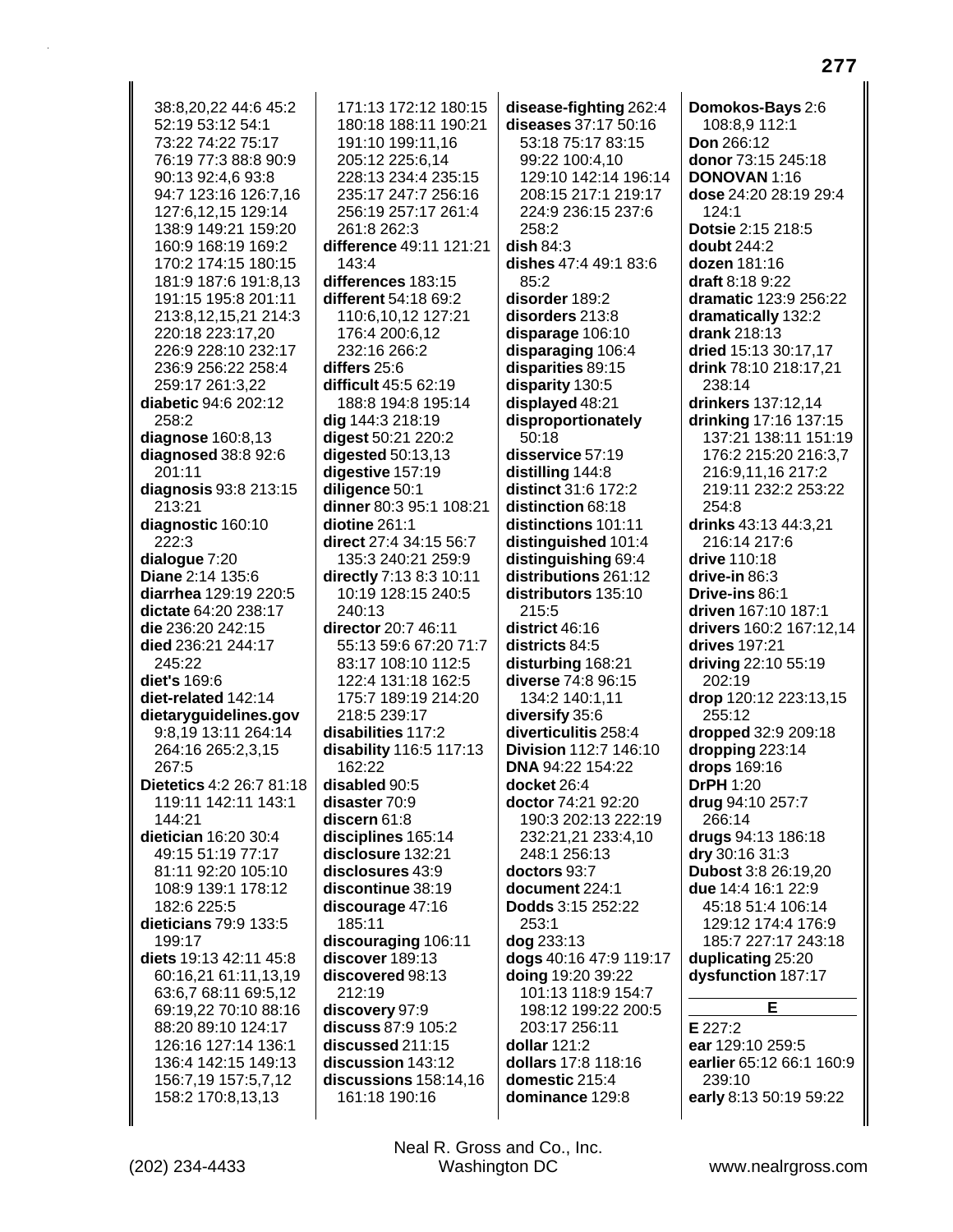67:7 76:20 83:12 151:3 189:2 214:9 217:2 255:18 257:5 earth 220:5 easier 34:5 104:22 134:15 easily 57:6 58:9 147:5 224:4 eat 17:21 36:8 38:10 40:20 42:8,18 46:5 54:14 60:6,7 63:2,2 64:5,21 76:1 78:10 80:5,5,15 96:18 103:13.13 111:18 123:3 141:18 142:6 154:11 157:15 178:1 187:9 191:9 193:8 197:16 201:17 208:19 223:5 224:11 230:19 230:19 231:2 236:17 238:17 240:18 241:6 247:16 248:4,7 249:3 260:7 eaten 142:2 169:9 241:12 eating 14:1 21:13 22:5 34:10 41:14 53:14,19 59:15 62:3 65:12 66:16 71:18 72:19 76:22 77:3 79:7 80:12 83:10,13 86:7,14 92:16 96:10.19 108:18 109:10 113:12 122:16 124:10 125:2 127:1 140:8 147:1 156:7,13,17 177:22 187:8 190:12,20 192:17,21,22 193:1 195:4 196:11 201:4 205:18 212:19 214:8 214:11 224:4 226:15 230:22 232:2,22 233:1 234:22 238:12 252:10 255:7 260:14 EatWell 3:3 139:3 economic 139:5 140:14 141:1 166:17 economically 31:4 Ede 2:22 186:5.6 edible 30:16 edition 10:7 31:10 106:15,22 109:9 112:12 editions 46:2 106:1 edits 28:18 educate 118:18 245:17 educated 210:5 education 3:13 46:14

112:6 118:8 13 122:6 139:2 140:19,22 141:9,14 151:8 177:13 182:9,17 217:7 245:4 246:4 educational 217:14 educator 259:8 effect 111:7 207:8 effective 18:6 40:14 51:13 82:22 127:15 127:21 161:16 176:20 224:12,22 effectively 155:13  $220:2$ effectiveness 24:14  $151.6$ effects 14:13 15:21 90:6,9 114:3 118:22 130:17 138:7 151:10 207:6 240:6 efficacy 118:3 183:14 efficiency 24:14 efficient 166:8 efficiently 13:1 25:22 effort 134:7.17 164:9 250:4 effortless 234:8 effortlessly 38:5 efforts 43:8 83:9 96:7 111:11 134:11 166:5 egg 3:16 112:5.7.8 114:7 206:3 eggs 33:18 41:2 56:10 112:10 113:3 114:13 114:15,19 115:7,10 146:19 221:22 239:8 eight 114:15 141:10 173:17 221:16 Eighty 94:5 129:20 either 23:3 212:1 234:21 236:17 263:6 elaborate 110:6 elevate 148:20 219:16 elicits 147:14 eliminate 131:13 239:7 eliminated 221:14 elimination 43:11 Elizabeth 267:6 email 9:9 embarrassed 230:3 embody 109:9 embrace 167:6 205:18 embraced 85:22 94:4 embraces 128:1 emerged 226:22 234:16 emergencies 118:7 emergency 236:3,5,7 emerging 20:14 36:2

80:8.20 115:2 138:10 195:13 emotional 80:12 emphasis 33:22 36:15 47:3 68:9 emphasize 46:22 65:10 68:7 145:4 172:1 226:18 240:15 emphasizes 165:6 222:12 emphasizing 95:19 employ 79:9 166:14 employee 49:1 employing 133:5 empty 63:13 124:17 261:18 enable 58:8 165:8 198:11 enables 167:5 enabling 66:4 198:13 **ENC 112:9** encourage 16:12 23:1 27:14 29:16 34:7 48:9 48:11 67:16 78:18 137:10 158:6.13 171:13 181:19 205:6 217:6 228:14 230:11 230:21 231:2 232:6 263:11 264:15 265:9 encouraged 102:4 120:22 141:9 215:21 encourages 80:17 96:1 encouraging 42:8 48:4 81:2 115:13 174:20 199:11.12 205:14 endocrinologist 199:4 endorsed 256:3 endorses 178:18 endpoints 15:22 97:4 144:19 159:19 energetic 210:3 energy 14:5 157:19 201:3 234:13 251:21 255:12 enforcement 18:11 engage 168:4 252:9 engaged 10:6 134:5 265:10 engagement 6:10 29:21 engaging 161:18 **Engineering 86:21** 100:15 enhance 85:12 86:6  $95:9$ enhanced 82:20 enhancement 39:20 enhances 85:6 enhancing 57:3 85:4

enjoy 13:21 16:9,14 59:15 62:6 109:12 enjoyed 61:17 107:17 enjoying 221:21 enlist 177:18 enormous 214:7 enraged 219:1 enriched 179:6,8,10 181:20 ensure 10:1 18:6 71:9 72:5 89:19 97:2 144:4 149:8 150:15,16 250:21 ensuring 10:22 57:15 74:12 98:17 133:1 145:12 164:21 entire 58:13 77:22 132:12 145:18 201:14 234:9 entirely 253:16 entrees 47:5 82:22 110:11 environment 13:21 45:18 87:4 152:13 207:18 225:21 environmental 86:20 89:7 205:11 240:5 260:2 environmentally 223:2  $225:1$ environments 235:18 envy 189:4 enzymes 50:21 EPIC 127:9 191:11 epidemic 45:15 100:10 176:13 208:10 221:14 224:11 236:8 257:3 259:22 epidemiological 123:12 epidemiologically-ba... 188:1 epidemiology 104:15 161:17 equal 91:12 235:17 equally 110:12 equals 103:10,11 104:7 **equation** 103:8,20 equipment 109:20 equivalent 57:21 120:10 232:3 eradicate 239:21 Eric 2:15,16,16 92:20 232:10 256:9 error 236:14 **ERS 123:2** especially 36:7 47:1 49:12 107:16 174:7 174:21 195:3 249:11

278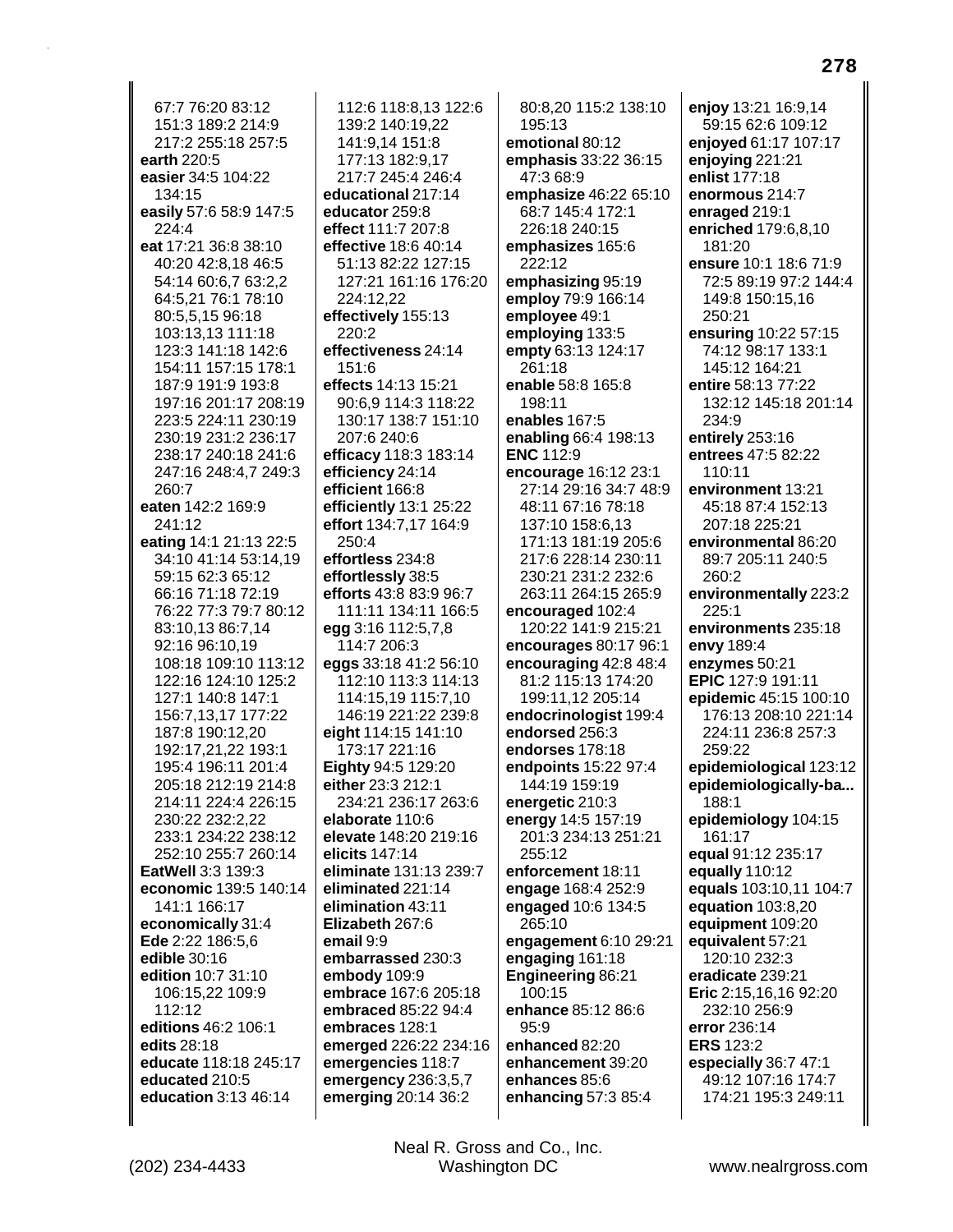essential 56:4.8.15.21 60:17 62:1 73:19 97:12 105:16 114:16 146:15 151:22 153:20 164:21 173:9 174:2 187:10 196:6 228:5 241:11 251:2 essentially 54:2 119:11 152:20 establish 83:12 established 39:4 44:15 96:5 99:6 100:18 181:15 225:11 establishing 228:19 esteemed 68:4 71:4 estimated 75:22 172:19 estimates 160:11 estrogen 129:7 130:10 130:12 et 127:8 ethical 36:9 ethnic 130:5 167:7 European 51:7 255:22 evaluate 160:13 evaluated 159:16 evaluates 228:17 evaluating 101:18 181:6 204:7 evaluation 66:15 181:21 evaluations 164:1 Eve 6:15 7:6 eventually 190:22 191:3 ever-159:12 ever-growing 262:9 everybody 6:16,197:4 10:3 196:18 233:1 263:21 everyday 64:1 evidence 14:6,13,22 15:11 16:8 19:9,13,19 25:12 28:8 29:12,14 33:21 36:13 37:10 39:1 40:7 42:6 43:19 44:7,10,12 59:18 61:5 62:5 64:12 65:11,18 87:14 88:5 95:13,22 96:4 98:19,20 99:1,2 99:8,15 100:4,7,12 101:12,18 102:1,2 125:5,11 127:4,17 128:19 129:2,13 130:15 134:22 135:21 138:2,10 141:4 145:22 179:12 184:18 195:7.8.9.11 205:10 207:11 210:22 214:7

225:20 256:18 265:8 evidence-based 49:21 95:19 101:6 125:19 131:9 142:18 143:3  $239.20$ evident 22:21 133:10 evolved 184:15 evolves 144:5,5 evolving 22:16 134:21 225:20 exacerbated 219:11 exacerbates 164:4 exactly 91:22 203:5 204:5 examination 107:9 222:9 examine 181:2 184:11 examined 206:13 examines 14:22 examining 164:3 226:12 265:7 example 18:20 24:22 28:5 35:1,18 85:7 104:16 106:6 140:18 141:21 148:4 167:1  $171:7$ exceed 150:2 exceeding 45:7 251:21 excellence 95:11 excellent 30:19 114:15 227:20 228:6 231:12 exception 31:12 241:5 exceptionally 62:18 excess 26:15 54:9,21 63:13 231:21 258:6 excessive 45:4 116:3 116:14,15 **Exchange 3:3 139:3** excited 40:2 133:22 163:4.21 exclude 24:12 187:10 excluded 99:3 102:1 Excluding 25:9 exclusion 61:10 264:21 exclusive 116:10,20 243:21 262:14 exclusively 73:10 116:13 187:22 227:7 242:17 excuse 204:13 executive 46:11 67:20 71:7 112:5 122:4 133:8 175:7 177:6 218:5 224:6 exercise 37:19 48:12 198:1 199:13 212:13 233:15 exhausted 243:10,16

exist 26:2 101:14 existing 24:8,17 25:13 25:18,21,22 80:4,19  $96.2$ exists  $127:4$ expanding 159:13 Expectant 72:20 expected 36:3 expecting 114:9 expense 237:22 experience 109:5 128:5 211:5 220:3 experienced 209:22 234:15.15 experiences 194:16 experiencing 63:14 experiment 152:21 221:18.19 experimental 141:10 experiments 99:10 expert 14:18 24:4 71:3 expertise 17:3 186:8 experts 41:19 100:6 101:5 102:1 133:4 211:20 215:21 explain  $247:21$ explains 203:20 explicitly 24:12 187:14 187:18,21 exploration 86:11 explore 79:19 87:18 88:15 158:6 explored 85:3 156:22 expos 48:21 expose 109:2 expressed 86:21 extend 240:8 263:1 extends 194:12 extensive 117:8 255:19 extensively 191:5 205:21 external 19:8 24:13  $92:11$ extraordinary 73:20 **Extreme 111:18** extremely 109:16 159:19 191:9 extrinsic 207:6.7 eye 93:5 eyes 218:4 eyesight 93:21 F. face 7:13,13 157:21 162:20 faces 142:12

facilitates 81:5 facilities 109:20 fact 60:7 65:14 79:8 99:4.18 100:14 107:2 113:18 120:19 127:20 128:1 130:11 133:6 137:18 154:4 162:18 169:14 172:13 176:1 177:6.7 191:13 197:21 212:21 216:7 230:21 237:20 241:5 251:14 260:7 factor 99:20 116:9 169:7 197:15 260:3 factors 109:19 121:6 126:15 183:1 257:19 260:2 factory 235:19 facts 43:9 50:1 54:6 faculty 75:1 fail 82:5 191:1 245:11 failed 234:3 244:20 failing 117:16 191:4,5 failure 88:8 112:17 118:13 119:14 258:4 failures 98:12 fairly 201:14 fall 136:21 172:18 223:16 fallen 53:7 falling 240:17 false 130:20 familiar 140:21 familiarizing 161:13 families 46:5 63:8,10 63:14 64:13,17,22 66:6,7 93:2 142:22 152:11 188:22 family 2:5,10 65:1 74:10 80:10.19 81:2 128:12 139:10 152:9 201:14,17 246:10,19 family-owned 215:7 far 126:12 156:14 187:20 232:1 Farida 2:17 164:13 farm 40:17 farm-to-table 178:13 farmers 59:9 112:8 farming 153:16 235:19 Farms 2:20 84:11 **Farris 42:15** fascinating 175:5 fast 85:22 146:3 176:19 faster 199:21 fasting 103:5 124:5 156:15 171:1 202:21 fat 31:2 34:22 35:3

Neal R. Gross and Co., Inc. Washington DC

facetious 171:2

facilitate 79:5 225:18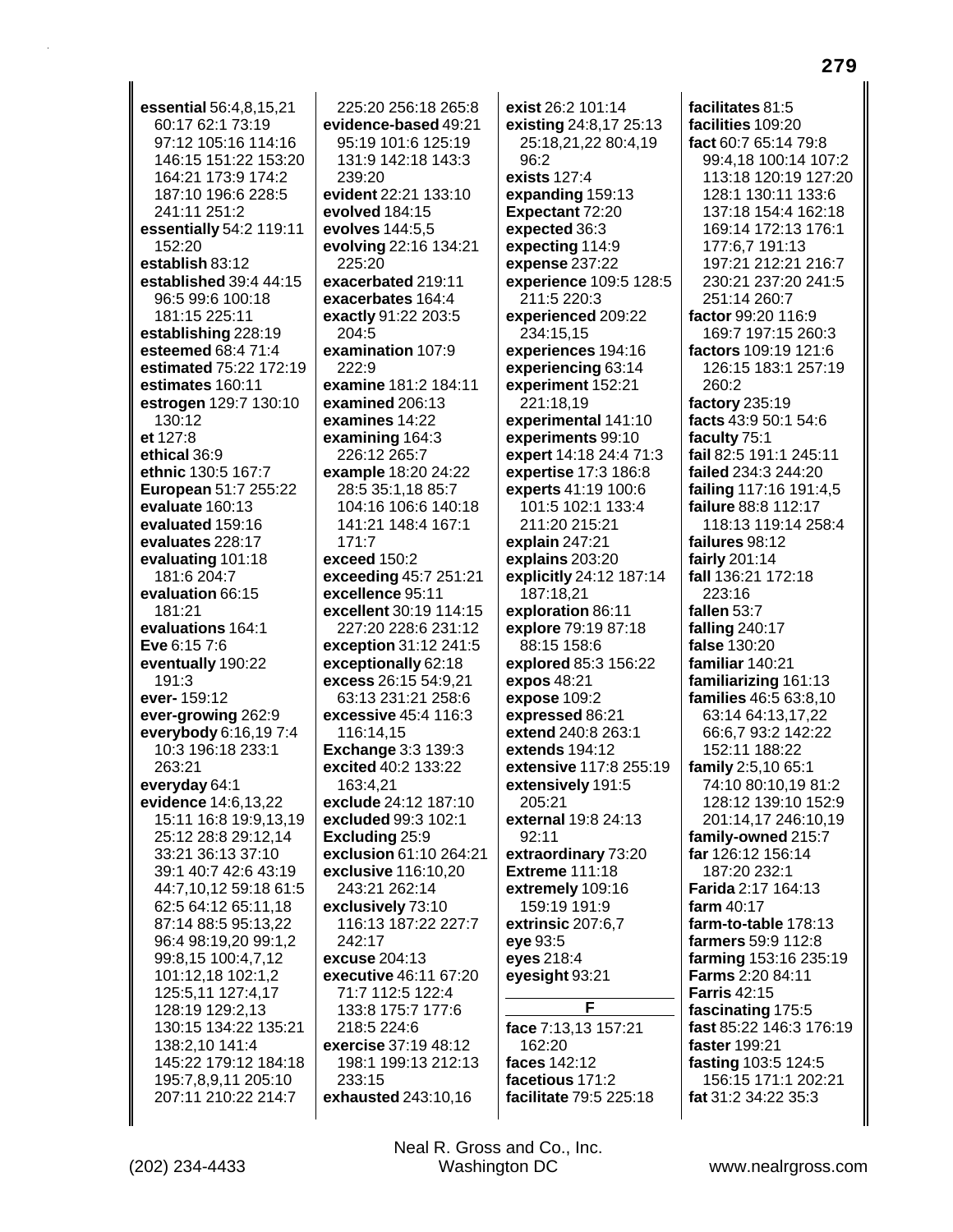37:20 43:12 44:11.11 48:18 50:15 60:13 63:12 70:5 82:21 85:9 85:17 98:9 99:21,21 104:4.5.19 110:3.15 120:14 132:9 143:22 147:15 148:14 154:12 154:14 169:9 170:21 171:9 191:19.20 192:12 195:16,19 196:22 197:7,8 198:8 198:9 200:6,11 202:3 207:13 214:12 238:20 239:4 248:2,5,19 249:4 258:7 261:8,10 fat-free 194:2 195:5 fathers 220:17 fatigue 219:16 fats 44:9,9 80:7 110:14 129:1 132:9 166:22 184:8,8 241:17 261:7 261:19 fattening 258:10 fatter 169:4 fatty 39:19 69:8 112:22 124:18 148:17 183:12 183:13 191:14 213:7 favorable 113:17 124:18 favorably 61:2 favorite 86:9 177:20 FDA 122:22 125:3 fear 77:2 262:9 feature 187:5 February 175:14 feces 130:10 fed 2:8 115:20 244:1,5 federal 18:12 24:11 66:18 106:5 108:22 266:19 Federation 3:17 171:21 feed 152:19 242:18 feeding 73:17 106:5 116:2 118:20 119:3 157:20 158:1 184:22 185:1,3 235:20 236:18 243:21 245:17 250:15 feel 13:5 143:14 201:3 234:4,15,18,20 feeling 210:2 257:10 feelings 189:6 feels 234:11 feet 93:10 94:1 fellow 92:13 fellowship 259:10 felt 19:16 234:8,8,9,19 female 129:10 163:19

fermentable 151:21 254:9 255:3,10 **Ferranto** 2:19 84:9,10 fetal 113:13 147:21 fewer 60:13 80:6 111:5  $134.7$ fiber 30:20 31:1 35:10 41:4 42:12 48:20 69:14 75:5 76:6,7,11 76:15,16,18 77:1,10 106:12 166:21 171:10 179:21 181:15 227:3 227:6 231:11,12 241:14,21 251:17 260:19 261:20 fiber-rich 142:3 fibers 228:7 field 211:13,20 222:5 **Fifty 134:16** fight  $177:4$ fighting 42:16 162:8 figure 198:16 fill 252:6 filled 76:4 filtered 215:8 final 8:18 13:8 20:2 145:11,13 224:16 finally 45:15 49:6 70:14 89:12,16 115:6 134:4 177:18 205:6 207:3 227:22 262:6 financial 208:7 financially 131:7 find 9:17,18 79:4 91:14 126:14 127:10 128:2 158:5 160:13 244:15 257:22 finding 17:10 139:16 findings 15:3 18:3 20:1 156:2 finely 84:22 85:5 finished 12:19 13:5 firm  $114:6$ first 8:9,12 13:12 27:7 37:14 41:5 43:19 46:22 50:12 56:21 63:18 64:14 65:10 71:10,11,17,22 72:3 72:16 73:10 74:13 86:1 98:21 100:15 103:19 104:7 112:17 120:17 126:7 140:5 140:10 143:13 145:5 161:16 164:7 171:22 177:18,19 180:6 182:21 185:15 186:12 190:20 193:16 199:8 200:14 205:9 208:4

216:21 224:19 242:16 242:22 243:8 247:8 249:19 fish 56:9 57:5 183:15 221:22 **fished 153:5** fit 8:7 103:16 109:14 127:18 fitness 262:10 five 15:6,12 16:10 26:18 35:17 39:7 43:17 53:12 60:14 93:7 117:6 123:8 131:10 150:7 191:13 197:6 199:8 214:5 221:19 224:6 257:10 fixed 261:11 flabbergasted 248:1 flat  $53:8$ flavonoid 28:16,20 29:5 flavonoids 16:4 27:21 28:10 136:9 flavor 22:17 85:3,6,12 197:7,13,13,15,21 198:4.18 flavorful 82:22 **flavors** 153:17 flexibility 111:12 250:16 **Florida** 152:9 flossing  $253:22$ flour  $68.22$ fluids 70:21 243:5 fluoridated 151:16.19 253:22 254:8 fluorinated 254:5 FMI 78:3,7,21 80:4,16 focus 16:12 25:22 68:5 70:6 78:8,9 88:18 97:20 132:2 143:21 144:12 155:17 163:4 175:9 184:7,21 186:16 187:8 193:4 216:21 247:13 250:5 261:13 focused 7:11 13:20 81:22 158:1 175:21 focuses 157:9 focusing 240:21 folate 30:19 112:22 136:10 166:19 179:21 227:3 Foley 3:10 236:2,3 239:13 folic 180:1,4 181:18 follow 49:20 61:15 77:16 110:6 151:14 212:11 239:9 244:1

247:1 254:3 264:16 follow-up 144:22 followed 65:19 73:11 73:16 94:3,17 199:9 following 17:20 72:16 84:7 101:8 156:12 183:4 197:1 200:3 216:8 follows 83:3 food-borne 236:9 foolish 244:16 foot 201:12 for-profit 260:10 force 22:10 139:19  $255.16$ forces 55:19 foremost 171:22 186:12 211:20 forest 144:11 forget 177:22 forgotten 53:9 form 48:6 57:13 116:19 188:8 formal 46:15 formally 132:13 former 41:5 177:19 forms 13:22 14:14 15:7 16:6,15 66:11 105:17 **formula** 73:16 217:3 245:6.7.19 formulate 165:20 166:14 formulating 167:3 formulation 166:6 forth 12:10 forthcoming 19:12 22:3 33:9 135:4 fortification 180:1,5 fortified 35:19 136:11 173:3 179:8.10 181:20 188:12 227:13 fortunate 245:12 Forum 4:1 168:11 forward 12:15 13:4 23:8 23:12 29:21 36:18 58:22 78:16 115:14 125:10 167:20 186:1 fostering 13:21 found 22:4.9 44:8 58:4 85:4 89:2 93:4 107:2 108:4 119:11 121:8 124:15 138:5,8 149:17 156:11 157:1 157:8 160:4 173:1 174:7 176:17 195:17 195:22 199:18,19 214:2 227:7 233:10 242:19 243:3 247:3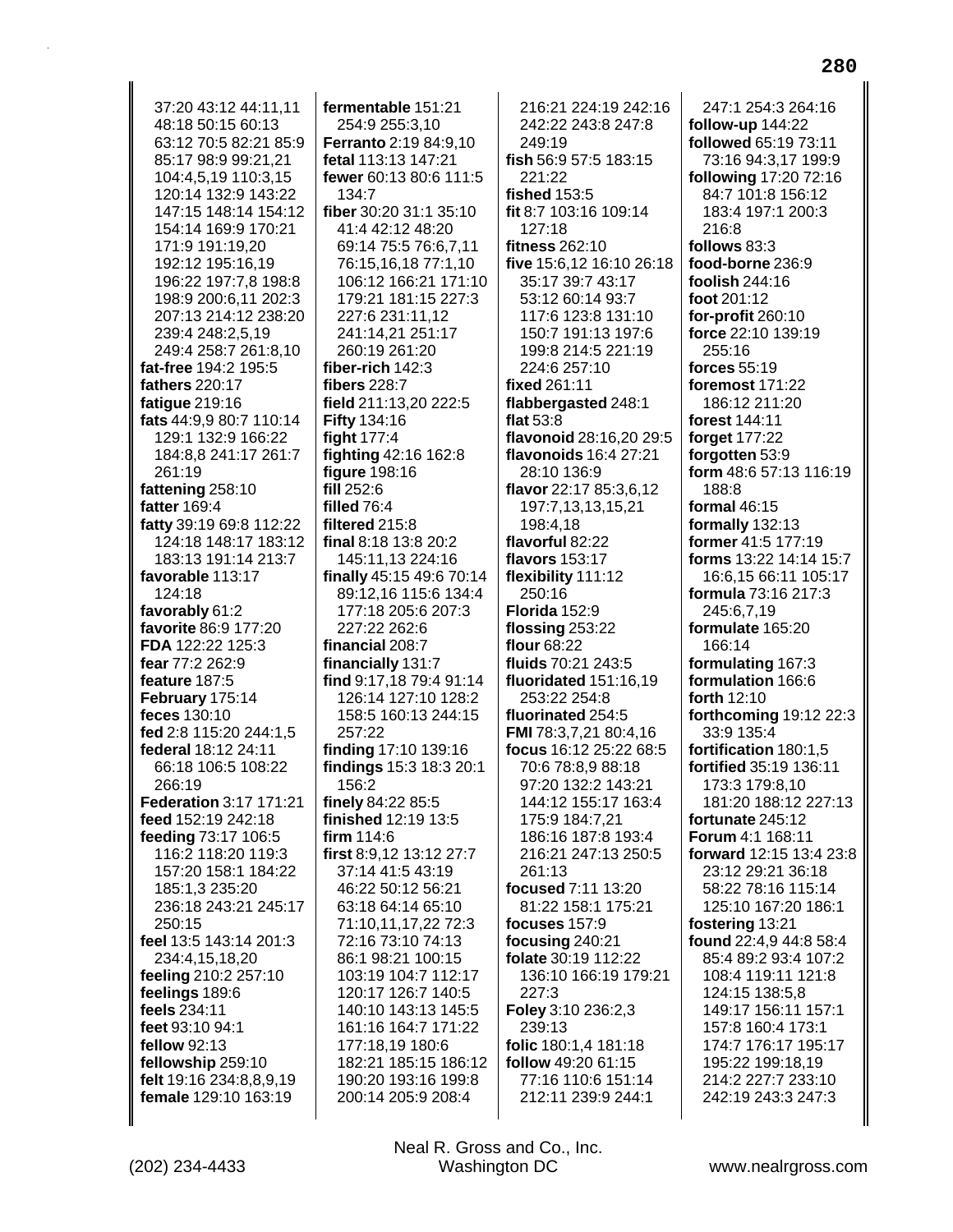$257:16$ foundation 2:9 3:13 4:20 13:20 14:10 58:18 71:15 83:13 115:21 121:7 122:6 155:11,12,22 158:9 158:17 228:20 foundational 59:12  $61.20$ founded 20:8 213:2 215:3 225:8 founder 139:2 founders 176:1 founding 125:22 four 29:9 65:20 83:18 102:16 141:10 176:10 200:16 201:18 fourth 45:8 116:22 264:7 fracture 238:9 frame 109:11 241:12 framework 162:9 frameworks 264:20 Framingham 235:5 frankly 48:6 free 13:5 41:1,1 172:4 free-living 197:5 freedom 189:13 **French 178:2** frequency 21:12 96:10 124:9 151:20 254:9 255:3.9 frequent 22:5 fresh 3:18 15:13 31:16 65:6 66:18 75:11 139:13 189:9 friend 154:17 friendly 117:18 223:2 fries 45:19 178:3 front 12:17 52:21 131:8 245:20 frontier 80:21 frontline 208:9.21  $211.5$ frontlines 182:13 frozen  $15:13$ fructose 191:12.15 260:17 fruit 53:22 66:18 135:17 136:16,17,18,22 137:2,7,8,9,10,12 138:3,11,17 141:13 255:11 fruitless 166:6 fruits 13:22 14:2,7,14 15:7,9,18,20 16:6,14 17:12 23:7 37:19 42:9 43:22 65:13 66:5,11

66:16 67:6 68:19 69:10 74:8 75:11 76:1 76:7 80:6 84:1 87:22 89:4 109:3 127:3 132:8 136:15 137:1 149:14 156:20 199:11 211:1 226:19 251:11 255:11 frustrated 248:22 Fu 267:6.10 fuel 41:5 219:13 fueling 236:18 fulfill 143:17 full 24:8 39:6 77:10 111:2 116:11 120:21 149:18 172:16 258:16 full-service 139:12  $full-time 98:10$ fully 27:11 150:10 197:6 function 57:3 138:13 147:13 148:13 functional 34:18 functioning 148:15 functions 216:5 **Fund 23:22** fundamental 101:9 funded 59:9 99:8 121:7 funding 109:19 142:19 funds 23:22 Fung 203:15,19 **Funa's 202:17** funnel 130:19 further 41:19 50:14 66:5 101:16 107:8 108:2 147:2 158:16 179:2 228:15 furthering 167:21 Furthermore 80:8 114:1 130:14 137:11  $180:8$ future 2:14 4:7 36:19 42:22 71:16,21 80:17 81:9.12 86:18 87:1 88:18,21 89:10 148:20 178:8 248:17 G gain 37:17 38:12 44:22 137:22 138:6 261:16 qained 38:1 199:20,21

Gale 2:19 84:10

gap 27:7 140:19

qarden 153:6

gaps 113:12 252:6

gardening 153:16

garnered 157:5

Gallimore 2:9 55:12,13

gas 45:22 129:19 220:5 Gates 121:7 qateway 107:19 gathers 23:22 geared 202:1 general 37:2 70:4,12 105:19 120:6 139:8 229:15 230:6 General's 121:17 generally 22:1 230:6 generation 21:5 63:17 84:12 generations 19:21 21:4 Genes 152:16 genetic 260:1 genetically 231:6 George 13:17 Georgetown 133:22 Georgia 2:22 186:6 **getting 40:1 60:13** 126:9,10 146:2 169:4 187:9 231:6 262:9 **GFI** 33:15 Gilead 3:18 229:2 Gillings 2:12 girl 200:15 girls  $57:982:8$ qive 10:12 11:16 41:3 42:15 71:3 94:16 101:13 117:20 198:17 244:18 245:7 256:17 given 21:14 23:2 41:16 76:9 97:17 106:11 150:20 154:7 179:2 210:18 223:8 224:10 224:11 236:14 243:5 245:3 gives 91:9 giving 7:11 68:3 161:9 glaring  $236:14$ glass 173:16 global 2:12 24:1 117:13 121:5 164:15,21 176:16 205:13 219:18 qlucose 169:17 171:1 187:2,3 188:18 glycemia 39:2 glycemic 231:10 goal 202:6 250:16 goals 40:17 79:16 140:18 168:1 God 122:1 gold 60:22 99:12,15 Goldman 4:6 86:16,17 **Gordon 101:4** aotten 248:13 264:17

Garrison 2:7 30:3.4

Garth 2:21 189:18

government 20:7 21:18 24:11 30:11 99:9 153:12 164:18 205:12 217:15 qovernments 217:9 grade 101:2,4,9,13 110:10 116:22 graders 169:1 gradually 247:9 grain 3:10 53:21 70:1 178:13,13,18 179:4 179:10,13,18 181:6 181:11,11,11 grains 37:19 42:9 43:22 44:4 68:20 69:11 70:8 75:12 76:8 89:4 109:3 127:3 132:9 166:21 178:22 179:1.3.6.7 181:13 187:14 188:11 199:12 211:1 226:19 240:16 251:11 gram 136:17,17 206:18 grams 35:2,3 76:16 91:1,11,12,15,16,18 92:14 104:4 173:17 173:18 206:20 207:12 212:7 247:18.19.20 graphic 217:17 graphics  $217:12$ grass 238:12 grass-fed 130:9 gravity  $203:4,6$ greasy 77:7 greater 34:13 35:14 175:12 205:6 greatest 128:2 164:20 260:2 greatly 20:14 33:7  $177:8$ green 15:20 29:1,8 84:3 Greenberg 4:5 175:4,6 greens 48:11 142:3 Greger 3:16 119:8,9 groceries 78:4 grocery 76:3 78:1 139:12 206:22 gross 237:16 ground 84:21 85:5,7 grounded 187:22 group 3:18,20 13:17 20:19 27:20 45:6 47:10,20 48:10,10 58:7 67:4 70:15 81:22 98:15 127:17 133:8 134:2 135:18 136:16 162:6 172:2 173:10 190:10 208:4 209:5 221:4 229:3

Neal R. Gross and Co., Inc. Washington DC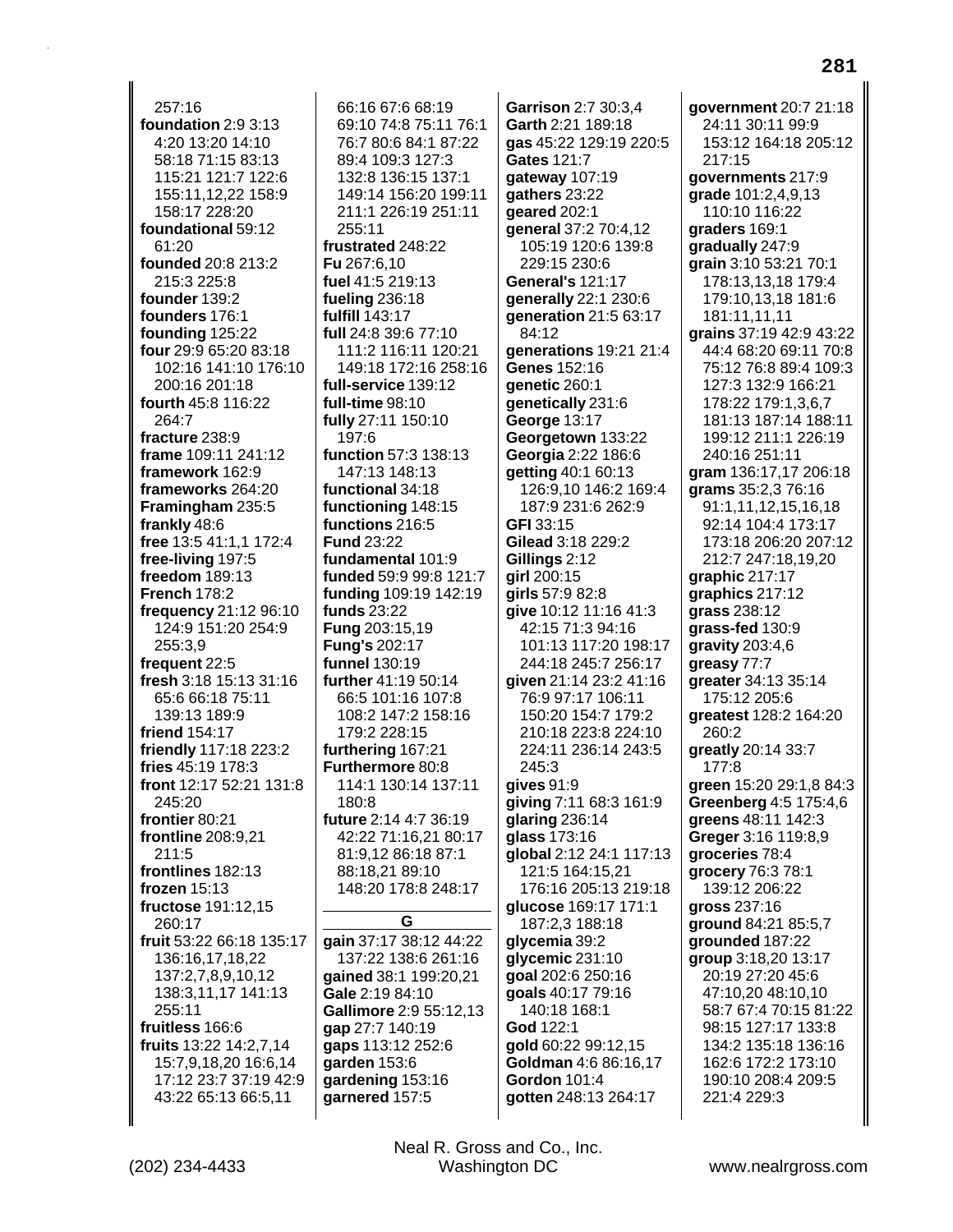groups 13:13 23:1 33:7 36:7 70:11 81:16 82:4 110:11 114:14 149:7 163:18 166:20 175:15 179:22 215:19 grow 195:11 254:19 growers 105:12 135:10 growing 42:16 125:5 162:14,19 188:14 200:21 201:6 grown  $63:9$ growth 56:14,22 60:4 194:20 226:3 quacamole 110:16 Guardian 42:1 guess 178:5 guidance 27:9 30:13 58:21 61:15 74:7 78:11 80:1 81:2,3,4 84:7 96:13,18 97:5,15 148:20 150:15 158:8 167:13 185:2 217:12 217:16 228:19 guide 42:7 52:6 85:15 86:13 quided 36:12 Guideline 63:22 84:2 89:12 100:6 140:7,10 178:19 210:12 Guideline's 36:15 65:16  $177.6$ guidelines' 91:2 100:2 gum 151:18 253:12 254:6 255:20 256:1,4 gut 219:8 Guyatt 101:4,12 Gynecologists 73:5 н habits 61:16 66:7 71:18 80:2 108:18 141:5 156:7.8 157:1 217:2 252:10 253:17 255:7 Haiuyen 3:1 249:18 half 21:2 54:10,20 55:2 122:19,19,21 139:7,8 150:18 157:11 178:22 181:16 220:8 halfway 138:21 Hall 2:15 Hallberg 4:8 211:9,10 214:16 ham 119:17 Hamlin 2:4 46:9,11 hand 61:12 120:8 261:18 hands 93:10 94:1 Hanselman 3:17 171:18

 $171:19$ happen 267:11 happened 8:14 121:14 152:18 234:12,17 happening 246:1 happens 144:2 190:21 245:2 happier 16:15 happy 98:2 221:21 hard 30:7 63:1 77:15 139:16 175:1 186:1 243:22 hard-to-reach 254:20 harder 63:4 hardest 212:20 harm 50:18 harmful 100:3 118:22 harming 52:2 240:1 harmless 218:15 harmonize 96:7 Hartford 159:7 Hartman 20:19 Harvard 41:20 Harvard's 41:21 harvested 31:3 **Haven 266:7** Hawaii 69:20 Hayes 2:14 81:8,11 hazards  $158:3$ Hazbun 4:18 246:9.10 249:10.14 hazelnuts 122:11 head 26:20 243:10,17 headquarter 1:9 heal 95:1 healing 2:13 102:13 255:16 healthcare 150:20 160:3 188:22 210:4 236:11,13 237:4  $260:8$ healthful 41:4 70:15 79:10 133:13 155:20 178:14 healthier 16:15 22:14 71:21 80:11 86:6,13 108:2 111:9 132:4 133:2,4 141:3 142:21 156:17 198:16 225:18 247:11 healthiest 71:10 171:10 hear 8:13,22 10:11,19 68:12 192:1 263:15 263:17 heard 10:2 154:18 160:7 191:7 219:22 227:11 233:16 hearing 7:18 126:8

 $263:18$ hears 192:8 heart 26:8 44:5,10,14 45:2,12 50:17 60:21 61:2,11 75:16 76:19 88:8 91:16 123:1.16 129:3 149:21 181:8 205:7 207:3,14 226:9 235:6.14 236:8 heartbreaking 130:18 Heather 1:16 103:3 heavily 189:5 held 264:8 Hello 13:16 74:19 128:11 155:7 159:5 211:9 225:4 229:1 help 12:12 15:10,14 16:9 29:18 38:6 40:3 40:16 46:12 59:19 62:6 67:12 69:4 77:8 79:6,15 83:14 88:11 96:18 103:2,7 113:12 123:5,16 125:8 126:6 132:4 133:4 136:15 139:3 151:9 153:12 158:10 161:12 165:22 184:4 196:12 207:16 207:20 216:12 222:14 227:1 242:7 251:20 258:18 helped 203:3 260:11 helpful 70:3 78:20 107:1 132:7 136:1 helpfulness 167:11 helping 14:8 79:1 82:3 86:8 137:4 155:17 176:14 189:1 198:15 205:18 209:6 212:16 267:13 helps 83:11 105:1 148:14 150:21 heme 57:12 hemoglobin 201:12,18 223:17,18 hemp 35:18 Hennessy 4:11 40:11  $40.12$ herbs 197:14 198:4 hesitate 210:11,12 hey 192:9 HHS 7:16 10:21 11:9 17:4 18:5 19:6 27:22 29:18 65:9 76:14 96:5 98:3,22 144:6 175:17 249:20 253:6 258:8 266:9 Hi 20:6 84:9 102:11 162:4 178:11 189:18

196:18 202:10 218:3 236:2 239:16 259:3 high 19:7 24:8,17 25:9 25:19 26:1 35:9 41:4 44:11.12 48:1.11 53:18 57:7 59:14 62:5 63:11 68:11 69:14 74:1 76:7,8 87:19 88:6.10 89:3 96:2 100:2 101:11 106:12 118:1 124:20 129:3 130:10 142:2 169:2,9 170:22,22 171:9 174:1.6.7 180:18 188:13.13 191:9 197:2 210:13 235:5 248:20 255:9 260:17 261:8 high-calorie 176:19 high-carb  $171:12$ high-carbohydrate 214:12 high-fat 170:8,13 171:7 234:22 235:13 247:17 248:7 high-fiber 169:13 high-protein 171:7 high-quality 205:3 206:1 253:11 high-tech 222:5,19 higher 31:1 32:14 42:8 43:21 45:2 57:10 59:18 60:18 65:13 88:16 123:14 134:8 137:6 147:18 163:15 173:22 174:3 195:17 219:20 226:18 227:5 261:20 highest 42:13 238:7,8 highlight 27:5 156:1 162:10 175:18 251:5 highlighting 34:9 36:14 97:21 highlights 253:7 highly 23:3 68:21 69:7 75:18 179:11 220:12  $241.8$ highly-processed 261:15 hindered 97:8 hip 238:9 Hispanics 219:22 historically 105:22 history 63:5 121:6 175:20 Hixson 3:4 20:6,7 Hofstra/Northwell 3:3 259:7

Neal R. Gross and Co., Inc. Washington DC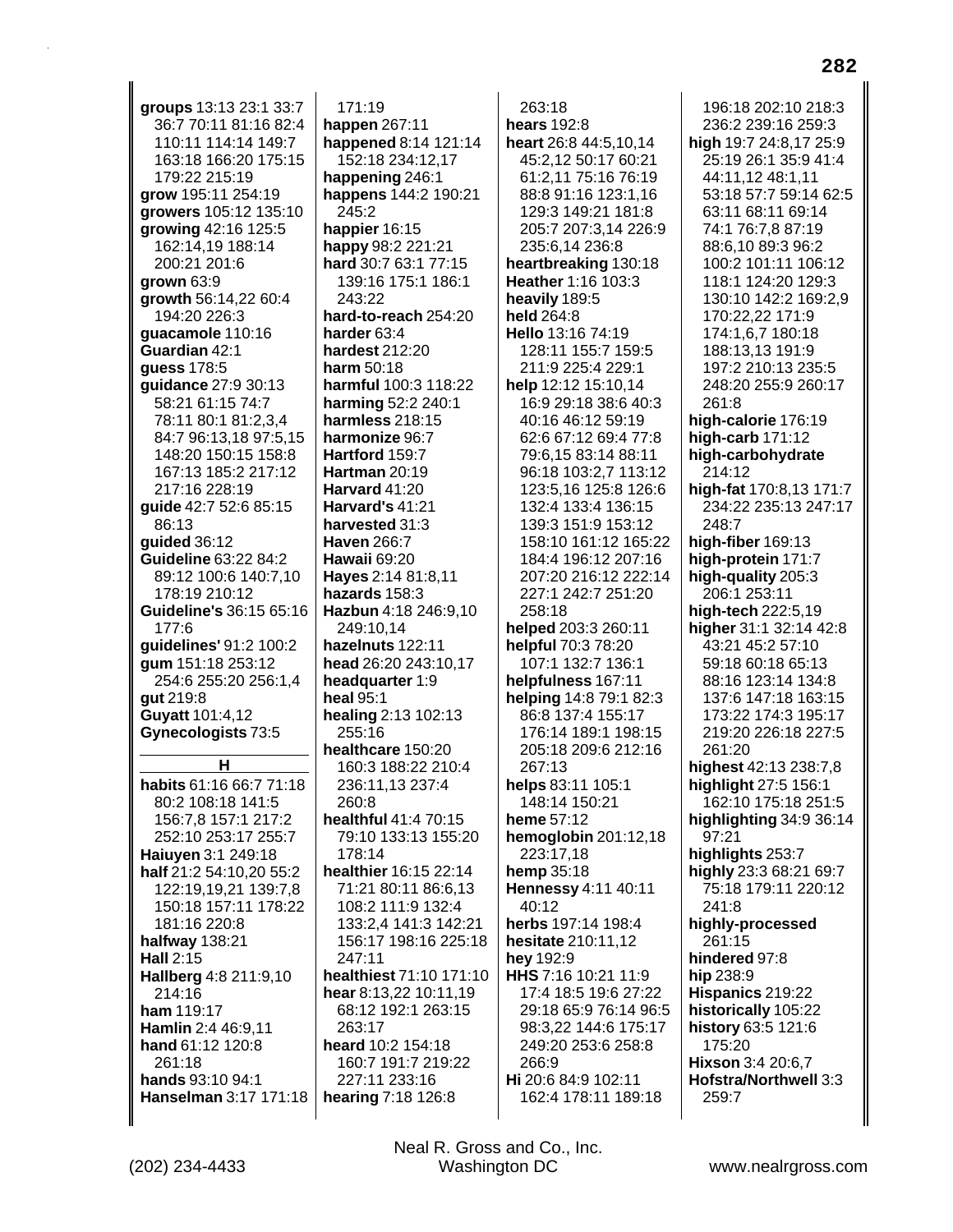**hold** 192:13 **holding** 178:8 **holds** 222:12 **hole** 234:5 **home** 80:5,10,15,19 81:3 111:9 243:2 **hone** 237:10 **hope** 105:1 148:21 177:17 189:8 204:15 207:19 267:17 **hopefully** 70:19 **hopes** 12:4 **Hopkins** 4:6 86:18 **hormonal** 203:16,18 **hormonal-based** 220:18 **hormonally** 54:5 **hormone** 186:22 200:10 231:21 **hormones** 54:4 **HORN** 1:22 **horribly** 245:13 **horrors** 235:18 **hospital** 3:2 94:19 117:18 208:12 242:20 243:3,8,15 245:5,16 258:1 **hospital-based** 229:8 **hospitalist** 256:14 **hospitalization** 116:7 **hospitals** 64:4 143:6 243:21 **hot** 47:9 119:17 **hotel** 258:16 **hours** 116:21 118:5 243:3,9 248:21 **House** 139:18 **Houston** 8:21 264:8 **huge** 49:10 **human** 7:3 51:2 59:6 70:16 73:15,17 89:18 106:18 112:10 119:18 130:12,19 159:10 168:3 188:3 206:16 240:4,13 257:14 266:4 **humane** 4:11 40:13,15 40:18,19 41:1 42:4 **humans** 14:9 48:1 130:21 234:20 **hummus** 110:16 **hundred** 129:20 135:17 **hundreds** 85:21 152:22 153:1 200:20,21 209:7 **hunger** 21:9 118:5 **hungry** 201:4 **hunted** 153:5

**Huntington** 3:2 199:4 **Hutchins** 7:2 **hydration** 215:22 **hygiene** 150:20 151:15 254:3,18 **hygienists** 149:5,6 152:4 **Hygienists'** 3:9 **hyperbole** 120:5 **hyperinsulinemia** 159:17,18 160:4,13 160:22 161:20,22 **hyperlipidemia** 261:3 **hypernatremia** 116:18 117:5 **hypernatremic** 117:5 **hypertension** 88:9 213:7 226:10 258:5 **hypoglycemia** 116:4,18 116:21 117:8 119:1 **hypometabolism** 187:2 **hypotheses** 188:1 **hypothesis** 203:14 **I I.Q** 201:15 **IARC** 119:19 **IBWA** 214:22,22 215:3 215:5,10 **ice** 178:2 218:13 **iconic** 85:1 **idea** 70:1 84:21 109:10 161:11 232:5 238:5 **ideal** 200:18 **ideas** 86:7 **identified** 78:19 112:21 **identify** 22:3 89:13 **identifying** 79:10 80:22

**ideology** 104:22 **IFIC** 155:12,22 158:9,17 197:17 **ifs** 245:9 **IFT** 164:15 165:6 167:20 168:2 **IGF-1** 129:7 **ignore** 19:18 100:7 **ignored** 99:3,7,16 142:5 214:17 **ignores** 167:14 **ignoring** 100:12 120:15 **illness** 137:17 186:17 230:13 **illnesses** 236:10 **illogical** 210:17 **illusory** 101:15 **illustrate** 84:5 **image-guided** 222:6

**imagine** 232:18

**imaging** 222:4 **imbalanced** 54:5 63:8 **imbalances** 186:22 **impact** 27:4,17 38:13 64:2 86:8 89:7 95:14 96:9 123:10 124:22 127:5 134:12 140:4 142:7 179:15 183:2 205:15 207:17 251:15 **impacted** 9:4 173:5 **impacts** 150:22 173:15 **impaired** 219:9 **impairment** 115:4 **impairments** 117:12 **imperative** 183:1 249:7 **implement** 67:13 97:22 134:1 140:13 142:20 145:7 176:14 **implementation** 18:6 82:2 109:7,18 165:8 **implemented** 132:22 167:15 197:22 **implementing** 84:5 249:21 **implications** 26:13 **implore** 37:9 239:9 **implores** 30:10 **imply** 100:4 **importance** 47:1 72:14 80:18 118:19 148:19 149:8 150:13 175:18 185:19 198:18 210:5 215:11 217:8 253:9 253:12,20 **important** 8:22 9:2 11:5 16:13 23:11 24:19 28:5,12 49:10 56:18 57:8 62:16 65:17 76:9 78:17 79:18 87:4 101:10 105:14 106:17 107:4,13 126:15,17 136:9 141:7,16 146:12 148:11 149:1 149:12 154:3,5,10 162:11,17 164:11 166:3 181:12 186:8 194:14 197:15 205:17 207:20 208:5 214:6 215:17 216:22 241:2 252:13 255:5 256:11 **importantly** 10:19 78:12 101:10 150:9 **importers** 59:10 **impossible** 188:9 242:15 **improbable** 179:11 **improve** 40:3 42:3 58:19 68:6 76:12 79:6

79:22 96:20 102:4 123:7 124:6 139:21 151:4 156:19 162:11 166:5 168:7 177:4 202:15 235:13 248:10  $250:4$ **improved** 49:21 113:19 138:13 147:15 249:5 **improvement** 39:12,19 141:13 **improvements** 43:12 201:8 257:18 **improves** 107:3 260:21 **improving** 37:7 39:1 112:16 143:5 213:18 247:7 **in-person** 1:11 **inadequacy** 251:3 **inadequate** 109:20 254:18 **inappropriate** 57:19 **inaugural** 222:9 **incidence** 118:1 127:11 **include** 19:7 20:1 27:15 27:18 30:17 31:16 33:3 34:15 41:13 51:13 80:1 83:22 95:14 96:1,15 112:21 138:15 154:16 157:18 158:3 165:7 173:12 177:11 181:20 215:4 237:20 249:6 250:6 251:16 264:10 266:16 **included** 29:16 61:13 87:10 107:14 135:19 246:15 **includes** 44:12 72:18 83:19 133:14 151:15 159:19 254:4 **including** 15:5 20:12 26:6 28:1 36:4 40:17 41:11 42:12 45:8 50:16 56:21 57:9 58:11 66:3 80:4 95:21 96:16 105:19 106:18 109:19 112:13 122:10 125:20 127:7 132:7 138:17 149:21 150:13 156:8 162:15 163:3 174:14 188:5,8 193:20 194:21 215:1 215:7,8,13 226:4,9 227:2 228:4 232:16 233:20 248:8 251:19 256:2 **inclusion** 48:14 125:6 173:10 207:12 215:13 264:21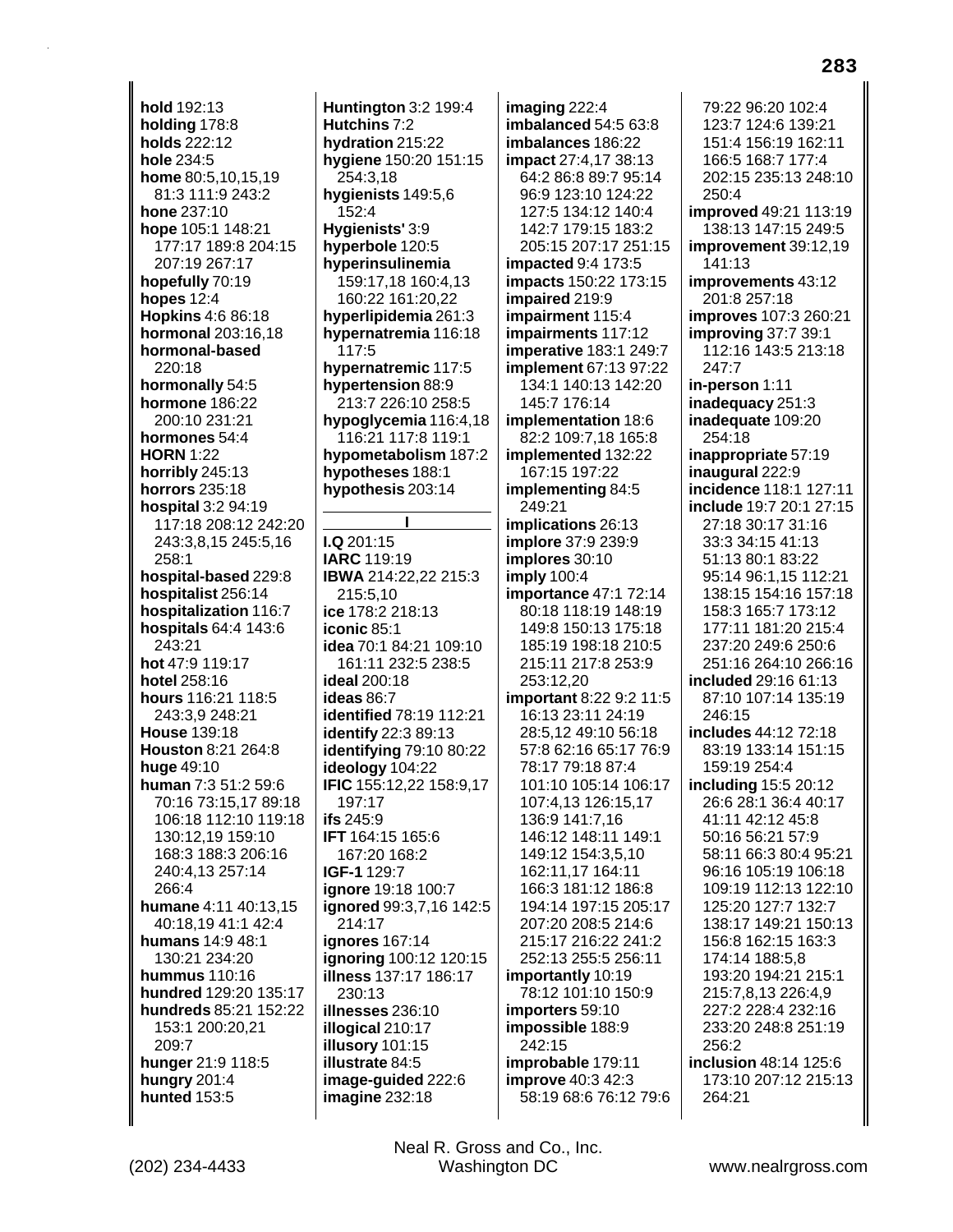inclusive 267:14 **INCNREF 122:6,9** 125:10 income 174:18 incomplete 173:20 inconsistent 180:15 incorporate 23:7 88:19 89:9 145:7 incorporated 162:1 207:8 incorporating 228:12 252:11 253:12 increase 22:1,22 66:10 66:19 67:13 81:1 82:3 82:13 83:5 84:6 85:15 107:20 115:7 117:1 120:9 123:9 129:5 137:17 166:20 176:10 179:4,20 197:1 202:3 219:8 225:15 227:1 227:10 248:2 249:4 261:9 increased 25:6 132:2 141:5 147:9 180:9,19 205:14 259:17 261:3 increases 120:6 214:13 261:15 increasing 109:21 123:4 141:3 156:20 205:1,9 207:1 increasingly 16:11 22:21 63:7,9 115:10 131:3 155:20 206:9 Independence 1:9 independent 72:7 index 231:10 **Indiana** 4:8 211:10 213:3 246:12 indicate 51:17 indicated 117:21 134:14 indicates 28:19 66:9 80:5,9 138:11 195:14 indirectly 240:5,14 indisputably 235:17 individual 61:8 92:5 141:17 143:10 144:13 164:16 individuals 11:18 12:1 12:5 38:22 46:5 96:19 97:15 109:12 127:20 141:1 149:7,17 150:3 151:14 172:14 229:19 254:2 255:8 induced 185:15 indulgent 22:15 industrial 130:9.17 industrially 187:18

industries 260:11 industry 20:10,12,18 22:15 23:5 30:6,10 42:6 50:2 52:2 55:20 64:10 72:8 77:1.22 78:22 84:14 98:16 105:13 121:2 130:15 130:18 131:21 132:1 132:17 133:3 134:19 135:11 164:18 175:16 208:8 215:1 219:2 225:9 industry's 85:18 inefficient 25:11 inexpensive 196:7 **infancy** 148:3 226:4 infant 73:16 74:3,4 116:2 118:20 119:3 183:20 194:17 217:3 242:13 250:15 infants 60:5 73:9,9 74:5 74:6 81:14 106:7 114:21 118:21 147:16 157:21 180:10 184:1 184:19 185:13 194:18 infarction 209:20 infections 129:11 258:3 inflammation 90:7 154:22 186:21 187:16 187:20 219:14 inflammatory 210:1 influence 46:19 64:11 72:8 189:5 258:12 influences 216:3 influencing 83:9 inform 14:14 42:6 105:8 158:10 information 2:3 9:18 11:11 23:9 24:20 51:22 52:2 79:4 115:15 132:18 133:2 155:10,14 194:11 210:19 215:17 informed 90:3 155:18 informing 87:7 99:14 121:21 informs 155:19 ingredient 196:21 197:13 ingredients 48:20 166:7 inhaling 232:3 inherent 229:10 initially 103:12 247:21 initiative 3:4 33:9 117:18 214:1 239:18 initiatives 30:12 injury 116:4 117:9

118:11,17 innovations 166:8 **innovative 34:4 79:5**  $178.14$ input 165:3 263:6 insecurity 75:22 insoluble 228:6 inspiration 85:19 inspirational 165:4 instance 262:11 institute 2:9,17 3:1,13 3:21 4:14,22 23:16 33:15 55:15 56:1 58:10.20.22 77:20 120:18 134:5 164:14 176:17 196:19 209:6 219:20 221:8 222:22 Institutes 266:15 instituting 209:16 institutionally 66:21 institutions 228:16 instructed 212:11 239:3 instructing 247:1 instruction 150:19 instructions 11:17 **insufficient** 18:10 116:2 116:12 118:1  $insulin 38:11,1953:19$ 94:2,6,7 124:5,5,7 187:1,4,16 188:15,18 191:17.18.21 200:9 200:10 202:16 232:17 248:13 260:21 **insults** 147:21 insurance 102:17 intake 15:18 22:1 27:2 27:3 28:21 29:5 38:22 55:1 57:16 59:18 67:4 67:9 84:7 85:10.17 90:13 91:4 97:14 107:3,11 113:7,13,17 114:3 121:1 123:20 134:15 137:9.10 146:17 147:3 150:11 151:20 156:19 162:12 163:12 178:20 185:12 185:18 197:4 201:1 202:4 212:6 216:13 227:1 228:8 239:4 250:21 254:9 255:3 intakes 107:13 137:4,6 147:10,18 149:14 151:2 163:17 integral 57:15 167:16 integrate 18:11 integrated 247:10 integrity 72:12 74:15

87:13 89:19 intellectually 189:9 intended 58:19 intentions 212:21 interaction 151:5 interconnections 87:2 interest 3:5 32:20 43:5 98:16 105:12 interested 197:12 206:10 228:12 236:19 interesting 233:17 interests 104:12 205:2 205:9 interference 72:9 intermittent 103:5 156:15 202:21 internal 28:19 159:8 212:9 229:5 international 2:2,3 3:4 3:12 20:8,9,9 23:22 42:5 100:22 122:5 155:10 214:21 215:4 internist 37:2 256:13 intervention 123:19 213:14 interventional 222:4.18 interventions 125:20 126:17 176:17 213:11 223:3,22 intestinal 230:20 intestines 190:8 **intolerance 36:11 48:1** 51:1,5,14 129:17,22 238:16 intolerant 54:2.11.19 219:19 227:12 230:16 intractable 229:13 intramyocellular 191:20 intrinsic 207:5.9 introduce 46:13 158:4 introduced 257:12 introducing 74:7 introduction 185:14  $217:4$ invalidate 127:19 invaluable 174:10 investigated 104:18 investigates 87:2 investigation 98:10,14 investigations 93:16 investing 84:15 investment 18:11 invite 108:15 involve 235:18 involves 141:5 involving 152:21 iodine 113:1 183:11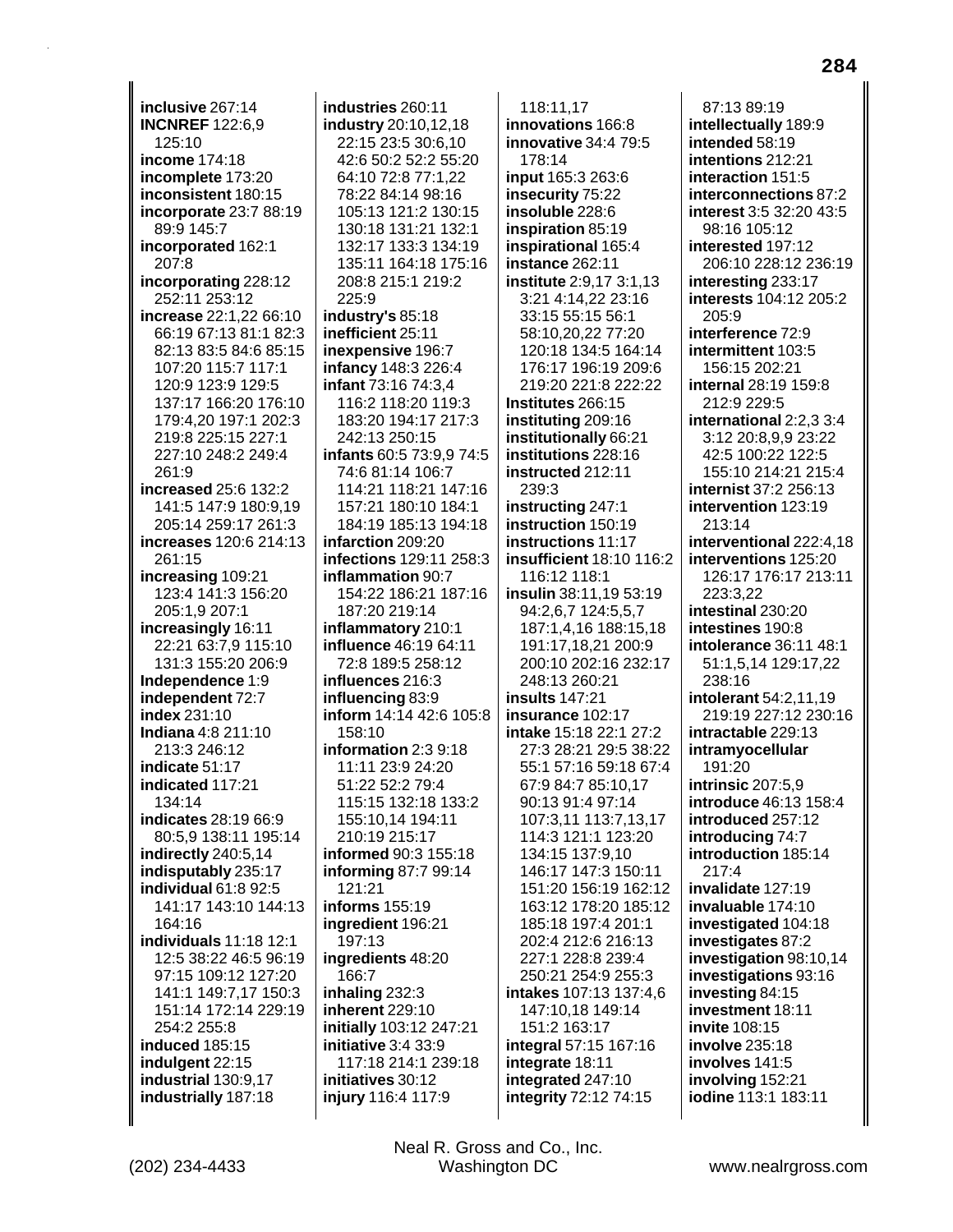**Ipsos 114:6** IRI 21:1 iron 30:21 36:4 56:18 57:4.7.11.12 60:2 106:19 112:22 179:21  $181.21$ **irrefutable 40:6** irreplaceable 172:7 irresponsible 19:17  $70:5$ issuance 145:11 **issue** 48:17 75:10 120:12 171:15 175:10 175:11 177:18 211:15  $241.2$ issued 98:22 145:17 148:7 **issues** 105:13 176:4 242:7 261:6 item 110:5 items 110:15,22 111:2 iterations 49:22 iterative 144:9 **IU 4:18** J **Jackie 266:7 JAMES 3:2** Jamie 3:2 199:2 **JAMY 1:14** Janet 11:8 266:17 January 8:21 **Japan 69:20** Jasmine 3:3 138:22 Jason 202:17 203:15 203:19 jaundice 116:3,5,9,14 118:22  $JD 5:2$ Jean 267:11 **ieans** 94:11 Jefferson 1:8 Jennifer 3:4 239:16 **Jessi 3:5 43:2** Jessica 3:4 20:6 83:17 267:9 Jesus 11:9,14,16 262:19 266:17 Jill 3:6 193:11 Jillian 3:6 242:10 **JOAN 1:20** job 103:3 151:6 153:10 192:9 198:15 200:1 232:8 250:2 257:21 John 3:7,7 125:21 204:19 Johns 4:6 86:17 Johnson 3:1.6 196:17

196:18 242:9.10 ioin 205:13 joined 175:17 joining  $10:4,5$ ioke 53:7,7,10 55:4  $170:10$ Journal 85:3 119:10 206:11 iournalist 98:8 journalists 257:12 **journey** 202:13 joy 3:8 26:20 177:21 JPA 135:9,9 137:1 138:14  $J\mathbb{R}$  3.2 juice 2:14 15:14 53:22 135:8,11,14,14,17,18 135:22 136:2,6,13,14 136:18 137:3,6,8,12 137:14,16,21 138:3,6 138:8,11,17 juice/milk 185:10 juices 136:11 255:11 Julie 266:21 **JULY 1:5** jumpstart 223:4.18 justifiably 50:10 justify 44:11

K **KANE 3:2 259:3 Karen 3:9 149:4 Kathy 3:10 178:11** keep 12:22 70:4 158:13  $174.18$ keeping 68:15 148:14 212:2 218:4 **Kellie 12:13** Kelly 3:7 125:14,21 128:8 Kendrick 42:15 **Kennett 84:12** kept 39:17 232:21 Kerry 3:10 236:3 keto 235:12 ketogenic 38:4 70:5 160:15 188:19 202:20 ketosis 102:16 190:20 190:21 191:4 key 15:2 18:4 21:21 91:2 92:15 95:22 112:18,20 148:8 149:19 173:13 177:12 187:5 251:2 keys  $58:15$ kidney 216:19 258:2.4 kids 42:15 120:3 133:11 133:13,19 169:2

197:2 201:3.6 221:20 238:17 247:20 248:16 kill 50:18 53:14 killer 15:15 119:22 121:11 **killing 142:15** kindergarten 131:12 **kinds** 192:3 kitchen 62:22 kits 79:13 KLEINMAN 1:13 Klurfeld 267:2 knew 93:16 170:2 234:1 242:21 knowing 40:3 93:15 153:17 234:5 knowledge 91:6 95:10 141:6 153:19 154:1 knowledgeable 75:8 140:5 known 83:14 106:8 116:4,22 119:18 120:16 135:8 214:21 222:19 **Koegel 267:7 Kristin 267:7** 

la 110:11.17 labeled 179:9 labeling 43:10 132:20 labels  $91:10$ labor 109:21 lacked 100:20 lacks 139:12 lactase 50:21 lactating 147:8 lactation 72:17 181:22 183:19,22 226:4 250:13 lacteal  $70.19$ lactose 36:11 48:1 50:22 51:1,4,14 129:17,22 219:19 220:3 227:12 230:17 238:15 laden 69:8 238:20 Lady 177:19,19 Lafayette 246:12 lamb 55:16 57:4 **Landon** 243:2,18 **Landon's 244:9** language 31:20 Lanou 2:5 67:19,20 large 22:4 76:2 78:1 127:7 176:9 209:5 215:6 225:11 large-population 235:4 large-scale 235:9 largely 45:17 99:8 142:13 larger 177:7 largest 46:16 86:3 121:6 213:9 **Larson 267:9** lasting 99:10 114:3 lastly 19:10 33:2 231:15 latest 42:7 112:12 183:21 **Latino 129:21** Lau 2:11 59:5,5,6 laughing 258:20 laughter 53:5 77:13 258:19 launch 99:2 133:18 launched 117:18 Laura 3:11 131:17 Lawson-Sanchez 2:6 62:10 laxatives 76:4 lay 11:6 260:10 LD 1:19,22 LDL 44:14 123:20 lead 16:20 44:21 45:10 81:17 108:2 117:11 150:22 155:19 164:9 237:8 239:9 253:1  $255:1$ leadership 92:11 leading 20:9,17 23:18 28:13 50:14 60:2 71:8 74:5 116:6.9 119:22 131:20 148:17 163:7 175:16 176:21 180:4 205:13 219:15 224:10 266:16 leads 107:12 leafy 15:20 142:3 League 4:5 175:8,21 lean 37:20 58:6 60:10 109:3 132:8 206:6 leaner 60:8 Lear 2:2 214:19,20 217:22 learn 70:17 144:3 157:11 learned 82:19 93:7.17 94:12 103:8 218:21 learning 247:6 248:7 leave 13:7 19:10 48:19 led 43:8 77:5 124:16 244:10 266:7,11,20 267:4,5,7,9,11 left 12:7,9 231:9  $leq$ ume  $30:16$ legumes 30:22 31:7,8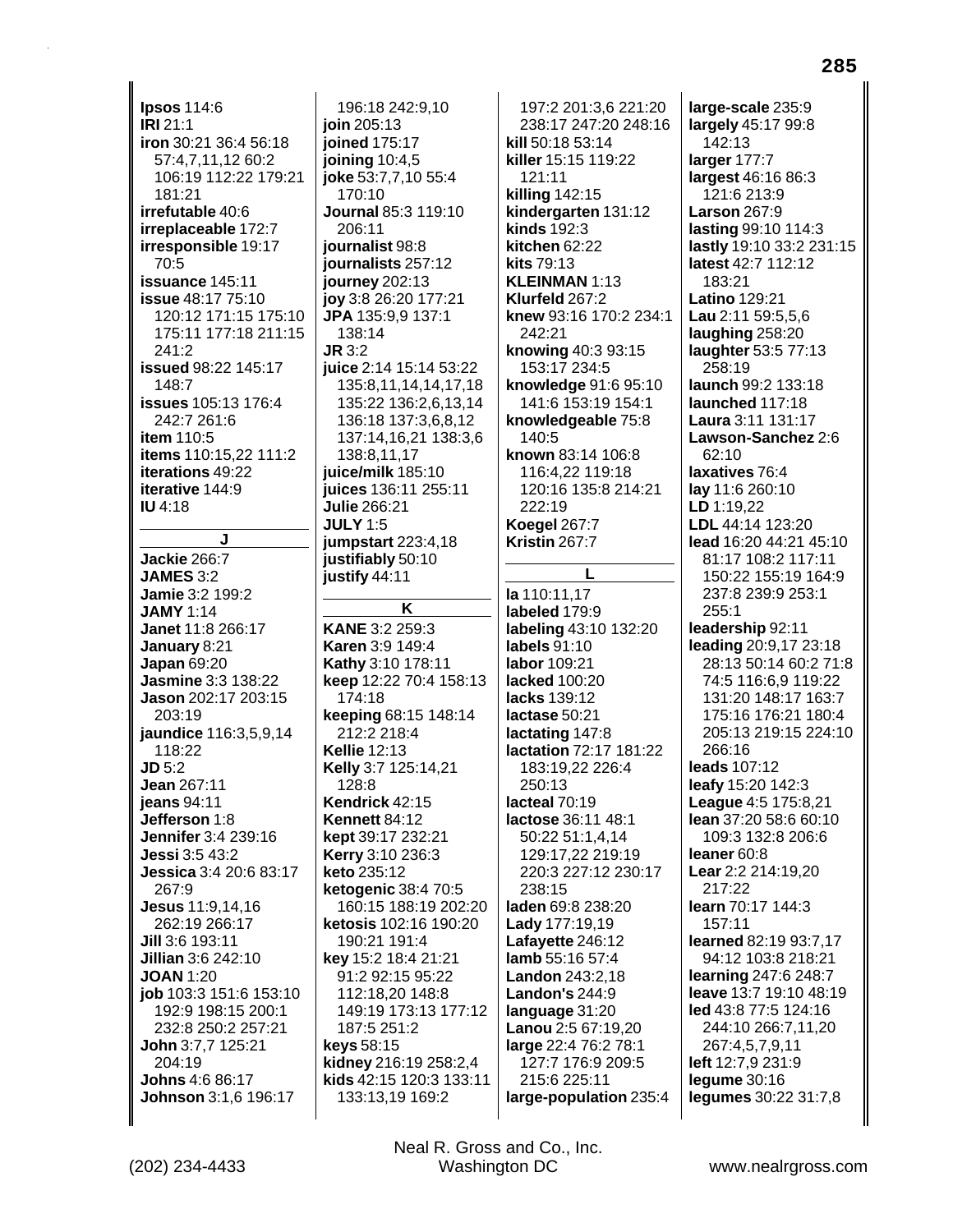31:11.17 32:18 42:10 44:1 56:10 69:10 70:9 89:4 127:3 142:3 188:11 226:20 228:3 240:16 **LEIDY 1:16** lending 17:2 lentil 36:1 lentils 30:17 47:2 228:4 let's 6:18 10:12 11:4 16:12 77:12 95:2 131:13 letter 26:3 letting 42:6 Leucine 174:6 level 25:5 58:3 100:2 203:10 210:13 levels 28:21 29:5 31:5 35:20 42:13 53:19 111:19 114:8 116:21 116:22 130:10 146:17 166:20 169:17 171:1 173:3 181:2,4 187:2 261:9,10 **Levin** 4:15 49:14,14 Lewin-Zwerdling 2:3 155:7.8 liable 104:12 liaisons 266:20 library 14:22 Lieu 3:18 65:5.6 life 22:6 39:21 54:12 56:21 57:3 59:13 60:1 61:21 63:19 67:5,8,12 78:8 85:20 93:13 95:10,12,15,16 105:15 106:22 107:1 114:3 116:22 126:11 146:16 148:12 151:4 183:5 184:6.19 185:15 192:18 218:11 225:16 226:3 234:9 235:21 243:9 244:11 244:21 250:13 251:4 253:11 life-changing 200:22 201:7 lifelong 63:3 71:14 108:18 112:19 lifespan 149:8 150:5 162:13 196:12 lifestyle 3:7 4:21 58:15 104:10 125:17,19 126:2,3,13,22 128:3 140:17 143:4 155:20 161:1 208:11 209:1 221:8 222:10,11.18 222:22 227:17 239:21

 $252:4$ lifestyles 59:11 78:14 81:5 lifetime 38:12 118:17 lifter 42:15 light 111:8 204:16 limbs 93:11 limit 18:22 54:21 92:8 92:14 146:20 149:14 limitations 63:21 111:18 189:11 limited 27:11 61:8 75:11,21 88:3 91:3 109:19 111:2 241:17 249:22 limiting 44:18 151:20 156:19 254:9 limits 48:18 58:8 110:4 110:15 120:14,15 **LINDA** 1:21,22 line 13:2,13 111:2 131:9 240:17 linear 28:19,22 29:4,6 lines 52:21 link 9:18 19:13 23:19 120:10 121:19 183:21 185:9 265:17 linked 45:1 75:18 129:9 195:1,2 261:2 linking 121:16 195:9 links 115:2 lipid 203:13 213:8 261:9,10 lipids 247:4 248:10 **Lipps** 5:2 6:12,15,18,21 7:6 10:14 list 12:1 90:21 178:17 204:11 258:1 265:5 listed 31:13 113:10 114:13 152:5 listen 11:7 63:20 listened 202:18 listing 91:1,5 92:14 listserv 264:14 265:11 265:12,15,18 literature 18:21 20:1 21:17 25:8 32:4 90:11 146:1 159:13 160:5 189:5 211:21 212:17 224:2 245:5 247:9 257:13,15 little 17:21 18:22 76:6 76:22 82:9 181:7 219:1 233:14,22 241:7 263:20 Livable 4:6 86:18 87:1 live 10:5 64:19 93:18 95:1 132:4 133:12,13

133:19 139:6,7 142:6 244:22 lively 6:22 liver 39:19 148:14,17 159:21 213:7 lives 9:3 16:16 17:8 65:2 121:3 132:5 221:21 248:3 living 38:13 120:6 139:15 local 133:15 162:7 233:13 **located** 133:14 locations 131:22 133:16 logical 81:3 long 65:1 78:22 112:21 120:13 171:5,6 long-range 134:20 **long-term** 28:9 228:18 235:1,3,9 longer 38:3 94:17 192:19 223:19 longest 213:10 **longevity** 235:11,13 **longstanding 73:2** look 16:3 23:8.12 29:21 36:18 52:4 103:22 104:13 115:14 152:17 167:20 170:13 186:1 190:17 191:8.11 192.9.203.3.204.8 213:10 218:19 229:11 230:11 looked 124:14 191:6 199:15 looking 133:3 230:3 lookout 9:5 looks 58:22 125:10 lose 50:21 93:6.11 170:15,19 200:17,17 200:21 201:6 233:22 234:21 258:18 losing 116:14 213:6 loss 39:10,15,16 45:10 56:15 111:7 117:6 151:1,11 157:19 166:11 180:16 190:2 190:3 197:7 201:20 202:1,5 214:5 lost 37:22 38:5,16 153:15,19,22,22 154:1,1 199:19 200:15 201:19 213:17 234:7,10 242:16 248:13 lot 170:6,18 171:4 199:6 203:16 257:7

lots 203:11 Loudoun 108:11 love 187:12 257:21 **loved** 224:20 low 14:5 37:10.20 38:4 38:14 39:3,9 40:5 43:22 44:3,11 45:9 69:18 70:10 101:11 102:15 103:4 104:18 104:19,19,21 114:7 132:9 139:4 140:14 141:1 147:10 160:14 161:12 171:9 180:13 180:18 181:3 188:12 192:11,12 201:14 207:13 212:6 247:10 248:4 249:6 low-160:22 161:7 low-carb 170:13 180:14 181:2 212:19 234:22 235:13 247:22 248:7 256:16,19 257:17 low-carbohydrate 180:11 211:16,21 212:3 213:4.11 214:8 214:11 246:15 247:7 247:16 257:13 low-energy 262:2,2 **low-fat** 169:13 184:12 194:2 195:5 199:11 199:16 247:2 low-income 139:7 low-tech 222:12,19 223:2 lower 31:2 44:2 80:16 88:11,17 89:5 107:12 123:5 124:17 134:18 149:18 168:21,21 197:7 198:8 207:9 226:20.21 228:9 261:10 **lowered** 123:20 **lowering 82:21 103:22** 123:22 147:3 lowers 207:5 lowest 82:7 196:1,3 235:11 luck 189:16 Lucy 3:11 71:7 Iudicrous 244:16 lumping  $70:19$ lunch 80:3 82:16 106:9 110:7 111:6 119:17  $130.2$ lunches 43:12 83:19,22 108:20 111:9 Iunchroom 62:22 lung 120:7 121:16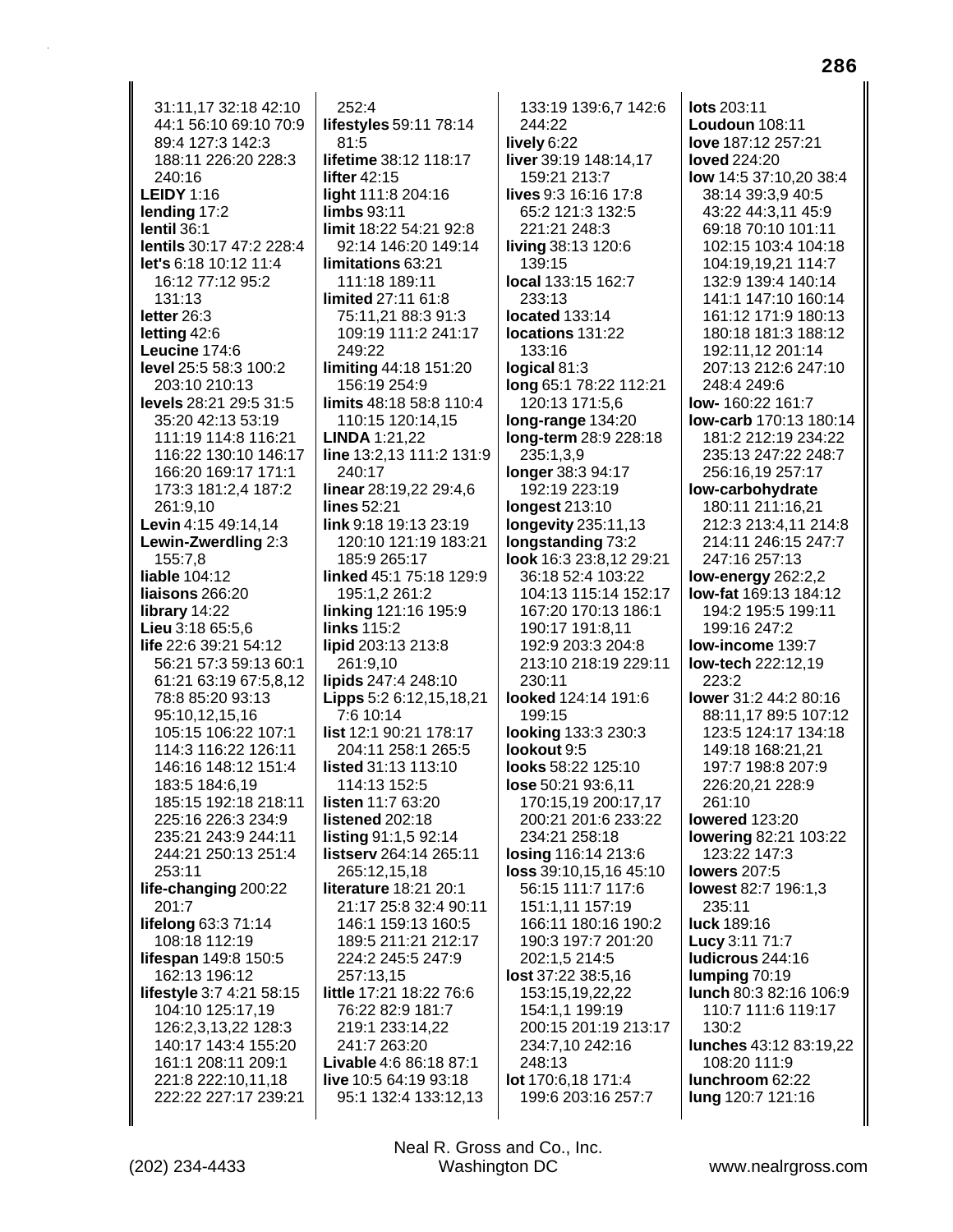**lutein** 114:20,21 115:2 **Lutz** 3:4 239:16,17 **Lydia** 1:15 103:5 **M macadamias** 122:12 **macro** 103:20 **macronutrient** 58:9 127:21,22 192:21 261:12 **macronutrients** 105:1 260:14 262:8 **macros** 103:16 104:13 **Madam** 125:14 **magazine** 262:10 **magic** 196:20 **magnesium** 30:21 106:20 136:10 172:10 196:4 227:3 **main** 47:4 49:1 98:21 130:11 226:14 **mainstream** 22:11 **maintain** 57:2 59:20 79:2 163:16 168:17 172:1 **maintained** 201:20 **maintaining** 31:2 56:13 66:6 178:18 179:5 **maintenance** 157:19 180:16 262:16 **Maitin-Shepard** 3:13 23:14,15 **major** 27:5 28:16 40:17 123:21 150:4 196:14 260:12 **majored** 222:1 **majority** 21:6 50:20 55:15 137:2,19 188:14 210:19 230:15 238:14 251:10 **makeup** 229:15 **making** 101:10 116:7 138:14 142:13,16 143:4 153:21 206:3 209:3 212:22 231:7 238:18 241:2 **maladies** 150:9 **male** 163:18 **malls** 45:22 **malnourishment** 162:20 **malnutrition** 3:14 162:6 162:8,18,21 163:6 164:2,6 **mammal** 237:15 **mammals** 70:20 **man** 70:2 **managed** 246:22

**Management** 2:21 189:20 **manager** 135:8 171:19 **managing** 216:12 263:15 **manner** 92:2 165:9 **mantel** 121:20 **Manu** 3:21 33:12,14 **manufacturers** 20:13 82:12 **March** 9:15 **Marie** 3:12 146:9 **marked** 156:5 257:18 **market** 33:17 34:5 131:6 **marketed** 233:19 **marketers** 20:12 **marketing** 4:14 77:19 219:3 238:4 **marketplace** 79:3 82:1 **Mars** 3:15 253:2,4 254:1 **Marsh** 2:11 90:1,1 **mask** 257:8 **Mason** 13:18 **mass** 59:21 163:16 **Massachusetts** 186:7 **massive** 152:20 **master's** 90:10 139:1 159:10 **match** 104:2,10 150:2 173:3 **maternal** 113:13,16 147:14,18 **math** 91:7,14 **matrix** 234:16 **matter** 53:20 64:3 144:19 158:22 209:10 258:20 267:21 **matters** 7:19 49:10 **MATTES** 1:17 **Maureen** 3:12 122:4 **maximize** 165:9 262:4 **McCormick** 3:1 196:19 **McKinsey** 176:16 **MD** 1:13,14,15,18,20 **meal** 21:6,15 46:17 79:12 82:19 110:7,9 124:15 167:4 **meals** 20:22 21:10 46:20 47:14 66:13 79:12,20 80:10,19 81:2 82:15 108:21,22 109:2,22 110:8 111:8 111:14 134:10 150:16 151:18 176:11 206:6 254:7 255:20 **mean** 37:21 49:2

169:17 203:3,11,15 204:5,7 218:15 **meaning** 54:3 57:6 223:19 **meaningful** 18:8 **meaningless** 204:13 **means** 9:10 178:6 185:18 219:13 **meant** 238:14 **measurably** 58:19 **measure** 44:14 176:21 185:20 **measurement** 173:21 **measurements** 170:14 **meat** 2:9 17:22 18:22 33:18 34:15,17,18,21 35:7,9 41:7,11 42:2 42:20 44:2 47:1,8 55:14,19 56:1,5,8,17 57:8,12,14,17,21 58:4 58:10,11,20,22 75:18 83:1,11 84:21 85:6,7 85:9 88:7,7 94:18 103:17 119:12,16,21 120:13,21 121:1,2,22 146:19 187:22 206:3 221:22 239:8 **meats** 34:11,14,20 35:11 37:20 47:10,17 58:6 69:7 74:8 87:20 88:4 119:17 **mechanisms** 129:7,12 186:20 **medal** 218:7 221:1 **media** 157:6 **medical** 2:16 3:18,19 17:14 33:21 36:13 40:7 49:18 51:11 54:6 75:10 118:6 148:4 149:21 150:9 189:19 190:3 208:3 209:5 222:2 229:3 256:13 259:14 **medically** 117:21 169:16 **medication** 39:18 186:14 201:19 210:2 **medications** 37:16 128:4 169:17 232:16 248:8 **medicine** 3:2,8 4:16,21 28:19 37:3,13 40:2 49:16 52:17 53:5 55:6 55:6,8 93:13 94:2 100:15 101:6 117:15 125:17 126:2,2,4,14 128:3 159:6,9 209:1 212:10 221:8,10

222:10,11,18,22 229:5,8 236:4,5 239:21 246:11,18,19 247:14 257:5,20 259:6,7,9,12 **medicines** 94:8,9 247:1 247:5 **Mediterranean** 45:9 60:22 122:15 226:15 **medium** 215:6 **meet** 15:10 17:11 23:5 45:6 58:9 59:17 65:15 67:8 82:5 96:4 109:13 110:12,22 111:3 136:16 137:4 139:17 146:16 165:22 166:15 172:7 193:19 196:12 251:1,12,20 **meeting** 1:3,10 6:4,7 7:4 8:17,18,20 9:7 10:10 58:7 60:9 67:8 110:4 113:9 134:21 136:21 143:13 167:22 175:1 178:9 263:10 264:4,8,9,9,12,13 267:10,17,20 **meetings** 264:5,7 **meets** 145:8 **Melinda** 121:7 **Melissa** 3:13 23:15 **member** 1:14,14,15,15 1:16,16,17,18,19,20 1:21,22 41:6 75:1 78:3 92:21 125:17 204:21 **members** 1:12 10:9 17:1 22:17 33:13 55:15 74:11 78:21 95:9 108:14 125:15 134:4 143:10 158:12 164:16 167:20 178:17 215:3 225:10,12 230:1 256:10 **memo** 171:12 **memory** 147:17 **men** 91:17 119:22  $143.2$ **mental** 186:17 234:14 **mentally** 201:13 **mention** 231:10 **mentioned** 177:5 230:15 **mentions** 177:1 **menu** 86:2 132:20 133:13 134:6 **menus** 35:6 43:11 46:14 47:8 110:2,17 132:16 133:4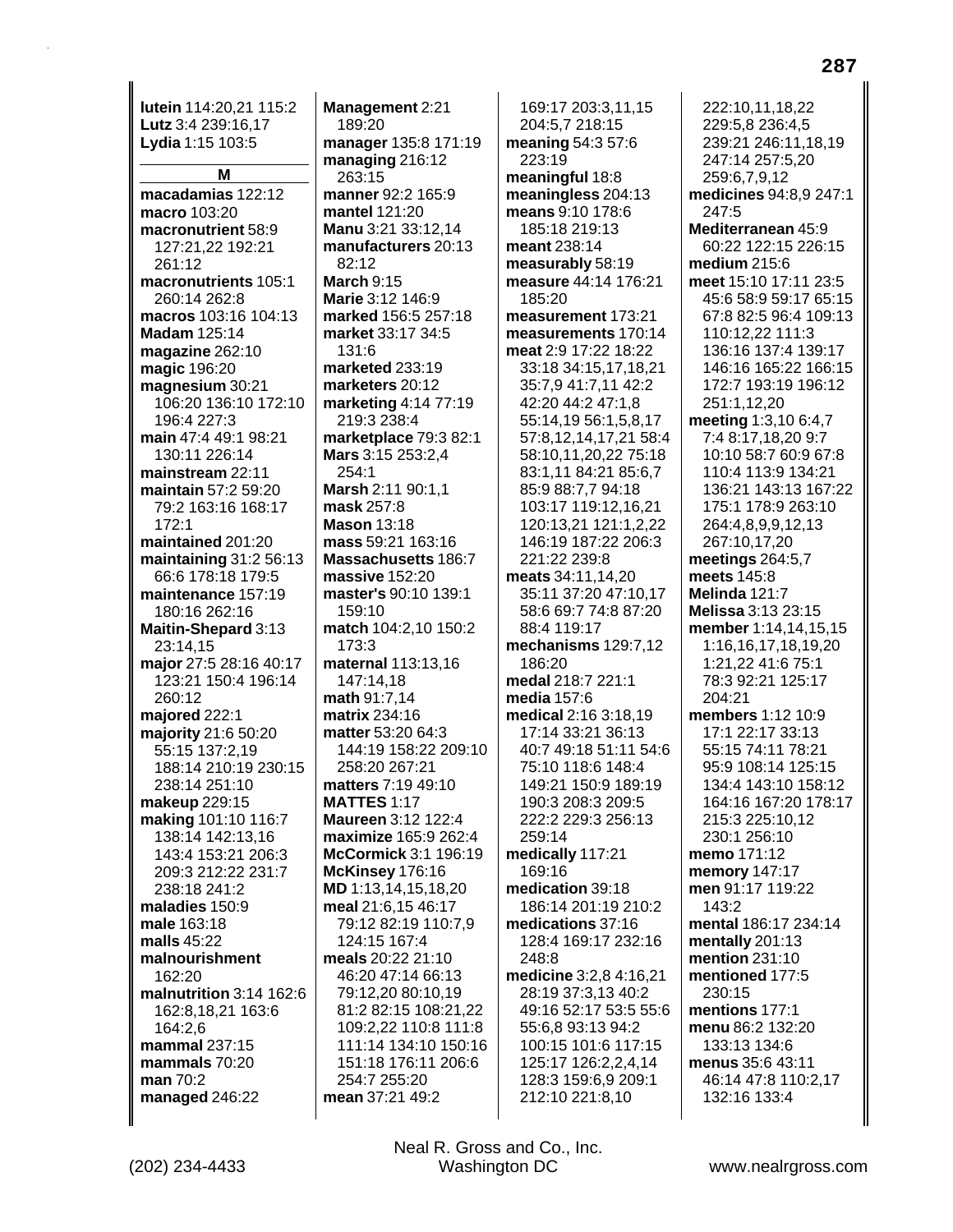**Meredith** 3:14 162:4 **message** 72:19 119:2 **messaging** 14:16 239:5 **met** 1:8 147:5 243:16 252:17 **meta** 19:8 24:9,18 25:3 25:10,13 28:17,22 29:6 88:5 96:2 123:18  $124.2$ **meta-analyses** 181:6 181:10,16 **meta-analysis** 180:17 **metabolic** 39:8,12 52:20 90:22 95:14 123:11,17 212:5 214:9 246:21 247:8 247:14 256:20 **metabolism** 188:19 **metabolize** 254:22 **methodology** 26:12 **methods** 101:17 **Metro** 229:6 **Michael** 3:15,16 119:8 193:8 253:1 **Michelle** 177:19 **Michigan** 2:7 75:2,3 102:13 **Mickey** 3:16 112:5 **microalgae** 183:16 **micronutrient** 14:4 174:9 262:5 **micronutrients** 56:18 97:14 172:16 174:22 188:7 **microphone** 12:15 13:4 **middle** 38:2 115:4 **midst** 92:11 **mild** 115:4 **military** 151:5 **milk** 3:17 35:18,18,19 35:20,21,22 36:2,2 41:12 47:21,21 48:2,3 48:15 50:22 51:5,21 52:5 68:10 70:16 73:15,17 116:11,12 117:21 118:1 129:4 130:18 131:4 171:20 173:4,16 174:8,9 176:2 184:9,12 189:22 193:16 194:19 196:1 205:4,5 206:2,8 206:9,15,16,17,17,18 206:19,22 217:3 218:13,17,22 219:6,7 219:11 220:3 230:17 238:2,14 244:20 245:9,18 **milk's** 70:22

**milks** 35:12,16 48:14 131:5 206:10,14 207:2 227:13,16,19 **Millenials** 22:10 **Millennials** 21:5 **milligrams** 197:5 **million** 46:20 82:16,17 83:18 86:4 94:16 111:5 121:3 129:18 131:22 134:10 139:6 160:11 161:9 176:7 182:11 224:7 227:11 **millions** 118:16 128:14 152:22 **Mills** 3:18 229:1,2 **Milton** 3:18 229:2 **mimic** 35:8 **mimicry** 129:12 **mind** 79:22 186:11 237:3 **mine** 245:13 **mineral** 57:16 215:2 **minerals** 106:19 136:4 255:17 **minimal** 35:3 117:22 118:21 241:15 **minimally** 23:6 64:9 70:6 88:16 127:2 157:10 **minimize** 120:22 **minimum** 59:17 82:5 178:21 **minute** 265:19 **minutes** 11:20 151:18 201:16 254:7 **Miquela** 3:17 171:19 **miracle** 234:11,16 **misconceptions** 51:20 240:22 **missing** 149:13 **mission** 2:21 7:10 115:21 155:13 **mistakes** 102:10 **mitochondrial** 155:1 **mixed** 83:6 123:12,15 **model** 28:22 142:2 177:20 203:14,16,18 203:19,21 **modeling** 67:3 81:22 267:4 **models** 29:7 **moderate** 44:1 88:6 195:8 247:16 249:3 **moderation** 58:14 178:6 **modifiable** 260:3 **Mohamedshah** 2:17 164:13,14

**molecular** 129:12 **Mollie** 3:18 65:6 **mom** 244:5 **moment** 10:8 **moms** 114:10 **money** 189:6 **monitor** 20:18 134:15 **monitored** 169:16 **Monitoring** 18:14 **Montana** 81:12 **month** 17:9 119:9 264:13 **months** 23:10 38:15 39:17,18 73:10 93:22 94:5 112:14 131:12 156:13 182:22 197:6 200:16,16 201:18,19 202:22 203:1 209:11 216:22 217:5 223:18 234:8 249:2 250:12 **mood** 22:7 216:18 **morbidity** 208:21 **morbidly** 232:19 **morning** 6:3,16,17,19 6:20 7:18 11:14,15 16:18 23:14 26:19 30:3 33:12 37:1 40:11 46:9 52:13 55:12 59:5 62:9 65:5 67:19 71:6 77:16,19 84:9 92:19 95:6 105:6 108:8 112:4 122:3 146:8 149:3 171:18 175:4,5 182:5 186:5 193:11 193:14 204:19 208:2 214:19 229:9 252:22 258:1 263:4 **morning's** 13:9 **mortality** 28:21 29:3,6 29:10 74:3 76:21 180:20 181:8 **mother** 62:17 94:3,6 236:20,21 **mother's** 119:5 130:18 218:22 **mothers** 72:20 73:21 113:20 114:9 118:7 182:11,15 220:16 250:17 **motivates** 155:18 **motivations** 158:8 **mounting** 37:10 130:14 205:10 **mouth** 254:18 **mouth's** 255:16 **move** 12:3,9 38:10 98:1 128:9 146:5 148:14 166:11 198:22 211:7

214:15 218:1 **moved** 240:20 **movement** 75:13 **moves** 78:16 **movie** 45:21 **moving** 12:22 103:1 **MPH** 1:14,15,17,18 **MRI** 117:9 **mucous** 219:8 **multi-chain** 78:2 **multi-cultural** 52:8 **multicultural** 96:14 **multilayered** 219:5 **multiple** 20:20 31:22 76:3 91:13 99:20 110:18 157:3 167:17 181:6 195:1 209:9 257:19 259:10 **multisector** 134:3 **multitude** 254:15 **multivitamins** 250:18 **muscle** 56:15 59:20 163:16 174:4 219:15 **muscles** 56:13 **mushroom** 2:19 83:20 84:11,12,13,14 85:8 85:18 **mushrooms** 83:2 84:17 84:22 85:4,5 86:13 **mushrooms'** 85:12 **myocardial** 209:20 **MyPlate** 41:10,21 217:16 258:18 **N nachos** 45:20 **NAIMI** 1:18 **naive** 90:15 **Najjar** 2:10 159:5,6 **name** 7:6 12:15 13:16 16:18 20:6 23:15 30:3 31:17 33:14 37:1 40:11 43:2 49:14 62:9 65:5 67:19 71:6 74:19 77:16 81:10 84:10 86:16 90:1 92:19 98:7 102:11 105:9 115:18 119:8 131:17 135:6 138:22 146:8 152:8 155:7 168:10 171:18 175:6 178:11 186:5 189:18 202:10 211:9

225:4 229:1 232:10 236:3 239:16 242:9 246:10 252:22 256:9

**named** 248:15 **naming** 41:9 **narrow** 110:21

**288**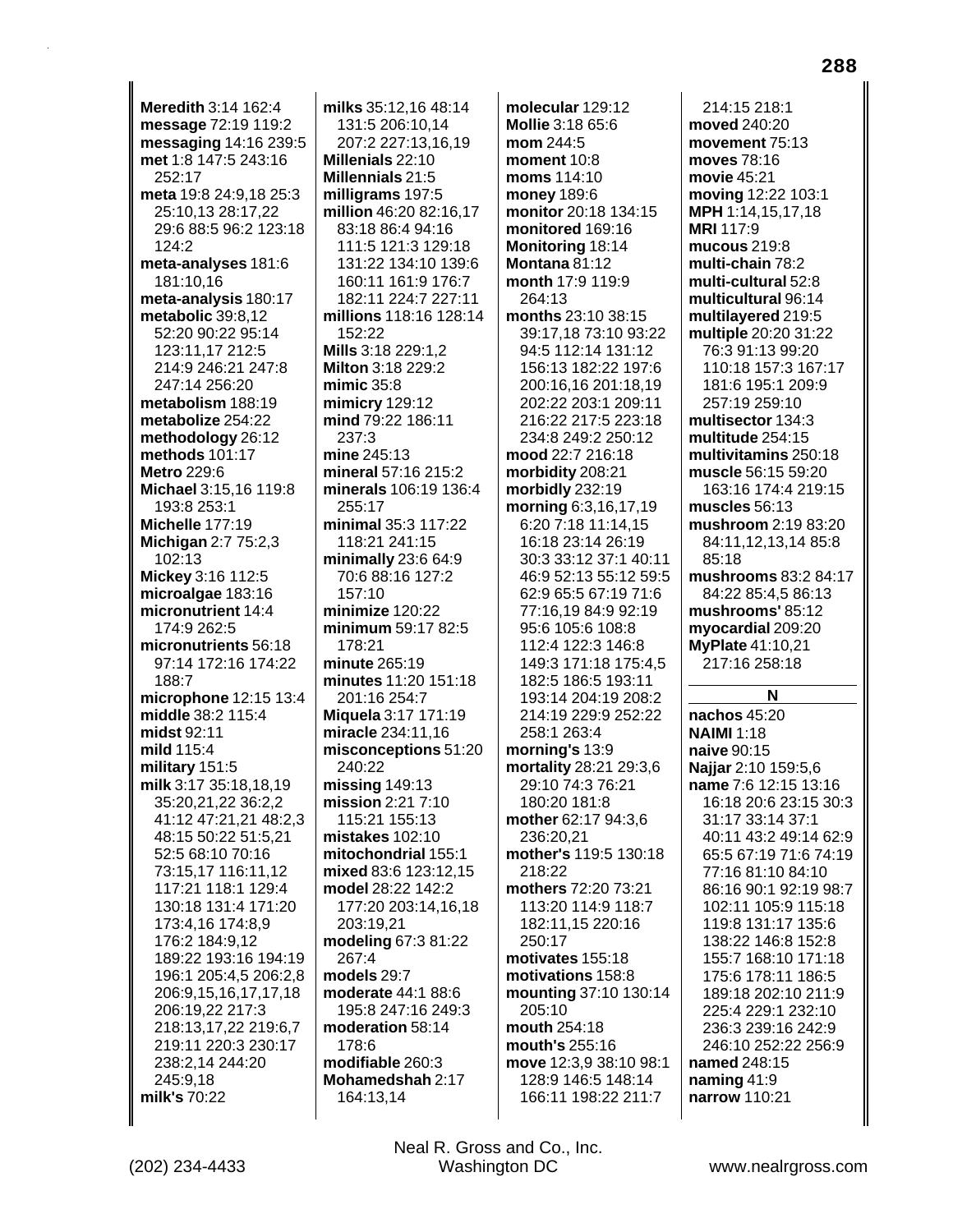**NASCENT 184:13** nation 37:8 39:6 53:4 55:3 108:2 133:1 nation's 40:13 46:16,21 49:12 52:7 74:2 86:3 99:14 131:14 149:6 182:14 national 2:4,11,12 3:6 3:11,17 4:5 18:14 22:9 25:16 26:5 59:7 66:13 86:1 100:14 102:3 105:10,13 106:9 107:8 108:4 130:1 131:19 133:15 145:7 162:7 171:20 175:7,15,21 182:7 193:13 219:19 266:14 nations 140:1 nationwide 22:12 131:22 228:16 Native 50:20 69:20 129:21 natural 23:6 85:13 114:17 166:8 196:21 255:16 naturally 36:4 77:9 nature 144:9 165:5 nausea 220:5 near 78:21 nearly 17:22 23:2 39:14 83:18 98:10 102:2 107:6 111:19 157:1 165:12 201:11 necessary 37:11 60:1 70:16 79:19 89:19 163:12 238:5 necessity 51:21 need 11:7 16:8 42:15 42:17 48:2 51:9 58:2 60:12 61:4 66:22 69:2 69:4 91:11 104:3 128:9 133:2 140:13 141:18 142:17,18 144:14 146:5 152:16 154:19 163:14 172:1 176:2 186:14 198:10 210:9 214:15 218:1 233:14 235:8 239:6 241:11 248:15 258:21 258:21 needed 50:3 67:13 98:2 100:5 148:2 242:21 245:3 needles 38:12 needs 45:7 58:9 67:17 97:21 134:22 147:4 166:1.16 196:13 251:12,21

negative 97:17 151:10 246:6 negatively 173:5 neighborhoods 140:11 neighbors 52:4 Neil 3:19 208:2 neither 73:16 262:12 nerve 93:9 94:1 **NESR 25:21 96:3** 266:20,22 net 123:13 Network 23:22 neural 113:15 147:20 147:21 180:3,10 186:22 neurocognition 112:14 neurocognitive 60:4 95:17 113:18 neurodevelopment 115:1 neurodevelopmental 117:2 neuropsychiatric 186:19 neutral 195:19 neutralize 255:21 neutralizes 255:17 never 37:21,21 91:21 94:22 130:7 160:7 170:20,22 218:11 231:10 233:16 234:1 234:19 238:13 Nevertheless 65:16 new 22:16 23:5 26:1 28:17 34:3 37:12 46:15 79:4 92:22 93:3 94:16 114:8 132:11 145:20,22 160:21 175:19 180:17 184:18 195:22 198:10.14 212:13 221:9 222:11 223:9 234:7 244:5 245:20 259:7 newborn 116:6 117:17 242:15 newborns 116:13,20 117:4.7 118:4 157:20 246:5 newly 38:7 news 8:7 65:18 Nguyen 3:1 249:17,18 252:20 NHANES 21:14 124:15 niacin 56:20 136:11 niche 110:21 Nicholls 3:6 193:11,12 Nicole 3:21 33:14 **NICU 243:17** 

Nielsen 21:9 NIH 129:17 261:14 Nina 3:22 98:7 nine 39:16 94:8,9 122:10 172:4 no-brainer 174:18 nobody's 154:17 nomenclature 31:11 non-148:16 non-athletes 219:4 non-communicable 253:15 non-dairy 172:22 173:2 206:10 non-essential 258:10 non-existent 139:14 non-fruit 137:13 non-minority 230:1 non-profit 139:2 155:12 182:9 218:6 222:21 239:18 non-supplement 252:9 non-White 219:21 nonanimal-based 34:8 nondairy 48:14 nonfat  $43:22$ nonprofit 13:20 33:16 43:6 49:15,17 71:8 98:15 115:21 122:9 125:16 normal 48:5 51:2.15 80:11 234:19.19 244:8 259:16 normal-weight 169:5 normalization 210:1 north 2:5,9,11 3:7 39:5 52:5 55:14 67:21,22 90:4 189:20 204:20 northern 51:7 nose 219:10 note 13:8 22:2 107:4 noted 107:14 227:8 264:6 noticeably 217:13 noting 35:5 217:8 notion 58:5 nourished 65:1 nourishes 59:13 61:21 nourishment 47:14 novel 251:19 **NOVOTNY 1:19** noxious 218:21 number 12:8,9,14,14 13:3,15 15:15 16:17 19:3 20:5 22:4 23:13 26:18 53:9 75:6,6 106:17 121:8,10,11 123:9 128:22 133:11

136:13 137:15 183:9 183:18 184:2 185:1 185:16 197:18 205:1 205:4 207:1 213:16 214:16 216:4 219:20 231:3 numbers 12:7,8 161:8 170:16 numerous 45:11 127:7 127:13 136:7 207:4 nurse 74:20 nursery 243:16 nurses 75:8 **Nurses' 127:7** nursing 2:8 74:21 75:2 118:4 244:7 nut 3:12 122:5 123:12 123:20 124:1,1,6 125:6.9 nutrient 14:8 15:10 22:8 27:19 45:6 55:21 56:4 57:16 58:5 59:14 60:14 69:14 75:5 76:10 84:16 107:6,15 113:12 114:14,17 124:16.22 136:1 146:15 148:2,9 149:1 166:1,5,19 172:8 173:5,8 179:18 186:20 193:19 194:8 196:13 226:16 251:12 251:13,20 252:6,16 252:16 nutrient-dense 196:10 252:1.2 nutrient-rich 172:6 nutrients 56:20 58:3 60:17 62:1 68:6,14 72:22 76:9 85:10 96:13 103:21 106:13 106:17 107:13 112:18 112:20 113:4,11 114:16 135:15 136:3 144:13 149:19 163:11 166:20 173:4,9 179:20 187:10 188:12 194:6,19 195:16 196:6,8 227:1,5,9 232:1.3 241:13.16 250:21 251:2 252:13 nutrition-related 163:22 253:15 nutritional 2:13 21:11 52:22 53:2,6 58:18 97:2,3,10 102:13 118:21 136:19 146:10 152:21 159:6,13 161:17 162:12 166:15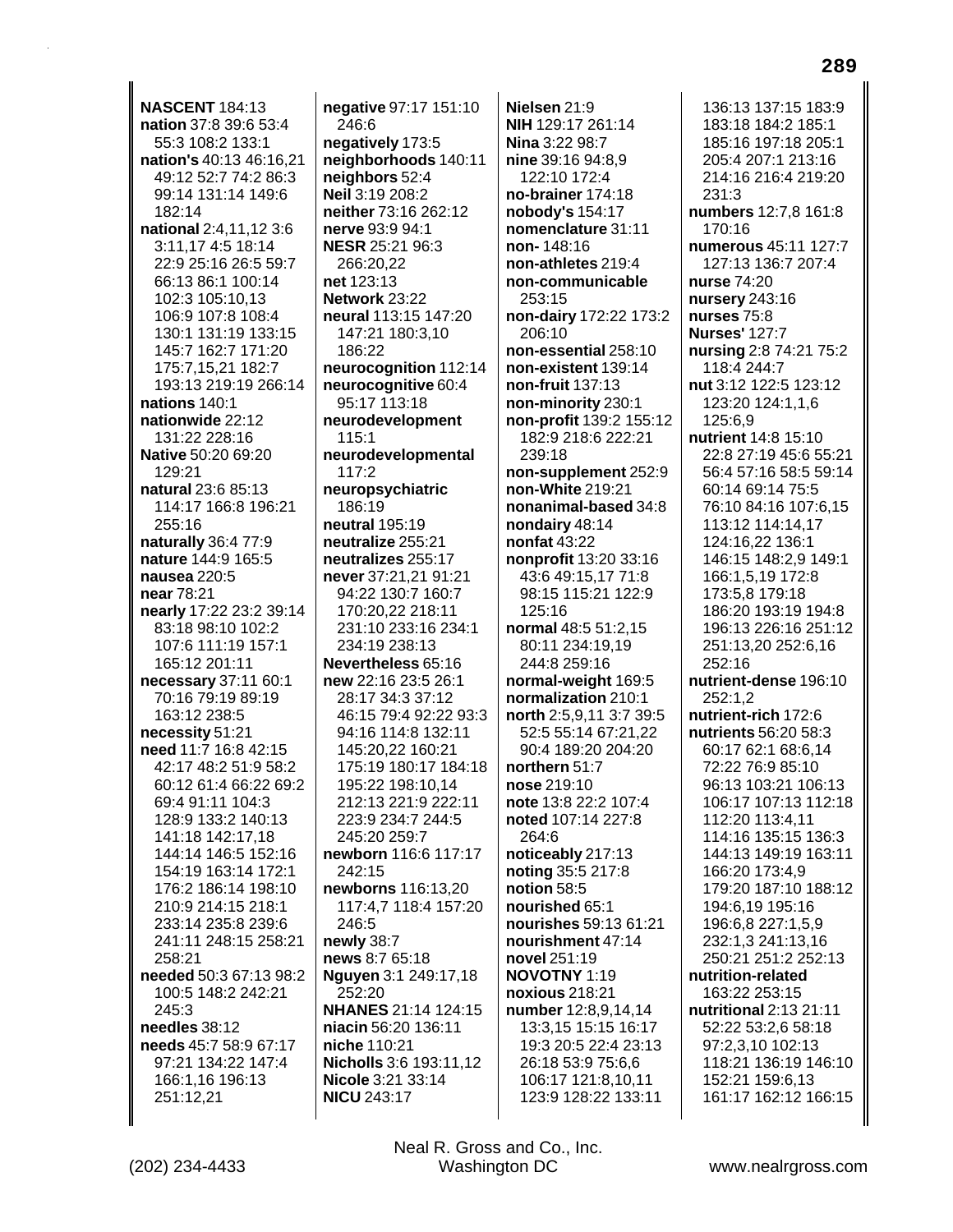172:21 174:16 179:14 186:15 193:17 194:15 206:13 215:10 217:16 231:16 nutritionally 30:18 136:14 182:14 228:1 NutritionFacts.org 3:16 119:9 nutritionist 92:21 108:10 182:7 nutritious 22:18 73:13 79:12 85:1 86:9 88:22 110:2 111:14 132:12 158:2 165:1.21 167:18 173:14 205:19 206:6 227:14 nuts 23:7 44:1 56:11 89:4 122:10,12,20 123:1,3,4,10,15 124:4 124:12,13,16,21 125:4 127:3 211:1 226:20 228:3 240:15 261:10 NWA 182:9 183:3  $\mathbf{o}$ O'Grey 2:16 232:10,10 oat 35:18 **OB-GYNs 114:11 Obama** 177:19 **Obbagy** 266:21 obese 42:18 60:12 202:12 212:14 232:19 248:20 obesity 37:3 41:16 45:13,15 52:17,18,19 65:22 75:16 76:19 104:1 137:19 139:19 142:13 150:3 159:20 176:5,13,21 177:4,9 177:13 190:4,8 199:7 202:7,18 211:13 212:5 213:2 214:8 226:11 232:14 236:8 246:11,21 247:14,15 248:22 256:14 257:1 258:15,16 259:6,8,9 259:11,13,16,16,22 260:3,6 261:3 262:4 obesogenic 260:18 objective 257:19 objectives 155:21 obscured 92:2 observation 114:21 observational 14:12 44:12 114:2 204:8 observations 224:2 observed 143:12 251:9

obsess 262:7 **Obstetricians 73:5 obtain** 188:6,9 obvious 118:11 152:17 153:2 245:20 occasion 14:1 occasions 10:20 22:22 96:10 occur 95:15 occurred 117:6 118:12 occurring 36:4 occurs 254:20 **October 145:17,20** 267:17 odd  $12.7$ **ODPHP 266:17** offense 170:9 offensive 170:12 offer 14:15 47:20 85:17 112:11 174:17 194:15 225:12 offered 48:15 134:9 offering 47:7 55:21 132:7 134:9 offers 173:16 174:9 office 11:9 169:5.12 170:21 266:10 official 51:12 119:19 126:19 Ohio 168:12 Ohio-based 83:21 **Ohlhorst 4:9 95:6.7** oil 183:16,16 **oil-free** 223:5 oils 154:13,16,19 187:19 **Okinawa 192:17** Okinawans 171:11 old 94:5 105:20 131:11  $217:5$ older 57:2 67:9 115:5 148:13 162:8,14,18 162:19 163:13,14,18 164:6 172:4 184:12 194:16 226:5 olds 65:20 Olson 266:17 Olympian 218:7 Olympic 42:14 218:16  $221:1$ omega-3 183:13 once 12:14 13:4 75:14 85:14 99:6,17 178:3 263:11 one's 156:9 170:20 219:16 One-135:16 One-hundred 135:18

136:13 one-third 124:21 one-to-one 211:4 ones 26:2 198:14 231:12 ongoing 9:13 97:9 onions 83:2 online 6:9 78:2 onset 168:22 open 7:20 9:15 11:2 161:18 190:7 218:4 263:9 opened 9:14 Opening 5:2 operate 78:3 operating 190:22 operations 235:20 operators 35:6 78:2 opinion 154:10 170:11 233:10,10 opinions 86:21 210:7 opportunities 8:11 134:1 151:7 251:5 opportunity 7:12 8:8,13 8:16,19 20:15 23:1,17 26:21 30:9 33:8.13 34:12 35:13 36:17 37:6 43:3 46:10 52:14 56:2 62:6 71:3,13 74:17 77:18 81:9 84:4 96:22 105:7 112:11 122.7 125.15 128.18 135:2 138:19 146:11 152:3 165:2 168:13 178:7,16 196:18 197:20 198:20 205:6 207:15 209:2 220:14 237:7 253:7 256:5 264:10 opposed 104:15 oppressive 220:13 optics 229:17 optimal 28:3 107:11 119:3 148:3 228:20 optimize 225:15 optimizes 59:13 optimizing 28:5 187:7 optimum 239:8 option 29:21 36:2 41:12 41:17 57:12 83:5 173:15 233:5 optional 51:18 options 22:11,14,15,18 41:1 109:4 132:7,13 134:18 184:12 225:13 228:13,16 233:4 250:15 oral 2:1 7:12 8:11,19

9:7 11:11,17,19 26:21 68:3 71:3 149:9,19 150:11,13,19,20 151:8,15,22 253:1,8 253:10.17,20 254:3 254:11,18 255:14 262:20 263:7,22 264:10 order 78:14 96:20 98:1 108:1 192:2 248:4 organ 148:15 259:20 organization 13:20 33:16 43:7 47:11 62:12 71:8 73:4 122:9 155:13 164:15 175:14 239:18 organization's 115:21 organizations 24:10 26:5 60:3 93:17 152:5 162:7 205:13 organs 53:15 216:5 originally 144:20 263:16 origins 259:22 osteoporosis 231:7 238:9 ounce 91:17.22 ounces 60:8 122:19,21  $123:3$ outcomes 16:1 27:17 44:14 58:16 61:3 87:20 113:18 117:13 147:15 164:1.3 179:15 180:16 181:13 195:10,15,20 211:4 246:6 outdated 50:4 outlined 106:14 143:17 162:9 181:19 outpatient 223:4 229:7 outrageous 229:21  $231:1$ outreach 267:9 outside 9:2 21:15 24:10 96:3 100:16 ovarian 73:22 129:6 159:22 220:19 overall 29:11 38:21 83:11 85:12 107:20 123:7 138:16 142:7 176:6 216:3,10 252:5 overarching 27:9 overconsuming 62:3 63:11 overconsumption 75:18 overeating 261:16 overemphasis 260:13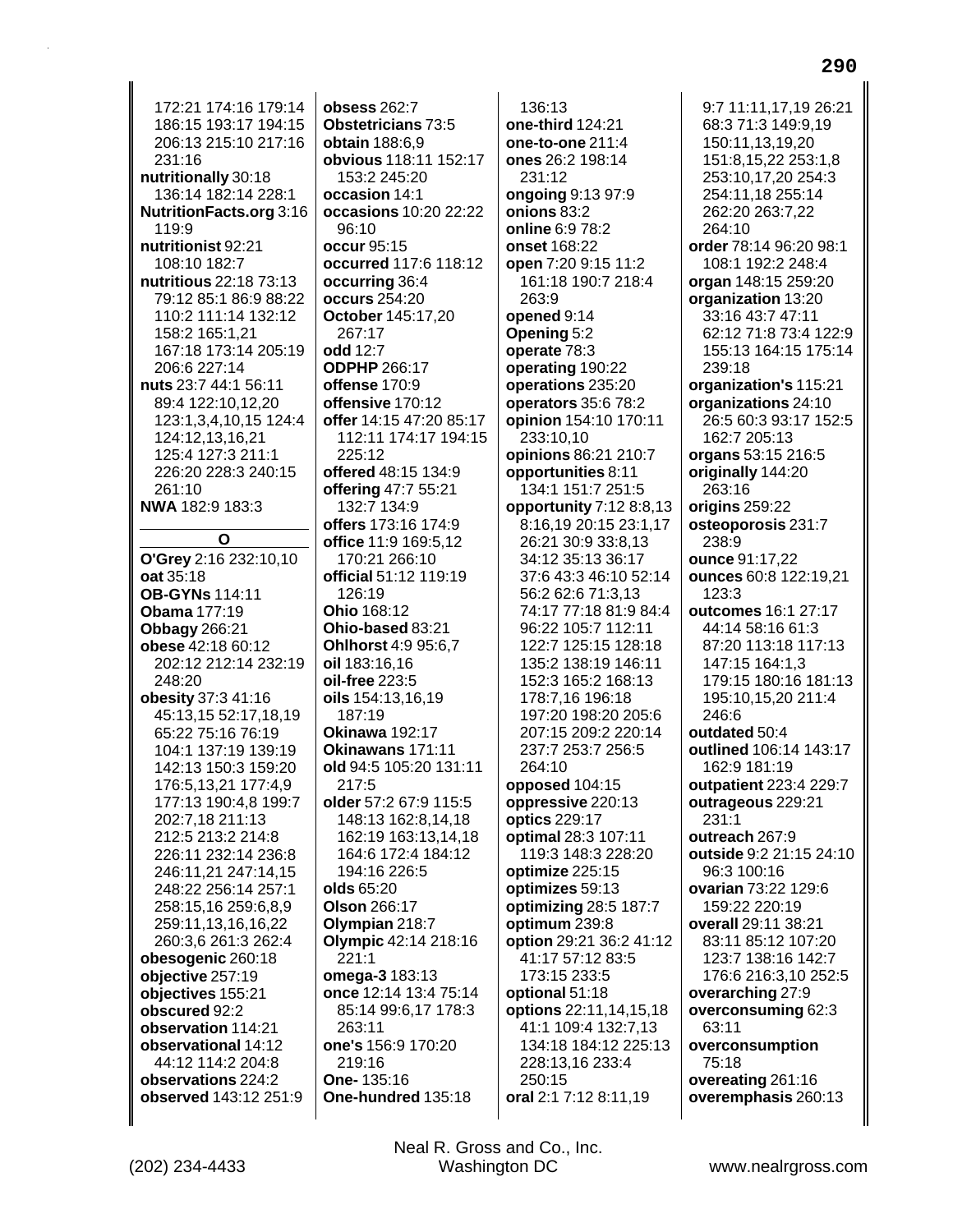**overheat** 216:19 **overjoyed** 38:17 **overlooked** 175:10 **overly** 109:17 144:18 **oversee** 193:12 **oversees** 59:9 **overstatement** 62:18 **overweight** 60:11 177:9 199:7 259:16 **overwhelming** 19:12 33:20 236:10 **overwhelmingly** 137:20 **oxidation** 186:21 187:16 **oxidative** 219:14 **oxygen** 232:4 **P P-R-O-C-E-E-D-I-N-G-S** 6:1 **P.I** 213:9 **p.m** 267:22 **package** 60:17 62:1 66:2,8 174:9 182:16 184:13,17 194:9 **packaged** 76:6 176:19 **packaging** 166:7 **page** 76:13 91:2 265:17 **pain** 90:7 129:19 220:4 243:12 **painful** 149:13 151:11 220:4 **pairing** 115:7 **palatable** 165:21 167:18 **paleolithic** 70:2 **Pam** 168:11 **PAMELA** 4:1 **pandemic** 232:13 **panel** 43:9,10 **Pannucci** 267:4 **paper** 119:10 230:9 **papers** 81:18 208:17 **paramount** 72:14 **parent** 62:19 **parentheses** 31:12 32:19 **parenting** 242:20 **parents** 63:19 94:13 133:12 157:21 158:1 201:2 221:17 242:11 245:21 246:2 **part** 23:21 27:2,13 29:17 58:12 59:15 61:18 64:10 105:14 107:14 133:7 135:17 176:9 178:4 189:21 196:11 207:13 252:3

253:13 **partial** 149:18 **partially** 197:6 **participants** 152:22 185:2 **participate** 8:1 11:3 12:5 **participating** 36:18 65:21 133:20 **participation** 13:12 133:10 186:2 **particular** 34:3 67:2,7 72:10 143:8 183:13 **particularly** 15:14,19 24:19 66:21 74:6 87:21 128:14 147:7 179:21 219:6 231:3 **partner** 11:9 **partners** 7:2 151:12 **partnership** 46:15 **Partnerships** 155:9 **parts** 30:11 103:1 230:11 **paternalistic** 210:17 **path** 49:20 **patience** 259:5 **patient** 118:13 200:14 201:10 209:9,12,15 209:17 223:13,16 246:4 **patient's** 188:22 262:8 **patients** 37:15 38:6,7 38:18 39:4,8 40:3 52:18 55:7 75:9,13 77:5 102:16,18 128:13 131:10 189:13 190:13,22 191:5,22 192:10 199:6,15 200:3 208:19 209:3 210:18 212:11,12,22 213:14,16,20 223:1,5 223:9,10,11 246:20 247:3,11,16,22 248:6 248:11,13 257:6,17 257:22 258:18 260:6 **patients'** 51:20 **pattern** 27:3,13 29:13 29:17 33:3 34:10 41:14 43:20 44:4 58:14 60:22 67:3 77:11,12 81:21,22 89:2 109:10 135:20 161:8 189:14 194:1 210:6 212:19 214:8 214:11 224:4 234:22 253:13 267:3 **patterns** 27:16 61:7 62:7 65:11 67:5 68:8

68:13 69:13,19 78:19 79:17,18,20 80:12 83:10,13 86:7,14 87:11,19,21 88:10 92:16 96:12,15 107:22 110:7,9 113:12 122:16,18 123:5 125:8 140:8 144:12 147:1 161:3 163:6 180:13 195:4 196:11 198:10 210:16 215:19 225:15 226:14 226:16,18,22 228:18 240:4 250:6,10 251:4 251:22 257:17 **patters** 240:22 **patties** 83:20 **pause** 10:8 **pawns** 219:3 **paying** 102:19 **PB&J** 47:7 **PBH** 14:10 **PCRM** 93:17 **pea** 35:19,21 **peace** 212:20 **peak** 121:12 **peanuts** 31:16 **peas** 30:17 31:11 32:19 228:4 **pecans** 122:11 **pediatric** 199:3,14 **pediatrician** 199:3  $200.2$ **pediatricians** 114:11 **Pediatrics** 73:6 112:16 148:7 199:9 **peer** 99:5 100:16 266:22 **peer-reviewed** 197:10 224:1 **peers** 219:2 **Pennsylvania** 84:13 **people** 6:7 8:5 9:3 13:2 13:21 15:10 16:9,11 36:9 37:22 39:14 47:22 48:5 49:11 50:13,18,21 51:9 52:3 52:10 54:18 61:15 74:22 75:15,21 91:20 94:16,19 99:9 100:3 103:13 104:2,8 119:15 120:22 139:6 139:7 149:8 153:3,5,5 153:6,7,14 156:18 157:7 168:15,18 169:8,8,13,21 170:5,7 170:15,18 171:11 172:18 174:20 187:9

190:7,10 191:7,17 192:14,20 197:16,18 198:16 212:2 213:6 226:7 230:14,15 231:2,9,16,22 239:3,6 241:1 244:17 245:12 **Pepin** 4:2 142:10 **pepperoni** 47:9 **peppers** 83:2 **perceptions** 156:6 **Perdue** 7:1 **perfected** 49:22 **perfectly** 38:9 244:14 **perform** 185:8 221:17 **performance** 113:20 115:3 151:5 **performed** 114:6 **performing** 42:13 **perinatal** 147:11 **period** 71:17 112:18 125:12 145:9,18 147:11 263:9,10 **periodontal** 150:21 **periods** 57:1 **permanent** 93:9 **Permanente** 3:19 208:3 **permits** 12:2 **perpetuate** 220:20 260:11 **perpetuation** 259:22 **persists** 260:8 **person** 6:8 10:4 169:5 **person's** 71:14 **personal** 61:16 109:13 141:17 161:14 167:6 189:6 207:18 **personally** 128:5 170:8 209:22 236:19 260:5 **perspective** 57:22 88:5 **perspectives** 165:16 **pervasive** 162:21 **petrified** 192:13 **pH** 255:12 **pharmaceutical** 90:8 94:12 229:4 **pharmacy** 76:2 **PhD** 1:13,14,15,15,16 1:16,17,19,21,22 **phenomenal** 247:12 **Philadelphia** 256:15 **PHILIPP** 4:4 **Phillip** 202:10,11 **phosphorous** 172:10 **physical** 23:19 24:3 57:3 60:4 233:3 252:11 **physician** 2:5,10 4:3 52:16 128:12 131:9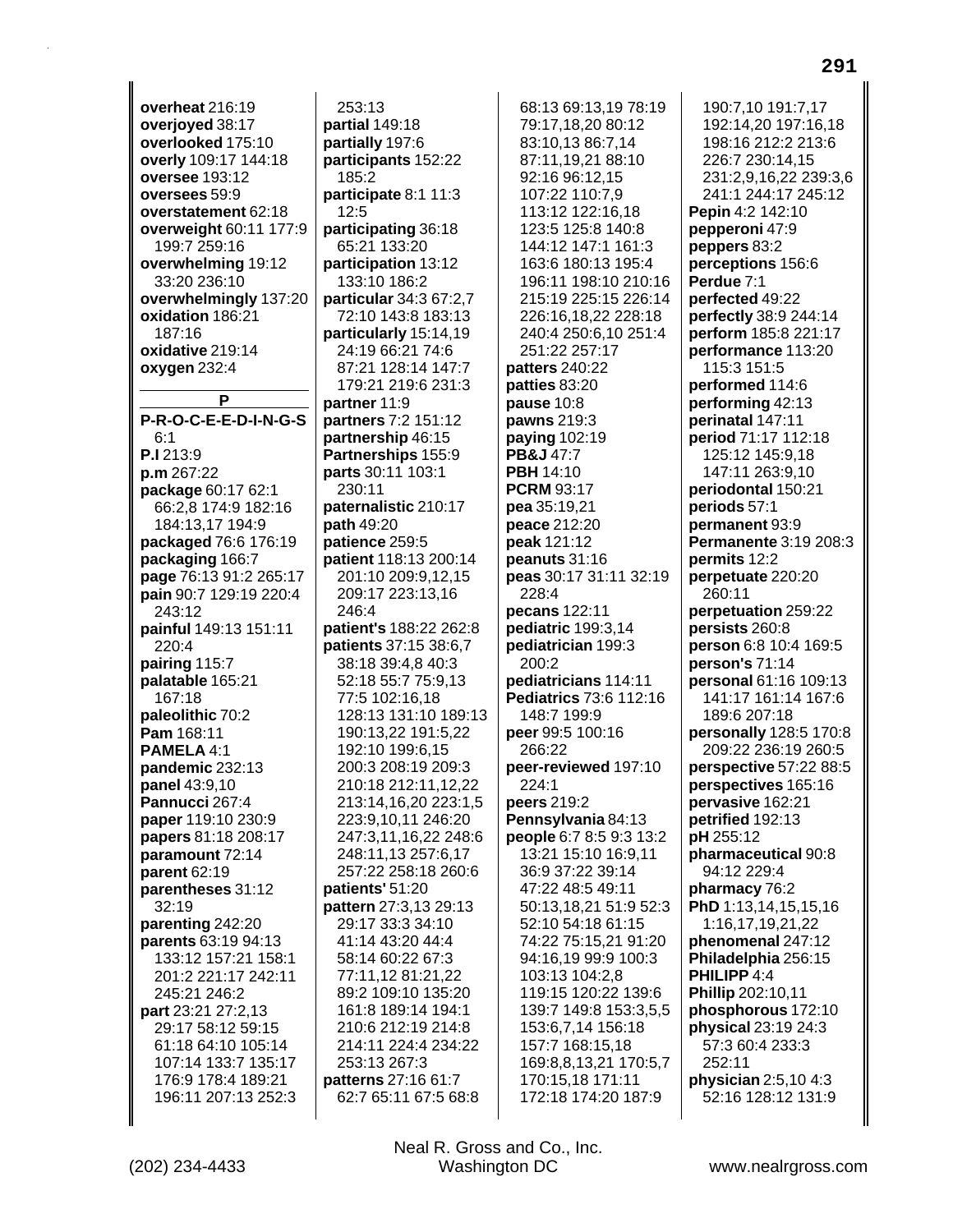152:9 159:6 208:6,13 209:2 212:10 221:8 229:6 236:4 246:11 246:11 **physicians** 4:15 49:16 127:17 208:9 223:22 **physiological** 95:15 161:14 **physiologically** 200:8 238:13 **physiology** 188:3 **phytochemical** 262:5 **pick** 40:22 141:2 **picked** 202:17,17 **piece** 192:14 **pine** 122:12 **pistachios** 122:11 **pizzas** 45:20 **place** 14:3 40:7 47:3,12 187:11 206:21 240:11 246:3 **placed** 199:10,16 **placement** 222:7 **places** 62:21 64:3 108:16 **plaguing** 224:21 **plain** 216:11 **plainly** 47:17 **plan** 19:11 127:1 **planet** 171:11 205:16 **planners** 82:19 **planning** 11:7 110:2 **plans** 52:22 264:22 **plant** 4:13 16:16 34:17 42:11 48:12 76:10 103:17 126:16 127:5 127:10,14 132:9 136:8 153:22 174:1 188:9 206:4,14 207:22 226:17 227:4 227:13 241:10 **plant-** 68:7 169:13 171:15 **plant-based** 33:17,20 34:1,4,11,13,14,20 35:7,12,14,16 36:2,5 36:14 40:21 41:12,17 46:13 47:3,5 57:18 69:13 77:11 87:22 88:10,17 89:3 93:21 94:4 131:5 157:5,7,12 157:13,15 171:9 173:19 179:16 193:2 205:2,3,10,14,18,20 206:10 207:2 209:4,6 209:11,14,17,19,21 210:13 221:15 222:14 223:1,22 224:4,13,18

225:6,7,8,9,13,13 226:1,7 227:16,19,20 227:22 228:2,12,20 233:16 234:21 261:5 **plant-centric** 205:12 226:22 **plants** 42:19 75:20 131:8 192:22 193:9 208:19 227:7 238:12 **plaque** 254:19,22 255:12,15,21 **plaques** 209:10 **plasma-saturated** 214:12 **platform** 207:20 **play** 16:7 57:14 71:20 97:13 137:3 181:13 205:17 259:10 **players** 134:3 **plays** 74:2 87:5 215:9 **please** 9:9 10:1 12:14 12:20 42:19 54:21 55:1 102:8 128:10 146:7 159:4 190:5 211:3 218:2 221:3 232:7 239:15 244:1 246:3 252:21 **pleased** 7:22 70:17 106:21 108:13 211:11 **pledged** 132:14 **plentiful** 36:13 **plethora** 210:6 **plot** 233:6 **plus** 103:10,10 **PMA** 2:16 **pocket** 102:20 **Poconos** 202:19 **pod** 30:16 **podium** 221:1,3 **point** 79:10 101:3,8 154:5 157:2 171:3 187:12 188:17 203:7 206:7 208:17 233:18 **points** 27:6 43:18 98:21 103:4 145:4 193:14 216:9 223:13,15 252:13 **poison** 245:6 **Police** 92:22 **policies** 30:12 46:4 58:18 87:7 89:13 225:19 **policy** 24:6 51:12 71:1 80:1 98:11 99:15 117:22 131:19 148:7 162:5 266:6 **policymaking** 98:13 **political** 143:22

**politics** 145:14 189:6 **Pollan** 193:8 **polycystic** 159:21 **polyphenols** 136:8 **polyunsaturated** 112:22 **poor** 45:17 90:16 91:22 126:14 149:19 151:1 164:3 169:6 192:7 **Popper** 4:1 168:10,11 **populace** 229:15 **popular** 42:12 **population** 52:9 70:13 105:19 139:9 162:17 180:14 183:2 211:2 219:18 229:22 230:6 251:10 252:14 259:15 **population's** 169:3 **populations** 64:5 75:11 130:4 147:7 148:11 185:21 219:21 235:10 250:10 **pork** 55:16 57:4 103:15 **portion** 58:5 133:21 134:17 175:11,18 176:11,15,18 177:2,5 177:7,11,13 178:6 223:7 **position** 52:6 81:18 126:19 172:2 **positions** 79:14 **positive** 22:6 46:19 58:16 61:2 86:8 90:6 97:16 123:10 124:22 127:5 132:14 139:22 179:15 207:7 228:14 261:19 **positively** 205:15 207:17 216:3 **possible** 52:1 66:20 73:8 151:17,19 153:6 254:6,7 **posted** 13:10 **postpartum** 231:19 250:20 **potassium** 30:21 35:21 56:20 85:11 106:13 107:3,5 136:7 172:10 193:21 194:5 196:4 227:3 241:14 251:17 **potato** 2:4 105:11,12,13 108:4 192:17 **potato's** 108:3 **potatoes** 77:4 105:14 105:21 106:2,11,12 106:16 107:1,3,13,17 **potential** 14:13 17:7 71:16 147:2 179:19

180:9 188:2 250:8 **potentially** 123:6 148:16 211:17 261:6 **pouches** 185:11 **poultry** 55:16,20 56:5,9 56:17 57:5,8,14,17,21 58:4,6,11 **pounds** 2:10 38:16 159:7 200:15,16,19 201:7,12,20 213:18 214:5 232:16 234:8 234:10 248:14 **powered** 42:11 **powerful** 187:15 198:17 **powers** 121:18 **practical** 16:9 58:21 75:9 78:12,13 84:19 111:15 165:6 168:7 184:3 210:16 **practicality** 250:16 **practice** 4:3 50:10 53:1 53:6 55:7 74:21 81:18 95:11 102:12 109:15 143:3,7 188:20 192:18 199:5,8 209:6 229:7 246:19 247:10 247:13 256:21 **practiced** 236:5 257:4 **practices** 61:6 100:19 115:22 126:3 149:10 150:12,14 151:9 152:1 185:6 239:20 246:4 253:18 254:11 255:15 **practicing** 2:22 37:3,13 40:2 52:16 186:6 221:10 229:17 246:12 246:18 **practitioner** 74:20 **praised** 42:5 **pre-agricultural** 188:17 **pre-diabetes** 53:13,17 54:1 249:1 **pre-diabetic** 38:16 **pre-standards** 66:17 **prebiotic** 261:20 **predict** 195:14 **predicted** 63:18 **predominantly** 222:13 **predominately** 127:1 **preferences** 22:20 61:16 71:18 109:14 167:7 **preferentially** 114:22 **preferred** 207:21 215:22 **pregnancy** 59:22 71:12 72:17 113:22 181:22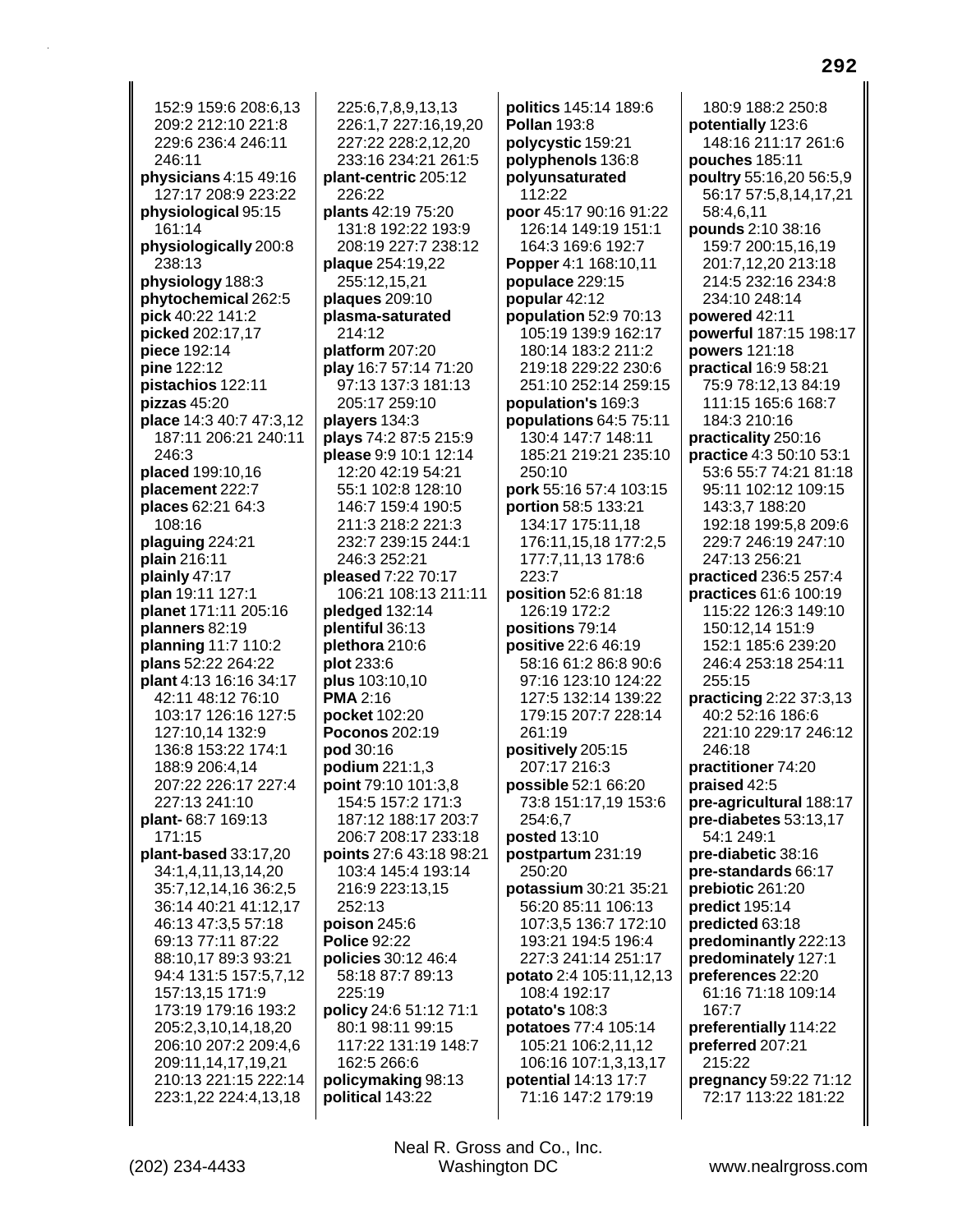182:22 183:5.7.18.22 226:4 250:13,19 pregnant 57:10 72:1 81:14 113:9 147:8 148:10 184:4 242:19 250:22 premature 180:12 prenatal 148:6 250:18 preparation 79:11 167:5 prepare 133:18 242:13 prepared 85:8 105:18 109:1 242:22 preponderance 19:19 28:8 29:11 210:21 prescribe 233:12,15 prescribing 55:8 210:5 prescription 109:11 245:15 prescriptions 208:13 257:7 prescriptive 109:17 presence 164:2 217:18 254:17 present 1:12 11:7 34:11 35:11.12 122:7 198:22 211:7 251:15 presented 109:8 presenting 189:12 presents 8:18 92:3 president 81:11 84:10 108:12 125:22 155:9 presiding 1:10 **press** 260:10 pressing 176:5 pressure 39:19 72:4 74:1 138:10 169:17 248:9 pressures 50:2 92:12 247:5 pretense 130:20 pretty 200:1 prevalence 51:4 127:12 160:3 163:22 180:2 prevalent 21:3 150:8 254:13 prevent 17:13,17,22 56:15 88:11 116:1 126:6 141:19 150:21 163:16 202:6 214:3 216:16 222:14 224:12 261:6 preventable 92:9 117:13 150:10 164:7 224:8 236:15 237:5 239:22 245:2 246:6 253:16 258:2 preventative 126:2

prevented 163:8 170:2 preventing 148:16 151:3 161:19 256:19 prevention 11:10 23:20 24:6 68:8 97:1 114:4 120:20 126:21 127:6 160:17,18 161:6 216:6 226:2 253:21 266:11.13 preventive 149:9 150:12,14 151:9 152:1 253:17 254:11 255:14 previous 8:14 19:7 46:2 80:14 251:8 previously 212:22 price 167:11,12 prices 50:8 primarily 116:11 266:10 **primary** 9:10 29:20 37:3 49:17 127:6 135:16 155:21 159:9 160:2,6 162:1 167:12 212:10 principle 60:20 principles 222:13 **prior** 264:13 **priorities 14:15 24:6** prioritize 77:9 92:12 119:4 private 2:16 3:6.10 4:3 4:4 72:11 143:7  $232:11$ privilege 125:22 **Priyanka** 4:3 52:15 **proactive** 134:20 probably 189:22 problem 48:7 50:9 91:7 91:14 141:17,18 150:1 177:8 200:7 212:18 229:13 230:21 233:1 241:20,21,22 242:1 259:14 problems 203:20 230:22 231:13 procedure 169:12 procedures 222:6 proceed 12:16 process 6:11 7:20 8:10 10:2,6,10,16 11:1,2,5 11:11 12:12,22 17:3,5 19:9 24:15 25:12,17 29:22 65:9 72:13 78:16 87:14 94:20 95:20 97:9 98:4 100:17 145:9 158:11 168:5 169:21 186:2 249:22 265:22 266:2 266:16 267:15

processed 17:21 18:22 23:6 44:2 47:8,10,17 48:17,21 63:11 68:21 69:6,7 70:7 75:19 87:19 88:4.7.16 94:18 119:12,16,20 120:13 120:21 121:1,22 127:2 157:10 169:10 210:13 231:14 241:8 processes 8:15 145:1 processing 147:16 166:7 187:3 processor 83:21 processors 135:10 produce 3:18 4:19 13:19 55:15,22 65:7 134:7 139:13 140:17 165:20 166:15 produced 187:19 196:11 producer 84:12 producers 3:17 22:14 171:20 producing 143:4 240:6  $255:1$ product 220:11 **production 55:19 87:3** 110:22 116:11 219:8 **products** 2:14 34:16,18 40:20,21 41:18 50:12 50:16.22 51:18 55:20 55:21 56:6,17 57:8,17 57:21 58:4,12 70:14 122:20 128:22 129:5 130:13 131:2 135:8 165:12,20 166:15 167:3 172:6,16 173:12,14 219:12 231:17 232:2 235:8 240:19 241:7.8 professional 62:13 68:2 95:8 127:8 professionals 108:19 114:9 118:19 133:7 164:17 239:19 professor 68:3 101:4 253:3 proficiency 117:1 profile 173:8 profiles 22:17 124:19 136:19 230:4 profit 72:11 131:7 219:3 profit-driven 218:9 profound 64:2 program 35:6 65:21 66:13,17,18 94:18 106:7 130:2 133:12 141:15 182:10 213:2

213:4 223:5 248:7 12 programs 18:13 30:12 35:5 41:8 46:17 81:14 81:15 82:11 87:7 89:13 106:5.10 109:8 110:19 133:11 141:9 141:11 212:13 progress 248:6 prohibited 110:16 project 199:15 projected 176:7 projection 176:9 projects 36:8 prolonged 219:15 prominent 52:6 128:20  $217:14$ promise 64:21 promising 176:12 promote 23:1 41:4 48:14 88:12 97:1 107:22 140:11 149:11 154:21,22 217:11,15 225:9 228:18 250:4 257:14 promoted 77:1 promoters 187:15 promotes 40:19 226:3 promoting 69:5,9 87:6 89:6 136:8 242:6 252:10 promotion 11:10 28:11 266:6.11 promptly 158:21 pronounced 62:21 proper 101:17 147:12 150:11 210:6,18 236:16 properly 148:16 properties 85:4 174:7,8 proportion 42:9 162:15 proportions 100:11 proposed 144:22 181:17 265:7 prostate 50:17 129:6 220:19 231:22 protect 18:19 99:22 137:18 147:20 246:5 protected 72:8 93:2 231:6 protecting 131:1 176:3 protective 227:6 protects 52:2 protein 30:21 31:1 34:21 35:2,9,22 41:10 41:10 55:21 56:4,9,12 57:18 59:15,16,18 60:1.15.16.20 61:22 62:2 68:11 69:16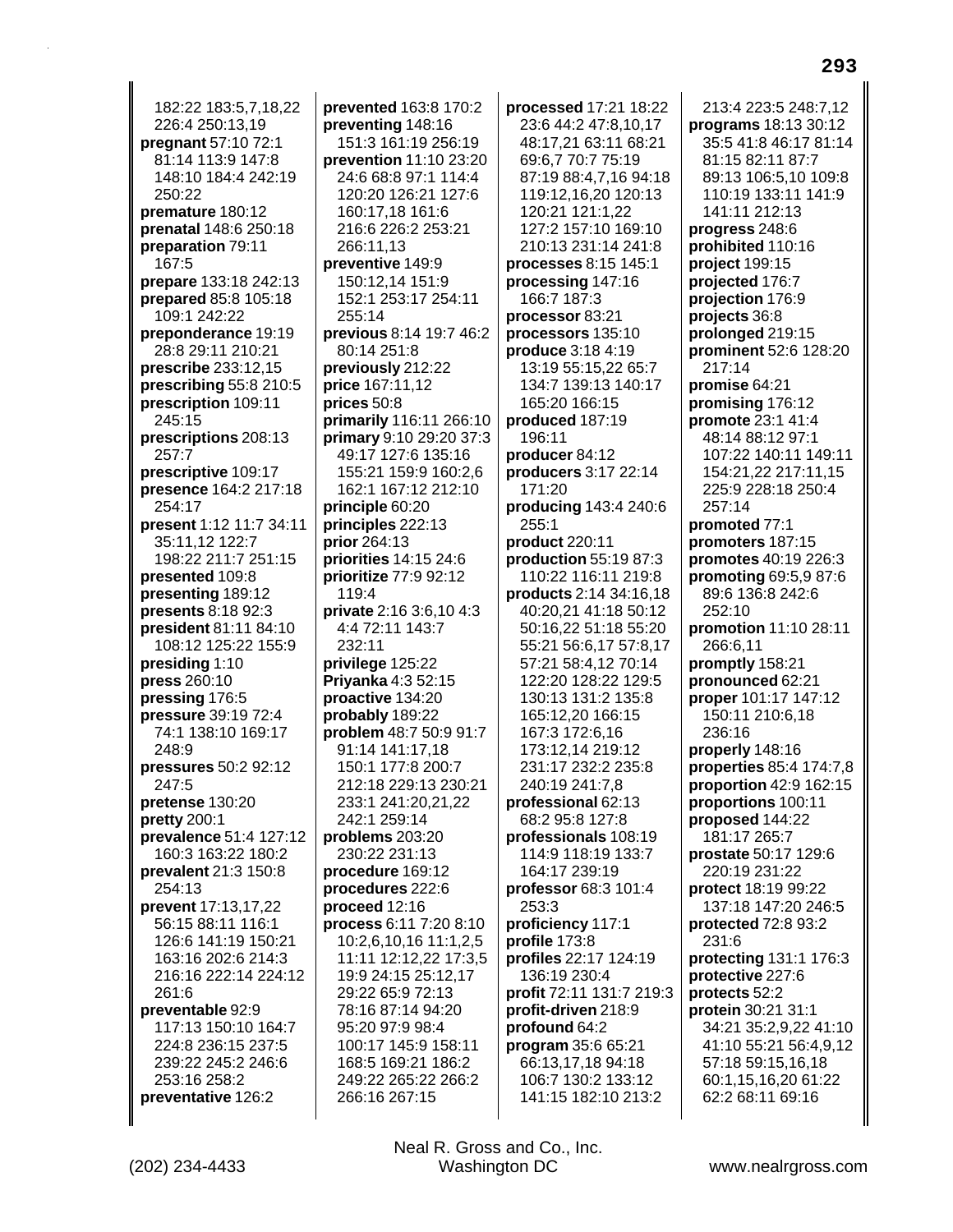104:3.3 106:18 109:4 112:21 132:8 157:13 157:15 163:12,15 169:9 172:10 173:15 173:17.22 174:8 190:20 191:19 192:1 192:1,5,7 193:4 194:4 205:4,7,21 206:1,2,2 206:3,6,18 207:12,22 228:1,2 240:8,10 241:1,4,6,19 242:4,6 247:17 249:4 261:2 262:10,13,15 proteins 34:8 83:1 88:1 134:8 173:19,22 174:1,3 205:20 206:4 219:6 260:22 261:5 protocol 202:20 protocols 145:1 181:18 181:22 264:20 265:1 proud 41:6 46:15 proudly 187:12 prove 39:9 220:14 proven 66:19 109:16 174:3 provide 7:12 8:5.11.19 9:7 11:10,19,20,22 12:2 14:8 20:15 22:17 23:17 24:19 26:10,21 28:1,10 34:14 46:3,14 56:2,6,9 74:17 77:18 80:15 87:11 96:18 105:16 106:16 108:19 111:12 112:18 119:3 124:10 135:3 136:11 139:3 140:22 146:12 152:3 165:3 173:7 182:21 183:10 184:3 185:6,12,13,17,19 194:2 204:9,10 227:14 228:5,19 241:13 253:7 256:6 263:22 provided 111:16 173:19 245:4 253:4 provider 182:12 212:15 providers 209:7 210:4 236:13 260:8 provides 43:7 105:11 133:12 205:19 226:1 255:17 providing 12:5 13:18 23:9 27:8 96:12 115:14 125:10 132:18 184:11 263:4,6 prudent 250:7 psoriasis 209:12 psychiatric 186:14

psychiatrist 2:22 186:6 psychiatry 186:15 psychological 38:13 **public** 1:3,11 2:1,12 3:5 5:4 6:6 7:12 8:13 9:13 10:19 11:2 13:6.9 14:15.15 15:4 16:19 17:6 18:20 19:21 32:20 34:5 41:20 42:4 43:5 45:17 57:20 62:11 70:4 72:11 73:2 75:5 80:22 83:17,21 86:19 87:3 90:10 98:16 101:7 104:17 106:13 107:18 108:1 108:11 114:18 118:19 119:2,15 121:18,21 131:1 132:14,19 143:13 146:22 155:15 163:11 180:5 182:7 182:13 196:14 225:19 227:9 240:22 242:3 250:5 251:15 263:6 263:17 264:11 267:6 public's  $92:7$ publication 184:16 206:11 **publish 88:2,19 published** 14:20 85:2 119:10 120:17 230:9 publishes 24:3 pulse 2:7 30:5,6,10,15 33:6 158:13 **pulses** 23:8 30:14,16 30:18,22 31:3,7,14,18 31:18 32:2,19,22,22 33:4 68:20 69:11 75:19 76:8 82:14 83:2  $211:1$ purchase 23:3 66:4 79:11 233:6 purchased 105:17 purchasing 167:10 purely 236:9 purified 215:2 purpose 222:22 purposely 239:5 purposes 145:1 pursued 94:3 208:5 pus 130:10 push  $50:6$ pushed 243:21 245:5 263:20 pushing 131:2 put 10:22 54:3 64:12 160:19 169:13 171:21 190:5 220:10 229:16 234:1 245:20 246:3

putting  $255:13$ puzzle 110:6 Q qualified 122:22 qualities 137:13 quality 19:8 24:8,18 25:9,20 26:1 39:21 44:12 57:3 59:14 62:5 95:10 96:2 101:11 103:10,11,21 104:7 134:8 166:5 173:22 183:15 205:21 206:2 quantifiable 257:18 quantify 91:21 quantities 125:7 quantity 103:9,10,19,20 104:7 quasi 141:9 quest 218:20 question 25:1 78:17 139:20 163:5 237:2 questioning 203:13 204:6 questions 21:13 24:17 25:15 26:14 43:16 67:1 68:13 87:10 103:15 143:16 144:17 185:4 186:8 189:10 192:8 193:6 264:17 265:5.6 quick 106:10 224:22 quickly 9:12 169:15 224:3 264:3 auit 102:17 quite 160:14 quo 64:8 quote 38:21 42:6,7 43:21 51:12 70:19 R **R&D** 134:6 **RACHEL 1:19** racial 48:6 130:5  $230:10$ racism 229:10 232:7 racist 50:10 radiology 222:2,5,18 **Rahavi 267:6** raise 152:12 raised 153:7,9 raises 21:13 ramifications 235:2 ranchers 59:10 randomized 44:13 45:1 61:10 104:14 124:3 127:13 Randy 4:4 202:10

range 34:3 36:5 38:16 41:1 67:1 80:11 132:3 ranged 157:8 rapidly 167:17 257:6 rare 116:5 169:4 241:5 242:14 rarely 143:19 rate 41:16 74:3,4 199:21 rates 48:1 63:15 65:22 100:9 142:13 150:2,2 238:7,9 239:3 ravages 259:21 RCTs 61:10,12 104:16 104:18 RD 1:14,16,17,21 RDA 59:16,19 RDN 1:15,19,22 reach  $58:3$ reached 25:7 200:18 reaches 150:17 reactions 158:3 read 93:16 230:12 237:1 257:11 267:11 readily 167:14 readiness 151:6 readmission 116:16 readmissions 116:8 reads 126:20 ready 126:10 real 23:7 84:6 85:20 94:10 119:16 142:1 173:12 193:8 realist  $63:20$ realistic 16:9 83:4 165:5 168:7 reality 237:19 realize 126:12 141:16 149:8 realized 38:3 rearranging 190:8 reason 21:10 77:1 197:18 231:4,8,16,17 reasons 21:11 41:4 50:11 135:22 207:2 228:2 receive 111:6 150:19 172:4 receives 98:16 recipe 70:9 85:8 recipients 66:4 recognize 51:14 60:3 87:4 127:18 148:2 166:3 215:21 recognized 57:18 217:9 253:20 recognizes 32:22 61:16  $137:1$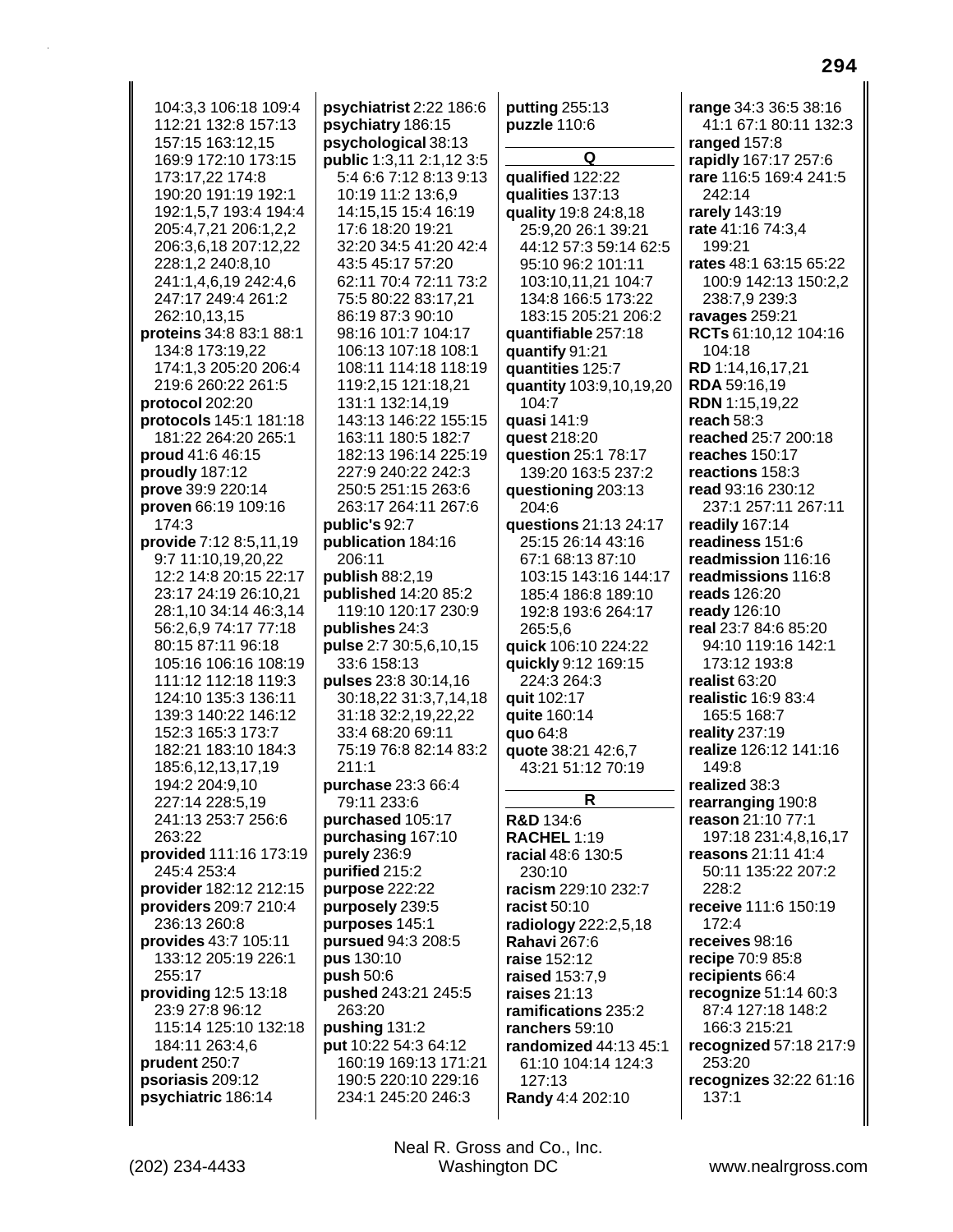**recognizing** 215:11 **recommend** 25:21 27:22 29:18 32:21 33:2,22 34:12 35:13 41:20 42:19 48:16 70:3 122:18 151:13 171:15 180:13 187:14 187:18 188:10,16 228:15 240:3,12 241:16 250:13 251:18 254:2 261:12 **recommendation** 19:11 26:4 32:7,12,14 33:3 54:10,22 90:21 91:14 113:7 172:3 178:19 190:1 193:4 218:9 262:14 **recommendations** 15:5 17:12,21 18:5,8,16,21 24:6 26:11 27:10,20 45:6 46:3,6 49:8 50:5 51:8 58:7 61:9 63:22 65:16 66:12 67:9,15 68:16 73:2 78:15 82:7 87:12 91:2,5 92:1,15 97:8,22 101:19 107:22 112:16 120:20 125:4 135:13 136:17 140:20 144:1 145:8 145:22 158:15 165:7 168:6 182:21 183:11 185:7,12,14,17 193:20 198:13 217:6 227:10 237:21 240:17 251:1,19 **recommended** 25:18 32:2 43:20 44:18 51:6 55:1 65:12 79:17 82:5 91:19 107:12 122:22 123:4 125:7 136:22 148:5 172:8 178:21 179:4 181:4 183:17 193:18 250:19 251:4 **recommending** 29:20 37:18 68:10 69:18 88:3 242:5 253:21 **recommends** 24:7 91:16 96:11,14 117:20 127:1 216:7 **reconvene** 158:21 **record** 159:1 **recorded** 13:9 **records** 212:13 **recovered** 160:21 **recovery** 162:22 219:13 219:15 **recruit** 140:10 **recur** 161:5

**red** 44:2 87:19 88:4,6 187:21 **reduce** 15:8,14 24:14 40:19 44:5 55:1 59:21 68:9 69:21 77:8 83:11 83:14 85:9 116:22 123:16 196:13 207:14 235:14 247:19 249:3 251:3 255:15 **reduced** 29:2,9 113:15 115:3 127:11 147:19 169:18 174:14 176:21 195:6 226:8 **reduces** 44:9 74:4 180:21 **reducing** 38:21 42:2 73:21 74:2 82:14 90:6 128:4 174:13 176:18 216:13 255:21 256:4 **reduction** 39:18 214:4 261:21 262:3 **reevaluated** 163:20 **refer** 193:8 **reference** 163:17 **referenced** 158:17 **references** 166:2 **referred** 31:8,20 51:1 141:22 187:6 199:6,6 199:17 201:10 **refers** 30:15 **refine** 40:22 **refined** 44:4 124:20 154:12,19 179:7,9 181:11 187:14,15 **reflect** 51:10 53:3 55:2 145:13 158:8 184:17 224:17 225:19 229:22 **reflecting** 144:14 **reflection** 200:4 **reflective** 14:16 **refractory** 209:12 **regain** 168:16 **regaining** 213:6 **REGAN** 1:14 **regarding** 26:12 104:18 122:14 195:19 210:7 250:12 **regardless** 195:18 **regards** 119:4 **regional** 133:15 **register** 6:8 **registered** 6:7,9 11:19 11:22 30:4 49:15 77:17 79:9 81:11 105:9 108:9 133:5 139:1 178:12 182:6 225:5 263:22 **registration** 9:6 264:12

**regression** 28:22 29:7 **regular** 64:6 125:9 216:15 228:8 252:11 **regularly** 219:12 **regulatory** 55:13 171:20 193:12 **reinforce** 73:7 181:12 185:18 **Reinhardt** 4:10 16:18 16:19 **reiterated** 21:20 **reject** 143:22 **related** 18:14 26:14 27:6 52:19 63:15 80:2 87:12,14 89:15 97:11 99:22 100:3,10 112:13 126:22 138:9 181:5,21 **Relatedly** 163:10 **relating** 20:1 **relations** 267:8 **relationship** 25:3 28:20 29:4 87:18 129:14 163:5 229:3,14 **relationships** 24:21 **relative** 57:18 82:7 **released** 17:10 21:8 156:3 **relegated** 38:12 **relevant** 24:20 25:19 61:7 125:7 139:17 140:12 162:16 215:16 **reliable** 158:5 188:6 **Reliance** 61:7 **reliant** 144:19 **relies** 242:3 **religious** 36:9 167:8 **relying** 261:11 **remain** 9:15 158:2 **remained** 213:16 **remaining** 40:22 145:3 264:5 **remarkable** 223:11 **remarks** 5:2 12:16,20 262:21 **remember** 211:3 224:18 **remind** 9:12 263:8 **reminded** 69:16 **remission** 126:18 **removal** 43:13 **remove** 47:19 48:9 52:5 106:10 221:3 248:8 **removed** 172:17 231:13 233:6 254:21 **rep** 90:8 **repair** 255:17 **repairing** 56:13

**repeat** 102:9 213:20 **repeatedly** 51:19 **repeating** 237:11 **repercussions** 97:17 106:4 130:6 **replace** 40:20 77:10 189:22 194:8 **replaced** 70:15 **replacement** 34:15 207:7 **replacements** 34:19 **replacing** 21:5 41:22 44:8 124:15,20 206:8 206:15 **replicate** 34:16 **report** 8:18 17:10 18:17 20:2 32:18 33:1 50:1 75:13 76:13 91:10 97:18 106:2 119:19 121:17 134:18 144:2 145:10 171:22 172:20 176:16 184:14 194:11 198:19 224:15 **reported** 42:1 156:12 **reporting** 21:7 156:17 252:4 **reports** 24:4,19 25:14 251:8 **represent** 94:16 107:21 115:19 128:13 131:8 162:14 208:9 221:2 259:13 **representatives** 7:16 **represented** 165:17 220:22 **representing** 40:12 77:22 112:7 131:21 133:16 135:9 225:6 **represents** 20:11 40:15 105:12 119:14 122:10 143:2 149:5 214:22 215:6 **reproductive** 129:10 **reputable** 90:12 **request** 47:2 151:12 246:14 **requests** 254:1 **require** 108:22 149:15 160:22 161:7 **required** 18:13 47:20 119:3 147:12 180:2 245:17 **requirement** 147:9 172:19 210:2 **requirements** 14:9 15:11 59:17 110:5,10 118:21 145:15 172:8 175:2 251:21

(202) 234-4433 Washington DC www.nealrgross.com Neal R. Gross and Co., Inc.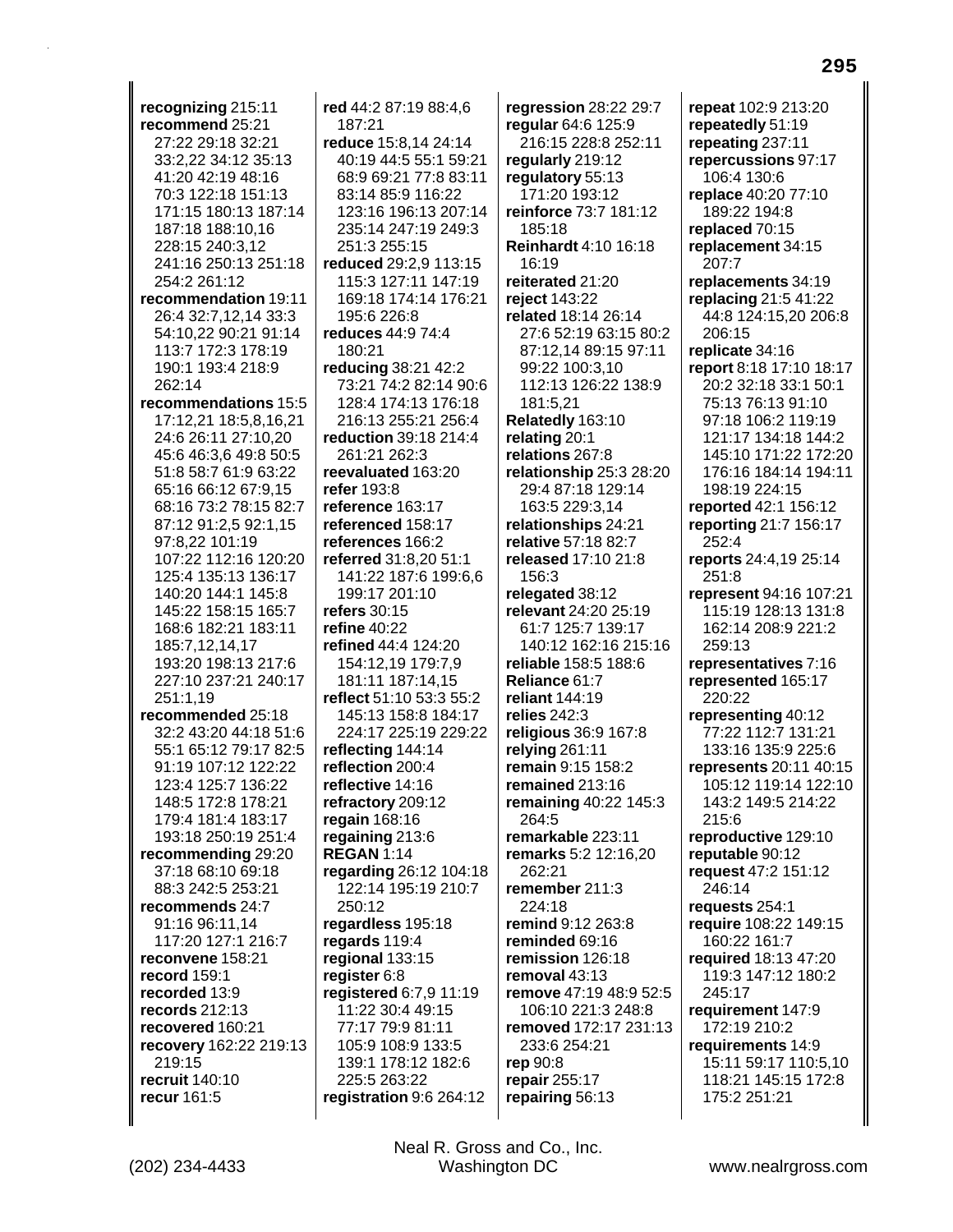**requires** 91:6 144:16 **requiring** 116:15 **rescue** 233:13 **research** 3:13,14 14:15 18:15,19 19:4,5,12 21:22 23:16,21 24:2 24:13,16,22 25:15,19 25:21 26:12 47:21 59:7,9 80:4,4,8,20 84:16,18 93:14 95:11 97:21 104:13 111:8 112:9 113:16 114:1,6 115:2 117:10 120:18 122:5 123:15 124:10 129:9 137:5 141:8 147:13 155:9 156:1 157:22 158:10 167:9 174:11 179:17 180:14 181:21 183:21 184:11 185:8 195:13 199:15 200:5 214:20 215:17 216:2 218:20 225:22 255:19 266:9 **researcher** 86:17 146:9 **researchers** 24:10 124:14 143:7 206:13 **researching** 163:10 **resident** 222:2 **residents** 139:15 199:14 **resistance** 124:5 187:4 187:16 188:15 191:17 191:18,21 **resistant** 260:19 **resolve** 232:12 **resolved** 209:11,16 **resource** 110:20 **resources** 24:5 142:6 152:12 166:9 250:1 **respect** 51:10 52:8 258:22 **respectful** 140:18 **respective** 60:18 **respects** 119:2 **respiratory** 219:9 **response** 24:20 28:20 29:4 171:6 174:4 **responsibility** 145:21 237:8 **responsible** 3:1 4:15 30:11 49:16 58:5 119:1 208:15 249:19 **responsibly** 196:10 **rest** 93:13 **restaurant** 3:11 43:11 86:4 131:19,21 132:1 132:17 133:15 134:19 **restaurants** 45:21

132:6,13,22 134:14 134:16 **restoring** 212:2 **restricted** 68:11 99:21 **restricting** 200:22 **restriction** 212:1 **restrictions** 139:18 **result** 45:16 77:3 84:18 101:18 110:15 111:13 112:19 216:18 **resulted** 61:9 141:12 214:4 **resulting** 18:17 **results** 18:8 39:8 40:1 116:11 118:14 129:18 134:13 158:7 212:5 213:5,12 223:10 224:1,3 **resume** 159:4 **resumed** 159:1 **retail** 77:22 **retailers** 79:2,14 **rethink** 128:20 **retired** 90:4 92:21 108:10 236:3 **return** 13:5 70:2 **returned** 93:21 **reversal** 126:21 **reverse** 93:19 94:14 95:2 222:15 224:12 255:18 261:6 **reversed** 94:7 170:4 213:14,21 **reversible** 236:16 **reversing** 94:20 213:7 256:20 **review** 9:20 14:11,18 19:9,22 21:12 25:8,12 28:17 32:3 61:5 69:17 95:13,21 96:4 100:16 112:11 123:18 124:2 125:5 146:13 181:18 183:14 185:4 186:2 195:12 210:11,21 214:6 265:4 266:22 **reviewed** 25:17 70:18 99:5 138:1 **reviewing** 100:22 148:22 208:18 247:9 **reviews** 14:20 15:1,17 19:8 24:9,18 25:10,13 26:1 90:11 96:2 100:19 198:11 267:1 **revising** 133:18 **rewrite** 144:1 **rheumatoid** 129:15 169:2 209:16 **riboflavin** 56:20 136:10

172:11 **rice** 185:7 192:17 206:17 262:12 **rich** 33:19 42:11 59:14 60:14 76:15 87:22 124:16 210:22 227:4 **RICHARD** 1:17 **Richmond** 37:4 **Rick** 266:17 **rid** 193:3 **ridiculous** 190:9 192:6 192:16 **rigid** 109:11 **rigor** 100:20 101:14 **rigorous** 95:20 98:19 99:1 102:2 **rigorously** 210:11 **Rihane** 266:18 267:12 **rise** 66:1 142:14 157:14 177:12 256:22 **risen** 100:10 **risk** 15:8,14 24:3 25:2,6 26:14 28:21 29:3,5,9 44:5,9 45:2 57:10 59:21 69:21 73:21 75:16 76:18 88:8 97:11 113:15 115:4 116:9 117:2 120:6,7,9 120:15 121:6,22 123:6,16 126:15 129:6 137:17 147:19 174:13,14 180:9,19 180:22 181:5 182:15 183:8,19 187:11 191:15 195:6 207:14 213:19 214:4 226:8 228:9 251:3 255:13 260:3 **risks** 119:16 188:2 196:13 219:17 245:19 **road** 145:9 **robust** 29:15 **Rochester** 4:21 221:7,9 222:21 223:9 **role** 16:7 28:5 29:12 49:7 57:15 59:10 62:17 71:21 74:2 87:4 88:20 89:9 96:16 97:13 108:3 112:9 115:1 124:12 128:20 131:1 137:3 165:10 167:22 174:13 177:20 181:12 184:8 205:2 205:17 215:9 225:14 256:4 259:10 263:6 **roles** 24:2 **RONALD** 1:13 **roof** 234:13

**room** 48:19 190:11 224:18 243:14 258:16 258:19 **root** 89:14 186:16,20 187:17 **rooted** 220:12 **roughly** 157:3,14 236:6 257:22 **round** 8:8 10:12,20 248:21 **route** 263:12 **routine** 149:9 150:20 151:15 254:3 255:14 **routinely** 160:5 170:1 **Rs** 40:19 **rubber** 145:8 **Rubin** 3:16 112:4,5 **rule** 53:9 **rules** 108:22 **run** 62:12 233:4 **running** 243:9 **runny** 219:10 **rural** 111:1 **S S.W** 1:9 **SABATE** 1:20 **sacred** 237:7 **saddened** 219:1 **safe** 55:22 115:22 118:20 164:22 165:21 166:4 167:17 176:2,2 188:14 **safely** 117:16 **safety** 55:18 118:3 119:4 155:15 166:10 175:22 **salad** 83:22 84:3 192:3 192:5,7 **salient** 145:4 **saliva** 255:16,20 **Sally** 4:5 175:6 **salt** 198:4 **salted** 69:8 **sample** 134:13 **SANCHEZ** 62:9 **sandwich** 120:4 **Sarah** 4:6,8,9,10 16:19 86:16 95:7 211:10 **sarcopenia** 59:21 163:6 163:7,8,17 **sat** 102:21 233:11 243:8 **satiety** 123:11 **satisfy** 140:6 **satisfying** 21:9 **saturated** 34:22 35:3 44:8 50:15 63:12 85:9 85:16 99:21 110:14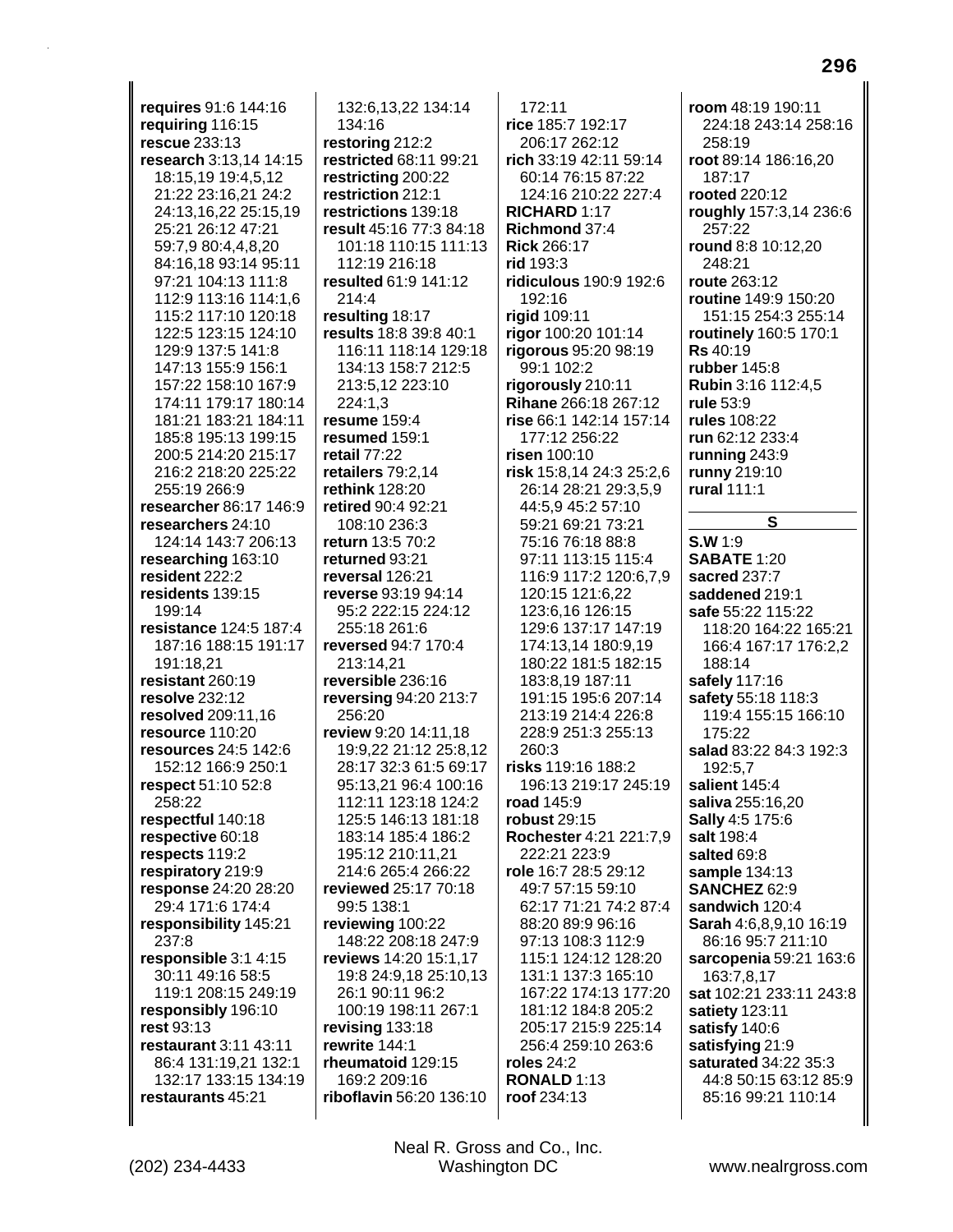120:14 129:1 166:22 191:14 197:8 198:9 207:13 238:20 239:4 241:17 261:8 sausage 47:9 119:17 120:10 save 17:8 18:1 77:7 saw 200:14 202:14 213:5 saying 120:12 157:3,14 178:5 190:19 says 192:8 scandalous 74:3 scarce 139:14 scared 192:14 schedules 8:3 10:17 schemes 219:3 Schmidt 2:13 102:11,12 Schneeman 1:10,13 262:22 school 2:4,6,7,12 3:2 41:20 43:12 46:12.16 46:17 47:8.13 48:21 66:13 75:2 81:18 82:11,15,19 83:10,19 83:22 84:5 86:19 106:9.9 108:12.16.18 109:7,15,22 110:13 110:19,20 111:6,8,14 120:4 130:2.3 151:5 169:2 197:2 238:17 248:20 259:6 school-based 81:15 schools 43:13 46:12.21 47:6.20 64:3 83:12.17 85:21 94:18 108:11 109:17 110:6 111:1 143:6 science 3:1,5 14:17,20 15:4 43:5 52:8 72:7 78:11 85:3 98:8.12 100:15 101:1 112:6 112:12 121:3,14 137:19 144:5,8,9 145:3,13 164:19,21 165:7,11 166:9 167:2 167:22 184:15 188:5 189:11 190:17,17 196:19 197:11 204:4 204:7 206:12 210:10 211:3 214:20 238:3 265:4 science-based 17:20 18:7 43:7 81:1 134:21 155:14 168:6 science-driven 267:14 Sciences 102:4 146:10 scientific 14:6 18:17

19:13 24:1.5 26:14 29:12 32:5 33:21 36:13 55:14 84:15 95:8,10,20 98:11 100:12.20 128:19 129:2,13 130:15 143:16 144:1 145:10 146:12 179:12 193:12 208:17 211:21 212:17 216:2 225:20 231:15 251:7 257:12 scientifically 24:13 scientist 253:2 scientists 4:10 14:19 16:21 17:10 18:4 144:6 165:15,19 166:13 167:15 168:4 sclerosis 209:10 scope 150:1 **score** 213:19 **Scott 7:1** scouring 212:17 scratch 49:1 screen 96:8 screened 117:4 160:6 screening 161:21 scroll 265:16 scrutiny 50:2 seafood 44:1 183:8 184:2.5 Sealander 3:9 149:3.4 Sean 4:11 40:12 seat 13:5.6 seated 12:17 seats 12:7 second 7:4 8:8,16,19 21:11 28:4,7 42:1 44:7 47:19 69:18 71:13 73:1 101:3 103:21 119:22 120:8 140:22 145:16 194:22 196:3 206:7 233:9,10 seconds 92:5 secret 197:13.14 236:12 Secretaries 19:6 Secretary 5:2 6:13 7:1  $7:9$ secretion 200:10 secretions 70:20 section 41:10,10,11,13 41:22,22 259:6 secure 43:8 security 31:5 88:19 seed 30:16 187:19 seeds 23:8 89:4 122:20 127:3 211:2 226:20 228:3 240:16

seeing  $37:14$ seek 34:16 seeking 127:19 157:18 seen 55:6 168:20 201:6 209:12.15 230:13 sees 96:22 segments 214:22 seitan  $35:1$ seldom 109:21 select 109:2 selected 143:10 selenium 56:19 113:1 self-care 150:19 self-esteem 201:8 self-sufficient 153:3 sell 78:4 selling  $49:4,4$ send 120:4 senior 182:7 seniors 150:22 sense 200:8 218:18 237:16 sensitivity 124:7 260:21 sensory 194:16 sent 186:13 sentence 76:14 sentiment 21:19 separately 181:10 September 201:9 Serena 42:14 serious 50:9 149:20 256:17 seriously 126:13 263:5 serve 7:7 34:18 83:18 94:17 107:18 143:10 179:15 served 46:20 48:22 69:8 82:16 130:2,22  $182.11$ service 7:8 74:16 141:12 182:12 259:5 266:8.9 services 5:3 6:14 7:3 7:10 81:19 89:18 168:4 182:14 266:4 serving 56:8 60:19 82:22 86:4 173:15 206:19 servings 15:7,12 16:10 82:6 136:22 172:4 174:21 178:21 179:5 179:6 194:1 session 11:17 13:10 262:21 set 32:8 44:19 71:14,22 72:3 198:5 210:12 sets 110:18

settle 64:7 settled 189:12 setup 245:11 seven 20:21 94:6 116:14 123:12 182:11 206:20 244:15 seven-year-old 147:17 severe 163:8 severely 240:1 shakes 45:19 **Shanahan** 2:10 152:8,9 155:5 shape 29:19 71:19  $134:1$ shaped 182:18 shaping 108:17 share 43:4 74:12 80:10 103:2,6 104:6 135:21 154:9 183:20 186:10 186:19 193:14 sharing 246:9 **SHARON 1:16 Sheet 216:7** shelf 105:17 **Shelly 83:18** shelter 233:14 shelves 76:4 **Sherene 4:13 225:4** shift 146:22 228:14 shifting 226:1 shifts 113:11 shining  $83:16$ shins 243:5 shoot 247:20 shop 78:6 shoppers 79:7 shopping 45:21 66:7 short 136:21 171:4 short-term 170:14,17  $171 - 4$ shorter 63:19 shortfall 179:20 shortfalls 107:15 251:13,14 252:16 show 25:4 90:12 92:11 104:19 114:7 115:6 141:10 163:14 170:14 174:12 181:7 235:10 showed 29:1.7 39:6 65:22 113:19 157:22 showing 65:19 111:8 123:10 197:17 shown 61:1 69:21 76:17 82:2 100:1 113:16 114:2 117:8 117:10 123:13,15 129:5 141:8 219:7 225:22 235:3 255:19

Neal R. Gross and Co., Inc.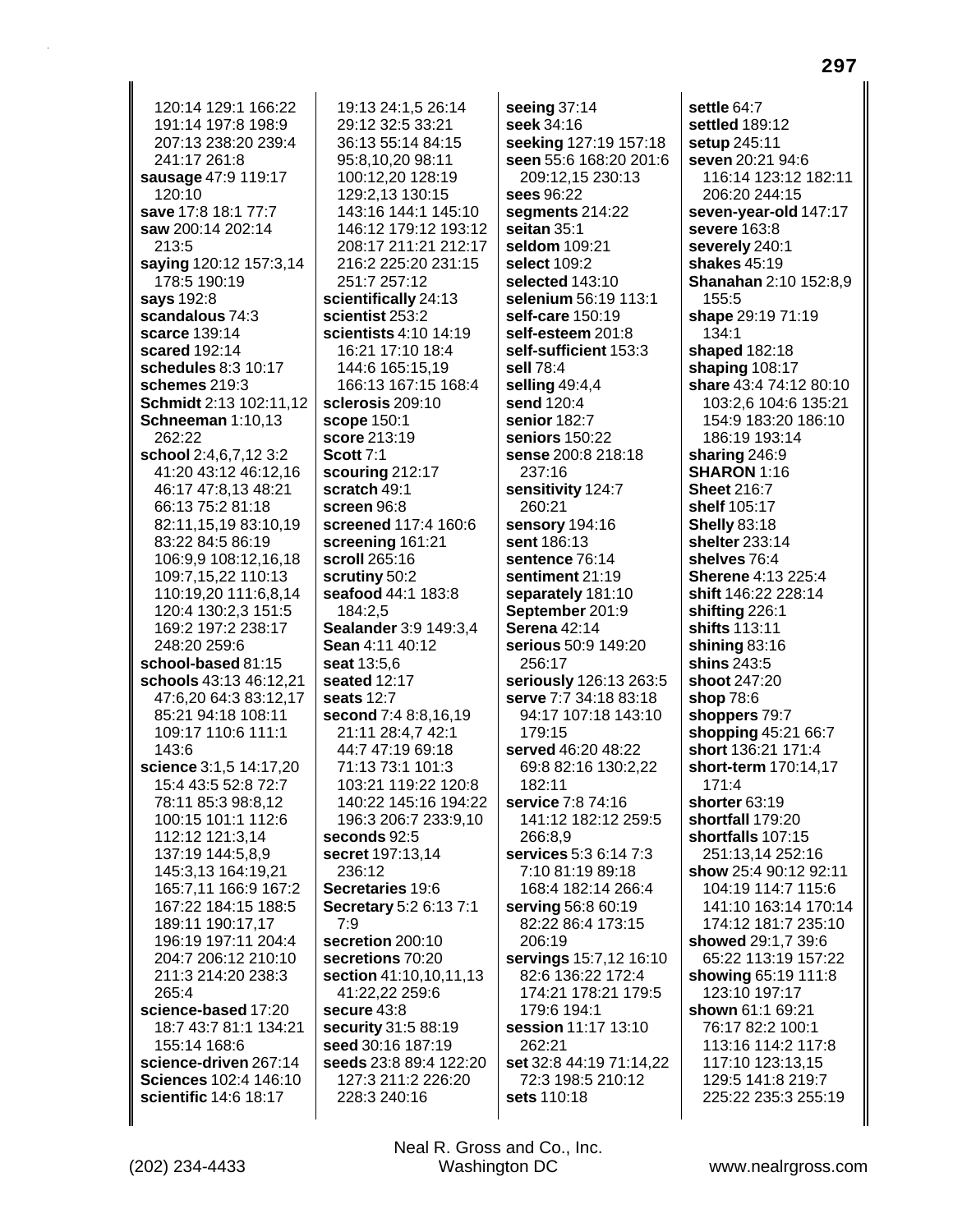| shows 15:12 47:21 62:5<br>size 45:19 58:5 127:18<br>soluble 228:6<br>specializes 52:17 74:21<br>65:20 66:6,15 124:10<br>solution 85:20 232:22<br>specializing 225:5<br>176:18,18 177:2<br>sizes 134:17 176:11<br>specialty 222:11<br>137:5,11,20 147:13<br>solutions 82:1 86:12<br>222:20<br>167:9 179:17 216:2<br>177:8<br>species 48:3 218:22<br>228:11<br>solve 164:19 212:18<br>237:13<br>skeletal 174:3<br>sick 54:5 142:16 169:8<br>242:7<br>specific 27:9,12,17<br>skeptical 200:13 247:8<br>70:10 88:18 96:13<br>210:18,18 220:8<br>Somebody 11:5<br><b>skill 93:15</b><br>skills 63:3 153:15,16,20<br>144:22 157:21 240:12<br>230:19 231:3,7<br>something's 245:11<br>238:18<br>skin 209:13<br>son 245:22<br>241:12 242:5 262:7<br>sickening 236:10<br>son's 245:1<br>sleep 39:20 96:8<br>specifically 10:15<br>sicker 169:4 212:14<br>31:14 81:20 106:2<br>slices 47:9 69:8<br><b>Sonic 86:1,3</b><br>247:3<br>slides 264:17,18<br>sons 220:17<br>122:13 136:6 240:7<br>side 13:1,3 84:3 261:19<br>soon 9:11 51:22 242:19<br>slogan $238:3$<br>specify 41:14<br>sides 12:6 110:11<br><b>slower</b> 162:22<br>soothe 243:12<br>speculate 99:17<br>slowly 53:14<br>speed 122:1 147:16<br>sifting 159:12<br>sort 64:20 230:20<br>sight $93:6$<br>sluggish 187:3<br>237:16<br>spending 18:2<br>spent 10:9 84:14<br>sign 265:18<br>small 111:1 215:6<br>sound 24:13<br>signed 9:8 26:5 94:19<br>225:10<br>212:16 243:11<br>sounds 244:17<br>265:14<br>spices 197:13 198:3<br>smart 110:13,14 190:10<br>source 28:16 30:19,20<br>significance 27:22<br>smoke 120:3,8 232:4<br>50:15 56:7 73:8 76:10<br>spinal 113:14<br>significant 14:6 35:10<br>smoker 120:6<br>88:17 114:15,19<br>spite 37:18<br>82:9 136:3 137:3<br>smoking 121:12,16,19<br>129:1 130:11 136:7<br>spoken 237:10<br><b>SNAC</b> 3:4 20:8,9,10,14<br>138:5 141:12 145:22<br>146:19 174:22 205:3<br>spontaneous 258:19<br>152:1 251:15 254:12<br>snack 20:10,12,14,18<br>206:1 207:21 215:22<br>spread 177:20<br>significantly 111:9<br>20:20,21 21:6,7,10,16<br>sources 28:15 56:18<br>spring 215:1<br>124:4 172:18<br><b>Square 84:12</b><br>22:11,13,15 110:7,13<br>57:6,19 90:12 113:5<br>stabilize 50:8<br>signs 245:10<br>157:3<br>114:17 146:18 172:9<br>snacking 20:18 21:3,13<br>silliness 144:8<br>196:2,3,7 227:20,22<br>stable 105:17<br>21:16,22 22:4,22<br>228:2,3,6 242:6 261:2<br>silver 218:7<br>staff 10:22 12:11 13:1<br>23:10 157:1 255:8<br>261:5<br>17:4 41:5 65:8 185:2<br><b>Silverman 3:5 43:2,3</b><br><b>Southeast 3:19 208:3</b><br>similar 136:14,19 173:8<br>snacks 21:2 23:4,9<br>209:8 249:20 263:14<br>224:1<br>108:21 110:14 124:10<br>Southern 141:21<br>265:21 266:1,5,9,16<br>simple 86:7 160:14<br>124:13,16,20 151:19<br><b>sowed 170:7</b><br>266:20,21 267:4,8,10<br>193:7 225:1<br>157:2 176:11 206:7<br>stage 12:18 59:14<br>soy 31:12,18 32:20<br>254:7 255:11<br>61:21 95:12,16<br>simplify 92:7<br>122:20 154:16 173:7<br>simply 48:1 72:9<br><b>SNETSELAAR 1:21</b><br>205:3,4,7,9,17,19<br>105:15 106:22 183:5<br>115:12 186:17 195:15<br>social 139:5 140:14<br>184:7,20 251:4<br>206:1,5,8,15,19 207:3<br>197:20 208:18 257:21<br>141:1 151:4 166:16<br>stages 22:6 56:21 67:5<br>207:5,7,9,12,21 228:4<br>sincere 229:20<br>254:16 259:14<br>soy-based 35:1<br>67:12 78:8 107:1<br>sincerely 189:8<br>society 4:9,11 26:6<br><b>Soyfoods 3:7 204:20</b><br>146:15 148:12 166:16<br>single 17:15 90:15<br>40:13,15,19 42:5<br>span 63:19<br>225:16 226:3 250:13<br>120:10 176:20 195:16<br>sparkling 215:2<br>45:14 95:7,9 96:15<br>253:11<br>sparred 259:20<br>staggering 41:16<br>260:2<br>120:22 240:1 258:13<br>single-owner 78:1<br>speak 9:3 33:14 36:18<br>soda 70:21 91:18,22<br>stake 72:9 121:4<br>sippy 185:9<br>216:15<br>37:6 52:15 73:20 75:4<br>stakeholder 267:8<br>sodas 45:20<br>stakeholders 9:1<br>sit 204:11<br>102:14 125:15 128:18<br>sites 254:20<br>Sodicoff 2:16 256:8,9<br>stamp 220:11<br>246:14 256:10<br>sitting 126:8<br>sodium 34:22 48:18<br>stance 171:14<br>speaker 249:16 258:17<br>situated 12:11<br>stand 62:16 131:14<br>58:8 63:12 82:14,21<br>speakers 11:21 218:4<br>situation 79:15 104:1<br>85:10,17 110:3<br>speaking 30:5 37:5<br>220:21<br>situations 245:13<br>202:11 208:4<br>111:19 120:14 124:18<br>standard 38:10 39:11<br>six 19:1 25:4 39:15<br>134:7 166:22 196:22<br>special 104:12 106:6<br>61:1 99:12,15 101:2<br>73:10 116:21 175:16<br>197:4 241:17<br>147:7<br>132:21,21 169:12<br>178:21 186:13 194:5<br>soil 153:10<br>specialist 126:3,4<br>185:19 246:4<br>202:22 203:1 209:11<br>256:14<br>standardize 32:17 96:7<br>sold 110:11<br>217:5 249:2<br>specialists 2:16 258:16<br>standards 66:14 96:4<br>solely 96:13<br>specialize 125:18<br>solid 98:18<br>100:22 101:9 109:16<br>Sixteen-year-old<br>solidified 14:3<br>186:15<br>248:18<br>110:13,14,18 111:1,3 |  |  |
|-----------------------------------------------------------------------------------------------------------------------------------------------------------------------------------------------------------------------------------------------------------------------------------------------------------------------------------------------------------------------------------------------------------------------------------------------------------------------------------------------------------------------------------------------------------------------------------------------------------------------------------------------------------------------------------------------------------------------------------------------------------------------------------------------------------------------------------------------------------------------------------------------------------------------------------------------------------------------------------------------------------------------------------------------------------------------------------------------------------------------------------------------------------------------------------------------------------------------------------------------------------------------------------------------------------------------------------------------------------------------------------------------------------------------------------------------------------------------------------------------------------------------------------------------------------------------------------------------------------------------------------------------------------------------------------------------------------------------------------------------------------------------------------------------------------------------------------------------------------------------------------------------------------------------------------------------------------------------------------------------------------------------------------------------------------------------------------------------------------------------------------------------------------------------------------------------------------------------------------------------------------------------------------------------------------------------------------------------------------------------------------------------------------------------------------------------------------------------------------------------------------------------------------------------------------------------------------------------------------------------------------------------------------------------------------------------------------------------------------------------------------------------------------------------------------------------------------------------------------------------------------------------------------------------------------------------------------------------------------------------------------------------------------------------------------------------------------------------------------------------------------------------------------------------------------------------------------------------------------------------------------------------------------------------------------------------------------------------------------------------------------------------------------------------------------------------------------------------------------------------------------------------------------------------------------------------------------------------------------------------------------------------------------------------------------------------------------------------------------------------------------------------------------------------------------------------------------------------------------------------------------------------------------------------------------------------------------------------------------------------------------------------------------------------------------------------------------------------------------------------------------------------------------------------------------------------------------------------------------------------------------------------------------------------------------------------------------------------------------------------------------------------------------------------------------------------------------------------------------------------------------------------------------------------------------------------------------------------------------------------------------------------------------------------------------------------------------------------------------------------------------------------------------------------------------------------------------------------------------|--|--|
|                                                                                                                                                                                                                                                                                                                                                                                                                                                                                                                                                                                                                                                                                                                                                                                                                                                                                                                                                                                                                                                                                                                                                                                                                                                                                                                                                                                                                                                                                                                                                                                                                                                                                                                                                                                                                                                                                                                                                                                                                                                                                                                                                                                                                                                                                                                                                                                                                                                                                                                                                                                                                                                                                                                                                                                                                                                                                                                                                                                                                                                                                                                                                                                                                                                                                                                                                                                                                                                                                                                                                                                                                                                                                                                                                                                                                                                                                                                                                                                                                                                                                                                                                                                                                                                                                                                                                                                                                                                                                                                                                                                                                                                                                                                                                                                                                                                           |  |  |
|                                                                                                                                                                                                                                                                                                                                                                                                                                                                                                                                                                                                                                                                                                                                                                                                                                                                                                                                                                                                                                                                                                                                                                                                                                                                                                                                                                                                                                                                                                                                                                                                                                                                                                                                                                                                                                                                                                                                                                                                                                                                                                                                                                                                                                                                                                                                                                                                                                                                                                                                                                                                                                                                                                                                                                                                                                                                                                                                                                                                                                                                                                                                                                                                                                                                                                                                                                                                                                                                                                                                                                                                                                                                                                                                                                                                                                                                                                                                                                                                                                                                                                                                                                                                                                                                                                                                                                                                                                                                                                                                                                                                                                                                                                                                                                                                                                                           |  |  |
|                                                                                                                                                                                                                                                                                                                                                                                                                                                                                                                                                                                                                                                                                                                                                                                                                                                                                                                                                                                                                                                                                                                                                                                                                                                                                                                                                                                                                                                                                                                                                                                                                                                                                                                                                                                                                                                                                                                                                                                                                                                                                                                                                                                                                                                                                                                                                                                                                                                                                                                                                                                                                                                                                                                                                                                                                                                                                                                                                                                                                                                                                                                                                                                                                                                                                                                                                                                                                                                                                                                                                                                                                                                                                                                                                                                                                                                                                                                                                                                                                                                                                                                                                                                                                                                                                                                                                                                                                                                                                                                                                                                                                                                                                                                                                                                                                                                           |  |  |
|                                                                                                                                                                                                                                                                                                                                                                                                                                                                                                                                                                                                                                                                                                                                                                                                                                                                                                                                                                                                                                                                                                                                                                                                                                                                                                                                                                                                                                                                                                                                                                                                                                                                                                                                                                                                                                                                                                                                                                                                                                                                                                                                                                                                                                                                                                                                                                                                                                                                                                                                                                                                                                                                                                                                                                                                                                                                                                                                                                                                                                                                                                                                                                                                                                                                                                                                                                                                                                                                                                                                                                                                                                                                                                                                                                                                                                                                                                                                                                                                                                                                                                                                                                                                                                                                                                                                                                                                                                                                                                                                                                                                                                                                                                                                                                                                                                                           |  |  |
|                                                                                                                                                                                                                                                                                                                                                                                                                                                                                                                                                                                                                                                                                                                                                                                                                                                                                                                                                                                                                                                                                                                                                                                                                                                                                                                                                                                                                                                                                                                                                                                                                                                                                                                                                                                                                                                                                                                                                                                                                                                                                                                                                                                                                                                                                                                                                                                                                                                                                                                                                                                                                                                                                                                                                                                                                                                                                                                                                                                                                                                                                                                                                                                                                                                                                                                                                                                                                                                                                                                                                                                                                                                                                                                                                                                                                                                                                                                                                                                                                                                                                                                                                                                                                                                                                                                                                                                                                                                                                                                                                                                                                                                                                                                                                                                                                                                           |  |  |
|                                                                                                                                                                                                                                                                                                                                                                                                                                                                                                                                                                                                                                                                                                                                                                                                                                                                                                                                                                                                                                                                                                                                                                                                                                                                                                                                                                                                                                                                                                                                                                                                                                                                                                                                                                                                                                                                                                                                                                                                                                                                                                                                                                                                                                                                                                                                                                                                                                                                                                                                                                                                                                                                                                                                                                                                                                                                                                                                                                                                                                                                                                                                                                                                                                                                                                                                                                                                                                                                                                                                                                                                                                                                                                                                                                                                                                                                                                                                                                                                                                                                                                                                                                                                                                                                                                                                                                                                                                                                                                                                                                                                                                                                                                                                                                                                                                                           |  |  |
|                                                                                                                                                                                                                                                                                                                                                                                                                                                                                                                                                                                                                                                                                                                                                                                                                                                                                                                                                                                                                                                                                                                                                                                                                                                                                                                                                                                                                                                                                                                                                                                                                                                                                                                                                                                                                                                                                                                                                                                                                                                                                                                                                                                                                                                                                                                                                                                                                                                                                                                                                                                                                                                                                                                                                                                                                                                                                                                                                                                                                                                                                                                                                                                                                                                                                                                                                                                                                                                                                                                                                                                                                                                                                                                                                                                                                                                                                                                                                                                                                                                                                                                                                                                                                                                                                                                                                                                                                                                                                                                                                                                                                                                                                                                                                                                                                                                           |  |  |
|                                                                                                                                                                                                                                                                                                                                                                                                                                                                                                                                                                                                                                                                                                                                                                                                                                                                                                                                                                                                                                                                                                                                                                                                                                                                                                                                                                                                                                                                                                                                                                                                                                                                                                                                                                                                                                                                                                                                                                                                                                                                                                                                                                                                                                                                                                                                                                                                                                                                                                                                                                                                                                                                                                                                                                                                                                                                                                                                                                                                                                                                                                                                                                                                                                                                                                                                                                                                                                                                                                                                                                                                                                                                                                                                                                                                                                                                                                                                                                                                                                                                                                                                                                                                                                                                                                                                                                                                                                                                                                                                                                                                                                                                                                                                                                                                                                                           |  |  |
|                                                                                                                                                                                                                                                                                                                                                                                                                                                                                                                                                                                                                                                                                                                                                                                                                                                                                                                                                                                                                                                                                                                                                                                                                                                                                                                                                                                                                                                                                                                                                                                                                                                                                                                                                                                                                                                                                                                                                                                                                                                                                                                                                                                                                                                                                                                                                                                                                                                                                                                                                                                                                                                                                                                                                                                                                                                                                                                                                                                                                                                                                                                                                                                                                                                                                                                                                                                                                                                                                                                                                                                                                                                                                                                                                                                                                                                                                                                                                                                                                                                                                                                                                                                                                                                                                                                                                                                                                                                                                                                                                                                                                                                                                                                                                                                                                                                           |  |  |
|                                                                                                                                                                                                                                                                                                                                                                                                                                                                                                                                                                                                                                                                                                                                                                                                                                                                                                                                                                                                                                                                                                                                                                                                                                                                                                                                                                                                                                                                                                                                                                                                                                                                                                                                                                                                                                                                                                                                                                                                                                                                                                                                                                                                                                                                                                                                                                                                                                                                                                                                                                                                                                                                                                                                                                                                                                                                                                                                                                                                                                                                                                                                                                                                                                                                                                                                                                                                                                                                                                                                                                                                                                                                                                                                                                                                                                                                                                                                                                                                                                                                                                                                                                                                                                                                                                                                                                                                                                                                                                                                                                                                                                                                                                                                                                                                                                                           |  |  |
|                                                                                                                                                                                                                                                                                                                                                                                                                                                                                                                                                                                                                                                                                                                                                                                                                                                                                                                                                                                                                                                                                                                                                                                                                                                                                                                                                                                                                                                                                                                                                                                                                                                                                                                                                                                                                                                                                                                                                                                                                                                                                                                                                                                                                                                                                                                                                                                                                                                                                                                                                                                                                                                                                                                                                                                                                                                                                                                                                                                                                                                                                                                                                                                                                                                                                                                                                                                                                                                                                                                                                                                                                                                                                                                                                                                                                                                                                                                                                                                                                                                                                                                                                                                                                                                                                                                                                                                                                                                                                                                                                                                                                                                                                                                                                                                                                                                           |  |  |
|                                                                                                                                                                                                                                                                                                                                                                                                                                                                                                                                                                                                                                                                                                                                                                                                                                                                                                                                                                                                                                                                                                                                                                                                                                                                                                                                                                                                                                                                                                                                                                                                                                                                                                                                                                                                                                                                                                                                                                                                                                                                                                                                                                                                                                                                                                                                                                                                                                                                                                                                                                                                                                                                                                                                                                                                                                                                                                                                                                                                                                                                                                                                                                                                                                                                                                                                                                                                                                                                                                                                                                                                                                                                                                                                                                                                                                                                                                                                                                                                                                                                                                                                                                                                                                                                                                                                                                                                                                                                                                                                                                                                                                                                                                                                                                                                                                                           |  |  |
|                                                                                                                                                                                                                                                                                                                                                                                                                                                                                                                                                                                                                                                                                                                                                                                                                                                                                                                                                                                                                                                                                                                                                                                                                                                                                                                                                                                                                                                                                                                                                                                                                                                                                                                                                                                                                                                                                                                                                                                                                                                                                                                                                                                                                                                                                                                                                                                                                                                                                                                                                                                                                                                                                                                                                                                                                                                                                                                                                                                                                                                                                                                                                                                                                                                                                                                                                                                                                                                                                                                                                                                                                                                                                                                                                                                                                                                                                                                                                                                                                                                                                                                                                                                                                                                                                                                                                                                                                                                                                                                                                                                                                                                                                                                                                                                                                                                           |  |  |
|                                                                                                                                                                                                                                                                                                                                                                                                                                                                                                                                                                                                                                                                                                                                                                                                                                                                                                                                                                                                                                                                                                                                                                                                                                                                                                                                                                                                                                                                                                                                                                                                                                                                                                                                                                                                                                                                                                                                                                                                                                                                                                                                                                                                                                                                                                                                                                                                                                                                                                                                                                                                                                                                                                                                                                                                                                                                                                                                                                                                                                                                                                                                                                                                                                                                                                                                                                                                                                                                                                                                                                                                                                                                                                                                                                                                                                                                                                                                                                                                                                                                                                                                                                                                                                                                                                                                                                                                                                                                                                                                                                                                                                                                                                                                                                                                                                                           |  |  |
|                                                                                                                                                                                                                                                                                                                                                                                                                                                                                                                                                                                                                                                                                                                                                                                                                                                                                                                                                                                                                                                                                                                                                                                                                                                                                                                                                                                                                                                                                                                                                                                                                                                                                                                                                                                                                                                                                                                                                                                                                                                                                                                                                                                                                                                                                                                                                                                                                                                                                                                                                                                                                                                                                                                                                                                                                                                                                                                                                                                                                                                                                                                                                                                                                                                                                                                                                                                                                                                                                                                                                                                                                                                                                                                                                                                                                                                                                                                                                                                                                                                                                                                                                                                                                                                                                                                                                                                                                                                                                                                                                                                                                                                                                                                                                                                                                                                           |  |  |
|                                                                                                                                                                                                                                                                                                                                                                                                                                                                                                                                                                                                                                                                                                                                                                                                                                                                                                                                                                                                                                                                                                                                                                                                                                                                                                                                                                                                                                                                                                                                                                                                                                                                                                                                                                                                                                                                                                                                                                                                                                                                                                                                                                                                                                                                                                                                                                                                                                                                                                                                                                                                                                                                                                                                                                                                                                                                                                                                                                                                                                                                                                                                                                                                                                                                                                                                                                                                                                                                                                                                                                                                                                                                                                                                                                                                                                                                                                                                                                                                                                                                                                                                                                                                                                                                                                                                                                                                                                                                                                                                                                                                                                                                                                                                                                                                                                                           |  |  |
|                                                                                                                                                                                                                                                                                                                                                                                                                                                                                                                                                                                                                                                                                                                                                                                                                                                                                                                                                                                                                                                                                                                                                                                                                                                                                                                                                                                                                                                                                                                                                                                                                                                                                                                                                                                                                                                                                                                                                                                                                                                                                                                                                                                                                                                                                                                                                                                                                                                                                                                                                                                                                                                                                                                                                                                                                                                                                                                                                                                                                                                                                                                                                                                                                                                                                                                                                                                                                                                                                                                                                                                                                                                                                                                                                                                                                                                                                                                                                                                                                                                                                                                                                                                                                                                                                                                                                                                                                                                                                                                                                                                                                                                                                                                                                                                                                                                           |  |  |
|                                                                                                                                                                                                                                                                                                                                                                                                                                                                                                                                                                                                                                                                                                                                                                                                                                                                                                                                                                                                                                                                                                                                                                                                                                                                                                                                                                                                                                                                                                                                                                                                                                                                                                                                                                                                                                                                                                                                                                                                                                                                                                                                                                                                                                                                                                                                                                                                                                                                                                                                                                                                                                                                                                                                                                                                                                                                                                                                                                                                                                                                                                                                                                                                                                                                                                                                                                                                                                                                                                                                                                                                                                                                                                                                                                                                                                                                                                                                                                                                                                                                                                                                                                                                                                                                                                                                                                                                                                                                                                                                                                                                                                                                                                                                                                                                                                                           |  |  |
|                                                                                                                                                                                                                                                                                                                                                                                                                                                                                                                                                                                                                                                                                                                                                                                                                                                                                                                                                                                                                                                                                                                                                                                                                                                                                                                                                                                                                                                                                                                                                                                                                                                                                                                                                                                                                                                                                                                                                                                                                                                                                                                                                                                                                                                                                                                                                                                                                                                                                                                                                                                                                                                                                                                                                                                                                                                                                                                                                                                                                                                                                                                                                                                                                                                                                                                                                                                                                                                                                                                                                                                                                                                                                                                                                                                                                                                                                                                                                                                                                                                                                                                                                                                                                                                                                                                                                                                                                                                                                                                                                                                                                                                                                                                                                                                                                                                           |  |  |
|                                                                                                                                                                                                                                                                                                                                                                                                                                                                                                                                                                                                                                                                                                                                                                                                                                                                                                                                                                                                                                                                                                                                                                                                                                                                                                                                                                                                                                                                                                                                                                                                                                                                                                                                                                                                                                                                                                                                                                                                                                                                                                                                                                                                                                                                                                                                                                                                                                                                                                                                                                                                                                                                                                                                                                                                                                                                                                                                                                                                                                                                                                                                                                                                                                                                                                                                                                                                                                                                                                                                                                                                                                                                                                                                                                                                                                                                                                                                                                                                                                                                                                                                                                                                                                                                                                                                                                                                                                                                                                                                                                                                                                                                                                                                                                                                                                                           |  |  |
|                                                                                                                                                                                                                                                                                                                                                                                                                                                                                                                                                                                                                                                                                                                                                                                                                                                                                                                                                                                                                                                                                                                                                                                                                                                                                                                                                                                                                                                                                                                                                                                                                                                                                                                                                                                                                                                                                                                                                                                                                                                                                                                                                                                                                                                                                                                                                                                                                                                                                                                                                                                                                                                                                                                                                                                                                                                                                                                                                                                                                                                                                                                                                                                                                                                                                                                                                                                                                                                                                                                                                                                                                                                                                                                                                                                                                                                                                                                                                                                                                                                                                                                                                                                                                                                                                                                                                                                                                                                                                                                                                                                                                                                                                                                                                                                                                                                           |  |  |
|                                                                                                                                                                                                                                                                                                                                                                                                                                                                                                                                                                                                                                                                                                                                                                                                                                                                                                                                                                                                                                                                                                                                                                                                                                                                                                                                                                                                                                                                                                                                                                                                                                                                                                                                                                                                                                                                                                                                                                                                                                                                                                                                                                                                                                                                                                                                                                                                                                                                                                                                                                                                                                                                                                                                                                                                                                                                                                                                                                                                                                                                                                                                                                                                                                                                                                                                                                                                                                                                                                                                                                                                                                                                                                                                                                                                                                                                                                                                                                                                                                                                                                                                                                                                                                                                                                                                                                                                                                                                                                                                                                                                                                                                                                                                                                                                                                                           |  |  |
|                                                                                                                                                                                                                                                                                                                                                                                                                                                                                                                                                                                                                                                                                                                                                                                                                                                                                                                                                                                                                                                                                                                                                                                                                                                                                                                                                                                                                                                                                                                                                                                                                                                                                                                                                                                                                                                                                                                                                                                                                                                                                                                                                                                                                                                                                                                                                                                                                                                                                                                                                                                                                                                                                                                                                                                                                                                                                                                                                                                                                                                                                                                                                                                                                                                                                                                                                                                                                                                                                                                                                                                                                                                                                                                                                                                                                                                                                                                                                                                                                                                                                                                                                                                                                                                                                                                                                                                                                                                                                                                                                                                                                                                                                                                                                                                                                                                           |  |  |
|                                                                                                                                                                                                                                                                                                                                                                                                                                                                                                                                                                                                                                                                                                                                                                                                                                                                                                                                                                                                                                                                                                                                                                                                                                                                                                                                                                                                                                                                                                                                                                                                                                                                                                                                                                                                                                                                                                                                                                                                                                                                                                                                                                                                                                                                                                                                                                                                                                                                                                                                                                                                                                                                                                                                                                                                                                                                                                                                                                                                                                                                                                                                                                                                                                                                                                                                                                                                                                                                                                                                                                                                                                                                                                                                                                                                                                                                                                                                                                                                                                                                                                                                                                                                                                                                                                                                                                                                                                                                                                                                                                                                                                                                                                                                                                                                                                                           |  |  |
|                                                                                                                                                                                                                                                                                                                                                                                                                                                                                                                                                                                                                                                                                                                                                                                                                                                                                                                                                                                                                                                                                                                                                                                                                                                                                                                                                                                                                                                                                                                                                                                                                                                                                                                                                                                                                                                                                                                                                                                                                                                                                                                                                                                                                                                                                                                                                                                                                                                                                                                                                                                                                                                                                                                                                                                                                                                                                                                                                                                                                                                                                                                                                                                                                                                                                                                                                                                                                                                                                                                                                                                                                                                                                                                                                                                                                                                                                                                                                                                                                                                                                                                                                                                                                                                                                                                                                                                                                                                                                                                                                                                                                                                                                                                                                                                                                                                           |  |  |
|                                                                                                                                                                                                                                                                                                                                                                                                                                                                                                                                                                                                                                                                                                                                                                                                                                                                                                                                                                                                                                                                                                                                                                                                                                                                                                                                                                                                                                                                                                                                                                                                                                                                                                                                                                                                                                                                                                                                                                                                                                                                                                                                                                                                                                                                                                                                                                                                                                                                                                                                                                                                                                                                                                                                                                                                                                                                                                                                                                                                                                                                                                                                                                                                                                                                                                                                                                                                                                                                                                                                                                                                                                                                                                                                                                                                                                                                                                                                                                                                                                                                                                                                                                                                                                                                                                                                                                                                                                                                                                                                                                                                                                                                                                                                                                                                                                                           |  |  |
|                                                                                                                                                                                                                                                                                                                                                                                                                                                                                                                                                                                                                                                                                                                                                                                                                                                                                                                                                                                                                                                                                                                                                                                                                                                                                                                                                                                                                                                                                                                                                                                                                                                                                                                                                                                                                                                                                                                                                                                                                                                                                                                                                                                                                                                                                                                                                                                                                                                                                                                                                                                                                                                                                                                                                                                                                                                                                                                                                                                                                                                                                                                                                                                                                                                                                                                                                                                                                                                                                                                                                                                                                                                                                                                                                                                                                                                                                                                                                                                                                                                                                                                                                                                                                                                                                                                                                                                                                                                                                                                                                                                                                                                                                                                                                                                                                                                           |  |  |
|                                                                                                                                                                                                                                                                                                                                                                                                                                                                                                                                                                                                                                                                                                                                                                                                                                                                                                                                                                                                                                                                                                                                                                                                                                                                                                                                                                                                                                                                                                                                                                                                                                                                                                                                                                                                                                                                                                                                                                                                                                                                                                                                                                                                                                                                                                                                                                                                                                                                                                                                                                                                                                                                                                                                                                                                                                                                                                                                                                                                                                                                                                                                                                                                                                                                                                                                                                                                                                                                                                                                                                                                                                                                                                                                                                                                                                                                                                                                                                                                                                                                                                                                                                                                                                                                                                                                                                                                                                                                                                                                                                                                                                                                                                                                                                                                                                                           |  |  |
|                                                                                                                                                                                                                                                                                                                                                                                                                                                                                                                                                                                                                                                                                                                                                                                                                                                                                                                                                                                                                                                                                                                                                                                                                                                                                                                                                                                                                                                                                                                                                                                                                                                                                                                                                                                                                                                                                                                                                                                                                                                                                                                                                                                                                                                                                                                                                                                                                                                                                                                                                                                                                                                                                                                                                                                                                                                                                                                                                                                                                                                                                                                                                                                                                                                                                                                                                                                                                                                                                                                                                                                                                                                                                                                                                                                                                                                                                                                                                                                                                                                                                                                                                                                                                                                                                                                                                                                                                                                                                                                                                                                                                                                                                                                                                                                                                                                           |  |  |
|                                                                                                                                                                                                                                                                                                                                                                                                                                                                                                                                                                                                                                                                                                                                                                                                                                                                                                                                                                                                                                                                                                                                                                                                                                                                                                                                                                                                                                                                                                                                                                                                                                                                                                                                                                                                                                                                                                                                                                                                                                                                                                                                                                                                                                                                                                                                                                                                                                                                                                                                                                                                                                                                                                                                                                                                                                                                                                                                                                                                                                                                                                                                                                                                                                                                                                                                                                                                                                                                                                                                                                                                                                                                                                                                                                                                                                                                                                                                                                                                                                                                                                                                                                                                                                                                                                                                                                                                                                                                                                                                                                                                                                                                                                                                                                                                                                                           |  |  |
|                                                                                                                                                                                                                                                                                                                                                                                                                                                                                                                                                                                                                                                                                                                                                                                                                                                                                                                                                                                                                                                                                                                                                                                                                                                                                                                                                                                                                                                                                                                                                                                                                                                                                                                                                                                                                                                                                                                                                                                                                                                                                                                                                                                                                                                                                                                                                                                                                                                                                                                                                                                                                                                                                                                                                                                                                                                                                                                                                                                                                                                                                                                                                                                                                                                                                                                                                                                                                                                                                                                                                                                                                                                                                                                                                                                                                                                                                                                                                                                                                                                                                                                                                                                                                                                                                                                                                                                                                                                                                                                                                                                                                                                                                                                                                                                                                                                           |  |  |
|                                                                                                                                                                                                                                                                                                                                                                                                                                                                                                                                                                                                                                                                                                                                                                                                                                                                                                                                                                                                                                                                                                                                                                                                                                                                                                                                                                                                                                                                                                                                                                                                                                                                                                                                                                                                                                                                                                                                                                                                                                                                                                                                                                                                                                                                                                                                                                                                                                                                                                                                                                                                                                                                                                                                                                                                                                                                                                                                                                                                                                                                                                                                                                                                                                                                                                                                                                                                                                                                                                                                                                                                                                                                                                                                                                                                                                                                                                                                                                                                                                                                                                                                                                                                                                                                                                                                                                                                                                                                                                                                                                                                                                                                                                                                                                                                                                                           |  |  |
|                                                                                                                                                                                                                                                                                                                                                                                                                                                                                                                                                                                                                                                                                                                                                                                                                                                                                                                                                                                                                                                                                                                                                                                                                                                                                                                                                                                                                                                                                                                                                                                                                                                                                                                                                                                                                                                                                                                                                                                                                                                                                                                                                                                                                                                                                                                                                                                                                                                                                                                                                                                                                                                                                                                                                                                                                                                                                                                                                                                                                                                                                                                                                                                                                                                                                                                                                                                                                                                                                                                                                                                                                                                                                                                                                                                                                                                                                                                                                                                                                                                                                                                                                                                                                                                                                                                                                                                                                                                                                                                                                                                                                                                                                                                                                                                                                                                           |  |  |
|                                                                                                                                                                                                                                                                                                                                                                                                                                                                                                                                                                                                                                                                                                                                                                                                                                                                                                                                                                                                                                                                                                                                                                                                                                                                                                                                                                                                                                                                                                                                                                                                                                                                                                                                                                                                                                                                                                                                                                                                                                                                                                                                                                                                                                                                                                                                                                                                                                                                                                                                                                                                                                                                                                                                                                                                                                                                                                                                                                                                                                                                                                                                                                                                                                                                                                                                                                                                                                                                                                                                                                                                                                                                                                                                                                                                                                                                                                                                                                                                                                                                                                                                                                                                                                                                                                                                                                                                                                                                                                                                                                                                                                                                                                                                                                                                                                                           |  |  |
|                                                                                                                                                                                                                                                                                                                                                                                                                                                                                                                                                                                                                                                                                                                                                                                                                                                                                                                                                                                                                                                                                                                                                                                                                                                                                                                                                                                                                                                                                                                                                                                                                                                                                                                                                                                                                                                                                                                                                                                                                                                                                                                                                                                                                                                                                                                                                                                                                                                                                                                                                                                                                                                                                                                                                                                                                                                                                                                                                                                                                                                                                                                                                                                                                                                                                                                                                                                                                                                                                                                                                                                                                                                                                                                                                                                                                                                                                                                                                                                                                                                                                                                                                                                                                                                                                                                                                                                                                                                                                                                                                                                                                                                                                                                                                                                                                                                           |  |  |
|                                                                                                                                                                                                                                                                                                                                                                                                                                                                                                                                                                                                                                                                                                                                                                                                                                                                                                                                                                                                                                                                                                                                                                                                                                                                                                                                                                                                                                                                                                                                                                                                                                                                                                                                                                                                                                                                                                                                                                                                                                                                                                                                                                                                                                                                                                                                                                                                                                                                                                                                                                                                                                                                                                                                                                                                                                                                                                                                                                                                                                                                                                                                                                                                                                                                                                                                                                                                                                                                                                                                                                                                                                                                                                                                                                                                                                                                                                                                                                                                                                                                                                                                                                                                                                                                                                                                                                                                                                                                                                                                                                                                                                                                                                                                                                                                                                                           |  |  |
|                                                                                                                                                                                                                                                                                                                                                                                                                                                                                                                                                                                                                                                                                                                                                                                                                                                                                                                                                                                                                                                                                                                                                                                                                                                                                                                                                                                                                                                                                                                                                                                                                                                                                                                                                                                                                                                                                                                                                                                                                                                                                                                                                                                                                                                                                                                                                                                                                                                                                                                                                                                                                                                                                                                                                                                                                                                                                                                                                                                                                                                                                                                                                                                                                                                                                                                                                                                                                                                                                                                                                                                                                                                                                                                                                                                                                                                                                                                                                                                                                                                                                                                                                                                                                                                                                                                                                                                                                                                                                                                                                                                                                                                                                                                                                                                                                                                           |  |  |
|                                                                                                                                                                                                                                                                                                                                                                                                                                                                                                                                                                                                                                                                                                                                                                                                                                                                                                                                                                                                                                                                                                                                                                                                                                                                                                                                                                                                                                                                                                                                                                                                                                                                                                                                                                                                                                                                                                                                                                                                                                                                                                                                                                                                                                                                                                                                                                                                                                                                                                                                                                                                                                                                                                                                                                                                                                                                                                                                                                                                                                                                                                                                                                                                                                                                                                                                                                                                                                                                                                                                                                                                                                                                                                                                                                                                                                                                                                                                                                                                                                                                                                                                                                                                                                                                                                                                                                                                                                                                                                                                                                                                                                                                                                                                                                                                                                                           |  |  |
|                                                                                                                                                                                                                                                                                                                                                                                                                                                                                                                                                                                                                                                                                                                                                                                                                                                                                                                                                                                                                                                                                                                                                                                                                                                                                                                                                                                                                                                                                                                                                                                                                                                                                                                                                                                                                                                                                                                                                                                                                                                                                                                                                                                                                                                                                                                                                                                                                                                                                                                                                                                                                                                                                                                                                                                                                                                                                                                                                                                                                                                                                                                                                                                                                                                                                                                                                                                                                                                                                                                                                                                                                                                                                                                                                                                                                                                                                                                                                                                                                                                                                                                                                                                                                                                                                                                                                                                                                                                                                                                                                                                                                                                                                                                                                                                                                                                           |  |  |
|                                                                                                                                                                                                                                                                                                                                                                                                                                                                                                                                                                                                                                                                                                                                                                                                                                                                                                                                                                                                                                                                                                                                                                                                                                                                                                                                                                                                                                                                                                                                                                                                                                                                                                                                                                                                                                                                                                                                                                                                                                                                                                                                                                                                                                                                                                                                                                                                                                                                                                                                                                                                                                                                                                                                                                                                                                                                                                                                                                                                                                                                                                                                                                                                                                                                                                                                                                                                                                                                                                                                                                                                                                                                                                                                                                                                                                                                                                                                                                                                                                                                                                                                                                                                                                                                                                                                                                                                                                                                                                                                                                                                                                                                                                                                                                                                                                                           |  |  |
|                                                                                                                                                                                                                                                                                                                                                                                                                                                                                                                                                                                                                                                                                                                                                                                                                                                                                                                                                                                                                                                                                                                                                                                                                                                                                                                                                                                                                                                                                                                                                                                                                                                                                                                                                                                                                                                                                                                                                                                                                                                                                                                                                                                                                                                                                                                                                                                                                                                                                                                                                                                                                                                                                                                                                                                                                                                                                                                                                                                                                                                                                                                                                                                                                                                                                                                                                                                                                                                                                                                                                                                                                                                                                                                                                                                                                                                                                                                                                                                                                                                                                                                                                                                                                                                                                                                                                                                                                                                                                                                                                                                                                                                                                                                                                                                                                                                           |  |  |
|                                                                                                                                                                                                                                                                                                                                                                                                                                                                                                                                                                                                                                                                                                                                                                                                                                                                                                                                                                                                                                                                                                                                                                                                                                                                                                                                                                                                                                                                                                                                                                                                                                                                                                                                                                                                                                                                                                                                                                                                                                                                                                                                                                                                                                                                                                                                                                                                                                                                                                                                                                                                                                                                                                                                                                                                                                                                                                                                                                                                                                                                                                                                                                                                                                                                                                                                                                                                                                                                                                                                                                                                                                                                                                                                                                                                                                                                                                                                                                                                                                                                                                                                                                                                                                                                                                                                                                                                                                                                                                                                                                                                                                                                                                                                                                                                                                                           |  |  |
|                                                                                                                                                                                                                                                                                                                                                                                                                                                                                                                                                                                                                                                                                                                                                                                                                                                                                                                                                                                                                                                                                                                                                                                                                                                                                                                                                                                                                                                                                                                                                                                                                                                                                                                                                                                                                                                                                                                                                                                                                                                                                                                                                                                                                                                                                                                                                                                                                                                                                                                                                                                                                                                                                                                                                                                                                                                                                                                                                                                                                                                                                                                                                                                                                                                                                                                                                                                                                                                                                                                                                                                                                                                                                                                                                                                                                                                                                                                                                                                                                                                                                                                                                                                                                                                                                                                                                                                                                                                                                                                                                                                                                                                                                                                                                                                                                                                           |  |  |
|                                                                                                                                                                                                                                                                                                                                                                                                                                                                                                                                                                                                                                                                                                                                                                                                                                                                                                                                                                                                                                                                                                                                                                                                                                                                                                                                                                                                                                                                                                                                                                                                                                                                                                                                                                                                                                                                                                                                                                                                                                                                                                                                                                                                                                                                                                                                                                                                                                                                                                                                                                                                                                                                                                                                                                                                                                                                                                                                                                                                                                                                                                                                                                                                                                                                                                                                                                                                                                                                                                                                                                                                                                                                                                                                                                                                                                                                                                                                                                                                                                                                                                                                                                                                                                                                                                                                                                                                                                                                                                                                                                                                                                                                                                                                                                                                                                                           |  |  |
|                                                                                                                                                                                                                                                                                                                                                                                                                                                                                                                                                                                                                                                                                                                                                                                                                                                                                                                                                                                                                                                                                                                                                                                                                                                                                                                                                                                                                                                                                                                                                                                                                                                                                                                                                                                                                                                                                                                                                                                                                                                                                                                                                                                                                                                                                                                                                                                                                                                                                                                                                                                                                                                                                                                                                                                                                                                                                                                                                                                                                                                                                                                                                                                                                                                                                                                                                                                                                                                                                                                                                                                                                                                                                                                                                                                                                                                                                                                                                                                                                                                                                                                                                                                                                                                                                                                                                                                                                                                                                                                                                                                                                                                                                                                                                                                                                                                           |  |  |
|                                                                                                                                                                                                                                                                                                                                                                                                                                                                                                                                                                                                                                                                                                                                                                                                                                                                                                                                                                                                                                                                                                                                                                                                                                                                                                                                                                                                                                                                                                                                                                                                                                                                                                                                                                                                                                                                                                                                                                                                                                                                                                                                                                                                                                                                                                                                                                                                                                                                                                                                                                                                                                                                                                                                                                                                                                                                                                                                                                                                                                                                                                                                                                                                                                                                                                                                                                                                                                                                                                                                                                                                                                                                                                                                                                                                                                                                                                                                                                                                                                                                                                                                                                                                                                                                                                                                                                                                                                                                                                                                                                                                                                                                                                                                                                                                                                                           |  |  |
|                                                                                                                                                                                                                                                                                                                                                                                                                                                                                                                                                                                                                                                                                                                                                                                                                                                                                                                                                                                                                                                                                                                                                                                                                                                                                                                                                                                                                                                                                                                                                                                                                                                                                                                                                                                                                                                                                                                                                                                                                                                                                                                                                                                                                                                                                                                                                                                                                                                                                                                                                                                                                                                                                                                                                                                                                                                                                                                                                                                                                                                                                                                                                                                                                                                                                                                                                                                                                                                                                                                                                                                                                                                                                                                                                                                                                                                                                                                                                                                                                                                                                                                                                                                                                                                                                                                                                                                                                                                                                                                                                                                                                                                                                                                                                                                                                                                           |  |  |
|                                                                                                                                                                                                                                                                                                                                                                                                                                                                                                                                                                                                                                                                                                                                                                                                                                                                                                                                                                                                                                                                                                                                                                                                                                                                                                                                                                                                                                                                                                                                                                                                                                                                                                                                                                                                                                                                                                                                                                                                                                                                                                                                                                                                                                                                                                                                                                                                                                                                                                                                                                                                                                                                                                                                                                                                                                                                                                                                                                                                                                                                                                                                                                                                                                                                                                                                                                                                                                                                                                                                                                                                                                                                                                                                                                                                                                                                                                                                                                                                                                                                                                                                                                                                                                                                                                                                                                                                                                                                                                                                                                                                                                                                                                                                                                                                                                                           |  |  |
|                                                                                                                                                                                                                                                                                                                                                                                                                                                                                                                                                                                                                                                                                                                                                                                                                                                                                                                                                                                                                                                                                                                                                                                                                                                                                                                                                                                                                                                                                                                                                                                                                                                                                                                                                                                                                                                                                                                                                                                                                                                                                                                                                                                                                                                                                                                                                                                                                                                                                                                                                                                                                                                                                                                                                                                                                                                                                                                                                                                                                                                                                                                                                                                                                                                                                                                                                                                                                                                                                                                                                                                                                                                                                                                                                                                                                                                                                                                                                                                                                                                                                                                                                                                                                                                                                                                                                                                                                                                                                                                                                                                                                                                                                                                                                                                                                                                           |  |  |
|                                                                                                                                                                                                                                                                                                                                                                                                                                                                                                                                                                                                                                                                                                                                                                                                                                                                                                                                                                                                                                                                                                                                                                                                                                                                                                                                                                                                                                                                                                                                                                                                                                                                                                                                                                                                                                                                                                                                                                                                                                                                                                                                                                                                                                                                                                                                                                                                                                                                                                                                                                                                                                                                                                                                                                                                                                                                                                                                                                                                                                                                                                                                                                                                                                                                                                                                                                                                                                                                                                                                                                                                                                                                                                                                                                                                                                                                                                                                                                                                                                                                                                                                                                                                                                                                                                                                                                                                                                                                                                                                                                                                                                                                                                                                                                                                                                                           |  |  |
|                                                                                                                                                                                                                                                                                                                                                                                                                                                                                                                                                                                                                                                                                                                                                                                                                                                                                                                                                                                                                                                                                                                                                                                                                                                                                                                                                                                                                                                                                                                                                                                                                                                                                                                                                                                                                                                                                                                                                                                                                                                                                                                                                                                                                                                                                                                                                                                                                                                                                                                                                                                                                                                                                                                                                                                                                                                                                                                                                                                                                                                                                                                                                                                                                                                                                                                                                                                                                                                                                                                                                                                                                                                                                                                                                                                                                                                                                                                                                                                                                                                                                                                                                                                                                                                                                                                                                                                                                                                                                                                                                                                                                                                                                                                                                                                                                                                           |  |  |
|                                                                                                                                                                                                                                                                                                                                                                                                                                                                                                                                                                                                                                                                                                                                                                                                                                                                                                                                                                                                                                                                                                                                                                                                                                                                                                                                                                                                                                                                                                                                                                                                                                                                                                                                                                                                                                                                                                                                                                                                                                                                                                                                                                                                                                                                                                                                                                                                                                                                                                                                                                                                                                                                                                                                                                                                                                                                                                                                                                                                                                                                                                                                                                                                                                                                                                                                                                                                                                                                                                                                                                                                                                                                                                                                                                                                                                                                                                                                                                                                                                                                                                                                                                                                                                                                                                                                                                                                                                                                                                                                                                                                                                                                                                                                                                                                                                                           |  |  |
|                                                                                                                                                                                                                                                                                                                                                                                                                                                                                                                                                                                                                                                                                                                                                                                                                                                                                                                                                                                                                                                                                                                                                                                                                                                                                                                                                                                                                                                                                                                                                                                                                                                                                                                                                                                                                                                                                                                                                                                                                                                                                                                                                                                                                                                                                                                                                                                                                                                                                                                                                                                                                                                                                                                                                                                                                                                                                                                                                                                                                                                                                                                                                                                                                                                                                                                                                                                                                                                                                                                                                                                                                                                                                                                                                                                                                                                                                                                                                                                                                                                                                                                                                                                                                                                                                                                                                                                                                                                                                                                                                                                                                                                                                                                                                                                                                                                           |  |  |
|                                                                                                                                                                                                                                                                                                                                                                                                                                                                                                                                                                                                                                                                                                                                                                                                                                                                                                                                                                                                                                                                                                                                                                                                                                                                                                                                                                                                                                                                                                                                                                                                                                                                                                                                                                                                                                                                                                                                                                                                                                                                                                                                                                                                                                                                                                                                                                                                                                                                                                                                                                                                                                                                                                                                                                                                                                                                                                                                                                                                                                                                                                                                                                                                                                                                                                                                                                                                                                                                                                                                                                                                                                                                                                                                                                                                                                                                                                                                                                                                                                                                                                                                                                                                                                                                                                                                                                                                                                                                                                                                                                                                                                                                                                                                                                                                                                                           |  |  |
|                                                                                                                                                                                                                                                                                                                                                                                                                                                                                                                                                                                                                                                                                                                                                                                                                                                                                                                                                                                                                                                                                                                                                                                                                                                                                                                                                                                                                                                                                                                                                                                                                                                                                                                                                                                                                                                                                                                                                                                                                                                                                                                                                                                                                                                                                                                                                                                                                                                                                                                                                                                                                                                                                                                                                                                                                                                                                                                                                                                                                                                                                                                                                                                                                                                                                                                                                                                                                                                                                                                                                                                                                                                                                                                                                                                                                                                                                                                                                                                                                                                                                                                                                                                                                                                                                                                                                                                                                                                                                                                                                                                                                                                                                                                                                                                                                                                           |  |  |
|                                                                                                                                                                                                                                                                                                                                                                                                                                                                                                                                                                                                                                                                                                                                                                                                                                                                                                                                                                                                                                                                                                                                                                                                                                                                                                                                                                                                                                                                                                                                                                                                                                                                                                                                                                                                                                                                                                                                                                                                                                                                                                                                                                                                                                                                                                                                                                                                                                                                                                                                                                                                                                                                                                                                                                                                                                                                                                                                                                                                                                                                                                                                                                                                                                                                                                                                                                                                                                                                                                                                                                                                                                                                                                                                                                                                                                                                                                                                                                                                                                                                                                                                                                                                                                                                                                                                                                                                                                                                                                                                                                                                                                                                                                                                                                                                                                                           |  |  |
|                                                                                                                                                                                                                                                                                                                                                                                                                                                                                                                                                                                                                                                                                                                                                                                                                                                                                                                                                                                                                                                                                                                                                                                                                                                                                                                                                                                                                                                                                                                                                                                                                                                                                                                                                                                                                                                                                                                                                                                                                                                                                                                                                                                                                                                                                                                                                                                                                                                                                                                                                                                                                                                                                                                                                                                                                                                                                                                                                                                                                                                                                                                                                                                                                                                                                                                                                                                                                                                                                                                                                                                                                                                                                                                                                                                                                                                                                                                                                                                                                                                                                                                                                                                                                                                                                                                                                                                                                                                                                                                                                                                                                                                                                                                                                                                                                                                           |  |  |

(202) 234-4433 Washington DC www.nealrgross.com Neal R. Gross and Co., Inc.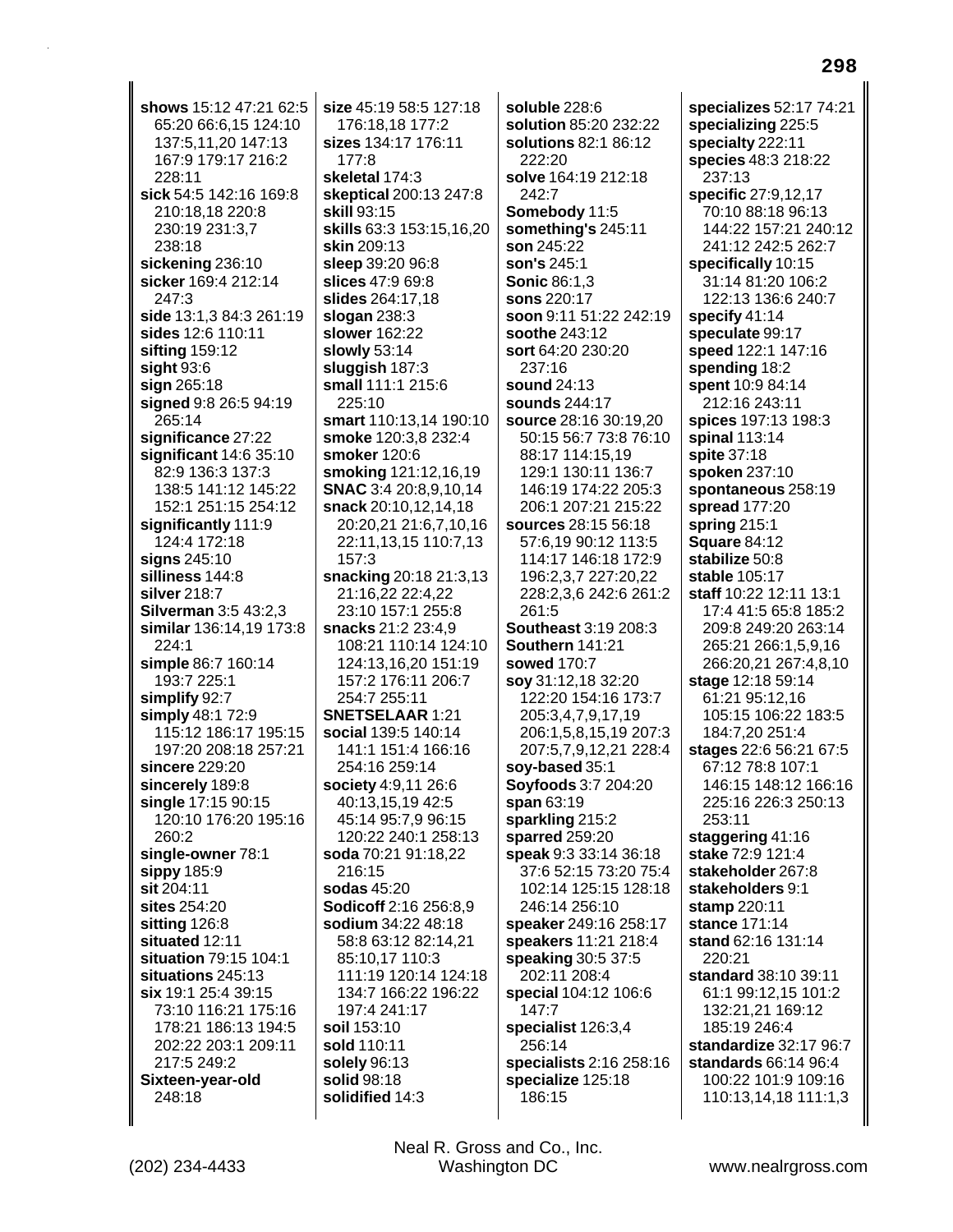111:7,12 160:10 **standby** 12:1 264:2 **standing** 218:12 **staple** 130:1 174:19 **staples** 188:11 **star** 42:14 **starch** 161:10 260:19 **starch-based** 171:12 **starchy** 70:1,8 106:3 188:11 **start** 12:8,18 16:3 38:11 146:14 161:17 198:2 202:15 203:13 204:6 204:6 211:14 217:1 247:17 **started** 11:4,18 13:13 50:7 200:12 202:20 247:11 **starting** 94:20 131:11 188:17 234:18 **startling** 257:11 **starts** 80:2 202:7 239:1 **startups** 225:11 **starvation** 243:13 **starved** 244:18 **state** 12:15 47:17 70:5 91:3 133:14 135:14 162:7 **stated** 112:15 173:6 **statement** 126:20 148:7 161:10 **states** 4:12 40:13 49:11 55:17 74:6 87:8 92:5 109:9 121:9 147:5 148:18 162:15 195:2 195:4 217:15 218:16 238:7 241:20 259:15 **statins** 235:8 **stations** 45:22 **status** 53:3 55:2 64:8 115:2 137:16 **statutory** 145:14 **stay** 161:1 189:9 218:17 265:9,12,17 **staying** 10:5 **steady** 65:22 **stealth** 132:15 **steer** 241:1 **stem** 244:10 260:1 **stent** 222:7 **step** 12:14 13:4 91:13 117:20 161:16,16 **Stephenie** 267:6,10 **steps** 89:19 117:19 **sticking** 263:14 **stigmatized** 105:22 **stimulate** 200:9 255:20 **stimulates** 200:11

**stock** 153:21 **stomach** 233:5 **stones** 216:19 **stood** 221:1 **STOODY** 6:3 263:19 **stop** 42:17 120:21 230:22 **stopped** 103:15 **storage** 200:11 **stores** 45:22 78:1,2,5 79:6 139:12 206:22 **stories** 248:11 **story** 83:16 248:14 **straightforward** 187:8 **strata** 166:17 **strategies** 14:16 82:2 84:6 132:4 142:19 177:3 260:15 **strategy** 83:3 84:2 175:11 176:13 177:12 187:7 **strength** 48:13 **strengthen** 36:15 **stress** 219:14 **strict** 110:3 **strive** 79:4 **stroke** 88:8 149:22 **strokes** 44:5 **strong** 15:11 16:7 29:14 42:17 43:19 47:22 56:13 88:4 95:19 126:16 127:5,10,14 129:13 171:14 189:6 194:21 195:7 210:9 218:17 253:10 **stronger** 33:22 **strongest** 28:11 44:7 **stronghold** 70:22 **strongly** 24:7 32:21 33:8 67:16 80:16 171:13 187:4 211:22 215:20 240:21 **struggle** 32:4 65:15 **struggling** 260:6 **student** 82:13,20 83:9 90:10 222:2 **students** 82:16,17 84:2 108:21 109:2,21 111:4,5,14,17,20 **studied** 191:5 205:21 237:1 **studies** 21:14,19 22:4 39:9 61:1 70:17 76:17 88:5 115:6,11 121:15 123:9,13 127:7 149:17 163:14 181:2 195:17 204:8 207:4,6 214:17 235:4,10

239:1 **study** 22:9 39:5 85:2 121:5,6 124:13 127:8 127:8,9 133:8 138:1,5 141:10 180:9 195:22 235:12 250:22 261:14 **study's** 158:7 **studying** 163:21 **stuff** 230:19 **stunning** 199:18 **style** 60:22 122:14,15 122:15 193:22 257:4 **subcommittee** 81:21 **subcommittee's** 21:20  $96.6$ **subject** 241:4 **subjective** 257:20 **submission** 145:10 **submit** 9:15 43:15 **submitted** 14:21 87:15 101:6 **submitting** 26:3 59:1 **subpopulations** 57:9 **Subramanian** 2:5 128:11,12 **subsection** 87:10 **subsequent** 125:6 151:1 **subset** 156:2 **substantial** 159:15 179:14 **substantially** 25:6 163:15 **substantiated** 70:7 **substituted** 216:14 **subvert** 121:3 **succeed** 111:15 **success** 7:21 65:19 82:2 83:16 133:17 221:19 247:12 **successful** 117:19 166:18 211:4 248:12 **successfully** 161:19 167:15 **suck** 231:17,18 **sudden** 74:4 **suddenly** 229:12 **Sue** 77:16 **suffer** 52:18 259:15 **suffering** 160:12 221:13 **sufficiency** 97:2 **sufficient** 118:20 **sufficiently** 128:4 **suffocation** 258:6 **sugar** 17:16 19:1 43:9 44:3,18 50:22 53:21 54:9,18,21 63:12 69:8

90:3,6,13,15,21 91:9 91:10,15,18,20 92:1 92:14 156:19 161:10 166:22 187:1 196:22 197:9 200:9 201:1 226:21 248:9 **sugar-free** 151:18 253:12 254:6 255:20 256:1 **sugars** 44:20 68:22 80:7 91:3 198:9 241:18 247:4 249:5 255:5 261:18 **sugary** 43:13 44:21 45:5 **suggest** 14:7 107:10 115:11 160:1 161:13 184:18 204:21 260:16 **suggested** 83:3 137:4 261:14 **suggesting** 124:6 235:12 **suggestions** 80:15 **suggests** 28:9 59:18 95:13 96:8 115:1 137:8 180:17 211:22 250:22 260:22 261:7 262:10 **Sullivan** 3:11 71:6,7 **sum** 101:21 **summarize** 14:12 76:13 **summary** 32:16 125:2 158:7 177:6 224:6 **summer** 108:21 110:8 192:9 **super** 45:19 **superior** 15:21 57:16 228:1 **supermarket** 78:22 **supermarkets** 79:8 **supper** 110:8 **supplement** 97:16,19 252:8 **Supplemental** 106:6 141:14 **supplementation** 118:8 183:12,16 245:18 251:6,20 252:15 **supplemented** 113:21 118:6 245:16 **supplementing** 147:13 245:19 **supplements** 57:11 97:13 147:6 148:6 183:7,9 184:22 185:16 250:9 251:3 252:2,3,5 **suppliers** 20:12 215:5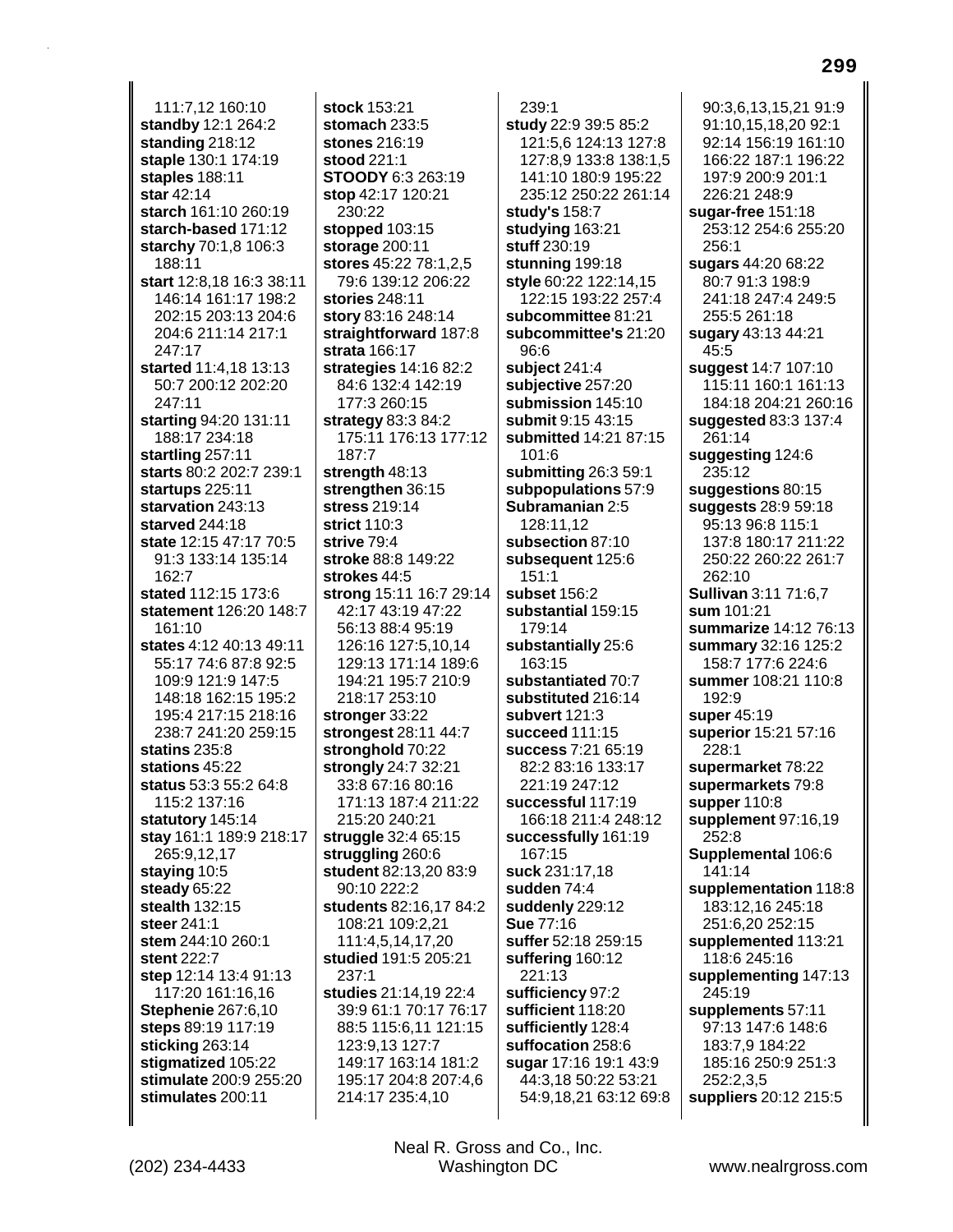**supply** 110:21 116:12 152:19 154:8 164:22 166:4,7 167:19 193:17 241:10 **support** 15:18 33:8 37:10 46:4 52:7 65:11 78:8,18 79:11 89:14 98:17 108:2 112:20 132:20 135:12,22 138:12 144:12 179:3 179:13 181:17 185:8 194:20 197:11 207:12 208:7 209:7 225:17 226:14 227:16 243:9 244:12,21 252:5 266:2,8,12 **supported** 33:20 40:6 45:11 188:2 **supporters** 115:20 **supporting** 29:12 33:17 60:4 69:17 152:5 205:4,11 215:9 250:17 256:18 257:13 265:21 267:8 **supports** 16:8 18:21 29:15 43:19 58:10,20 95:18 97:2 112:9 113:13 138:14 148:12 **suppressed** 52:1 **surgeon** 120:5 121:17 190:3 **Surprise** 98:9 **surrogate** 15:22 144:19 **surrounding** 19:19 **surrounds** 45:18 **survey** 21:9 107:9 114:5 156:3,6,11,22 157:8 **surveyed** 134:12 **surveying** 177:17 **survival** 23:20 **Susan** 4:14,15,17 37:2 49:14 267:12 **susceptible** 47:15 **suspect** 53:16 257:2 **sustain** 118:16 **sustainability** 19:20 131:19 242:1 **sustainable** 88:20 89:9 164:22 165:9 166:4 223:3 225:1 **sweet** 77:4 192:17 **sweetened** 17:17 44:3 226:21 **swiftly** 12:3 **swimmer** 248:20 **switch** 44:11 **Switch4Good** 2:15

218:6 **switched** 247:13 **symptomatic** 117:7 **symptoms** 51:5 186:18 209:16 220:4 257:8 **syndrome** 39:8,13 52:20 74:4 123:17 147:22 159:18,22 246:21 **syrup** 260:18 **system** 40:18 46:4 63:7 220:13 236:11 237:4 242:1 259:20 **systematic** 15:1,17 19:8 24:8 25:8,10,13 26:1 28:17 69:17 95:21 96:2 100:19 123:18 124:2 141:18 163:2 181:18 198:11 266:22 **systematically** 61:4 70:18 138:1 **systemic** 149:20 **systems** 16:20 67:13 144:13 187:19 242:3 **T table** 62:22 80:3 191:1 230:3 **tackling** 176:13 **taken** 114:22 **takes** 130:18 171:5 263:5 **talk** 75:7,9 104:22 168:13 191:2 198:3 201:7 230:4 **talked** 203:19 212:13 231:20 **talking** 64:4 154:18 198:12,18 **talks** 177:21 178:1 203:15 **Tamara** 4:18 246:10 **tap** 215:8 **tape** 13:2 **target** 44:19 146:16 **targeted** 250:10 **task** 139:18 144:7 159:12 189:4 237:6 **taste** 22:14,18 34:16 35:8 111:17 167:10 167:11 197:19 **tasty** 153:17 206:6 **taught** 38:14 236:13 244:6 249:3 **Taylor** 4:19 13:17 **tea** 28:6,9,15,20 29:2,4

**teach** 63:2 140:13 201:16 245:8 247:15 257:17 **teaches** 223:5 **teaching** 102:15 **team** 83:18 249:2 266:1 267:5,7 **teams** 188:22 **teats** 231:18 **technologists** 2:18 164:15 165:16,19 166:13 167:16 168:5 **technology** 22:16 164:19 165:11 166:10 167:3,22 206:12 **Ted** 4:21 221:7 **tee** 201:2 **teenage** 57:9 **teenager** 192:7 248:15 **teeth** 149:12,13 150:16 151:11,16,17 253:10 254:4,6 255:13 **Teicholz** 3:22 98:7,8 102:9 **tell** 53:11 54:13,16 63:14 103:12 169:22 190:13 191:7 192:18 192:19,20,21 201:2 231:22 232:20 233:13 239:6 **telling** 42:17 170:5 197:3 244:4 248:2 **tempeh** 35:2,4 41:7 47:2 **Ten** 116:19 232:15 **ten-year** 98:10 **tend** 227:4 **tenets** 99:19 **tennis** 42:14 **term** 21:17 30:15 106:4 171:4,5 **terminology** 30:13 31:19,22 32:18 **terms** 31:7 173:8 204:8 217:7 **Ternus** 3:12 122:3,4 **test** 160:8 **testament** 52:7 **tested** 99:9 214:1 **testify** 208:18 **testimony** 71:3 152:6 253:8 **Texas** 8:21 223:10 264:8 **texture** 34:17 35:8 **thanks** 6:15 65:7 84:4 85:12 259:4 **theaters** 45:21

**theories** 144:18 203:12 204:1,6 **theory** 203:4 **therapeutic** 52:22 111:19 **thiamine** 56:19 136:10 **things** 16:13 43:14 62:13 103:6 154:4 169:20 170:18 171:4 192:4 197:1 203:4,8 233:12 235:16 **third** 42:11 44:17 48:16 74:7 84:11 113:21 195:21 **thorough** 61:6 **thought** 9:1 103:2 126:9 144:20 160:20 170:3 199:22 218:11 242:21 245:1 263:17 **thousands** 52:18 260:5 **threat** 162:20 **threaten** 19:20 **threatening** 54:12 116:19 242:2 **three** 11:20 13:2 19:3 21:7 29:9 32:8,10 33:4 38:15 40:19 41:3 53:13 72:16 86:4 93:3 93:20,22 122:18,19 135:21 137:15 145:4 174:21 179:5 183:6 184:2 193:14 194:1 204:22 221:10 223:18 226:14 234:10 243:11 258:8 264:6 **three-minute** 12:18 **thriving** 221:20 **THURSDAY** 1:5 **tied** 129:2 **tilt** 187:19 **timekeeper** 12:17 **timely** 25:19 241:2 **timer** 12:18 **times** 20:20 21:2,7 150:8 157:3 223:8 **timing** 96:10 145:16 **TIMOTHY** 1:18 **tiny** 243:6 **tired** 40:4 190:7 **tobacco** 121:10 **today** 3:14 6:22 7:11 8:1,6,12 10:4,11 11:5 15:2 23:18 30:9 33:14 35:16 36:18 40:12 41:3 43:17 49:19 64:15 75:3 81:20 86:21 87:9 98:21 101:3 105:10 122:8

29:8,13,15,20 70:21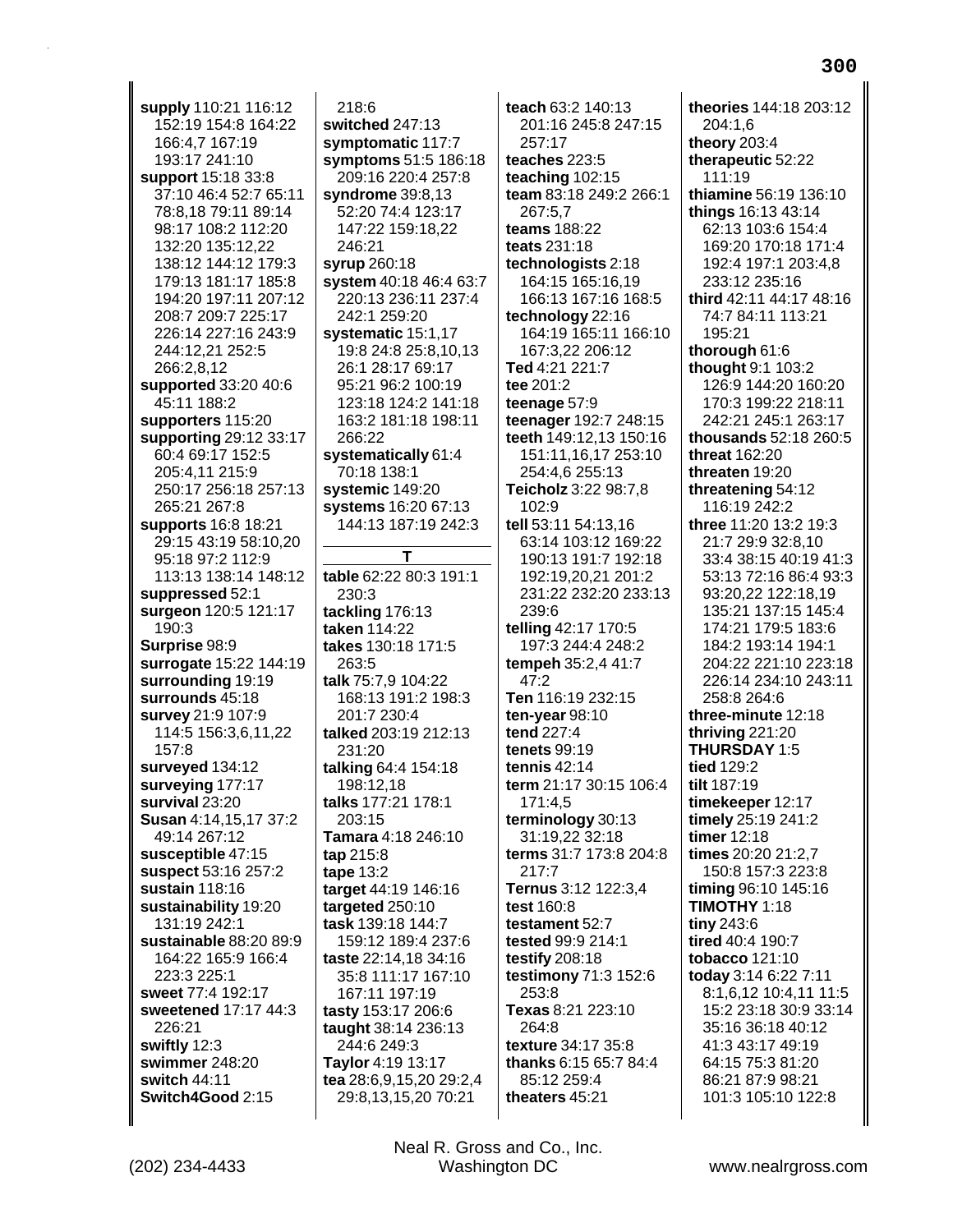128:18 135:3 136:20 139:20 150:18 156:2 158:15 159:14 162:6 162:19 168:13 169:5 176:4 178:16 196:17 208:9.16 210:4 211:12 218:12 220:1 220:14,21 221:2 225:6 227:11 237:10 240:2 246:14 256:11 260:12 263:21 today's 11:11 109:15 toddlers 184:19 194:18 tofu 47:2 57:20 tokenism 229:17 told 16:11 49:4 93:10 93:12 94:15 118:10 196:20 197:10 218:16 233:4 243:17 244:9 248:3 257:7 tolerance 161:15 tolerate 48:5 toll 176:6 tool 52:22 72:10 217:14 tools 139:21 173:21 198:17 245:3 tooth 45:3 149:10 151:1  $151:10$ toothpaste 151:16 254:5 top 21:10 62:1 101:5 120:19 156:18 157:17 172:9 180:5 topic 15:1 78:21 90:3 124:8 237:9 topics 95:22 112:13 144:17 181:19 183:6 184:20 185:3 215:14 265:5 topped 69:6 total 11:21 19:2 27:2 60:15,15 78:3 110:15 123:20 143:21 179:19 181:11 200:18 209:17 223:11,14 255:5 totality 61:5 207:11 toxic 45:18 toxicity 191:21 track 67:5 102:6 tracking 156:6 tract 219:9 trade 20:10,17 77:21 135:9 175:16 tradition 68:15 traditional 20:13 69:19 69:22 85:7 109:13 141:22 142:1 152:16 178:22 185:6

traditionally 14:3 traditions 61:19 140:3 trained 246:22 training 159:8 trajectory 71:14 trans 43:11 Transformation 2:10 159:7 transition 67:12 74:9 transitions 95:16 209:3 translate 18:7 97:15 translates 211:3 transmitters 186:22 transparency 72:13 74:15 95:20 145:5 transparent 11:2 17:5 61:6 249:21 267:14 Trapp 2:7 74:19,20 trash 231:9 traveled 75:3 256:16 treat 126:6 141:19 treated 52:17 260:5 treating 125:18 127:15 161:19,22 190:4  $223:1$ treatment 126:18.21 128:3 160:14.18 treatments 222:12 tree 3:12 122:5,10 123:3.20 124:16 trees 144.11 tremendous 202:4 237:7 250:1 trends 20:19 22:21 137:21 156:7 168:21 trial 39:9 99:8 113:19 213:10 214:7 trials 44:13 45:1,11 61:10 99:11.18.20 100:1 104:14.15 123:19 124:3 127:14 188:4 trickles 258:12 tried 38:4,5 233:18 triglycerides 123:21 trimester 113:21 troublesome 258:6 true 3:4 191:19 234:20 239:17 truly 80:22 134:19 142:2 trust 74:14 trusted 24:4 trustworthy 98:20 101:20,22 truth 257:7 try 6:18 70:4 94:14 120:3 203:10

trying  $243:11$ tube 113:15 147:20 180:3,10 **Tufts 222:3** Tuma 4:2 142:10,10  $146.6$ turn 107:12 175:22 185:2 202:2 turning 207:1 TusaRebecca 267:4 tweaking 37:16 **Twelve 116:12 Twenty 221:16** twice 72:19,20 75:14 two 8:10 10:20 12:9 18:16 21:2 27:5 29:2 37:22 50:11 65:20 69:2 72:2 75:6 80:14 84:15 94:5 98:21 106:13 111:5 121:10 122:19 136:14 145:18 145:18 156:18 172:15 173:18 175:15 183:18 184:11,20 185:16 200:15 205:4 213:15 222:8 223:15 230:10 233:12 244:11 248:21 257:11 264:6 two-step  $91:7$ type 17:18 25:7 44:6 45:2 73:22 74:22 75:17 76:19 77:2 93:8 124:1 126:6,15 127:6 127:12,15 129:14 159:20 160:8 168:19 169:1 174:14 181:8 187:6 201:11 202:11 213:8,12,15,21 220:18 226:9 228:10 232:17 256:22 type-2 195:7 types 15:18 25:4 27:12 27:15 226:10 259:18 typically 35:19 69:22 206:19 U U.S 1:9 23:18 28:14 30:6,10,11 46:18 70:22 72:2 76:3 84:14 89:8,18 92:6 97:18 98:11 105:12,13 116:7 118:15 121:13 122:14 146:16 175:13 179:8 180:14 193:22 196:3 205:12 208:16

251:1.10 252:14 254:14 ultimately 49:20 164:6 244:11 ultra 63:11 umami $85:13$ umbrella 14:11 unable  $220:8$ unbelievable 213:5 unclear 216:17 uncomfortable 220:8 unconscionable 220:13 238:19 uncontrolled 37:15 undefined 21:17 underconsume 179:3 underconsumed 107:6 113:10 underconsumption 75:4,19 106:14 252:13 underpin 24:5 underserved 75:10 understand 21:12 32:4 59:10 62:20 63:21 64:1 66:22 84:16 96:19 102:22 125:8 154:6 160:16 176:14 203:6 207:21 243:20 244:3 252:2 understanding 67:10 155:18 167:21 203:11 understood 58:12 203:5 229:12 underutilized 176:12 underway 21:12 265:4 undiagnosed 48:8 undigestible 260:19 uneducated 90:19 unfamiliar 114:12 unfortunate 111:7 unfortunately 48:18 65:14 99:13 102:5 114:5 176:22 247:2 unhealthy 154:20 220:12 241:1 unified 105:11 142:19 **Unilever 3:8 26:20** unintended 143:21  $147:2$ Union 4:10 16:21 17:9 18:3 255:22 unique 30:18 79:15 194:15 205:2,20 206:3 225:14 uniquely 99:13 United 3:18 4:11 40:13 49:11 55:16 65:6 74:6

Neal R. Gross and Co., Inc. Washington DC

220:15,22 226:16

229:10 230:10 246:16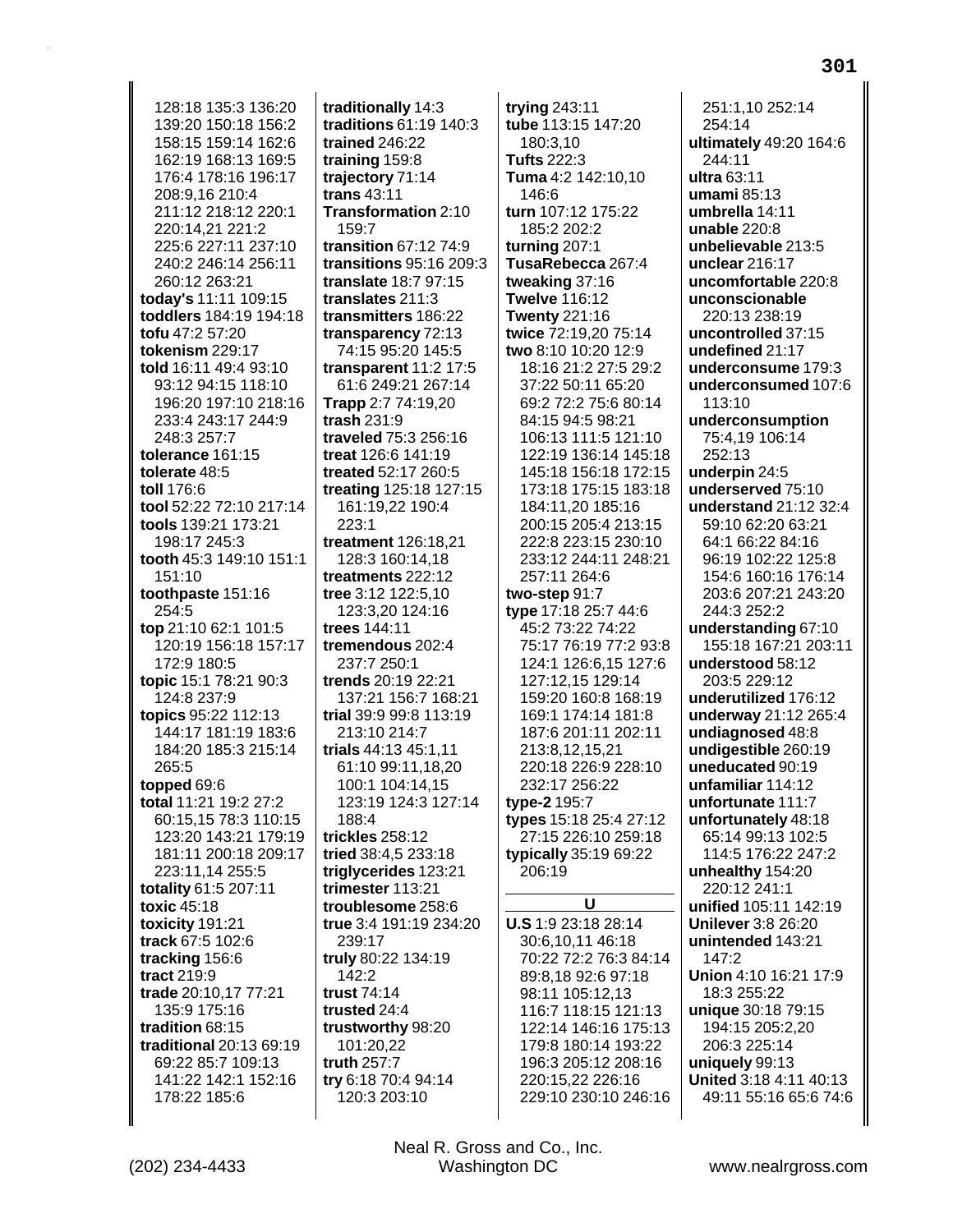87:8 121:9 147:5 148:18 162:15 217:15 218:16 233:19 238:7 241:20 259:14 units 232:17 universal 254:18 universe 203:8 university 2:5,7,11 3:12 4:8,17 13:18 37:4 39:5 67:22 68:3 75:1 133:22 146:11 211:10 213:3 unnecessarily 25:20 unnecessary 25:11 220:12 unprecedented 63:15 unrefined 261:13 unsaturated 44:9 unsolvable 212:18 unstable 187:1 unsweetened 28:6 29:13,15,20 untapped 17:7 untreated 223:16 upcoming 32:18 34:14 35:15 128:21 198:5 update 25:17 33:2 35:5 186:2 updated 66:2 111:6 265:17 updates 9:9.9 66:14 updating 25:22 upfront 245:4 upmost  $74:15$ upsetting 104:12 upside  $202:2$ upwards 160:11 161:4 urge 19:6,21 36:12 47:19 49:6 128:19 177:10 183:14 184:7 185:4,17 224:14,17 urged 68:5 101:12 urges 168:2 usability 68:7 usage 97:16 **USDA 7:10,16 10:21** 14:22 17:4 18:5 19:6 27:22 29:18 35:3 41:5 41:6.9.21 46:17 49:20 51:12 65:8 76:14 81:13 82:12 89:17 91:14,19 96:5 98:3,22 100:21 101:2,7,8,12 101:16 102:3 123:2 125:3 130:22 141:11 144:6 175:17 220:6 220:10 249:20 253:6 258:8,18 266:5

218:8 use 24:8,12 25:9,18 30:13 52:21 95:18 101:12 140:6 166:8 185:9,11 198:7,8,9 207:19 219:2 222:13 252:4 263:12 useful 203:17 users 252:8.9 uses 31:10 217:15 258:17 usually 128:4 utility 256:19 utilized 25:13 57:7 utilizing 222:5 223:1 V valid 40:5 validated 99:4 validation 97:10 valuable 136:3 value 172:21 193:17 194:12 values 60:19 140:2 156:9 Van 1:22 3:18 65:5.6 variable 144:15 variations 142:4 varies 157:7 varieties 14:1 variety 31:9 34:13 35:14 45:8 58:13 66:5 84:1 105:18 109:3 127:2 132:7 138:15 179:18 185:3 205:19 206:14 207:2 225:12 241:10 250:14 252:1 various 110:22 138:3 166:14 173:21 177:3 varying 110:10 113:3 vascular 222:4 259:18 261:22 vast 17:7 55:15 76:11 189:5 230:15 vegan 41:15 68:8 69:12 157:9 221:18 223:6 235:10,15,17 vegetable 66:18 70:1 82:3,6 83:5 84:3,6 85:16 105:16,21 106:3 107:19,20 115:13 135:18 136:16 141:13 154:13,16,19 197:1 241:21 vegetables 13:22 14:2 14:7.14 15:7.9.19.19 15:20 16:6,15 17:12

USDA's 60:10 111:11

23:7 37:20 42:9 43:21 56:10 65:13 66:5,16 67:6 68:20 69:10 70:9 74:8 75:12 76:2,7 80:6 82:6.14 83:1.11 84:1 87:22 89:3 107:11 109:3 115:7,9 115:11 127:2 132:8 136:15 149:14 156:21 198:7 199:12 211:1 226:19 240:16,18 251:11 vegetarian 34:10 41:14 69:12 77:10 122:15 157:9 210:15 226:15 vein 243:6 vernacular 262:13 versatility 206:5 version 41:21 177:1 versions 85:1 versus 104:19 185:5 vest 93:2 veteran 90:5 viable  $37:11$ Vice 1:13 155:8 **video 13:9** viewing 1:11 **Virginia 4:17 37:4** 108:11 199:4 **Virta 211:11** virtually 48:20 150:10 vision  $53:15$ visit 10:1 108:15 visiting 93:7 visits 208:14 visual 147:17 vital 53:15 56:14 103:22 148:15 174:22 215:9  $227:6$ vitality 103:10 104:8 vitamin 35:20 57:15 85:10 106:20 114:17 136:7,11 148:6 166:19 172:15 183:11 185:18 193:20 194:3 196:2,4 227:8,15 241:22 251:16 vitamins 56:19 60:2 85:11 113:1 115:8 136:4 172:11 227:2 voice 7:19 10:2 90:11 105:11 182:10 volunteering 10:15 voucher 66:4 vulnerable 64:5 W waiter 192:4

Wali 4:3 52:13.15 walk 76:2 100:5 walked 264:19 **Wallace 4:19 13:16.17** walnuts 122:12 wanted 8:5 233:5 wants 64:22 210:17 warn 68:10 119:15 187:21 warranted 252:15 **Washington 1:10 16:22** 33:16 236:4 258:15 264:7 267:18 wasn't 153:12 200:7 waste 83:12 166:11 wasted 110:1 watched 236:20 watching 37:16 water 2:2 36:1 41:22 69:9 70:20 117:20 151:19 176:2 214:21 215:1,8,12,14,18,20 215:22 216:3,7,9,10 216:11,16 217:4,8,11 217:13.18 253:22 254:8 waters  $215:2$ way 41:19 76:12 80:16 91:6 93:18 104:8 107:15 127:19 142:6 152:19 153:18 164:9 188:6 197:19 205:19 220:16 246:22 247:7 263:15 265:12,16 ways 31:9 79:5 101:9 105:18 119:2 154:21 157:6 228:17 266:2 weak 101:22 weaken 143:22 weaning 48:2 185:5,6 237:14 wearing 94:11 weasel 231:19 Web 1:11 webcast 10:5 website 10:1 13:10  $265:11$ Webster 2:4 105:6,9 week 14:21 21:6 32:8 32:10,11,13 33:4 75:14 122:20,21 123:3 157:2 weekly 110:4 weeks 93:20 223:15 234:10 244:11 weighed 201:12 weight 2:21 23:19 24:2 26:15 37:17 38:1,5,12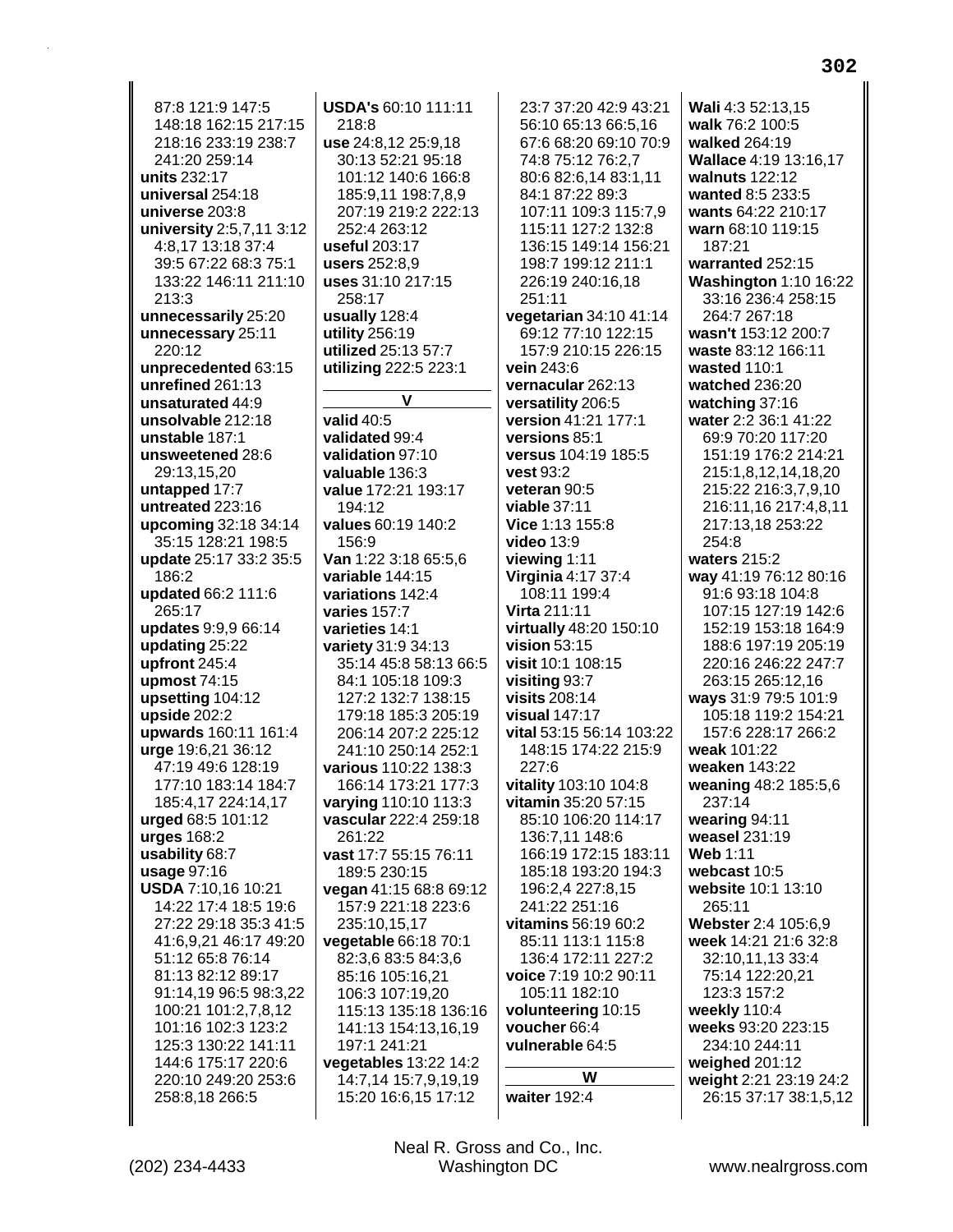39:10.15.16 42:14 44:22 45:10 59:20 80:11 116:15 117:6 123:11.14 137:16.22 138:6 157:18 170:15 170:19 180:16 185:10 189:19 190:2,3 199:20,20,21 200:17 200:18,22 201:20 202:1,4 213:6,18 214:5 216:13 233:22 234:21 249:5 258:18 259:16 261:16 Weimer 3:10 178:11,12  $182.3$ weird 237:20 welcome 6:4,5,12 7:3 11:8 30:9 158:16 178:7 well-being 216:4 well-formulated 160:15 well-suited 144:7 Welland 2:14 135:6,7 wellness 4:1 67:21 132:3 133:9 168:11 209:6 237:8 252:6 went 93:22 94:1 159:1 191:3 202:13,21 234:10 243:18 weren't 200:3 West 159:7 199:4 **Westbrooks 3:3 138:21** 138:22 what-ifs 197:11 whatsoever 229:3 wheat  $77:4$ wheat-based 35:1 white 50:14 68:22 69:6 106:2,11,12 107:3,13 139:18 209:10 Whitmire 3:14 162:4,5 who've 248:12,13 whole-grain 149:15 wholesome 56:1 WIC 2:12 65:21 66:2,8,9 106:8 107:6 182:8,10 182:12,16,17 183:2 184:17 185:2,2,20 **WIC's 182:13** wide 66:4 105:18 109:2 132:3 218:4 250:7 widely 22:12 35:15 156:14 215:21 250:18 widespread 157:6 wife 221:17 Williams 42:14 willingness 144:16 win 208:21

window  $71:13$ winning  $218:7$ wins 104:20 wise  $49:3$ wish 8:6 13:7 withdrawn 169:18 witness  $209:9$ witnessed 90:9 woefully 90:19 woke 93:3 Wolver 4:17 37:1,2 woman  $38:7$ woman's 71:12 women 57:10 71:9 72:1 81:14 91:17 106:7 107:4,10,16 113:9 119:22 143:2 147:8 180:10 184:4 231:5 250:19,20 251:1 **Women's 214:1** wonderful 126:8 246:20 wondering 160:19 word 9:10 101:13 177:20 196:17 words 69:2 98:19 wore 93:1 work 8:14 9:17 10:18 17:4 21:12 23:12 30:7 42:21 46:10 51:8 52:21 74:15 81:13,21 96:7 104:21 105:7 109:12 122:13 126:5 126:6 144:4 149:7 163:10 164:8.11 177:16 178:7 183:3 186:1 188:19 189:15 200:14 203:8 208:5 209:2,5 211:10 229:5 256:12 265:4 worked 37:21 38:3 145:6 168:15 211:13 212:9 248:21 working 10:10 23:5,12 40:6 42:2 55:22 67:4 71:9 81:22 144:6 192:9 works 189:13 world 23:21 28:8 47:11 72:4 73:3 84:6.13 191:6 217:10 238:10 world's 101:5 164:20 worldwide 20:11 256:2 worry 188:22 worse 212:22 230:6 worsening 37:17 worth 78:4 217:8 wouldn't 54:13 wrap-up  $264:3$ 

**Wright 266:12** Wrigley 3:15 253:2,4 writes  $8:17$ writing 53:10 102:1 257:6 written 22:3 26:11 43:15 87:16 115:15 135:4 152:6 178:17 245:16 253:4 263:8.9 wrong 38:4 45:16 55:8 143:20 243:1 245:11 wrote 99:5 101:15 152:10 190:19 X Y Yale 222:1 vear 17:15,19 65:20 73:12 78:5 118:15 121:12,13 131:10 150:20 157:16 176:7 185:15 194:19 201:9 212:17 213:13 214:5 239:10 248:21 year's 156:11 yearly 83:19 vears 22:13 31:9 32:1 35:17 37:13,22 39:15 57:2 59:22 63:18 67:7 68:4 93:1,3 94:5,5,6 99:7,10 102:17 103:9 119:13 123:8 126:1 130:22 132:3 145:18 145:19 152:11,18 153:1,2,14 154:2 156:17 168:15 184:12 190:4 192:19 199:5,8 200:11 211:14 212:9 213:15 218:11 221:16 222:8 224:7 232:15 232:19 233:21 235:5 236:6 244:15 246:19 256:21 257:5,10 258:14 yesterday 21:21 70:17 102:22 103:4 143:13 211:16 263:3 264:18 yogurt 193:16 194:13 218:14 York 46:15 92:22 93:3 94:16 221:9 223:9 259:7 young 38:7 105:20 182:11,15 194:13 221:20 younger 21:4 63:16,17 youth 67:9 216:8

Z Z 21:5 39:9 zeaxanthin 114:20 zero 54:22 216:11 237:16 zinc 30:21 56:19 57:4 60:2 112:22 zones  $191:9$ Zucker 3:2 259:6  $\Omega$ 1 1,000 3:11 6:7 56:22 71:8,10,11,17,19 74:13 112:17 197:4  $245:1$ 1.500 39:14 1.3 123:3 1.5 18:1 32:9.12 1.6 131:5 1.7 60:8 1/4 157:3,14 10 43:1 44:19 54:8.14 54:22 60:17,17 76:1 91:3,8 117:19 120:19 122:21 146:16 152:11 156:17 180:5 201:16 212:8 223:8 234:8 10-year 213:19 10-year-old 200:15 10:49 159:1 100 15:1.13 35:2 53:21 135:14,22 136:2,6,14 136:18 137:2,6,11,15 137:21 138:2,8,11,17 152:18 153:2.14 154:2 160:11 161:9 164:16 201:7 246:6 248:13 100.000 168:15 102 201:20 108,000 143:2 11 1:5 46:8 11.9 201:13 11:00 158:21 11:01 159:2 110,000 17:13 115 176:7 117 224:7 12 14:19 39:16 49:13 99:10 156:13 194:6 201:19 213:17 217:5 243:3 12.000 182:12 12:37 267:21 120-year 175:20 13 5:4 52:12 82:8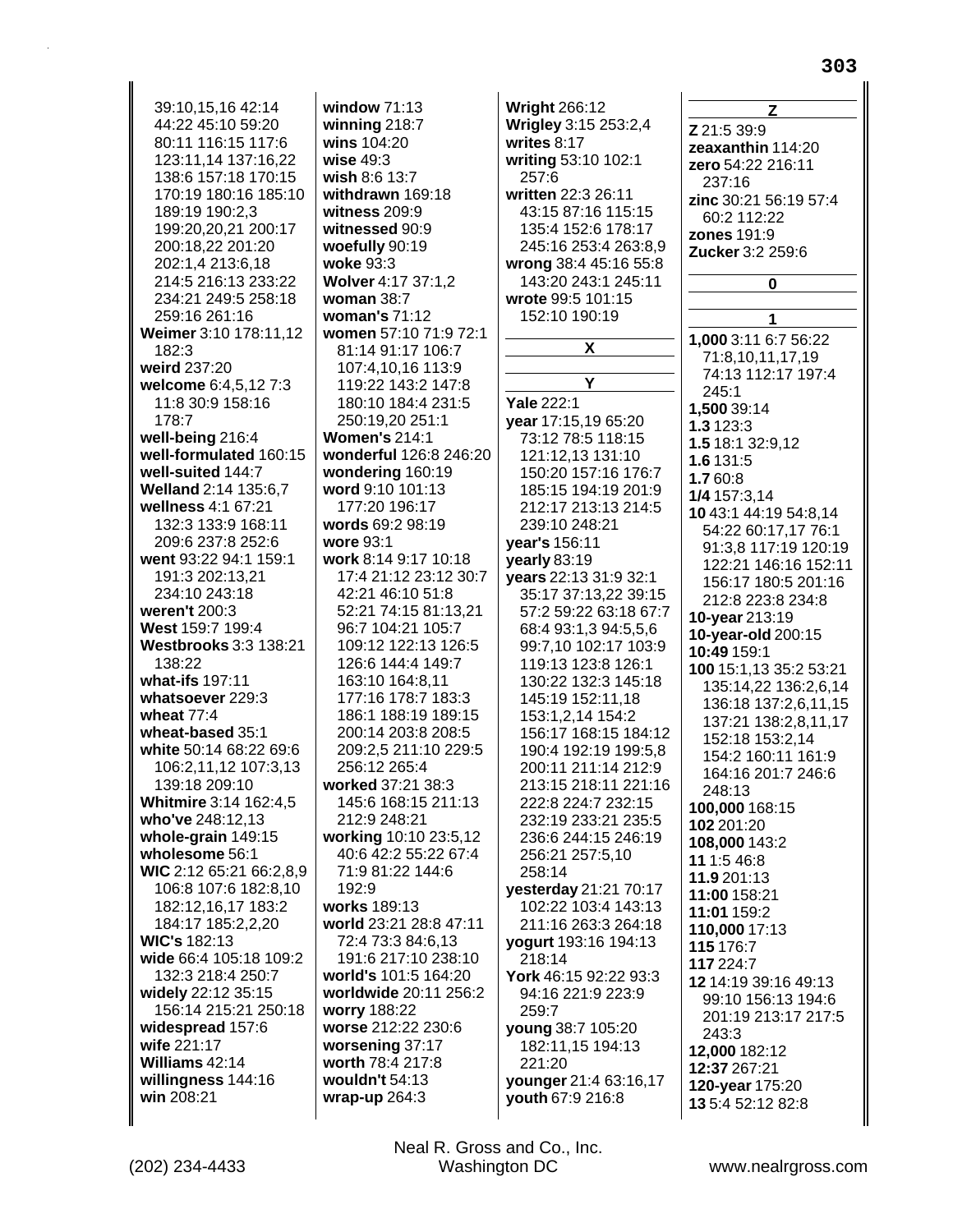| 259:18                  | 200:11 233:21 234:10   | 112:14 145:21 157:22  | 45 25:14 123:14 155:6  |
|-------------------------|------------------------|-----------------------|------------------------|
| 13.6 223:17             | 254:7 256:21           | 182:22 200:16 216:22  | 178:20 211:17          |
| 14 55:11 82:8,17 163:18 | 200 6:8 63:18 91:9,12  | 243:8 250:12          | 46 159:4               |
| 200:15                  | 117:3 223:12 232:16    | 24-745:19             | 47 162:3               |
| 140 225:10              | 200,000 149:6          | 24-month 148:11       | 48 164:12 217:10       |
| 1400 1:9                | 2000 194:1             | 24th 8:21 267:18      | 49 168:9               |
| 149 223:14              | 2005 32:7 33:5 102:17  | 25 26:5 38:16 89:22   |                        |
| 14th 156:5              | 253:19                 | 91:16 116:15 124:10   | 5                      |
| 15 31:9 32:1 59:4 60:15 | 2007 120:16            | 168:14 199:5 207:12   | 5 108:19 201:12        |
| 91:2 94:5 103:9 120:7   | 2009 66:2              | 211:14 232:19         | 5.4 201:19             |
| 126:1 197:2 223:13      | 2009-2012 124:14       | 250 223:8             | 5.7 94:1 202:22 203:1  |
| 232:16 257:5            | 2010 32:9 65:21 253:19 | 25th 267:18           | 50 42:2 53:16 85:8,8   |
| 15-day 223:4            | 2012 66:14             | 26 92:18              | 91:15,18 97:18         |
| 150 133:15 223:15       | 2013 247:6             | 262 213:13            | 107:10 117:1 129:18    |
| 234:7                   | 2014 176:16            | 265 201:12            | 161:4 171:17 180:20    |
| 16 17:18 62:8 120:8     | 2015 25:12 31:10 32:12 | 267 5:5               | 200:18 212:7 223:13    |
| 16-year-old 201:10      | 41:13 43:20 44:18      | 27 95:5               | 227:11 232:15 235:4    |
| 16,000 164:16           | 61:9 83:4 89:1 106:1   | 28 98:6               | 247:18                 |
| 17 65:4 93:22 150:22    | 109:8 113:9 114:13     | 29 102:8 194:4        | 51 175:3               |
| 178,000 83:19           | 120:11 172:13,19       | 299 223:14            | 52 178:10              |
| 18 39:17 67:18 82:8     | 173:6 178:18 184:16    | 2nd 169:1             | 53 182:4               |
| 120:8 184:6 190:4       | 193:22 194:11 195:1    |                       | 54 186:4 213:16,20     |
| 180 209:18              | 195:11 215:10 226:13   | 3                     | 55 161:4 180:21 189:17 |
| 19 71:5 107:10          | 240:17                 | 3 20:5 187:6          | 258:9                  |
| 19,000 17:18            | 2015-2020 122:16       | 3,000 32:11 125:17    | 56 193:10              |
| 190,000 118:14          | 135:12                 | 3/4 257:22            | 57 196:16              |
| 1937 20:8               | 2016 225:8 247:12      | 30 37:13 46:20 76:16  | 58 198:22              |
| 1958 215:3              | 2017 22:9 75:22 100:17 | 82:16 105:5 191:15    | 58,000 108:14          |
| 1964 121:12,14          | 184:14                 | 212:3 213:18 227:11   | 59 199:1               |
| 1980 44:18              | 2018 81:16 112:16      | 236:6 247:19          |                        |
| 1991 117:17             | 119:19 138:1 145:17    | 300 6:8 209:18        | 6                      |
| 1998 102:16             | 157:22 206:11          | <b>30s</b> 121:16     | 6 5:2 30:2 117:20      |
| 1999 230:9              | 2019 1:5 62:19 117:16  | 31 108:7              |                        |
|                         |                        |                       |                        |
|                         |                        |                       | 6,500 95:9             |
|                         | 156:2 157:17 175:14    | 32 17:14 104:20 112:3 | 6.0 223:19             |
| $\mathbf 2$             | 190:9                  | 248:19                | 60 23:2 100:11 114:10  |
| 21:6,6 6:4,4 7:4 16:17  | 2020 1:1 6:4 9:17 34:1 | 33 115:17             | 124:12 197:8 202:9     |
| 17:18 44:6 45:2 73:22   | 36:19 41:13 56:2       | 33,000 78:5           | 213:13 247:20 266:1    |
| 74:22 75:17 76:19       | 68:16,17 78:7 85:14    | 34 119:7 139:22       | 600 94:19              |
| 77:2 93:8 126:6,15      | 90:20 96:22 128:21     | 340 232:15            | 61 123:19 204:18       |
| 127:6,9,12,15 159:20    | 131:13 145:20 165:3    | 35 99:7 116:13 122:2  | 62 208:1               |
| 160:8 162:19 168:19     | 166:12 182:20 184:16   | 180:3 218:10          | 63 211:7               |
| 169:1 174:14 181:9      | 215:15 216:20 241:3    | 36 91:17 117:5 125:13 | 64 211:8               |
| 184:6 201:11,12         | 246:16 254:1 264:4     | 37 128:10             | 65 178:20 194:3 197:8  |
| 202:12 203:18 213:8     | 2020-2025 7:21 9:22    | 38 60:9 131:16 134:10 | 214:18 219:18          |
| 213:12,15,21 220:18     | 162:10 175:13          | 156:11                | 66 218:2               |
| 226:9 228:10 232:17     | 2020-25 151:13         | 39 135:5              | 67 66:10 221:6         |
| 256:22 264:4            | 2025 182:20 254:1      |                       | 68 225:3               |
| 2,000 32:9,10,13 91:6,8 | 2030 42:3 176:8        | 4                     | 69 228:22              |
| 134:13 262:11           | 20th 175:22            | 48:2023:13264:10      |                        |
| 2.0 133:19              | 21 77:14 92:5 194:4    | 4,000 17:22           | $\overline{7}$         |
| 2.5 108:20              | 209:13,18 246:18       | 40 76:16 114:11 124:3 | 7 33:11                |
| 2.6 94:16               | 21st 180:6             | 134:17 138:20 223:10  | 7.8 202:22             |
| 2.7 118:15              | 22 81:7 93:1           | 400 20:11 117:3       | 70 194:2 208:16 232:9  |
| 2/3 233:5               | 220 133:6              | 41 142:9              | 259:15                 |
| 20 22:12 35:2 60:22     | 23 84:8                | 42 146:7 172:14       | 700 6:9                |
| 68:4 74:18 91:17,22     | 23.5 139:6             | 42,000 133:16         | 700,000 115:20         |
| 119:13 149:19 151:18    | 23rd 8:21              | 43 149:2              | 71 236:1               |
| 154:13 194:5 197:2      | 24 37:14,22 86:15      | 44 152:7              | 72 11:21 134:14 239:15 |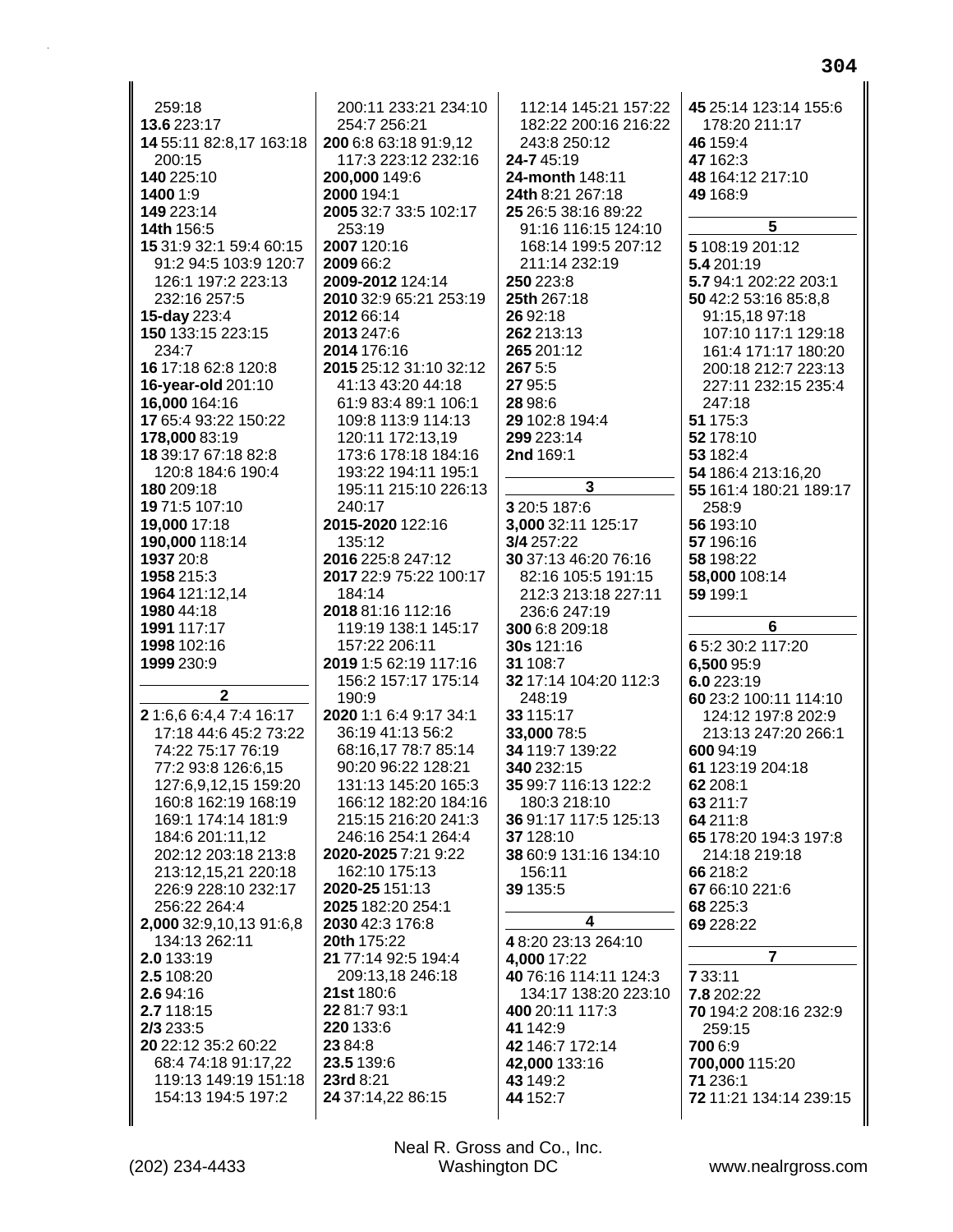| 73 242:8<br>74 246:8<br>75 136:20 199:15<br>247:18 249:16<br><b>75,000</b> 99:9<br>76 208:13 252:21<br>77 256:7<br>78 116:7 259:2<br>8<br>8 36:22 113:8<br>8.4 202:13<br>8.5 113:8<br>8:31 6:2<br>80 154:12 219:7<br>800 78:4<br>800-plus 76:13<br>81 208:11<br>88 39:6<br>$\overline{9}$<br>9 11:22 40:10 82:8<br>9:001:10<br>90 20:19 38:18 162:6<br>91 208:12<br>92 21:4<br>95 79:8 179:7 |  |
|----------------------------------------------------------------------------------------------------------------------------------------------------------------------------------------------------------------------------------------------------------------------------------------------------------------------------------------------------------------------------------------------|--|
|                                                                                                                                                                                                                                                                                                                                                                                              |  |
|                                                                                                                                                                                                                                                                                                                                                                                              |  |
|                                                                                                                                                                                                                                                                                                                                                                                              |  |
|                                                                                                                                                                                                                                                                                                                                                                                              |  |
|                                                                                                                                                                                                                                                                                                                                                                                              |  |
|                                                                                                                                                                                                                                                                                                                                                                                              |  |
|                                                                                                                                                                                                                                                                                                                                                                                              |  |
|                                                                                                                                                                                                                                                                                                                                                                                              |  |
|                                                                                                                                                                                                                                                                                                                                                                                              |  |
|                                                                                                                                                                                                                                                                                                                                                                                              |  |
|                                                                                                                                                                                                                                                                                                                                                                                              |  |
|                                                                                                                                                                                                                                                                                                                                                                                              |  |
|                                                                                                                                                                                                                                                                                                                                                                                              |  |
|                                                                                                                                                                                                                                                                                                                                                                                              |  |
|                                                                                                                                                                                                                                                                                                                                                                                              |  |
|                                                                                                                                                                                                                                                                                                                                                                                              |  |
|                                                                                                                                                                                                                                                                                                                                                                                              |  |
|                                                                                                                                                                                                                                                                                                                                                                                              |  |
|                                                                                                                                                                                                                                                                                                                                                                                              |  |
|                                                                                                                                                                                                                                                                                                                                                                                              |  |
|                                                                                                                                                                                                                                                                                                                                                                                              |  |
|                                                                                                                                                                                                                                                                                                                                                                                              |  |
|                                                                                                                                                                                                                                                                                                                                                                                              |  |
|                                                                                                                                                                                                                                                                                                                                                                                              |  |
|                                                                                                                                                                                                                                                                                                                                                                                              |  |
|                                                                                                                                                                                                                                                                                                                                                                                              |  |
|                                                                                                                                                                                                                                                                                                                                                                                              |  |
|                                                                                                                                                                                                                                                                                                                                                                                              |  |
|                                                                                                                                                                                                                                                                                                                                                                                              |  |
|                                                                                                                                                                                                                                                                                                                                                                                              |  |
|                                                                                                                                                                                                                                                                                                                                                                                              |  |
|                                                                                                                                                                                                                                                                                                                                                                                              |  |
|                                                                                                                                                                                                                                                                                                                                                                                              |  |
|                                                                                                                                                                                                                                                                                                                                                                                              |  |
|                                                                                                                                                                                                                                                                                                                                                                                              |  |
|                                                                                                                                                                                                                                                                                                                                                                                              |  |
|                                                                                                                                                                                                                                                                                                                                                                                              |  |
|                                                                                                                                                                                                                                                                                                                                                                                              |  |
|                                                                                                                                                                                                                                                                                                                                                                                              |  |
|                                                                                                                                                                                                                                                                                                                                                                                              |  |
|                                                                                                                                                                                                                                                                                                                                                                                              |  |
|                                                                                                                                                                                                                                                                                                                                                                                              |  |
|                                                                                                                                                                                                                                                                                                                                                                                              |  |
|                                                                                                                                                                                                                                                                                                                                                                                              |  |
|                                                                                                                                                                                                                                                                                                                                                                                              |  |
|                                                                                                                                                                                                                                                                                                                                                                                              |  |
|                                                                                                                                                                                                                                                                                                                                                                                              |  |
|                                                                                                                                                                                                                                                                                                                                                                                              |  |
|                                                                                                                                                                                                                                                                                                                                                                                              |  |
|                                                                                                                                                                                                                                                                                                                                                                                              |  |
|                                                                                                                                                                                                                                                                                                                                                                                              |  |
|                                                                                                                                                                                                                                                                                                                                                                                              |  |
|                                                                                                                                                                                                                                                                                                                                                                                              |  |